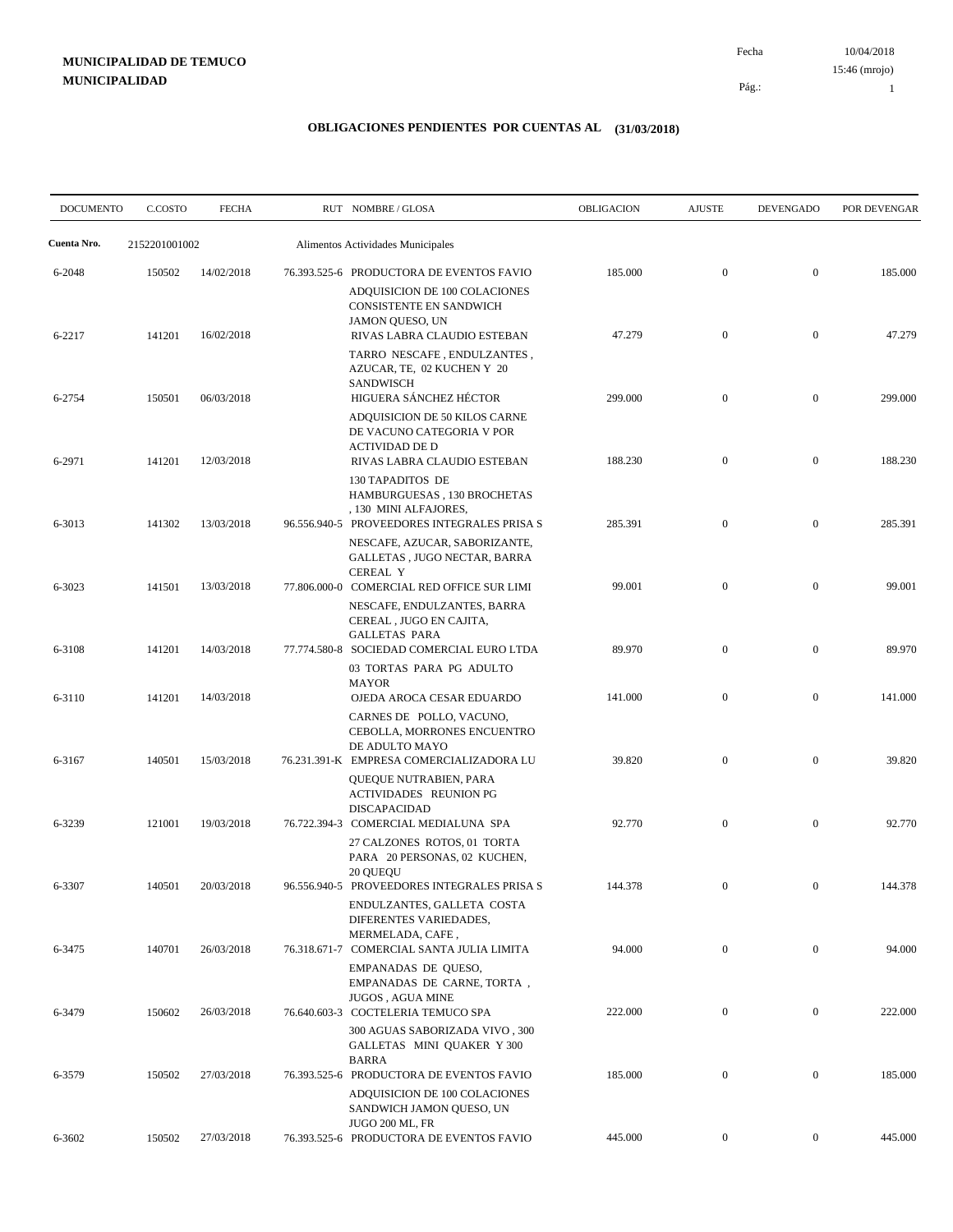| <b>DOCUMENTO</b> | C.COSTO    | <b>FECHA</b> |               | RUT NOMBRE/GLOSA                                                                                                                                                                      | OBLIGACION | <b>AJUSTE</b>    | <b>DEVENGADO</b> | POR DEVENGAR |
|------------------|------------|--------------|---------------|---------------------------------------------------------------------------------------------------------------------------------------------------------------------------------------|------------|------------------|------------------|--------------|
| 6-3738           | 141502     | 29/03/2018   |               | 360 COLACIONES PARA<br>CAMPEONATO DE FUTBOL<br>MENORES ESCUELAS RUR<br>76.640.603-3 COCTELERIA TEMUCO SPA<br>24 MINI CUP CAKE, 25 MINI<br>TARTAS ,25 MINI PIE, 25 KUCHEN<br>CASERO, 1 | 87.500     | $\mathbf{0}$     | $\overline{0}$   | 87.500       |
|                  |            |              |               | <b>TOTALES CUENTA</b>                                                                                                                                                                 | 2.645.339  | $\boldsymbol{0}$ | $\overline{0}$   | 2.645.339    |
| Cuenta Nro.      | 2152201002 |              | Para Animales |                                                                                                                                                                                       |            |                  |                  |              |
| 6-3717           | 120902     | 29/03/2018   |               | 76.828.363-K COMERCIALIZADORA SH SPA                                                                                                                                                  | 1.499.648  | $\mathbf{0}$     | $\overline{0}$   | 1.499.648    |
|                  |            |              |               | <b>18 SACOS DE ALIMENTO</b><br>NUTRAGOLD 20 KG, 60 GALLETAS<br>MASTER DOG 500                                                                                                         |            |                  |                  |              |
|                  |            |              |               | <b>TOTALES CUENTA</b>                                                                                                                                                                 | 1.499.648  | $\boldsymbol{0}$ | $\mathbf{0}$     | 1.499.648    |
| Cuenta Nro.      | 2152202001 |              |               | Textiles y Acabados Textiles                                                                                                                                                          |            |                  |                  |              |
| 6-2957           | 150202     | 12/03/2018   |               | PAREDES AYALA VICTORIA REGINA                                                                                                                                                         | 200.000    | $\mathbf{0}$     | $\mathbf{0}$     | 200.000      |
| 6-2957           | 150301     | 12/03/2018   |               | <b>BANDERAS CORPORATIVAS Y</b><br>BANDERAS CHILENAS PARA<br>DIFERENTES RECINT<br>PAREDES AYALA VICTORIA REGINA                                                                        | 100.000    | $\overline{0}$   | $\mathbf{0}$     | 100.000      |
|                  |            |              |               | <b>BANDERAS CORPORATIVAS Y</b><br>BANDERAS CHILENAS PARA<br>DIFERENTES RECINT                                                                                                         |            |                  |                  |              |
| 6-2957           | 150302     | 12/03/2018   |               | PAREDES AYALA VICTORIA REGINA<br><b>BANDERAS CORPORATIVAS Y</b><br>BANDERAS CHILENAS PARA<br>DIFERENTES RECINT                                                                        | 140.850    | $\mathbf{0}$     | $\overline{0}$   | 140.850      |
| 6-2957           | 150303     | 12/03/2018   |               | PAREDES AYALA VICTORIA REGINA                                                                                                                                                         | 100.000    | $\overline{0}$   | $\mathbf{0}$     | 100.000      |
| 6-2957           | 150304     | 12/03/2018   |               | <b>BANDERAS CORPORATIVAS Y</b><br>BANDERAS CHILENAS PARA<br>DIFERENTES RECINT<br>PAREDES AYALA VICTORIA REGINA                                                                        | 100.000    | $\mathbf{0}$     | $\mathbf{0}$     | 100.000      |
|                  |            |              |               | <b>BANDERAS CORPORATIVAS Y</b><br>BANDERAS CHILENAS PARA<br><b>DIFERENTES RECINT</b>                                                                                                  |            |                  |                  |              |
| 6-2957           | 150305     | 12/03/2018   |               | PAREDES AYALA VICTORIA REGINA                                                                                                                                                         | 100.000    | $\overline{0}$   | $\overline{0}$   | 100.000      |
| 6-2957           | 150306     | 12/03/2018   |               | <b>BANDERAS CORPORATIVAS Y</b><br>BANDERAS CHILENAS PARA<br>DIFERENTES RECINT<br>PAREDES AYALA VICTORIA REGINA                                                                        | 100.000    | $\mathbf{0}$     | $\mathbf{0}$     | 100.000      |
| 6-2957           | 150307     | 12/03/2018   |               | <b>BANDERAS CORPORATIVAS Y</b><br>BANDERAS CHILENAS PARA<br>DIFERENTES RECINT<br>PAREDES AYALA VICTORIA REGINA                                                                        | 100.000    | $\mathbf{0}$     | $\overline{0}$   | 100.000      |
|                  |            |              |               | <b>BANDERAS CORPORATIVAS Y</b><br>BANDERAS CHILENAS PARA<br><b>DIFERENTES RECINT</b>                                                                                                  |            |                  |                  |              |
| 6-2957           | 150308     | 12/03/2018   |               | PAREDES AYALA VICTORIA REGINA<br>BANDERAS CORPORATIVAS Y<br>BANDERAS CHILENAS PARA<br><b>DIFERENTES RECINT</b>                                                                        | 100.000    | $\boldsymbol{0}$ | $\boldsymbol{0}$ | 100.000      |
| 6-2957           | 150309     | 12/03/2018   |               | PAREDES AYALA VICTORIA REGINA<br>BANDERAS CORPORATIVAS Y<br>BANDERAS CHILENAS PARA<br>DIFERENTES RECINT                                                                               | 100.000    | $\boldsymbol{0}$ | $\mathbf{0}$     | 100.000      |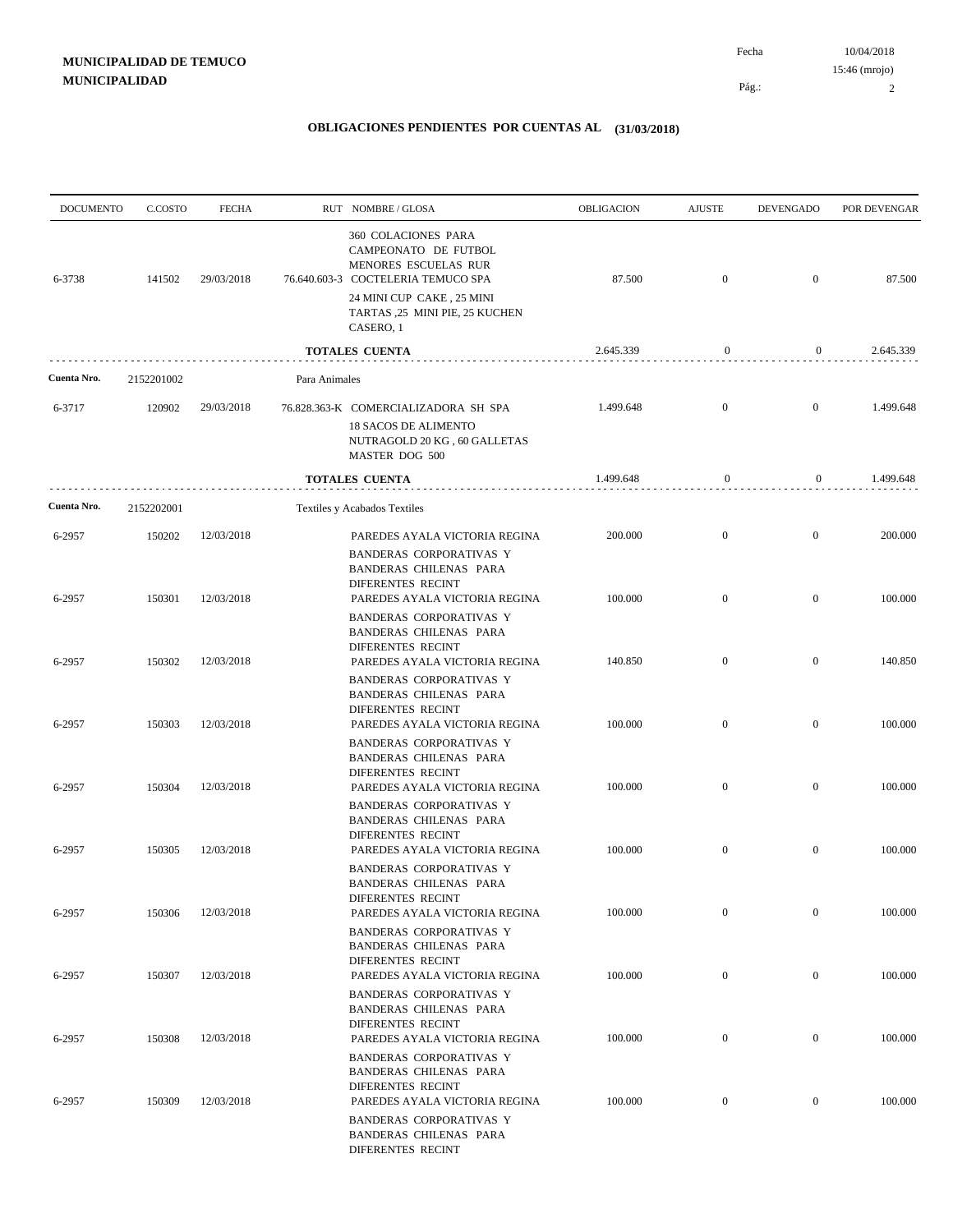10/04/2018 Pág.: Fecha

### **OBLIGACIONES PENDIENTES POR CUENTAS AL (31/03/2018)**

| <b>DOCUMENTO</b> | C.COSTO    | <b>FECHA</b> | RUT NOMBRE/GLOSA                                                                                                                                                                                | OBLIGACION | <b>AJUSTE</b>    | <b>DEVENGADO</b> | POR DEVENGAR |
|------------------|------------|--------------|-------------------------------------------------------------------------------------------------------------------------------------------------------------------------------------------------|------------|------------------|------------------|--------------|
| 6-2957           | 150310     | 12/03/2018   | PAREDES AYALA VICTORIA REGINA                                                                                                                                                                   | 100.000    | $\boldsymbol{0}$ | $\boldsymbol{0}$ | 100.000      |
| 6-2957           | 150401     | 12/03/2018   | <b>BANDERAS CORPORATIVAS Y</b><br>BANDERAS CHILENAS PARA<br>DIFERENTES RECINT<br>PAREDES AYALA VICTORIA REGINA<br><b>BANDERAS CORPORATIVAS Y</b><br>BANDERAS CHILENAS PARA<br>DIFERENTES RECINT | 100.000    | $\boldsymbol{0}$ | $\overline{0}$   | 100.000      |
| 6-2957           | 150402     | 12/03/2018   | PAREDES AYALA VICTORIA REGINA<br><b>BANDERAS CORPORATIVAS Y</b><br>BANDERAS CHILENAS PARA                                                                                                       | 100.000    | $\boldsymbol{0}$ | $\boldsymbol{0}$ | 100.000      |
| 6-2957           | 150403     | 12/03/2018   | DIFERENTES RECINT<br>PAREDES AYALA VICTORIA REGINA                                                                                                                                              | 100.000    | $\boldsymbol{0}$ | $\overline{0}$   | 100.000      |
| 6-2957           | 150404     | 12/03/2018   | <b>BANDERAS CORPORATIVAS Y</b><br>BANDERAS CHILENAS PARA<br>DIFERENTES RECINT<br>PAREDES AYALA VICTORIA REGINA                                                                                  | 100.000    | $\boldsymbol{0}$ | $\boldsymbol{0}$ | 100.000      |
| 6-2957           | 150405     | 12/03/2018   | <b>BANDERAS CORPORATIVAS Y</b><br><b>BANDERAS CHILENAS PARA</b><br>DIFERENTES RECINT<br>PAREDES AYALA VICTORIA REGINA                                                                           | 100.000    | $\boldsymbol{0}$ | $\boldsymbol{0}$ | 100.000      |
| 6-2957           | 150406     | 12/03/2018   | <b>BANDERAS CORPORATIVAS Y</b><br><b>BANDERAS CHILENAS PARA</b><br>DIFERENTES RECINT<br>PAREDES AYALA VICTORIA REGINA                                                                           | 100.000    | $\boldsymbol{0}$ | $\boldsymbol{0}$ | 100.000      |
| 6-2957           | 150407     | 12/03/2018   | <b>BANDERAS CORPORATIVAS Y</b><br>BANDERAS CHILENAS PARA<br>DIFERENTES RECINT<br>PAREDES AYALA VICTORIA REGINA                                                                                  | 100.000    | $\overline{0}$   | $\overline{0}$   | 100.000      |
| 6-2957           | 150408     | 12/03/2018   | <b>BANDERAS CORPORATIVAS Y</b><br>BANDERAS CHILENAS PARA<br>DIFERENTES RECINT<br>PAREDES AYALA VICTORIA REGINA                                                                                  | 100.000    | $\mathbf{0}$     | $\boldsymbol{0}$ | 100.000      |
|                  |            |              | <b>BANDERAS CORPORATIVAS Y</b><br>BANDERAS CHILENAS PARA<br>DIFERENTES RECINT                                                                                                                   |            |                  |                  |              |
|                  |            |              | <b>TOTALES CUENTA</b>                                                                                                                                                                           | 2.040.850  | $\mathbf{0}$     | $\mathbf{0}$     | 2.040.850    |
| Cuenta Nro.      | 2152202002 |              | Vestuario, Accesorios y Prendas Diversas                                                                                                                                                        |            |                  |                  |              |
| 6-2582           | 121001     | 27/02/2018   | JARA VILLANUEVA LIDIA<br>ADQUISICION DE 32 POLERAS<br>BLANCAS CUELLO PIQUE CON<br>LOGO MUNICIPAL DEL                                                                                            | 54.000     | $\mathbf{0}$     | $\overline{0}$   | 54.000       |
| 6-2582           | 141501     | 27/02/2018   | JARA VILLANUEVA LIDIA<br>ADQUISICION DE 32 POLERAS<br><b>BLANCAS CUELLO PIQUE CON</b>                                                                                                           | 76.000     | $\boldsymbol{0}$ | $\boldsymbol{0}$ | 76.000       |
| 6-2582           | 141502     | 27/02/2018   | LOGO MUNICIPAL DEL<br>JARA VILLANUEVA LIDIA                                                                                                                                                     | 38.000     | $\boldsymbol{0}$ | $\boldsymbol{0}$ | 38.000       |
| 6-2582           | 141503     | 27/02/2018   | ADQUISICION DE 32 POLERAS<br><b>BLANCAS CUELLO PIQUE CON</b><br>LOGO MUNICIPAL DEL<br>JARA VILLANUEVA LIDIA                                                                                     | 38.000     | $\boldsymbol{0}$ | $\boldsymbol{0}$ | 38.000       |
|                  |            |              | ADQUISICION DE 32 POLERAS<br>BLANCAS CUELLO PIQUE CON<br>LOGO MUNICIPAL DEL                                                                                                                     |            |                  |                  |              |
| 6-2582           | 141504     | 27/02/2018   | JARA VILLANUEVA LIDIA                                                                                                                                                                           | 38.000     | $\boldsymbol{0}$ | $\overline{0}$   | 38.000       |

3 15:46 (mrojo)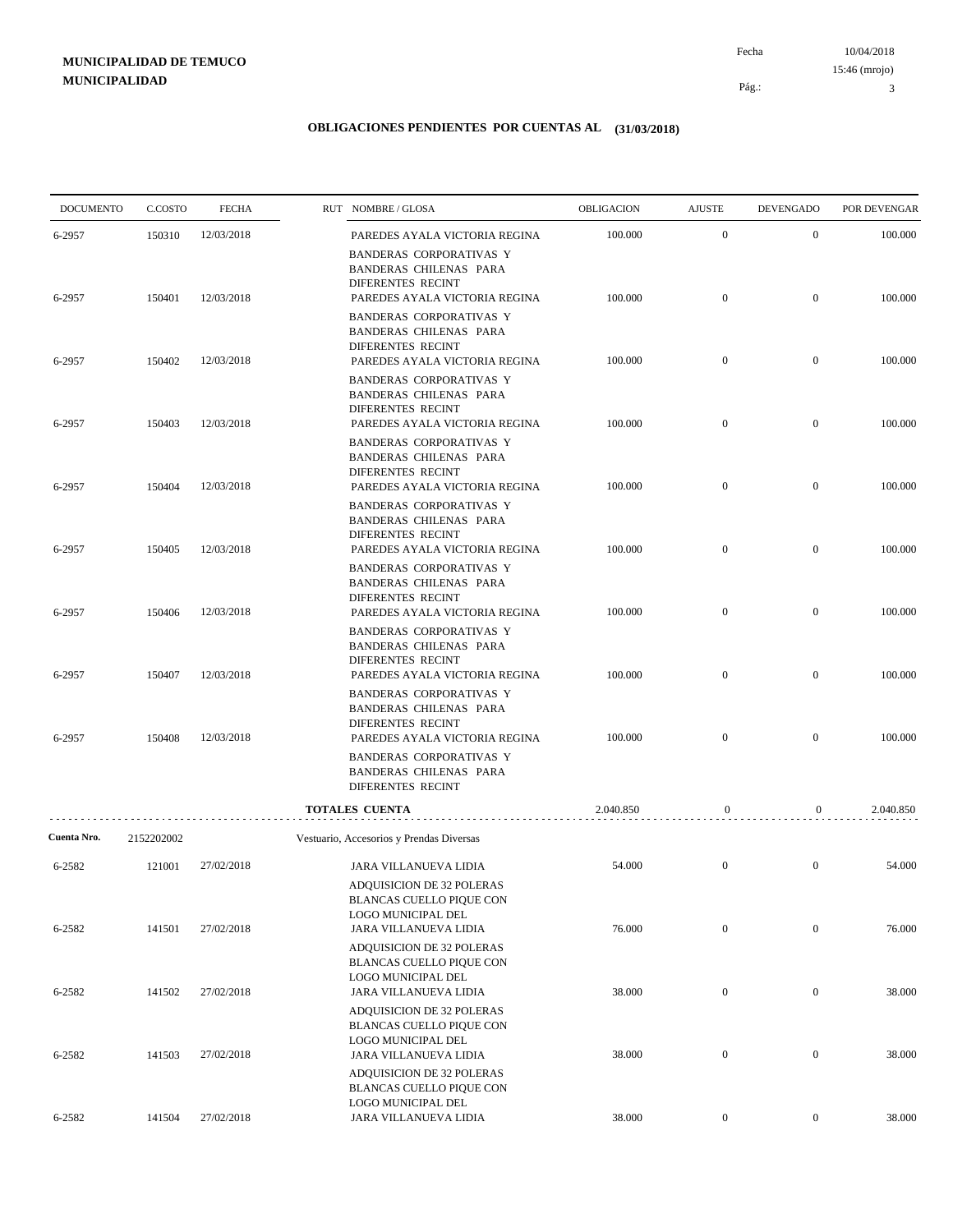10/04/2018 Pág.: Fecha 15:46 (mrojo)

4

| <b>DOCUMENTO</b> | C.COSTO    | <b>FECHA</b> |                | RUT NOMBRE/GLOSA                                                                                                                                                  | OBLIGACION | <b>AJUSTE</b>    | <b>DEVENGADO</b> | POR DEVENGAR |
|------------------|------------|--------------|----------------|-------------------------------------------------------------------------------------------------------------------------------------------------------------------|------------|------------------|------------------|--------------|
| 6-2582           | 141505     | 27/02/2018   |                | ADQUISICION DE 32 POLERAS<br><b>BLANCAS CUELLO PIQUE CON</b><br>LOGO MUNICIPAL DEL<br>JARA VILLANUEVA LIDIA                                                       | 76.000     | $\mathbf{0}$     | $\overline{0}$   | 76.000       |
|                  |            |              |                | ADQUISICION DE 32 POLERAS<br><b>BLANCAS CUELLO PIQUE CON</b><br>LOGO MUNICIPAL DEL                                                                                |            |                  |                  |              |
| 6-3185           | 150602     | 16/03/2018   |                | JARA VILLANUEVA LIDIA<br>06 CASACAS SOFTSHELL, 08<br>POLERAS PIQUE M/CORTA Y 4                                                                                    | 351.050    | $\mathbf{0}$     | $\mathbf{0}$     | 351.050      |
| 6-3317           | 110101     | 20/03/2018   |                | POLERAS PIOUE M<br>NAZAR SALAME PATRICIA ALEJAND<br>UNIFORME DE INVIERNO DAMA Y<br>VARONES OFICINA Y TERRENO                                                      | 43.938.132 | $\overline{0}$   | $\overline{0}$   | 43.938.132   |
| 6-3317           | 110102     | 20/03/2018   |                | PARA LA MU<br>NAZAR SALAME PATRICIA ALEJAND<br>UNIFORME DE INVIERNO DAMA Y                                                                                        | 21.205.562 | $\mathbf{0}$     | $\overline{0}$   | 21.205.562   |
| 6-3395           | 140501     | 22/03/2018   |                | VARONES OFICINA Y TERRENO<br>PARA LA MU<br>76.045.081-2 SOC. DE CONFECCIONES CLER LTDA<br>04 PARKAS MUNICIPALES PARA<br>FUNCIONARIOS DEL PG<br>DISCAPACIDAD INSER | 266.084    | $\mathbf{0}$     | $\mathbf{0}$     | 266.084      |
|                  |            |              |                | <b>TOTALES CUENTA</b>                                                                                                                                             | 66.080.828 | $\mathbf{0}$     | $\overline{0}$   | 66.080.828   |
| Cuenta Nro.      | 2152202003 |              | Calzado        |                                                                                                                                                                   |            |                  |                  |              |
| 6-3318           | 110101     | 20/03/2018   |                | 85.140.300-0 EMILIANO TELECHEA Y CIA LTDA<br>CALZADOS DAMAS Y VARONES<br>UNIFORME DE INVIERNO PARA<br><b>ALA MUNICIP</b>                                          | 20.297.000 | $\mathbf{0}$     | $\mathbf{0}$     | 20.297.000   |
| 6-3318           | 110102     | 20/03/2018   |                | 85.140.300-0 EMILIANO TELECHEA Y CIA LTDA<br>CALZADOS DAMAS Y VARONES<br>UNIFORME DE INVIERNO PARA<br><b>ALA MUNICIP</b>                                          | 11.279.000 | $\mathbf{0}$     | $\mathbf{0}$     | 11.279.000   |
| 6-3311           | 110101     | 20/03/2018   |                | 96.889.950-3 GARMENDIA MACUS SOCIEDAD AN<br>04 BOTINES DE SEGURIDAD PARA<br>PERSONAL DEL PG AGUAS<br>LLUVIAS Y SER                                                | 102.292    | $\mathbf{0}$     | $\boldsymbol{0}$ | 102.292      |
| 6-3311           | 110102     | 20/03/2018   |                | 96.889.950-3 GARMENDIA MACUS SOCIEDAD AN<br>04 BOTINES DE SEGURIDAD PARA<br>PERSONAL DEL PG AGUAS<br>LLUVIAS Y SER                                                | 98.202     | $\boldsymbol{0}$ | $\mathbf{0}$     | 98.202       |
| 6-3750           | 110101     | 29/03/2018   |                | 96.542.490-3 TRECK SA<br>BOTA DE SEGURIDAD PARA<br>FUNCIONARIA ADRIANA<br>NAVARRETE DE LA DIRE                                                                    | 46.000     | $\mathbf{0}$     | $\boldsymbol{0}$ | 46.000       |
|                  |            |              |                | <b>TOTALES CUENTA</b>                                                                                                                                             | 31.822.494 | $\boldsymbol{0}$ | $\bf{0}$         | 31.822.494   |
| Cuenta Nro.      | 2152203001 |              | Para Vehículos |                                                                                                                                                                   |            |                  |                  |              |
| 6-896            | 120301     | 22/01/2018   |                | 79.588.870-5 ESMAX DISTRIBUIDORA LIMITADA<br>MARZO, COMBUSTIBLE<br>VEHICULOS ASEO \$33.800.000.-                                                                  | 32.000.000 | $\boldsymbol{0}$ | 13.581.741       | 18.418.259   |
| 6-896            | 120403     | 22/01/2018   |                | 79.588.870-5 ESMAX DISTRIBUIDORA LIMITADA<br>MARZO, COMBUSTIBLE                                                                                                   | 800.000    | $\boldsymbol{0}$ | 28.358           | 771.642      |
| 6-896            | 120501     | 22/01/2018   |                | VEHICULOS ASEO \$33.800.000.-<br>79.588.870-5 ESMAX DISTRIBUIDORA LIMITADA                                                                                        | 1.000.000  | $\mathbf{0}$     | 93.471           | 906.529      |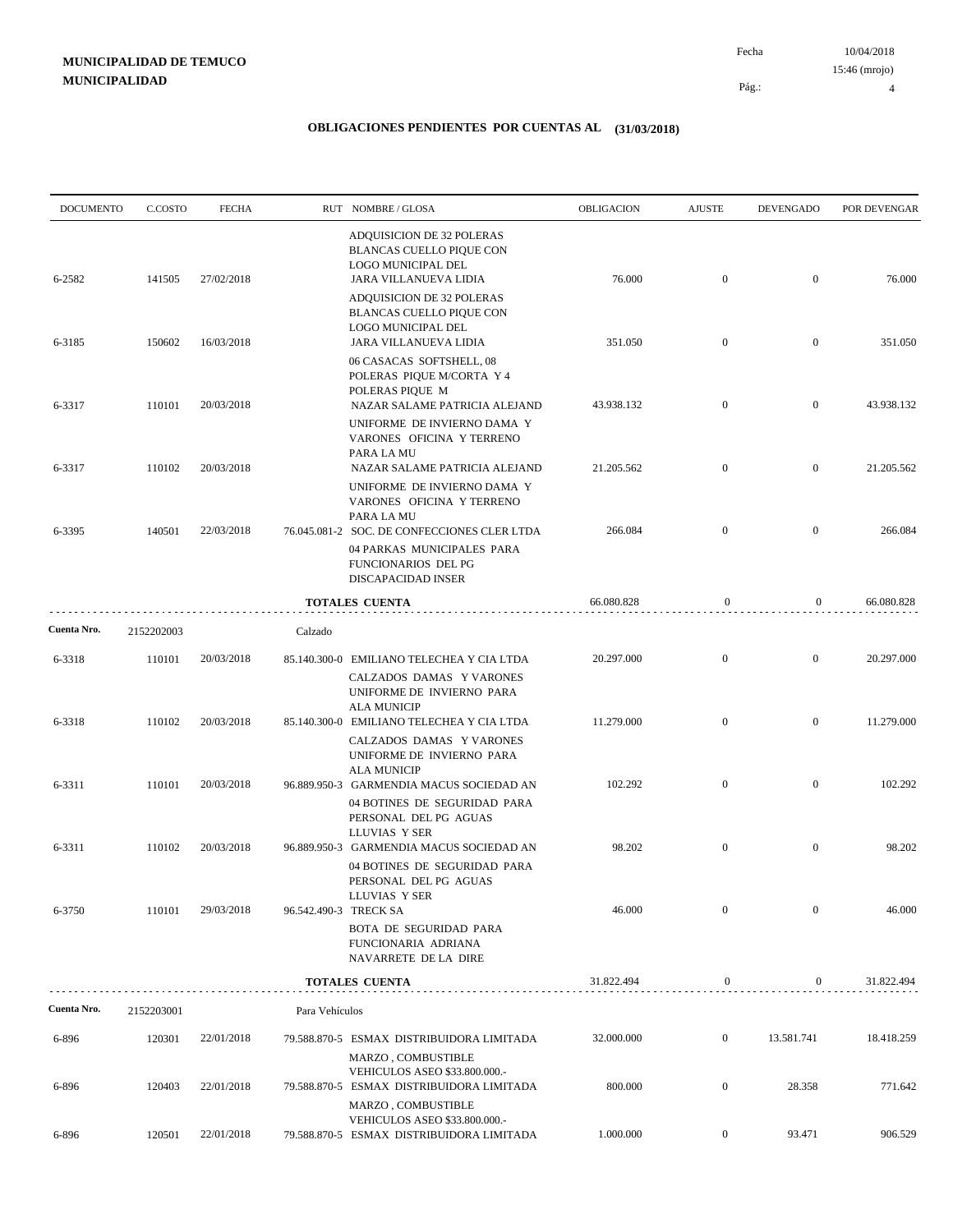10/04/2018 Fecha 15:46 (mrojo)

Pág.:

### **OBLIGACIONES PENDIENTES POR CUENTAS AL (31/03/2018)**

| <b>DOCUMENTO</b> | C.COSTO | <b>FECHA</b> | RUT NOMBRE/GLOSA                                                                                                             | <b>OBLIGACION</b> | <b>AJUSTE</b>    | <b>DEVENGADO</b> | POR DEVENGAR |
|------------------|---------|--------------|------------------------------------------------------------------------------------------------------------------------------|-------------------|------------------|------------------|--------------|
| 6-900            | 120301  | 22/01/2018   | MARZO, COMBUSTIBLE<br>VEHICULOS ASEO \$33.800.000.-<br>92.011.000-2 EMPRESA NACIONAL DE ENERGIA E                            | 900.000           | $\mathbf{0}$     | 377.988          | 522.012      |
| 6-900            | 120403  | 22/01/2018   | ENERO, BENCINA PARA VEH. Y<br>MAQUINARIA DIRECC. ASEO<br>92.011.000-2 EMPRESA NACIONAL DE ENERGIA E                          | 300.000           | $\boldsymbol{0}$ | 50.077           | 249.923      |
|                  |         |              | ENERO, BENCINA PARA VEH. Y<br>MAQUINARIA DIRECC. ASEO                                                                        |                   |                  | $\mathbf{0}$     |              |
| 6-900            | 120501  | 22/01/2018   | 92.011.000-2 EMPRESA NACIONAL DE ENERGIA E<br>ENERO, BENCINA PARA VEH. Y<br>MAQUINARIA DIRECC. ASEO                          | 300.000           | $\boldsymbol{0}$ |                  | 300.000      |
| 6-1272           | 110901  | 25/01/2018   | 79.588.870-5 ESMAX DISTRIBUIDORA LIMITADA<br>ENERO, VEHICULOS DE GESTION                                                     | 1.200.000         | $\mathbf{0}$     | 566.235          | 633.765      |
| 6-1564           | 110901  | 29/01/2018   | <b>INTERNA MUNICIPAL</b><br>92.011.000-2 EMPRESA NACIONAL DE ENERGIA E<br><b>GASOLINA PARA VEHICULOS A</b>                   | 1.200.000         | $\boldsymbol{0}$ | 856.136          | 343.864      |
| 6-1565           | 110901  | 29/01/2018   | CARGO DE GESTION INTERNA<br>PARA EL MES DE<br>92.011.000-2 EMPRESA NACIONAL DE ENERGIA E                                     | 1.200.000         | $\mathbf{0}$     | $\mathbf{0}$     | 1.200.000    |
|                  |         |              | <b>GASOLINA PARA VEHICULOS A</b><br>CARGO DE GESTION INTERNA<br>PARA EL MES DE                                               |                   |                  |                  |              |
| 6-1566           | 110901  | 29/01/2018   | 92.011.000-2 EMPRESA NACIONAL DE ENERGIA E<br><b>GASOLINA PARA VEHICULOS A</b>                                               | 1.200.000         | $\mathbf{0}$     | $\mathbf{0}$     | 1.200.000    |
| 6-1567           | 110901  | 29/01/2018   | CARGO DE GESTION INTERNA<br>PARA EL MES DE<br>79.588.870-5 ESMAX DISTRIBUIDORA LIMITADA                                      | 1.200.000         | $\mathbf{0}$     | 818.714          | 381.286      |
| 6-1568           | 110901  | 29/01/2018   | DIESEL PARA VEHICULOS DE<br><b>GESTION INTERNA</b><br>CORRESPONDIENTE AL MES DE<br>79.588.870-5 ESMAX DISTRIBUIDORA LIMITADA | 1.200.000         | $\mathbf{0}$     | $\mathbf{0}$     | 1.200.000    |
|                  |         |              | DIESEL PARA VEHICULOS DE<br><b>GESTION INTERNA</b><br>CORRESPONDIENTE AL MES DE                                              |                   |                  |                  |              |
| 6-1569           | 110901  | 29/01/2018   | 79.588.870-5 ESMAX DISTRIBUIDORA LIMITADA<br>DIESEL PARA VEHICULOS DE<br><b>GESTION INTERNA</b>                              | 1.200.000         | $\mathbf{0}$     | $\mathbf{0}$     | 1.200.000    |
| 6-1570           | 120601  | 29/01/2018   | CORRESPONDIENTE AL MES DE<br>79.588.870-5 ESMAX DISTRIBUIDORA LIMITADA                                                       | 200.000           | $\mathbf{0}$     | 199.997          | 3            |
| 6-1570           | 120701  | 29/01/2018   | ENERO, DIESEL VEH DPTO DE<br><b>OPERACIONES</b><br>79.588.870-5 ESMAX DISTRIBUIDORA LIMITADA                                 | 8.000.000         | $\boldsymbol{0}$ | 5.341.137        | 2.658.863    |
| 6-1570           | 120702  | 29/01/2018   | ENERO, DIESEL VEH DPTO DE<br><b>OPERACIONES</b><br>79.588.870-5 ESMAX DISTRIBUIDORA LIMITADA                                 | 200.000           | $\boldsymbol{0}$ | 138.793          | 61.207       |
| 6-1571           | 120601  | 29/01/2018   | ENERO, DIESEL VEH DPTO DE<br><b>OPERACIONES</b><br>79.588.870-5 ESMAX DISTRIBUIDORA LIMITADA                                 | 200.000           | $\boldsymbol{0}$ | $\boldsymbol{0}$ | 200.000      |
|                  |         |              | FEBRERO, DIESEL VEH DPTO DE<br><b>OPERACIONES</b>                                                                            |                   |                  |                  |              |
| 6-1571           | 120701  | 29/01/2018   | 79.588.870-5 ESMAX DISTRIBUIDORA LIMITADA<br>FEBRERO, DIESEL VEH DPTO DE<br><b>OPERACIONES</b>                               | 8.000.000         | $\boldsymbol{0}$ | 6.593.126        | 1.406.874    |
| 6-1571           | 120702  | 29/01/2018   | 79.588.870-5 ESMAX DISTRIBUIDORA LIMITADA<br>FEBRERO, DIESEL VEH DPTO DE                                                     | 200.000           | $\boldsymbol{0}$ | 99.507           | 100.493      |
| 6-1596           | 120701  | 30/01/2018   | <b>OPERACIONES</b><br>92.011.000-2 EMPRESA NACIONAL DE ENERGIA E                                                             | 120.000           | $\overline{0}$   | $\boldsymbol{0}$ | 120.000      |

5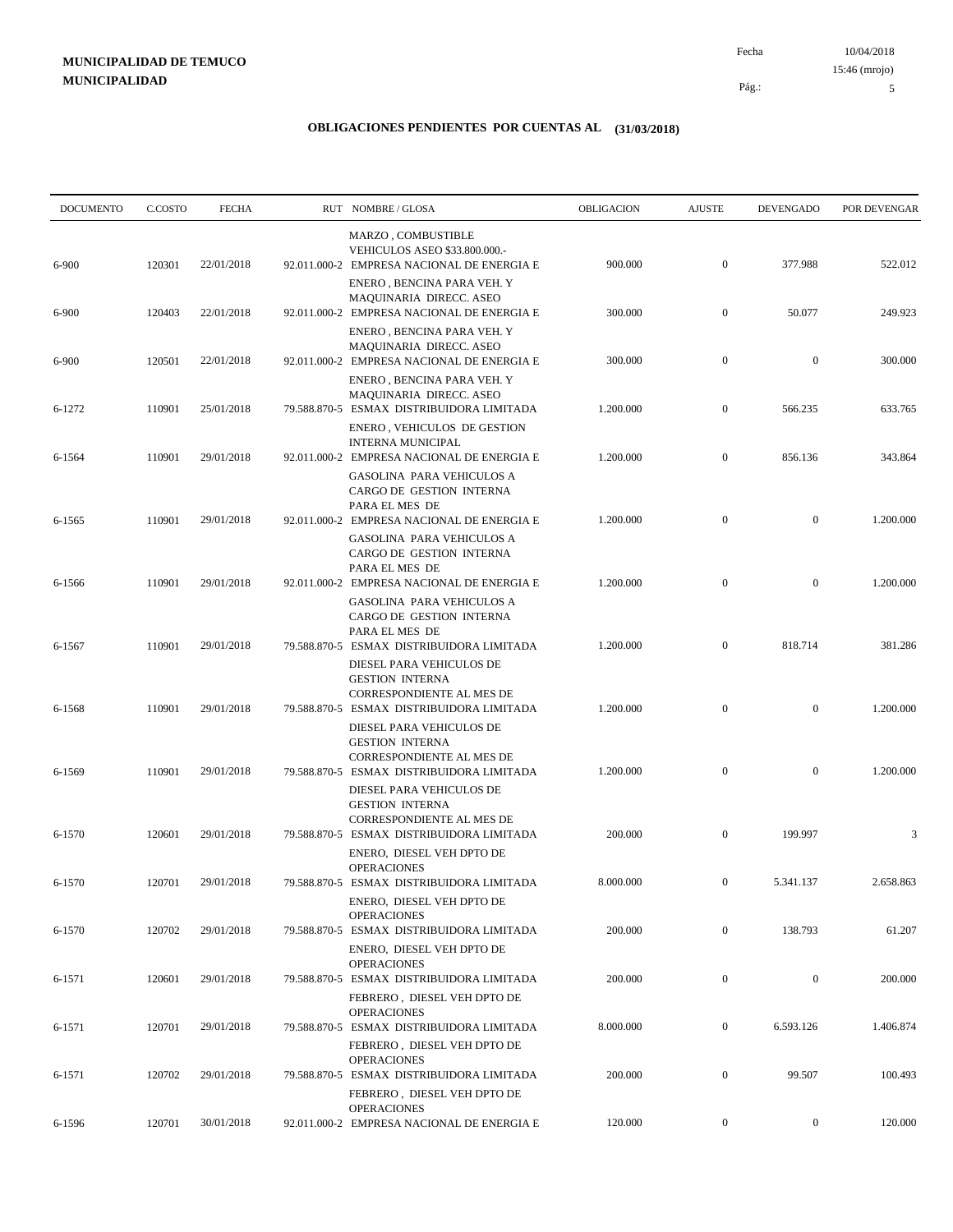10/04/2018 15:46 (mrojo)

Pág.:

Fecha

6

| <b>DOCUMENTO</b> | C.COSTO | <b>FECHA</b> | RUT NOMBRE/GLOSA                                                                                                                           | OBLIGACION | <b>AJUSTE</b>    | DEVENGADO        | POR DEVENGAR |
|------------------|---------|--------------|--------------------------------------------------------------------------------------------------------------------------------------------|------------|------------------|------------------|--------------|
| 6-1765           | 110901  | 05/02/2018   | BENCINA PARA CAMIONETA A-218<br>DEL DPTO DE OPERACIONES MES<br>DE FEBRERO<br>92.011.000-2 EMPRESA NACIONAL DE ENERGIA E                    | 2.400.000  | $\boldsymbol{0}$ | 1.958.308        | 441.692      |
|                  |         |              | SERVICIO DE COMBUSTIBLE PARA<br>VEHICULOS MENORES DEL PARQUE<br><b>AUTOMOTRIZ</b>                                                          |            |                  |                  |              |
| 6-1766           | 110901  | 06/02/2018   | 92.011.000-2 EMPRESA NACIONAL DE ENERGIA E<br>SERVICIO DE COMBUSTIBLE PARA<br>VEHICULOS MENORES DEL PARQUE<br><b>AUTOMOTRIZ</b>            | 1.200.000  | $\mathbf{0}$     | 1.014.800        | 185.200      |
| 6-1767           | 110901  | 06/02/2018   | 92.011.000-2 EMPRESA NACIONAL DE ENERGIA E<br>SERVICIO DE COMBUSTIBLE PARA<br>VEHICULOS MENORES DEL PARQUE<br><b>AUTOMOTRIZ C</b>          | 1.200.000  | $\boldsymbol{0}$ | $\mathbf{0}$     | 1.200.000    |
| 6-1868           | 120701  | 08/02/2018   | 92.011.000-2 EMPRESA NACIONAL DE ENERGIA E<br>BENCINA PARA CAMIONETA A-218<br>DEL DPTO DE OPERACIONES MES<br>DE MARZO DE                   | 100.000    | $\boldsymbol{0}$ | $\overline{0}$   | 100.000      |
| 6-2196           | 141403  | 16/02/2018   | 79.588.870-5 ESMAX DISTRIBUIDORA LIMITADA<br>DIESEL PARA CAMIONES ALJIBES<br>DE LA DIRECCION RURAL ENERO                                   | 650.000    | $\boldsymbol{0}$ | 455.592          | 194.408      |
| 6-2199           | 141403  | 16/02/2018   | 79.588.870-5 ESMAX DISTRIBUIDORA LIMITADA<br>DIESEL PARA CAMIONES ALJIBES<br>DE LA DIRECCION RURAL ABRIL                                   | 650.000    | $\boldsymbol{0}$ | $\mathbf{0}$     | 650.000      |
| 6-2200           | 141403  | 16/02/2018   | 79.588.870-5 ESMAX DISTRIBUIDORA LIMITADA<br>DIESEL PARA CAMIONES ALJIBES                                                                  | 650.000    | $\boldsymbol{0}$ | $\mathbf{0}$     | 650.000      |
| 6-2201           | 141403  | 16/02/2018   | DE LA DIRECCION RURAL MAYO<br>79.588.870-5 ESMAX DISTRIBUIDORA LIMITADA<br>DIESEL PARA CAMIONES ALJIBES                                    | 650.000    | $\boldsymbol{0}$ | $\mathbf{0}$     | 650.000      |
| 6-2244           | 120601  | 19/02/2018   | DE LA DIRECCION RURAL JUNIO<br>79.588.870-5 ESMAX DISTRIBUIDORA LIMITADA<br>DIESEL PARA VEHICULOS DEL<br>DPTO DE OPERACIONES MARZO<br>2018 | 220.000    | $\overline{0}$   | $\mathbf{0}$     | 220.000      |
| 6-2244           | 120701  | 19/02/2018   | 79.588.870-5 ESMAX DISTRIBUIDORA LIMITADA<br>DIESEL PARA VEHICULOS DEL<br>DPTO DE OPERACIONES MARZO<br>2018                                | 8.200.000  | $\boldsymbol{0}$ | $\boldsymbol{0}$ | 8.200.000    |
| 6-2244           | 120702  | 19/02/2018   | 79.588.870-5 ESMAX DISTRIBUIDORA LIMITADA<br>DIESEL PARA VEHICULOS DEL<br>DPTO DE OPERACIONES MARZO<br>2018                                | 220.000    | $\boldsymbol{0}$ | $\mathbf{0}$     | 220.000      |
| 6-3164           | 141403  | 15/03/2018   | 79.588.870-5 ESMAX DISTRIBUIDORA LIMITADA<br><b>COMBUSTIBLE PARA CAMIONES</b><br>ALJIBES A-160, A-248 CAMIONETA<br>A-159, A-               | 2.600.000  | $\boldsymbol{0}$ | $\boldsymbol{0}$ | 2.600.000    |
| 6-3389           | 120701  | 22/03/2018   | 92.011.000-2 EMPRESA NACIONAL DE ENERGIA E<br>BENCINA PARA EL PG AGUAS<br>LLUVIAS, PARA CAMIONETA A-218<br>Y TAMBO                         | 160.000    | $\boldsymbol{0}$ | $\mathbf{0}$     | 160.000      |
| 6-3390           | 120601  | 22/03/2018   | 79.588.870-5 ESMAX DISTRIBUIDORA LIMITADA<br>DIESEL PARA EL PG AGUAS<br>LLUVIAS, SERVICIOS GENERALES<br>Y DEL PG                           | 220.000    | $\boldsymbol{0}$ | $\mathbf{0}$     | 220.000      |
| 6-3390           | 120701  | 22/03/2018   | 79.588.870-5 ESMAX DISTRIBUIDORA LIMITADA<br>DIESEL PARA EL PG AGUAS<br>LLUVIAS, SERVICIOS GENERALES<br>Y DEL PG                           | 8.200.000  | $\boldsymbol{0}$ | $\boldsymbol{0}$ | 8.200.000    |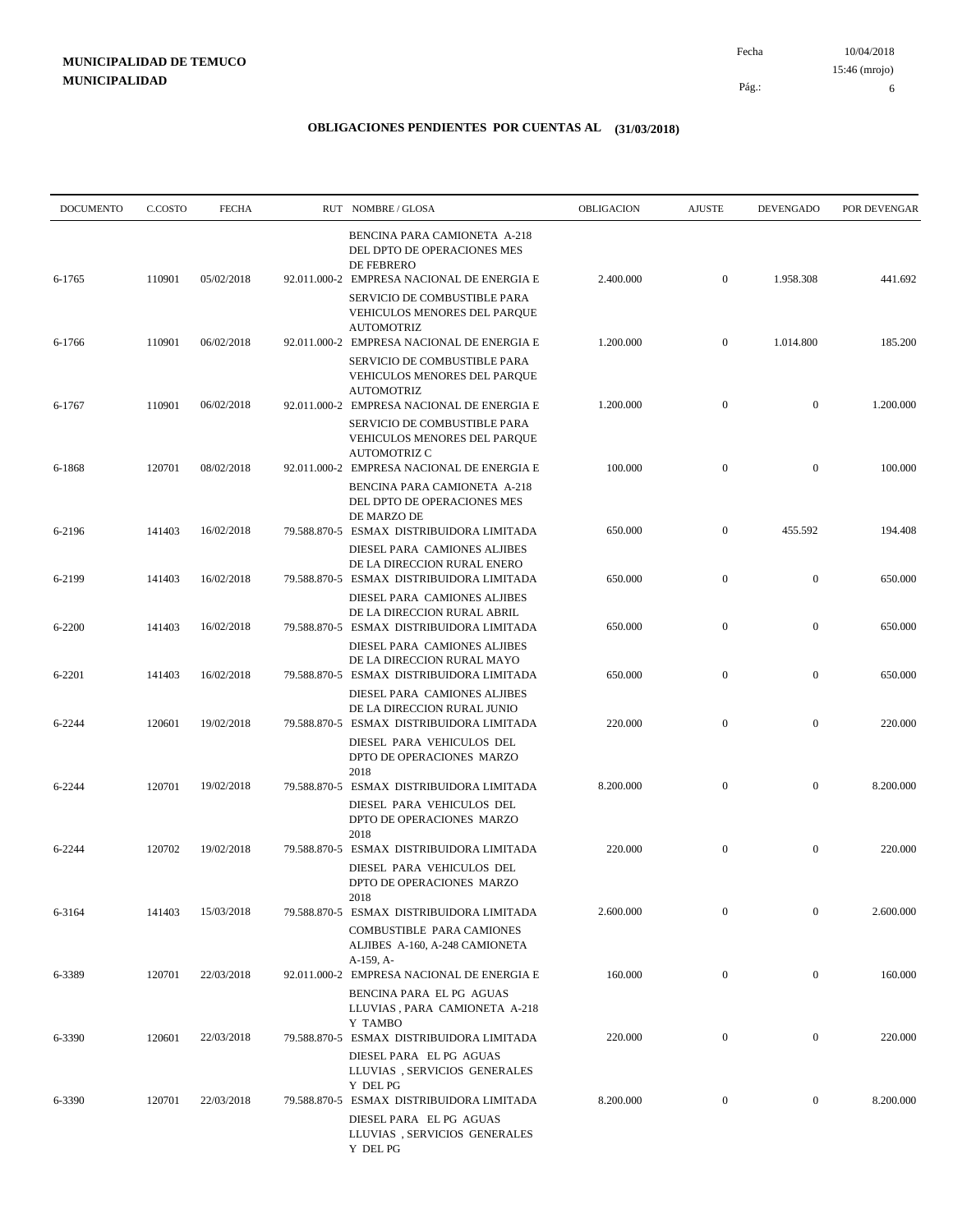10/04/2018 Pág.: Fecha

#### **OBLIGACIONES PENDIENTES POR CUENTAS AL (31/03/2018)**

| <b>DOCUMENTO</b> | C.COSTO | <b>FECHA</b> | RUT NOMBRE/GLOSA                                                                                                 | OBLIGACION | <b>AJUSTE</b>    | <b>DEVENGADO</b> | POR DEVENGAR |
|------------------|---------|--------------|------------------------------------------------------------------------------------------------------------------|------------|------------------|------------------|--------------|
| 6-3390           | 120702  | 22/03/2018   | 79.588.870-5 ESMAX DISTRIBUIDORA LIMITADA                                                                        | 220.000    | $\boldsymbol{0}$ | $\mathbf{0}$     | 220.000      |
| 6-3491           | 140101  | 26/03/2018   | DIESEL PARA EL PG AGUAS<br>LLUVIAS, SERVICIOS GENERALES<br>Y DEL PG<br>79.588.870-5 ESMAX DISTRIBUIDORA LIMITADA | 90.000     | $\boldsymbol{0}$ | $\mathbf{0}$     | 90.000       |
|                  |         |              | <b>COMBUSTIBLE PARA MOVIL A-319</b><br>DPTO EMERGENCIA MES ABRIL                                                 |            |                  |                  |              |
| 6-3492           | 140101  | 26/03/2018   | 79.588.870-5 ESMAX DISTRIBUIDORA LIMITADA                                                                        | 90.000     | $\boldsymbol{0}$ | $\mathbf{0}$     | 90.000       |
| 6-3493           | 140101  | 26/03/2018   | COMBUSTIBLE PARA MOVIL A-319<br>DPTO EMERGENCIA MES MAYO<br>79.588.870-5 ESMAX DISTRIBUIDORA LIMITADA            | 90.000     | $\boldsymbol{0}$ | $\mathbf{0}$     | 90.000       |
|                  |         |              | COMBUSTIBLE PARA MOVIL A-319<br>DPTO EMERGENCIA MES JUNIO                                                        |            |                  |                  |              |
| 6-3494           | 140101  | 26/03/2018   | 79.588.870-5 ESMAX DISTRIBUIDORA LIMITADA<br>COMBUSTIBLE PARA MOVIL A-319                                        | 90.000     | $\boldsymbol{0}$ | $\mathbf{0}$     | 90.000       |
| 6-3495           | 140101  | 26/03/2018   | DPTO EMERGENCIA MES JULIO<br>79.588.870-5 ESMAX DISTRIBUIDORA LIMITADA                                           | 90.000     | $\boldsymbol{0}$ | $\mathbf{0}$     | 90.000       |
| 6-3496           | 140101  | 26/03/2018   | COMBUSTIBLE PARA MOVIL A-319<br>DPTO EMERGENCIA MES AGOSTO<br>79.588.870-5 ESMAX DISTRIBUIDORA LIMITADA          | 90.000     | $\mathbf{0}$     | $\mathbf{0}$     | 90.000       |
|                  |         |              | COMBUSTIBLE PARA MOVIL A-319<br>DPTO EMERGENCIA MES<br><b>SEPTIEMBRE</b>                                         |            |                  |                  |              |
| 6-3497           | 140101  | 26/03/2018   | 79.588.870-5 ESMAX DISTRIBUIDORA LIMITADA                                                                        | 90.000     | $\boldsymbol{0}$ | $\mathbf{0}$     | 90.000       |
| 6-3498           | 140101  | 26/03/2018   | COMBUSTIBLE PARA MOVIL A-319<br>DPTO EMERGENCIA MES OCTUBRE<br>79.588.870-5 ESMAX DISTRIBUIDORA LIMITADA         | 90.000     | $\boldsymbol{0}$ | $\mathbf{0}$     | 90.000       |
|                  |         |              | COMBUSTIBLE PARA MOVIL A-319<br>DPTO EMERGENCIA MES<br><b>NOVIEMBRE</b>                                          |            |                  |                  |              |
| 6-3499           | 140101  | 26/03/2018   | 79.588.870-5 ESMAX DISTRIBUIDORA LIMITADA<br>COMBUSTIBLE PARA MOVIL A-319                                        | 90.000     | $\boldsymbol{0}$ | $\boldsymbol{0}$ | 90.000       |
|                  |         |              | DPTO EMERGENCIA MES<br><b>DICIEMBRE</b>                                                                          |            |                  |                  |              |
| 6-3501           | 120301  | 26/03/2018   | 79.588.870-5 ESMAX DISTRIBUIDORA LIMITADA<br>COMBUSTIBLE PARA VEHICULOS<br>DEL PARQUE AUTOMOTRIZ< MES            | 32.000.000 | $\boldsymbol{0}$ | $\mathbf{0}$     | 32.000.000   |
| 6-3501           | 120403  | 26/03/2018   | DE ABRIL<br>79.588.870-5 ESMAX DISTRIBUIDORA LIMITADA                                                            | 800.000    | $\boldsymbol{0}$ | $\mathbf{0}$     | 800.000      |
|                  |         |              | COMBUSTIBLE PARA VEHICULOS<br>DEL PARQUE AUTOMOTRIZ< MES                                                         |            |                  |                  |              |
| 6-3501           | 120501  | 26/03/2018   | DE ABRIL<br>79.588.870-5 ESMAX DISTRIBUIDORA LIMITADA                                                            | 1.000.000  | $\boldsymbol{0}$ | $\bf{0}$         | 1.000.000    |
|                  |         |              | COMBUSTIBLE PARA VEHICULOS<br>DEL PARQUE AUTOMOTRIZ< MES<br>DE ABRIL                                             |            |                  |                  |              |
| 6-3502           | 120301  | 26/03/2018   | 92.011.000-2 EMPRESA NACIONAL DE ENERGIA E                                                                       | 900.000    | $\boldsymbol{0}$ | $\mathbf{0}$     | 900.000      |
|                  |         |              | BENCINA PARA MAQUINAS<br>PASTERAS Y VEH DPTO ASEO<br><b>ABRIL 2018</b>                                           |            |                  |                  |              |
| 6-3502           | 120403  | 26/03/2018   | 92.011.000-2 EMPRESA NACIONAL DE ENERGIA E<br>BENCINA PARA MAQUINAS                                              | 300.000    | $\boldsymbol{0}$ | $\boldsymbol{0}$ | 300.000      |
|                  |         |              | PASTERAS Y VEH DPTO ASEO<br><b>ABRIL 2018</b>                                                                    |            |                  |                  |              |
| 6-3502           | 120501  | 26/03/2018   | 92.011.000-2 EMPRESA NACIONAL DE ENERGIA E<br>BENCINA PARA MAQUINAS<br>PASTERAS Y VEH DPTO ASEO<br>ABRIL 2018    | 300.000    | $\boldsymbol{0}$ | $\boldsymbol{0}$ | 300.000      |

7 15:46 (mrojo)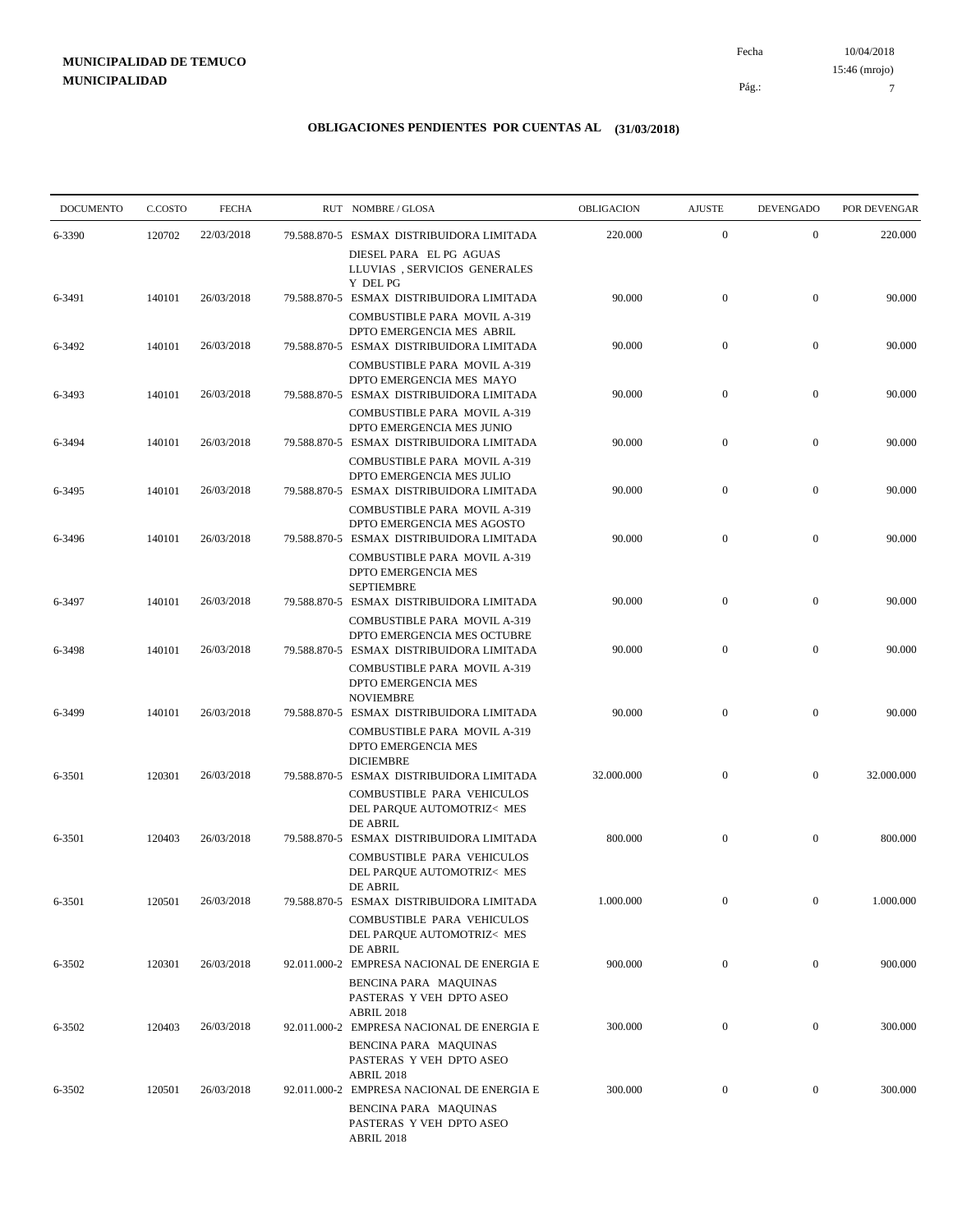Pág.:

Fecha

| <b>DOCUMENTO</b> | C.COSTO    | <b>FECHA</b> |                  | RUT NOMBRE/GLOSA                                                                                                          | OBLIGACION  | <b>AJUSTE</b>    | <b>DEVENGADO</b> | POR DEVENGAR |
|------------------|------------|--------------|------------------|---------------------------------------------------------------------------------------------------------------------------|-------------|------------------|------------------|--------------|
|                  |            |              |                  | <b>TOTALES CUENTA</b>                                                                                                     | 124.270.000 | $\boldsymbol{0}$ | 32.173.980       | 92.096.020   |
| Cuenta Nro.      | 2152203003 |              | Para Calefacción |                                                                                                                           |             |                  |                  |              |
| 6-3309           | 141201     | 20/03/2018   |                  | 76.192.428-1 CONSTRUCCION Y CLIMATIZACION<br>910 BOLSAS DE PELLET DE 20<br>KILOS CADA UNA PARA CENTROS<br><b>COMUNITA</b> | 3.053.540   | $\mathbf{0}$     | $\overline{0}$   | 3.053.540    |
|                  |            |              |                  | <b>TOTALES CUENTA</b>                                                                                                     | 3.053.540   | $\boldsymbol{0}$ | $\overline{0}$   | 3.053.540    |
| Cuenta Nro.      | 2152203999 |              | Para Otros       |                                                                                                                           |             |                  |                  |              |
| $6 - 322$        | 150301     | 11/01/2018   |                  | 92.011.000-2 EMPRESA NACIONAL DE ENERGIA E<br>FEBRERO, MAQUINA PASTERA                                                    | 110.000     | $\mathbf{0}$     | 93.356           | 16.644       |
| $6 - 275$        | 150301     | 11/01/2018   |                  | <b>ESTADIO</b><br>92.011.000-2 EMPRESA NACIONAL DE ENERGIA E<br>GASOLINA PARA MAQUINARIA                                  | 110.000     | $\mathbf{0}$     | 60.000           | 50.000       |
| 6-390            | 150301     | 12/01/2018   |                  | PASTERAS ESTADIO Y COMPLEJOS<br><b>ENERO</b><br>92.011.000-2 EMPRESA NACIONAL DE ENERGIA E                                | 110.000     | $\mathbf{0}$     | $\overline{0}$   | 110.000      |
| 6-606            | 150201     | 16/01/2018   |                  | MARZO, MAQUINA PASTERA<br><b>ESTADIO Y COMPLEJOS</b><br>99.520.000-7 COMPAÑIA DE PETROLEOS DE CHI                         | 80.000      | $\mathbf{0}$     | $\mathbf{0}$     | 80.000       |
|                  |            |              |                  | PETROLEO MAQUINAS PASTERAS<br>ESTADIO GERMAN BECKER,<br>FEBRERO,                                                          |             |                  |                  |              |
| 6-900            | 120301     | 22/01/2018   |                  | 92.011.000-2 EMPRESA NACIONAL DE ENERGIA E<br>ENERO, BENCINA PARA VEH. Y<br>MAQUINARIA DIRECC. ASEO                       | 900.000     | $\mathbf{0}$     | $\mathbf{0}$     | 900.000      |
| 6-900            | 120402     | 22/01/2018   |                  | 92.011.000-2 EMPRESA NACIONAL DE ENERGIA E<br>ENERO, BENCINA PARA VEH. Y                                                  | 1.200.000   | $\mathbf{0}$     | $\boldsymbol{0}$ | 1.200.000    |
| 6-1596           | 120601     | 30/01/2018   |                  | MAQUINARIA DIRECC. ASEO<br>92.011.000-2 EMPRESA NACIONAL DE ENERGIA E<br>BENCINA PARA CAMIONETA A-218                     | 150.000     | $\overline{0}$   | $\boldsymbol{0}$ | 150.000      |
|                  | 120701     |              |                  | DEL DPTO DE OPERACIONES MES<br>DE FEBRERO                                                                                 | 100.000     | $\mathbf{0}$     | $\boldsymbol{0}$ | 100.000      |
| 6-1596           |            | 30/01/2018   |                  | 92.011.000-2 EMPRESA NACIONAL DE ENERGIA E<br>BENCINA PARA CAMIONETA A-218<br>DEL DPTO DE OPERACIONES MES                 |             |                  |                  |              |
| 6-2651           | 150301     | 01/03/2018   |                  | DE FEBRERO<br>94.757.000-5 PROPESCA S.A<br>TRATO DIRECTO N°50-2018                                                        | 483.600     | $\mathbf{0}$     | $\overline{0}$   | 483.600      |
| 6-2756           | 141403     | 06/03/2018   |                  | ADQUISICION DE ACEITE<br>HIDRAULICO PARA MAQUINA<br>92.011.000-2 EMPRESA NACIONAL DE ENERGIA E                            | 70.000      | $\boldsymbol{0}$ | $\boldsymbol{0}$ | 70.000       |
|                  |            |              |                  | ADQUISICION DE COMBUSTIBLE<br>PARA MOTOBOMBA DE CAMIONES                                                                  |             |                  |                  |              |
| 6-2757           | 141403     | 06/03/2018   |                  | <b>ALJIBESCORRESPON</b><br>92.011.000-2 EMPRESA NACIONAL DE ENERGIA E<br>ADQUISICION DE COMBUSTIBLE                       | 70.000      | $\boldsymbol{0}$ | $\boldsymbol{0}$ | 70.000       |
| 6-2758           | 141403     | 06/03/2018   |                  | PARA MOTOBOMBA DE CAMIONES<br>ALJIBESCORRESPON<br>92.011.000-2 EMPRESA NACIONAL DE ENERGIA E                              | 70.000      | $\mathbf{0}$     | $\boldsymbol{0}$ | 70.000       |
|                  |            |              |                  | ADQUISICION DE COMBUSTIBLE<br>PARA MOTOBOMBA DE CAMIONES<br><b>ALJIBESCORRESPON</b>                                       |             |                  |                  |              |
| 6-2759           | 141403     | 06/03/2018   |                  | 92.011.000-2 EMPRESA NACIONAL DE ENERGIA E                                                                                | 70.000      | $\boldsymbol{0}$ | $\overline{0}$   | 70.000       |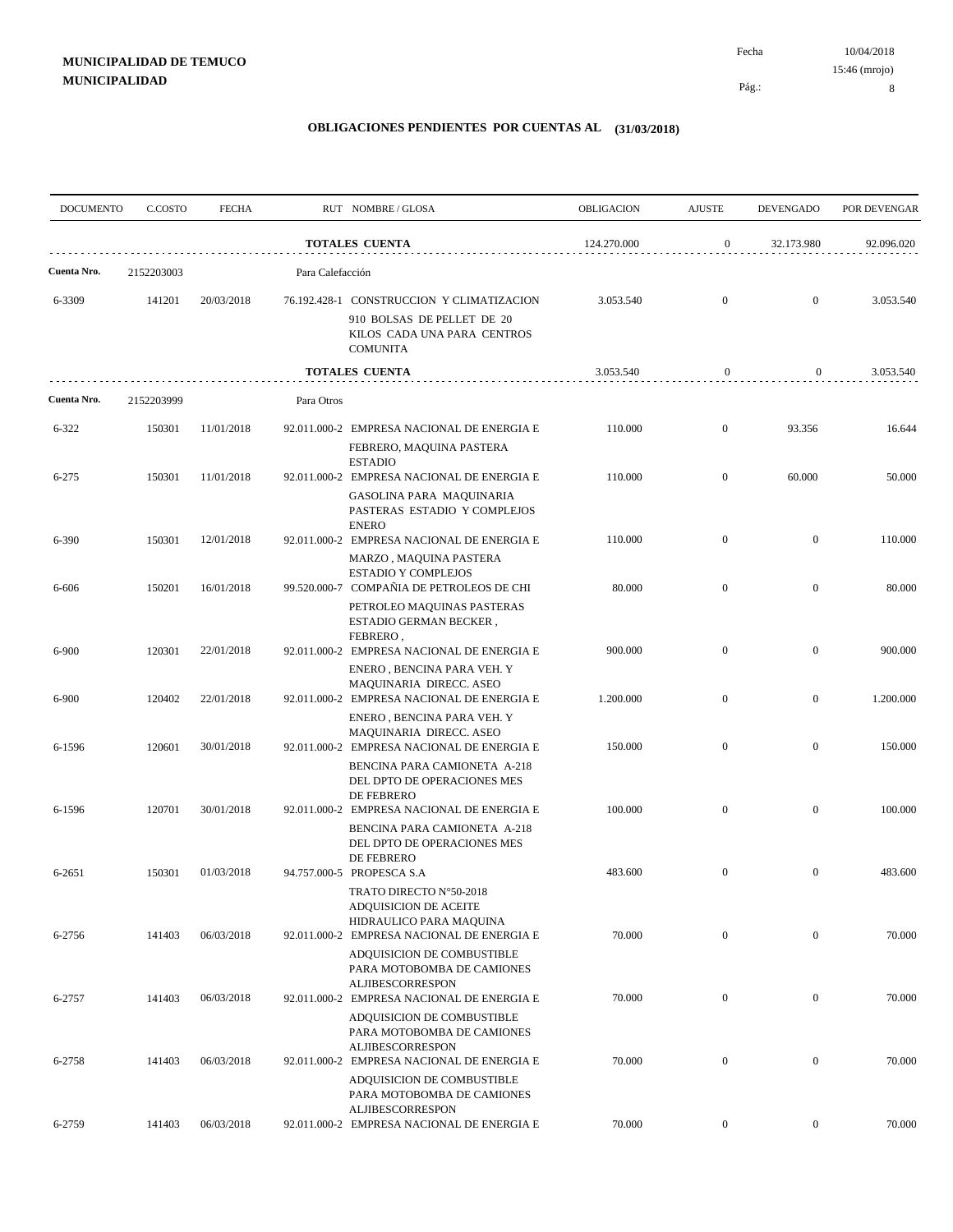10/04/2018 Pág.: Fecha 15:46 (mrojo)

9

| <b>DOCUMENTO</b> | C.COSTO | <b>FECHA</b> | RUT NOMBRE/GLOSA                                                                                                                  | OBLIGACION | <b>AJUSTE</b>    | <b>DEVENGADO</b> | POR DEVENGAR |
|------------------|---------|--------------|-----------------------------------------------------------------------------------------------------------------------------------|------------|------------------|------------------|--------------|
| 6-2760           | 141403  | 06/03/2018   | ADQUISICION DE COMBUSTIBLE<br>PARA MOTOBOMBA DE CAMIONES<br><b>ALJIBESCORRESPON</b><br>92.011.000-2 EMPRESA NACIONAL DE ENERGIA E | 70.000     | $\boldsymbol{0}$ | $\boldsymbol{0}$ | 70.000       |
|                  |         |              | ADQUISICION DE COMBUSTIBLE<br>PARA MOTOBOMBA DE CAMIONES<br>ALJIBESCORRESPON                                                      |            |                  |                  |              |
| 6-3241           | 150301  | 19/03/2018   | 77.621.890-1 COMERCIAL RIMAK LTDA.<br>ACEITE PARA MAQUINA PASTERAS<br>DEL ESTADIO GERMAN BECKER                                   | 90.950     | $\boldsymbol{0}$ | $\boldsymbol{0}$ | 90.950       |
| 6-3389           | 120601  | 22/03/2018   | 92.011.000-2 EMPRESA NACIONAL DE ENERGIA E<br>BENCINA PARA EL PG AGUAS                                                            | 200.000    | $\mathbf{0}$     | $\boldsymbol{0}$ | 200.000      |
| 6-3389           | 120701  | 22/03/2018   | LLUVIAS, PARA CAMIONETA A-218<br>Y TAMBO<br>92.011.000-2 EMPRESA NACIONAL DE ENERGIA E                                            | 200.000    | $\boldsymbol{0}$ | $\mathbf{0}$     | 200.000      |
|                  |         |              | BENCINA PARA EL PG AGUAS<br>LLUVIAS, PARA CAMIONETA A-218<br>Y TAMBO                                                              |            |                  |                  |              |
| 6-3502           | 120301  | 26/03/2018   | 92.011.000-2 EMPRESA NACIONAL DE ENERGIA E<br>BENCINA PARA MAQUINAS<br>PASTERAS Y VEH DPTO ASEO                                   | 500.000    | $\mathbf{0}$     | $\mathbf{0}$     | 500.000      |
| 6-3502           | 120402  | 26/03/2018   | <b>ABRIL 2018</b><br>92.011.000-2 EMPRESA NACIONAL DE ENERGIA E<br>BENCINA PARA MAQUINAS<br>PASTERAS Y VEH DPTO ASEO              | 1.200.000  | $\boldsymbol{0}$ | $\boldsymbol{0}$ | 1.200.000    |
| 6-3502           | 120501  | 26/03/2018   | <b>ABRIL 2018</b><br>92.011.000-2 EMPRESA NACIONAL DE ENERGIA E<br>BENCINA PARA MAQUINAS                                          | 400.000    | $\boldsymbol{0}$ | $\boldsymbol{0}$ | 400.000      |
| 6-3482           | 140101  | 26/03/2018   | PASTERAS Y VEH DPTO ASEO<br><b>ABRIL 2018</b><br>99.520.000-7 COMPAÑIA DE PETROLEOS DE CHI                                        | 250.000    | $\boldsymbol{0}$ | $\boldsymbol{0}$ | 250.000      |
| 6-3483           | 140101  | 26/03/2018   | DIESEL PARA GENERADORES Y<br>GRUPO ELECT. MES DE ABRIL<br>99.520.000-7 COMPAÑIA DE PETROLEOS DE CHI                               | 250.000    | $\mathbf{0}$     | $\boldsymbol{0}$ | 250.000      |
| 6-3484           | 140101  | 26/03/2018   | DIESEL PARA GENERADORES Y<br><b>GRUPO ELECT. MES DE MAYO</b><br>99.520.000-7 COMPAÑIA DE PETROLEOS DE CHI                         | 250.000    | $\mathbf{0}$     | $\boldsymbol{0}$ | 250.000      |
| 6-3485           | 140101  | 26/03/2018   | DIESEL PARA GENERADORES Y<br><b>GRUPO ELECT. MES DE JUNIO</b><br>99.520.000-7 COMPAÑIA DE PETROLEOS DE CHI                        | 250.000    | $\boldsymbol{0}$ | $\boldsymbol{0}$ | 250.000      |
|                  |         |              | DIESEL PARA GENERADORES Y<br>GRUPO ELECT. MES DE JULIO                                                                            |            |                  |                  |              |
| 6-3486           | 140101  | 26/03/2018   | 99.520.000-7 COMPAÑIA DE PETROLEOS DE CHI<br>DIESEL PARA GENERADORES Y<br><b>GRUPO ELECT. MES DE AGOSTO</b>                       | 250.000    | $\boldsymbol{0}$ | $\bf{0}$         | 250.000      |
| 6-3487           | 140101  | 26/03/2018   | 99.520.000-7 COMPAÑIA DE PETROLEOS DE CHI<br>DIESEL PARA GENERADORES Y                                                            | 250.000    | $\boldsymbol{0}$ | $\boldsymbol{0}$ | 250.000      |
| 6-3488           | 140101  | 26/03/2018   | <b>GRUPO ELECT. MES DE</b><br><b>SEPTIEMBRE</b><br>99.520.000-7 COMPAÑIA DE PETROLEOS DE CHI                                      | 250.000    | $\boldsymbol{0}$ | $\boldsymbol{0}$ | 250.000      |
| 6-3489           | 140101  | 26/03/2018   | DIESEL PARA GENERADORES Y<br><b>GRUPO ELECT. MES DE OCTUBRE</b><br>99.520.000-7 COMPAÑIA DE PETROLEOS DE CHI                      | 250.000    | $\boldsymbol{0}$ | $\boldsymbol{0}$ | 250.000      |
| 6-3490           | 140101  | 26/03/2018   | DIESEL PARA GENERADORES Y<br>GRUPO ELECT. MES DE NOVIEMBRE<br>99.520.000-7 COMPAÑIA DE PETROLEOS DE CHI                           | 250.000    | $\boldsymbol{0}$ | $\boldsymbol{0}$ | 250.000      |
|                  |         |              | DIESEL PARA GENERADORES Y<br><b>GRUPO ELECT. MES DE DICIEMBRE</b>                                                                 |            |                  |                  |              |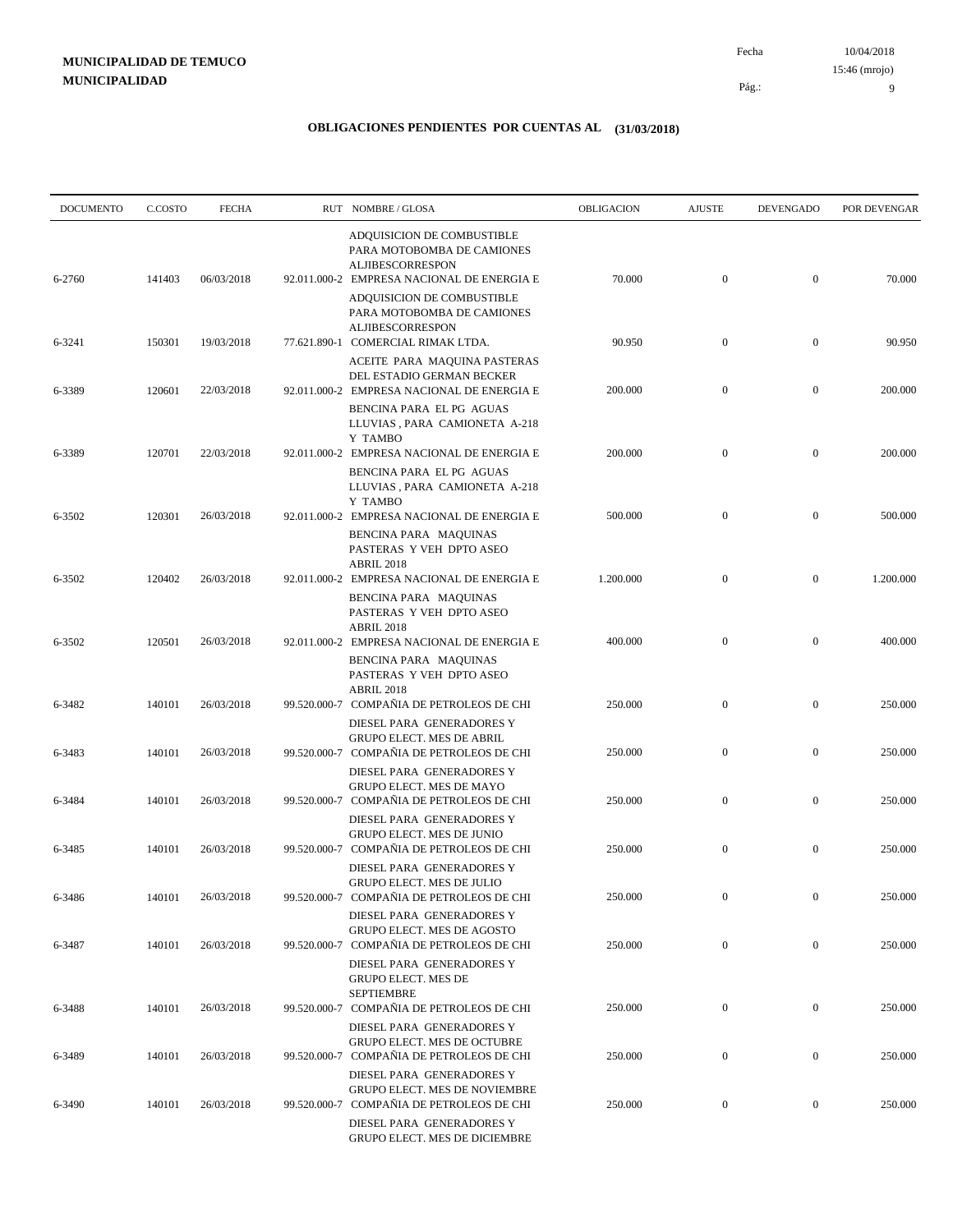Pág.:

| <b>DOCUMENTO</b> | C.COSTO    | <b>FECHA</b> |                       | RUT NOMBRE/GLOSA                                                                                                           | OBLIGACION | <b>AJUSTE</b>    | <b>DEVENGADO</b> | POR DEVENGAR |
|------------------|------------|--------------|-----------------------|----------------------------------------------------------------------------------------------------------------------------|------------|------------------|------------------|--------------|
|                  |            |              |                       | <b>TOTALES CUENTA</b>                                                                                                      | 8.434.550  | $\boldsymbol{0}$ | 153.356          | 8.281.194    |
| Cuenta Nro.      | 2152204001 |              | Materiales de Oficina |                                                                                                                            |            |                  |                  |              |
| 6-1730           | 110701     | 05/02/2018   |                       | 77.649.290-6 GRAFICA NEO MUNDO LIMITADA<br><b>INCORPORACION DE BASE DE</b>                                                 | 1.370.399  | $\mathbf{0}$     | $\overline{0}$   | 1.370.399    |
| 6-1731           | 110701     | 05/02/2018   |                       | DATOS A FORMULARIOS PERMISOS<br>DE CIRCULACION A<br>77.649.290-6 GRAFICA NEO MUNDO LIMITADA                                | 2.480.399  | $\overline{0}$   | $\overline{0}$   | 2.480.399    |
| 6-2260           | 110701     | 20/02/2018   |                       | ADQUISICION DE 145.000<br>FORMULARIOS PERMISOS DE<br>CIRCULACION AÑO 2018. S<br>77.806.000-0 COMERCIAL RED OFFICE SUR LIMI | 1.005.930  | $\mathbf{0}$     | $\mathbf{0}$     | 1.005.930    |
|                  |            |              |                       | MAT DE ASEO Y MAT. DE LIBRERIA<br>PROCESO PERM DE CIRCULACION                                                              |            |                  |                  |              |
| 6-2519           | 110702     | 26/02/2018   |                       | 78.181.850-K COMERCIAL Y MANUFACTURERA B<br>500 CUADERNILLOS LEY 18.290.-<br>PARA EL DPTO DE LICENCIA DE                   | 465.000    | $\overline{0}$   | $\overline{0}$   | 465.000      |
| 6-2622           | 110201     | 28/02/2018   |                       | <b>CONDUCI</b><br>CACERES TORRES ROSA ORLANDA<br>05 CORCHETERA, 72                                                         | 89.731     | $\mathbf{0}$     | $\mathbf{0}$     | 89.731       |
| 6-2798           | 110304     | 07/03/2018   |                       | DESTACADORES DIFERENTES<br>COLORES, 12 LAPIZ TINTA<br>MINDER SANTINI FRIDA                                                 | 325.614    | $\overline{0}$   | $\overline{0}$   | 325.614      |
| 6-2834           | 110201     | 08/03/2018   |                       | 500 LAPIZ PARA ACTIVIDAD DE<br>CAPACITACION A CARGO DEL<br>DPTO DE ACRE<br>MELO COFRE SERGIO FELIPE                        | 183.593    | $\overline{0}$   | $\boldsymbol{0}$ | 183.593      |
|                  |            |              |                       | 8 CUADERNILLOS AUTOCOPIATIVO<br>TRIPLICADO Y 4 CUADERNILLOS<br><b>AUTOCOPIATI</b>                                          |            |                  |                  |              |
| 6-2853           | 110702     | 08/03/2018   |                       | 77.806.000-0 COMERCIAL RED OFFICE SUR LIMI<br>ACOCLIPS, VISORES, CORCHETES,<br>CLIPS, LAPIZ PASTA, CORRECTOR Y             | 948.427    | $\overline{0}$   | $\overline{0}$   | 948.427      |
| 6-2937           | 110201     | 12/03/2018   |                       | <b>OTROS M</b><br>↑ VALDEBENITO RODRIGUEZ GLADY<br>ADQUISICION DE 20 TALONARIOS                                            | 116.000    | $\overline{0}$   | $\overline{0}$   | 116.000      |
| 6-2976           | 110702     | 12/03/2018   |                       | PARA SOLICITUD DE FERIADO Y<br>PERMISO PARA<br>78.181.850-K COMERCIAL Y MANUFACTURERA B                                    | 460.000    | $\mathbf{0}$     | $\overline{0}$   | 460.000      |
|                  |            |              |                       | 100 TALONARIOS FICHA EXAMEN<br>PRACTICO B PARA EL DPTO DE<br><b>LICENCIA</b>                                               |            |                  |                  |              |
| 6-3111           | 110201     | 14/03/2018   |                       | 77.806.000-0 COMERCIAL RED OFFICE SUR LIMI<br>20 LIBROS DE ASISTENCIA PARA<br>DIFERENTES RECINTO                           | 49.800     | $\mathbf{0}$     | $\boldsymbol{0}$ | 49.800       |
| 6-3109           | 110201     | 14/03/2018   |                       | <b>DEPORTIVOS</b><br>77.671.730-4 ANGELICA NOVOA Y CIA<br>CORCHETERAS, CORRECTOR,                                          | 94.000     | $\boldsymbol{0}$ | $\mathbf{0}$     | 94.000       |
| 6-3234           | 110702     | 19/03/2018   |                       | DESTACADORES, TINTAS, LAPIZ,<br>CLIPS, SACAPUNTAS<br>60.806.000-6 CASA MONEDA DE CHILE                                     | 15.946.000 | $\mathbf{0}$     | $\mathbf{0}$     | 15.946.000   |
|                  |            |              |                       | ADJUDIQUESE PROP. PUBLICA N.-<br>21-2018" ADQUISICION DE 10.000<br><b>LICENCI</b>                                          |            |                  |                  |              |
| 6-3296           | 110305     | 20/03/2018   |                       | PEREZ FIERRO MARCELA PATRICIA<br>100 PORTANOMBRES DE ACRILICO<br>PARA MODULOS DE ATENCION<br>DE PUBLICO                    | 575.996    | $\boldsymbol{0}$ | $\overline{0}$   | 575.996      |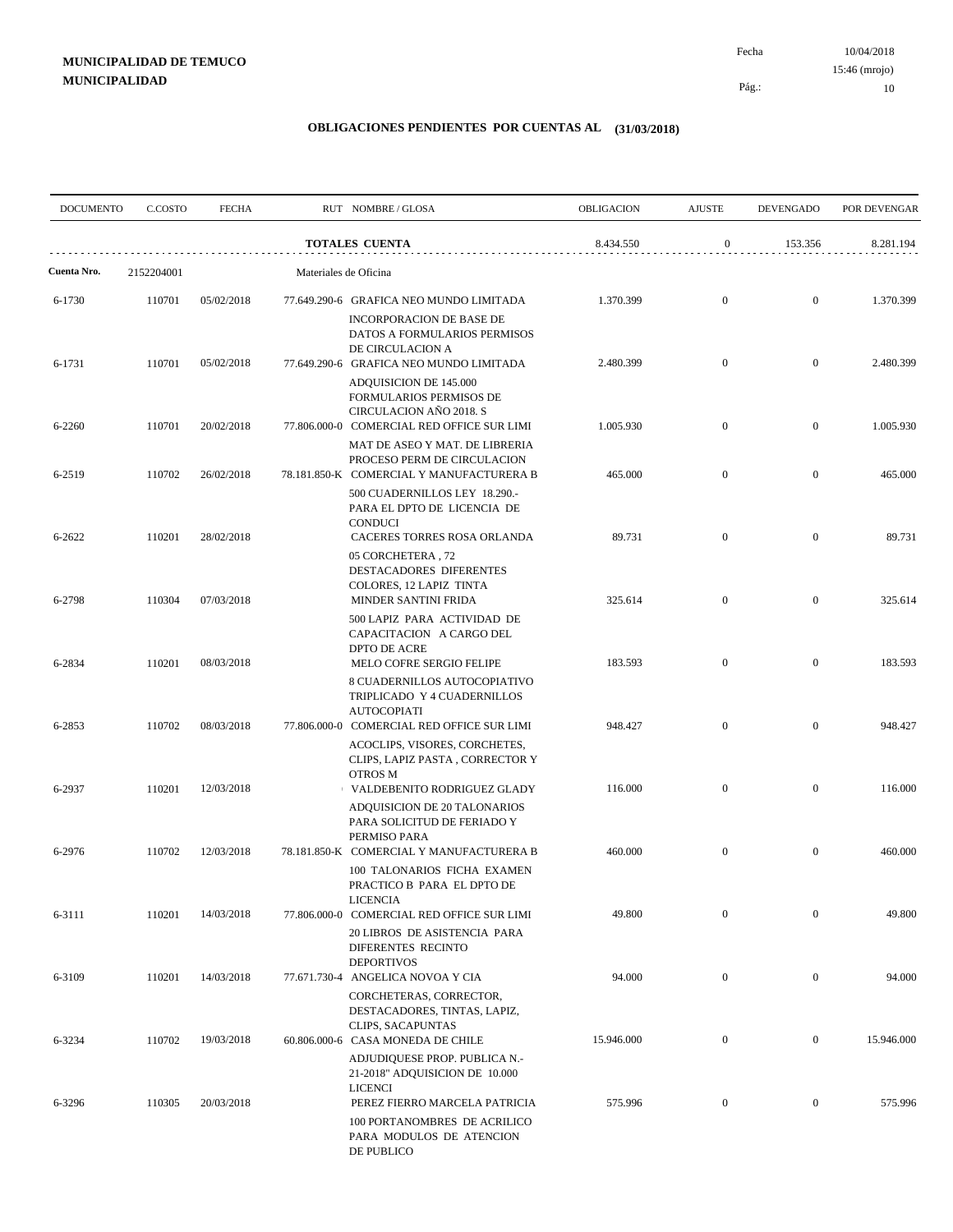10/04/2018 11 Pág.: Fecha 15:46 (mrojo)

| <b>DOCUMENTO</b> | C.COSTO       | <b>FECHA</b> | RUT NOMBRE / GLOSA                                                                                                              | OBLIGACION | <b>AJUSTE</b>    | <b>DEVENGADO</b> | POR DEVENGAR |
|------------------|---------------|--------------|---------------------------------------------------------------------------------------------------------------------------------|------------|------------------|------------------|--------------|
| 6-3410           | 120301        | 22/03/2018   | 78.920.560-4 REPUESTERA CENTRAL LTDA.                                                                                           | 92.300     | $\mathbf{0}$     | $\mathbf{0}$     | 92.300       |
|                  |               |              | ADQUISICION DE UN FILTRO<br>HIDRAULICO PARA CARGADOR<br>A-209 Y UN FILTRO DE                                                    |            |                  |                  |              |
| 6-3411           | 110201        | 22/03/2018   | 78.509.820-K HELMUT HOPFNER Y CIA. LTDA.                                                                                        | 81.000     | $\mathbf{0}$     | $\mathbf{0}$     | 81.000       |
|                  |               |              | ADQUISICION DE 30 CARTON<br>PIEDRA, 6 ADEHESIVOS, 30<br>CARTULINAS, CHINCHES                                                    |            |                  |                  |              |
| 6-3412           | 110201        | 22/03/2018   | 78.509.820-K HELMUT HOPFNER Y CIA. LTDA.<br>ADQUISICION DE ADQUISICIIN DE<br>CORRECTOR, LAPIZ, DESTACADOR,<br><b>CINTAS MAS</b> | 94.560     | $\mathbf{0}$     | $\mathbf{0}$     | 94.560       |
| 6-3418           | 110201        | 22/03/2018   | BOBADILLA GONZALEZ GUILLERM<br>CONFECCIONAR 20 BLOCK DE<br>CITACION EN DUPLICADO                                                | 88.060     | $\overline{0}$   | $\mathbf{0}$     | 88.060       |
| 6-3528           | 120902        | 27/03/2018   | <b>AUTOCOPIATIVO</b><br>CACERES TORRES ROSA ORLANDA<br>ADQUISICION DE ARCHIVADORES,                                             | 91.930     | $\mathbf{0}$     | $\boldsymbol{0}$ | 91.930       |
|                  |               |              | LAPIZ PASTA, SOBRES, PENDRIVE,<br><b>COLA FRIA</b>                                                                              |            |                  |                  |              |
| 6-3616           | 110201        | 27/03/2018   | RABBA MISLE ALEJANDRO ELIAS<br>100 TALONARIOS DE<br>FORMULARIOS DE ATENCION Y                                                   | 465.314    | $\mathbf{0}$     | $\mathbf{0}$     | 465.314      |
| 6-3594           | 110201        | 27/03/2018   | REGISTRO DE ASISTENCIA<br>VALDEBENITO RODRIGUEZ GLADY<br>ADQUISICION DE UN TIMBRE PARA                                          | 18.000     | $\mathbf{0}$     | $\boldsymbol{0}$ | 18.000       |
| 6-3595           | 110201        | 27/03/2018   | UNIDAD DE EGRESO DE TESORERIA<br><b>MUNICIPAL</b><br>77.671.730-4 ANGELICA NOVOA Y CIA                                          | 91.540     | $\overline{0}$   | $\overline{0}$   | 91.540       |
|                  |               |              | <b>ADQUISICION DE 20</b><br>ARCHIVADORES, 10 CUADERNOS, 02                                                                      |            |                  |                  |              |
| 6-3651           | 110201        | 29/03/2018   | LIBROS DE ACTA, 100<br>79.624.660-K IMPRENTA Y LIBRERIA MANSILLA G<br>ADQUISICION DE UN TIMBRE                                  | 22.000     | $\mathbf{0}$     | $\mathbf{0}$     | 22.000       |
| 6-3670           | 110201        | 29/03/2018   | AUTOMATICO PARA OFICINA DE<br>VIVIENDA DE LA DID<br>76.722.394-3 COMERCIAL MEDIALUNA SPA                                        | 83.290     | $\overline{0}$   | $\overline{0}$   | 83.290       |
|                  |               |              | <b>ADQUISICION DE 35</b><br>ARCHIVADORES, 15 CUADERNOS<br>TORRES, 30 CARPETAS PIGM                                              |            |                  |                  |              |
|                  |               |              | <b>TOTALES CUENTA</b>                                                                                                           | 25.238.883 | $\mathbf{0}$     | $\boldsymbol{0}$ | 25.238.883   |
| Cuenta Nro.      | 2152204002001 |              | Textos y Otros Bilbiotecas                                                                                                      |            |                  |                  |              |
| 6-468            | 160201        | 15/01/2018   | FERNANDEZ GALDAMES FLOR                                                                                                         | 200.390    | $\boldsymbol{0}$ | $\boldsymbol{0}$ | 200.390      |
| 6-468            | 160202        | 15/01/2018   | MARZO, PROVISON DIARIOS Y REV.<br>A BIBLIOTECAS \$1.050.270.-<br>FERNANDEZ GALDAMES FLOR                                        | 849.880    | $\mathbf{0}$     | $\boldsymbol{0}$ | 849.880      |
| 6-469            | 160201        | 15/01/2018   | MARZO, PROVISON DIARIOS Y REV.<br>A BIBLIOTECAS \$1.050.270.-<br>FERNANDEZ GALDAMES FLOR                                        | 200.390    | $\boldsymbol{0}$ | $\boldsymbol{0}$ | 200.390      |
|                  |               |              | ABRIL, PROVISON DIARIOS Y REV.<br>A BIBLIOTECAS \$1.050.270.-                                                                   |            |                  |                  |              |
| 6-469            | 160202        | 15/01/2018   | FERNANDEZ GALDAMES FLOR<br>ABRIL, PROVISON DIARIOS Y REV.<br>A BIBLIOTECAS \$1.050.270.-                                        | 849.880    | $\boldsymbol{0}$ | $\boldsymbol{0}$ | 849.880      |
| 6-470            | 160201        | 15/01/2018   | FERNANDEZ GALDAMES FLOR<br>MAYO, PROVISON DIARIOS Y REV.<br>A BIBLIOTECAS \$1.050.270.-                                         | 200.390    | $\boldsymbol{0}$ | $\mathbf{0}$     | 200.390      |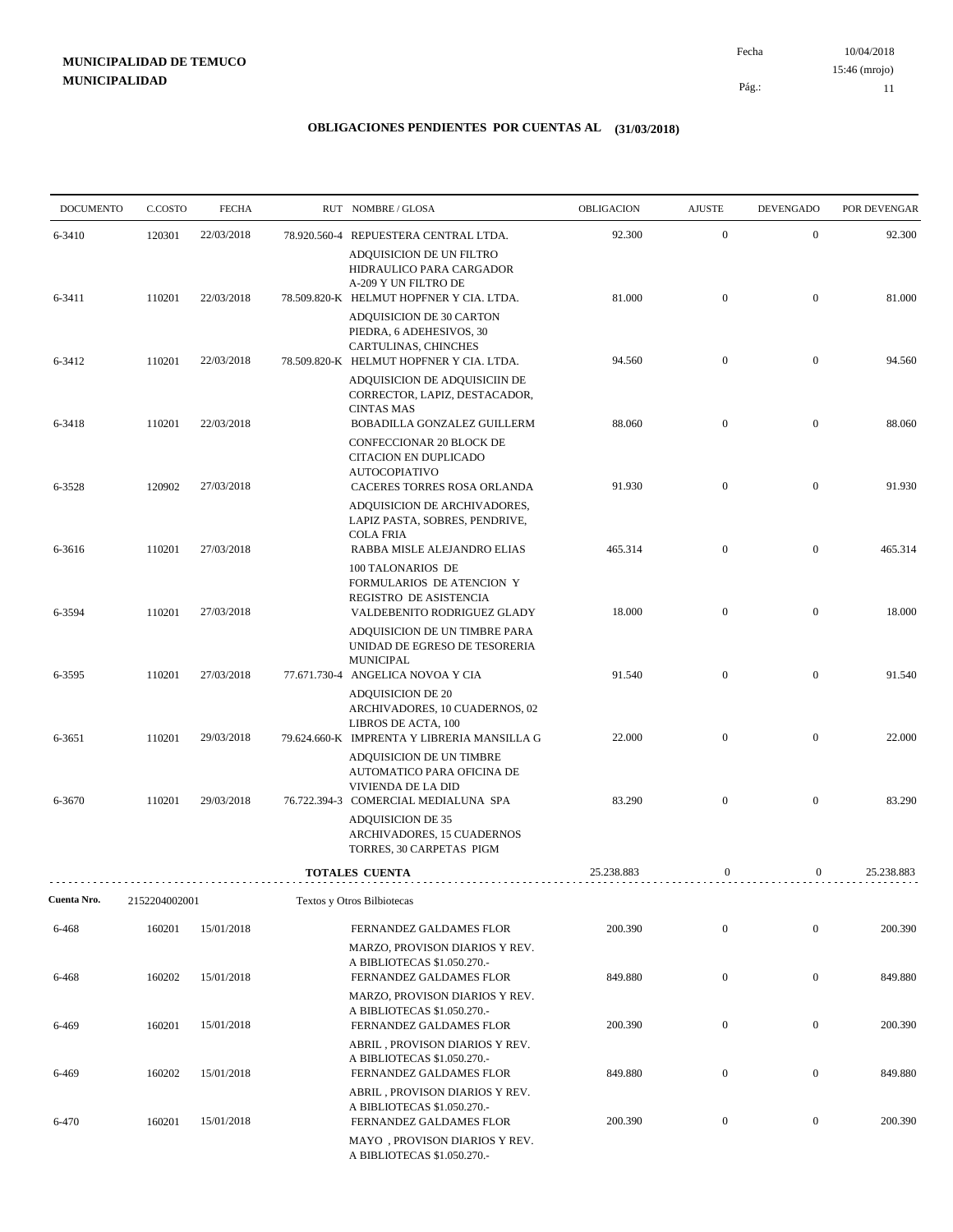10/04/2018 12 Pág.: Fecha 15:46 (mrojo)

| <b>DOCUMENTO</b>     | C.COSTO                 | <b>FECHA</b> | RUT NOMBRE/GLOSA                                                                                                           | <b>OBLIGACION</b> | <b>AJUSTE</b>    | <b>DEVENGADO</b> | POR DEVENGAR |
|----------------------|-------------------------|--------------|----------------------------------------------------------------------------------------------------------------------------|-------------------|------------------|------------------|--------------|
| 6-470                | 160202                  | 15/01/2018   | FERNANDEZ GALDAMES FLOR                                                                                                    | 849.880           | $\boldsymbol{0}$ | $\mathbf{0}$     | 849.880      |
| 6-471                | 160201                  | 15/01/2018   | MAYO, PROVISON DIARIOS Y REV.<br>A BIBLIOTECAS \$1.050.270.-<br>FERNANDEZ GALDAMES FLOR                                    | 200.390           | $\boldsymbol{0}$ | $\boldsymbol{0}$ | 200.390      |
| 6-471                | 160202                  | 15/01/2018   | JUNIO, PROVISON DIARIOS Y REV.<br>A BIBLIOTECAS \$1.050.270.-<br>FERNANDEZ GALDAMES FLOR                                   | 849.880           | $\boldsymbol{0}$ | $\boldsymbol{0}$ | 849.880      |
| 6-472                | 160201                  | 15/01/2018   | JUNIO, PROVISON DIARIOS Y REV.<br>A BIBLIOTECAS \$1.050.270.-<br>FERNANDEZ GALDAMES FLOR<br>JULIO, PROVISON DIARIOS Y REV. | 200.390           | $\boldsymbol{0}$ | $\mathbf{0}$     | 200.390      |
| 6-472                | 160202                  | 15/01/2018   | A BIBLIOTECAS \$1.050.270.-<br>FERNANDEZ GALDAMES FLOR                                                                     | 849.880           | $\boldsymbol{0}$ | $\mathbf{0}$     | 849.880      |
| 6-473                | 160201                  | 15/01/2018   | JULIO, PROVISON DIARIOS Y REV.<br>A BIBLIOTECAS \$1.050.270.-<br>FERNANDEZ GALDAMES FLOR                                   | 200.390           | $\boldsymbol{0}$ | $\boldsymbol{0}$ | 200.390      |
| 6-473                | 160202                  | 15/01/2018   | AGOSTO, PROVISON DIARIOS Y<br>REV. A BIBLIOTECAS \$1.050.270.-<br>FERNANDEZ GALDAMES FLOR                                  | 849.880           | $\boldsymbol{0}$ | $\mathbf{0}$     | 849.880      |
| 6-474                | 160201                  | 15/01/2018   | AGOSTO, PROVISON DIARIOS Y<br>REV. A BIBLIOTECAS \$1.050.270.-<br>FERNANDEZ GALDAMES FLOR                                  | 200.390           | $\boldsymbol{0}$ | $\mathbf{0}$     | 200.390      |
| 6-474                | 160202                  | 15/01/2018   | SEPTIEMBRE, PROVISON DIARIOS<br>Y REV. A BIBLIOTECAS \$1.050.270.-<br>FERNANDEZ GALDAMES FLOR                              | 849.880           | $\boldsymbol{0}$ | $\boldsymbol{0}$ | 849.880      |
| 6-475                | 160201                  | 15/01/2018   | SEPTIEMBRE, PROVISON DIARIOS<br>Y REV. A BIBLIOTECAS \$1.050.270.-<br>FERNANDEZ GALDAMES FLOR                              | 200.390           | $\boldsymbol{0}$ | $\mathbf{0}$     | 200.390      |
| 6-475                | 160202                  | 15/01/2018   | <b>OCTUBRE</b> , PROVISON DIARIOS Y<br>REV. A BIBLIOTECAS \$1.050.270.-<br>FERNANDEZ GALDAMES FLOR                         | 849.880           | $\boldsymbol{0}$ | $\mathbf{0}$     | 849.880      |
| 6-476                | 160201                  | 15/01/2018   | <b>OCTUBRE, PROVISON DIARIOS Y</b><br>REV. A BIBLIOTECAS \$1.050.270.-<br>FERNANDEZ GALDAMES FLOR                          | 200.390           | $\boldsymbol{0}$ | $\mathbf{0}$     | 200.390      |
| 6-476                | 160202                  | 15/01/2018   | NOVIEMBRE, PROVISON DIARIOS Y<br>REV. A BIBLIOTECAS \$1.050.270.-<br>FERNANDEZ GALDAMES FLOR                               | 849.880           | $\boldsymbol{0}$ | $\mathbf{0}$     | 849.880      |
| 6-477                | 160201                  | 15/01/2018   | NOVIEMBRE, PROVISON DIARIOS Y<br>REV. A BIBLIOTECAS \$1.050.270.-<br>FERNANDEZ GALDAMES FLOR                               | 200.390           | $\boldsymbol{0}$ | $\mathbf{0}$     | 200.390      |
| 6-477                | 160202                  | 15/01/2018   | DICIEMBRE, PROVISON DIARIOS Y<br>REV. A BIBLIOTECAS \$1.050.270 .-<br>FERNANDEZ GALDAMES FLOR                              | 849.880           | $\boldsymbol{0}$ | $\mathbf{0}$     | 849.880      |
| 6-3716               | 160201                  | 29/03/2018   | DICIEMBRE, PROVISON DIARIOS Y<br>REV. A BIBLIOTECAS \$1.050.270.-<br>77.341.890-K SOCIEDAD COMERCIALIZADORA T              | 63.992            | $\boldsymbol{0}$ | $\boldsymbol{0}$ | 63.992       |
|                      |                         |              | MATERIAL DIDACTICO EDUCATIVO<br>PARA BIBLIOTECAS INFANTIL<br>PARA BIB                                                      |                   |                  |                  |              |
| 6-3728               | 160201                  | 29/03/2018   | FLORES MEDINA HANS ALEXIS<br>TEATRILLO DE MADERA PARA<br>BIBLIOTECA INFANTIL PARA                                          | 75.030            | $\boldsymbol{0}$ | $\mathbf{0}$     | 75.030       |
|                      |                         |              | <b>BIBLIOTECA G</b>                                                                                                        |                   |                  |                  |              |
|                      |                         |              | <b>TOTALES CUENTA</b>                                                                                                      | 10.641.722        | $\boldsymbol{0}$ | $\boldsymbol{0}$ | 10.641.722   |
| Cuenta Nro.<br>6-211 | 2152204002002<br>110201 | 10/01/2018   | Textos y Otros Oficinas Municipales<br>83.171.800-5 LIBRERIA EDUARDO ALBERS LIMIT                                          | 32.609            | $\boldsymbol{0}$ | $\boldsymbol{0}$ | 32.609       |
|                      |                         |              |                                                                                                                            |                   |                  |                  |              |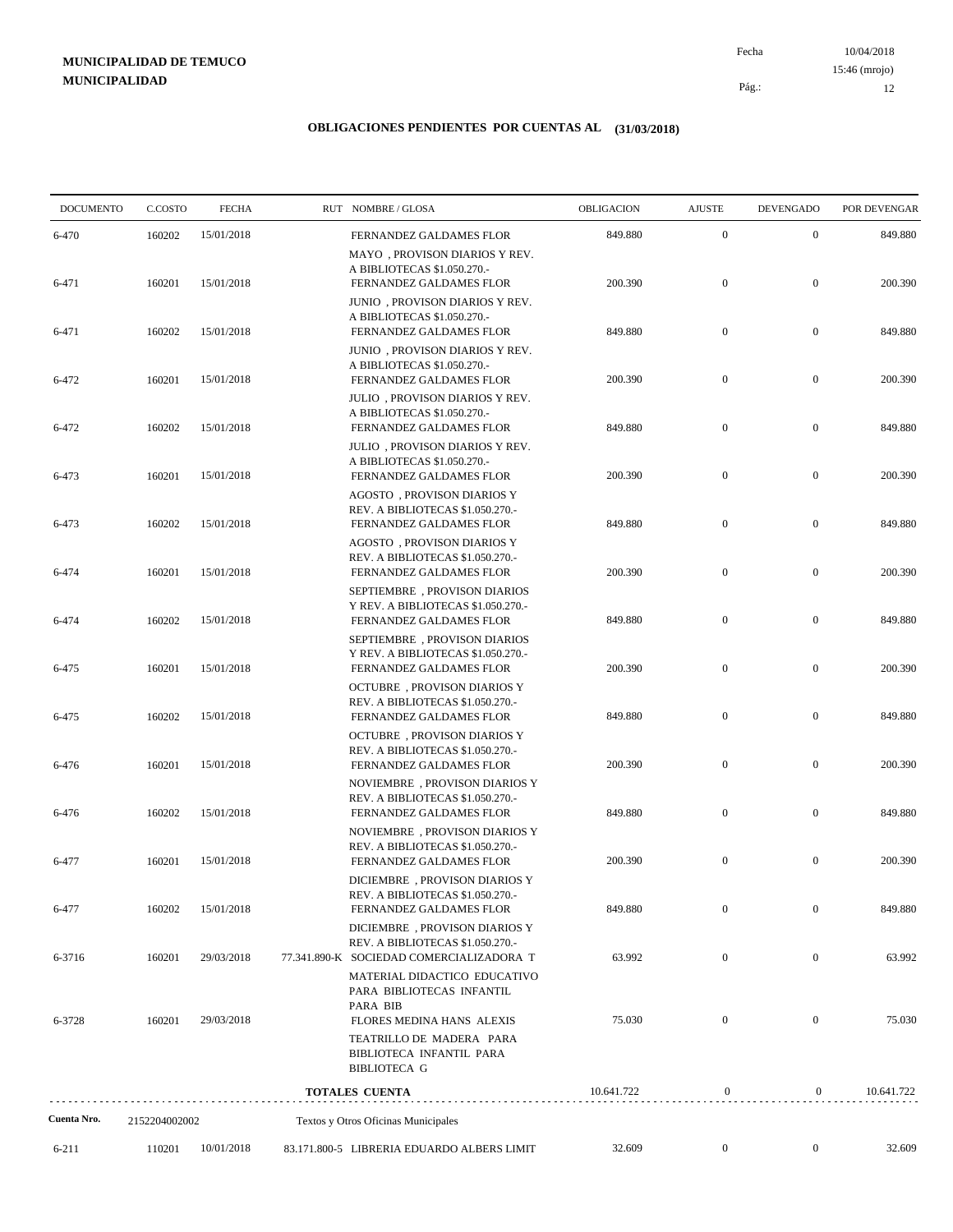| <b>DOCUMENTO</b> | C.COSTO       | <b>FECHA</b> |                    | RUT NOMBRE/GLOSA                                                                                                   | OBLIGACION | <b>AJUSTE</b>    | <b>DEVENGADO</b> | POR DEVENGAR |
|------------------|---------------|--------------|--------------------|--------------------------------------------------------------------------------------------------------------------|------------|------------------|------------------|--------------|
|                  |               |              |                    | ACTUALIZA O.C 5105 11.07.2017                                                                                      |            |                  |                  |              |
|                  |               |              |                    | <b>TOTALES CUENTA</b>                                                                                              | 32.609     | $\boldsymbol{0}$ | $\overline{0}$   | 32.609       |
| Cuenta Nro.      | 2152204002003 |              |                    | Textos y Otros Actividades Municipales                                                                             |            |                  |                  |              |
| 6-2516           | 140501        | 26/02/2018   |                    | 77.806.000-0 COMERCIAL RED OFFICE SUR LIMI                                                                         | 399.889    | $\mathbf{0}$     | $\mathbf{0}$     | 399.889      |
|                  |               |              |                    | 02 CAJA PLASTICA , JUEGO DE<br>MESA DIDACTICO, , ARTICULOS<br>DEPORTIVOS, BL                                       |            |                  |                  |              |
| 6-2647           | 141505        | 01/03/2018   |                    | 76.420.863-3 COMERCIALIZADORA NEUMACLIC                                                                            | 38.206     | $\mathbf{0}$     | $\boldsymbol{0}$ | 38.206       |
|                  |               |              |                    | 10 PETO ROJO JUNIOR PARA EL<br>DESARROLLO DEL PROYECTO 24<br>HORAS DE                                              |            |                  |                  |              |
| 6-3347           | 140501        | 21/03/2018   |                    | 77.806.000-0 COMERCIAL RED OFFICE SUR LIMI                                                                         | 191.877    | $\mathbf{0}$     | $\mathbf{0}$     | 191.877      |
|                  |               |              |                    | GUILLOTINA, CINYA ADHESIVA,<br>ELASTICO, GOMA DE BORRAR,<br>TIJERAS, LAP                                           |            |                  |                  |              |
| 6-3432           | 150108        | 23/03/2018   |                    | 76.231.391-K EMPRESA COMERCIALIZADORA LU                                                                           | 3.015.052  | $\mathbf{0}$     | $\overline{0}$   | 3.015.052    |
|                  |               |              |                    | 290 BALONES DE FUTBOL N 5<br>PARA EJECUCION DE TALLERES<br>DEL PG E                                                |            |                  |                  |              |
|                  |               |              |                    | <b>TOTALES CUENTA</b>                                                                                              | 3.645.024  | $\boldsymbol{0}$ | $\boldsymbol{0}$ | 3.645.024    |
| Cuenta Nro.      | 2152204003    |              | Productos Químicos |                                                                                                                    |            |                  |                  |              |
| 6-2693           | 150202        | 05/03/2018   |                    | 76.546.360-2 DISTRIB DE ARTICULOS DE OFICINA                                                                       | 4.343.827  | $\mathbf{0}$     | $\boldsymbol{0}$ | 4.343.827    |
|                  |               |              |                    | DESINFECTANTES AYCLEAN<br>ALGUICIDA Y CLORO<br>GRANULADO PARA PISCINA                                              |            |                  |                  |              |
| 6-3748           | 110801        | 29/03/2018   |                    | 77.719.930-7 VETERINARIA CORRAL SUR LTDA.<br>ANASAC, CYPERKILL, CAJA DE                                            | 67.799     | $\overline{0}$   | $\boldsymbol{0}$ | 67.799       |
|                  |               |              |                    | <b>GUANTES Y OTROS PARA</b><br>MANTENCION DEL EDIF                                                                 |            |                  |                  |              |
|                  |               |              |                    | <b>TOTALES CUENTA</b>                                                                                              | 4.411.626  | $\bf{0}$         | $\boldsymbol{0}$ | 4.411.626    |
| Cuenta Nro.      | 2152204004    |              |                    | Productos Farmacéuticos                                                                                            |            |                  |                  |              |
| 6-2585           | 121101        | 27/02/2018   |                    | 76.168.314-4 COMERCIALIZADORA PROASAL LT                                                                           | 91.661     | $\mathbf{0}$     | $\boldsymbol{0}$ | 91.661       |
| 6-3165           | 120902        | 15/03/2018   |                    | ADQUISICION DE 3 KGS DE<br>PROTECTOR SOLAR FPS 50 SUR<br>WORK Y 9 ENVASES DE<br>76.199.127-2 COMERCIAL LEGUER S.A. | 5.623.929  | $\mathbf{0}$     | $\mathbf{0}$     | 5.623.929    |
|                  |               |              |                    | AMOXICILINA, PENICILINA,<br>TRAMADOL, ATROPINA Y OTROS<br>PRODUCTOS FARMACE                                        |            |                  |                  |              |
| 6-3415           | 150108        | 22/03/2018   |                    | 79.612.510-1 HILDA DE GARCIA E HIJOS LTDA.<br>ADQUICION DE 10 CLORURO DE                                           | 94.000     | $\boldsymbol{0}$ | $\boldsymbol{0}$ | 94.000       |
| 6-3526           | 120902        | 27/03/2018   |                    | ETILO EN SPRAY DE 10 ML PARA<br><b>ESCUELA DE FUT</b><br>77.719.930-7 VETERINARIA CORRAL SUR LTDA.                 | 87.200     | $\mathbf{0}$     | $\mathbf{0}$     | 87.200       |
|                  |               |              |                    | ADQUISICION DE O FRONT LINE<br>20-40 KG " PIPETAS PARA CONTROL<br>DE PULGAS                                        |            |                  |                  |              |
| 6-3556           | 141401        | 27/03/2018   |                    | 88.270.200-6 FARM. VETERINARIA LAHUEN LTD<br>KETAMINA, HEMODRAG, FLUNIXIN,<br>LARVICIDAS, JABON, JERINGAS          | 3.048.408  | $\boldsymbol{0}$ | $\boldsymbol{0}$ | 3.048.408    |
| 6-3748           | 110101        | 29/03/2018   |                    | <b>DESECHABL</b><br>77.719.930-7 VETERINARIA CORRAL SUR LTDA.                                                      | 24.196     | $\boldsymbol{0}$ | $\boldsymbol{0}$ | 24.196       |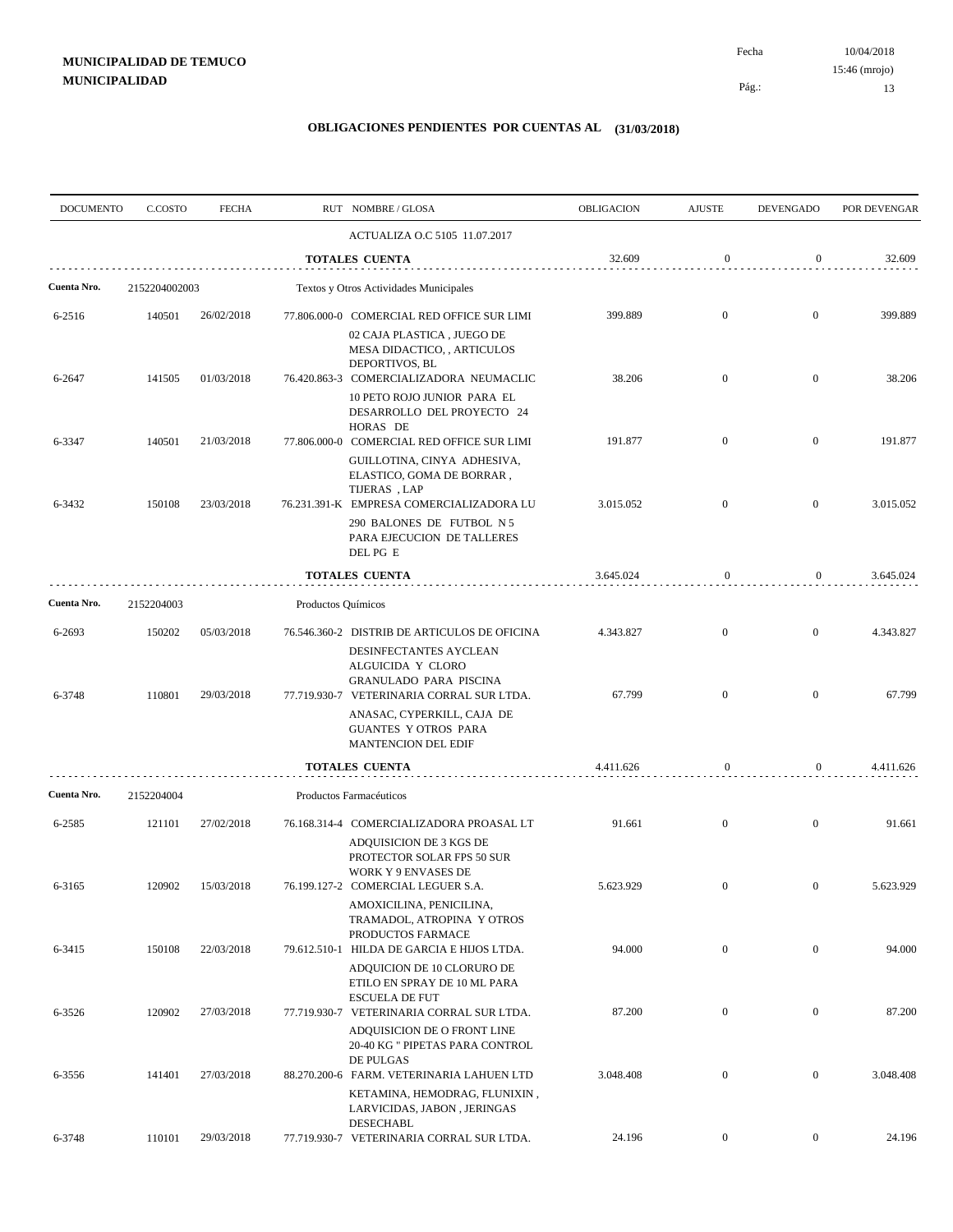Pág.:

| <b>DOCUMENTO</b> | C.COSTO    | <b>FECHA</b> | RUT NOMBRE/GLOSA                                                                                                              | OBLIGACION | <b>AJUSTE</b>    | <b>DEVENGADO</b> | POR DEVENGAR |
|------------------|------------|--------------|-------------------------------------------------------------------------------------------------------------------------------|------------|------------------|------------------|--------------|
|                  |            |              | ANASAC, CYPERKILL, CAJA DE<br>GUANTES Y OTROS PARA<br>MANTENCION DEL EDIF                                                     |            |                  |                  |              |
|                  |            |              | <b>TOTALES CUENTA</b>                                                                                                         | 8.969.394  | $\mathbf{0}$     | $\boldsymbol{0}$ | 8.969.394    |
| Cuenta Nro.      | 2152204005 |              | Materiales y Útiles Quirúrgicos                                                                                               |            |                  |                  |              |
| 6-3556           | 141401     | 27/03/2018   | 88.270.200-6 FARM. VETERINARIA LAHUEN LTD<br>KETAMINA, HEMODRAG, FLUNIXIN,<br>LARVICIDAS, JABON, JERINGAS<br><b>DESECHABL</b> | 500.000    | $\mathbf{0}$     | $\boldsymbol{0}$ | 500.000      |
|                  |            |              | <b>TOTALES CUENTA</b>                                                                                                         | 500.000    | 0                | $\boldsymbol{0}$ | 500.000      |
| Cuenta Nro.      | 2152204006 |              | Fertilizantes, Insecticidas, Fungicidas y Otros                                                                               |            |                  |                  |              |
| 6-2539           | 121102     | 26/02/2018   | 77.719.930-7 VETERINARIA CORRAL SUR LTDA.                                                                                     | 93.959     | $\mathbf{0}$     | $\mathbf{0}$     | 93.959       |
|                  |            |              | RASTOP MINIBLOQUES PARA<br>DESRATIZACION PARA FERIA<br>LABRANZA                                                               |            |                  |                  |              |
|                  |            |              | <b>TOTALES CUENTA</b>                                                                                                         | 93.959     | $\bf{0}$         | 0                | 93.959       |
| Cuenta Nro.      | 2152204007 |              | Materiales y Útiles de Aseo                                                                                                   |            |                  |                  |              |
| 6-2304           | 121102     | 20/02/2018   | 78.906.980-8 COMERCIAL MUÑOZ Y COMPAÑIA L<br>10 PAPEL HIGIENICO JUMBO 60                                                      | 436.647    | $\mathbf{0}$     | $\boldsymbol{0}$ | 436.647      |
| 6-2260           | 110811     | 20/02/2018   | ROLLOS, 15 DESODORANTES<br>AMBIENTAL VAINILLA<br>77.806.000-0 COMERCIAL RED OFFICE SUR LIMI                                   | 111.046    | $\boldsymbol{0}$ | $\boldsymbol{0}$ | 111.046      |
| 6-2584           | 121101     | 27/02/2018   | MAT DE ASEO Y MAT. DE LIBRERIA<br>PROCESO PERM DE CIRCULACION<br>76.168.314-4 COMERCIALIZADORA PROASAL LT                     | 89.191     | $\mathbf{0}$     | $\boldsymbol{0}$ | 89.191       |
|                  |            |              | ADQUISICION DE 5 LTS. DE JAVON<br>DE JABON BASE ALCOHOL GEL<br><b>BIO-ALCOHOL</b>                                             |            |                  |                  |              |
| 6-2645           | 141201     | 01/03/2018   | 76.096.988-5 COMERCIAL ITAHUA LIMITADA<br>ABRILLANTADOR, BOLSA DE                                                             | 2.919.313  | $\mathbf{0}$     | $\mathbf{0}$     | 2.919.313    |
| 6-3019           | 150303     | 13/03/2018   | BASURA, LAVALOZA, TOALLA DE<br>PAPEL, PAPEL HIG<br>76.546.360-2 DISTRIB DE ARTICULOS DE OFICINA                               | 750.000    | $\mathbf{0}$     | $\boldsymbol{0}$ | 750.000      |
|                  |            |              | PAPEL HIGIENICO, TOALLA DE<br>PAPEL, JABON, LUSTRAMUEBLES,<br><b>ESCOBILLON Y</b>                                             |            |                  |                  |              |
| 6-3019           | 150304     | 13/03/2018   | 76.546.360-2 DISTRIB DE ARTICULOS DE OFICINA<br>PAPEL HIGIENICO, TOALLA DE                                                    | 40.414     | $\boldsymbol{0}$ | $\overline{0}$   | 40.414       |
| 6-3019           | 150305     | 13/03/2018   | PAPEL, JABON, LUSTRAMUEBLES,<br><b>ESCOBILLON Y</b><br>76.546.360-2 DISTRIB DE ARTICULOS DE OFICINA                           | 1.657.000  | $\mathbf{0}$     | $\mathbf{0}$     | 1.657.000    |
|                  |            |              | PAPEL HIGIENICO, TOALLA DE<br>PAPEL, JABON, LUSTRAMUEBLES,<br><b>ESCOBILLON Y</b>                                             |            |                  |                  |              |
| 6-3019           | 150307     | 13/03/2018   | 76.546.360-2 DISTRIB DE ARTICULOS DE OFICINA<br>PAPEL HIGIENICO, TOALLA DE                                                    | 750.000    | $\boldsymbol{0}$ | $\mathbf{0}$     | 750.000      |
| 6-3019           | 150401     | 13/03/2018   | PAPEL, JABON, LUSTRAMUEBLES,<br><b>ESCOBILLON Y</b><br>76.546.360-2 DISTRIB DE ARTICULOS DE OFICINA                           | 750.000    | $\mathbf{0}$     | $\mathbf{0}$     | 750.000      |
|                  |            |              | PAPEL HIGIENICO, TOALLA DE<br>PAPEL, JABON, LUSTRAMUEBLES,<br><b>ESCOBILLON Y</b>                                             |            |                  |                  |              |
| 6-3019           | 150405     | 13/03/2018   | 76.546.360-2 DISTRIB DE ARTICULOS DE OFICINA                                                                                  | 609.078    | $\boldsymbol{0}$ | $\mathbf{0}$     | 609.078      |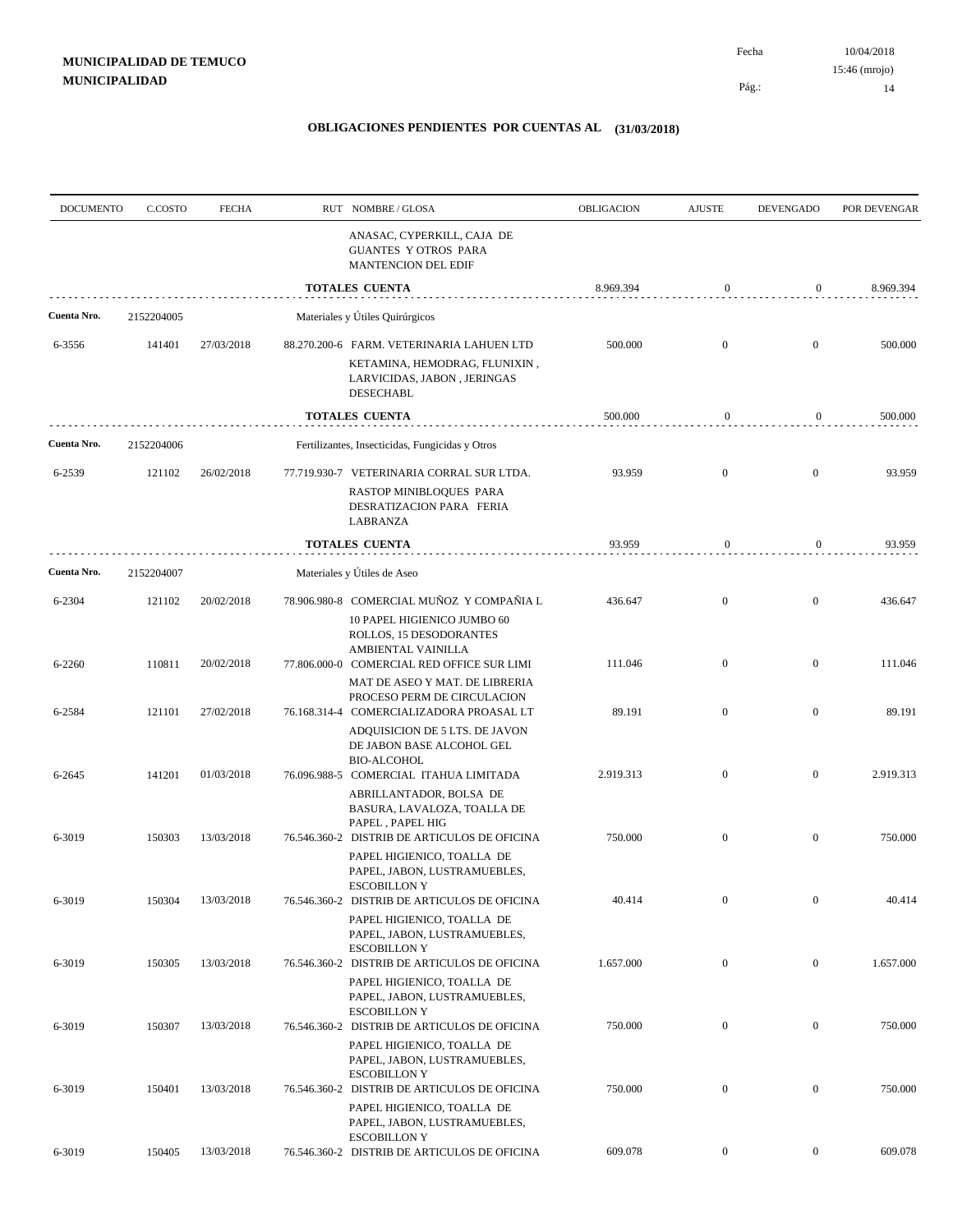| <b>DOCUMENTO</b> | C.COSTO | <b>FECHA</b> | RUT NOMBRE/GLOSA                                                                                                              | OBLIGACION | <b>AJUSTE</b>    | <b>DEVENGADO</b> | POR DEVENGAR |
|------------------|---------|--------------|-------------------------------------------------------------------------------------------------------------------------------|------------|------------------|------------------|--------------|
| 6-3305           | 160201  | 20/03/2018   | PAPEL HIGIENICO, TOALLA DE<br>PAPEL, JABON, LUSTRAMUEBLES,<br><b>ESCOBILLON Y</b><br>76.451.117-4 SOCIEDAD COMERCIAL ABASTECE | 700.000    | $\boldsymbol{0}$ | $\mathbf{0}$     | 700.000      |
|                  |         |              | 20 PAQUETES PAPEL HIGIENICO<br>PISA JUMBO, 70 UN. PAÑOS<br>SACUDIR, 10 LT                                                     |            |                  |                  |              |
| 6-3305           | 160202  | 20/03/2018   | 76.451.117-4 SOCIEDAD COMERCIAL ABASTECE<br>20 PAQUETES PAPEL HIGIENICO                                                       | 824.747    | $\boldsymbol{0}$ | $\mathbf{0}$     | 824.747      |
| 6-3413           | 110801  | 22/03/2018   | PISA JUMBO, 70 UN. PAÑOS<br>SACUDIR, 10 LT<br>ALARCON SOMMER NORA CLARISA                                                     | 75.696     | $\mathbf{0}$     | $\mathbf{0}$     | 75.696       |
|                  |         |              | ADQUISICION DE 6 QUIX, 4<br>LISOFORM, 40 SERVILLETAS, 4 CIF Y<br><b>5 REPUESTOS</b>                                           |            |                  |                  |              |
| 6-3620           | 150302  | 27/03/2018   | 76.546.360-2 DISTRIB DE ARTICULOS DE OFICINA<br>1000 BOLSAS DE BASURA, 100<br>CLORO DE 900 ML, 35 TOALLA DE                   | 750.000    | $\boldsymbol{0}$ | $\mathbf{0}$     | 750.000      |
| 6-3620           | 150306  | 27/03/2018   | <b>PAPEL</b><br>76.546.360-2 DISTRIB DE ARTICULOS DE OFICINA                                                                  | 373.912    | $\boldsymbol{0}$ | $\mathbf{0}$     | 373.912      |
|                  |         |              | 1000 BOLSAS DE BASURA, 100<br>CLORO DE 900 ML, 35 TOALLA DE<br><b>PAPEL</b>                                                   |            |                  |                  |              |
| 6-3620           | 150308  | 27/03/2018   | 76.546.360-2 DISTRIB DE ARTICULOS DE OFICINA<br>1000 BOLSAS DE BASURA, 100                                                    | 373.912    | $\mathbf{0}$     | $\boldsymbol{0}$ | 373.912      |
| 6-3620           | 150309  | 27/03/2018   | CLORO DE $900\ \mathrm{ML}$ , $35\ \mathrm{TOALLA}$ DE<br><b>PAPEL</b><br>76.546.360-2 DISTRIB DE ARTICULOS DE OFICINA        | 373.912    | $\boldsymbol{0}$ | $\boldsymbol{0}$ | 373.912      |
|                  |         |              | 1000 BOLSAS DE BASURA, 100<br>CLORO DE 900 ML, 35 TOALLA DE<br><b>PAPEL</b>                                                   |            |                  |                  |              |
| 6-3620           | 150310  | 27/03/2018   | 76.546.360-2 DISTRIB DE ARTICULOS DE OFICINA<br>1000 BOLSAS DE BASURA, 100<br>CLORO DE 900 ML, 35 TOALLA DE                   | 373.912    | $\boldsymbol{0}$ | $\boldsymbol{0}$ | 373.912      |
| 6-3620           | 150402  | 27/03/2018   | <b>PAPEL</b><br>76.546.360-2 DISTRIB DE ARTICULOS DE OFICINA                                                                  | 373.912    | $\boldsymbol{0}$ | $\boldsymbol{0}$ | 373.912      |
|                  |         |              | 1000 BOLSAS DE BASURA, 100<br>CLORO DE 900 ML, 35 TOALLA DE<br><b>PAPEL</b>                                                   |            |                  |                  |              |
| 6-3620           | 150403  | 27/03/2018   | 76.546.360-2 DISTRIB DE ARTICULOS DE OFICINA<br>1000 BOLSAS DE BASURA, 100<br>CLORO DE 900 ML, 35 TOALLA DE                   | 373.912    | $\boldsymbol{0}$ | $\boldsymbol{0}$ | 373.912      |
| 6-3620           | 150404  | 27/03/2018   | PAPEL<br>76.546.360-2 DISTRIB DE ARTICULOS DE OFICINA<br>1000 BOLSAS DE BASURA, 100                                           | 373.912    | $\boldsymbol{0}$ | $\mathbf{0}$     | 373.912      |
|                  |         |              | CLORO DE $900$ ML , $35$ TOALLA DE<br>PAPEL                                                                                   |            |                  |                  |              |
| 6-3620           | 150406  | 27/03/2018   | 76.546.360-2 DISTRIB DE ARTICULOS DE OFICINA<br>1000 BOLSAS DE BASURA, 100<br>CLORO DE 900 ML, 35 TOALLA DE                   | 373.912    | $\mathbf{0}$     | $\boldsymbol{0}$ | 373.912      |
| 6-3620           | 150407  | 27/03/2018   | PAPEL<br>76.546.360-2 DISTRIB DE ARTICULOS DE OFICINA<br>1000 BOLSAS DE BASURA, 100                                           | 373.912    | $\boldsymbol{0}$ | $\boldsymbol{0}$ | 373.912      |
| 6-3620           | 150408  | 27/03/2018   | CLORO DE 900 ML, 35 TOALLA DE<br>PAPEL<br>76.546.360-2 DISTRIB DE ARTICULOS DE OFICINA                                        | 373.916    | $\mathbf{0}$     | $\bf{0}$         | 373.916      |
|                  |         |              | 1000 BOLSAS DE BASURA, 100<br>CLORO DE 900 ML, 35 TOALLA DE<br>PAPEL                                                          |            |                  |                  |              |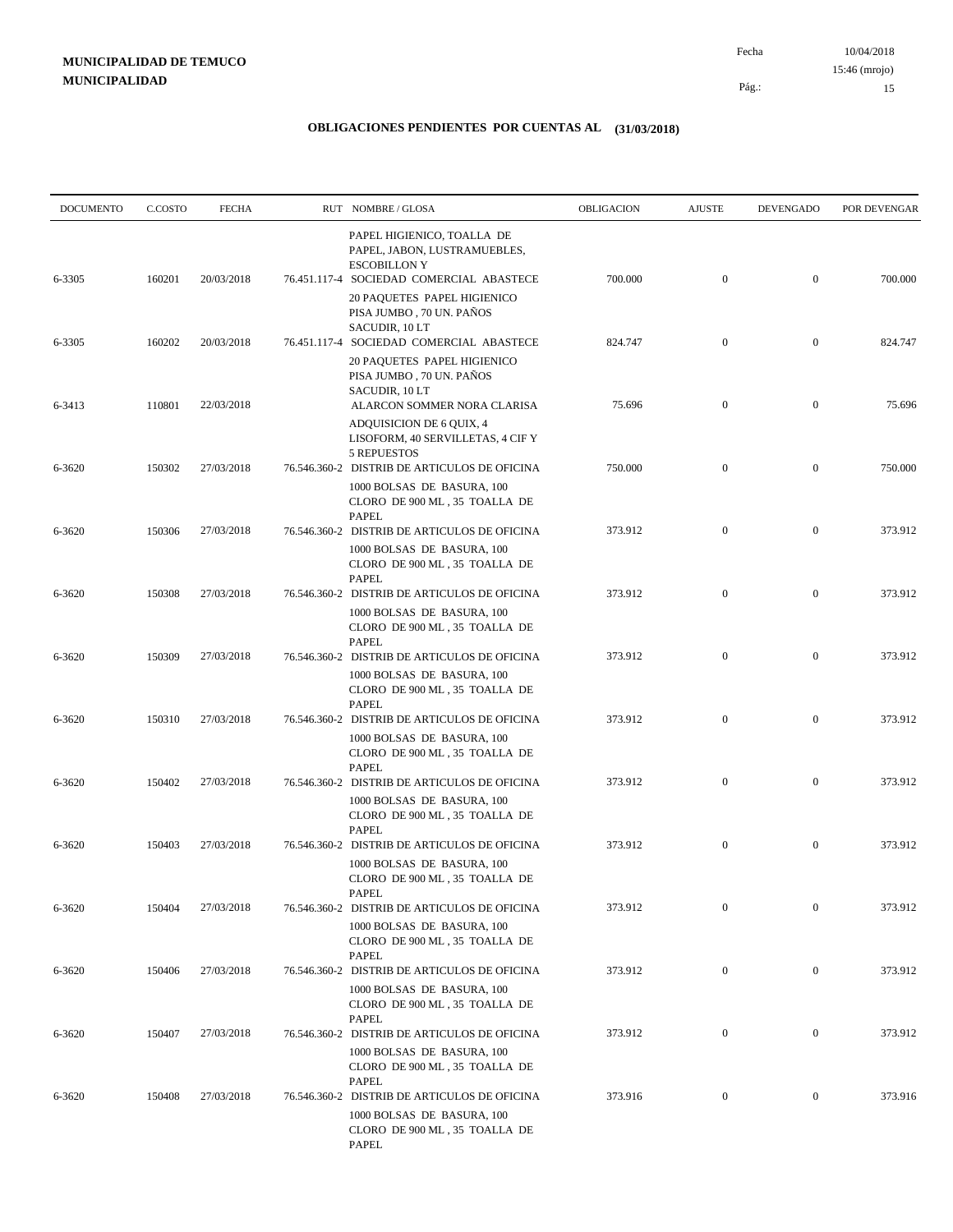| <b>DOCUMENTO</b> | C.COSTO    | <b>FECHA</b> | RUT NOMBRE/GLOSA                                                                                                                                                        | <b>OBLIGACION</b> | <b>AJUSTE</b>    | <b>DEVENGADO</b> | POR DEVENGAR |
|------------------|------------|--------------|-------------------------------------------------------------------------------------------------------------------------------------------------------------------------|-------------------|------------------|------------------|--------------|
| 6-3599           | 110801     | 27/03/2018   | 10.144.351-5 OVALLE MERA ROXANA CECILIA B                                                                                                                               | 84.000            | $\mathbf{0}$     | $\boldsymbol{0}$ | 84.000       |
|                  |            |              | ADQUISICION DE 20 LITROS DE<br>DISGREGADOR DE MATERIAS<br>ORGANICAS PARA POZ                                                                                            |                   |                  |                  |              |
|                  |            |              | <b>TOTALES CUENTA</b>                                                                                                                                                   | 14.286.256        | 0                | $\boldsymbol{0}$ | 14.286.256   |
| Cuenta Nro.      | 2152204008 |              | Menaje para Oficina, Casino y Otros                                                                                                                                     |                   |                  |                  |              |
| 6-2980           | 110201     | 12/03/2018   | 77.261.280-K FALABELLA RETAIL S.A.<br>ADQUISICION DE UN HERVIDOR<br>ELECTRICO MARCA THOMAS PARA                                                                         | 18.990            | $\mathbf{0}$     | $\boldsymbol{0}$ | 18.990       |
| 6-2981           | 110201     | 12/03/2018   | DPTO. DE PERMI<br>99.530.250-0 RIPLEY CORP S.A.                                                                                                                         | 79.990            | $\mathbf{0}$     | $\boldsymbol{0}$ | 79.990       |
| 6-3419           | 160301     | 22/03/2018   | ADQUISICION DE UN MICRONDA<br>SOMELA PARA DPTO. DE PERMISO<br>DE CIRCULACION<br>77.261.280-K FALABELLA RETAIL S.A.<br>ADQUISICION DE HORNO<br>ELECTRICO TROTTER PARA EL | 69.990            | $\overline{0}$   | $\overline{0}$   | 69.990       |
|                  |            |              | MUSEO FERROVIARIO                                                                                                                                                       |                   |                  |                  |              |
|                  |            |              | <b>TOTALES CUENTA</b>                                                                                                                                                   | 168.970           | $\boldsymbol{0}$ | $\boldsymbol{0}$ | 168.970      |
| Cuenta Nro.      | 2152204009 |              | Insumos, Repuestos y Accesorios Computacionales                                                                                                                         |                   |                  |                  |              |
| 6-1056           | 110401     | 23/01/2018   | 76.139.005-8 AMBIADO Y HERNANDEZ<br>ADQUISICION DE ROLLOS DE<br>ETIQUETAS PARA CONTROL DE                                                                               | 85.680            | $\mathbf{0}$     | $\boldsymbol{0}$ | 85.680       |
| 6-2829           | 110401     | 08/03/2018   | <b>BIENES INVENTARIALE</b><br>77.006.620-4 MIRANDA, SELLE COMP. LTDA.<br>05 TONER BROTHER PARA<br>IMPRESORA MUNICIPALIDAD DE<br><b>TEMUCO</b>                           | 301.528           | $\mathbf{0}$     | $\mathbf{0}$     | 301.528      |
| 6-3529           | 110401     | 27/03/2018   | CARTES SEPULVEDA OSCAR HUMBE<br>ADQUISICION DE TINTAS PARA<br>IMPRESORA DE LA DIRECCION DE<br><b>SEGURIDAD CIUD</b>                                                     | 26.440            | $\overline{0}$   | $\overline{0}$   | 26.440       |
|                  |            |              | <b>TOTALES CUENTA</b>                                                                                                                                                   | 413.648           | $\boldsymbol{0}$ | 0                | 413.648      |
| Cuenta Nro.      | 2152204010 |              | Materiales para Mantenimiento y Reparaciones de Inmuebles                                                                                                               |                   |                  |                  |              |
| 6-186            | 160101     | 10/01/2018   | 96.792.430-K SODIMAC S.A.                                                                                                                                               | 76.926            | $\overline{0}$   | $\mathbf{0}$     | 76.926       |
| 6-187            | 160101     | 10/01/2018   | ACTUALIZA O.C 9487 20.12.2017<br>96.792.430-K SODIMAC S.A.                                                                                                              | 256.297           | $\mathbf{0}$     | $\overline{0}$   | 256.297      |
| 6-2218           | 141201     | 16/02/2018   | ACTUALIZA O.C 9471 19.12.2017<br>96.511.460-2 CONSTRUMART S.A.                                                                                                          | 200.513           | $\mathbf{0}$     | $\boldsymbol{0}$ | 200.513      |
|                  |            |              | 02 TINETA LATEX, 04 RODILLO 18<br>CM, 01 PLANCHA DE MELAMINAS,<br>03 BO                                                                                                 |                   |                  |                  |              |
| 6-2411           | 141201     | 22/02/2018   | 81.151.900-6 FRINDT S.A.<br>10 TABLA SIDING, 02 TOPILLOS Y 02<br>PINTURAS PARA REPARACION<br><b>CENTRO C</b>                                                            | 74.860            | $\mathbf{0}$     | $\overline{0}$   | 74.860       |
| 6-2611           | 121101     | 28/02/2018   | 81.151.900-6 FRINDT S.A.<br>14 CANDADOS TOLEDO T50 PARA<br>PROTECCION ACCESO BODEGAS                                                                                    | 90.860            | $\boldsymbol{0}$ | $\overline{0}$   | 90.860       |
| 6-2671           | 150404     | 02/03/2018   | <b>FERIA PINT</b><br>96.792.430-K SODIMAC S.A.                                                                                                                          | 899.999           | $\overline{0}$   | $\mathbf{0}$     | 899.999      |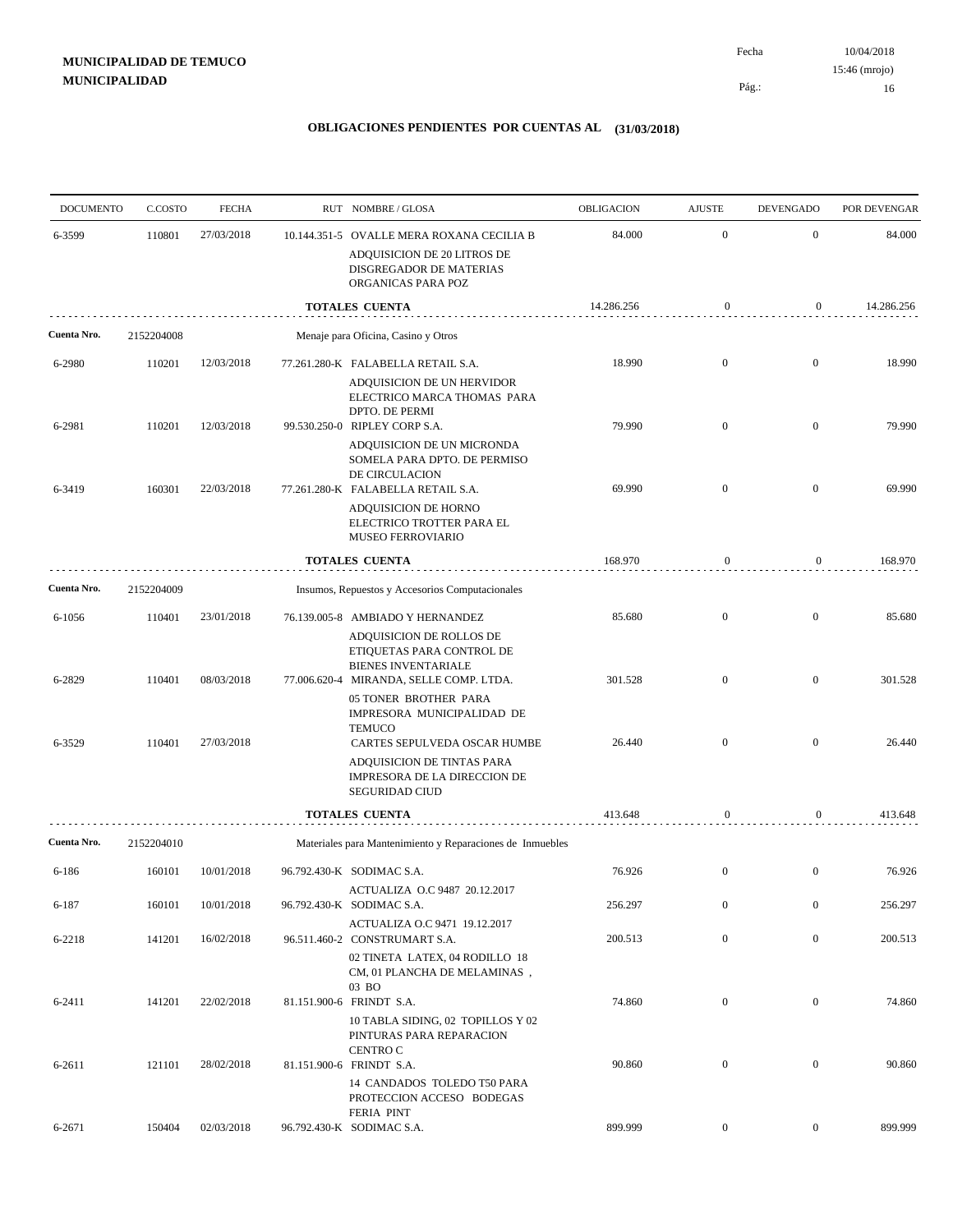| <b>DOCUMENTO</b> | C.COSTO | <b>FECHA</b> | RUT NOMBRE/GLOSA                                                                                                                                | OBLIGACION | <b>AJUSTE</b>    | <b>DEVENGADO</b> | POR DEVENGAR |
|------------------|---------|--------------|-------------------------------------------------------------------------------------------------------------------------------------------------|------------|------------------|------------------|--------------|
| 6-2671           | 150406  | 02/03/2018   | 400 PLANCHAS DE CHOLGUAN LISO<br>PARA GIMNASIO LABRANZA,<br><b>GIMNASIO RIBE</b><br>96.792.430-K SODIMAC S.A.                                   | 450.000    | $\mathbf{0}$     | $\boldsymbol{0}$ | 450.000      |
|                  |         |              | 400 PLANCHAS DE CHOLGUAN LISO<br>PARA GIMNASIO LABRANZA,<br><b>GIMNASIO RIBE</b>                                                                |            |                  |                  |              |
| 6-2671           | 150408  | 02/03/2018   | 96.792.430-K SODIMAC S.A.<br>400 PLANCHAS DE CHOLGUAN LISO<br>PARA GIMNASIO LABRANZA,                                                           | 450.000    | $\boldsymbol{0}$ | $\boldsymbol{0}$ | 450.000      |
| 6-2743           | 160201  | 06/03/2018   | <b>GIMNASIO RIBE</b><br>89.619.100-4 RIQUELME HNOS.LTDA.<br>MADERAS PINO, ASPERSOR                                                              | 29.120     | $\boldsymbol{0}$ | $\boldsymbol{0}$ | 29.120       |
| 6-2927           | 141201  | 12/03/2018   | PLASTICOS, PERNOS P/W,<br>PORTALAMPARA, ENCHUFE<br>81.151.900-6 FRINDT S.A.                                                                     | 82.960     | $\mathbf{0}$     | $\boldsymbol{0}$ | 82.960       |
| 6-3112           | 150301  | 14/03/2018   | ADQUISICION DE UNA SALA DE<br>BANO, UN FITING, MONOMANDO<br>LAVAPLATO Y MONO<br>76.232.127-0 ECAV Y COMPAÑIA LIMITADA                           | 84.000     | $\mathbf{0}$     | $\boldsymbol{0}$ | 84.000       |
|                  |         |              | 20 SOPORTE Y 1 PITON NEBLINERO<br>DE POLICARBONATO PARA<br>ESTADIO GERM                                                                         |            |                  |                  |              |
| 6-3113           | 110801  | 14/03/2018   | 81.151.900-6 FRINDT S.A.<br>PISTOLA CALOR, LLAVE<br>AJUSTABLE Y OTROS MATERIALES                                                                | 91.870     | $\mathbf{0}$     | $\boldsymbol{0}$ | 91.870       |
| 6-3184           | 141201  | 16/03/2018   | PARA EL EDIFICIO<br>76.821.330-5 IMPERIAL S.A.<br>GALON AGOREX, TINETA PINTURA,                                                                 | 265.550    | $\mathbf{0}$     | $\boldsymbol{0}$ | 265.550      |
| 6-3202           | 110801  | 16/03/2018   | MELAMINA, YESO, BROCHA Y<br><b>OTROS MATE</b><br>77.456.050-5 SOC. CONSTRUCTORAS DE OBRAS M                                                     | 85.000     | $\mathbf{0}$     | $\boldsymbol{0}$ | 85.000       |
| 6-3231           | 141201  | 19/03/2018   | 05 ACTIVADORES DE BOTON DE<br>PANICO PARA OFICINA DEL<br>CONCEJO MUNIC<br>81.151.900-6 FRINDT S.A.                                              | 89.900     | $\mathbf{0}$     | $\boldsymbol{0}$ | 89.900       |
|                  |         |              | 8 PERFIL CUADRADO 25X25 X2 Y 02<br>PERFIL CUADRADO 50X50 X3<br>PARA CLU                                                                         |            |                  |                  |              |
| 6-3308           | 150301  | 20/03/2018   | 76.337.943-4 FERRETERIA VENTURA ELOINA HE<br>DESAGUE, TEFLON, PICAPORTES,<br>ELECTRODOS, DISCO DESB REP                                         | 97.637     | $\mathbf{0}$     | $\boldsymbol{0}$ | 97.637       |
| 6-3308           | 150302  | 20/03/2018   | GIMNASIOS<br>76.337.943-4 FERRETERIA VENTURA ELOINA HE<br>DESAGUE, TEFLON, PICAPORTES,                                                          | 97.637     | $\boldsymbol{0}$ | $\boldsymbol{0}$ | 97.637       |
| 6-3308           | 150303  | 20/03/2018   | ELECTRODOS, DISCO DESB REP<br><b>GIMNASIOS</b><br>76.337.943-4 FERRETERIA VENTURA ELOINA HE                                                     | 97.637     | $\mathbf{0}$     | $\boldsymbol{0}$ | 97.637       |
|                  |         |              | DESAGUE, TEFLON, PICAPORTES,<br>ELECTRODOS, DISCO DESB REP<br><b>GIMNASIOS</b>                                                                  |            |                  |                  |              |
| 6-3308           | 150304  | 20/03/2018   | 76.337.943-4 FERRETERIA VENTURA ELOINA HE<br>DESAGUE, TEFLON, PICAPORTES,<br>ELECTRODOS, DISCO DESB REP                                         | 97.637     | $\boldsymbol{0}$ | $\boldsymbol{0}$ | 97.637       |
| 6-3308           | 150305  | 20/03/2018   | <b>GIMNASIOS</b><br>76.337.943-4 FERRETERIA VENTURA ELOINA HE<br>DESAGUE, TEFLON, PICAPORTES,<br>ELECTRODOS, DISCO DESB REP<br><b>GIMNASIOS</b> | 97.638     | $\mathbf{0}$     | $\boldsymbol{0}$ | 97.638       |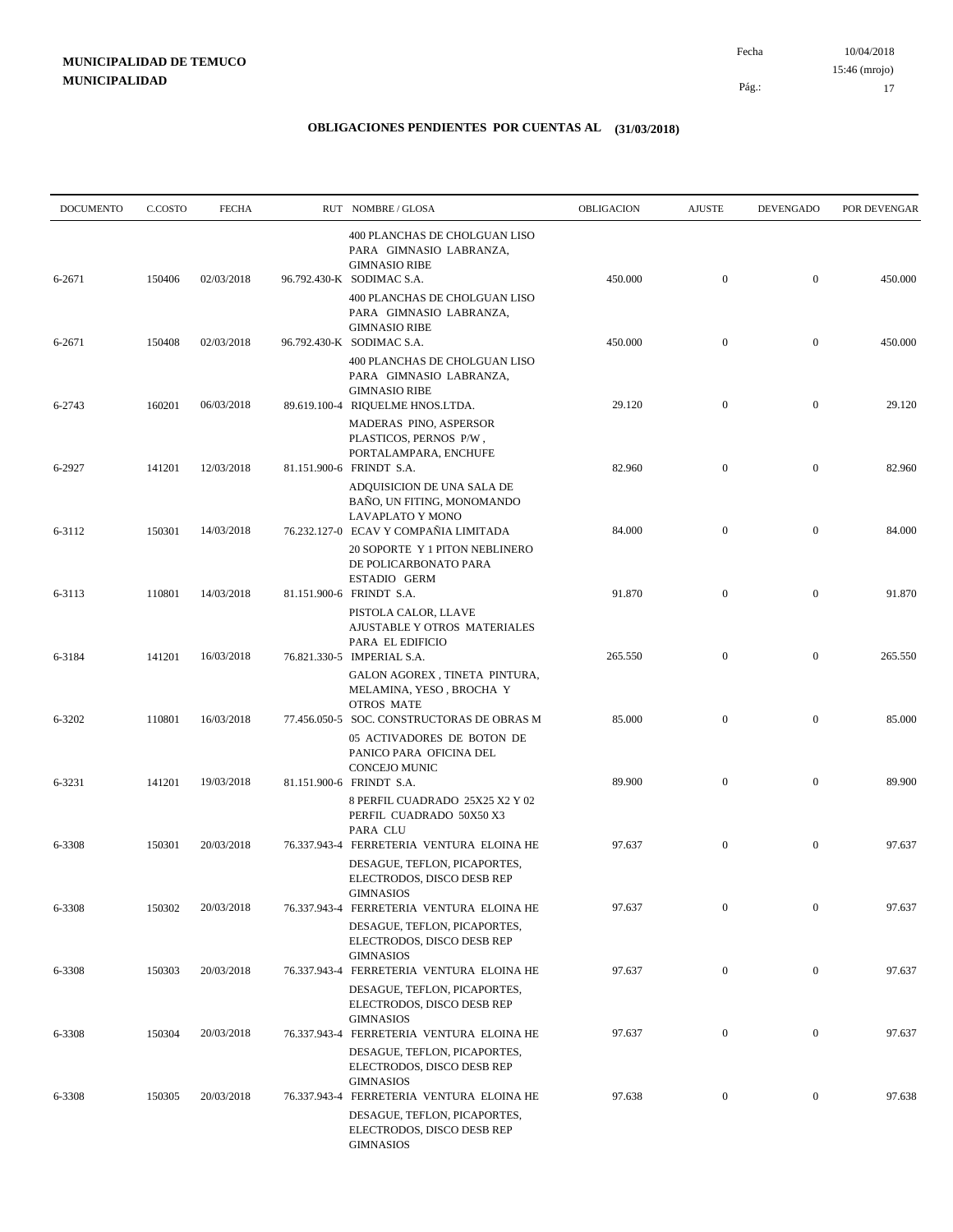10/04/2018 18 Pág.: Fecha

### **OBLIGACIONES PENDIENTES POR CUENTAS AL (31/03/2018)**

| <b>DOCUMENTO</b> | C.COSTO | <b>FECHA</b> | RUT NOMBRE/GLOSA                                                                                                            | OBLIGACION | <b>AJUSTE</b>    | <b>DEVENGADO</b> | POR DEVENGAR |
|------------------|---------|--------------|-----------------------------------------------------------------------------------------------------------------------------|------------|------------------|------------------|--------------|
| 6-3308           | 150306  | 20/03/2018   | 76.337.943-4 FERRETERIA VENTURA ELOINA HE                                                                                   | 97.638     | $\mathbf{0}$     | $\mathbf{0}$     | 97.638       |
| 6-3308           | 150307  | 20/03/2018   | DESAGUE, TEFLON, PICAPORTES,<br>ELECTRODOS, DISCO DESB REP<br><b>GIMNASIOS</b><br>76.337.943-4 FERRETERIA VENTURA ELOINA HE | 97.638     | $\boldsymbol{0}$ | $\overline{0}$   | 97.638       |
|                  |         |              | DESAGUE, TEFLON, PICAPORTES,<br>ELECTRODOS, DISCO DESB REP<br><b>GIMNASIOS</b>                                              |            |                  |                  |              |
| 6-3308           | 150308  | 20/03/2018   | 76.337.943-4 FERRETERIA VENTURA ELOINA HE                                                                                   | 97.638     | $\boldsymbol{0}$ | $\mathbf{0}$     | 97.638       |
| 6-3308           | 150309  | 20/03/2018   | DESAGUE, TEFLON, PICAPORTES,<br>ELECTRODOS, DISCO DESB REP<br><b>GIMNASIOS</b><br>76.337.943-4 FERRETERIA VENTURA ELOINA HE | 97.638     | $\boldsymbol{0}$ | $\mathbf{0}$     | 97.638       |
|                  |         |              | DESAGUE, TEFLON, PICAPORTES,<br>ELECTRODOS, DISCO DESB REP<br><b>GIMNASIOS</b>                                              |            |                  |                  |              |
| 6-3308           | 150310  | 20/03/2018   | 76.337.943-4 FERRETERIA VENTURA ELOINA HE<br>DESAGUE, TEFLON, PICAPORTES,<br>ELECTRODOS, DISCO DESB REP                     | 97.638     | $\boldsymbol{0}$ | $\mathbf{0}$     | 97.638       |
| 6-3308           | 150401  | 20/03/2018   | <b>GIMNASIOS</b><br>76.337.943-4 FERRETERIA VENTURA ELOINA HE                                                               | 97.638     | $\boldsymbol{0}$ | $\mathbf{0}$     | 97.638       |
|                  |         |              | DESAGUE, TEFLON, PICAPORTES,<br>ELECTRODOS, DISCO DESB REP<br><b>GIMNASIOS</b>                                              |            |                  |                  |              |
| 6-3308           | 150402  | 20/03/2018   | 76.337.943-4 FERRETERIA VENTURA ELOINA HE<br>DESAGUE, TEFLON, PICAPORTES,<br>ELECTRODOS, DISCO DESB REP                     | 97.638     | $\boldsymbol{0}$ | $\mathbf{0}$     | 97.638       |
| 6-3308           | 150403  | 20/03/2018   | <b>GIMNASIOS</b><br>76.337.943-4 FERRETERIA VENTURA ELOINA HE                                                               | 97.638     | $\overline{0}$   | $\overline{0}$   | 97.638       |
| 6-3308           | 150404  | 20/03/2018   | DESAGUE, TEFLON, PICAPORTES,<br>ELECTRODOS, DISCO DESB REP<br><b>GIMNASIOS</b><br>76.337.943-4 FERRETERIA VENTURA ELOINA HE | 97.638     | $\boldsymbol{0}$ | $\mathbf{0}$     | 97.638       |
|                  |         |              | DESAGUE, TEFLON, PICAPORTES,<br>ELECTRODOS, DISCO DESB REP<br><b>GIMNASIOS</b>                                              |            |                  |                  |              |
| 6-3308           | 150405  | 20/03/2018   | 76.337.943-4 FERRETERIA VENTURA ELOINA HE<br>DESAGUE, TEFLON, PICAPORTES,<br>ELECTRODOS, DISCO DESB REP                     | 97.638     | $\mathbf{0}$     | $\overline{0}$   | 97.638       |
| 6-3308           | 150406  | 20/03/2018   | <b>GIMNASIOS</b><br>76.337.943-4 FERRETERIA VENTURA ELOINA HE                                                               | 97.638     | $\boldsymbol{0}$ | $\mathbf{0}$     | 97.638       |
|                  |         |              | DESAGUE, TEFLON, PICAPORTES,<br>ELECTRODOS, DISCO DESB REP<br><b>GIMNASIOS</b>                                              |            |                  |                  |              |
| 6-3308           | 150407  | 20/03/2018   | 76.337.943-4 FERRETERIA VENTURA ELOINA HE<br>DESAGUE, TEFLON, PICAPORTES,<br>ELECTRODOS, DISCO DESB REP                     | 97.638     | $\mathbf{0}$     | $\overline{0}$   | 97.638       |
| 6-3308           | 150408  | 20/03/2018   | <b>GIMNASIOS</b><br>76.337.943-4 FERRETERIA VENTURA ELOINA HE                                                               | 97.638     | $\boldsymbol{0}$ | $\mathbf{0}$     | 97.638       |
| 6-3292           | 150201  | 20/03/2018   | DESAGUE, TEFLON, PICAPORTES,<br>ELECTRODOS, DISCO DESB REP<br><b>GIMNASIOS</b><br>PAREDES ÑANCO JUAN RIGOBERTO              | 168.861    | $\boldsymbol{0}$ | $\mathbf{0}$     | 168.861      |
|                  |         |              | 100 FITTING UNIV. ,20 SELLO<br>ANTIFUGAS, 20 LLAVE JARDIN Y                                                                 |            |                  |                  |              |
| 6-3292           | 150202  | 20/03/2018   | OTROS MA<br>PAREDES ÑANCO JUAN RIGOBERTO                                                                                    | 168.861    | $\mathbf{0}$     | $\boldsymbol{0}$ | 168.861      |

15:46 (mrojo)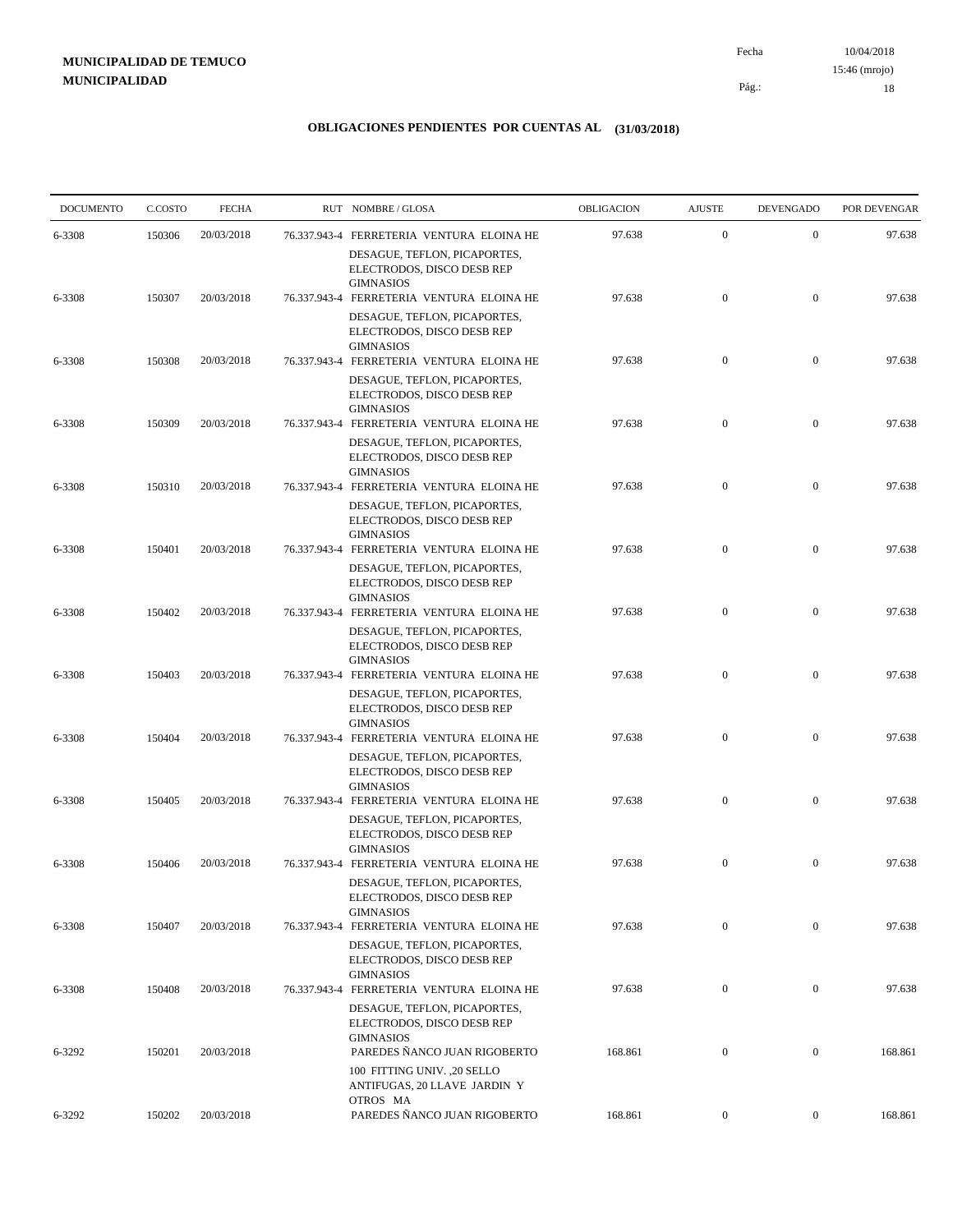10/04/2018 19 Pág.: Fecha 15:46 (mrojo)

| <b>DOCUMENTO</b> | C.COSTO | <b>FECHA</b> | RUT NOMBRE/GLOSA                                                                                        | OBLIGACION | <b>AJUSTE</b>    | <b>DEVENGADO</b> | POR DEVENGAR |
|------------------|---------|--------------|---------------------------------------------------------------------------------------------------------|------------|------------------|------------------|--------------|
| 6-3292           | 150301  | 20/03/2018   | 100 FITTING UNIV. ,20 SELLO<br>ANTIFUGAS, 20 LLAVE JARDIN Y<br>OTROS MA<br>PAREDES ÑANCO JUAN RIGOBERTO | 168.861    | $\boldsymbol{0}$ | $\mathbf{0}$     | 168.861      |
|                  |         |              | 100 FITTING UNIV. , 20 SELLO<br>ANTIFUGAS, 20 LLAVE JARDIN Y<br>OTROS MA                                |            |                  |                  |              |
| 6-3292           | 150302  | 20/03/2018   | PAREDES ÑANCO JUAN RIGOBERTO<br>100 FITTING UNIV. ,20 SELLO<br>ANTIFUGAS, 20 LLAVE JARDIN Y             | 168.861    | $\boldsymbol{0}$ | $\mathbf{0}$     | 168.861      |
| 6-3292           | 150303  | 20/03/2018   | OTROS MA<br>PAREDES NANCO JUAN RIGOBERTO<br>100 FITTING UNIV. , 20 SELLO                                | 168.861    | $\mathbf{0}$     | $\mathbf{0}$     | 168.861      |
| 6-3292           | 150304  | 20/03/2018   | ANTIFUGAS, 20 LLAVE JARDIN Y<br>OTROS MA<br>PAREDES NANCO JUAN RIGOBERTO                                | 168.861    | $\mathbf{0}$     | $\mathbf{0}$     | 168.861      |
|                  |         |              | 100 FITTING UNIV. , 20 SELLO<br>ANTIFUGAS, 20 LLAVE JARDIN Y<br>OTROS MA                                |            |                  |                  |              |
| 6-3292           | 150305  | 20/03/2018   | PAREDES ÑANCO JUAN RIGOBERTO<br>100 FITTING UNIV. ,20 SELLO                                             | 168.861    | $\boldsymbol{0}$ | $\mathbf{0}$     | 168.861      |
| 6-3292           | 150306  | 20/03/2018   | ANTIFUGAS, 20 LLAVE JARDIN Y<br>OTROS MA<br>PAREDES ÑANCO JUAN RIGOBERTO                                | 168.861    | $\mathbf{0}$     | $\mathbf{0}$     | 168.861      |
|                  |         |              | 100 FITTING UNIV. ,20 SELLO<br>ANTIFUGAS, 20 LLAVE JARDIN Y<br>OTROS MA                                 |            |                  |                  |              |
| 6-3292           | 150307  | 20/03/2018   | PAREDES NANCO JUAN RIGOBERTO<br>100 FITTING UNIV. ,20 SELLO<br>ANTIFUGAS, 20 LLAVE JARDIN Y             | 168.861    | $\mathbf{0}$     | $\mathbf{0}$     | 168.861      |
| 6-3292           | 150308  | 20/03/2018   | OTROS MA<br>PAREDES NANCO JUAN RIGOBERTO<br>100 FITTING UNIV. , 20 SELLO                                | 168.861    | $\mathbf{0}$     | $\boldsymbol{0}$ | 168.861      |
| 6-3292           | 150309  | 20/03/2018   | ANTIFUGAS, 20 LLAVE JARDIN Y<br>OTROS MA<br>PAREDES ÑANCO JUAN RIGOBERTO                                | 168.861    | $\mathbf{0}$     | $\mathbf{0}$     | 168.861      |
|                  |         |              | 100 FITTING UNIV. ,20 SELLO<br>ANTIFUGAS, 20 LLAVE JARDIN Y<br>OTROS MA                                 |            |                  |                  |              |
| 6-3292           | 150310  | 20/03/2018   | PAREDES ÑANCO JUAN RIGOBERTO<br>100 FITTING UNIV. ,20 SELLO<br>ANTIFUGAS, 20 LLAVE JARDIN Y             | 168.861    | $\boldsymbol{0}$ | $\boldsymbol{0}$ | 168.861      |
| 6-3292           | 150401  | 20/03/2018   | OTROS MA<br>PAREDES ÑANCO JUAN RIGOBERTO<br>100 FITTING UNIV. , 20 SELLO                                | 168.861    | $\mathbf{0}$     | $\mathbf{0}$     | 168.861      |
| 6-3292           | 150402  | 20/03/2018   | ANTIFUGAS, 20 LLAVE JARDIN Y<br>OTROS MA<br>PAREDES ÑANCO JUAN RIGOBERTO                                | 168.861    | $\boldsymbol{0}$ | $\boldsymbol{0}$ | 168.861      |
|                  |         |              | 100 FITTING UNIV. ,20 SELLO<br>ANTIFUGAS, 20 LLAVE JARDIN Y<br>OTROS MA                                 |            |                  |                  |              |
| 6-3292           | 150403  | 20/03/2018   | PAREDES ÑANCO JUAN RIGOBERTO<br>100 FITTING UNIV. ,20 SELLO                                             | 168.861    | $\boldsymbol{0}$ | $\boldsymbol{0}$ | 168.861      |
| 6-3292           | 150404  | 20/03/2018   | ANTIFUGAS, 20 LLAVE JARDIN Y<br>OTROS MA<br>PAREDES ÑANCO JUAN RIGOBERTO                                | 168.861    | $\boldsymbol{0}$ | $\boldsymbol{0}$ | 168.861      |
|                  |         |              | 100 FITTING UNIV. , 20 SELLO<br>ANTIFUGAS, 20 LLAVE JARDIN Y<br>OTROS MA                                |            |                  |                  |              |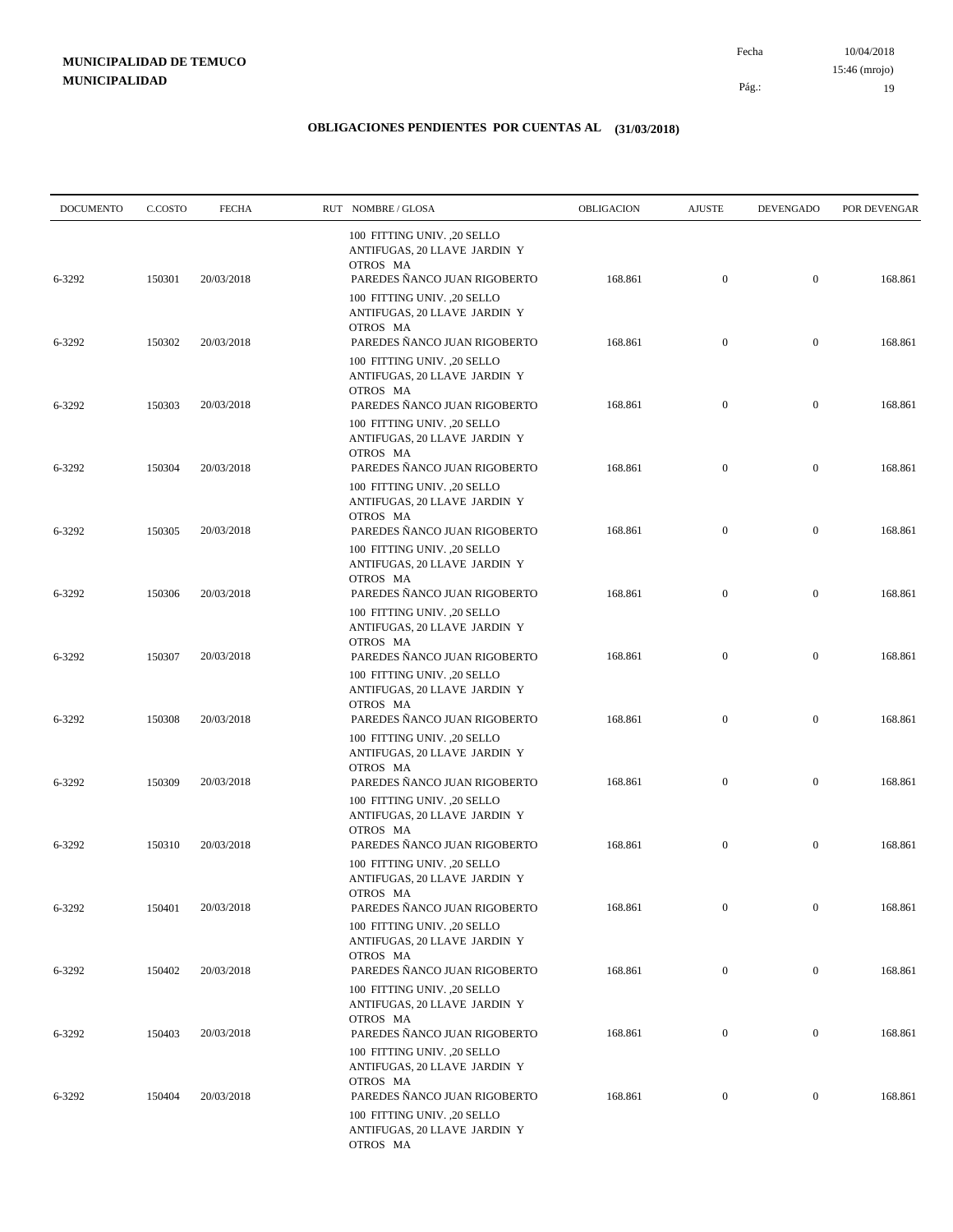10/04/2018 20 Pág.: Fecha 15:46 (mrojo)

| <b>DOCUMENTO</b> | C.COSTO | <b>FECHA</b> | RUT NOMBRE/GLOSA                                                                                                                        | <b>OBLIGACION</b> | <b>AJUSTE</b>    | <b>DEVENGADO</b> | POR DEVENGAR |
|------------------|---------|--------------|-----------------------------------------------------------------------------------------------------------------------------------------|-------------------|------------------|------------------|--------------|
| 6-3292           | 150405  | 20/03/2018   | PAREDES ÑANCO JUAN RIGOBERTO                                                                                                            | 168.861           | $\mathbf{0}$     | $\mathbf{0}$     | 168.861      |
| 6-3292           | 150406  | 20/03/2018   | 100 FITTING UNIV. ,20 SELLO<br>ANTIFUGAS, 20 LLAVE JARDIN Y<br>OTROS MA<br>PAREDES ÑANCO JUAN RIGOBERTO<br>100 FITTING UNIV. , 20 SELLO | 168.861           | $\mathbf{0}$     | $\mathbf{0}$     | 168.861      |
| 6-3292           | 150407  | 20/03/2018   | ANTIFUGAS, 20 LLAVE JARDIN Y<br>OTROS MA<br>PAREDES ÑANCO JUAN RIGOBERTO                                                                | 168.861           | $\mathbf{0}$     | $\mathbf{0}$     | 168.861      |
| 6-3292           | 150408  | 20/03/2018   | 100 FITTING UNIV. , 20 SELLO<br>ANTIFUGAS, 20 LLAVE JARDIN Y<br>OTROS MA<br>PAREDES ÑANCO JUAN RIGOBERTO                                | 168.861           | $\mathbf{0}$     | $\mathbf{0}$     | 168.861      |
| 6-3363           | 110809  | 21/03/2018   | 100 FITTING UNIV. ,20 SELLO<br>ANTIFUGAS, 20 LLAVE JARDIN Y<br>OTROS MA<br>50.207.400-8 SOC.TRANSPORTE Y ARIDOS MAQUE                   | 500.000           | $\mathbf{0}$     | $\mathbf{0}$     | 500.000      |
|                  |         |              | 100 M3 ARIDO INTEGRAL 2.5"<br>PARA PATIO CORRAL CUSTODIA<br><b>VEHICUL</b>                                                              |                   |                  |                  |              |
| 6-3540           | 141201  | 27/03/2018   | 81.151.900-6 FRINDT S.A.<br>ADQUISICION DE PINTURA,<br>BROCHAS, RODILLOS, TUBOS PVC,<br>CANALESTAS Y OT                                 | 261.140           | $\mathbf{0}$     | $\mathbf{0}$     | 261.140      |
| 6-3548           | 150304  | 27/03/2018   | 76.232.127-0 ECAV Y COMPAÑIA LIMITADA<br>ADQUISICION DE 30 MTS DE<br><b>MANGUERA Y PITON PARA</b>                                       | 88.999            | $\mathbf{0}$     | $\mathbf{0}$     | 88.999       |
| 6-3600           | 110801  | 27/03/2018   | MANTENCION COMPLEJO CAM<br>85.479.600-3 FIGUEROA SALAZAR LTDA<br>ADQUISICION DE 26 AMPOLLETAS<br>LED CLASICA DE 11 WTT. Y 26            | 91.000            | $\overline{0}$   | $\boldsymbol{0}$ | 91.000       |
| 6-3607           | 110801  | 27/03/2018   | <b>AMPOLLETAS LE</b><br>85.479.600-3 FIGUEROA SALAZAR LTDA<br>ADQUISICION DE 5 UNIDADES DE                                              | 82.540            | $\mathbf{0}$     | $\mathbf{0}$     | 82.540       |
| 6-3596           | 110801  | 27/03/2018   | REFLECTANTE LED DE 30 WTT GRIS<br><b>6500K CON</b><br>76.051.775-5 MAQUINARIAS Y CONSTRUCCIONE<br>ADQUISICION DE UNA SALA DE            | 82.350            | $\mathbf{0}$     | $\mathbf{0}$     | 82.350       |
| 6-3568           | 110801  | 27/03/2018   | BAÑO Y ACCESORIO PARA OFICINA<br>DE CONTROL PR<br>COFFRE WEISSE LUIS OSVALDO<br>ADQUISICION DE UNA CERRADURA                            | 58.860            | $\mathbf{0}$     | $\mathbf{0}$     | 58.860       |
| 6-3619           | 150301  | 27/03/2018   | ELECTRICA 2050 PARA PUERTA<br><b>EDIFICIO PRAT</b><br>NAHUEL HUIRCAPAN PABLO MARC                                                       | 1.991.179         | $\mathbf{0}$     | $\overline{0}$   | 1.991.179    |
| 6-3749           | 110801  | 29/03/2018   | AUTOMATICO, RIEL DIN,<br>TERMINAL EMT DIFERENTES<br>MEDIDAS, COPLAS DI<br>76.004.471-7 VIDRIERIA LAGOS LTDA                             | 60.000            | $\boldsymbol{0}$ | $\boldsymbol{0}$ | 60.000       |
|                  |         |              | 02 VIDRIOS DE ESCRITORIO<br>DIFERENTES MEDIDAS PARA<br>OFICINA DE CONT                                                                  |                   |                  |                  |              |
| 6-3747           | 110890  | 29/03/2018   | 81.151.900-6 FRINDT S.A.<br>30 HUINCHA DE EMBALAJE, 01<br>GALON LATEX BLANCO, 01 PASTA<br><b>SELLANTE</b>                               | 68.300            | $\boldsymbol{0}$ | $\boldsymbol{0}$ | 68.300       |
| 6-3751           | 150301  | 29/03/2018   | 80.432.900-5 GREZ Y ULLOA S.A.                                                                                                          | 89.526            | $\overline{0}$   | $\mathbf{0}$     | 89.526       |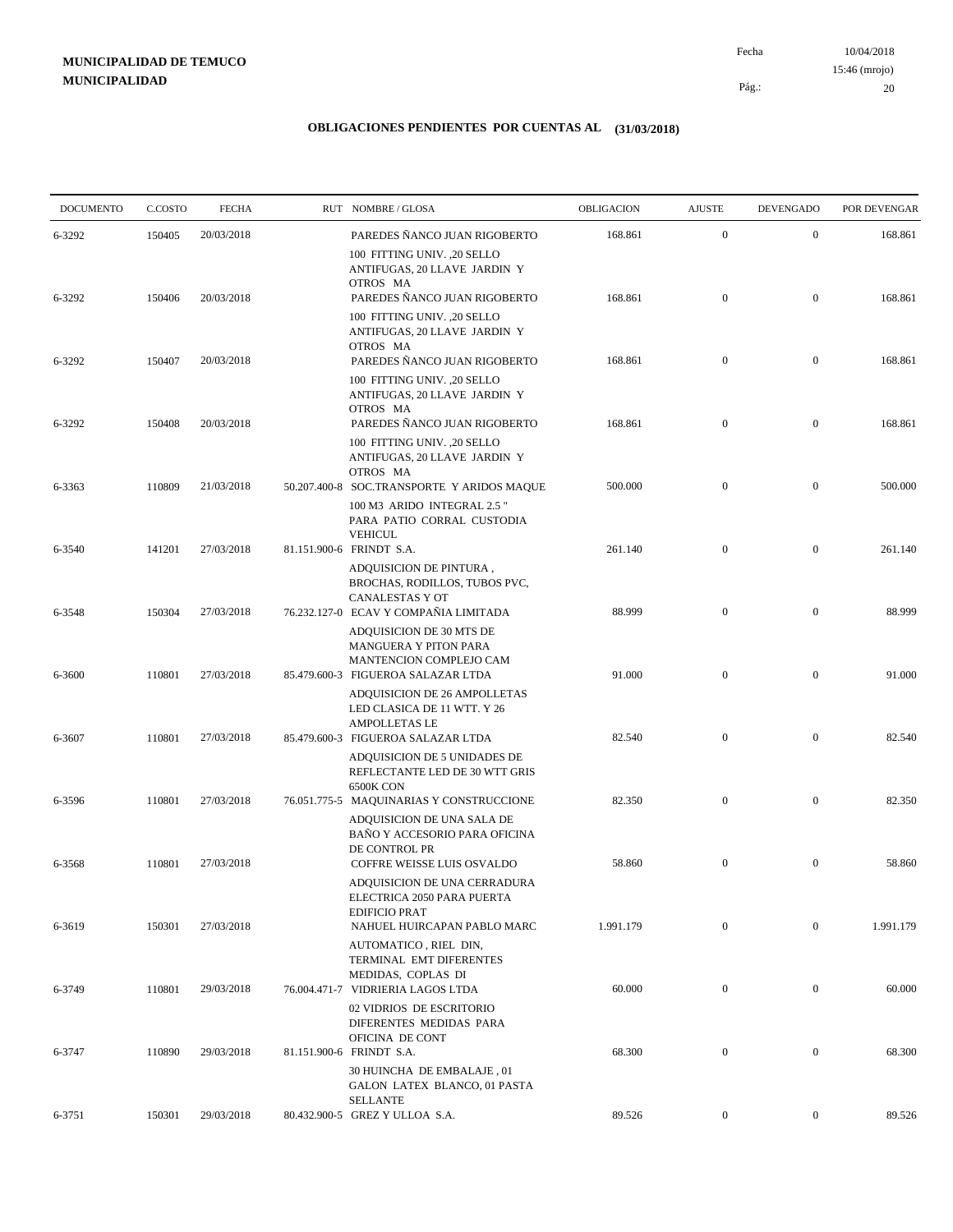Pág.:

Fecha

21

| <b>DOCUMENTO</b> | C.COSTO    | <b>FECHA</b> |              | RUT NOMBRE/GLOSA                                                                                                                                             | OBLIGACION | <b>AJUSTE</b>    | <b>DEVENGADO</b> | POR DEVENGAR |
|------------------|------------|--------------|--------------|--------------------------------------------------------------------------------------------------------------------------------------------------------------|------------|------------------|------------------|--------------|
|                  |            |              |              | 6 HUINCHA 3/4 X 20 MTS, 5<br>HUINCHA AISLANTE Y 25<br>PORTALAMPARA LOZA                                                                                      |            |                  |                  |              |
|                  |            |              |              | TOTALES CUENTA                                                                                                                                               | 11.736.449 | $\mathbf{0}$     | $\mathbf{0}$     | 11.736.449   |
| Cuenta Nro.      | 2152204011 |              |              | Repuestos y Accesorios para Mantenimiento y Reparaciones de Vehículos                                                                                        |            |                  |                  |              |
| 6-1801           | 120701     | 07/02/2018   |              | 85.184.600-K CRUZ Y CIA LTDA<br>SERVICIO DE VULCANIZACION DE<br>VEHICULOS DEL DEPTO DE                                                                       | 800.000    | $\mathbf{0}$     | $\mathbf{0}$     | 800.000      |
| 6-1851           | 120601     | 08/02/2018   |              | <b>OPERACIONES</b><br>78.920.560-4 REPUESTERA CENTRAL LTDA.<br>REPUESTOS PARA VEHICULOS<br>DEL PARQUE AUTOMOTRIZ DEL                                         | 1.000.000  | $\mathbf{0}$     | $\mathbf{0}$     | 1.000.000    |
| 6-1851           | 120701     | 08/02/2018   |              | DPTO DE OPERAC<br>78.920.560-4 REPUESTERA CENTRAL LTDA.<br>REPUESTOS PARA VEHICULOS<br>DEL PARQUE AUTOMOTRIZ DEL                                             | 4.000.000  | $\mathbf{0}$     | $\mathbf{0}$     | 4.000.000    |
| 6-1986           | 141403     | 12/02/2018   |              | DPTO DE OPERAC<br>85.184.600-K CRUZ Y CIA LTDA<br>SERVICIO DE VULCANIZACION DE                                                                               | 100.000    | $\bf{0}$         | 88.498           | 11.502       |
| 6-2457           | 120301     | 23/02/2018   |              | CAMIONTEA Y CAMIONES ALJIBE<br>78.920.560-4 REPUESTERA CENTRAL LTDA.<br>REPUESTOS VARIOS PARA                                                                | 7.000.000  | $\mathbf{0}$     | $\mathbf{0}$     | 7.000.000    |
| 6-2458           | 120301     | 23/02/2018   |              | <b>VEHICULOS DEL PARQUE</b><br>AUTOMOTRIZ MUNICIPAL DPT<br>78.920.560-4 REPUESTERA CENTRAL LTDA.<br>REPUESTOS ELECTRICOS PARA<br><b>VEHICULOS DEL PARQUE</b> | 1.000.000  | $\mathbf{0}$     | $\mathbf{0}$     | 1.000.000    |
| 6-3096           | 120301     | 14/03/2018   |              | AUTOMOTRIZ DEL DPTO D<br>78.920.560-4 REPUESTERA CENTRAL LTDA.                                                                                               | 93.090     | $\mathbf{0}$     | $\boldsymbol{0}$ | 93.090       |
| 6-3102           | 120301     | 14/03/2018   | 78.920.560-4 | FILTRO HIDRAULICO PARA<br>RETROEXCAVADORA A-293,<br><b>EXTENSION DADO 1/2 P</b><br>REPUESTERA CENTRAL LTDA.<br><b>FILTROS PARA</b>                           | 93.080     | $\boldsymbol{0}$ | $\boldsymbol{0}$ | 93.080       |
| 6-3150           | 120301     | 15/03/2018   |              | RETROEXCAVADORA A-293 DEL<br>APROUE AUTOMOTRIZ DEL DPTO<br>HENRIQUEZ0 HENRIQUEZ RICARDO                                                                      | 1.720.000  | $\boldsymbol{0}$ | $\boldsymbol{0}$ | 1.720.000    |
| 6-3187           | 110901     | 16/03/2018   |              | BOMBA HIDRAULICA DEL CAMION<br>A-287, VALVULA HIDRAULICA<br>SECUNDARIA D<br>85.184.600-K CRUZ Y CIA LTDA                                                     | 46.182     |                  |                  | 46.182       |
| 6-3228           | 120701     | 19/03/2018   |              | 01 BATERIA MOVIL PARA MOVIL<br>DE ADMINISTRACION Y FINANZAS<br>A-279<br>OÑATE CARES MIRNA FLOR                                                               | 80.000     | $\mathbf{0}$     | $\boldsymbol{0}$ | 80.000       |
|                  |            |              |              | 02 MANGUERAS HIDRAULICA PARA<br>RETROEXCAVADORA A-272 A<br>CARGO DEL PG R                                                                                    |            |                  |                  |              |
| 6-3385           | 120301     | 22/03/2018   |              | 78.920.560-4 REPUESTERA CENTRAL LTDA.<br>REPUESTOS VARIOS PARA<br>VEHICULOS DEL PARQUE                                                                       | 7.000.000  | $\boldsymbol{0}$ | $\boldsymbol{0}$ | 7.000.000    |
| 6-3386           | 120301     | 22/03/2018   |              | AUTOMOTRIZ DEL DPTO DE A<br>78.920.560-4 REPUESTERA CENTRAL LTDA.<br>REPUESTOS ELECTRICOS PARA                                                               | 1.500.000  | $\boldsymbol{0}$ | $\boldsymbol{0}$ | 1.500.000    |
| 6-3408           | 141403     | 22/03/2018   |              | <b>VEHICULOS DEL PARQUE</b><br>AUTOMOTRIZ DEL DPTO<br>ARIAS VERA MIGUEL ANGEL                                                                                | 93.000     | $\overline{0}$   | $\overline{0}$   | 93.000       |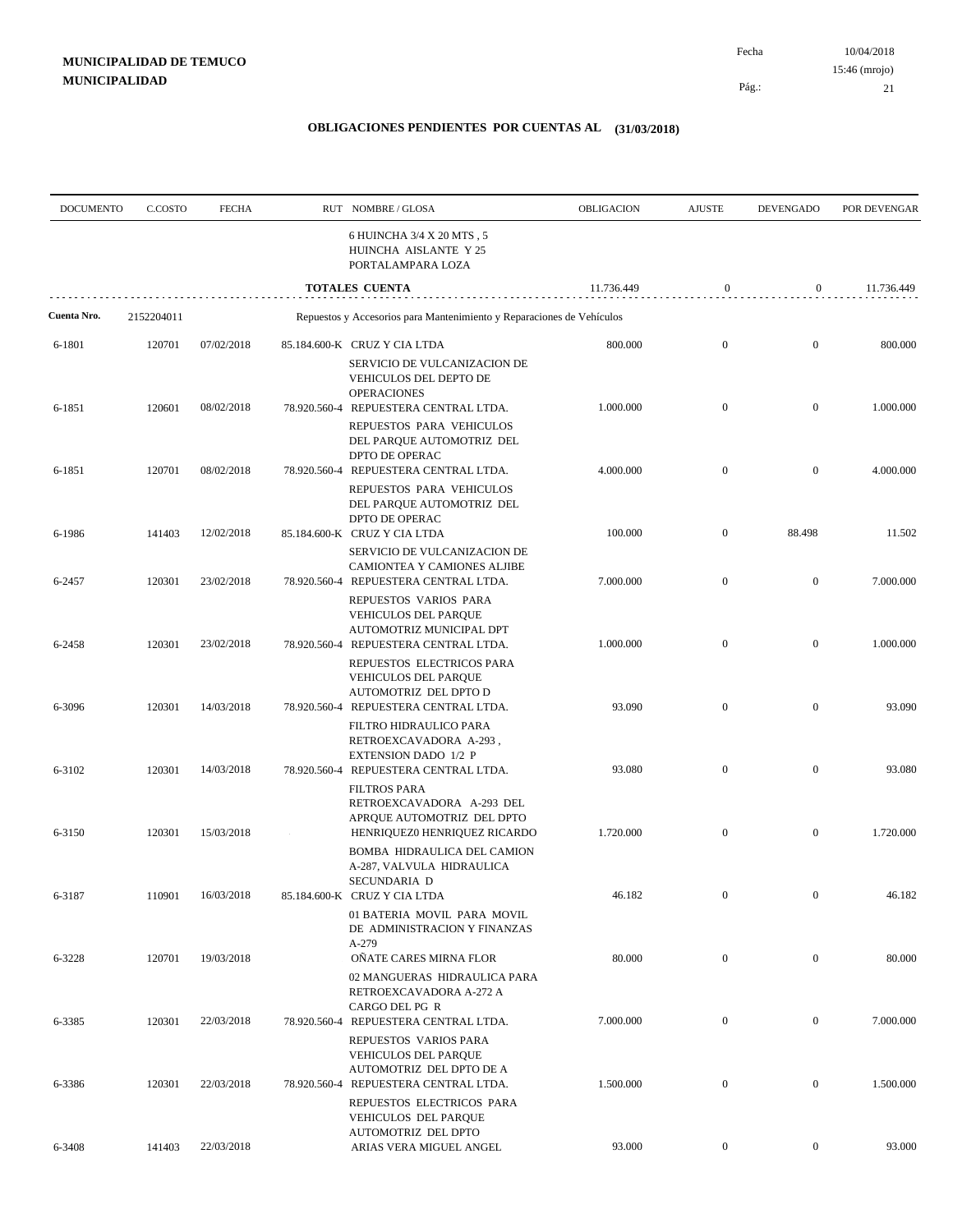| <b>DOCUMENTO</b> | C.COSTO    | <b>FECHA</b> | RUT NOMBRE/GLOSA                                                                                                            | OBLIGACION | <b>AJUSTE</b>    | <b>DEVENGADO</b> | POR DEVENGAR |
|------------------|------------|--------------|-----------------------------------------------------------------------------------------------------------------------------|------------|------------------|------------------|--------------|
|                  |            |              | ADQUISICION DE UNA BATERIA DE<br>12 V DE 80 AMP. PARA CAMIONETA<br>$A-301$                                                  |            |                  |                  |              |
| 6-3554           | 120301     | 27/03/2018   | 76.635.558-7 PROVINTEC SPA<br>5 NEUMATICOS PARA                                                                             | 937.149    | $\mathbf{0}$     | $\boldsymbol{0}$ | 937.149      |
|                  |            |              | MINICARGADOR A-293 A CARGO<br>DEL DPTO DE ASEO                                                                              |            |                  |                  |              |
| 6-3539           | 120501     | 27/03/2018   | 85.184.600-K CRUZ Y CIA LTDA<br>02 NEUMATICOS PARA CAMION<br>A-200 DEL DPTO 24 HORAS A                                      | 170.416    | $\boldsymbol{0}$ | $\boldsymbol{0}$ | 170.416      |
| 6-3601           | 120301     | 27/03/2018   | CARGO DE LA<br>78.920.560-4 REPUESTERA CENTRAL LTDA.                                                                        | 93.500     | $\mathbf{0}$     | $\boldsymbol{0}$ | 93.500       |
|                  |            |              | ADQUISICION DE 2 FILTROS PARA<br>CARGADOR A 293 DE LA DIRECCION<br>DE ASEO S                                                |            |                  |                  |              |
| 6-3603           | 120301     | 27/03/2018   | 7.244.480-9 POBLETE CID VICTOR MANUEL                                                                                       | 93.000     | $\boldsymbol{0}$ | $\boldsymbol{0}$ | 93.000       |
| 6-3731           | 120701     | 29/03/2018   | ADQUISICION DE 03 VIDRIOS PARA<br>CARGADOR FRONTAL A 209 DEL<br>PARQUE AUT<br>OÑATE CARES MIRNA FLOR                        | 65.000     | $\boldsymbol{0}$ | $\boldsymbol{0}$ | 65.000       |
|                  |            |              | 01 MANGUERA HIDRAULICA 1/2"<br>EN 3 MTS PARA<br>MOTONIVELADORA A-281                                                        |            |                  |                  |              |
|                  |            |              | <b>TOTALES CUENTA</b>                                                                                                       | 25.884.417 | $\boldsymbol{0}$ | 88.498           | 25.795.919   |
| Cuenta Nro.      | 2152204012 |              | Otros Materiales, Repuestos y Útiles Diversos                                                                               |            |                  |                  |              |
| 6-2133           | 150201     | 14/02/2018   | 77.621.890-1 COMERCIAL RIMAK LTDA.<br>PIOLA 2.7 MM PARA MAQUINAS<br>PASTERAS A CARGO DEL DPTO DE                            | 90.050     | $\boldsymbol{0}$ | $\mathbf{0}$     | 90.050       |
| 6-3076           | 120501     | 14/03/2018   | <b>DEPORTES</b><br>78.329.240-8 HERIBERTO BARENDS Y COMPANIA<br>01 TINETA LATEX CONSTRUCTOR<br>GRIS, Y 01 TINETA DE ESMALTE | 79.760     | $\boldsymbol{0}$ | $\mathbf{0}$     | 79.760       |
| 6-3232           | 140901     | 19/03/2018   | <b>SINTETICO</b><br>76.821.330-5 IMPERIAL S.A.                                                                              | 77.290     | $\boldsymbol{0}$ | $\boldsymbol{0}$ | 77.290       |
|                  |            |              | 03 TERCIADO PINO, 03 PINO 1/4<br>RODON 20X20X3,04<br><b>GUARDAPOLVO DE PIN</b>                                              |            |                  |                  |              |
| 6-3604           | 120301     | 27/03/2018   | 90.100.000-K LINDE GAS CHILE S.A.<br>ADQUISICION DE 10 MTS CUBICOS<br>DE OXIGENO PARA SOLDADURA Y                           | 48.000     | $\boldsymbol{0}$ | $\boldsymbol{0}$ | 48.000       |
| 6-3593           | 160303     | 27/03/2018   | OXICORTE DEL<br>76.821.330-5 IMPERIAL S.A.<br>ADQUISICION DE 3 TERCIADOS                                                    | 89.710     | $\boldsymbol{0}$ | $\mathbf{0}$     | 89.710       |
| 6-3614           | 120604     | 27/03/2018   | MARINO DE 9 MM X 1.22 X 244 Y UN<br><b>FIELTROLI</b><br>76.338.835-2 FERRETERIA LAS HORTENSIAS SPA                          | 505.988    | $\mathbf{0}$     | $\boldsymbol{0}$ | 505.988      |
|                  |            |              | 10 ROLLOS DE PVC NARANJA, 15<br>TINETAS DE SIKA Y 100 PIEZAS<br>DE P                                                        |            |                  |                  |              |
| 6-3598           | 110201     | 27/03/2018   | OVALLE MERA ROXANA CECILIA B<br><b>ADQUISICION DE 03</b>                                                                    | 90.000     | $\mathbf{0}$     | $\boldsymbol{0}$ | 90.000       |
| 6-3574           | 120501     | 27/03/2018   | DISPENSADORES DE TOALLA PARA<br>EDIFICIO DE PRAT 650 PR<br>96.889.950-3 GARMENDIA MACUS SOCIEDAD AN                         | 80.671     | $\boldsymbol{0}$ | $\boldsymbol{0}$ | 80.671       |
|                  |            |              | ADQUISICION DE 03 RESPIRADOR<br>DE 3 MM 6200 Y 6 FILTROS 3MM<br>6001 VAPOR Y                                                |            |                  |                  |              |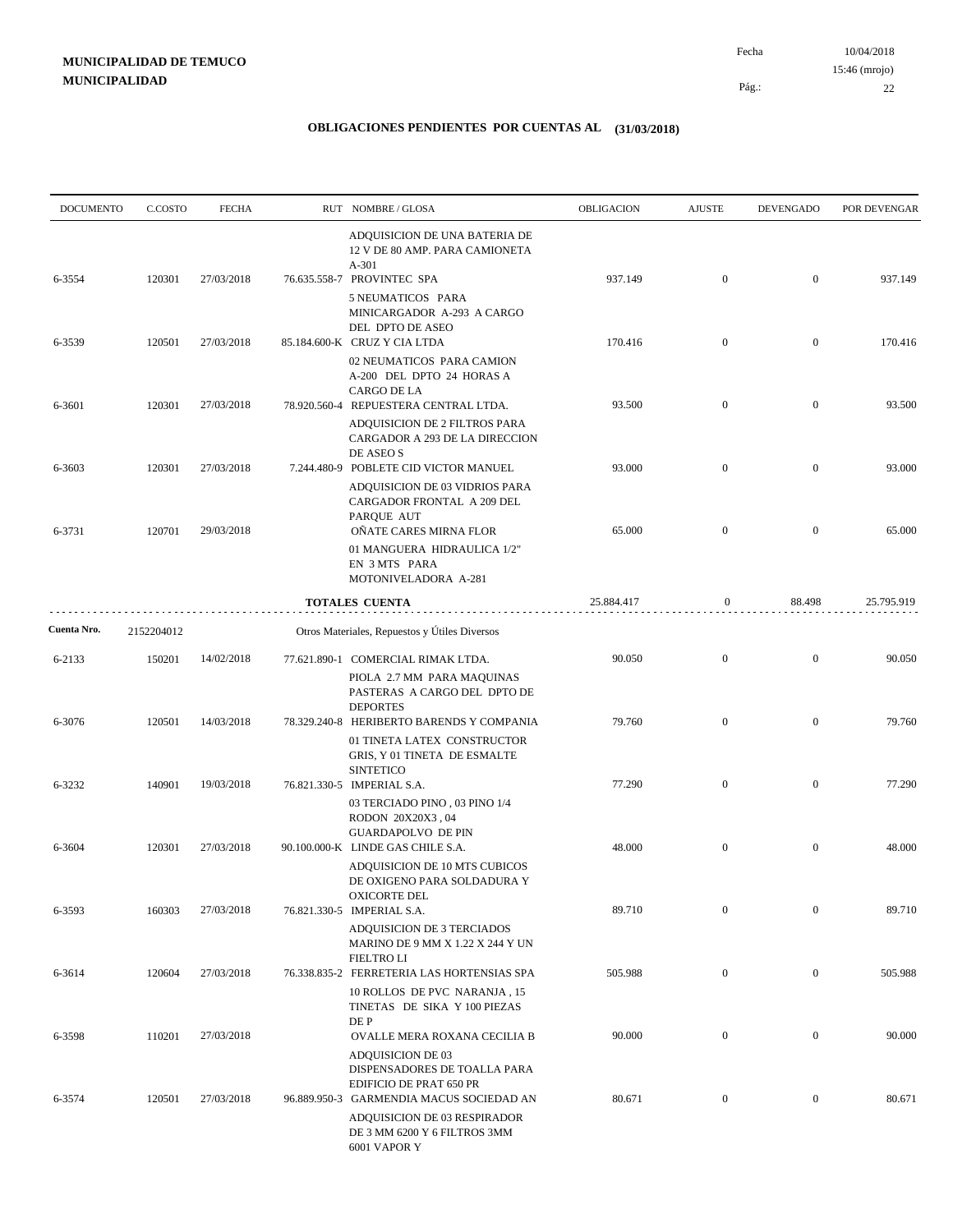10/04/2018 23 Pág.: Fecha 15:46 (mrojo)

| <b>DOCUMENTO</b> | C.COSTO    | <b>FECHA</b> | RUT NOMBRE/GLOSA                                                                                                           | OBLIGACION | <b>AJUSTE</b>    | <b>DEVENGADO</b> | POR DEVENGAR |
|------------------|------------|--------------|----------------------------------------------------------------------------------------------------------------------------|------------|------------------|------------------|--------------|
| 6-3591           | 160303     | 27/03/2018   | 96.792.430-K SODIMAC S.A.                                                                                                  | 93.220     | $\mathbf{0}$     | $\boldsymbol{0}$ | 93.220       |
| 6-3532           | 120301     | 27/03/2018   | ADQUISICION DE MADERAS DE<br>PINO DE DIFERENTES MEDIDAS<br>PARA EL MUSEO FER<br>DONOSO EPPLE THUSNELDA ELISA               | 91.000     | $\mathbf{0}$     | $\boldsymbol{0}$ | 91.000       |
|                  |            |              | ADQUISICION DE 14 PERFIL<br>ANGULAR LAMINADO DE 30 X 30 X<br><b>3 PARA TALLER</b>                                          |            |                  |                  |              |
| 6-3555           | 120604     | 27/03/2018   | 76.716.877-2 FESCOP SPA<br>30 METRO CUBICO DE HORMIGON                                                                     | 3.320.100  | $\mathbf{0}$     | $\boldsymbol{0}$ | 3.320.100    |
| 6-3558           | 120502     | 27/03/2018   | PREMEZCLADO PARA REPARACION<br><b>DE VEREDAS</b><br>76.744.327-7 COMERCIALIZADORA RUDY MANU                                | 1.442.078  | $\mathbf{0}$     | $\boldsymbol{0}$ | 1.442.078    |
| 6-3553           | 120501     | 27/03/2018   | <b>35 GALON PINTURA GRIS</b><br>CEMENTO, 35 GALON PINTURA<br>VERDE, 10 GALON<br>76.744.327-7 COMERCIALIZADORA RUDY MANU    | 3.715.192  | $\mathbf{0}$     | $\boldsymbol{0}$ | 3.715.192    |
|                  |            |              | FIERROS ESTRIADO, PERFIL<br>ANGULO, PERFIL CUADRADO, TUBO<br>REDONDO, PLANC                                                |            |                  |                  |              |
| 6-3561           | 120601     | 27/03/2018   | 96.792.430-K SODIMAC S.A.<br>170 BOLSAS DE CEMENTO PARA<br>REPARACION DE CAMARAS DE<br><b>AGUA LLUVIAS</b>                 | 536.095    | $\mathbf{0}$     | $\boldsymbol{0}$ | 536.095      |
| 6-3653           | 120403     | 29/03/2018   | 78.809.340-3 SOC. PERNOS SAN MARTIN LTDA.<br>ADQUISICION DE 75 PERNOS, 75<br><b>GOLILLAS Y 2 PIEDRAS ESMERIAL</b>          | 93.532     | $\mathbf{0}$     | $\boldsymbol{0}$ | 93.532       |
| 6-3735           | 160303     | 29/03/2018   | <b>SERVICIO A</b><br>MEDINA TORRES LUTGARDA                                                                                | 89.900     | $\mathbf{0}$     | $\overline{0}$   | 89.900       |
| 6-3736           | 160303     | 29/03/2018   | ADQUISICION DE 10 SACOS DE<br>MORTERO PARA TALLER DEL<br><b>MUSEO FERROVIARIO P</b><br>SAAVEDRA CASTILLO JUAN ANTON        | 47.900     | $\mathbf{0}$     | $\boldsymbol{0}$ | 47.900       |
|                  |            |              | ADQUISICION DE UN ESPEJO Y 2<br>VIDRIOSDE DIFERENTES MEDIDAS<br><b>INCOLORO PAR</b>                                        |            |                  |                  |              |
| 6-3740           | 120301     | 29/03/2018   | 78.809.340-3 SOC. PERNOS SAN MARTIN LTDA.<br>12 PERNOS ARADO 1/2, 10 DISCO<br>DE CORTE, 05 KG ELECTRODO Y<br><b>LLAVES</b> | 59.341     | $\mathbf{0}$     | $\boldsymbol{0}$ | 59.341       |
| 6-3650           | 120701     | 29/03/2018   | 81.151.900-6 FRINDT S.A.<br>ADQUISICION DE 2 MASCARAS DE<br>SOLDAR PARA TALLER DEL                                         | 91.800     | $\boldsymbol{0}$ | $\boldsymbol{0}$ | 91.800       |
| 6-3691           | 120701     | 29/03/2018   | PROGRAMA RED VIAL<br>MORALES SALINAS CARLOS MAURI                                                                          | 15.576.148 | $\mathbf{0}$     | $\mathbf{0}$     | 15.576.148   |
|                  |            |              | ADJUDIQUESE LAS OFERTAS PARA<br>LA PROP. PUBLICA N, .- 23-2018"<br><b>ADQUISI</b>                                          |            |                  |                  |              |
|                  |            |              | TOTALES CUENTA                                                                                                             | 26.217.775 | $\boldsymbol{0}$ | $\overline{0}$   | 26.217.775   |
| Cuenta Nro.      | 2152204014 |              | Productos elaborados de cuero, caucho y plasticos                                                                          |            |                  |                  |              |
| 6-2935           | 141201     | 12/03/2018   | 81.151.900-6 FRINDT S.A.<br>ADQUISICION DE 230 MTS DE<br>NEYLON PARA ORULLADORA DE<br>3,3 MM                               | 45.000     | $\overline{0}$   | $\overline{0}$   | 45.000       |
| 6-3116           | 110701     | 14/03/2018   | 77.806.000-0 COMERCIAL RED OFFICE SUR LIMI                                                                                 | 130.208    | $\overline{0}$   | $\mathbf{0}$     | 130.208      |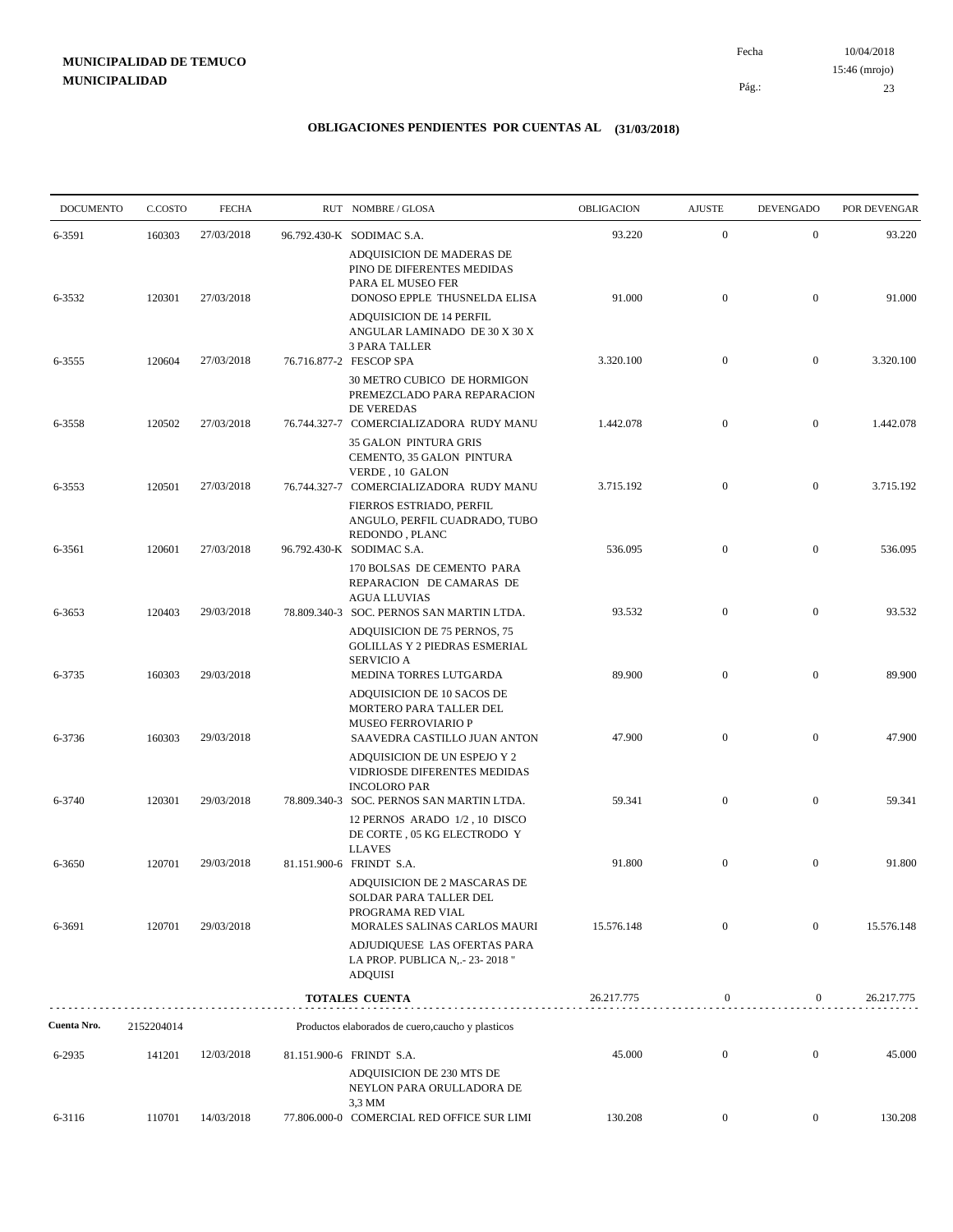| <b>DOCUMENTO</b> | C.COSTO       | <b>FECHA</b> |       | RUT NOMBRE/GLOSA                                                                                                                              | <b>OBLIGACION</b> | <b>AJUSTE</b>    | <b>DEVENGADO</b> | POR DEVENGAR |
|------------------|---------------|--------------|-------|-----------------------------------------------------------------------------------------------------------------------------------------------|-------------------|------------------|------------------|--------------|
| 6-3310           | 141201        | 20/03/2018   |       | 07 CAJA PLASTICA Y 07<br>DISPENSADOR DE NOTAS PARA<br>OFICINA DE PERM<br>96.670.840-9 DIMERC S.A.                                             | 189.713           | $\mathbf{0}$     | $\boldsymbol{0}$ | 189.713      |
|                  |               |              |       | 30 BASURERO PLASTICO SANREMO<br>TAPA VAIVEN 10 LT Y 6<br><b>BASURERO SANR</b>                                                                 |                   |                  |                  |              |
| 6-3414           | 120902        | 22/03/2018   |       | 76.652.725-6 COMERCIAL CONTRERAS Y REYES L<br>ADQUISICION DE 6 KONG WOBBLER<br>JUEGUETE PARA ESCUELA DE                                       | 89.400            | $\mathbf{0}$     | $\boldsymbol{0}$ | 89.400       |
| 6-3542           | 120501        | 27/03/2018   |       | ENTRENAMIENTO C<br>89.619.100-4 RIQUELME HNOS.LTDA.<br>ADQUISICION DE 20 KILOS DE                                                             | 76.000            | $\overline{0}$   | $\overline{0}$   | 76.000       |
|                  |               |              |       | CUERDA PLASTICA PARA STOCK<br>DEL PROGRAMA OPE                                                                                                |                   |                  |                  |              |
|                  |               |              |       | TOTALES CUENTA                                                                                                                                | 530.321           | $\boldsymbol{0}$ | $\boldsymbol{0}$ | 530.321      |
| Cuenta Nro.      | 2152204015    |              |       | Productos Agropecuarios y Forestales                                                                                                          |                   |                  |                  |              |
| 6-3169           | 150202        | 15/03/2018   |       | 76.744.327-7 COMERCIALIZADORA RUDY MANU<br>SEMILLA LOLIUM PARA CANCHA<br>N 1 PARQUE ESTADIO CANCHA N<br>2 A CAR                               | 1.350.000         | $\mathbf{0}$     | $\mathbf{0}$     | 1.350.000    |
| 6-3169           | 150301        | 15/03/2018   |       | 76.744.327-7 COMERCIALIZADORA RUDY MANU<br>SEMILLA LOLIUM PARA CANCHA<br>N 1 PARQUE ESTADIO CANCHA N<br>2 A CAR                               | 3.279.933         | $\overline{0}$   | $\overline{0}$   | 3.279.933    |
|                  |               |              |       | <b>TOTALES CUENTA</b>                                                                                                                         | 4.629.933         | $\boldsymbol{0}$ | $\overline{0}$   | 4.629.933    |
| Cuenta Nro.      | 2152204999    |              | Otros |                                                                                                                                               |                   |                  |                  |              |
| 6-1576           | 120701        | 30/01/2018   |       | 50.207.400-8 SOC.TRANSPORTE Y ARIDOS MAQUE<br>ADQUISICION DE 1500M3 DE<br>MATERIAL ARIDO INTEGRAL PARA<br><b>ACCESOS DOMICILI</b>             | 11.250.000        | $\mathbf{0}$     | $\boldsymbol{0}$ | 11.250.000   |
| 6-2447           | 120701        | 23/02/2018   |       | 50.207.400-8 SOC.TRANSPORTE Y ARIDOS MAQUE<br>1000 M3 MATERIAL ARIDO 2.5"<br>DESTINADOS A MANTENCION DE<br><b>CAMINO RURA</b>                 | 5.000.000         | $\overline{0}$   | $\mathbf{0}$     | 5.000.000    |
| 6-2435           | 141201        | 23/02/2018   |       | 96.511.460-2 CONSTRUMART S.A.<br>12 CANDADO ODIS 50 MM, 20<br>METROS DE CADENA 8 ESLABON<br>PARA CENTRO                                       | 274.026           | $\mathbf{0}$     | $\mathbf{0}$     | 274.026      |
| 6-3106           | 141201        | 14/03/2018   |       | ALARCON SOMMER NORA CLARISA<br>ESPEJO 60 X 80 CMS PARA<br>CENTRO COMUNITARIO AMANECER<br>DEL PG ADULTO                                        | 24.000            | $\mathbf{0}$     | $\boldsymbol{0}$ | 24.000       |
|                  |               |              |       | <b>TOTALES CUENTA</b>                                                                                                                         | 16.548.026        | $\boldsymbol{0}$ | $\overline{0}$   | 16.548.026   |
| Cuenta Nro.      | 2152205001001 |              |       | Electric. Inmuebles y Oficinas                                                                                                                |                   |                  |                  |              |
| 6-1647           | 110801        | 31/01/2018   |       | 76.411.321-7 COMPAÑIA GENERAL DE ELECTRI<br>SERVICIO DE ENERGIA ELECTRICA<br>DE OFICINAS DEL EDIFICIO PRAT                                    | 216.211           | $\boldsymbol{0}$ | $\boldsymbol{0}$ | 216.211      |
| 6-1647           | 110803        | 31/01/2018   |       | <b>650, OFICI</b><br>76.411.321-7 COMPAÑIA GENERAL DE ELECTRI<br>SERVICIO DE ENERGIA ELECTRICA<br>DE OFICINAS DEL EDIFICIO PRAT<br>650, OFICI | 950.728           | $\boldsymbol{0}$ | $\boldsymbol{0}$ | 950.728      |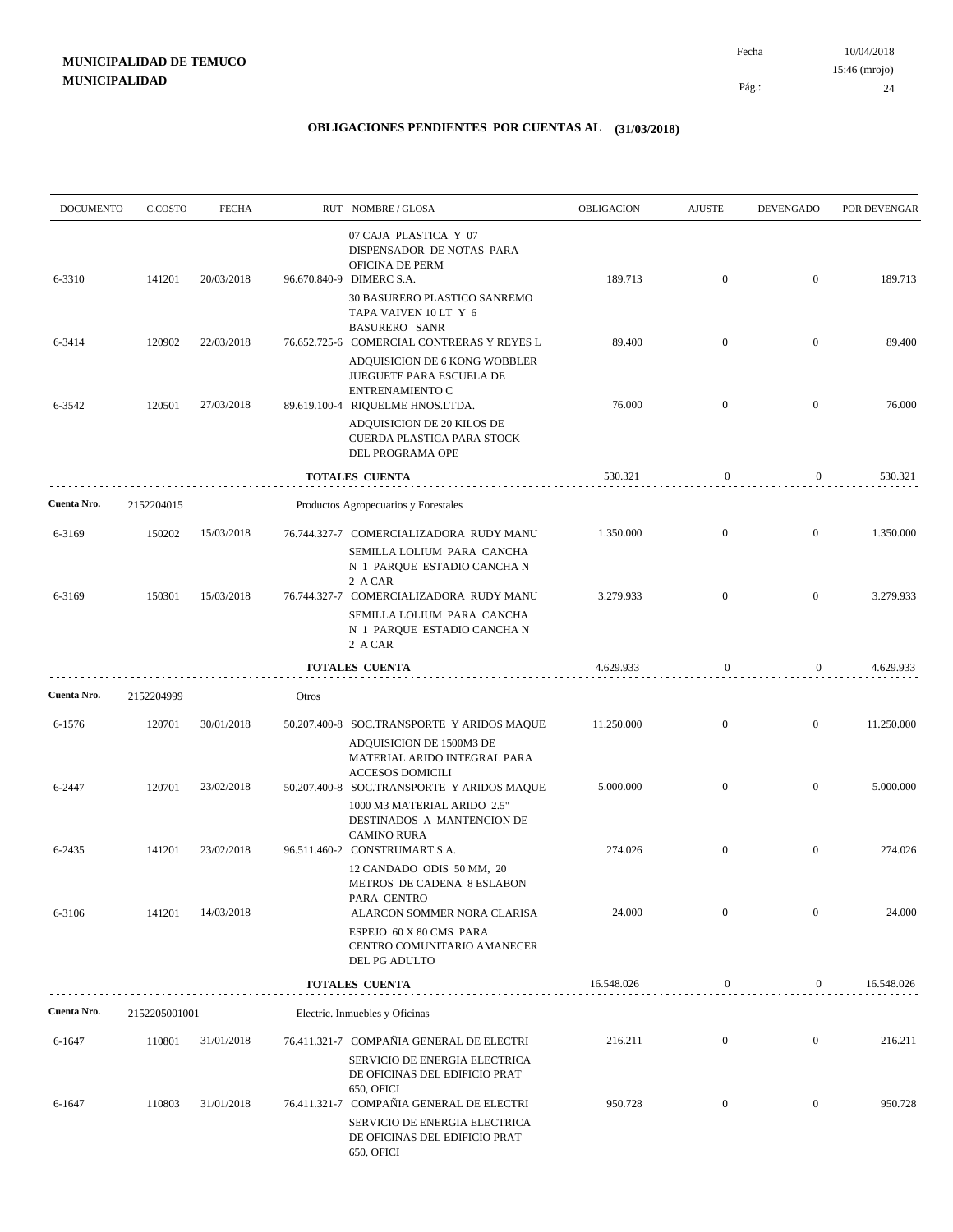| <b>DOCUMENTO</b> | C.COSTO          | <b>FECHA</b> |     | RUT NOMBRE/GLOSA                                                                                                               | <b>OBLIGACION</b> | <b>AJUSTE</b>    | <b>DEVENGADO</b> | POR DEVENGAR |
|------------------|------------------|--------------|-----|--------------------------------------------------------------------------------------------------------------------------------|-------------------|------------------|------------------|--------------|
| 6-1647           | 110811           | 31/01/2018   |     | 76.411.321-7 COMPAÑIA GENERAL DE ELECTRI<br>SERVICIO DE ENERGIA ELECTRICA                                                      | 81.924            | $\mathbf{0}$     | $\mathbf{0}$     | 81.924       |
|                  |                  |              |     | DE OFICINAS DEL EDIFICIO PRAT<br>650, OFICI                                                                                    |                   |                  |                  |              |
|                  |                  |              |     | <b>TOTALES CUENTA</b>                                                                                                          | 1.248.863         | $\boldsymbol{0}$ | $\overline{0}$   | 1.248.863    |
| Cuenta Nro.      | 2152205001003003 |              |     | Alum. Público - Mejoram. Sistema (136 cuotas)                                                                                  |                   |                  |                  |              |
| 6-3705           | 120101           | 29/03/2018   |     | 76.411.321-7 COMPAÑIA GENERAL DE ELECTRI<br>MEJORAMIENTO DE ILUMINACION<br>PUBLICA CON EFICIENCIA<br>ENERGETICA PARA LA        | 37.232.946        | $\mathbf{0}$     | $\overline{0}$   | 37.232.946   |
| 6-3706           | 120101           | 29/03/2018   |     | 76.411.321-7 COMPAÑIA GENERAL DE ELECTRI<br>MEJORAMIENTO DE ILUMINACION<br>PUBLICA CON EFICIENCIA<br>ENERGETICA PARA LA        | 37.232.946        | $\mathbf{0}$     | $\mathbf{0}$     | 37.232.946   |
| 6-3707           | 120101           | 29/03/2018   |     | 76.411.321-7 COMPAÑIA GENERAL DE ELECTRI<br>MEJORAMIENTO DE ILUMINACION<br>PUBLICA CON EFICIENCIA<br><b>ENERGETICA PARA LA</b> | 37.232.946        | $\overline{0}$   | $\overline{0}$   | 37.232.946   |
| 6-3708           | 120101           | 29/03/2018   |     | 76.411.321-7 COMPAÑIA GENERAL DE ELECTRI<br>MEJORAMIENTO DE ILUMINACION<br>PUBLICA CON EFICIENCIA                              | 37.232.946        | $\mathbf{0}$     | $\boldsymbol{0}$ | 37.232.946   |
| 6-3710           | 120101           | 29/03/2018   |     | <b>ENERGETICA PARA LA</b><br>76.411.321-7 COMPAÑIA GENERAL DE ELECTRI<br>MEJORAMIENTO DE ILUMINACION                           | 37.232.946        | $\overline{0}$   | $\mathbf{0}$     | 37.232.946   |
| 6-3711           | 120101           | 29/03/2018   |     | PUBLICA CON EFICIENCIA<br><b>ENERGETICA PARA LA</b><br>76.411.321-7 COMPAÑIA GENERAL DE ELECTRI<br>MEJORAMIENTO DE ILUMINACION | 37.232.946        | $\mathbf{0}$     | $\mathbf{0}$     | 37.232.946   |
| 6-3712           | 120101           | 29/03/2018   |     | PUBLICA CON EFICIENCIA<br><b>ENERGETICA PARA LA</b><br>76.411.321-7 COMPAÑIA GENERAL DE ELECTRI                                | 37.232.946        | $\overline{0}$   | $\mathbf{0}$     | 37.232.946   |
| 6-3713           | 120101           | 29/03/2018   |     | MEJORAMIENTO DE ILUMINACION<br>PUBLICA CON EFICIENCIA<br><b>ENERGETICA PARA LA</b><br>76.411.321-7 COMPAÑIA GENERAL DE ELECTRI | 37.232.946        | $\mathbf{0}$     | $\mathbf{0}$     | 37.232.946   |
|                  |                  |              |     | MEJORAMIENTO DE ILUMINACION<br>PUBLICA CON EFICIENCIA<br><b>ENERGETICA PARA LA</b>                                             |                   |                  |                  |              |
| 6-3714           | 120101           | 29/03/2018   |     | 76.411.321-7 COMPAÑIA GENERAL DE ELECTRI<br>MEJORAMIENTO DE ILUMINACION<br>PUBLICA CON EFICIENCIA<br>ENERGETICA PARA LA        | 37.232.946        | $\mathbf{0}$     | $\overline{0}$   | 37.232.946   |
| 6-3715           | 120101           | 29/03/2018   |     | 76.411.321-7 COMPAÑIA GENERAL DE ELECTRI<br>MEJORAMIENTO DE ILUMINACION<br>PUBLICA CON EFICIENCIA<br><b>ENERGETICA PARA LA</b> | 37.232.946        | $\overline{0}$   | $\mathbf{0}$     | 37.232.946   |
|                  |                  |              |     | <b>TOTALES CUENTA</b>                                                                                                          | 372.329.460       | $\boldsymbol{0}$ | $\boldsymbol{0}$ | 372.329.460  |
| Cuenta Nro.      | 2152205003       |              | Gas |                                                                                                                                |                   |                  |                  |              |
| 6-3349           | 141302           | 21/03/2018   |     | 96.568.740-8 GASCO GLP S.A.<br>21 CARGAS DE GAS LICUADO DE                                                                     | 276.140           | $\mathbf{0}$     | $\overline{0}$   | 276.140      |
| 6-3421           | 110801           | 23/03/2018   |     | <b>15 KILO PARA TALLERES DE</b><br><b>HABILITACI</b><br>96.928.510-K EMPRESAS LIPIGAS S.A.                                     | 304.336           | $\overline{0}$   | $\bf{0}$         | 304.336      |
|                  |                  |              |     | 55 VALE DE GAS 15 KG S Y 08<br>VALES DE GAS DE 45 KGS PARA                                                                     |                   |                  |                  |              |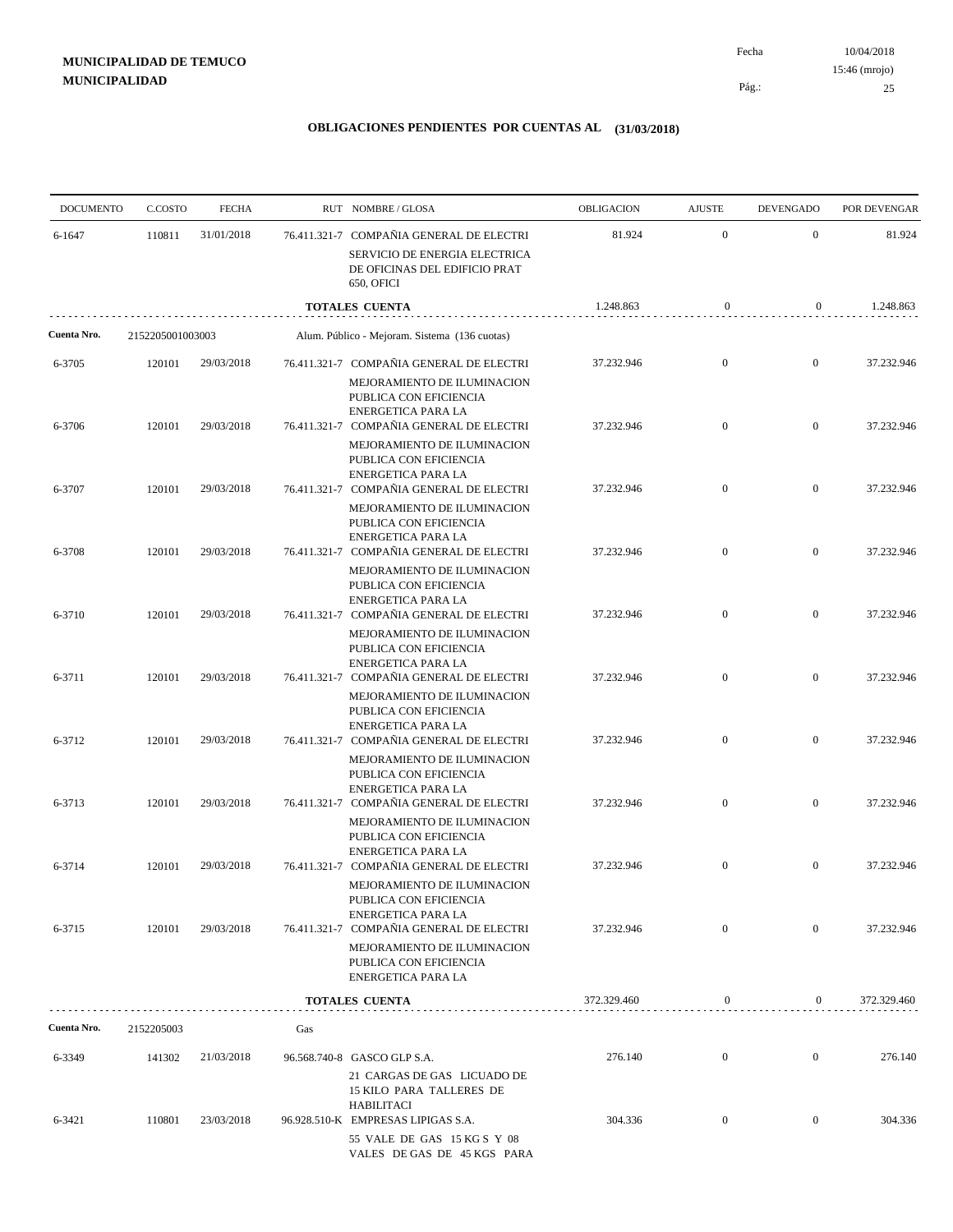10/04/2018 26 Pág.: Fecha 15:46 (mrojo)

| <b>DOCUMENTO</b> | C.COSTO    | <b>FECHA</b> |                | RUT NOMBRE/GLOSA                                                                                                                                                   | OBLIGACION | <b>AJUSTE</b>    | <b>DEVENGADO</b> | POR DEVENGAR |
|------------------|------------|--------------|----------------|--------------------------------------------------------------------------------------------------------------------------------------------------------------------|------------|------------------|------------------|--------------|
| 6-3421           | 110806     | 23/03/2018   |                | 96.928.510-K EMPRESAS LIPIGAS S.A.                                                                                                                                 | 392.557    | $\mathbf{0}$     | $\mathbf{0}$     | 392.557      |
| 6-3421           | 110809     | 23/03/2018   |                | 55 VALE DE GAS 15 KG S Y 08<br>VALES DE GAS DE 45 KGS PARA<br>96.928.510-K EMPRESAS LIPIGAS S.A.<br>55 VALE DE GAS 15 KG S Y 08                                    | 65.426     | $\mathbf{0}$     | $\mathbf{0}$     | 65.426       |
| 6-3421           | 110812     | 23/03/2018   |                | VALES DE GAS DE 45 KGS PARA<br>96.928.510-K EMPRESAS LIPIGAS S.A.                                                                                                  | 261.705    | $\mathbf{0}$     | $\mathbf{0}$     | 261.705      |
| 6-3422           | 140501     | 23/03/2018   |                | 55 VALE DE GAS 15 KG S Y 08<br>VALES DE GAS DE 45 KGS PARA<br>91.806.000-6 ABASTIBLE S.A.<br>12 CARGAS DE GAS PARA<br>CILINDRO 15KG PARA<br>CALEFACCION DE OFICINA | 158.579    | $\boldsymbol{0}$ | $\mathbf{0}$     | 158.579      |
|                  |            |              |                | TOTALES CUENTA                                                                                                                                                     | 1.458.743  | $\mathbf{0}$     | $\mathbf{0}$     | 1.458.743    |
| Cuenta Nro.      | 2152205004 |              | Correo         |                                                                                                                                                                    |            |                  |                  |              |
| 6-1679           | 110701     | 01/02/2018   |                | 76.766.581-4 PACKETMAIL SPA<br>SERVICIO DE DISTRIBUCION A<br>DOMICILIO DE COMPROBANTES DE                                                                          | 3.272.500  | $\mathbf{0}$     | 2.913.358        | 359.142      |
| 6-2926           | 110203     | 12/03/2018   |                | PERMISOS DE CI<br>76.591.352-7 SERVICIOS DE ASESORIA Y CAPACIT                                                                                                     | 459.900    | $\mathbf{0}$     | $\mathbf{0}$     | 459.900      |
|                  |            |              |                | TOTALES CUENTA                                                                                                                                                     | 3.732.400  | $\boldsymbol{0}$ | 2.913.358        | 819.042      |
| Cuenta Nro.      | 2152205005 |              | Telefonía Fija |                                                                                                                                                                    |            |                  |                  |              |
| 6-521            | 110203     | 15/01/2018   |                | 96.721.280-6 GTD TELESAT S.A.<br>ABRIL, SERV. TELEFONICA FIJA,                                                                                                     | 4.341.877  | $\mathbf{0}$     | $\mathbf{0}$     | 4.341.877    |
| 6-442            | 110203     | 15/01/2018   |                | 157.08 UF MENSUAL<br>90.299.000-3 CIA NACIONAL DE TELEFONOS TELE<br>FEBRERO, TELEFONIA FIJA                                                                        | 90.003     | $\mathbf{0}$     | $\mathbf{0}$     | 90.003       |
| 6-443            | 110203     | 15/01/2018   |                | PARCELA TEGUALDA \$90.003.-<br>90.299.000-3 CIA NACIONAL DE TELEFONOS TELE                                                                                         | 90.003     | $\mathbf{0}$     | $\mathbf{0}$     | 90.003       |
| 6-444            | 110203     | 15/01/2018   |                | MARZO, TELEFONIA FIJA<br>PARCELA TEGUALDA \$90.003 .-<br>90.299.000-3 CIA NACIONAL DE TELEFONOS TELE                                                               | 90.003     | $\mathbf{0}$     | $\mathbf{0}$     | 90.003       |
| 6-445            | 110203     | 15/01/2018   |                | ABRIL, TELEFONIA FIJA PARCELA<br>TEGUALDA \$90.003.-<br>90.299.000-3 CIA NACIONAL DE TELEFONOS TELE                                                                | 90.003     | $\boldsymbol{0}$ | $\mathbf{0}$     | 90.003       |
|                  |            |              |                | MAYO, TELEFONIA FIJA PARCELA<br>TEGUALDA \$90.003.-                                                                                                                |            |                  |                  |              |
| 6-446            | 110203     | 15/01/2018   |                | 90.299.000-3 CIA NACIONAL DE TELEFONOS TELE<br>JUNIO, TELEFONIA FIJA PARCELA<br>TEGUALDA \$90.003.-                                                                | 90.003     | $\boldsymbol{0}$ | $\boldsymbol{0}$ | 90.003       |
| 6-447            | 110203     | 15/01/2018   |                | 90.299.000-3 CIA NACIONAL DE TELEFONOS TELE<br><b>JULIO. TELEFONIA FIJA PARCELA</b>                                                                                | 90.003     | $\overline{0}$   | $\boldsymbol{0}$ | 90.003       |
| 6-448            | 110203     | 15/01/2018   |                | TEGUALDA \$90.003.-<br>90.299.000-3 CIA NACIONAL DE TELEFONOS TELE                                                                                                 | 90.003     | $\boldsymbol{0}$ | $\boldsymbol{0}$ | 90.003       |
| 6-449            | 110203     | 15/01/2018   |                | AGOSTO, TELEFONIA FIJA<br>PARCELA TEGUALDA \$90.003.-<br>90.299.000-3 CIA NACIONAL DE TELEFONOS TELE                                                               | 90.003     | $\overline{0}$   | $\bf{0}$         | 90.003       |
| 6-450            | 110203     | 15/01/2018   |                | SEPTIEMBRE, TELEFONIA FIJA<br>PARCELA TEGUALDA \$90.003.-<br>90.299.000-3 CIA NACIONAL DE TELEFONOS TELE                                                           | 90.003     | $\boldsymbol{0}$ | $\boldsymbol{0}$ | 90.003       |
| 6-451            | 110203     | 15/01/2018   |                | OCTUBRE, TELEFONIA FIJA<br>PARCELA TEGUALDA \$90.003.-<br>90.299.000-3 CIA NACIONAL DE TELEFONOS TELE                                                              | 90.003     | $\boldsymbol{0}$ | $\mathbf{0}$     | 90.003       |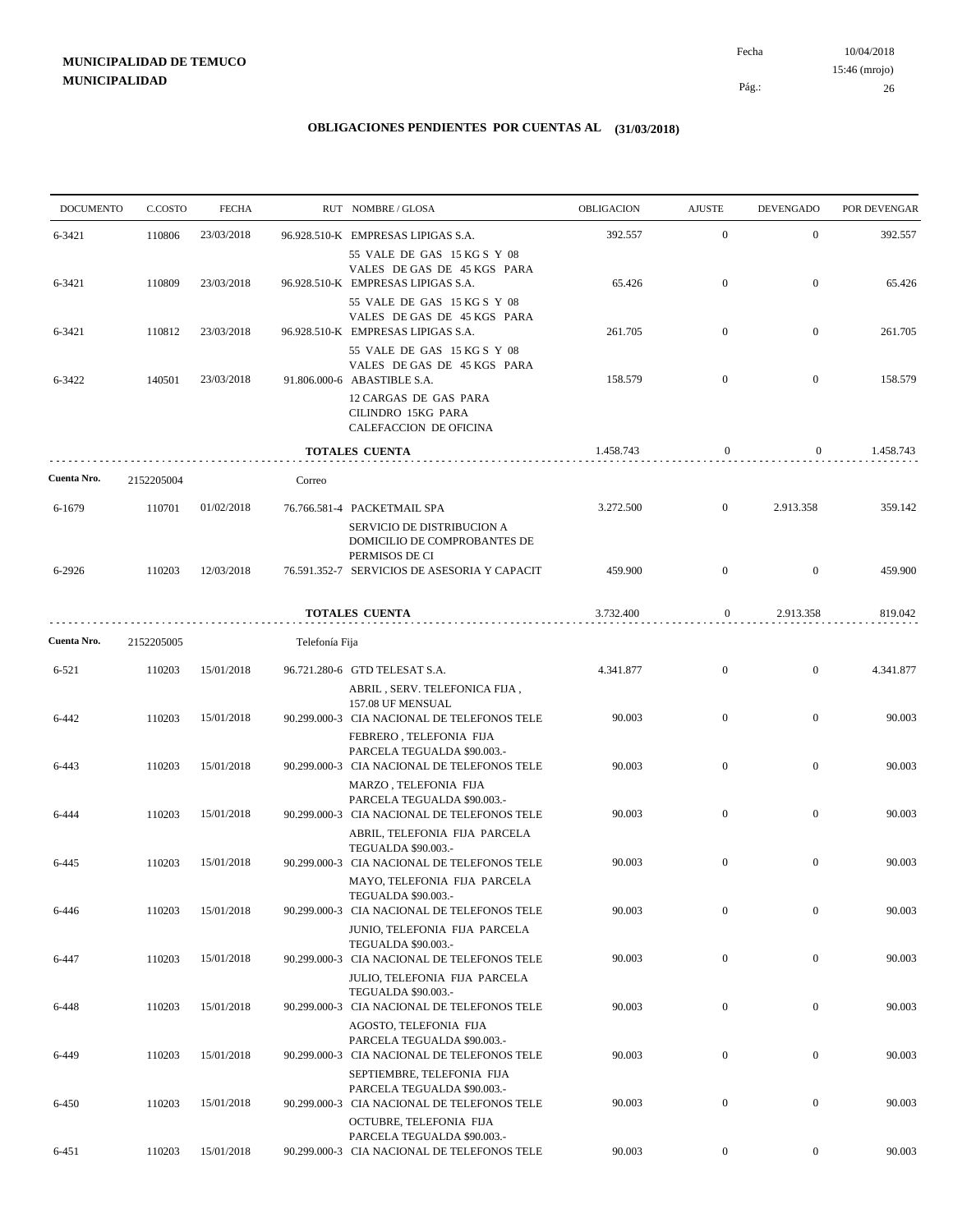10/04/2018 27 Pág.: Fecha 15:46 (mrojo)

| <b>DOCUMENTO</b> | C.COSTO              | <b>FECHA</b> |                   | RUT NOMBRE/GLOSA                                                                                                  | OBLIGACION | <b>AJUSTE</b>    | <b>DEVENGADO</b> | POR DEVENGAR |
|------------------|----------------------|--------------|-------------------|-------------------------------------------------------------------------------------------------------------------|------------|------------------|------------------|--------------|
| 6-452            | 110203               | 15/01/2018   |                   | NOVIEMBRE, TELEFONIA FIJA<br>PARCELA TEGUALDA \$90.003.-<br>90.299.000-3 CIA NACIONAL DE TELEFONOS TELE           | 90.003     | $\boldsymbol{0}$ | $\mathbf{0}$     | 90.003       |
| 6-520            | 110203               | 15/01/2018   |                   | DICIEMBRE, TELEFONIA FIJA<br>PARCELA TEGUALDA \$90.003 .-<br>96.721.280-6 GTD TELESAT S.A.                        | 4.341.877  | $\mathbf{0}$     | $\mathbf{0}$     | 4.341.877    |
| 6-962            | 110203               | 22/01/2018   |                   | MARZO, SERV. TELEFONICA FIJA,<br>157.08 UF MENSUAL<br>90.299.000-3 CIA NACIONAL DE TELEFONOS TELE                 | 221.129    | $\mathbf{0}$     | $\boldsymbol{0}$ | 221.129      |
| 6-963            | 110203               | 22/01/2018   |                   | OCTUBRE, TELEFONIA FIJA 1409<br>SEG. Y EMERGENCIA (8 UF MENS)<br>90.299.000-3 CIA NACIONAL DE TELEFONOS TELE      | 221.129    | $\mathbf{0}$     | $\mathbf{0}$     | 221.129      |
| 6-964            | 110203               | 22/01/2018   |                   | NOVIEMBRE, TELEFONIA FIJA 1409<br>SEG. Y EMERGENCIA (8 UF MENS)<br>90.299.000-3 CIA NACIONAL DE TELEFONOS TELE    | 221.129    | $\mathbf{0}$     | $\mathbf{0}$     | 221.129      |
| 6-955            | 110203               | 22/01/2018   |                   | DICIEMBRE, TELEFONIA FIJA 1409<br>SEG. Y EMERGENCIA (8 UF MENS)<br>90.299.000-3 CIA NACIONAL DE TELEFONOS TELE    | 221.129    | $\mathbf{0}$     | $\mathbf{0}$     | 221.129      |
| 6-956            | 110203               | 22/01/2018   |                   | MARZO, TELEFONIA FIJA 1409 SEG.<br>Y EMERGENCIA (8 UF MENS)<br>90.299.000-3 CIA NACIONAL DE TELEFONOS TELE        | 221.129    | $\boldsymbol{0}$ | $\mathbf{0}$     | 221.129      |
| 6-957            | 110203               | 22/01/2018   |                   | ABRIL, TELEFONIA FIJA 1409 SEG. Y<br><b>EMERGENCIA (8 UF MENS)</b><br>90.299.000-3 CIA NACIONAL DE TELEFONOS TELE | 221.129    | $\boldsymbol{0}$ | $\mathbf{0}$     | 221.129      |
| 6-958            | 110203               | 22/01/2018   |                   | MAYO, TELEFONIA FIJA 1409 SEG. Y<br><b>EMERGENCIA (8 UF MENS)</b><br>90.299.000-3 CIA NACIONAL DE TELEFONOS TELE  | 221.129    | $\mathbf{0}$     | $\mathbf{0}$     | 221.129      |
| 6-959            | 110203               | 22/01/2018   |                   | JUNIO, TELEFONIA FIJA 1409 SEG. Y<br><b>EMERGENCIA (8 UF MENS)</b><br>90.299.000-3 CIA NACIONAL DE TELEFONOS TELE | 221.129    | $\boldsymbol{0}$ | $\boldsymbol{0}$ | 221.129      |
| 6-960            | 110203               | 22/01/2018   |                   | JULIO, TELEFONIA FIJA 1409 SEG. Y<br><b>EMERGENCIA (8 UF MENS)</b><br>90.299.000-3 CIA NACIONAL DE TELEFONOS TELE | 221.129    | $\mathbf{0}$     | $\mathbf{0}$     | 221.129      |
| 6-961            | 110203               | 23/01/2018   |                   | AGOSTO, TELEFONIA FIJA 1409 SEG.<br>Y EMERGENCIA (8 UF MENS)<br>90.299.000-3 CIA NACIONAL DE TELEFONOS TELE       | 221.129    | $\mathbf{0}$     | $\mathbf{0}$     | 221.129      |
|                  |                      |              |                   | SEPTIEMBRE, TELEFONIA FIJA 1409<br>SEG. Y EMERGENCIA (8 UF MENS)                                                  |            |                  |                  |              |
| Cuenta Nro.      |                      |              |                   | <b>TOTALES CUENTA</b>                                                                                             | 11.885.077 | $\mathbf{0}$     | $\overline{0}$   | 11.885.077   |
| 6-3761           | 2152205006<br>110106 | 29/03/2018   | Telefonía Celular | 76.124.890-1 TELEFONICA MÓVILES CHILE S.A.                                                                        | 359.991    | $\mathbf{0}$     | $\mathbf{0}$     | 359.991      |
| 6-3761           | 110203               | 29/03/2018   | 76.124.890-1      | SERVICIO DE TELEFONIA MOVIL<br>PARA FUNCIONARIOS DE LA<br>MUNICIPALIDAD CO<br>TELEFONICA MÓVILES CHILE S.A.       | 2.335.446  | $\boldsymbol{0}$ | $\mathbf{0}$     | 2.335.446    |
|                  |                      |              |                   | SERVICIO DE TELEFONIA MOVIL<br>PARA FUNCIONARIOS DE LA<br>MUNICIPALIDAD CO                                        |            |                  |                  |              |
|                  |                      |              |                   | <b>TOTALES CUENTA</b>                                                                                             | 2.695.437  | $\boldsymbol{0}$ | $\boldsymbol{0}$ | 2.695.437    |
| Cuenta Nro.      | 2152205007           |              | Acceso a Internet |                                                                                                                   |            |                  |                  |              |
| $6 - 4$          | 110402               | 02/01/2018   |                   | 90.299.000-3 CIA NACIONAL DE TELEFONOS TELE<br>ENERO, INTERNET ADSL 4                                             | 195.998    | $\bf{0}$         | $\boldsymbol{0}$ | 195.998      |
| $6 - 5$          | 110402               | 02/01/2018   |                   | <b>DISPOSITIVO</b><br>76.124.890-1 TELEFONICA MÓVILES CHILE S.A.                                                  | 238.296    | $\overline{0}$   | $\boldsymbol{0}$ | 238.296      |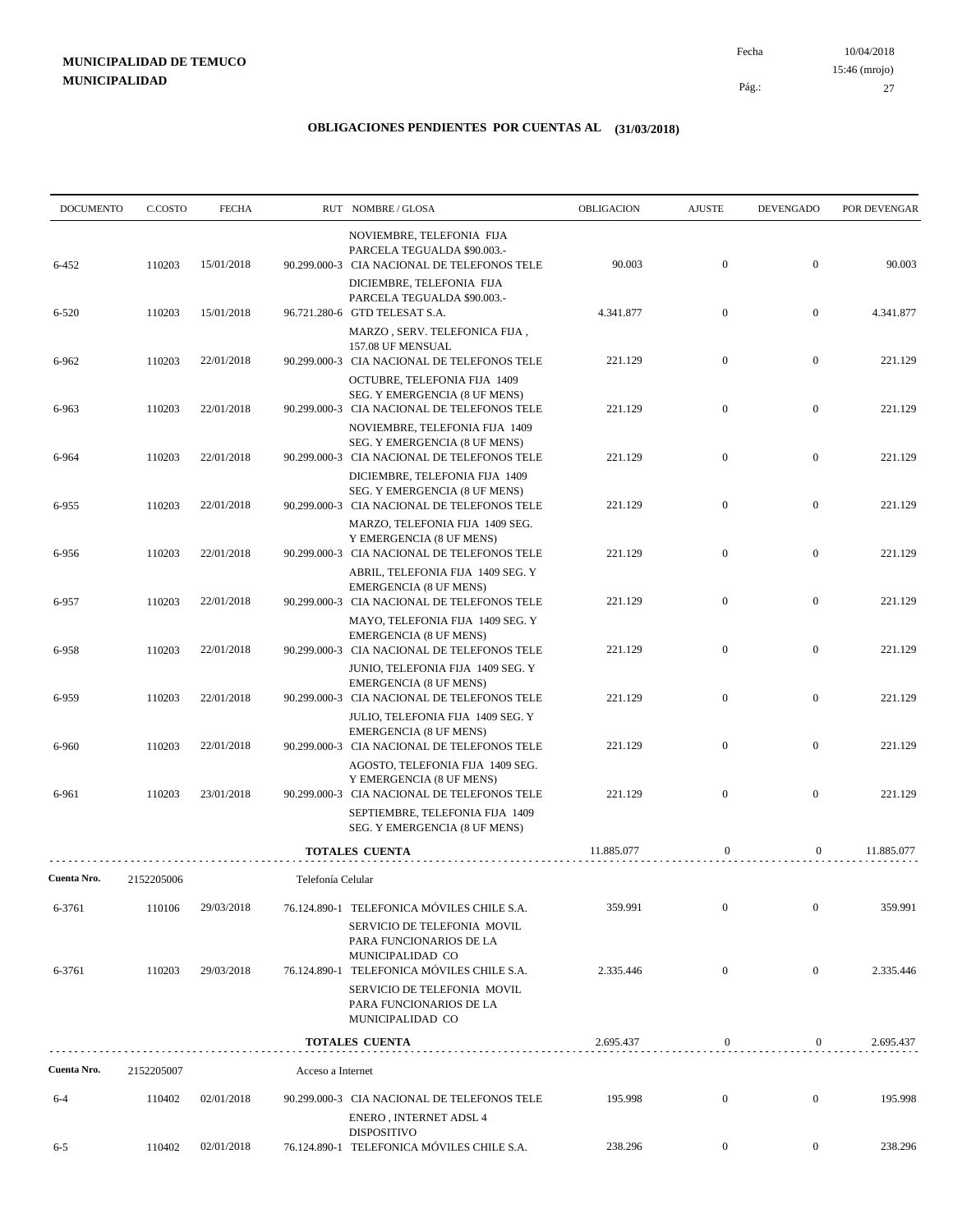10/04/2018 28 Pág.: Fecha 15:46 (mrojo)

| <b>DOCUMENTO</b> | C.COSTO | <b>FECHA</b> | RUT NOMBRE/GLOSA                                                                                                   | <b>OBLIGACION</b> | <b>AJUSTE</b>    | <b>DEVENGADO</b> | POR DEVENGAR |
|------------------|---------|--------------|--------------------------------------------------------------------------------------------------------------------|-------------------|------------------|------------------|--------------|
| $6 - 260$        | 110402  | 10/01/2018   | ENERO, INTERNET INHALAMBRICO<br>(7 DISPOSITIVO) \$238.296.-<br>76.124.890-1 TELEFONICA MÓVILES CHILE S.A.          | 149.500           | $\overline{0}$   | $\boldsymbol{0}$ | 149.500      |
| 6-188            | 110402  | 10/01/2018   | ACTUALIZA O/C 383 DEL 17-01-2017<br>"ACCCESO INTERNET<br><b>INALAMBRICO BAM 4</b><br>96.799.250-K CLARO CHILE S.A. | 313.495           | $\mathbf{0}$     | $\boldsymbol{0}$ | 313.495      |
|                  |         |              | ACTUALIZA O/C 100 DEL 11-01-<br>2017" SERVICIO ACCCESO A<br><b>INTERNET A TRAV</b>                                 |                   |                  |                  |              |
| $6 - 256$        | 110402  | 10/01/2018   | 76.124.890-1 TELEFONICA MÓVILES CHILE S.A.<br>ACTUALIZA O/C 9354 DEL 15 - 12-<br>2017"SERVICIO DE 07 INTERNET      | 407.945           | $\boldsymbol{0}$ | $\boldsymbol{0}$ | 407.945      |
| 6-381            | 110402  | 12/01/2018   | INHA<br>96.799.250-K CLARO CHILE S.A.<br>ENERO, INTERNET BANDA ANCHA<br>MOVIL VALOR MENSUAL \$89.500 .-            | 89.500            | $\boldsymbol{0}$ | $\boldsymbol{0}$ | 89.500       |
| 6-385            | 110402  | 12/01/2018   | 96.799.250-K CLARO CHILE S.A.<br>FEBRERO, INTERNET BANDA<br>ANCHA MOVIL VALOR MENSUAL<br>\$89.500.-                | 89.500            | $\boldsymbol{0}$ | $\boldsymbol{0}$ | 89.500       |
| 6-386            | 110402  | 12/01/2018   | 96.799.250-K CLARO CHILE S.A.<br>MARZO, INTERNET BANDA ANCHA<br>MOVIL VALOR MENSUAL \$89.500.-                     | 89.500            | $\mathbf{0}$     | $\boldsymbol{0}$ | 89.500       |
| 6-387            | 110402  | 12/01/2018   | 96.799.250-K CLARO CHILE S.A.<br>ABRIL, INTERNET BANDA ANCHA<br>MOVIL VALOR MENSUAL \$89.500.-                     | 89.500            | $\boldsymbol{0}$ | $\boldsymbol{0}$ | 89.500       |
| 6-388            | 110402  | 12/01/2018   | 96.799.250-K CLARO CHILE S.A.<br>MAYO , INTERNET BANDA ANCHA<br>MOVIL VALOR MENSUAL \$89.500.-                     | 89.500            | $\boldsymbol{0}$ | $\boldsymbol{0}$ | 89.500       |
| 6-389            | 110402  | 12/01/2018   | 96.799.250-K CLARO CHILE S.A.<br>JUNIO, INTERNET BANDA ANCHA                                                       | 89.500            | $\overline{0}$   | $\boldsymbol{0}$ | 89.500       |
| 6-350            | 110402  | 12/01/2018   | MOVIL VALOR MENSUAL \$89.500.-<br>95.714.000-9 CLARO SERVICIOS EMPRESARIALES<br>MARZO, CORREO EXCHANGE             | 5.992.884         | $\boldsymbol{0}$ | $\boldsymbol{0}$ | 5.992.884    |
| 6-351            | 110402  | 12/01/2018   | ONLINE 216.81 UF MENSUALES<br>95.714.000-9 CLARO SERVICIOS EMPRESARIALES<br>ABRIL, CORREO EXCHANGE                 | 5.992.884         | $\boldsymbol{0}$ | $\boldsymbol{0}$ | 5.992.884    |
| 6-352            | 110402  | 12/01/2018   | ONLINE 216.81 UF MENSUALES<br>95.714.000-9 CLARO SERVICIOS EMPRESARIALES<br>MAYO, CORREO EXCHANGE                  | 5.992.884         | $\mathbf{0}$     | $\boldsymbol{0}$ | 5.992.884    |
| 6-353            | 110402  | 12/01/2018   | ONLINE 216.81 UF MENSUALES<br>95.714.000-9 CLARO SERVICIOS EMPRESARIALES<br>JUNIO, CORREO EXCHANGE                 | 5.992.884         | $\boldsymbol{0}$ | $\boldsymbol{0}$ | 5.992.884    |
| 6-354            | 110402  | 12/01/2018   | ONLINE 216.81 UF MENSUALES<br>95.714.000-9 CLARO SERVICIOS EMPRESARIALES<br>JULIO, CORREO EXCHANGE                 | 5.992.884         | $\boldsymbol{0}$ | $\boldsymbol{0}$ | 5.992.884    |
| 6-355            | 110402  | 12/01/2018   | ONLINE 216.81 UF MENSUALES<br>95.714.000-9 CLARO SERVICIOS EMPRESARIALES<br>AGOSTO, CORREO EXCHANGE                | 5.992.884         | $\mathbf{0}$     | $\boldsymbol{0}$ | 5.992.884    |
| 6-356            | 110402  | 12/01/2018   | ONLINE 216.81 UF MENSUALES<br>95.714.000-9 CLARO SERVICIOS EMPRESARIALES<br>SEPTIEMBRE, CORREO EXCHANGE            | 5.992.884         | $\boldsymbol{0}$ | $\boldsymbol{0}$ | 5.992.884    |
| 6-357            | 110402  | 12/01/2018   | ONLINE 216.81 UF MENSUALES<br>95.714.000-9 CLARO SERVICIOS EMPRESARIALES<br>OCTUBRE, CORREO EXCHANGE               | 5.992.884         | $\boldsymbol{0}$ | $\boldsymbol{0}$ | 5.992.884    |
| 6-358            | 110402  | 12/01/2018   | ONLINE 216.81 UF MENSUALES<br>95.714.000-9 CLARO SERVICIOS EMPRESARIALES                                           | 5.992.884         | $\overline{0}$   | $\boldsymbol{0}$ | 5.992.884    |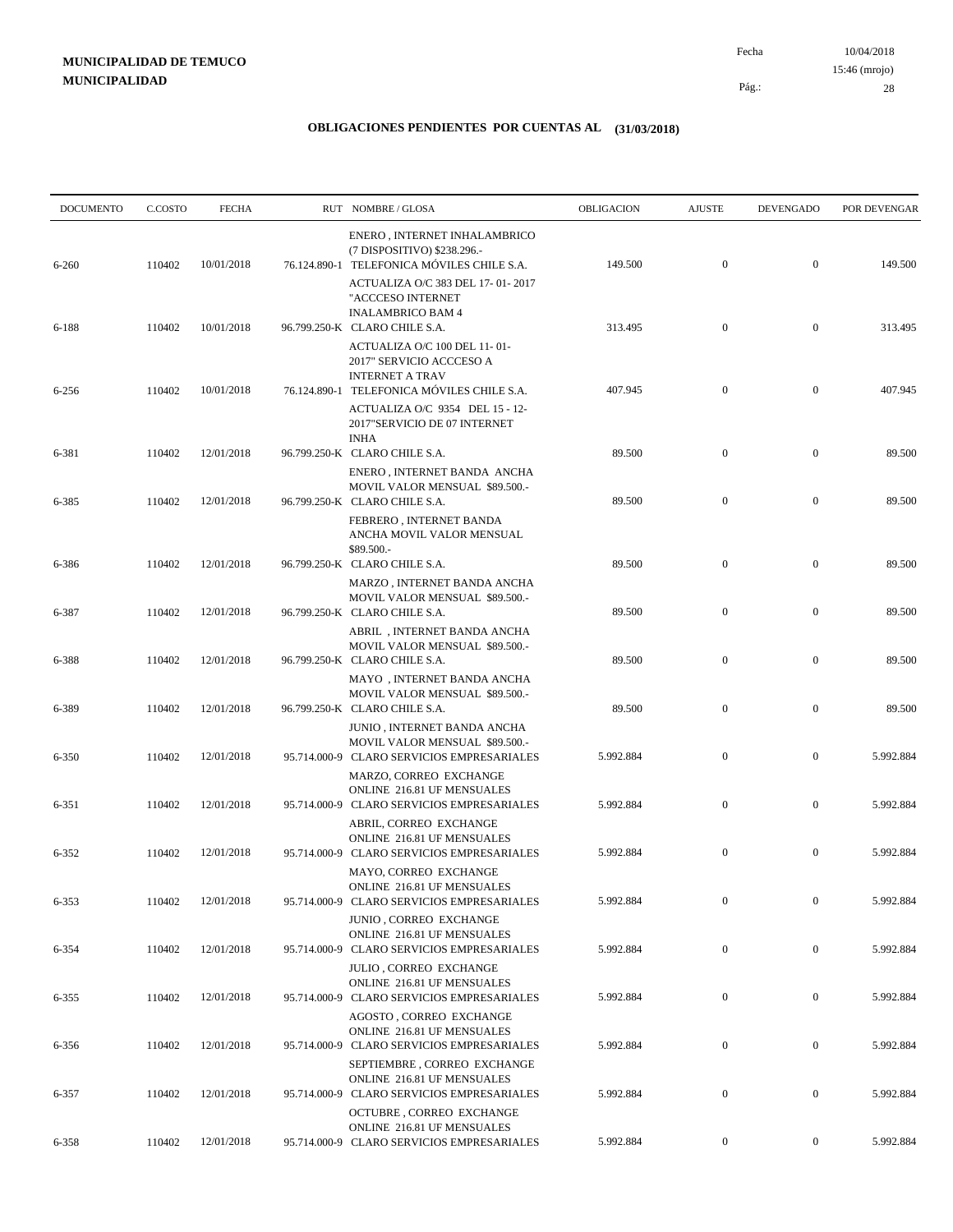10/04/2018 29 Pág.: Fecha 15:46 (mrojo)

| C.COSTO | <b>FECHA</b>     |                          |                                                                             | OBLIGACION                                                                                                                                                                                                                                                                                                                                                                                                                                                                                                                                                                                                                                                                                                                                                                                                                                                                         | <b>AJUSTE</b>       | <b>DEVENGADO</b>                     | POR DEVENGAR                         |
|---------|------------------|--------------------------|-----------------------------------------------------------------------------|------------------------------------------------------------------------------------------------------------------------------------------------------------------------------------------------------------------------------------------------------------------------------------------------------------------------------------------------------------------------------------------------------------------------------------------------------------------------------------------------------------------------------------------------------------------------------------------------------------------------------------------------------------------------------------------------------------------------------------------------------------------------------------------------------------------------------------------------------------------------------------|---------------------|--------------------------------------|--------------------------------------|
| 110402  | 12/01/2018       |                          | NOVIEMBRE, CORREO EXCHANGE<br>ONLINE 216.81 UF MENSUALES                    | 5.992.884                                                                                                                                                                                                                                                                                                                                                                                                                                                                                                                                                                                                                                                                                                                                                                                                                                                                          | $\boldsymbol{0}$    | $\boldsymbol{0}$                     | 5.992.884                            |
| 110402  | 18/01/2018       |                          | DICIEMBRE, CORREO EXCHANGE<br>ONLINE 216.81 UF MENSUALES                    | 1.471.616                                                                                                                                                                                                                                                                                                                                                                                                                                                                                                                                                                                                                                                                                                                                                                                                                                                                          | $\boldsymbol{0}$    | $\boldsymbol{0}$                     | 1.471.616                            |
|         |                  |                          | FEBRERO, ARRIENDO SERVIDOR<br>PARA SITIO WEB MUN, (53.24UF<br><b>MENS</b> ) |                                                                                                                                                                                                                                                                                                                                                                                                                                                                                                                                                                                                                                                                                                                                                                                                                                                                                    |                     |                                      |                                      |
|         |                  |                          | MARZO, ARRIENDO SERVIDOR<br>PARA SITIO WEB MUN, (53.24UF                    |                                                                                                                                                                                                                                                                                                                                                                                                                                                                                                                                                                                                                                                                                                                                                                                                                                                                                    |                     |                                      | 1.471.616                            |
| 110402  | 18/01/2018       |                          | ENERO, INTERNET BIBLIOTECAS<br>(VALOR MENUAL \$96.000.-                     | 96.000                                                                                                                                                                                                                                                                                                                                                                                                                                                                                                                                                                                                                                                                                                                                                                                                                                                                             | $\boldsymbol{0}$    | $\boldsymbol{0}$                     | 96.000                               |
| 110402  | 18/01/2018       |                          | FEBRERO, INTERNET BIBLIOTECAS                                               | 96.000                                                                                                                                                                                                                                                                                                                                                                                                                                                                                                                                                                                                                                                                                                                                                                                                                                                                             | $\boldsymbol{0}$    | $\mathbf{0}$                         | 96.000                               |
| 110402  | 18/01/2018       |                          | MENSUAL)                                                                    | 96.000                                                                                                                                                                                                                                                                                                                                                                                                                                                                                                                                                                                                                                                                                                                                                                                                                                                                             | $\boldsymbol{0}$    | $\boldsymbol{0}$                     | 96.000                               |
| 110402  | 18/01/2018       |                          | (VALOR MENUAL \$96.000.-<br>MENSUAL)                                        | 96.000                                                                                                                                                                                                                                                                                                                                                                                                                                                                                                                                                                                                                                                                                                                                                                                                                                                                             | $\boldsymbol{0}$    | $\mathbf{0}$                         | 96.000                               |
|         |                  |                          | ABRIL, INTERNET BIBLIOTECAS<br>(VALOR MENUAL \$96.000.-<br>MENSUAL)         |                                                                                                                                                                                                                                                                                                                                                                                                                                                                                                                                                                                                                                                                                                                                                                                                                                                                                    |                     |                                      |                                      |
|         |                  |                          | MAYO, INTERNET BIBLIOTECAS<br>(VALOR MENUAL \$96.000.-                      |                                                                                                                                                                                                                                                                                                                                                                                                                                                                                                                                                                                                                                                                                                                                                                                                                                                                                    |                     |                                      | 96.000                               |
| 110402  | 18/01/2018       |                          | JUNIO, INTERNET BIBLIOTECAS<br>(VALOR MENUAL \$96.000.-                     | 96.000                                                                                                                                                                                                                                                                                                                                                                                                                                                                                                                                                                                                                                                                                                                                                                                                                                                                             | $\boldsymbol{0}$    | $\boldsymbol{0}$                     | 96.000                               |
| 110402  | 18/01/2018       |                          | MENSUAL)<br><b>JULIO, INTERNET BIBLIOTECAS</b>                              | 96.000                                                                                                                                                                                                                                                                                                                                                                                                                                                                                                                                                                                                                                                                                                                                                                                                                                                                             | $\mathbf{0}$        | $\boldsymbol{0}$                     | 96.000                               |
| 110402  | 18/01/2018       |                          | MENSUAL)                                                                    | 96.000                                                                                                                                                                                                                                                                                                                                                                                                                                                                                                                                                                                                                                                                                                                                                                                                                                                                             | $\mathbf{0}$        | $\boldsymbol{0}$                     | 96.000                               |
| 110402  | 18/01/2018       |                          | (VALOR MENUAL \$96.000 .-<br>MENSUAL)                                       | 96.000                                                                                                                                                                                                                                                                                                                                                                                                                                                                                                                                                                                                                                                                                                                                                                                                                                                                             | $\overline{0}$      | $\boldsymbol{0}$                     | 96.000                               |
|         |                  |                          | SEPTIEMBRE. INTERNET<br>BIBLIOTECAS (VALOR MENUAL<br>\$96.000.- MENSUAL)    |                                                                                                                                                                                                                                                                                                                                                                                                                                                                                                                                                                                                                                                                                                                                                                                                                                                                                    |                     |                                      |                                      |
| 110402  | 18/01/2018       |                          | OCTUBRE, INTERNET BIBLIOTECAS<br>(VALOR MENUAL \$96.000.-                   | 96.000                                                                                                                                                                                                                                                                                                                                                                                                                                                                                                                                                                                                                                                                                                                                                                                                                                                                             | $\mathbf{0}$        | $\boldsymbol{0}$                     | 96.000                               |
| 110402  | 18/01/2018       |                          | MENSUAL)<br>NOVIEMBRE, INTERNET                                             | 96.000                                                                                                                                                                                                                                                                                                                                                                                                                                                                                                                                                                                                                                                                                                                                                                                                                                                                             | $\boldsymbol{0}$    | $\boldsymbol{0}$                     | 96.000                               |
| 110402  | 18/01/2018       |                          | BIBLIOTECAS (VALOR MENUAL<br>\$96.000.- MENSUAL)                            | 96.000                                                                                                                                                                                                                                                                                                                                                                                                                                                                                                                                                                                                                                                                                                                                                                                                                                                                             | $\overline{0}$      | $\boldsymbol{0}$                     | 96.000                               |
|         | 110402<br>110402 | 18/01/2018<br>18/01/2018 |                                                                             | RUT NOMBRE/GLOSA<br>95.714.000-9 CLARO SERVICIOS EMPRESARIALES<br>78.703.410-1 TELEFONICA EMPRESAS CHILE S.A<br>78.703.410-1<br>TELEFONICA EMPRESAS CHILE S.A<br>MENS)<br>92.580.000-7 EMPRESA NACIONAL DE TELECOMU<br>MENSUAL)<br>92.580.000-7 EMPRESA NACIONAL DE TELECOMU<br>(VALOR MENUAL \$96.000.-<br>92.580.000-7 EMPRESA NACIONAL DE TELECOMU<br>MARZO, INTERNET BIBLIOTECAS<br>92.580.000-7 EMPRESA NACIONAL DE TELECOMU<br>92.580.000-7 EMPRESA NACIONAL DE TELECOMU<br>MENSUAL)<br>92.580.000-7 EMPRESA NACIONAL DE TELECOMU<br>92.580.000-7 EMPRESA NACIONAL DE TELECOMU<br>(VALOR MENUAL \$96.000 .-<br>92.580.000-7 EMPRESA NACIONAL DE TELECOMU<br>AGOSTO, INTERNET BIBLIOTECAS<br>92.580.000-7 EMPRESA NACIONAL DE TELECOMU<br>92.580.000-7 EMPRESA NACIONAL DE TELECOMU<br>92.580.000-7 EMPRESA NACIONAL DE TELECOMU<br>92.580.000-7 EMPRESA NACIONAL DE TELECOMU | 1.471.616<br>96.000 | $\boldsymbol{0}$<br>$\boldsymbol{0}$ | $\boldsymbol{0}$<br>$\boldsymbol{0}$ |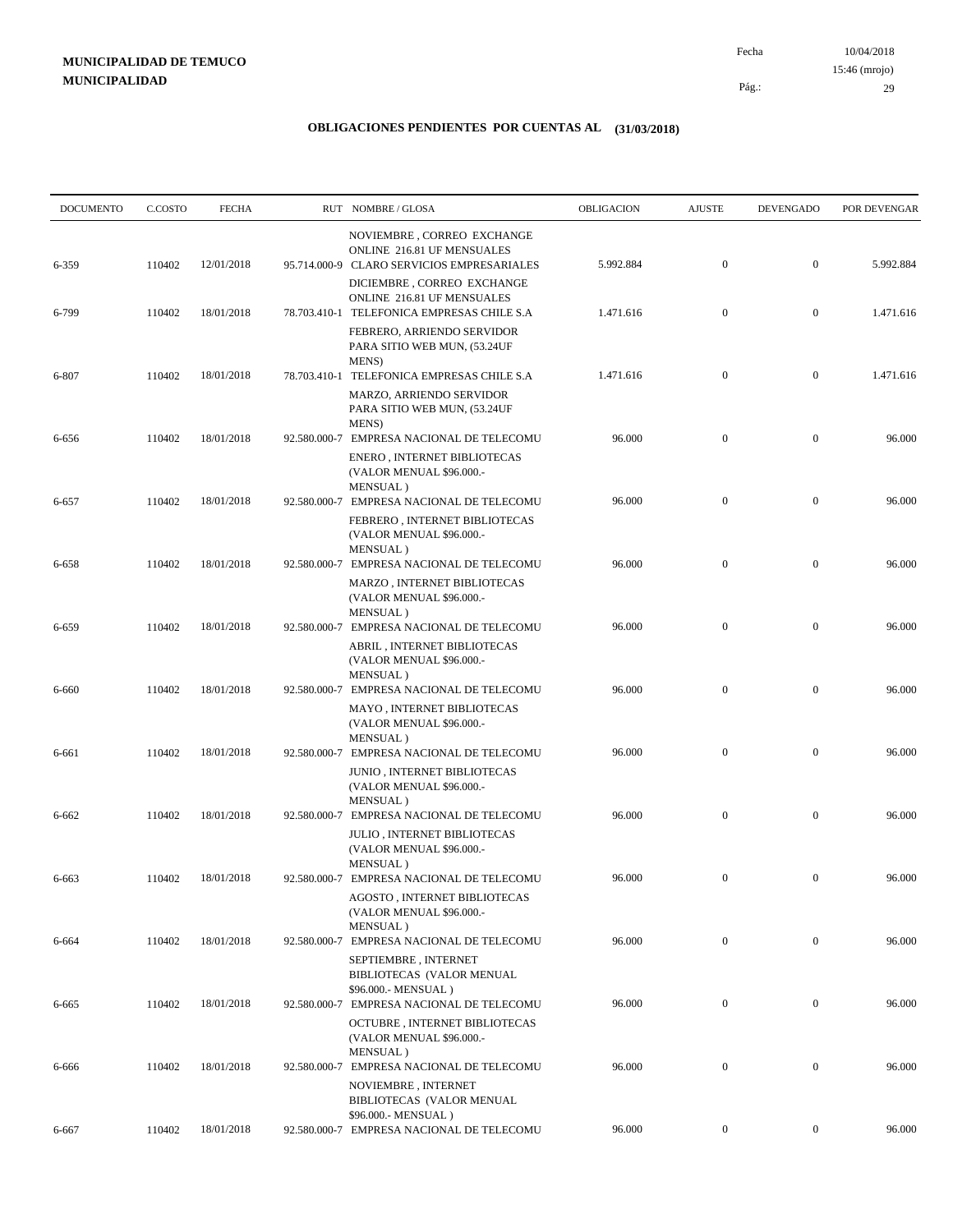10/04/2018 30 Pág.: Fecha 15:46 (mrojo)

| <b>DOCUMENTO</b> | C.COSTO | <b>FECHA</b> |              | RUT NOMBRE/GLOSA                                                                                                      | OBLIGACION | <b>AJUSTE</b>    | <b>DEVENGADO</b> | POR DEVENGAR |
|------------------|---------|--------------|--------------|-----------------------------------------------------------------------------------------------------------------------|------------|------------------|------------------|--------------|
| 6-932            | 110402  | 22/01/2018   |              | DICIEMBRE, INTERNET<br>BIBLIOTECAS (VALOR MENUAL<br>\$96.000.- MENSUAL)<br>78.703.410-1 TELEFONICA EMPRESAS CHILE S.A | 1.471.616  | $\boldsymbol{0}$ | $\boldsymbol{0}$ | 1.471.616    |
|                  |         |              |              | ABRIL, ARRIENDO SERVIDOR PARA<br>SITIO WEB MUN, (53.24UF MENS)                                                        |            |                  |                  |              |
| 6-933            | 110402  | 22/01/2018   |              | 78.703.410-1 TELEFONICA EMPRESAS CHILE S.A<br>MAYO, ARRIENDO SERVIDOR PARA                                            | 1.471.616  | $\boldsymbol{0}$ | $\boldsymbol{0}$ | 1.471.616    |
| 6-934            | 110402  | 22/01/2018   |              | SITIO WEB MUN, (53.24UF MENS)<br>78.703.410-1 TELEFONICA EMPRESAS CHILE S.A                                           | 1.471.616  | $\boldsymbol{0}$ | $\boldsymbol{0}$ | 1.471.616    |
| 6-935            | 110402  | 22/01/2018   |              | JUNIO, ARRIENDO SERVIDOR PARA<br>SITIO WEB MUN, (53.24UF MENS)<br>78.703.410-1 TELEFONICA EMPRESAS CHILE S.A          | 1.471.616  | $\boldsymbol{0}$ | $\boldsymbol{0}$ | 1.471.616    |
|                  |         |              |              | JULIO, ARRIENDO SERVIDOR PARA<br>SITIO WEB MUN, (53.24UF MENS)                                                        |            |                  |                  |              |
| 6-936            | 110402  | 22/01/2018   |              | 78.703.410-1 TELEFONICA EMPRESAS CHILE S.A<br>AGOSTO, ARRIENDO SERVIDOR                                               | 1.471.616  | $\mathbf{0}$     | $\boldsymbol{0}$ | 1.471.616    |
| 6-937            | 110402  | 22/01/2018   | 78.703.410-1 | PARA SITIO WEB MUN, (53.24UF<br>MENS)<br>TELEFONICA EMPRESAS CHILE S.A                                                | 1.471.616  | $\boldsymbol{0}$ | $\boldsymbol{0}$ | 1.471.616    |
|                  |         |              |              | SEPTIEMBRE, ARRIENDO SERVIDOR<br>PARA SITIO WEB MUN, (53.24UF                                                         |            |                  |                  |              |
| 6-938            | 110402  | 22/01/2018   |              | <b>MENS</b> )<br>78.703.410-1 TELEFONICA EMPRESAS CHILE S.A<br>OCTUBRE, ARRIENDO SERVIDOR                             | 1.471.616  | $\mathbf{0}$     | $\boldsymbol{0}$ | 1.471.616    |
|                  |         |              |              | PARA SITIO WEB MUN, (53.24UF<br><b>MENS</b> )                                                                         |            |                  |                  |              |
| 6-939            | 110402  | 22/01/2018   |              | 78.703.410-1 TELEFONICA EMPRESAS CHILE S.A<br>NOVIEMBRE, ARRIENDO SERVIDOR<br>PARA SITIO WEB MUN, (53.24UF<br>MENS)   | 1.471.616  | $\boldsymbol{0}$ | $\boldsymbol{0}$ | 1.471.616    |
| 6-940            | 110402  | 22/01/2018   | 78.703.410-1 | TELEFONICA EMPRESAS CHILE S.A<br>DICIEMBRE, ARRIENDO SERVIDOR<br>PARA SITIO WEB MUN, (53.24UF                         | 1.471.616  | $\mathbf{0}$     | $\boldsymbol{0}$ | 1.471.616    |
| 6-942            | 110402  | 22/01/2018   |              | MENS)<br>76.124.890-1 TELEFONICA MÓVILES CHILE S.A.                                                                   | 189.004    | $-47.907$        | $\boldsymbol{0}$ | 141.097      |
|                  |         |              |              | FEBRERO, 10 BANDA ANCHA PARA<br>LA MUNICIPLIDAD (<br>\$189.004.-VALOR MENS)                                           |            |                  |                  |              |
| 6-943            | 110402  | 22/01/2018   |              | 76.124.890-1 TELEFONICA MÓVILES CHILE S.A.<br>MARZO, 10 BANDA ANCHA PARA                                              | 189.004    | $\mathbf{0}$     | $\boldsymbol{0}$ | 189.004      |
| 6-944            | 110402  | 22/01/2018   |              | LA MUNICIPLIDAD (<br>\$189.004.-VALOR MENS)<br>76.124.890-1 TELEFONICA MÓVILES CHILE S.A.                             | 189.004    | $\boldsymbol{0}$ | $\boldsymbol{0}$ | 189.004      |
|                  |         |              |              | ABRIL, 10 BANDA ANCHA PARA LA<br>MUNICIPLIDAD (\$189.004.-VALOR<br>MENS)                                              |            |                  |                  |              |
| 6-945            | 110402  | 22/01/2018   | 76.124.890-1 | TELEFONICA MÓVILES CHILE S.A.<br>10 BANDA ANCHA PARA LA<br>MUNICIPLIDAD (\$97.550. POR                                | 97.550     | $\mathbf{0}$     | $\boldsymbol{0}$ | 97.550       |
| 6-1110           | 110402  | 23/01/2018   |              | TERMINO CONTRATO<br>90.299.000-3 CIA NACIONAL DE TELEFONOS TELE                                                       | 254.299    | $\boldsymbol{0}$ | $\boldsymbol{0}$ | 254.299      |
| 6-1111           | 110402  | 23/01/2018   |              | FEBRERO, ACCESO INTERNET ADSL<br>9.20 UF MENSUALES<br>90.299.000-3 CIA NACIONAL DE TELEFONOS TELE                     | 254.299    | $\mathbf{0}$     | $\boldsymbol{0}$ | 254.299      |
|                  |         |              |              | MARZO, ACCESO INTERNET ADSL<br>9.20 UF MENSUALES                                                                      |            |                  |                  |              |
| 6-1112           | 110402  | 23/01/2018   |              | 90.299.000-3 CIA NACIONAL DE TELEFONOS TELE                                                                           | 254.299    | $\overline{0}$   | $\overline{0}$   | 254.299      |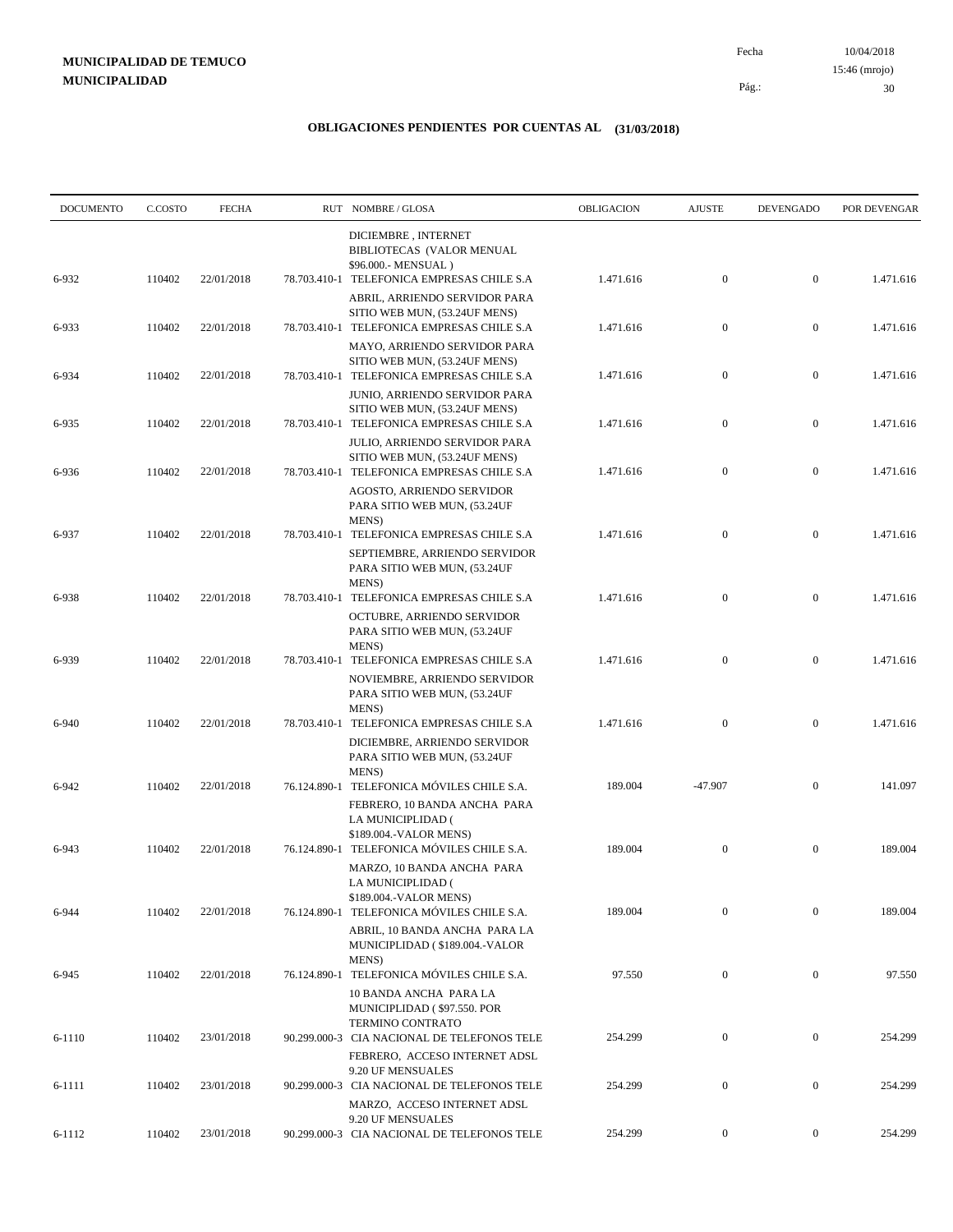10/04/2018 31 Pág.: Fecha 15:46 (mrojo)

| <b>DOCUMENTO</b> | C.COSTO | <b>FECHA</b> | RUT NOMBRE/GLOSA                                                                                                          | OBLIGACION | <b>AJUSTE</b>    | <b>DEVENGADO</b> | POR DEVENGAR |
|------------------|---------|--------------|---------------------------------------------------------------------------------------------------------------------------|------------|------------------|------------------|--------------|
|                  |         |              | ABRIL, ACCESO INTERNET ADSL<br>9.20 UF MENSUALES                                                                          |            |                  |                  |              |
| 6-1113           | 110402  | 23/01/2018   | 90.299.000-3 CIA NACIONAL DE TELEFONOS TELE<br>MAYO, ACCESO INTERNET ADSL                                                 | 254.299    | $\mathbf{0}$     | $\mathbf{0}$     | 254.299      |
| 6-1114           | 110402  | 23/01/2018   | 9.20 UF MENSUALES<br>90.299.000-3 CIA NACIONAL DE TELEFONOS TELE<br>JUNIO, ACCESO INTERNET ADSL                           | 254.299    | $\mathbf{0}$     | $\mathbf{0}$     | 254.299      |
| 6-1115           | 110402  | 23/01/2018   | 9.20 UF MENSUALES<br>90.299.000-3 CIA NACIONAL DE TELEFONOS TELE                                                          | 254.299    | $\mathbf{0}$     | $\boldsymbol{0}$ | 254.299      |
| 6-1116           | 110402  | 23/01/2018   | JULIO, ACCESO INTERNET ADSL<br>9.20 UF MENSUALES<br>90.299.000-3 CIA NACIONAL DE TELEFONOS TELE                           | 204.545    | $\mathbf{0}$     | $\mathbf{0}$     | 204.545      |
| 6-1118           | 110402  | 23/01/2018   | ACCESO INTERNET ADSL 9.20 UF<br>MEN. AL 25 DE AGOSTO POR<br>TERMINO CONTRAT<br>76.124.890-1 TELEFONICA MÓVILES CHILE S.A. | 179.800    | $\mathbf{0}$     | $\boldsymbol{0}$ | 179.800      |
|                  |         |              | FEBRERO, INTERNET MOVIL 4G<br>PARA INSPECTORES RENTAS<br>(\$179.800.)                                                     |            |                  |                  |              |
| 6-1119           | 110402  | 23/01/2018   | 76.124.890-1 TELEFONICA MÓVILES CHILE S.A.<br><b>INTERNET MOVIL 4G PARA</b>                                               | 11.600     | $\mathbf{0}$     | $\mathbf{0}$     | 11.600       |
| 6-1143           | 110402  | 23/01/2018   | <b>INSPECTORES RENT AL 02 DE</b><br><b>MARZO X TERM CONT</b><br>90.299.000-3 CIA NACIONAL DE TELEFONOS TELE               | 235.171    | $\mathbf{0}$     | $\boldsymbol{0}$ | 235.171      |
| 6-1144           | 110402  | 23/01/2018   | FEBRERO, INTERNET PARA<br>COMPLEJO LABRANZA, 8.51 UF<br><b>MENSUALES</b><br>90.299.000-3 CIA NACIONAL DE TELEFONOS TELE   | 235.171    | $\mathbf{0}$     | $\mathbf{0}$     | 235.171      |
|                  |         |              | MARZO, INTERNET PARA<br>COMPLEJO LABRANZA, 8.51 UF                                                                        |            |                  |                  |              |
| 6-1145           | 110402  | 23/01/2018   | <b>MENSUALES</b><br>90.299.000-3 CIA NACIONAL DE TELEFONOS TELE<br>ABRIL, INTERNET PARA COMPLEJO                          | 235.171    | $\boldsymbol{0}$ | $\mathbf{0}$     | 235.171      |
| 6-1146           | 110402  | 23/01/2018   | LABRANZA, 8.51 UF MENSUALES<br>90.299.000-3 CIA NACIONAL DE TELEFONOS TELE<br><b>MAYO, INTERNET PARA</b>                  | 235.171    | $\mathbf{0}$     | $\boldsymbol{0}$ | 235.171      |
|                  | 110402  | 23/01/2018   | COMPLEJO LABRANZA, 8.51 UF<br><b>MENSUALES</b><br>90.299.000-3 CIA NACIONAL DE TELEFONOS TELE                             | 235.171    | $\mathbf{0}$     | $\mathbf{0}$     | 235.171      |
| 6-1147           |         |              | JUNIO, INTERNET PARA COMPLEJO<br>LABRANZA, 8.51 UF MENSUALES                                                              |            |                  |                  |              |
| 6-1148           | 110402  | 23/01/2018   | 90.299.000-3 CIA NACIONAL DE TELEFONOS TELE<br>JULIO, INTERNET PARA COMPLEJO<br>LABRANZA, 8.51 UF MENSUALES               | 235.171    | $\mathbf{0}$     | $\boldsymbol{0}$ | 235.171      |
| 6-1149           | 110402  | 23/01/2018   | 90.299.000-3 CIA NACIONAL DE TELEFONOS TELE<br>AGOSTO, INTERNET PARA                                                      | 235.171    | $\boldsymbol{0}$ | $\boldsymbol{0}$ | 235.171      |
| 6-1150           | 110402  | 23/01/2018   | COMPLEJO LABRANZA, 8.51 UF<br><b>MENSUALES</b><br>90.299.000-3 CIA NACIONAL DE TELEFONOS TELE                             | 235.171    | $\boldsymbol{0}$ | $\boldsymbol{0}$ | 235.171      |
|                  |         |              | SEPTIEMBRE, INTERNET PARA<br>COMPLEJO LABRANZA, 8.51 UF<br><b>MENSUALES</b>                                               |            |                  |                  |              |
| 6-1151           | 110402  | 23/01/2018   | 90.299.000-3 CIA NACIONAL DE TELEFONOS TELE<br>OCTUBRE, INTERNET PARA<br>COMPLEJO LABRANZA, 8.51 UF                       | 235.171    | $\boldsymbol{0}$ | $\boldsymbol{0}$ | 235.171      |
| 6-1152           | 110402  | 23/01/2018   | <b>MENSUALES</b><br>90.299.000-3 CIA NACIONAL DE TELEFONOS TELE                                                           | 235.171    | $\boldsymbol{0}$ | $\boldsymbol{0}$ | 235.171      |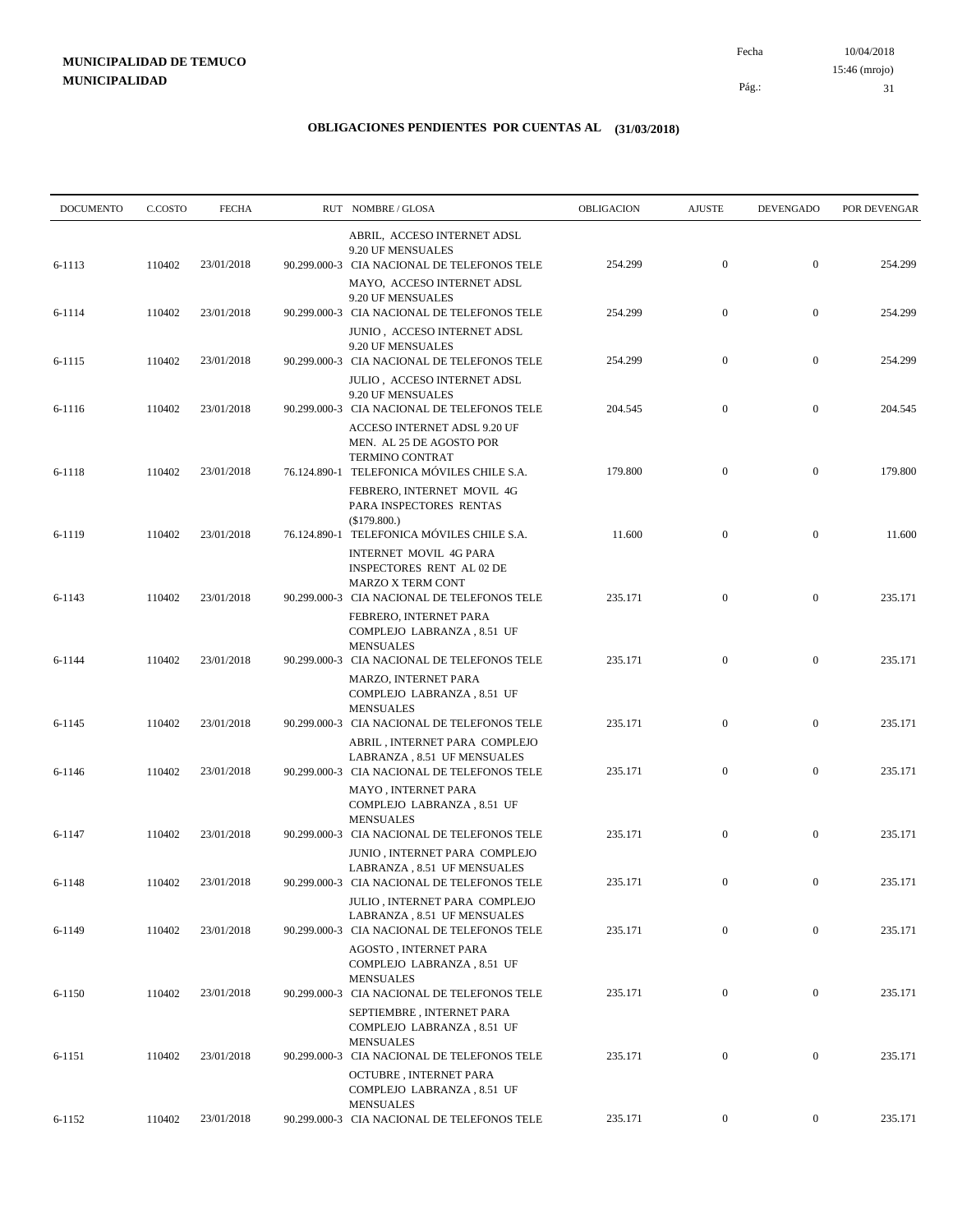| <b>DOCUMENTO</b> | C.COSTO | <b>FECHA</b> | RUT NOMBRE/GLOSA                                                                                                              | OBLIGACION | <b>AJUSTE</b>    | <b>DEVENGADO</b> | POR DEVENGAR |
|------------------|---------|--------------|-------------------------------------------------------------------------------------------------------------------------------|------------|------------------|------------------|--------------|
| 6-1153           | 110402  | 23/01/2018   | NOVIEMBRE, INTERNET PARA<br>COMPLEJO LABRANZA, 8.51 UF<br><b>MENSUALES</b><br>90.299.000-3 CIA NACIONAL DE TELEFONOS TELE     | 235.171    | $\mathbf{0}$     | $\mathbf{0}$     | 235.171      |
|                  |         |              | DICIEMBRE, INTERNET PARA<br>COMPLEJO LABRANZA, 8.51 UF<br><b>MENSUALES</b>                                                    |            |                  |                  |              |
| 6-1062           | 110402  | 23/01/2018   | 76.124.890-1 TELEFONICA MÓVILES CHILE S.A.<br>FEBRERO, INTERNET<br>INHALAMBRICO (7 DISPOSITIVO)                               | 238.296    | $\boldsymbol{0}$ | $\boldsymbol{0}$ | 238.296      |
| 6-1063           | 110402  | 23/01/2018   | \$238.296.-<br>76.124.890-1 TELEFONICA MÓVILES CHILE S.A.<br>MARZO, INTERNET INHALAMBRICO                                     | 238.296    | $\boldsymbol{0}$ | $\boldsymbol{0}$ | 238.296      |
| 6-1064           | 110402  | 23/01/2018   | (7 DISPOSITIVO) \$238.296.-<br>76.124.890-1 TELEFONICA MÓVILES CHILE S.A.<br>ABRIL, INTERNET INHALAMBRICO                     | 238.296    | $\boldsymbol{0}$ | $\boldsymbol{0}$ | 238.296      |
| 6-1065           | 110402  | 23/01/2018   | (7 DISPOSITIVO) \$238.296.-<br>76.124.890-1 TELEFONICA MÓVILES CHILE S.A.<br>MAYO, INTERNET INHALAMBRICO                      | 238.296    | $\mathbf{0}$     | $\boldsymbol{0}$ | 238.296      |
| 6-1066           | 110402  | 23/01/2018   | (7 DISPOSITIVO) \$238.296.-<br>76.124.890-1 TELEFONICA MÓVILES CHILE S.A.<br>JUNIO, INTERNET INHALAMBRICO                     | 238.296    | $\boldsymbol{0}$ | $\boldsymbol{0}$ | 238.296      |
| 6-1067           | 110402  | 23/01/2018   | (7 DISPOSITIVO) \$238.296.-<br>76.124.890-1 TELEFONICA MÓVILES CHILE S.A.                                                     | 238.296    | $\boldsymbol{0}$ | $\boldsymbol{0}$ | 238.296      |
| 6-1068           | 110402  | 23/01/2018   | JULIO, INTERNET INHALAMBRICO<br>(7 DISPOSITIVO) \$238.296.-<br>76.124.890-1 TELEFONICA MÓVILES CHILE S.A.<br>AGOSTO, INTERNET | 238.296    | $\boldsymbol{0}$ | $\boldsymbol{0}$ | 238.296      |
| 6-1069           | 110402  | 23/01/2018   | INHALAMBRICO (7 DISPOSITIVO)<br>\$238.296.-<br>76.124.890-1 TELEFONICA MÓVILES CHILE S.A.                                     | 238.296    | $\mathbf{0}$     | $\mathbf{0}$     | 238.296      |
|                  |         |              | SEPTIEMBRE, INTERNET<br>INHALAMBRICO (7 DISPOSITIVO)<br>\$238.296.-                                                           |            |                  |                  |              |
| 6-1070           | 110402  | 23/01/2018   | 76.124.890-1 TELEFONICA MÓVILES CHILE S.A.<br><b>OCTUBRE, INTERNET</b><br>INHALAMBRICO (7 DISPOSITIVO)<br>\$238.296.-         | 238.296    | $\boldsymbol{0}$ | $\boldsymbol{0}$ | 238.296      |
| 6-1071           | 110402  | 23/01/2018   | 76.124.890-1 TELEFONICA MÓVILES CHILE S.A.<br>NOVIEMBRE, INTERNET<br>INHALAMBRICO (7 DISPOSITIVO)                             | 238.296    | $\mathbf{0}$     | $\boldsymbol{0}$ | 238.296      |
| 6-1072           | 110402  | 23/01/2018   | \$238.296.-<br>76.124.890-1 TELEFONICA MÓVILES CHILE S.A.<br>DICIEMBRE, INTERNET                                              | 238.296    | $\mathbf{0}$     | $\bf{0}$         | 238.296      |
| 6-1073           | 110402  | 23/01/2018   | INHALAMBRICO (7 DISPOSITIVO)<br>\$238.296.-<br>90.299.000-3 CIA NACIONAL DE TELEFONOS TELE                                    | 195.998    | $\overline{0}$   | $\mathbf{0}$     | 195.998      |
| 6-1074           | 110402  | 23/01/2018   | FEBRERO, INTERNET ADSL 4<br>DISPOSITIVO \$195.998.-<br>90.299.000-3 CIA NACIONAL DE TELEFONOS TELE                            | 195.998    | $\boldsymbol{0}$ | $\boldsymbol{0}$ | 195.998      |
| 6-1075           | 110402  | 23/01/2018   | MARZO, INTERNET ADSL 4<br>DISPOSITIVO \$195.998.-<br>90.299.000-3 CIA NACIONAL DE TELEFONOS TELE                              | 195.998    | $\boldsymbol{0}$ | $\boldsymbol{0}$ | 195.998      |
| 6-1076           | 110402  | 23/01/2018   | ABRIL, INTERNET ADSL 4<br>DISPOSITIVO \$195.998.-<br>90.299.000-3 CIA NACIONAL DE TELEFONOS TELE                              | 195.998    | $\boldsymbol{0}$ | $\mathbf{0}$     | 195.998      |
| 6-1077           | 110402  | 23/01/2018   | MAYO, INTERNET ADSL 4<br>DISPOSITIVO \$195.998.-<br>90.299.000-3 CIA NACIONAL DE TELEFONOS TELE                               | 195.998    | $\overline{0}$   | $\boldsymbol{0}$ | 195.998      |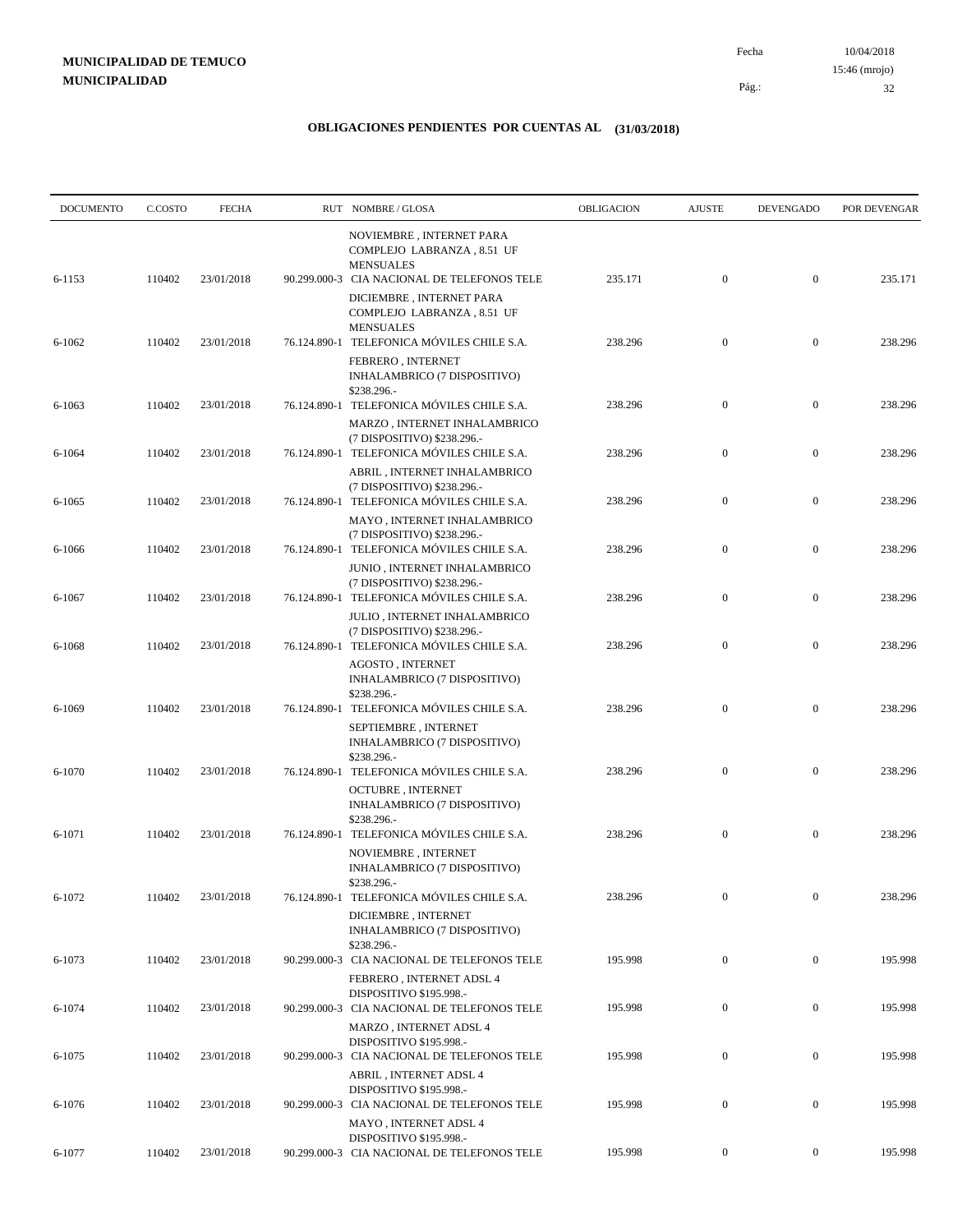10/04/2018 33 Pág.: Fecha 15:46 (mrojo)

| <b>DOCUMENTO</b> | C.COSTO | <b>FECHA</b> |              | RUT NOMBRE/GLOSA                                                                                          | <b>OBLIGACION</b> | <b>AJUSTE</b>    | <b>DEVENGADO</b> | POR DEVENGAR |
|------------------|---------|--------------|--------------|-----------------------------------------------------------------------------------------------------------|-------------------|------------------|------------------|--------------|
|                  |         |              |              | <b>JUNIO, INTERNET ADSL 4</b><br>DISPOSITIVO \$195.998.-                                                  |                   |                  |                  |              |
| 6-1078           | 110402  | 23/01/2018   |              | 90.299.000-3 CIA NACIONAL DE TELEFONOS TELE<br><b>JULIO, INTERNET ADSL 4</b>                              | 195.998           | $\mathbf{0}$     | $\mathbf{0}$     | 195.998      |
| 6-1079           | 110402  | 23/01/2018   |              | DISPOSITIVO \$195.998.-<br>90.299.000-3 CIA NACIONAL DE TELEFONOS TELE<br>AGOSTO, INTERNET ADSL 4         | 195.998           | $\boldsymbol{0}$ | $\boldsymbol{0}$ | 195.998      |
| 6-1080           | 110402  | 23/01/2018   |              | DISPOSITIVO \$195.998.-<br>90.299.000-3 CIA NACIONAL DE TELEFONOS TELE<br>SEPTIEMBRE, INTERNET ADSL 4     | 195.998           | $\boldsymbol{0}$ | $\boldsymbol{0}$ | 195.998      |
| 6-1081           | 110402  | 23/01/2018   |              | DISPOSITIVO \$195.998.-<br>90.299.000-3 CIA NACIONAL DE TELEFONOS TELE                                    | 195.998           | $\boldsymbol{0}$ | $\boldsymbol{0}$ | 195.998      |
| 6-1082           | 110402  | 23/01/2018   |              | OCTUBRE, INTERNET ADSL 4<br>DISPOSITIVO \$195.998.-<br>90.299.000-3 CIA NACIONAL DE TELEFONOS TELE        | 195.998           | $\boldsymbol{0}$ | $\mathbf{0}$     | 195.998      |
| 6-1083           | 110402  | 23/01/2018   |              | NOVIEMBRE, INTERNET ADSL 4<br>DISPOSITIVO \$195.998.-<br>90.299.000-3 CIA NACIONAL DE TELEFONOS TELE      | 195.998           | $\boldsymbol{0}$ | $\boldsymbol{0}$ | 195.998      |
| 6-1185           | 110402  | 24/01/2018   | 76.124.890-1 | DICIEMBRE, INTERNET ADSL 4<br>DISPOSITIVO \$195.998.-<br>TELEFONICA MÓVILES CHILE S.A.                    | 187.778           | $\boldsymbol{0}$ | $\boldsymbol{0}$ | 187.778      |
| 6-1186           | 110402  | 24/01/2018   |              | ENERO, INTERNET MOVIL 7<br>DISPOSITIVO \$187.778.-MENS<br>76.124.890-1 TELEFONICA MÓVILES CHILE S.A.      | 187.778           | $\boldsymbol{0}$ | $\boldsymbol{0}$ | 187.778      |
| 6-1187           | 110402  | 24/01/2018   |              | FEBRERO, INTERNET MOVIL 7<br>DISPOSITIVO \$187.778.-MENS<br>76.124.890-1 TELEFONICA MÓVILES CHILE S.A.    | 187.778           | $\boldsymbol{0}$ | $\boldsymbol{0}$ | 187.778      |
| 6-1188           | 110402  | 24/01/2018   |              | MARZO, INTERNET MOVIL 7<br>DISPOSITIVO \$187.778.-MENS<br>76.124.890-1 TELEFONICA MÓVILES CHILE S.A.      | 187.778           | $\boldsymbol{0}$ | $\boldsymbol{0}$ | 187.778      |
|                  |         |              |              | ABRIL, INTERNET MOVIL 7<br>DISPOSITIVO \$187.778.-MENS                                                    |                   |                  |                  |              |
| 6-1189           | 110402  | 24/01/2018   |              | 76.124.890-1 TELEFONICA MÓVILES CHILE S.A.<br>MAYO, INTERNET MOVIL 7<br>DISPOSITIVO \$187.778.-MENS       | 187.778           | $\boldsymbol{0}$ | $\mathbf{0}$     | 187.778      |
| 6-1190           | 110402  | 24/01/2018   |              | 76.124.890-1 TELEFONICA MÓVILES CHILE S.A.<br>JUNIO, INTERNET MOVIL 7<br>DISPOSITIVO \$187.778.-MENS      | 187.778           | $\boldsymbol{0}$ | $\boldsymbol{0}$ | 187.778      |
| 6-1191           | 110402  | 24/01/2018   | 76.124.890-1 | TELEFONICA MÓVILES CHILE S.A.<br>JULIO, INTERNET MOVIL 7                                                  | 187.778           | $\boldsymbol{0}$ | $\mathbf{0}$     | 187.778      |
| 6-1192           | 110402  | 24/01/2018   |              | DISPOSITIVO \$187.778.-MENS<br>76.124.890-1 TELEFONICA MÓVILES CHILE S.A.<br>AGOSTO, INTERNET MOVIL 7     | 187.778           | $\mathbf{0}$     | $\bf{0}$         | 187.778      |
| 6-1193           | 110402  | 24/01/2018   |              | DISPOSITIVO \$187.778.-MENS<br>76.124.890-1 TELEFONICA MÓVILES CHILE S.A.                                 | 187.778           | $\boldsymbol{0}$ | $\mathbf{0}$     | 187.778      |
| 6-1194           | 110402  | 24/01/2018   |              | SEPTIEMBRE, INTERNET MOVIL 7<br>DISPOSITIVO \$187.778.-MENS<br>76.124.890-1 TELEFONICA MÓVILES CHILE S.A. | 187.778           | $\boldsymbol{0}$ | $\boldsymbol{0}$ | 187.778      |
| 6-1195           | 110402  | 24/01/2018   |              | OCTUBRE, INTERNET MOVIL 7<br>DISPOSITIVO \$187.778.-MENS<br>76.124.890-1 TELEFONICA MÓVILES CHILE S.A.    | 187.778           | $\overline{0}$   | $\boldsymbol{0}$ | 187.778      |
|                  |         | 24/01/2018   |              | NOVIEMBRE, INTERNET MOVIL 7<br>DISPOSITIVO \$187.778.-MENS<br>76.124.890-1 TELEFONICA MÓVILES CHILE S.A.  | 187.778           | $\boldsymbol{0}$ | $\boldsymbol{0}$ | 187.778      |
| 6-1196           | 110402  |              |              | DICIEMBRE, INTERNET MOVIL 7<br>DISPOSITIVO \$187.778.-MENS                                                |                   |                  |                  |              |
| 6-1197           | 110402  | 24/01/2018   |              | 76.124.890-1 TELEFONICA MÓVILES CHILE S.A.                                                                | 112.297           | $\boldsymbol{0}$ | $\boldsymbol{0}$ | 112.297      |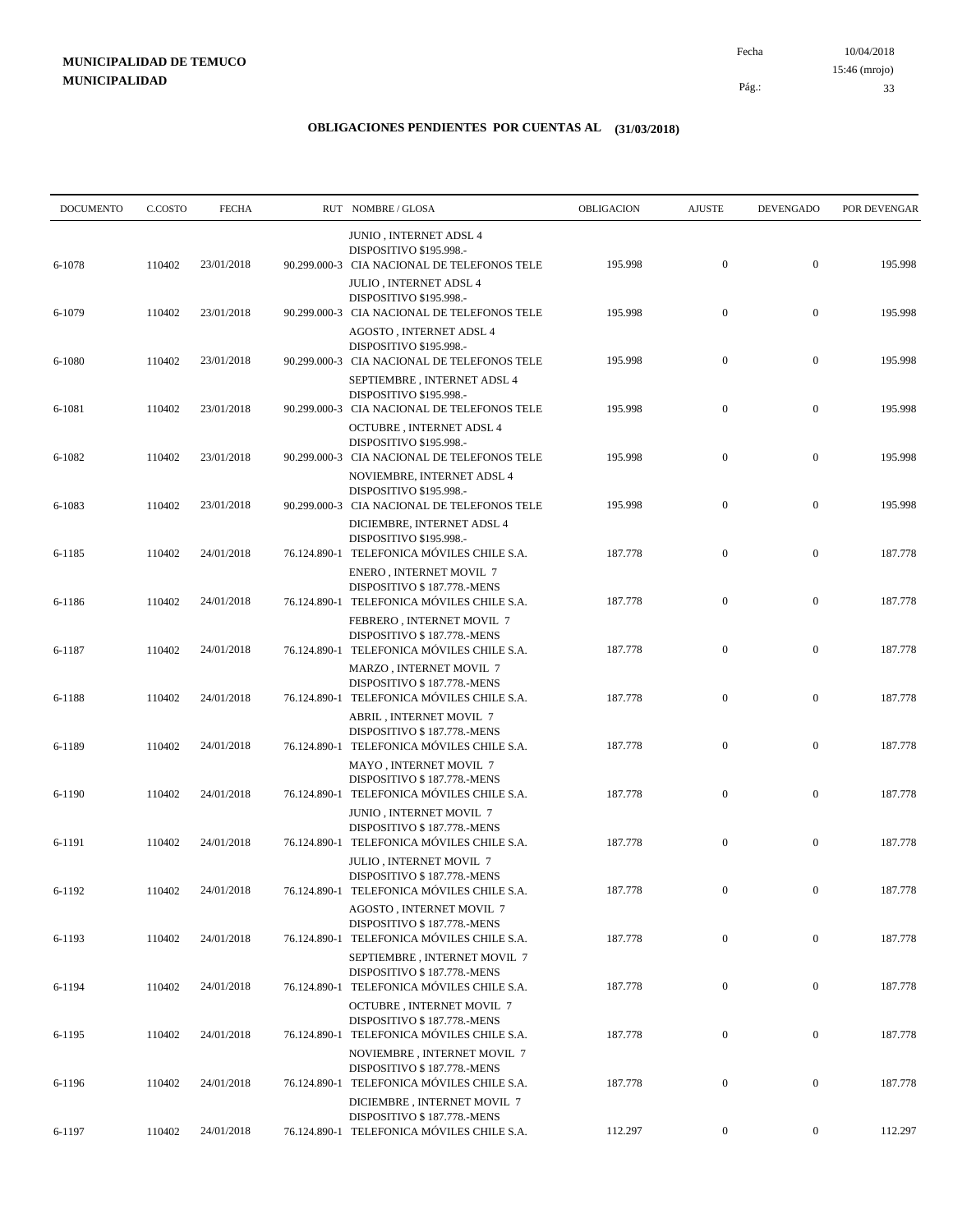| <b>DOCUMENTO</b> | C.COSTO       | <b>FECHA</b> | RUT NOMBRE/GLOSA                                                                                                           | OBLIGACION | <b>AJUSTE</b>    | <b>DEVENGADO</b> | POR DEVENGAR |
|------------------|---------------|--------------|----------------------------------------------------------------------------------------------------------------------------|------------|------------------|------------------|--------------|
| $6 - 1202$       | 110402        | 24/01/2018   | ENERO, INTERNET MOVIL (7<br>DISPOSITIVO) DIF DEPENEDENCIA<br>\$112.297.-ME<br>76.124.890-1 TELEFONICA MÓVILES CHILE S.A.   | 112.297    | $\mathbf{0}$     | $\mathbf{0}$     | 112.297      |
|                  |               |              | FEBRERO, INTERNET MOVIL (7<br>DISPOSITIVO) DIF DEPENEDENCIA<br>\$112.297.-ME                                               |            |                  |                  |              |
| $6 - 1203$       | 110402        | 24/01/2018   | 76.124.890-1 TELEFONICA MÓVILES CHILE S.A.<br>MARZO, INTERNET MOVIL (7<br>DISPOSITIVO) DIF DEPENEDENCIA                    | 112.297    | $\mathbf{0}$     | $\boldsymbol{0}$ | 112.297      |
| $6 - 1204$       | 110402        | 24/01/2018   | \$112.297.-ME<br>76.124.890-1 TELEFONICA MÓVILES CHILE S.A.<br>ABRIL, INTERNET MOVIL (7<br>DISPOSITIVO) DIF DEPENEDENCIA   | 112.297    | $\boldsymbol{0}$ | $\boldsymbol{0}$ | 112.297      |
| $6 - 1205$       | 110402        | 24/01/2018   | \$112.297.-ME<br>76.124.890-1 TELEFONICA MÓVILES CHILE S.A.                                                                | 112.297    | $\mathbf{0}$     | $\boldsymbol{0}$ | 112.297      |
|                  |               |              | MAYO, INTERNET MOVIL (7<br>DISPOSITIVO) DIF DEPENEDENCIA<br>\$112.297.-ME                                                  |            |                  |                  |              |
| $6 - 1206$       | 110402        | 24/01/2018   | 76.124.890-1 TELEFONICA MÓVILES CHILE S.A.<br>JUNIO, INTERNET MOVIL (7<br>DISPOSITIVO) DIF DEPENEDENCIA<br>\$112.297.-ME   | 112.297    | $\mathbf{0}$     | $\boldsymbol{0}$ | 112.297      |
| $6 - 1207$       | 110402        | 24/01/2018   | 76.124.890-1 TELEFONICA MÓVILES CHILE S.A.<br>JUNIO, INTERNET MOVIL (7<br>DISPOSITIVO) DIF DEPENEDENCIA                    | 112.297    | $\mathbf{0}$     | $\boldsymbol{0}$ | 112.297      |
| $6 - 1208$       | 110402        | 24/01/2018   | \$112.297.-ME<br>76.124.890-1 TELEFONICA MÓVILES CHILE S.A.<br>JULIO, INTERNET MOVIL (7                                    | 112.297    | $\mathbf{0}$     | $\boldsymbol{0}$ | 112.297      |
| 6-1209           | 110402        | 24/01/2018   | DISPOSITIVO) DIF DEPENEDENCIA<br>\$112.297.-ME<br>76.124.890-1 TELEFONICA MÓVILES CHILE S.A.                               | 112.297    | $\boldsymbol{0}$ | $\boldsymbol{0}$ | 112.297      |
|                  |               |              | AGOSTO, INTERNET MOVIL (7<br>DISPOSITIVO) DIF DEPENEDENCIA<br>\$112.297.-ME                                                |            |                  |                  |              |
| 6-1210           | 110402        | 24/01/2018   | 76.124.890-1 TELEFONICA MÓVILES CHILE S.A.<br>SEPTIE, INTERNET MOVIL (7<br>DISPOSITIVO) DIF DEPENEDENCIA                   | 112.297    | $\mathbf{0}$     | $\boldsymbol{0}$ | 112.297      |
| $6 - 1211$       | 110402        | 24/01/2018   | \$112.297.-ME<br>76.124.890-1 TELEFONICA MÓVILES CHILE S.A.<br>OCTUBRE, INTERNET MOVIL (7<br>DISPOSITIVO) DIF DEPENEDENCIA | 112.297    | $\mathbf{0}$     | $\boldsymbol{0}$ | 112.297      |
| $6 - 1212$       | 110402        | 24/01/2018   | \$112.297.-ME<br>76.124.890-1 TELEFONICA MÓVILES CHILE S.A.<br>NOVIEMB, INTERNET MOVIL (7<br>DISPOSITIVO) DIF DEPENEDENCIA | 112.297    | $\boldsymbol{0}$ | $\mathbf{0}$     | 112.297      |
| 6-1213           | 110402        | 24/01/2018   | \$112.297.-ME<br>76.124.890-1 TELEFONICA MÓVILES CHILE S.A.<br>DICIEMB, INTERNET MOVIL (7<br>DISPOSITIVO) DIF DEPENEDENCIA | 112.297    | $\mathbf{0}$     | $\boldsymbol{0}$ | 112.297      |
|                  |               |              | \$112.297.-ME<br><b>TOTALES CUENTA</b>                                                                                     | 92.774.463 | $-47.907$        | $\overline{0}$   | 92.726.556   |
| Cuenta Nro.      | 2152205008002 |              | Telefonía Fija a Celulares                                                                                                 |            |                  |                  |              |
| $6 - 520$        | 110203        | 15/01/2018   | 96.721.280-6 GTD TELESAT S.A.<br>MARZO, SERV. TELEFONICA FIJA,                                                             | 585.000    | $\boldsymbol{0}$ | $\boldsymbol{0}$ | 585.000      |
| $6 - 521$        | 110203        | 15/01/2018   | 157.08 UF MENSUAL<br>96.721.280-6 GTD TELESAT S.A.                                                                         | 585.000    | $\boldsymbol{0}$ | $\overline{0}$   | 585.000      |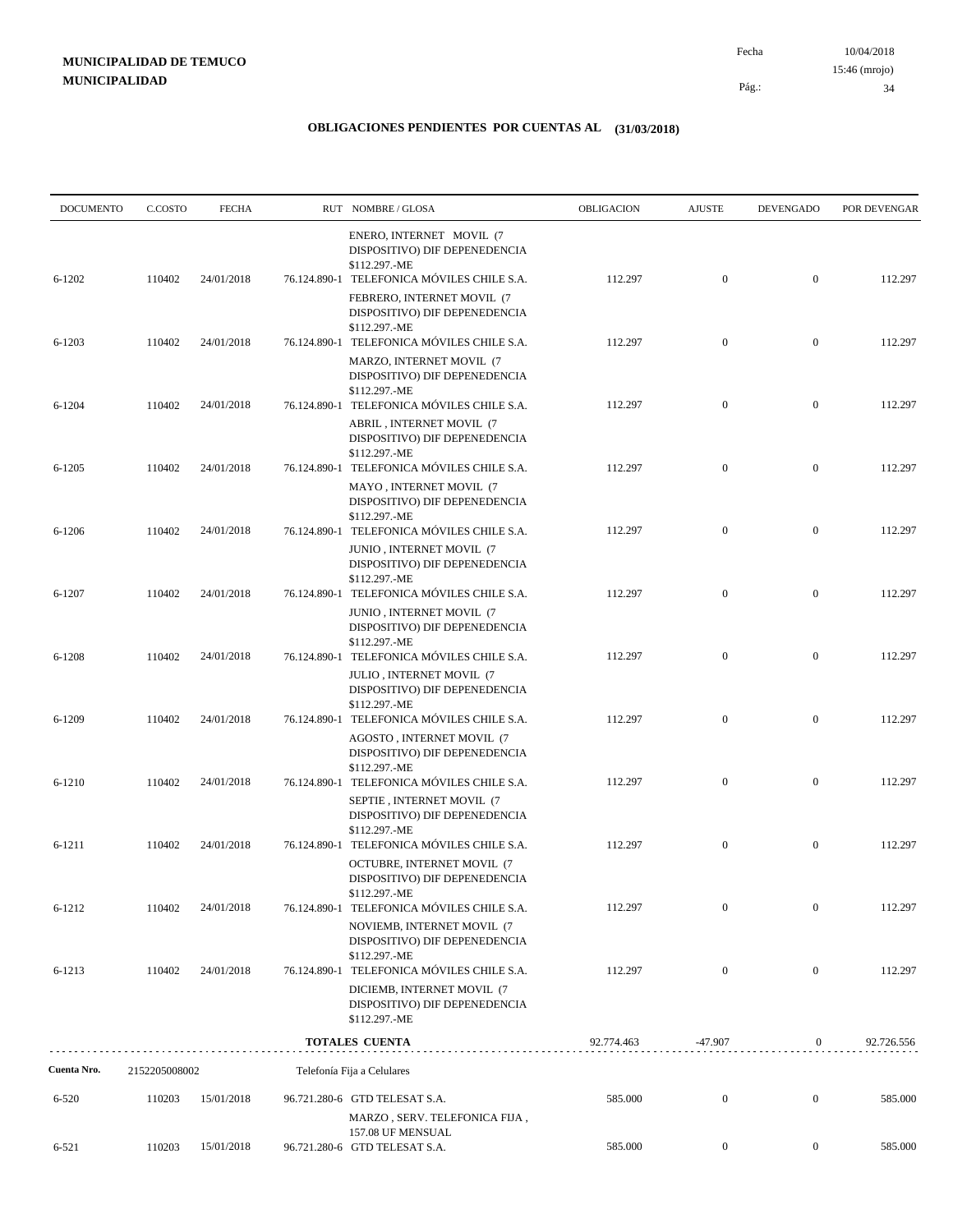| <b>DOCUMENTO</b> | C.COSTO       | <b>FECHA</b> |                      | RUT NOMBRE/GLOSA                                                                                                         | OBLIGACION | <b>AJUSTE</b>    | <b>DEVENGADO</b> | POR DEVENGAR |
|------------------|---------------|--------------|----------------------|--------------------------------------------------------------------------------------------------------------------------|------------|------------------|------------------|--------------|
|                  |               |              |                      | ABRIL, SERV. TELEFONICA FIJA,<br>157.08 UF MENSUAL                                                                       |            |                  |                  |              |
|                  |               |              |                      | <b>TOTALES CUENTA</b>                                                                                                    | 1.170.000  | $\boldsymbol{0}$ | $\mathbf{0}$     | 1.170.000    |
| Cuenta Nro.      | 2152205008003 |              | <b>Otros Enlaces</b> |                                                                                                                          |            |                  |                  |              |
| 6-330            | 110402        | 11/01/2018   |                      | 95.714.000-9 CLARO SERVICIOS EMPRESARIALES<br>ACTUALIZA O/C 101 DEL 11-01-                                               | 392.700    | $\mathbf{0}$     | 130.900          | 261.800      |
| 6-331            | 110402        | 11/01/2018   |                      | 2017 " SERVICIO DE INTERNET ADSL<br>PARA C<br>92.580.000-7 EMPRESA NACIONAL DE TELECOMU                                  | 5.873.868  | $\mathbf{0}$     | $\mathbf{0}$     | 5.873.868    |
|                  |               |              |                      | ACTUALIZA O/C 1085 DEL 07-02-<br>2017 "SERVICIO DE ACCESO A<br><b>INTERNET PA</b>                                        |            |                  |                  |              |
| 6-333            | 110402        | 11/01/2018   |                      | 76.124.890-1 TELEFONICA MÓVILES CHILE S.A.<br>ACTUALIZA O/C 4610 DEL 19-06-<br>2017"SERVICIO INTERNET MOVIL 4G<br>CON RO | 721.600    | $\mathbf{0}$     | 359.000          | 362.600      |
| 6-334            | 110402        | 11/01/2018   |                      | 76.124.890-1 TELEFONICA MÓVILES CHILE S.A.<br>ACTUALIZA O/C 8103 DEL 02-11-<br>2017" SERVICIO DE INTERNET                | 325.389    | $\boldsymbol{0}$ | $\boldsymbol{0}$ | 325.389      |
| 6-374            | 110402        | 12/01/2018   |                      | <b>MOVIL 4 PAR</b><br>95.714.000-9 CLARO SERVICIOS EMPRESARIALES<br>ENERO, INTERNET ADSL PARA                            | 130.900    | $\mathbf{0}$     | $\boldsymbol{0}$ | 130.900      |
| 6-376            | 110402        | 12/01/2018   |                      | CENTROS COMUNITARIOS<br>95.714.000-9 CLARO SERVICIOS EMPRESARIALES                                                       | 130.900    | $\mathbf{0}$     | $\boldsymbol{0}$ | 130.900      |
| 6-377            | 110402        | 12/01/2018   |                      | FEBRERO, INTERNET ADSL PARA<br><b>CENTROS COMUNITARIOS</b><br>95.714.000-9 CLARO SERVICIOS EMPRESARIALES                 | 130.900    | $\mathbf{0}$     | $\boldsymbol{0}$ | 130.900      |
| 6-378            | 110402        | 12/01/2018   |                      | MARZO, INTERNET ADSL PARA<br>CENTROS COMUNITARIOS<br>95.714.000-9 CLARO SERVICIOS EMPRESARIALES                          | 130.900    | $\boldsymbol{0}$ | $\boldsymbol{0}$ | 130.900      |
| 6-379            | 110402        | 12/01/2018   |                      | ABRIL, INTERNET ADSL PARA<br>CENTROS COMUNITARIOS<br>95.714.000-9 CLARO SERVICIOS EMPRESARIALES                          | 130.900    | $\boldsymbol{0}$ | $\boldsymbol{0}$ | 130.900      |
| 6-380            | 110402        | 12/01/2018   |                      | MAYO, INTERNET ADSL PARA<br><b>CENTROS COMUNITARIOS</b><br>95.714.000-9 CLARO SERVICIOS EMPRESARIALES                    | 130.900    | $\boldsymbol{0}$ | $\boldsymbol{0}$ | 130.900      |
| 6-422            | 110402        | 12/01/2018   |                      | JUNIO, INTERNET ADSL PARA<br><b>CENTROS COMUNITARIOS</b><br>92.580.000-7 EMPRESA NACIONAL DE TELECOMU                    | 10.763.475 | $\boldsymbol{0}$ | $\boldsymbol{0}$ | 10.763.475   |
| 6-423            | 110402        | 12/01/2018   |                      | ENERO, SERVICIOS ACCESO<br>INTERNET, 389.40 UF MENSUALES<br>92.580.000-7 EMPRESA NACIONAL DE TELECOMU                    | 10.763.475 | $\boldsymbol{0}$ | $\boldsymbol{0}$ | 10.763.475   |
| 6-424            | 110402        | 12/01/2018   |                      | FEBRERO, SERVICIOS ACCESO<br>INTERNET, 389.40 UF MENSUALES<br>92.580.000-7 EMPRESA NACIONAL DE TELECOMU                  | 10.763.475 | $\boldsymbol{0}$ | $\boldsymbol{0}$ | 10.763.475   |
|                  |               |              |                      | MARZO, SERVICIOS ACCESO<br>INTERNET, 389.40 UF MENSUALES                                                                 |            |                  |                  |              |
| 6-425            | 110402        | 12/01/2018   |                      | 92.580.000-7 EMPRESA NACIONAL DE TELECOMU<br><b>ABRIL, SERVICIOS ACCESO</b><br>INTERNET, 389.40 UF MENSUALES             | 10.763.475 | $\boldsymbol{0}$ | $\boldsymbol{0}$ | 10.763.475   |
| 6-426            | 110402        | 12/01/2018   |                      | 92.580.000-7 EMPRESA NACIONAL DE TELECOMU<br>MAYO, SERVICIOS ACCESO<br>INTERNET, 389.40 UF MENSUALES                     | 10.763.475 | $\boldsymbol{0}$ | $\boldsymbol{0}$ | 10.763.475   |
| 6-427            | 110402        | 12/01/2018   |                      | 92.580.000-7 EMPRESA NACIONAL DE TELECOMU<br>JUNIO, SERVICIOS ACCESO<br>INTERNET, 389.40 UF MENSUALES                    | 10.763.475 | $\boldsymbol{0}$ | $\boldsymbol{0}$ | 10.763.475   |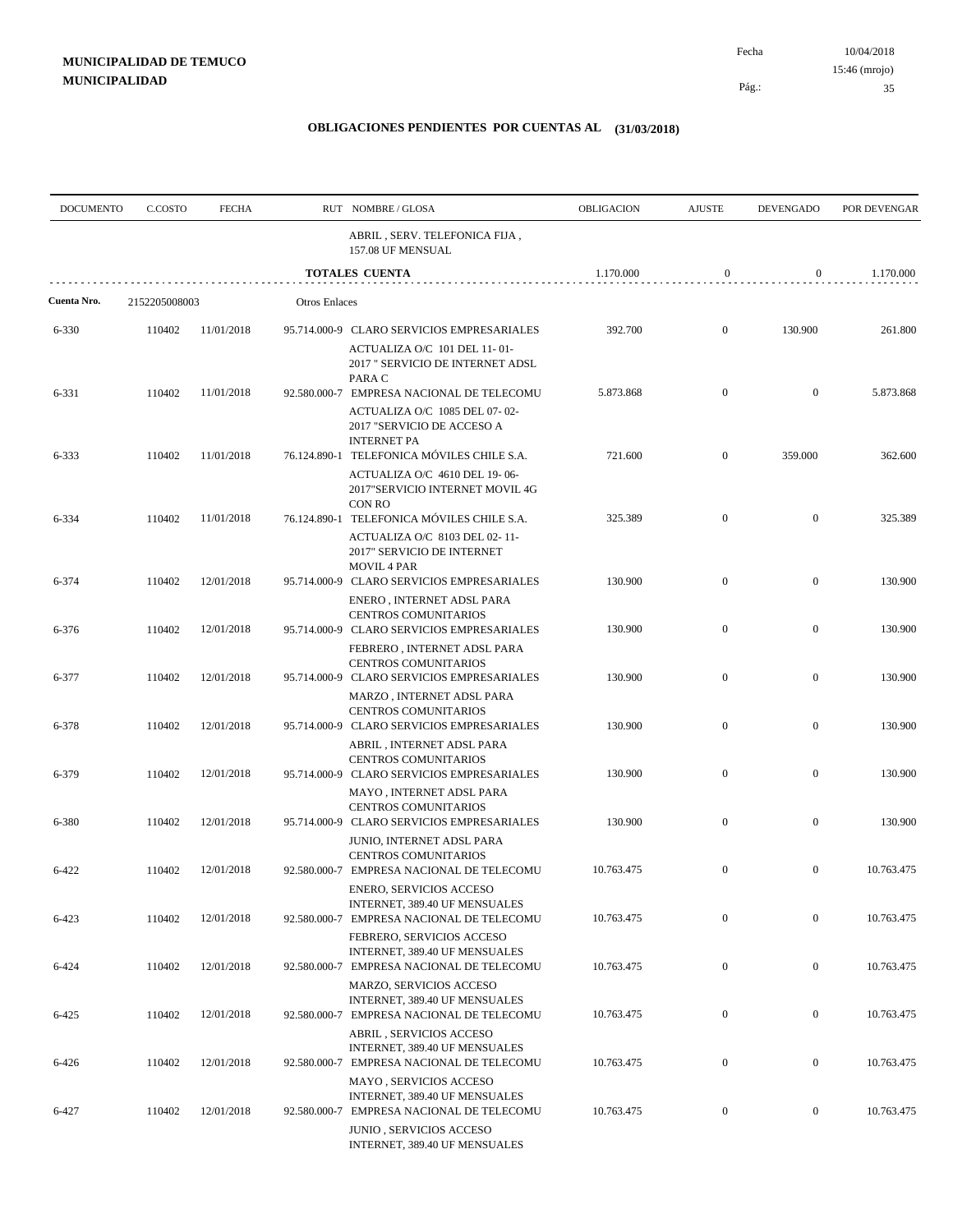10/04/2018 36 Pág.: Fecha

### **OBLIGACIONES PENDIENTES POR CUENTAS AL (31/03/2018)**

| <b>DOCUMENTO</b> | C.COSTO | <b>FECHA</b> |              | RUT NOMBRE/GLOSA                                                                                               | OBLIGACION | <b>AJUSTE</b>    | <b>DEVENGADO</b> | POR DEVENGAR |
|------------------|---------|--------------|--------------|----------------------------------------------------------------------------------------------------------------|------------|------------------|------------------|--------------|
| 6-428            | 110402  | 12/01/2018   | 92.580.000-7 | EMPRESA NACIONAL DE TELECOMU                                                                                   | 10.763.475 | $\boldsymbol{0}$ | $\mathbf{0}$     | 10.763.475   |
| 6-429            | 110402  | 12/01/2018   |              | JULIO, SERVICIOS ACCESO<br>INTERNET, 389.40 UF MENSUALES<br>92.580.000-7 EMPRESA NACIONAL DE TELECOMU          | 10.763.475 | $\boldsymbol{0}$ | $\boldsymbol{0}$ | 10.763.475   |
| 6-430            | 110402  | 12/01/2018   |              | AGOSTO, SERVICIOS ACCESO<br>INTERNET, 389.40 UF MENSUALES<br>92.580.000-7 EMPRESA NACIONAL DE TELECOMU         | 10.763.475 | $\boldsymbol{0}$ | $\boldsymbol{0}$ | 10.763.475   |
| 6-431            | 110402  | 12/01/2018   |              | SEPTIEMBRE, SERVICIOS ACCESO<br>INTERNET, 389.40 UF MENSUALES<br>92.580.000-7 EMPRESA NACIONAL DE TELECOMU     | 10.763.475 | $\boldsymbol{0}$ | $\boldsymbol{0}$ | 10.763.475   |
| 6-432            | 110402  | 12/01/2018   |              | <b>OCTUBRE, SERVICIOS ACCESO</b><br>INTERNET, 389.40 UF MENSUALES<br>92.580.000-7 EMPRESA NACIONAL DE TELECOMU | 10.763.475 | $\boldsymbol{0}$ | $\boldsymbol{0}$ | 10.763.475   |
|                  | 110402  | 12/01/2018   |              | NOVIEMBRE, SERVICIOS ACCESO<br>INTERNET, 389.40 UF MENSUALES                                                   | 10.763.475 | $\boldsymbol{0}$ | $\boldsymbol{0}$ | 10.763.475   |
| 6-433            |         |              |              | 92.580.000-7 EMPRESA NACIONAL DE TELECOMU<br>DICIEMBRE, SERVICIOS ACCESO<br>INTERNET, 389.40 UF MENSUALES      |            |                  |                  |              |
| 6-740            | 110702  | 18/01/2018   |              | 61.002.000-3 SERV.REGISTRO CIVIL E IDENTIF<br>MARZO, CONVENIO CONECTIVIDAD<br>Y PREST REGISTROS (11.90UF)      | 328.930    | $\mathbf{0}$     | $\mathbf{0}$     | 328.930      |
| 6-741            | 110702  | 18/01/2018   |              | 61.002.000-3 SERV.REGISTRO CIVIL E IDENTIF<br>ABRIL, CONVENIO CONECTIVIDAD<br>Y PREST REGISTROS (11.90UF)      | 328.930    | $\boldsymbol{0}$ | $\boldsymbol{0}$ | 328.930      |
| 6-742            | 110702  | 18/01/2018   |              | 61.002.000-3 SERV.REGISTRO CIVIL E IDENTIF<br>MAYO, CONVENIO CONECTIVIDAD                                      | 328.930    | $\boldsymbol{0}$ | $\boldsymbol{0}$ | 328.930      |
| 6-743            | 110702  | 18/01/2018   |              | Y PREST REGISTROS (11.90UF)<br>61.002.000-3 SERV.REGISTRO CIVIL E IDENTIF<br>JUNIO, CONVENIO CONECTIVIDAD      | 328.930    | $\boldsymbol{0}$ | $\boldsymbol{0}$ | 328.930      |
| 6-744            | 110702  | 18/01/2018   |              | Y PREST REGISTROS (11.90UF)<br>61.002.000-3 SERV.REGISTRO CIVIL E IDENTIF                                      | 328.930    | $\boldsymbol{0}$ | $\boldsymbol{0}$ | 328.930      |
| 6-745            | 110702  | 18/01/2018   |              | JULIO, CONVENIO CONECTIVIDAD Y<br>PREST REGISTROS (11.90UF)<br>61.002.000-3 SERV.REGISTRO CIVIL E IDENTIF      | 328.930    | $\boldsymbol{0}$ | $\mathbf{0}$     | 328.930      |
|                  |         |              |              | AGOSTO, CONVENIO<br><b>CONECTIVIDAD Y PREST</b><br>REGISTROS (11.90UF)                                         |            |                  |                  |              |
| 6-746            | 110702  | 18/01/2018   |              | 61.002.000-3 SERV.REGISTRO CIVIL E IDENTIF<br>SEPTIEMBRE, CONVENIO<br>CONECTIVIDAD Y PREST                     | 328.930    | $\boldsymbol{0}$ | $\mathbf{0}$     | 328.930      |
| 6-747            | 110702  | 18/01/2018   |              | REGISTROS (11.90UF)<br>61.002.000-3 SERV.REGISTRO CIVIL E IDENTIF<br>OCTUBRE, CONVENIO                         | 328.930    | $^{\circ}$       | $\Omega$         | 328.930      |
| $6 - 748$        | 110702  | 18/01/2018   |              | CONECTIVIDAD Y PREST<br>REGISTROS (11.90UF)<br>61.002.000-3 SERV.REGISTRO CIVIL E IDENTIF                      | 328.930    | $\boldsymbol{0}$ | $\mathbf{0}$     | 328.930      |
|                  |         |              |              | NOVIEMBRE, CONVENIO<br>CONECTIVIDAD Y PREST                                                                    |            |                  |                  |              |
| 6-749            | 110702  | 18/01/2018   |              | REGISTROS (11.90UF)<br>61.002.000-3 SERV.REGISTRO CIVIL E IDENTIF<br>DICIEMBRE, CONVENIO                       | 328.930    | $\boldsymbol{0}$ | $\mathbf{0}$     | 328.930      |
| 6-985            | 110203  | 22/01/2018   |              | CONECTIVIDAD Y PREST<br>REGISTROS (11.90UF)<br>76.114.143-0 VTR COMUNICACIONES SPA                             | 27.280     | $\boldsymbol{0}$ | $\boldsymbol{0}$ | 27.280       |
|                  |         |              |              | ABRIL, SERVICIO TV CABLE PARA<br>EDIFICO PRAT, \$27.280.-                                                      |            |                  |                  |              |
| 6-986            | 110203  | 22/01/2018   |              | 76.114.143-0 VTR COMUNICACIONES SPA                                                                            | 27.280     | $\overline{0}$   | $\boldsymbol{0}$ | 27.280       |

15:46 (mrojo)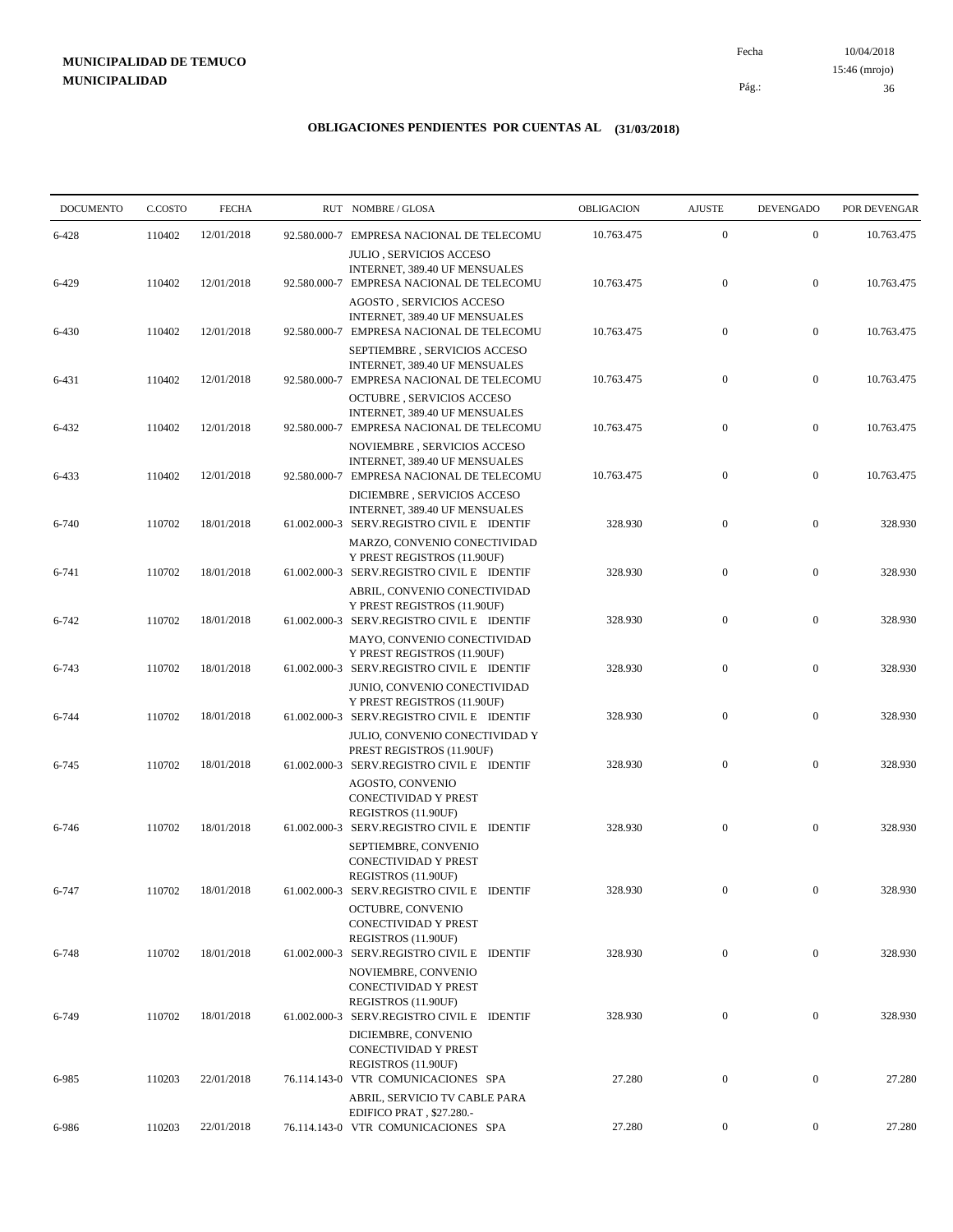10/04/2018 37 Pág.: Fecha 15:46 (mrojo)

| <b>DOCUMENTO</b> | C.COSTO       | <b>FECHA</b> | RUT NOMBRE/GLOSA                                                                                                         | OBLIGACION  | <b>AJUSTE</b>    | <b>DEVENGADO</b> | POR DEVENGAR |
|------------------|---------------|--------------|--------------------------------------------------------------------------------------------------------------------------|-------------|------------------|------------------|--------------|
| 6-987            | 110203        | 22/01/2018   | MAYO, SERVICIO TV CABLE PARA<br>EDIFICO PRAT, \$27.280.-<br>76.114.143-0 VTR COMUNICACIONES SPA                          | 27.280      | $\boldsymbol{0}$ | $\boldsymbol{0}$ | 27.280       |
| 6-988            | 110203        | 22/01/2018   | JUNIO, SERVICIO TV CABLE PARA<br>EDIFICO PRAT, \$27.280.-<br>76.114.143-0 VTR COMUNICACIONES SPA                         | 27.280      | $\mathbf{0}$     | $\boldsymbol{0}$ | 27.280       |
|                  |               |              | JULIO, SERVICIO TV CABLE PARA<br>EDIFICO PRAT, \$27.280.-                                                                |             |                  |                  |              |
| 6-989            | 110203        | 22/01/2018   | 76.114.143-0 VTR COMUNICACIONES SPA<br>AGOSTO, SERVICIO TV CABLE PARA                                                    | 27.280      | $\mathbf{0}$     | $\boldsymbol{0}$ | 27.280       |
| 6-990            | 110203        | 22/01/2018   | EDIFICO PRAT, \$27.280.-<br>76.114.143-0 VTR COMUNICACIONES SPA                                                          | 27.280      | $\mathbf{0}$     | $\boldsymbol{0}$ | 27.280       |
| 6-991            | 110203        | 22/01/2018   | SEPTIEMBRE, SERVICIO TV CABLE<br>PARA EDIFICO PRAT, \$27.280.-<br>76.114.143-0 VTR COMUNICACIONES SPA                    | 27.280      | $\boldsymbol{0}$ | $\boldsymbol{0}$ | 27.280       |
| 6-992            | 110203        | 22/01/2018   | OCTUBRE, SERVICIO TV CABLE<br>PARA EDIFICO PRAT, \$27.280.-<br>76.114.143-0 VTR COMUNICACIONES SPA                       | 27.280      | $\mathbf{0}$     | $\boldsymbol{0}$ | 27.280       |
| 6-1060           | 110203        | 23/01/2018   | NOVIEMBRE, SERVICIO TV CABLE<br>PARA EDIFICO PRAT, \$27.280.-<br>76.114.143-0 VTR COMUNICACIONES SPA                     | 27.280      | $\overline{0}$   | $\mathbf{0}$     | 27.280       |
|                  |               |              | ENERO, SERVICIO TV CABLE<br>EDIFICIO CONSISTORIAL (27.280.-<br>MENS)                                                     |             |                  |                  |              |
|                  |               |              | <b>TOTALES CUENTA</b>                                                                                                    | 140.795.477 | $\boldsymbol{0}$ | 489.900          | 140.305.577  |
| Cuenta Nro.      | 2152206001001 |              | Mantenimiento Inmuebles                                                                                                  |             |                  |                  |              |
| $6 - 326$        | 110801        | 11/01/2018   | 76.033.731-5 R Y S SEGURIDAD LIMITADA                                                                                    | 462.910     | $\mathbf{0}$     | $\boldsymbol{0}$ | 462.910      |
| 6-361            | 110801        | 12/01/2018   | PROVISION E INSTALACION DE<br>CERRADURA DIGITAL DE PUERTA<br>SUBTERRANEA DE<br>96.721.280-6 GTD TELESAT S.A.             | 163.676     | $\mathbf{0}$     | $\boldsymbol{0}$ | 163.676      |
|                  |               |              | ACTUALIZA O/C 7928 DEL 25-10-<br>2017" TRASLADO DE 05 ANEXOS<br><b>TELEFONICO</b>                                        |             |                  |                  |              |
| 6-347            | 121101        | 12/01/2018   | 14.283.218-6 ARRIAGADA MUÑOZ ALFREDINA<br>ACTUALIZA O/C 5262 DEL 13-07-<br>2017" SERVICIO DE VARILLAR Y                  | 392.700     | $\boldsymbol{0}$ | $\boldsymbol{0}$ | 392.700      |
| 6-1388           | 110801        | 25/01/2018   | <b>DESTAPAR 3</b><br>76.170.122-3 DANOR HORMAZABAL MERINO CO<br>SERVICIO DE REISTALACION DE 2<br>CAMARAS DE SEGURIDAD EN | 71.400      | $\boldsymbol{0}$ | $\boldsymbol{0}$ | 71.400       |
| 6-2209           | 141201        | 16/02/2018   | <b>EDIFICIO PRAT 65</b><br>76.181.965-8 KATIA ARANEDA ALARCON                                                            | 47.500      | $\boldsymbol{0}$ | $\boldsymbol{0}$ | 47.500       |
|                  |               |              | VIDRIO TERMOPANEL CON<br><b>INSTALACION PARA CENTRO</b><br>COMUNITARIO SANTA RO                                          |             |                  |                  |              |
| 6-2956           | 141201        | 12/03/2018   | 76.004.471-7 VIDRIERIA LAGOS LTDA<br>ADQUISICION E INSTACION DE 2<br><b>ESPEJOS DE 2.450 X 1.500 EN</b>                  | 90.000      | $\boldsymbol{0}$ | $\boldsymbol{0}$ | 90.000       |
| 6-3027           | 121101        | 13/03/2018   | <b>CENTRO COMUNI</b><br>76.554.278-2 SOC. A Y C E HIJO LTDA.<br>SERVICIO DE LIMPIEZA CON                                 | 460.000     | $\boldsymbol{0}$ | $\boldsymbol{0}$ | 460.000      |
|                  |               |              | HIDROLAVADORA PARA LIMPIEZA<br><b>BANDEJONES</b>                                                                         |             |                  |                  |              |
| 6-3211           | 110801        | 16/03/2018   | CAMPOS RUIZ MARIA GRISELDA                                                                                               | 699.720     | $\boldsymbol{0}$ | $\boldsymbol{0}$ | 699.720      |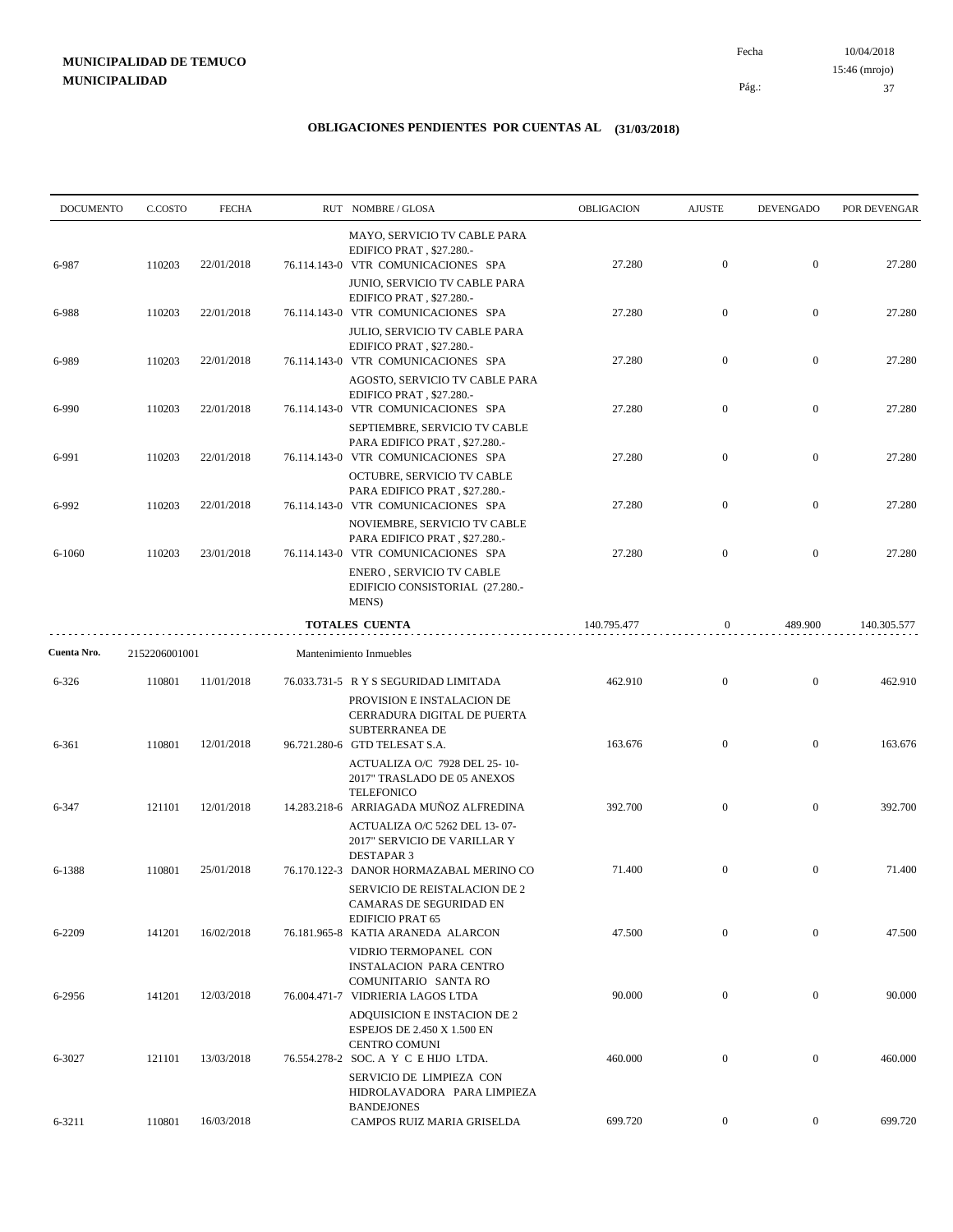| <b>DOCUMENTO</b> | C.COSTO       | <b>FECHA</b> | RUT NOMBRE/GLOSA                                                                                                                                             | OBLIGACION | <b>AJUSTE</b>    | <b>DEVENGADO</b> | POR DEVENGAR |
|------------------|---------------|--------------|--------------------------------------------------------------------------------------------------------------------------------------------------------------|------------|------------------|------------------|--------------|
| 6-3297           | 110801        | 20/03/2018   | INSTALACION DE 9.36 MT DE<br>PISO VINILICO Y REPARACION DE<br><b>SUPERF</b><br>77.624.270-5 SOCIEDAD MUEBLES SANTA ANA L                                     | 1.474.906  | $\boldsymbol{0}$ | $\overline{0}$   | 1.474.906    |
|                  |               |              | PROVISION E INSTALACION<br>MODULOS DE ATENCION PUBLICO<br><b>EDIFICIO PRAT</b>                                                                               |            |                  |                  |              |
| 6-3316           | 160201        | 20/03/2018   | SANHUEZA CRISTOBAL PABLO HER<br>PROVISION E INSTALACION CANAL<br><b>AGUA LLUVIAS Y REPARACION</b><br><b>ALERO DE BI</b>                                      | 460.000    | $\mathbf{0}$     | $\mathbf{0}$     | 460.000      |
| 6-3417           | 110805        | 22/03/2018   | 76.051.775-5 MAQUINARIAS Y CONSTRUCCIONE<br>ADQUISICION DE DOS LLAVES PARA<br>LAVATORIO CROMADA PARA<br>OFICINA CONVENIO                                     | 23.000     | $\boldsymbol{0}$ | $\mathbf{0}$     | 23.000       |
| 6-3427           | 141201        | 23/03/2018   | 76.287.853-4 COMERCIAL AGUSTIN LIMITADA<br><b>INSTALACION DE 2 ESTUFA A</b><br>LEÑA PARA CENTRO<br>COMUNITARIO LANIN A                                       | 169.070    | $\boldsymbol{0}$ | $\boldsymbol{0}$ | 169.070      |
| 6-3533           | 110801        | 27/03/2018   | 77.456.050-5 SOC. CONSTRUCTORAS DE OBRAS M<br>PROVISION E INSTALACION DE<br>PUERTACON CERRADURA                                                              | 94.500     | $\boldsymbol{0}$ | $\boldsymbol{0}$ | 94.500       |
| 6-3534           | 110801        | 27/03/2018   | <b>INSTALADA PARA OFICINA</b><br>85.479.600-3 FIGUEROA SALAZAR LTDA<br>ADQUISICION DE 2 BANDEJAS CON<br>TUBO LED PARA OFICINA DEL                            | 33.600     | $\boldsymbol{0}$ | $\boldsymbol{0}$ | 33.600       |
| 6-3624           | 121101        | 27/03/2018   | <b>DPTO. DE LICEN</b><br>76.772.882-4 CONSTRUCTORA CHRISTIAN OPAZO<br>SERVICIO DE MANTENCION PILETA<br>LAVADO FERIA PINTO SEGUN                              | 2.970.240  | $\boldsymbol{0}$ | $\mathbf{0}$     | 2.970.240    |
| 6-3635           | 110801        | 29/03/2018   | ID-1658-136-L11<br>76.667.181-0 CONSTRUCTORA PERECUI SPA<br>SERVICIO CONSTRUCCION Y                                                                          | 350.000    | $\boldsymbol{0}$ | $\boldsymbol{0}$ | 350.000      |
| 6-3739           | 110806        | 29/03/2018   | HABILITACION MODULO DE<br>ATENCION DE PUBLICO EN<br>77.456.050-5 SOC. CONSTRUCTORAS DE OBRAS M<br>SERVICIO LIMPIEZA, LIJADO Y<br>SELLADO EN CANALETA PARA EL | 94.550     | $\boldsymbol{0}$ | $\boldsymbol{0}$ | 94.550       |
|                  |               |              | <b>SECTOR</b><br><b>TOTALES CUENTA</b>                                                                                                                       | 8.057.772  | $\mathbf{0}$     | $\overline{0}$   | 8.057.772    |
| Cuenta Nro.      | 2152206001002 |              | Mantenimiento Ascensores                                                                                                                                     |            |                  |                  |              |
| 6-524            | 150301        | 15/01/2018   | 9.519.187-8 ISLA SAN MARTIN CARLOS MARCO<br>MARZO, SERV MANT. 02 ASCENSOR<br>ESTADIO GERMAN BECKER,                                                          | 209.440    | $\mathbf{0}$     | $\mathbf{0}$     | 209.440      |
| $6 - 525$        | 150301        | 15/01/2018   | \$209.440.-<br>9.519.187-8 ISLA SAN MARTIN CARLOS MARCO<br>ABRIL, SERV MANT. 02 ASCENSOR<br>ESTADIO GERMAN BECKER,                                           | 209.440    | $\mathbf{0}$     | $\boldsymbol{0}$ | 209.440      |
| $6 - 526$        | 150301        | 15/01/2018   | \$209.440.-<br>9.519.187-8 ISLA SAN MARTIN CARLOS MARCO<br>MAYO, SERV MANT. 02 ASCENSOR<br>ESTADIO GERMAN BECKER,                                            | 209.440    | $\mathbf{0}$     | $\boldsymbol{0}$ | 209.440      |
| 6-537            | 110803        | 15/01/2018   | $$209.440-$<br>9.519.187-8 ISLA SAN MARTIN CARLOS MARCO<br>ABRIL, SERV MANTENCION<br>ASCENSOR EDIF.BELLO 510<br>\$142.800 .-                                 | 142.800    | $\boldsymbol{0}$ | $\boldsymbol{0}$ | 142.800      |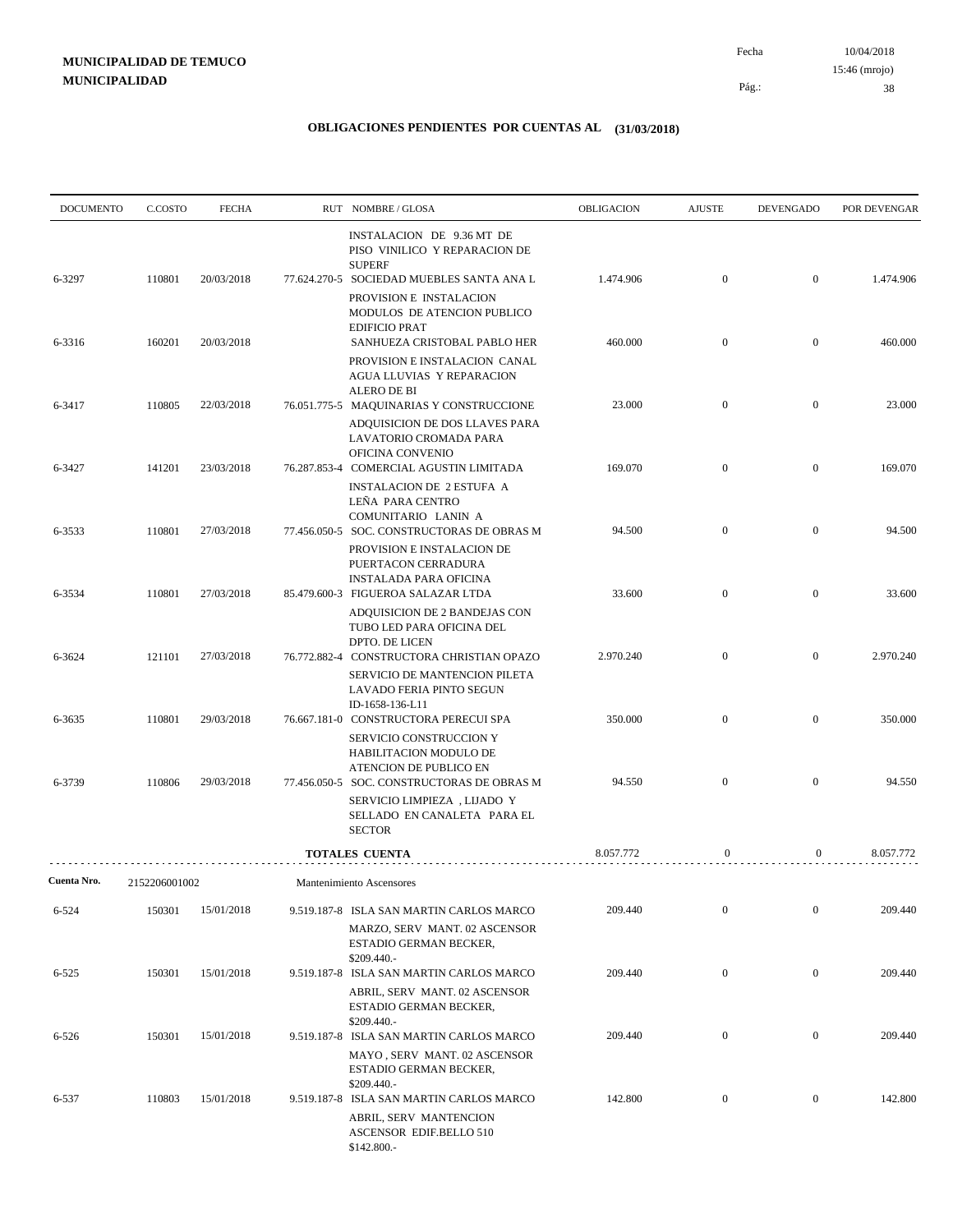10/04/2018 39 Pág.: Fecha 15:46 (mrojo)

| <b>DOCUMENTO</b> | C.COSTO       | <b>FECHA</b> | RUT NOMBRE/GLOSA                                                                                          | OBLIGACION | <b>AJUSTE</b>    | <b>DEVENGADO</b> | POR DEVENGAR |
|------------------|---------------|--------------|-----------------------------------------------------------------------------------------------------------|------------|------------------|------------------|--------------|
| 6-538            | 110803        | 15/01/2018   | ISLA SAN MARTIN CARLOS MARCO                                                                              | 142.800    | $\boldsymbol{0}$ | $\boldsymbol{0}$ | 142.800      |
|                  |               |              | MAYO, SERV MANTENCION<br>ASCENSOR EDIF.BELLO 510<br>$$142.800-$                                           |            |                  |                  |              |
| 6-539            | 110803        | 15/01/2018   | ISLA SAN MARTIN CARLOS MARCO                                                                              | 142.800    | $\overline{0}$   | $\overline{0}$   | 142.800      |
|                  |               |              | JUNIO, SERV MANTENCION<br>ASCENSOR EDIF.BELLO 510<br>\$142.800.-                                          |            |                  |                  |              |
| 6-540            | 110803        | 15/01/2018   | ISLA SAN MARTIN CARLOS MARCO                                                                              | 142.800    | $\mathbf{0}$     | $\mathbf{0}$     | 142.800      |
|                  |               |              | JULIO, SERV MANTENCION<br><b>ASCENSOR EDIF.BELLO 510</b><br>$$142.800-$                                   |            |                  |                  |              |
| 6-541            | 110803        | 15/01/2018   | ISLA SAN MARTIN CARLOS MARCO                                                                              | 142.800    | $\mathbf{0}$     | $\mathbf{0}$     | 142.800      |
|                  |               |              | AGOSTO, SERV MANTENCION<br>ASCENSOR EDIF.BELLO 510<br>\$142.800.-                                         |            |                  |                  |              |
| 6-542            | 110803        | 15/01/2018   | ISLA SAN MARTIN CARLOS MARCO                                                                              | 142.800    | $\mathbf{0}$     | $\mathbf{0}$     | 142.800      |
|                  |               |              | SEPTIEMBRE, SERV MANTENCION<br>ASCENSOR EDIF.BELLO 510<br>$$142.800-$                                     |            |                  |                  |              |
| 6-543            | 110803        | 15/01/2018   | ISLA SAN MARTIN CARLOS MARCO                                                                              | 142.800    | $\mathbf{0}$     | $\mathbf{0}$     | 142.800      |
|                  |               |              | OCTUBRE, SERV MANTENCION<br>ASCENSOR EDIF.BELLO 510<br>\$142.800.-                                        |            |                  |                  |              |
| 6-544            | 110803        | 15/01/2018   | ISLA SAN MARTIN CARLOS MARCO                                                                              | 142.800    | $\mathbf{0}$     | $\mathbf{0}$     | 142.800      |
|                  |               |              | NOVIEMBRE, SERV MANTENCION<br>ASCENSOR EDIF.BELLO 510<br>\$142.800.-                                      |            | $\mathbf{0}$     |                  |              |
| 6-572            | 110801        | 16/01/2018   | GONZALEZ CRUZ FELIPE ALEJAND                                                                              | 149.999    |                  | $\mathbf{0}$     | 149.999      |
| 6-573            | 110801        | 16/01/2018   | MARZO, MANTENCION 02<br>ASCENSORES PRAT 650 \$149.999.-<br><b>MENSUAL</b><br>GONZALEZ CRUZ FELIPE ALEJAND | 149.999    | $\mathbf{0}$     | $\mathbf{0}$     | 149.999      |
|                  |               |              | <b>ABRIL, MANTENCION 02</b><br>ASCENSORES PRAT 650 \$149.999.-<br><b>MENSUAL</b>                          |            |                  |                  |              |
| 6-574            | 110801        | 16/01/2018   | GONZALEZ CRUZ FELIPE ALEJAND                                                                              | 149.999    | $\mathbf{0}$     | $\mathbf{0}$     | 149.999      |
|                  |               |              | MAYO, MANTENCION 02<br>ASCENSORES PRAT 650 \$149.999.-<br><b>MENSUAL</b>                                  |            |                  |                  |              |
| 6-575            | 110801        | 16/01/2018   | GONZALEZ CRUZ FELIPE ALEJAND                                                                              | 149.999    | $\boldsymbol{0}$ | $\boldsymbol{0}$ | 149.999      |
|                  |               |              | <b>JUNIO, MANTENCION 02</b><br>ASCENSORES PRAT 650 \$149.999.-<br><b>MENSUAL</b>                          |            |                  |                  |              |
| 6-576            | 110801        | 16/01/2018   | GONZALEZ CRUZ FELIPE ALEJAND                                                                              | 149.999    | $\overline{0}$   | $\overline{0}$   | 149.999      |
|                  |               |              | JULIO, MANTENCION 02<br>ASCENSORES PRAT 650 \$149.999.-<br><b>MENSUAL</b>                                 |            |                  |                  |              |
| 6-3120           | 110801        | 14/03/2018   | GONZALEZ CRUZ FELIPE ALEJAND                                                                              | 505.750    | $\mathbf{0}$     | $\overline{0}$   | 505.750      |
|                  |               |              | TRATO DIRECTO N.- 62-2018"<br>REPARACION ASCENSON EDIFICIO<br><b>PRAT 650 " PRO</b>                       |            |                  |                  |              |
|                  |               |              | <b>TOTALES CUENTA</b>                                                                                     | 3.026.465  | $\boldsymbol{0}$ | $\mathbf{0}$     | 3.026.465    |
| Cuenta Nro.      | 2152206001003 |              | Mantenimiento Escala Mecánica                                                                             |            |                  |                  |              |
| 6-529            | 110801        | 15/01/2018   | ISLA SAN MARTIN CARLOS MARCO                                                                              | 205.703    | $\boldsymbol{0}$ | $\mathbf{0}$     | 205.703      |
|                  |               |              | MARZO, MANTENCION ESCALA<br>EDIFICIO PRAT \$205.703                                                       |            |                  |                  |              |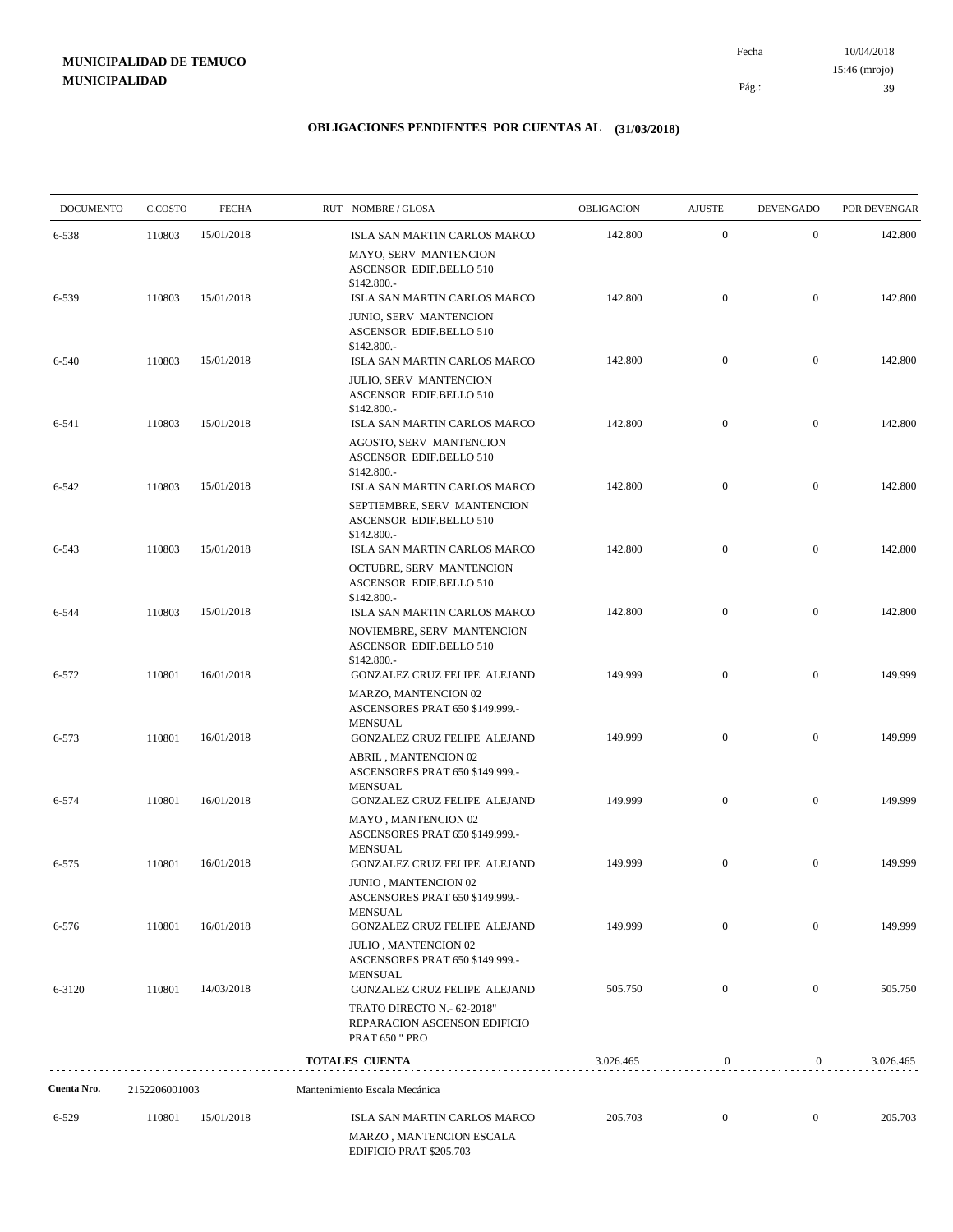10/04/2018 40 Pág.: Fecha 15:46 (mrojo)

| <b>DOCUMENTO</b> | C.COSTO    | <b>FECHA</b> | RUT NOMBRE/GLOSA                                                                                                                  | OBLIGACION | <b>AJUSTE</b>    | <b>DEVENGADO</b> | POR DEVENGAR |
|------------------|------------|--------------|-----------------------------------------------------------------------------------------------------------------------------------|------------|------------------|------------------|--------------|
| 6-530            | 110801     | 15/01/2018   | ISLA SAN MARTIN CARLOS MARCO                                                                                                      | 205.703    | $\mathbf{0}$     | $\mathbf{0}$     | 205.703      |
|                  |            |              | ABRIL, MANTENCION ESCALA<br>EDIFICIO PRAT \$205.703                                                                               |            |                  |                  |              |
| 6-531            | 110801     | 15/01/2018   | ISLA SAN MARTIN CARLOS MARCO<br>MAYO, MANTENCION ESCALA                                                                           | 205.703    | $\mathbf{0}$     | $\mathbf{0}$     | 205.703      |
| 6-532            | 110801     | 15/01/2018   | EDIFICIO PRAT \$205.703<br>ISLA SAN MARTIN CARLOS MARCO                                                                           | 205.703    | $\mathbf{0}$     | $\mathbf{0}$     | 205.703      |
| 6-533            | 110801     | 15/01/2018   | JUNIO, MANTENCION ESCALA<br>EDIFICIO PRAT \$205.703<br>ISLA SAN MARTIN CARLOS MARCO                                               | 205.703    | $\mathbf{0}$     | $\mathbf{0}$     | 205.703      |
|                  |            |              | JULIO, MANTENCION ESCALA<br>EDIFICIO PRAT \$205.703                                                                               |            |                  |                  |              |
|                  |            |              | TOTALES CUENTA                                                                                                                    | 1.028.515  | $\mathbf{0}$     | $\overline{0}$   | 1.028.515    |
| Cuenta Nro.      | 2152206002 |              | Mantenimiento y Reparación de Vehículos                                                                                           |            |                  |                  |              |
| 6-1245           | 120301     | 24/01/2018   | 85.184.600-K CRUZ Y CIA LTDA                                                                                                      | 2.000.000  | $\mathbf{0}$     | 946.141          | 1.053.859    |
| 6-1246           | 120301     | 24/01/2018   | SERVICIO DE VULCANIZACION<br>PARA VEHICULOS DEL PARQUE<br><b>AUTOMOTRIZ DE</b><br>85.184.600-K CRUZ Y CIA LTDA                    | 2.000.000  | $\boldsymbol{0}$ | $\mathbf{0}$     | 2.000.000    |
|                  |            |              | SERVICIO DE VULCANIZACION<br>PARA VEHICULOS DEL PARQUE<br><b>AUTOMOTRIZ DE</b>                                                    |            |                  |                  |              |
| 6-1391           | 110901     | 25/01/2018   | 81.762.400-6 SILVA HNOS. Y CIA.<br>SERVICIO DE CAMBIO DE ACEITE,<br>CAMBIO DEFILTROS DE VEHICULO<br>A-243 DE                      | 211.106    | $\mathbf{0}$     | $\mathbf{0}$     | 211.106      |
| 6-1581           | 120701     | 30/01/2018   | 85.184.600-K CRUZ Y CIA LTDA<br>SERVICIO DE VULCANIZACION DE<br>VEHICULOS DE VEHICULOS DEL                                        | 800.000    | $\boldsymbol{0}$ | $\mathbf{0}$     | 800.000      |
| 6-2033           | 110901     | 13/02/2018   | DPTO. OPERACIO<br>81.762.400-6 SILVA HNOS. Y CIA.<br>SERVICIO DE MANTENCION DE<br>VEHICULO A-215 DE LA DIRECCION<br>DE OBRAS MUNI | 243.355    | $\mathbf{0}$     | $\mathbf{0}$     | 243.355      |
| 6-2729           | 141403     | 06/03/2018   | 81.762.400-6 SILVA HNOS. Y CIA.<br>CAMBIO DE ACEITE, FILTROS,<br>CORREAS, AMORTIGUADRORES<br>PARA CAMION                          | 743.512    | $\boldsymbol{0}$ | $\mathbf{0}$     | 743.512      |
| 6-2955           | 110901     | 12/03/2018   | 76.296.979-3 SERVICIO AUTOMOTRIZ EDV LIMIT<br>SERVICIO DE MANTENCION DE<br>VEHICULO A-339 DE SEGURIDAD<br><b>CIUDADANA</b>        | 63.999     | $\boldsymbol{0}$ | $\mathbf{0}$     | 63.999       |
| 6-2922           | 141403     | 12/03/2018   | 81.762.400-6 SILVA HNOS. Y CIA.<br>REPARACION SISTEMA ELECTRICO                                                                   | 345.338    | $\boldsymbol{0}$ | $\bf{0}$         | 345.338      |
| 6-3001           | 110901     | 13/03/2018   | DE CAMION ALJIBE A -248<br>85.184.600-K CRUZ Y CIA LTDA<br>SERVICIO DE VULCANIZACION<br>PARA VEHICULOS MUNICIPALES                | 200.000    | $\mathbf{0}$     | $\boldsymbol{0}$ | 200.000      |
| 6-3078           | 110901     | 14/03/2018   | CORRESPONDIENT<br>76.296.979-3 SERVICIO AUTOMOTRIZ EDV LIMIT<br>CAMBIO DE ACEITE MOTOR CON                                        | 63.999     | $\boldsymbol{0}$ | $\boldsymbol{0}$ | 63.999       |
| 6-3080           | 110901     | 14/03/2018   | FILTRO Y CAMBIO FILTRO DE AIRE<br>PARA MOV<br>76.296.979-3 SERVICIO AUTOMOTRIZ EDV LIMIT                                          | 69.500     | $\boldsymbol{0}$ | $\boldsymbol{0}$ | 69.500       |
|                  |            |              | CAMBIO DE ACEITE Y FILTROS DE<br>AIRE PARA MOVIL A-232 DEL<br><b>ESTADIO</b>                                                      |            |                  |                  |              |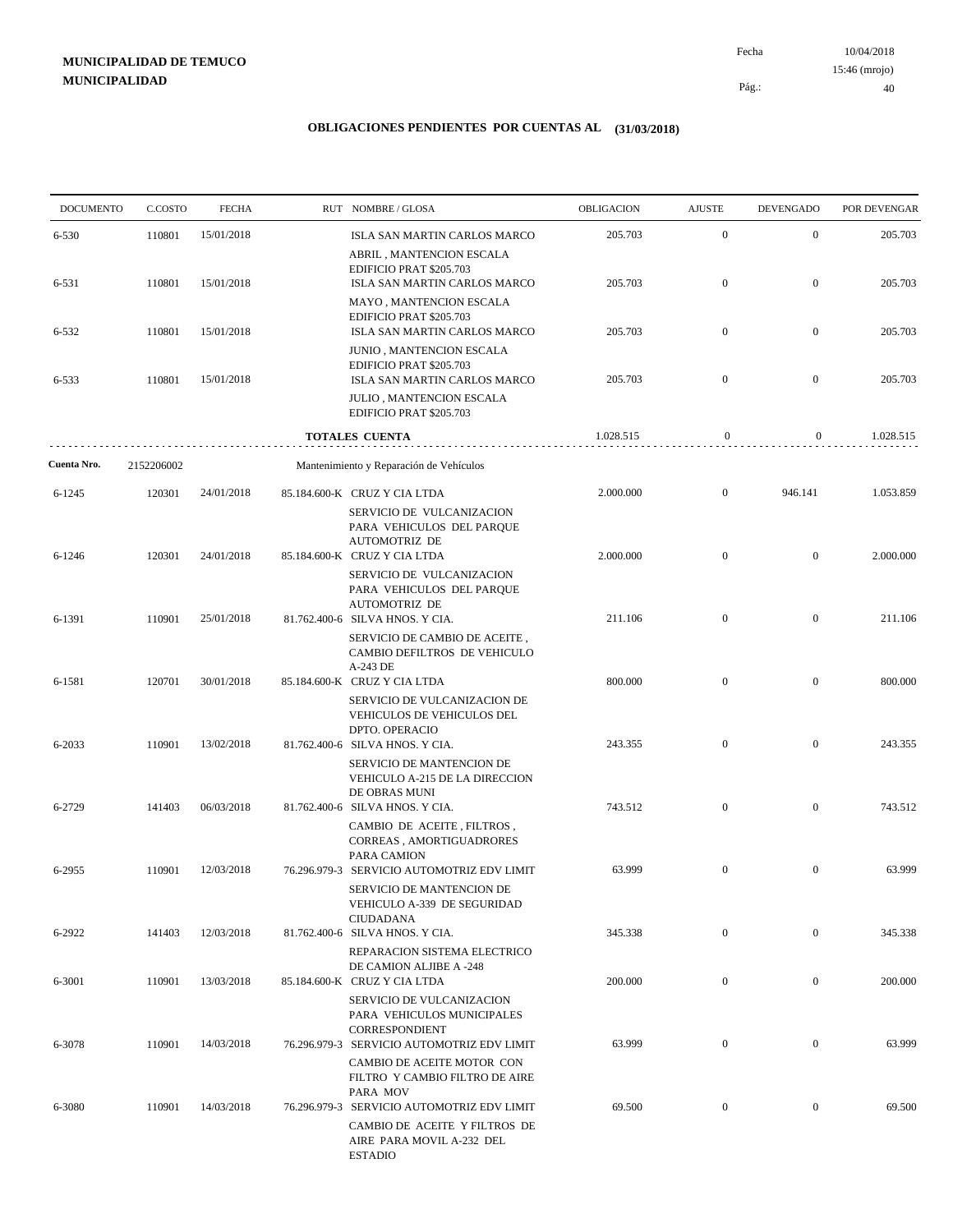10/04/2018 41 Pág.: Fecha 15:46 (mrojo)

| <b>DOCUMENTO</b> | C.COSTO | <b>FECHA</b> | RUT NOMBRE/GLOSA                                                                                                      | OBLIGACION | <b>AJUSTE</b>    | <b>DEVENGADO</b> | POR DEVENGAR |
|------------------|---------|--------------|-----------------------------------------------------------------------------------------------------------------------|------------|------------------|------------------|--------------|
| 6-3149           | 120301  | 15/03/2018   | HENRIQUEZ0 HENRIQUEZ RICARDO<br>REPARACION DE 02 CILINDROS                                                            | 1.539.979  | $\mathbf{0}$     | $\mathbf{0}$     | 1.539.979    |
|                  |         |              | HIDRAULICOS DE COMPACTACION<br><b>DEL CAMIO</b>                                                                       |            |                  |                  |              |
| 6-3153           | 120403  | 15/03/2018   | 81.762.400-6 SILVA HNOS. Y CIA.<br>REPARACION DE RADIADOR,<br>REVISAR RETENES DE MASAS                                | 507.178    | $\mathbf{0}$     | $\mathbf{0}$     | 507.178      |
| 6-3229           | 120701  | 19/03/2018   | DELANTERAS PAR<br>3.959.593-1 PEÑA OSORE OSCAR<br>REPARACION DE PASADORES<br><b>BALDE CARGADOR FRONTAL</b>            | 92.000     | $\boldsymbol{0}$ | $\mathbf{0}$     | 92.000       |
| 6-3319           | 141403  | 20/03/2018   | A-174 DEL PG RED<br>81.762.400-6 SILVA HNOS. Y CIA.                                                                   | 74.970     | $\mathbf{0}$     | $\mathbf{0}$     | 74.970       |
|                  |         |              | CAMBIO RETEN MASA TRASERA<br>DEL CAMION A-160 A CARGO DEL<br>PG DEFIC                                                 |            |                  |                  |              |
| 6-3359           | 120301  | 21/03/2018   | 92.475.000-6 KAUFMANN S.A. VEHICULOS MOTO<br>MANTENIMIENTO ANUAL, REVISAR<br>SISTEMA ELECTRICO CARROSERIA<br>, CAMBIO | 1.802.063  | $\boldsymbol{0}$ | $\mathbf{0}$     | 1.802.063    |
| 6-3360           | 120301  | 21/03/2018   | 92.475.000-6 KAUFMANN S.A. VEHICULOS MOTO<br>CAMBIO DE RADIADOR DE<br>CALEFACCION DEL CAMION A-282,                   | 1.771.357  | $\mathbf{0}$     | $\mathbf{0}$     | 1.771.357    |
| 6-3361           | 120301  | 21/03/2018   | <b>MANTENCION</b><br>92.475.000-6 KAUFMANN S.A. VEHICULOS MOTO                                                        | 655.502    | $\boldsymbol{0}$ | $\mathbf{0}$     | 655.502      |
| 6-3362           | 120301  | 21/03/2018   | CAMBIAR VALVULA<br>REGULADORA DE PRESION,<br>CAMBIO DE FILTRO SECAD<br>92.475.000-6 KAUFMANN S.A. VEHICULOS MOTO      | 6.552.351  | $\mathbf{0}$     | $\overline{0}$   | 6.552.351    |
|                  |         |              | CAMBIO DE VALVULA,<br>MANTENIMIENTO ANUAL Y OTROS<br>PARA CAMION A-330                                                |            |                  |                  |              |
| 6-3387           | 120301  | 22/03/2018   | 85.184.600-K CRUZ Y CIA LTDA<br>SERVICIO DE VULCANIZACION<br>PARA VEHICULOS DEL PARQUE<br>AUTOMOTRIZ CO               | 1.500.000  | $\boldsymbol{0}$ | $\mathbf{0}$     | 1.500.000    |
| 6-3388           | 120701  | 22/03/2018   | 85.184.600-K CRUZ Y CIA LTDA<br>SERVICIO DE VULCANIZACION<br>PARA VEHICULOS DEL PARQUE                                | 800.000    | $\mathbf{0}$     | $\mathbf{0}$     | 800.000      |
| 6-3392           | 120301  | 22/03/2018   | AUTOMOTRIZ CO<br>81.762.400-6 SILVA HNOS. Y CIA.<br>REPARACION RADIADOR, CAMBIO                                       | 2.229.584  | $\mathbf{0}$     | $\mathbf{0}$     | 2.229.584    |
|                  |         |              | DE ACEITE MOTOR, CAMBIARA<br><b>SENSORES</b>                                                                          |            |                  |                  |              |
| 6-3384           | 120301  | 22/03/2018   | 81.762.400-6 SILVA HNOS. Y CIA.<br>CAMBIO DE ACEITE, REPARACION<br>SISTEMA ELECTRICO Y OTRAS                          | 1.891.386  | $\boldsymbol{0}$ | $\mathbf{0}$     | 1.891.386    |
| 6-3407           | 120701  | 22/03/2018   | <b>REPARACION</b><br>76.296.979-3 SERVICIO AUTOMOTRIZ EDV LIMIT<br>REPARACION TREN DELANTERO,                         | 90.450     | $\boldsymbol{0}$ | $\boldsymbol{0}$ | 90.450       |
| 6-3478           | 120701  | 26/03/2018   | CAMBIAR TERMINALES, ROTULAS Y<br>ALINEAR CAMI<br>92.475.000-6 KAUFMANN S.A. VEHICULOS MOTO                            | 69.406     | $\boldsymbol{0}$ | $\boldsymbol{0}$ | 69.406       |
|                  |         |              | CAMBIO FLEXIBLE DE AIRE PARA<br>REPARACION DEL CAMION A-255 A<br>CARGO                                                |            |                  |                  |              |
| 6-3537           | 120301  | 27/03/2018   | OÑATE CARES MIRNA FLOR                                                                                                | 93.000     | $\mathbf{0}$     | $\boldsymbol{0}$ | 93.000       |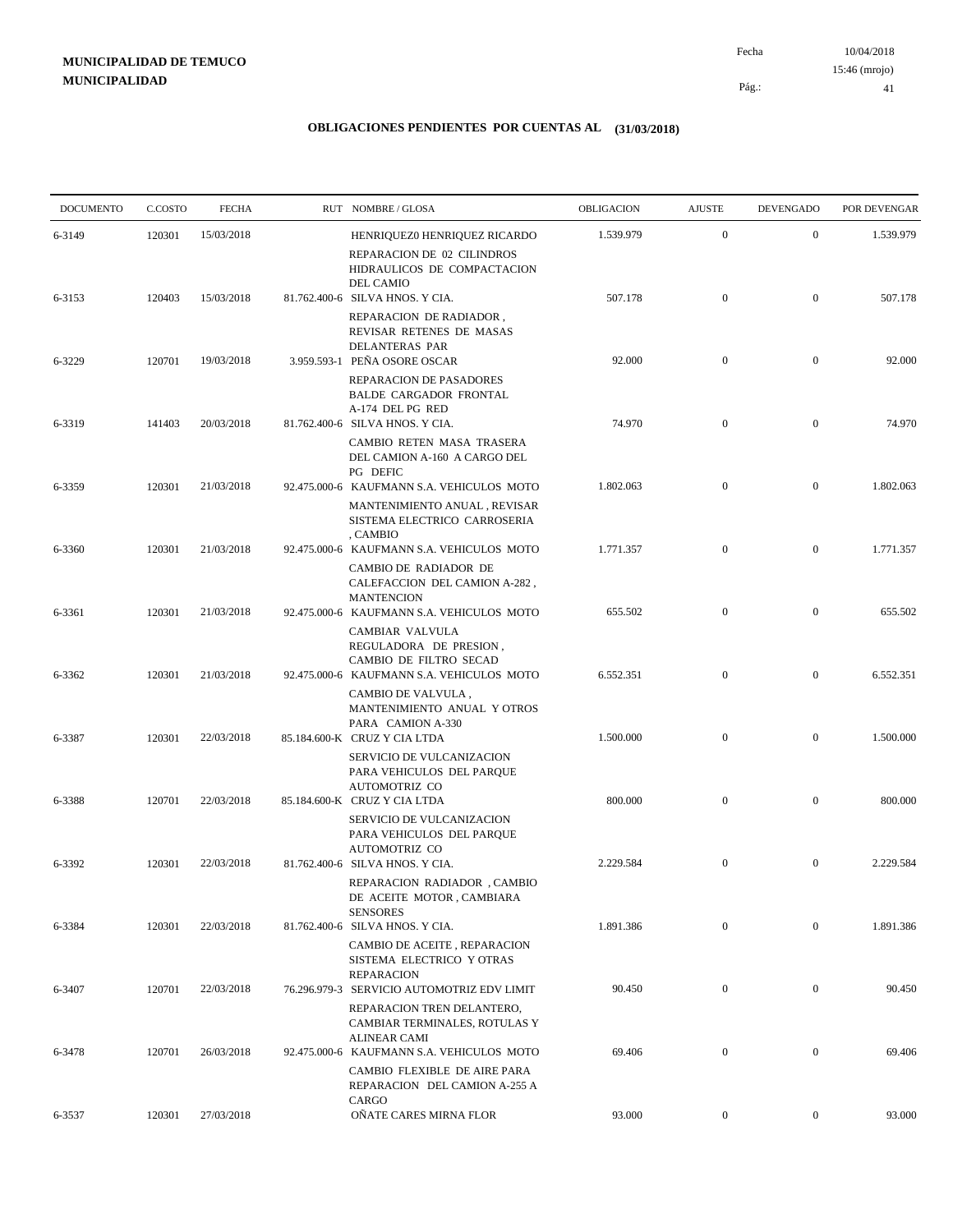| <b>DOCUMENTO</b> | C.COSTO    | <b>FECHA</b> | RUT NOMBRE/GLOSA                                                                                                       | OBLIGACION | <b>AJUSTE</b>    | <b>DEVENGADO</b> | POR DEVENGAR |
|------------------|------------|--------------|------------------------------------------------------------------------------------------------------------------------|------------|------------------|------------------|--------------|
| 6-3546           | 120301     | 27/03/2018   | CONFECCION DE 02 MANGUERA<br>HIDRAULICA DE ALTA PRESION EN<br>R-9 DEL ALZ<br>92.475.000-6 KAUFMANN S.A. VEHICULOS MOTO | 3.318.192  | $\mathbf{0}$     | $\overline{0}$   | 3.318.192    |
|                  |            |              | SERVICIO DE MONTAJE DE CAJA<br><b>COMPACTORA DE CAMION</b><br>RECOLECTOR A-360 DE                                      |            |                  |                  |              |
| 6-3547           | 110901     | 27/03/2018   | 14.333.207-1 VERGARA ÑANCO CRISTIAN SEBAS<br>GRAFICA GRAFICA MOVIL PARA                                                | 35.700     | $\boldsymbol{0}$ | $\mathbf{0}$     | 35.700       |
| 6-3549           | 110901     | 27/03/2018   | VEHICULO DE SEGURIDAD<br>CIUDADANA Y DIDECO<br>85.184.600-K CRUZ Y CIA LTDA                                            | 200.000    | $\mathbf{0}$     | $\overline{0}$   | 200.000      |
|                  |            |              | SERVICIO DE VULCANIZACION<br>PARA VEHICULOS MENORES MES<br>DE ABRIL 2018                                               |            |                  |                  |              |
| 6-3564           | 120701     | 27/03/2018   | 92.475.000-6 KAUFMANN S.A. VEHICULOS MOTO<br>MANTENIMIENTO ANUAL Y<br>REPARACION SISTEMA ELECTRICO                     | 6.598.271  | $\boldsymbol{0}$ | $\boldsymbol{0}$ | 6.598.271    |
| 6-3609           | 110901     | 27/03/2018   | <b>Y REVISAR CODIGOS</b><br>14.333.207-1 VERGARA ÑANCO CRISTIAN SEBAS                                                  | 92.820     | $\boldsymbol{0}$ | $\boldsymbol{0}$ | 92.820       |
| 6-3605           | 120301     | 27/03/2018   | CAMBIO DE GRAFICA MOVIL A<br>VEHICULO A -216 DE LA DIRECCION<br>DE ASEO PROG<br>OÑATE CARES MIRNA FLOR                 | 93.000     | $\boldsymbol{0}$ | $\boldsymbol{0}$ | 93.000       |
| 6-3625           | 120701     | 29/03/2018   | CONFECCION DE 02 MANGUERA<br>HIDRAULICA DE ALTA PRESION EN<br>R-9 DEL ALZ<br>PEÑA OSORE OSCAR                          | 2.908.826  | $\boldsymbol{0}$ | $\boldsymbol{0}$ | 2.908.826    |
|                  |            |              | SERVICIO DE REPARACION DE<br>MOTONIVELADORA A-201 Y A-281<br><b>CAMBIO DE CILI</b>                                     |            |                  |                  |              |
| 6-3733           | 120701     | 29/03/2018   | 76.296.979-3 SERVICIO AUTOMOTRIZ EDV LIMIT<br>REPARAR SISTEMA DE FRENO,<br>CAMBIAR PASTILLAS Y                         | 92.050     | $\mathbf{0}$     | $\boldsymbol{0}$ | 92.050       |
| 6-3730           | 120301     | 29/03/2018   | RECTIFICAR DISCO DE<br>OÑATE CARES MIRNA FLOR<br>CONFECCION DE 02 MANGUERAS                                            | 93.000     | $\mathbf{0}$     | $\boldsymbol{0}$ | 93.000       |
| 6-3757           | 120301     | 29/03/2018   | HIDRAULICAS DE ALTA PRESION<br><b>INSTALADAS</b><br>HENRIQUEZ0 HENRIQUEZ RICARDO<br>REPARAR 02 CILINDROS               | 2.025.000  | $\boldsymbol{0}$ | $\boldsymbol{0}$ | 2.025.000    |
| 6-3759           | 120301     | 29/03/2018   | HIDRAULICOS DE PORTALON DEL<br>CAMION A-288,<br>PEÑA OSORE OSCAR                                                       | 998.638    | $\boldsymbol{0}$ | $\mathbf{0}$     | 998.638      |
|                  |            |              | REPARACION PLACA EN SISTEMA<br>DE COMPACTACION DE BASURA,<br><b>REPARACIO</b>                                          |            |                  |                  |              |
| 6-3760           | 120301     | 29/03/2018   | HENRIQUEZ0 HENRIQUEZ RICARDO<br>REPARAR 02 CILINDROS<br>HIDRAULICOS DE BARRIDO PARA<br>CAMION A-360,                   | 2.185.460  | $\mathbf{0}$     | $\boldsymbol{0}$ | 2.185.460    |
|                  |            |              | <b>TOTALES CUENTA</b>                                                                                                  | 45.050.992 | $\boldsymbol{0}$ | 946.141          | 44.104.851   |
| Cuenta Nro.      | 2152206004 |              | Mantenimiento y Reparación de Máquinas y Equipos de Oficina                                                            |            |                  |                  |              |
| 6-1306           | 110702     | 25/01/2018   | 79.534.260-5 PETRINOVIC Y CIA. LTDA.                                                                                   | 154.700    | $\boldsymbol{0}$ | $\boldsymbol{0}$ | 154.700      |
|                  |            |              | MARZO, MANTENCION GABINETE<br>PSICOTECNICO, \$154.700.-<br>79.534.260-5 PETRINOVIC Y CIA. LTDA.                        | 154.700    | $\mathbf{0}$     | $\mathbf{0}$     | 154.700      |
| 6-1307           | 110702     | 25/01/2018   |                                                                                                                        |            |                  |                  |              |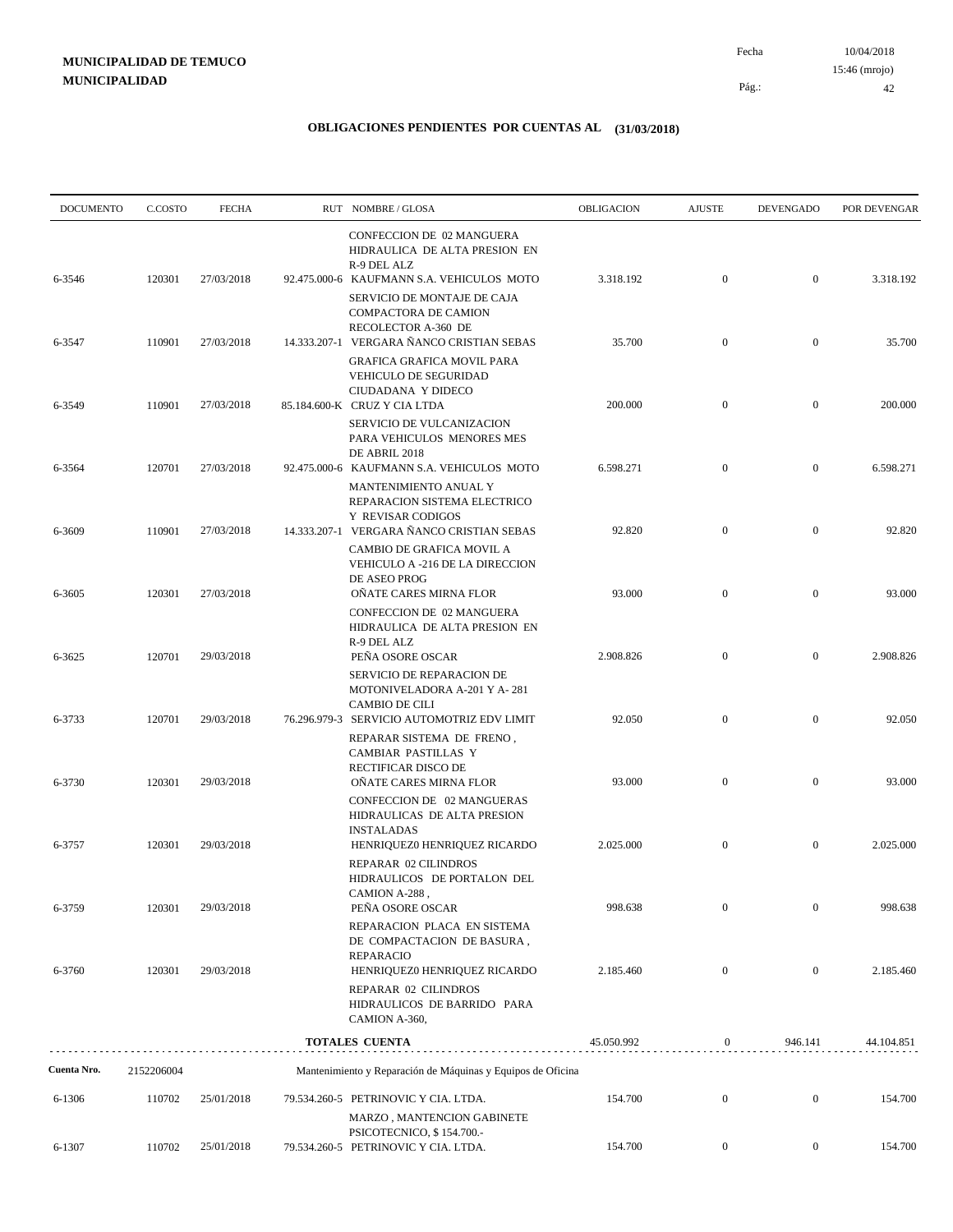10/04/2018 43 Pág.: Fecha 15:46 (mrojo)

| <b>DOCUMENTO</b> | C.COSTO    | <b>FECHA</b> | RUT NOMBRE/GLOSA                                                                                                | OBLIGACION | <b>AJUSTE</b>    | <b>DEVENGADO</b> | POR DEVENGAR |
|------------------|------------|--------------|-----------------------------------------------------------------------------------------------------------------|------------|------------------|------------------|--------------|
| 6-1308           | 110702     | 25/01/2018   | ABRIL, MANTENCION GABINETE<br>PSICOTECNICO, \$154.700.-<br>79.534.260-5 PETRINOVIC Y CIA. LTDA.                 | 154.700    | $\mathbf{0}$     | $\boldsymbol{0}$ | 154.700      |
|                  |            |              | MAYO, MANTENCION GABINETE<br>PSICOTECNICO, \$154.700.-                                                          |            |                  |                  |              |
| 6-1309           | 110702     | 25/01/2018   | 79.534.260-5 PETRINOVIC Y CIA. LTDA.<br><b>JUNIO, MANTENCION GABINETE</b><br>PSICOTECNICO, \$154.700.-          | 154.700    | $\mathbf{0}$     | $\boldsymbol{0}$ | 154.700      |
| 6-1310           | 110702     | 25/01/2018   | 79.534.260-5 PETRINOVIC Y CIA. LTDA.<br><b>JULIO, MANTENCION GABINETE</b>                                       | 154.700    | $\boldsymbol{0}$ | $\boldsymbol{0}$ | 154.700      |
| 6-1311           | 110702     | 25/01/2018   | PSICOTECNICO, \$154.700.-<br>79.534.260-5 PETRINOVIC Y CIA. LTDA.<br>AGOSTO, MANTENCION GABINETE                | 154.700    | $\mathbf{0}$     | $\boldsymbol{0}$ | 154.700      |
| 6-1312           | 110702     | 25/01/2018   | PSICOTECNICO, \$154.700.-<br>79.534.260-5 PETRINOVIC Y CIA. LTDA.                                               | 154.700    | $\mathbf{0}$     | $\boldsymbol{0}$ | 154.700      |
|                  |            |              | SEPTIEMBRE, MANTENCION<br><b>GABINETE PSICOTECNICO, \$</b><br>154.700.-                                         |            |                  |                  |              |
| 6-1313           | 110702     | 25/01/2018   | 79.534.260-5 PETRINOVIC Y CIA. LTDA.<br><b>OCTUBRE, MANTENCION</b><br><b>GABINETE PSICOTECNICO, \$</b>          | 154.700    | $\mathbf{0}$     | $\boldsymbol{0}$ | 154.700      |
| 6-1314           | 110702     | 25/01/2018   | 154.700.-<br>79.534.260-5 PETRINOVIC Y CIA. LTDA.                                                               | 154.700    | $\boldsymbol{0}$ | $\boldsymbol{0}$ | 154.700      |
|                  |            |              | NOVIEMBRE, MANTENCION<br><b>GABINETE PSICOTECNICO, \$</b><br>154.700.-                                          |            |                  |                  |              |
| 6-1315           | 110702     | 25/01/2018   | 79.534.260-5 PETRINOVIC Y CIA. LTDA.<br>DICIEMBRE, MANTENCION<br><b>GABINETE PSICOTECNICO, \$</b>               | 154.700    | $\mathbf{0}$     | $\boldsymbol{0}$ | 154.700      |
|                  |            |              | 154.700.-<br><b>TOTALES CUENTA</b>                                                                              | 1.547.000  | $\boldsymbol{0}$ | $\overline{0}$   | 1.547.000    |
| Cuenta Nro.      | 2152206007 |              | Mantenimiento y Reparación de Equipos Informáticos                                                              |            |                  |                  |              |
| 6-2042           | 110402     | 13/02/2018   | 87.019.000-K CRECIC S.A.<br>SERVICIO DE MANTENCION DE                                                           | 677.518    | $\mathbf{0}$     | $\boldsymbol{0}$ | 677.518      |
| 6-2730           | 110402     | 06/03/2018   | PLOTER HP-250 DE LA DIRECCION<br>DE CATASTRO DE<br>76.294.783-8 SERVICIOS DE INGENIERÍA ELÉCTRI                 | 396.211    | $\mathbf{0}$     | $\boldsymbol{0}$ | 396.211      |
|                  |            |              | <b>INSTALACION DE CANALIZACION</b><br>Y CABLEADO EN SALAS CENTRO<br><b>COMUNITAR</b>                            |            |                  |                  |              |
| 6-2732           | 110402     | 06/03/2018   | 76.294.783-8 SERVICIOS DE INGENIERÍA ELÉCTRI<br><b>INSTALACION DE UN PUNTO DE</b><br>RED Y UN PUNTO ELECTRICO   | 156.871    | $\boldsymbol{0}$ | $\boldsymbol{0}$ | 156.871      |
| 6-2985           | 110402     | 12/03/2018   | PARA PLOTTER E<br>76.294.783-8 SERVICIOS DE INGENIERÍA ELÉCTRI                                                  | 156.871    | $\boldsymbol{0}$ | $\boldsymbol{0}$ | 156.871      |
|                  |            |              | <b>INSTALACION DE UN PUNTO DE</b><br>RED Y UN PUNTO ELECTRICO EN<br><b>OFICINA</b>                              |            |                  |                  |              |
| 6-2986           | 110402     | 12/03/2018   | 76.294.783-8 SERVICIOS DE INGENIERÍA ELÉCTRI<br><b>INSTALACION DE 2 PUNTOS DE</b><br>RED U 1 ELECTRICO TRASLADO | 248.621    | $\boldsymbol{0}$ | $\boldsymbol{0}$ | 248.621      |
| 6-2988           | 110402     | 12/03/2018   | DE UN<br>76.294.783-8 SERVICIOS DE INGENIERÍA ELÉCTRI                                                           | 248.621    | $\boldsymbol{0}$ | $\boldsymbol{0}$ | 248.621      |
|                  |            |              | <b>INSTALACION DE 2 PUNTOS DE</b><br>RED Y ELECTRICO EN OFICINA DE<br><b>RENTAS</b>                             |            |                  |                  |              |
| 6-2989           | 110402     | 12/03/2018   | 76.294.783-8 SERVICIOS DE INGENIERÍA ELÉCTRI                                                                    | 416.203    | $\overline{0}$   | $\overline{0}$   | 416.203      |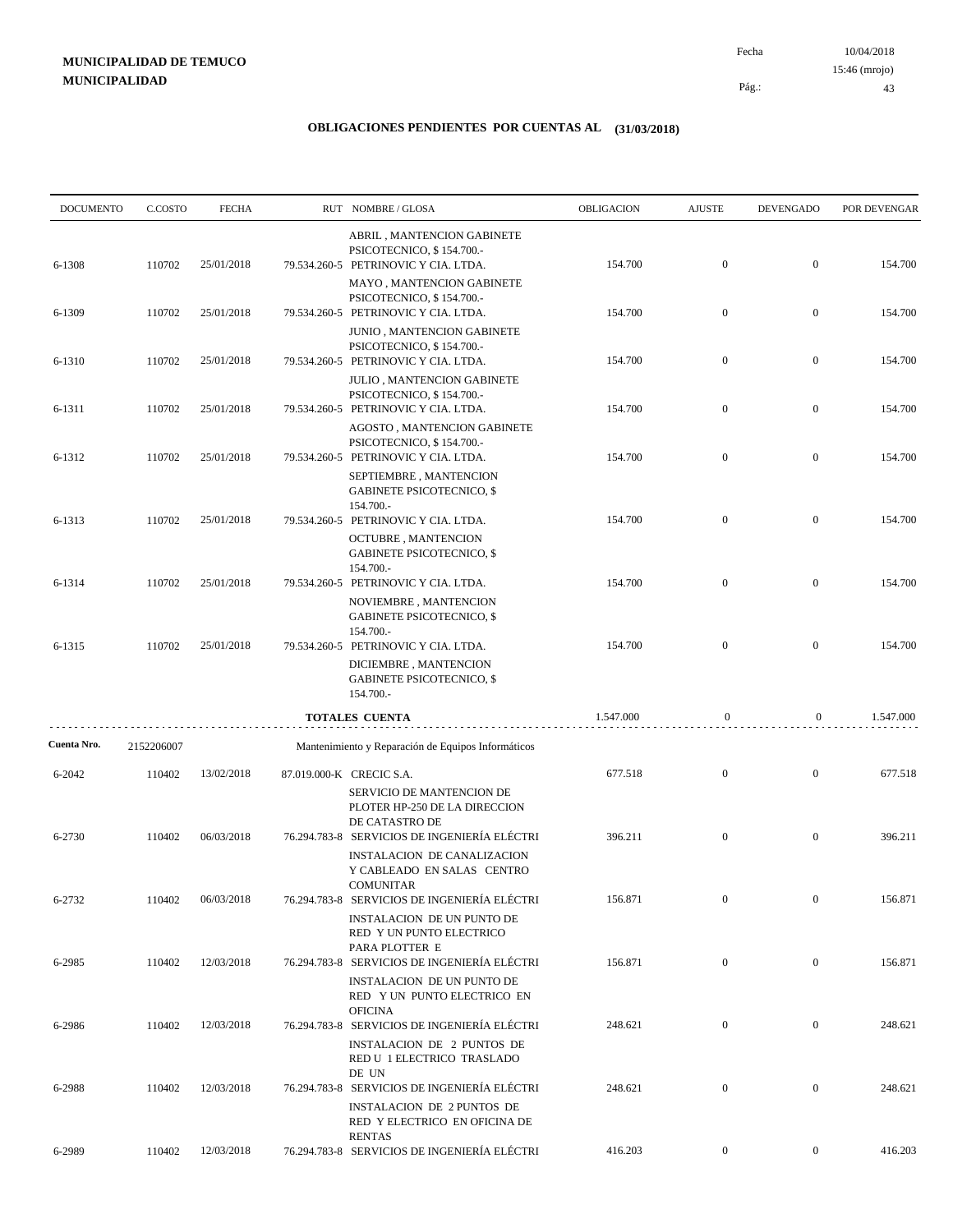| <b>DOCUMENTO</b> | C.COSTO       | <b>FECHA</b> |       | RUT NOMBRE/GLOSA                                                                                                                                                                               | <b>OBLIGACION</b> | <b>AJUSTE</b>    | <b>DEVENGADO</b> | POR DEVENGAR |
|------------------|---------------|--------------|-------|------------------------------------------------------------------------------------------------------------------------------------------------------------------------------------------------|-------------------|------------------|------------------|--------------|
| 6-3194           | 110402        | 16/03/2018   |       | TRASLADO DE 5 PUNTOS DE RED<br>Y 5 PUNTOS ELECTRICOS<br><b>OFICINAS PRO</b><br>76.294.783-8 SERVICIOS DE INGENIERÍA ELÉCTRI<br><b>INSTALACION DE 2 PUNTOS DE</b><br>RED Y 02 PUNTOS ELECTRICOS | 277.960           | $\mathbf{0}$     | $\overline{0}$   | 277.960      |
| 6-3195           | 110402        | 16/03/2018   |       | <b>PARA</b><br>76.294.783-8 SERVICIOS DE INGENIERÍA ELÉCTRI<br><b>INSTALACION DE 2 PUNTOS DE</b><br>RED Y 02 PUNTOS ELECTRICOS                                                                 | 274.009           | $\overline{0}$   | $\mathbf{0}$     | 274.009      |
| 6-3320           | 110402        | 20/03/2018   |       | EN OF<br>76.294.783-8 SERVICIOS DE INGENIERÍA ELÉCTRI<br>INSTALACION DE 02 PUNTOS DE<br>RED Y 02 ENCHUFES ELECTRICOS                                                                           | 202.338           | $\mathbf{0}$     | $\overline{0}$   | 202.338      |
| 6-3321           | 110402        | 20/03/2018   |       | <b>PARA</b><br>76.294.783-8 SERVICIOS DE INGENIERÍA ELÉCTRI<br><b>INSTALACION DE 03 PUNTOS DE</b><br>RED Y 03 ENCHUFES ELECTRICOS                                                              | 291.824           | $\overline{0}$   | $\overline{0}$   | 291.824      |
| 6-3322           | 110402        | 20/03/2018   |       | <b>PARA</b><br>76.294.783-8 SERVICIOS DE INGENIERÍA ELÉCTRI<br>INSTALACION DE CANALIZACION<br>Y CABLEADO HDMI EN SALA DE                                                                       | 437.028           | $\mathbf{0}$     | $\mathbf{0}$     | 437.028      |
| 6-3323           | 110402        | 20/03/2018   |       | CINE . SA<br>76.294.783-8 SERVICIOS DE INGENIERÍA ELÉCTRI<br><b>INSTALACION DE 02 PUNTOS DE</b><br>RED Y 02 ENCHUFES ELECTRICOS                                                                | 262.728           | $\mathbf{0}$     | $\overline{0}$   | 262.728      |
| 6-3672           | 110402        | 29/03/2018   |       | <b>PARA</b><br>96.523.180-3 OPCIONES S.A.<br>SERVICIO DE INSTALACION DE UN<br>PLOTER EN LA DIRECCION DE<br>OBRAS PROGRAMA                                                                      | 94.600            | $\overline{0}$   | $\overline{0}$   | 94.600       |
|                  |               |              |       | <b>TOTALES CUENTA</b>                                                                                                                                                                          | 4.141.403         | $\bf{0}$         | 0                | 4.141.403    |
| Cuenta Nro.      | 2152206999    |              | Otros |                                                                                                                                                                                                |                   |                  |                  |              |
| 6-3092           | 120601        | 14/03/2018   |       | 7.864.262-9 QUINTANA MANZUR WILFREDO ALF<br>CAMBIO BUJIAS, ACELERADOR,<br>PIOLA PARTIDA, ACEITE Y FILTRO<br>PARA ORI                                                                           | 55.650            | $\mathbf{0}$     | $\boldsymbol{0}$ | 55.650       |
| 6-3433           | 120403        | 23/03/2018   |       | 77.224.100-3 SISTEMA CONTRA INCENDIOS SUPE<br>SERVICIO DE RECARGA DE<br>EXTINTORES PARA VEHICULOS Y<br>PARA RECINTO MUNIC                                                                      | 300.000           | $\mathbf{0}$     | $\mathbf{0}$     | 300.000      |
| 6-3433           | 120501        | 23/03/2018   |       | 77.224.100-3 SISTEMA CONTRA INCENDIOS SUPE<br>SERVICIO DE RECARGA DE<br>EXTINTORES PARA VEHICULOS Y<br>PARA RECINTO MUNIC                                                                      | 74.172            | $\overline{0}$   | $\overline{0}$   | 74.172       |
|                  |               |              |       | <b>TOTALES CUENTA</b>                                                                                                                                                                          | 429.822           | $\boldsymbol{0}$ | $\boldsymbol{0}$ | 429.822      |
| Cuenta Nro.      | 2152207001001 |              |       | Public. Gestión Municipal                                                                                                                                                                      |                   |                  |                  |              |
| 6-1787           | 110701        | 06/02/2018   |       | 76.242.953-5 GRUPO WEBTEL COMUNICACIONE<br>CAMPAÑA COMUNICACIONAL POR<br>ANIVERSARIO DE TEMUCO Y                                                                                               | 1.335.775         | $\mathbf{0}$     | $\overline{0}$   | 1.335.775    |
| 6-2385           | 110201        | 22/02/2018   |       | PERMISO DE CIRCULAC<br>87.778.800-8 SOC PERIODISTICA ARAUCANIA S.A.<br>PUBLICACION CONCURSO<br>PUBLICO PARA EQUIPO DE<br><b>EXTENSION DEL PG</b>                                               | 292.763           | $\boldsymbol{0}$ | $\boldsymbol{0}$ | 292.763      |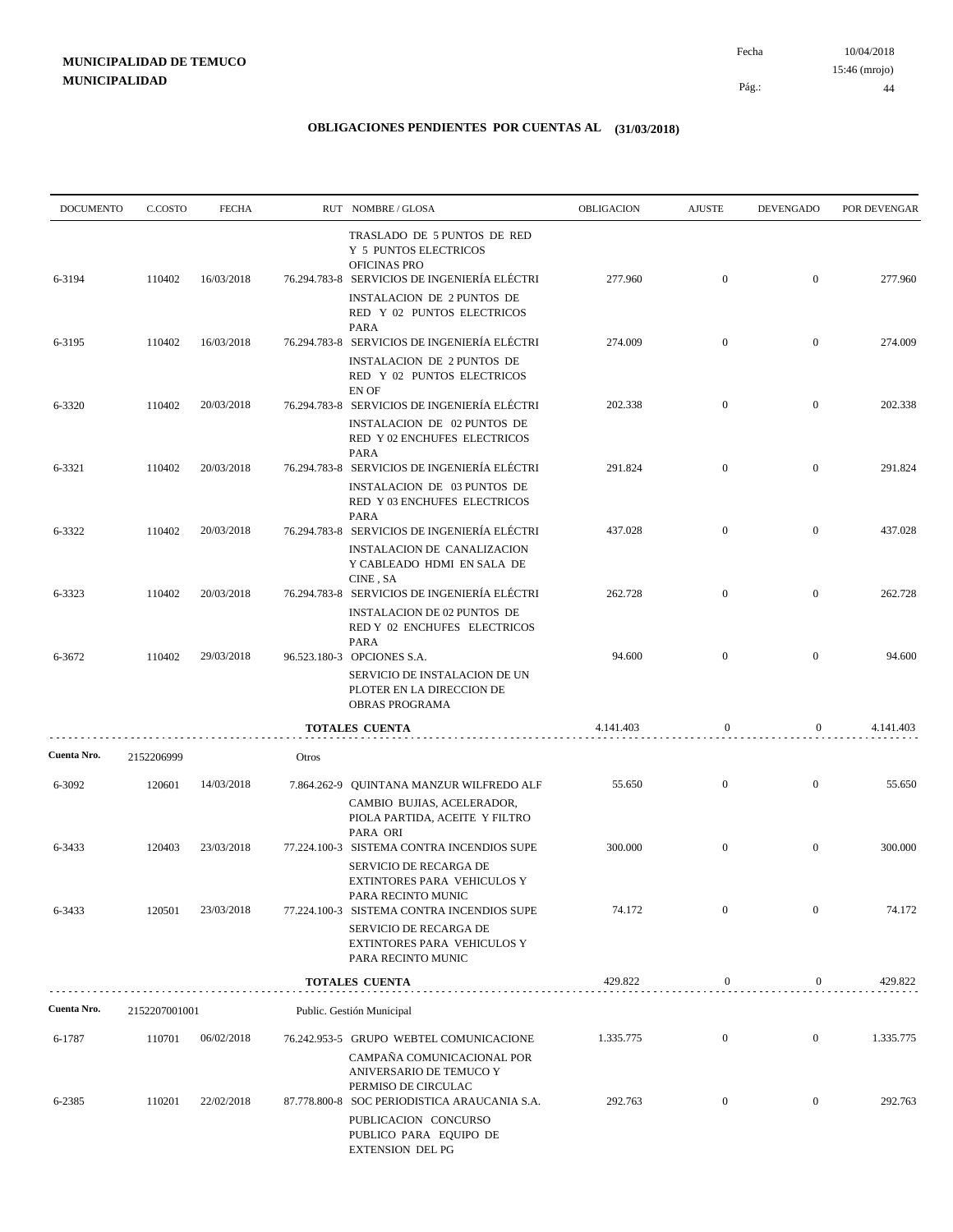| <b>DOCUMENTO</b> | C.COSTO       | <b>FECHA</b> | RUT NOMBRE/GLOSA                                                                                                    | OBLIGACION | <b>AJUSTE</b>    | <b>DEVENGADO</b> | POR DEVENGAR |
|------------------|---------------|--------------|---------------------------------------------------------------------------------------------------------------------|------------|------------------|------------------|--------------|
| 6-2787           | 110701        | 07/03/2018   | 81.689.800-5 TELEVISION NACIONAL DE CHILE                                                                           | 3.808.000  | $\overline{0}$   | $\overline{0}$   | 3.808.000    |
| 6-2788           | 110701        | 07/03/2018   | TRATO DIRECTO PARA CAMPAÑA<br>DIFUSION PROGRAMA 137<br>ANIVERSARIO Y<br>96.516.560-6 BIO BIO COMUNICACIONES S.A.    | 1.500.000  | $\mathbf{0}$     | $\overline{0}$   | 1.500.000    |
| 6-3669           | 110201        | 29/03/2018   | TRATO DIRECTO N 23-2018<br>CAMPAÑA PUBLICIDAD RADIAL<br>PARA DIFUSION PR<br>PEREZ FIERRO MARCELA PATRICIA           | 91.630     | $\overline{0}$   | $\overline{0}$   | 91.630       |
|                  |               |              | TOTALES CUENTA                                                                                                      | 7.028.168  | $\boldsymbol{0}$ | $\mathbf{0}$     | 7.028.168    |
| Cuenta Nro.      | 2152207001002 |              | Public. Relac. Públicas                                                                                             |            |                  |                  |              |
| 6-242            | 111001        | 10/01/2018   | 87.778.800-8 SOC PERIODISTICA ARAUCANIA S.A.                                                                        | 63.450     | $\mathbf{0}$     | $\mathbf{0}$     | 63.450       |
| 6-233            | 111001        | 10/01/2018   | ACTUALIZA O.C 8957 01.12.2017<br>87.778.800-8 SOC PERIODISTICA ARAUCANIA S.A.                                       | 63.450     | $\overline{0}$   | $\mathbf{0}$     | 63.450       |
| 6-1091           | 111001        | 23/01/2018   | ACTUALIZA O.C 8059 30.10.2017<br>79.894.330-8 TELEFONICA COMUNICACIONES DA                                          | 177.650    | $\overline{0}$   | $\boldsymbol{0}$ | 177.650      |
| 6-1092           | 111001        | 23/01/2018   | MARZO, SERV EN LA ESPERA<br>TELEFONICA .\$ 177.650.- MENSUAL<br>79.894.330-8 TELEFONICA COMUNICACIONES DA           | 177.650    | $\mathbf{0}$     | $\mathbf{0}$     | 177.650      |
| 6-1093           | 111001        | 23/01/2018   | ABRIL, SERV EN LA ESPERA<br>TELEFONICA .\$177.650.- MENSUAL<br>79.894.330-8 TELEFONICA COMUNICACIONES DA            | 177.650    | $\mathbf{0}$     | $\mathbf{0}$     | 177.650      |
| 6-1094           | 111001        | 23/01/2018   | MAYO, SERV EN LA ESPERA<br>TELEFONICA .\$177.650.- MENSUAL<br>79.894.330-8 TELEFONICA COMUNICACIONES DA             | 177.650    | $\mathbf{0}$     | $\boldsymbol{0}$ | 177.650      |
| 6-1095           | 111001        | 23/01/2018   | JUNIO, SERV EN LA ESPERA<br>TELEFONICA .\$177.650.- MENSUAL<br>79.894.330-8 TELEFONICA COMUNICACIONES DA            | 177.650    | $\mathbf{0}$     | $\mathbf{0}$     | 177.650      |
| 6-1096           | 111001        | 23/01/2018   | JULIO, SERV EN LA ESPERA<br>TELEFONICA .\$177.650.- MENSUAL<br>79.894.330-8 TELEFONICA COMUNICACIONES DA            | 177.650    | $\mathbf{0}$     | $\mathbf{0}$     | 177.650      |
| 6-1097           | 111001        | 23/01/2018   | AGOSTO, SERV EN LA ESPERA<br>TELEFONICA .\$177.650.- MENSUAL<br>79.894.330-8 TELEFONICA COMUNICACIONES DA           | 177.650    | $\overline{0}$   | $\mathbf{0}$     | 177.650      |
| 6-1098           | 111001        | 23/01/2018   | SEPTIEMBRE, SERV EN LA ESPERA<br>TELEFONICA .\$177.650.- MENSUAL<br>79.894.330-8 TELEFONICA COMUNICACIONES DA       | 177.650    | $\boldsymbol{0}$ | $\mathbf{0}$     | 177.650      |
| 6-1099           | 111001        | 23/01/2018   | OCTUBRE, SERV EN LA ESPERA<br>TELEFONICA .\$ 177.650.- MENSUAL<br>79.894.330-8 TELEFONICA COMUNICACIONES DA         | 177.650    | $\boldsymbol{0}$ | $\boldsymbol{0}$ | 177.650      |
| 6-1100           | 111001        | 23/01/2018   | NOVIEMBRE, SERV EN LA ESPERA<br>TELEFONICA .\$177.650.- MENSUAL<br>79.894.330-8 TELEFONICA COMUNICACIONES DA        | 177.650    | $\overline{0}$   | $\bf{0}$         | 177.650      |
| 6-2670           | 111001        | 02/03/2018   | DICIEMBRE, SERV EN LA ESPERA<br>TELEFONICA .\$177.650.- MENSUAL<br>87.778.800-8 SOC PERIODISTICA ARAUCANIA S.A.     | 3.000.000  | $\boldsymbol{0}$ | $\boldsymbol{0}$ | 3.000.000    |
| 6-2788           | 111001        | 07/03/2018   | AVISO PUBLICACION PARA<br>DIFUSION PROCESO PERMISO DE<br>CIRCULACION DE<br>96.516.560-6 BIO BIO COMUNICACIONES S.A. | 1.500.000  | $\boldsymbol{0}$ | $\boldsymbol{0}$ | 1.500.000    |
|                  |               |              | TRATO DIRECTO N 23-2018<br>CAMPAÑA PUBLICIDAD RADIAL<br>PARA DIFUSION PR                                            |            |                  |                  |              |
| 6-2890           | 111001        | 09/03/2018   | 90.193.000-7 EMPRESA EL MERCURIO                                                                                    | 1.773.100  | $\overline{0}$   | $\overline{0}$   | 1.773.100    |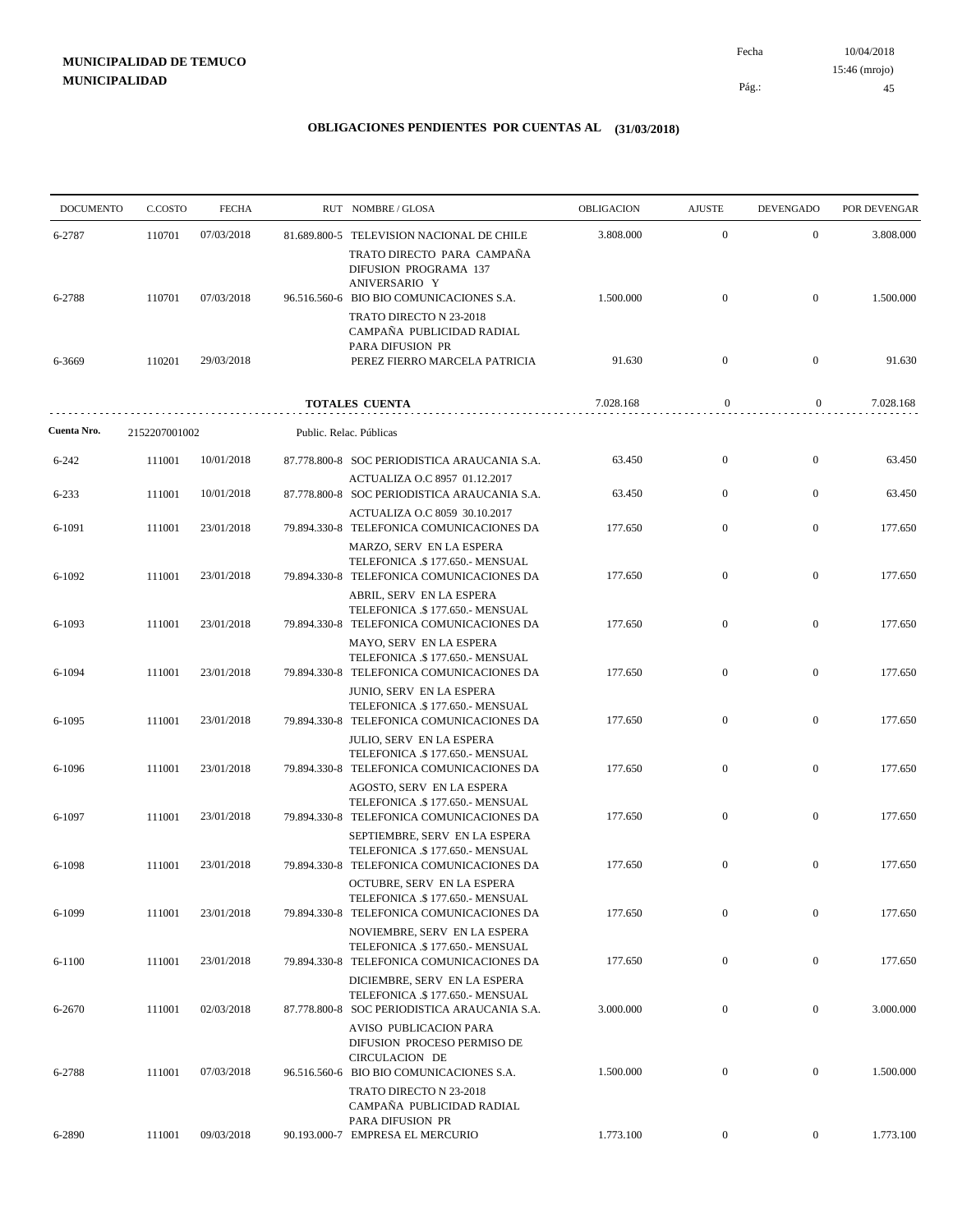| <b>DOCUMENTO</b> | C.COSTO       | <b>FECHA</b> | RUT NOMBRE/GLOSA                                                                                                                                                                                   | OBLIGACION | <b>AJUSTE</b>    | <b>DEVENGADO</b> | POR DEVENGAR |
|------------------|---------------|--------------|----------------------------------------------------------------------------------------------------------------------------------------------------------------------------------------------------|------------|------------------|------------------|--------------|
| 6-3213           | 111001        | 16/03/2018   | PUBLICACION AVISO DIFUSION<br>CAMPAÑA PERMISO DE<br>CIRCULACION 2018<br>87.778.800-8 SOC PERIODISTICA ARAUCANIA S.A.                                                                               | 65.350     | $\mathbf{0}$     | $\mathbf{0}$     | 65.350       |
| 6-3356           | 111001        | 21/03/2018   | AVISO DEFUNCION PUBLICACION<br>DEFUNCION DON PEDRO MENDEZ<br><b>FUENTES PADR</b><br>87.778.800-8 SOC PERIODISTICA ARAUCANIA S.A.<br>AVISO DEFUNCION PUBLICACION                                    | 65.350     | $\mathbf{0}$     | $\mathbf{0}$     | 65.350       |
|                  |               |              | DEFUNCION DON LEONEL ROJAS<br><b>CARRASCO PAD</b>                                                                                                                                                  |            |                  |                  |              |
|                  |               |              | <b>TOTALES CUENTA</b>                                                                                                                                                                              | 8.307.200  | $\mathbf{0}$     | $\boldsymbol{0}$ | 8.307.200    |
| Cuenta Nro.      | 2152207001003 |              | Public. Programas y Actividades                                                                                                                                                                    |            |                  |                  |              |
| 6-1787           | 130105        | 06/02/2018   | 76.242.953-5 GRUPO WEBTEL COMUNICACIONE<br>CAMPAÑA COMUNICACIONAL POR<br>ANIVERSARIO DE TEMUCO Y                                                                                                   | 1.335.775  | $\boldsymbol{0}$ | $\mathbf{0}$     | 1.335.775    |
| 6-2891           | 140702        | 09/03/2018   | PERMISO DE CIRCULAC<br>87.778.800-8 SOC PERIODISTICA ARAUCANIA S.A.<br>SERVICIO DE PUBLICACION AVISO                                                                                               | 171.936    | $\mathbf{0}$     | $\mathbf{0}$     | 171.936      |
|                  |               |              | PRIMER FONDO DE DESARROLLO<br><b>COMUNITAR</b>                                                                                                                                                     |            |                  |                  |              |
|                  |               |              | <b>TOTALES CUENTA</b>                                                                                                                                                                              | 1.507.711  | $\mathbf{0}$     | $\boldsymbol{0}$ | 1.507.711    |
| Cuenta Nro.      | 2152207002001 |              | Serv. Impres. Gestión Municipal                                                                                                                                                                    |            |                  |                  |              |
| 6-2805           | 110701        | 08/03/2018   | 60.806.000-6 CASA MONEDA DE CHILE<br>TRATO DIRECTO N.- 53-2018"                                                                                                                                    | 5.915.490  | $\mathbf{0}$     | $\mathbf{0}$     | 5.915.490    |
| 6-3592           | 110701        | 27/03/2018   | COMPRA DE ESPECIES VALORADAS<br>"8 PLACA PATEN<br>77.649.290-6 GRAFICA NEO MUNDO LIMITADA                                                                                                          | 57.165     | $\mathbf{0}$     | $\mathbf{0}$     | 57.165       |
| 6-3597           | 110201        | 27/03/2018   | SERVICIO DE IMPRESION DE 2000<br>DE 2 COLORES PARA CONTROL DE<br><b>TAXIMETRO P</b><br>VALDEBENITO RODRIGUEZ GLADY<br>SERVICIO DE IMPRESION DE 20<br>TALONARIOS DE SOLICITUD DE<br>PERMISO FERIADO | 120.000    | $\mathbf{0}$     | $\mathbf{0}$     | 120.000      |
|                  |               |              | TOTALES CUENTA                                                                                                                                                                                     | 6.092.655  | $\mathbf{0}$     | 0                | 6.092.655    |
| Cuenta Nro.      | 2152207002002 |              | Serv. Impres. Relac. Públicas                                                                                                                                                                      |            |                  |                  |              |
| 6-1389           | 111001        | 25/01/2018   | GAMBOA GUERRERO ROBERTO AN<br>SERVICIO DE IMPRESION DE 634                                                                                                                                         | 92.000     | $\boldsymbol{0}$ | $\boldsymbol{0}$ | 92.000       |
| 6-2216           | 111001        | 16/02/2018   | IMPRESION DE FOTOS DIGITALES<br>PARA A<br><b>GAMBOA GUERRERO ROBERTO AN</b>                                                                                                                        | 92.000     | $\boldsymbol{0}$ | $\mathbf{0}$     | 92.000       |
| 6-2863           | 111001        | 08/03/2018   | 634 FOTOGRAFIAS DIGITALES DE<br><b>ACTIVIDADES MUNICIPALES</b><br>PEREZ FIERRO MARCELA PATRICIA                                                                                                    | 190.460    | $\boldsymbol{0}$ | $\boldsymbol{0}$ | 190.460      |
|                  |               |              | <b>30 METRO CUADRADO TELAS PVC</b><br>PARA MOTIVO 137 ANIVERSARIO<br>DE TE                                                                                                                         |            |                  |                  |              |
| 6-3090           | 111001        | 14/03/2018   | <b>GAMBOA GUERRERO ROBERTO AN</b><br>634 FOTOGRAFIAS DIGITALES DE<br>DIFERENTES ACTIVIDADES                                                                                                        | 92.000     | $\boldsymbol{0}$ | $\boldsymbol{0}$ | 92.000       |
| 6-3118           | 111001        | 14/03/2018   | MUNICIPALES INS<br>BERTON ARIAS LUIS RAMON                                                                                                                                                         | 291.431    | $\mathbf{0}$     | $\boldsymbol{0}$ | 291.431      |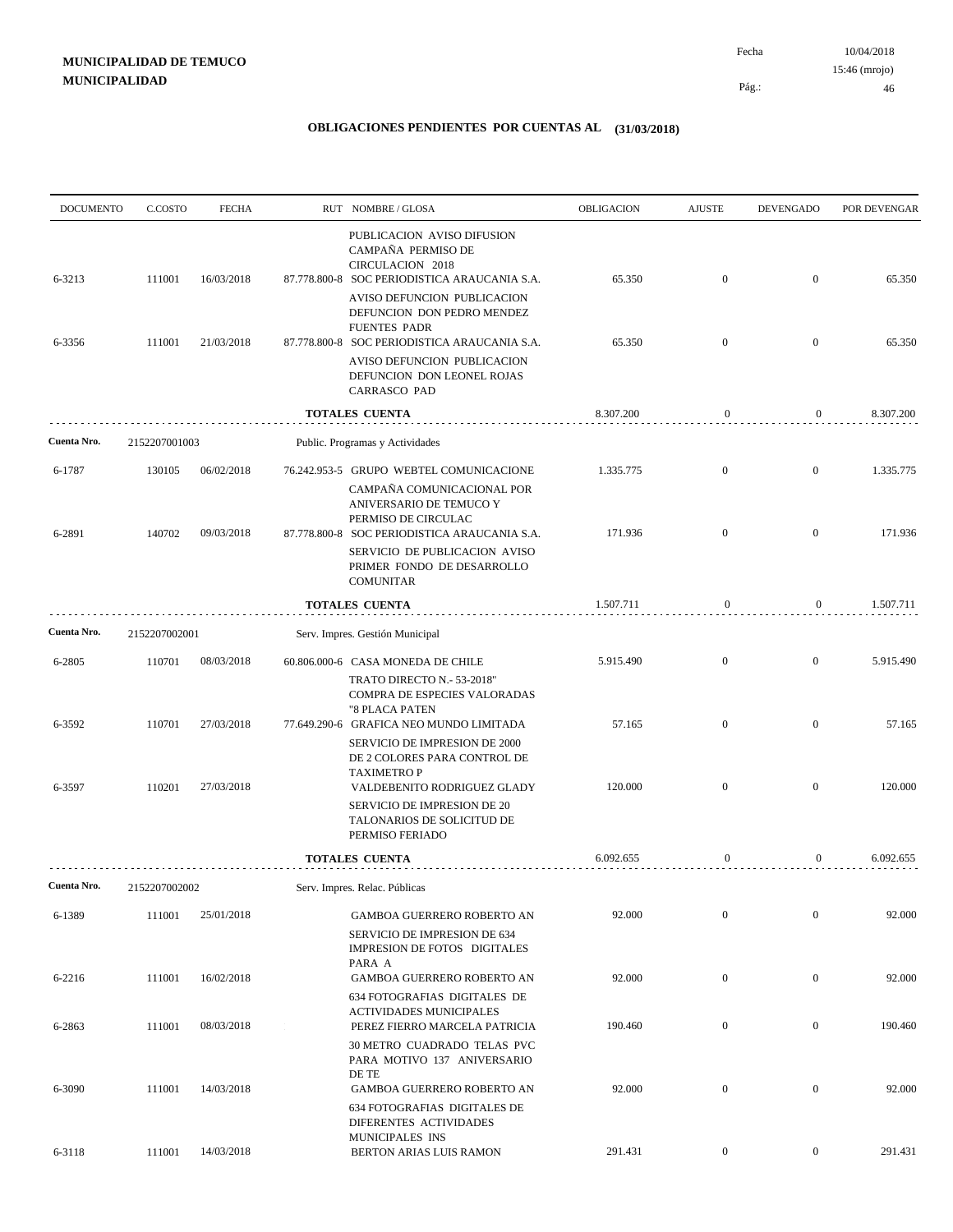10/04/2018 47 Pág.: Fecha 15:46 (mrojo)

| <b>DOCUMENTO</b> | C.COSTO       | <b>FECHA</b> | RUT NOMBRE/GLOSA                                                                                           | <b>OBLIGACION</b> | <b>AJUSTE</b>    | <b>DEVENGADO</b> | POR DEVENGAR |
|------------------|---------------|--------------|------------------------------------------------------------------------------------------------------------|-------------------|------------------|------------------|--------------|
| 6-3168           | 111001        | 15/03/2018   | SERVICIO DE IMPRESION DE 500<br>HOJAS CARTAS EN PAPEL<br>CAMBRIC COLONIAL<br>BURGOS MONSALVES PATRICIA TA  | 1.258.425         | $\mathbf{0}$     | $\overline{0}$   | 1.258.425    |
|                  |               |              | 1000 CARPETAS INSTITUCIONALES,<br>3000 TARJETAS Y 300 ETIQUETAS<br>ADH                                     |                   |                  |                  |              |
| 6-3274           | 111001        | 20/03/2018   | MINDER SANTINI FRIDA<br>2000 CUADERNILLOS PARA SER                                                         | 4.736.200         | $\mathbf{0}$     | $\overline{0}$   | 4.736.200    |
|                  |               |              | DISTRIBUID POR EL SR AICALDE<br>TOTALES CUENTA                                                             | 6.752.516         | $\boldsymbol{0}$ | $\overline{0}$   | 6.752.516    |
| Cuenta Nro.      | 2152207002003 |              | Serv. Impres. Progr. y Actividades                                                                         |                   |                  |                  |              |
| 6-217            | 160302        | 10/01/2018   | PEREZ FIERRO MARCELA PATRICIA                                                                              | 60.690            | $\mathbf{0}$     | $\mathbf{0}$     | 60.690       |
|                  |               |              | ACTUALIZA O.C 7776 18.10.2017                                                                              |                   |                  |                  |              |
| 6-2533           | 121101        | 26/02/2018   | BURGOS MONSALVES PATRICIA TA                                                                               | 441.698           | $\mathbf{0}$     | $\overline{0}$   | 441.698      |
| 6-3306           | 140202        | 20/03/2018   | 3750 FORMULARIOS INFRACCIONES<br>PARA EL PG FERIA PINTO<br>BURGOS MONSALVES PATRICIA TA                    | 440.824           | $\mathbf{0}$     | $\overline{0}$   | 440.824      |
|                  |               |              | 2000 VOLANTES DE INFORMACION<br>RELEVANTES DE LA UNIDAD DE<br><b>INFORMES</b>                              |                   |                  |                  |              |
| 6-3406           | 140703        | 22/03/2018   | BURGOS MONSALVES PATRICIA TA<br>350 CUADERNILLOS, 500<br>CARPETAS, 100 VOLANTES, 800                       | 969.612           | $\mathbf{0}$     | $\mathbf{0}$     | 969.612      |
| 6-3416           | 160302        | 22/03/2018   | AFICHES Y 6 GIG<br>BURGOS MONSALVES PATRICIA TA<br>SERVICIO DE IMPRESION DE 100                            | 85.000            | $\mathbf{0}$     | $\overline{0}$   | 85.000       |
| 6-3543           | 160302        | 27/03/2018   | INVITACIONES A TODO COLOR<br>PARA EXPOSICIO<br>BURGOS MONSALVES PATRICIA TA                                | 85.000            | $\mathbf{0}$     | $\overline{0}$   | 85.000       |
|                  |               |              | SERVICIO DE IMPRESION DE 200<br><b>DIPTICOS POR EXPOSICION</b><br>ANTOLOGIA DEL AL                         |                   |                  |                  |              |
| 6-3545           | 160302        | 27/03/2018   | PEREZ FIERRO MARCELA PATRICIA<br>SERVICIO DE IMPRESION DE                                                  | 50.000            | $\mathbf{0}$     | $\mathbf{0}$     | 50.000       |
| 6-3575           | 160302        | 27/03/2018   | PLOTER POR EXPOSICION<br>ANTOLOGIA DEL ALMA EN M<br>PEREZ FIERRO MARCELA PATRICIA                          | 92.500            | $\overline{0}$   | $\overline{0}$   | 92.500       |
|                  |               |              | SERVICIO DE IMPRESION DE UNA<br>TELA PVC 3 X 5.85 MTS A COLOR                                              |                   |                  |                  |              |
| 6-3615           | 140301        | 27/03/2018   | POR EXPOSIC<br>BURGOS MONSALVES PATRICIA TA                                                                | 291.550           | $\mathbf{0}$     | $\mathbf{0}$     | 291.550      |
|                  |               |              | 2000 DIPTICOS Y 2500 VOLANTES<br>PARA DIFUSION E INFORMATIVOS<br>SO.                                       |                   |                  |                  |              |
|                  |               |              | <b>TOTALES CUENTA</b>                                                                                      | 2.516.874         | $\boldsymbol{0}$ | 0                | 2.516.874    |
| Cuenta Nro.      | 2152207003    |              | Servicios de Encuadernación y Empaste                                                                      |                   |                  |                  |              |
| 6-3324           | 140501        | 20/03/2018   | VEGA SEPULVEDA ERNESTO                                                                                     | 149.940           | $\mathbf{0}$     | $\overline{0}$   | 149.940      |
| 6-3531           | 110201        | 27/03/2018   | SERVICIO DE EMPASTE 28 TOMOS<br>DOCUMENTOS DEL PG<br>DISCAPACIDAD IN<br>-1<br>MARTINEZ FAUNDEZ ANTONIETA D | 91.035            | $\mathbf{0}$     | $\mathbf{0}$     | 91.035       |
|                  |               |              | SERVICIO DE 17 EMPASTE DE<br>DOCUMENTACION DE SECRETARIA<br>MUNICIPAL PROGRA                               |                   |                  |                  |              |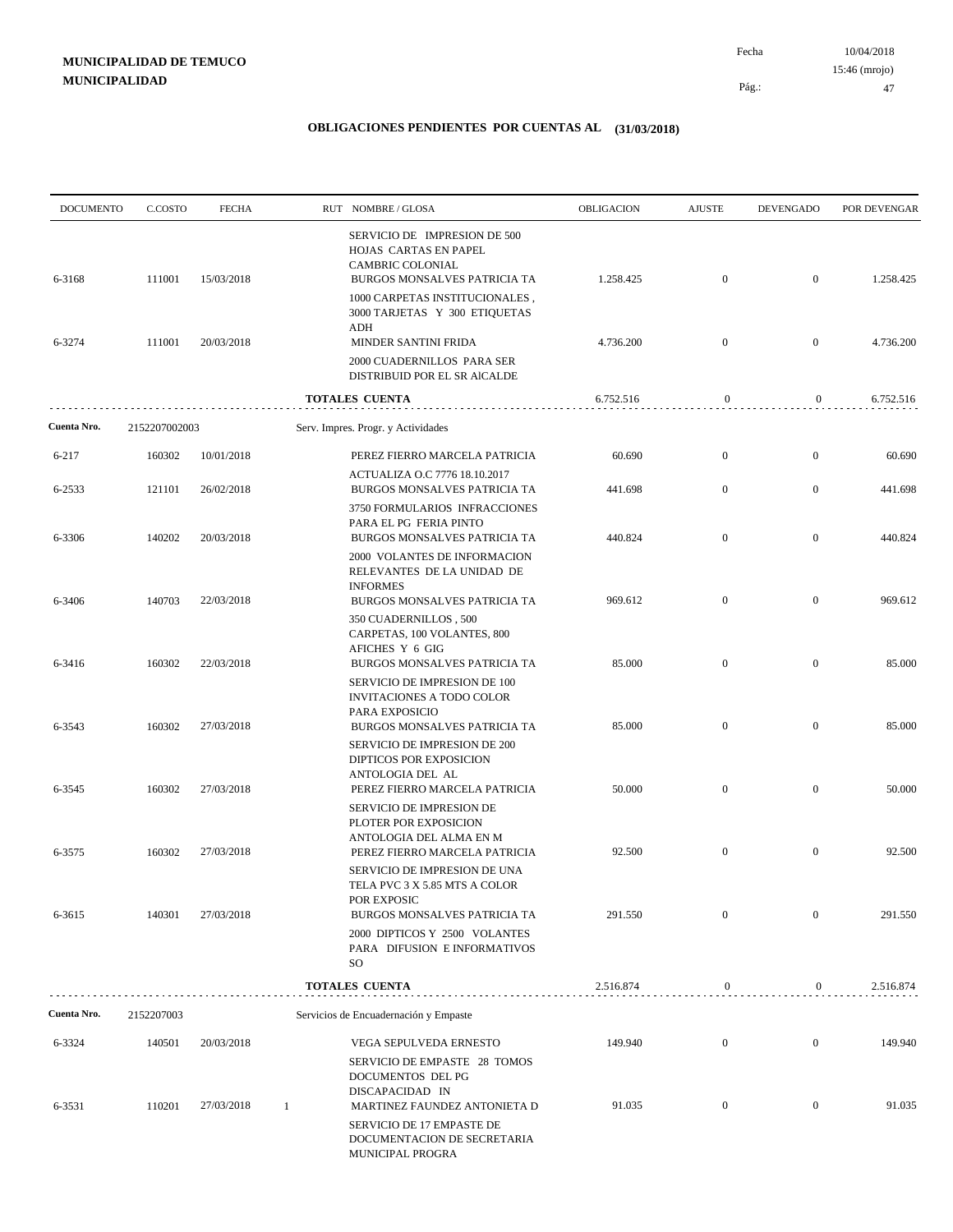| <b>DOCUMENTO</b> | C.COSTO          | <b>FECHA</b> |       | RUT NOMBRE/GLOSA                                                                                                | OBLIGACION | <b>AJUSTE</b>    | <b>DEVENGADO</b> | POR DEVENGAR |
|------------------|------------------|--------------|-------|-----------------------------------------------------------------------------------------------------------------|------------|------------------|------------------|--------------|
| 6-3756           | 110201           | 29/03/2018   |       | VEGA SEPULVEDA ERNESTO                                                                                          | 444.346    | $\mathbf{0}$     | $\boldsymbol{0}$ | 444.346      |
|                  |                  |              |       | SERVICIO DE EMPASTES DE 83<br>TOMOS DE RENDICIONES DE<br><b>CUENTAS, SUBVENCI</b>                               |            |                  |                  |              |
|                  |                  |              |       | <b>TOTALES CUENTA</b>                                                                                           | 685.321    | $\boldsymbol{0}$ | $\overline{0}$   | 685.321      |
| Cuenta Nro.      | 2152207999       |              | Otros |                                                                                                                 |            |                  |                  |              |
| 6-2850           | 141201           | 08/03/2018   |       | RABBA MISLE ALEJANDRO ELIAS<br>400 TAZONES Y 500 BOLSA<br>ECOLOGICA PARA DIFUSION DE<br>PROGRAMA ADU            | 1.417.718  | $\mathbf{0}$     | $\boldsymbol{0}$ | 1.417.718    |
|                  |                  |              |       | <b>TOTALES CUENTA</b>                                                                                           | 1.417.718  | $\bf{0}$         | $\overline{0}$   | 1.417.718    |
| Cuenta Nro.      | 2152208001003001 |              |       | Vertedero Contrato Operación                                                                                    |            |                  |                  |              |
| $6 - 257$        | 120304           | 10/01/2018   |       | 76.377.649-2 AGUASIN S.P.A                                                                                      | 1.110.189  | $\mathbf{0}$     | $\boldsymbol{0}$ | 1.110.189    |
|                  |                  |              |       | ACTUALIZA O/C 8499 DEL 17-11-<br>2017 "SERVICIO DE MONITOREO DE<br><b>AGUAS S</b>                               |            |                  |                  |              |
| 6-674            | 120304           | 18/01/2018   |       | 76.453.951-6 INGENIERIA EN SOLUCIONES AMBIE<br>MARZO, SERV. MONITOREO Y POST                                    | 14.594.543 | $\mathbf{0}$     | $\boldsymbol{0}$ | 14.594.543   |
| 6-675            | 120304           | 18/01/2018   |       | CIERRE BOYECO,(528 UF MENSUAL)<br>76.453.951-6 INGENIERIA EN SOLUCIONES AMBIE                                   | 14.594.543 | $\mathbf{0}$     | $\boldsymbol{0}$ | 14.594.543   |
| 6-676            | 120304           | 18/01/2018   |       | ABRIL, SERV. MONITOREO Y POST<br>CIERRE BOYECO, (528 UF MENSUAL)<br>76.453.951-6 INGENIERIA EN SOLUCIONES AMBIE | 14.594.543 | $\mathbf{0}$     | $\boldsymbol{0}$ | 14.594.543   |
| 6-677            | 120304           | 18/01/2018   |       | MAYO, SERV. MONITOREO Y POST<br>CIERRE BOYECO,(528 UF MENSUAL)<br>76.453.951-6 INGENIERIA EN SOLUCIONES AMBIE   | 14.594.543 | $\boldsymbol{0}$ | $\mathbf{0}$     | 14.594.543   |
| 6-678            | 120304           | 18/01/2018   |       | JUNIO, SERV. MONITOREO Y POST<br>CIERRE BOYECO, (528 UF MENSUAL)<br>76.453.951-6 INGENIERIA EN SOLUCIONES AMBIE | 14.594.543 | $\mathbf{0}$     | $\boldsymbol{0}$ | 14.594.543   |
|                  |                  |              |       | <b>JULIO, SERV. MONITOREO Y POST</b><br>CIERRE BOYECO, (528 UF MENSUAL)                                         |            |                  |                  |              |
| 6-679            | 120304           | 18/01/2018   |       | 76.453.951-6 INGENIERIA EN SOLUCIONES AMBIE<br>AGOSTO, SERV. MONITOREO Y<br>POST CIERRE BOYECO,(528 UF          | 14.594.543 | $\mathbf{0}$     | $\boldsymbol{0}$ | 14.594.543   |
| 6-680            | 120304           | 18/01/2018   |       | MENSUAL)<br>76.453.951-6 INGENIERIA EN SOLUCIONES AMBIE<br>SEPTIEMBRE, SERV. MONITOREO Y                        | 14.594.543 | $\mathbf{0}$     | $\boldsymbol{0}$ | 14.594.543   |
|                  |                  |              |       | POST CIERRE BOYECO,(528 UF<br>MENSUAL)<br>76.453.951-6 INGENIERIA EN SOLUCIONES AMBIE                           |            | $\overline{0}$   | $\boldsymbol{0}$ |              |
| 6-681            | 120304           | 18/01/2018   |       | <b>OCTUBRE, SERV. MONITOREO Y</b><br>POST CIERRE BOYECO,(528 UF                                                 | 14.594.543 |                  |                  | 14.594.543   |
| 6-682            | 120304           | 18/01/2018   |       | MENSUAL)<br>76.453.951-6 INGENIERIA EN SOLUCIONES AMBIE<br>NOVIEMBRE, SERV. MONITOREO Y                         | 14.594.543 | $\mathbf{0}$     | $\overline{0}$   | 14.594.543   |
|                  |                  |              |       | POST CIERRE BOYECO,(528 UF<br>MENSUAL)                                                                          |            | $\boldsymbol{0}$ | $\overline{0}$   |              |
| 6-683            | 120304           | 18/01/2018   |       | 76.453.951-6 INGENIERIA EN SOLUCIONES AMBIE<br>DICIEMBRE, SERV. MONITOREO Y<br>POST CIERRE BOYECO,(528 UF       | 14.594.543 |                  |                  | 14.594.543   |
| 6-1275           | 120303           | 25/01/2018   |       | MENSUAL)<br>88.975.900-3 EMPRESA DE SERVICIO MECANIZAD<br>SERVICIO DE DISPOSICION DE                            | 3.040.000  | $\mathbf{0}$     | $\mathbf{0}$     | 3.040.000    |
|                  |                  |              |       | RESIDUOS SOLIDOS INERTES<br>CORRESPONDIENTE A                                                                   |            |                  |                  |              |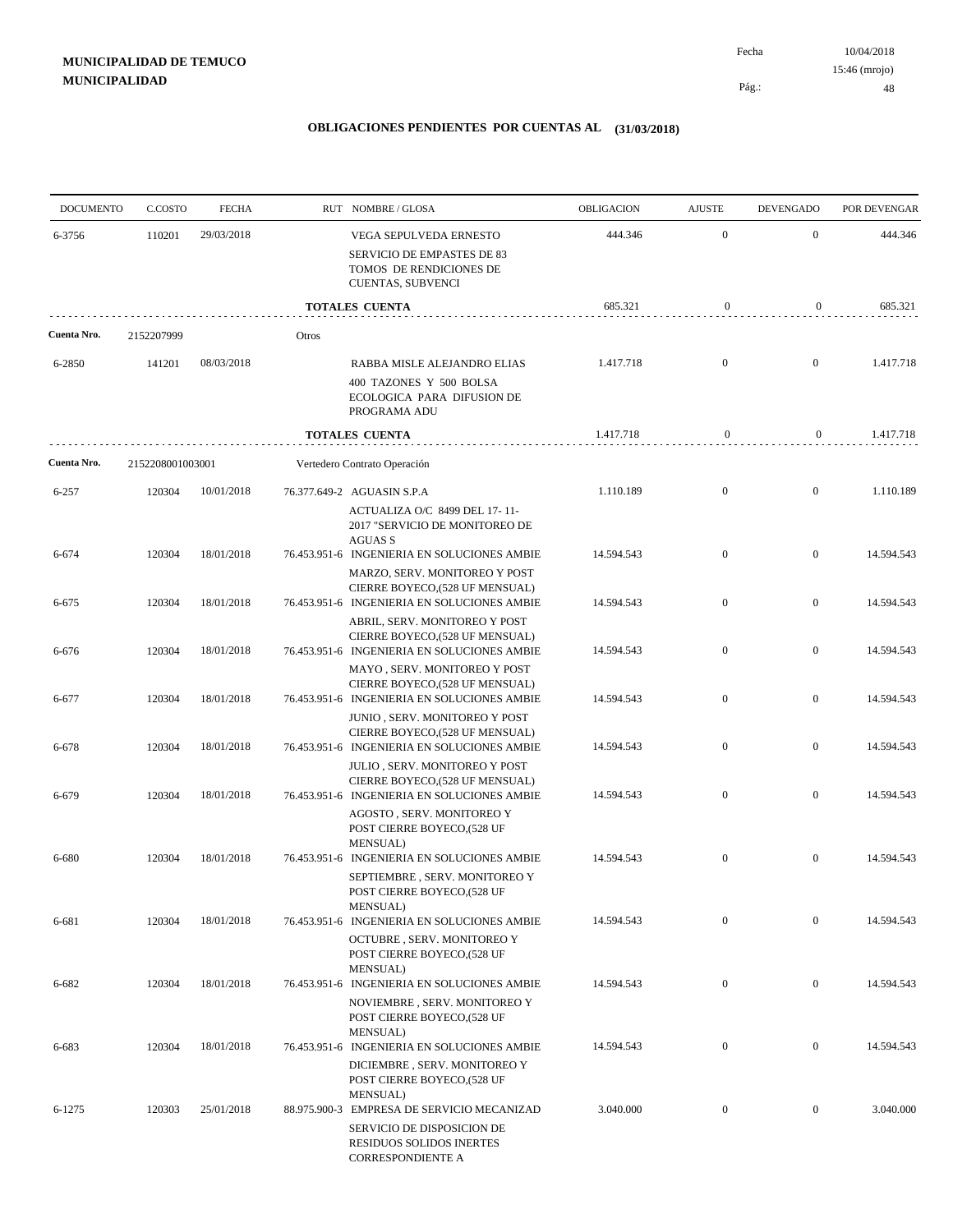| <b>DOCUMENTO</b> | C.COSTO       | <b>FECHA</b> | RUT NOMBRE/GLOSA                                                                  | OBLIGACION  | <b>AJUSTE</b>    | <b>DEVENGADO</b> | POR DEVENGAR |
|------------------|---------------|--------------|-----------------------------------------------------------------------------------|-------------|------------------|------------------|--------------|
| 6-3163           | 120303        | 15/03/2018   | 88.975.900-3 EMPRESA DE SERVICIO MECANIZAD                                        | 4.560.000   | $\mathbf{0}$     | $\boldsymbol{0}$ | 4.560.000    |
|                  |               |              | 600 M3 RECEPCION DE ESCOMBROS<br>RESIDUOS SOLIDOS INERTES<br>PARA EL ME           |             |                  |                  |              |
|                  |               |              | <b>TOTALES CUENTA</b>                                                             | 154.655.619 | $\boldsymbol{0}$ | $\bf{0}$         | 154.655.619  |
| Cuenta Nro.      | 2152208001004 |              | Serv. Aseo Inmueb. de Gestión                                                     |             |                  |                  |              |
| $6 - 22$         | 110805        | 08/01/2018   | ARRIAGADA MUÑOZ ALFREDINA<br>SERVICIO, MAYO PARA                                  | 153.961     | $\boldsymbol{0}$ | $\boldsymbol{0}$ | 153.961      |
| $6 - 22$         | 110806        | 08/01/2018   | <b>INMUEBLES MUNICIPALES</b><br>ARRIAGADA MUÑOZ ALFREDINA                         | 791.091     | $\mathbf{0}$     | $\boldsymbol{0}$ | 791.091      |
| $6 - 22$         | 110807        | 08/01/2018   | SERVICIO, MAYO PARA<br><b>INMUEBLES MUNICIPALES</b><br>ARRIAGADA MUÑOZ ALFREDINA  | 62.193      | $\boldsymbol{0}$ | $\boldsymbol{0}$ | 62.193       |
| $6 - 22$         | 110808        | 08/01/2018   | SERVICIO, MAYO PARA<br><b>INMUEBLES MUNICIPALES</b><br>ARRIAGADA MUÑOZ ALFREDINA  | 293.826     | $\boldsymbol{0}$ | $\boldsymbol{0}$ | 293.826      |
|                  |               |              | SERVICIO, MAYO PARA<br><b>INMUEBLES MUNICIPALES</b>                               |             |                  |                  |              |
| $6 - 22$         | 110811        | 08/01/2018   | ARRIAGADA MUÑOZ ALFREDINA<br>SERVICIO, MAYO PARA<br><b>INMUEBLES MUNICIPALES</b>  | 216.983     | $\mathbf{0}$     | $\boldsymbol{0}$ | 216.983      |
| $6 - 22$         | 110812        | 08/01/2018   | ARRIAGADA MUÑOZ ALFREDINA<br>SERVICIO, MAYO PARA                                  | 692.964     | $\boldsymbol{0}$ | $\boldsymbol{0}$ | 692.964      |
| $6 - 23$         | 110801        | 08/01/2018   | <b>INMUEBLES MUNICIPALES</b><br>ARRIAGADA MUÑOZ ALFREDINA                         | 3.938.591   | $\mathbf{0}$     | $\boldsymbol{0}$ | 3.938.591    |
| $6 - 23$         | 110802        | 08/01/2018   | SERVICIO, JUNIO PARA<br><b>INMUEBLES MUNICIPALES</b><br>ARRIAGADA MUÑOZ ALFREDINA | 2.506.226   | $\boldsymbol{0}$ | $\boldsymbol{0}$ | 2.506.226    |
| $6 - 23$         | 110803        | 08/01/2018   | SERVICIO, JUNIO PARA<br><b>INMUEBLES MUNICIPALES</b><br>ARRIAGADA MUÑOZ ALFREDINA | 1.819.619   | $\boldsymbol{0}$ | $\boldsymbol{0}$ | 1.819.619    |
|                  |               |              | SERVICIO, JUNIO PARA<br><b>INMUEBLES MUNICIPALES</b>                              |             |                  |                  |              |
| $6 - 23$         | 110804        | 08/01/2018   | ARRIAGADA MUÑOZ ALFREDINA<br>SERVICIO, JUNIO PARA                                 | 282.769     | $\boldsymbol{0}$ | $\boldsymbol{0}$ | 282.769      |
| $6 - 23$         | 110805        | 08/01/2018   | <b>INMUEBLES MUNICIPALES</b><br>ARRIAGADA MUÑOZ ALFREDINA<br>SERVICIO, JUNIO PARA | 153.961     | $\boldsymbol{0}$ | $\boldsymbol{0}$ | 153.961      |
| $6 - 23$         | 110806        | 08/01/2018   | <b>INMUEBLES MUNICIPALES</b><br>ARRIAGADA MUÑOZ ALFREDINA                         | 791.091     | $\mathbf{0}$     | $\mathbf{0}$     | 791.091      |
| $6 - 23$         | 110807        | 08/01/2018   | SERVICIO, JUNIO PARA<br><b>INMUEBLES MUNICIPALES</b><br>ARRIAGADA MUÑOZ ALFREDINA | 62.193      | $\mathbf{0}$     | $\bf{0}$         | 62.193       |
| $6 - 23$         | 110808        | 08/01/2018   | SERVICIO, JUNIO PARA<br><b>INMUEBLES MUNICIPALES</b><br>ARRIAGADA MUÑOZ ALFREDINA | 293.826     | $\boldsymbol{0}$ | $\bf{0}$         | 293.826      |
|                  |               |              | SERVICIO, JUNIO PARA<br><b>INMUEBLES MUNICIPALES</b>                              |             |                  |                  |              |
| $6 - 23$         | 110811        | 08/01/2018   | ARRIAGADA MUÑOZ ALFREDINA<br>SERVICIO, JUNIO PARA                                 | 216.983     | $\overline{0}$   | $\boldsymbol{0}$ | 216.983      |
| $6 - 23$         | 110812        | 08/01/2018   | <b>INMUEBLES MUNICIPALES</b><br>ARRIAGADA MUÑOZ ALFREDINA<br>SERVICIO, JUNIO PARA | 692.964     | $\boldsymbol{0}$ | $\boldsymbol{0}$ | 692.964      |
| $6 - 24$         | 110801        | 08/01/2018   | <b>INMUEBLES MUNICIPALES</b><br>ARRIAGADA MUÑOZ ALFREDINA                         | 3.938.591   | $\boldsymbol{0}$ | $\mathbf{0}$     | 3.938.591    |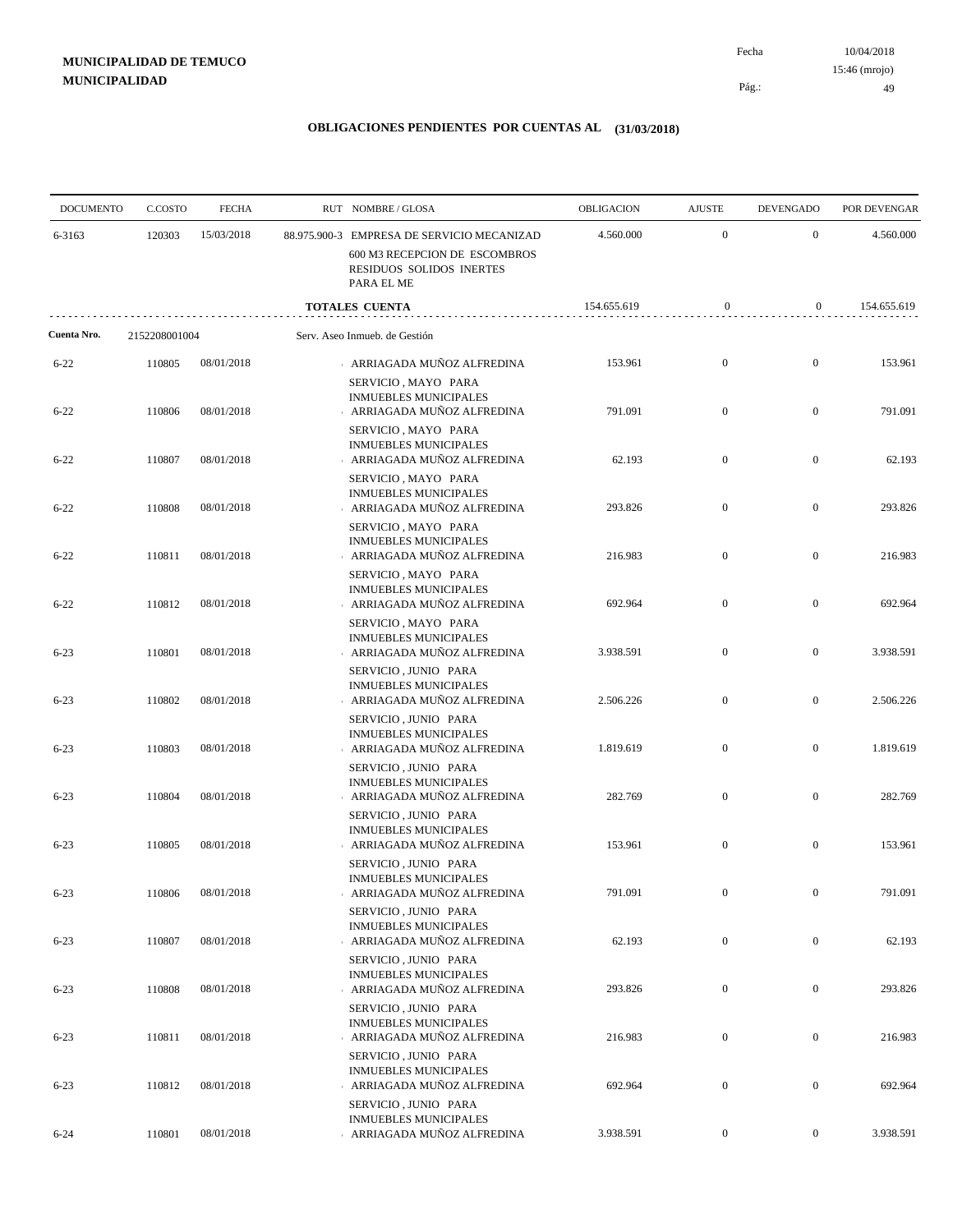10/04/2018 50 Pág.: Fecha 15:46 (mrojo)

| <b>DOCUMENTO</b> | C.COSTO | <b>FECHA</b> | RUT NOMBRE/GLOSA                                                                   | OBLIGACION | <b>AJUSTE</b>    | <b>DEVENGADO</b> | POR DEVENGAR |
|------------------|---------|--------------|------------------------------------------------------------------------------------|------------|------------------|------------------|--------------|
| $6 - 24$         | 110802  | 08/01/2018   | SERVICIO, JULIO PARA<br><b>INMUEBLES MUNICIPALES</b><br>ARRIAGADA MUÑOZ ALFREDINA  | 2.506.226  | $\mathbf{0}$     | $\boldsymbol{0}$ | 2.506.226    |
| $6 - 24$         | 110803  | 08/01/2018   | SERVICIO, JULIO PARA<br><b>INMUEBLES MUNICIPALES</b><br>ARRIAGADA MUÑOZ ALFREDINA  | 1.819.619  | $\boldsymbol{0}$ | $\boldsymbol{0}$ | 1.819.619    |
| $6 - 24$         | 110804  | 08/01/2018   | SERVICIO, JULIO PARA<br><b>INMUEBLES MUNICIPALES</b><br>ARRIAGADA MUÑOZ ALFREDINA  | 282.769    | $\boldsymbol{0}$ | $\boldsymbol{0}$ | 282.769      |
| $6 - 24$         | 110805  | 08/01/2018   | SERVICIO, JULIO PARA<br><b>INMUEBLES MUNICIPALES</b><br>ARRIAGADA MUÑOZ ALFREDINA  | 153.961    | $\boldsymbol{0}$ | $\boldsymbol{0}$ | 153.961      |
| $6 - 24$         | 110806  | 08/01/2018   | SERVICIO, JULIO PARA<br><b>INMUEBLES MUNICIPALES</b><br>ARRIAGADA MUÑOZ ALFREDINA  | 791.091    | $\boldsymbol{0}$ | $\boldsymbol{0}$ | 791.091      |
| $6 - 24$         | 110807  | 08/01/2018   | SERVICIO, JULIO PARA<br><b>INMUEBLES MUNICIPALES</b><br>ARRIAGADA MUÑOZ ALFREDINA  | 62.193     | $\boldsymbol{0}$ | $\boldsymbol{0}$ | 62.193       |
|                  |         |              | SERVICIO, JULIO PARA<br><b>INMUEBLES MUNICIPALES</b>                               |            | $\boldsymbol{0}$ | $\boldsymbol{0}$ |              |
| $6 - 24$         | 110808  | 08/01/2018   | ARRIAGADA MUÑOZ ALFREDINA<br>SERVICIO, JULIO PARA<br><b>INMUEBLES MUNICIPALES</b>  | 293.826    |                  |                  | 293.826      |
| $6 - 24$         | 110811  | 08/01/2018   | ARRIAGADA MUÑOZ ALFREDINA<br>SERVICIO, JULIO PARA<br><b>INMUEBLES MUNICIPALES</b>  | 216.983    | $\boldsymbol{0}$ | $\boldsymbol{0}$ | 216.983      |
| $6 - 24$         | 110812  | 08/01/2018   | ARRIAGADA MUÑOZ ALFREDINA<br>SERVICIO, JULIO PARA<br><b>INMUEBLES MUNICIPALES</b>  | 692.964    | $\boldsymbol{0}$ | $\boldsymbol{0}$ | 692.964      |
| $6 - 25$         | 110801  | 08/01/2018   | ARRIAGADA MUÑOZ ALFREDINA<br>SERVICIO, AGOSTO PARA<br><b>INMUEBLES MUNICIPALES</b> | 3.938.591  | $\boldsymbol{0}$ | $\boldsymbol{0}$ | 3.938.591    |
| $6 - 25$         | 110802  | 08/01/2018   | ARRIAGADA MUÑOZ ALFREDINA<br>SERVICIO, AGOSTO PARA                                 | 2.506.226  | $\mathbf{0}$     | $\boldsymbol{0}$ | 2.506.226    |
| $6 - 25$         | 110803  | 08/01/2018   | <b>INMUEBLES MUNICIPALES</b><br>ARRIAGADA MUÑOZ ALFREDINA<br>SERVICIO, AGOSTO PARA | 1.819.619  | $\boldsymbol{0}$ | $\boldsymbol{0}$ | 1.819.619    |
| $6 - 25$         | 110804  | 08/01/2018   | <b>INMUEBLES MUNICIPALES</b><br>ARRIAGADA MUÑOZ ALFREDINA<br>SERVICIO, AGOSTO PARA | 282.769    | $\boldsymbol{0}$ | $\boldsymbol{0}$ | 282.769      |
| $6 - 25$         | 110805  | 08/01/2018   | <b>INMUEBLES MUNICIPALES</b><br>ARRIAGADA MUÑOZ ALFREDINA<br>SERVICIO, AGOSTO PARA | 153.961    | $\overline{0}$   | $\mathbf{0}$     | 153.961      |
| $6 - 25$         | 110806  | 08/01/2018   | <b>INMUEBLES MUNICIPALES</b><br>ARRIAGADA MUÑOZ ALFREDINA<br>SERVICIO, AGOSTO PARA | 791.091    | $\boldsymbol{0}$ | $\mathbf{0}$     | 791.091      |
| $6 - 25$         | 110807  | 08/01/2018   | <b>INMUEBLES MUNICIPALES</b><br>ARRIAGADA MUÑOZ ALFREDINA                          | 62.193     | $\boldsymbol{0}$ | $\boldsymbol{0}$ | 62.193       |
| $6 - 25$         | 110808  | 08/01/2018   | SERVICIO, AGOSTO PARA<br><b>INMUEBLES MUNICIPALES</b><br>ARRIAGADA MUÑOZ ALFREDINA | 293.826    | $\boldsymbol{0}$ | $\boldsymbol{0}$ | 293.826      |
| $6 - 25$         | 110811  | 08/01/2018   | SERVICIO, AGOSTO PARA<br><b>INMUEBLES MUNICIPALES</b><br>ARRIAGADA MUÑOZ ALFREDINA | 216.983    | $\boldsymbol{0}$ | $\boldsymbol{0}$ | 216.983      |
| $6 - 25$         | 110812  | 08/01/2018   | SERVICIO, AGOSTO PARA<br><b>INMUEBLES MUNICIPALES</b><br>ARRIAGADA MUÑOZ ALFREDINA | 692.964    | $\boldsymbol{0}$ | $\boldsymbol{0}$ | 692.964      |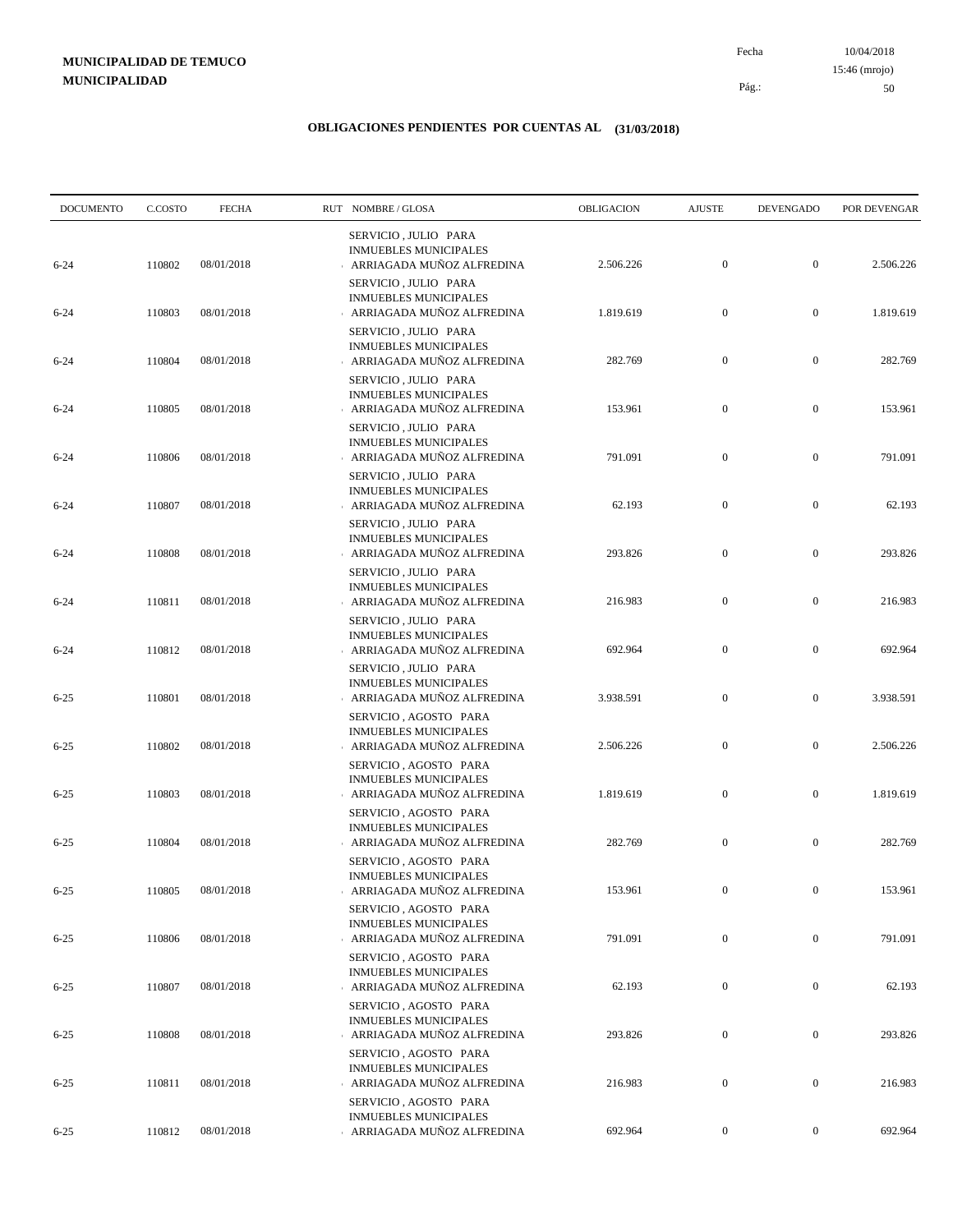10/04/2018 51 Pág.: Fecha 15:46 (mrojo)

| OBLIGACION | <b>AJUSTE</b>                              | <b>DEVENGADO</b>                                                       | POR DEVENGAR                                                             |
|------------|--------------------------------------------|------------------------------------------------------------------------|--------------------------------------------------------------------------|
| 3.938.591  | $\boldsymbol{0}$                           | $\boldsymbol{0}$                                                       | 3.938.591                                                                |
| 2.506.226  | $\boldsymbol{0}$                           | $\boldsymbol{0}$                                                       | 2.506.226                                                                |
|            |                                            |                                                                        | 1.819.619                                                                |
|            |                                            |                                                                        |                                                                          |
| 282.769    | $\boldsymbol{0}$                           | $\boldsymbol{0}$                                                       | 282.769                                                                  |
| 153.961    | $\boldsymbol{0}$                           | $\boldsymbol{0}$                                                       | 153.961                                                                  |
| 791.091    | $\boldsymbol{0}$                           | $\boldsymbol{0}$                                                       | 791.091                                                                  |
| 62.193     | $\boldsymbol{0}$                           | $\mathbf{0}$                                                           | 62.193                                                                   |
|            |                                            |                                                                        | 293.826                                                                  |
|            |                                            |                                                                        |                                                                          |
|            |                                            |                                                                        | 216.983                                                                  |
| 692.964    | $\boldsymbol{0}$                           | $\boldsymbol{0}$                                                       | 692.964                                                                  |
| 3.938.591  | $\mathbf{0}$                               | $\boldsymbol{0}$                                                       | 3.938.591                                                                |
| 2.506.226  | $\mathbf{0}$                               | $\boldsymbol{0}$                                                       | 2.506.226                                                                |
| 1.819.619  | $\boldsymbol{0}$                           | $\boldsymbol{0}$                                                       | 1.819.619                                                                |
|            |                                            |                                                                        | 282.769                                                                  |
|            |                                            |                                                                        |                                                                          |
| 153.961    | $\boldsymbol{0}$                           | $\mathbf{0}$                                                           | 153.961                                                                  |
| 791.091    | $\boldsymbol{0}$                           | $\boldsymbol{0}$                                                       | 791.091                                                                  |
| 62.193     | $\boldsymbol{0}$                           | $\boldsymbol{0}$                                                       | 62.193                                                                   |
| 293.826    | $\boldsymbol{0}$                           | $\boldsymbol{0}$                                                       | 293.826                                                                  |
| 216.983    | $\mathbf{0}$                               | $\boldsymbol{0}$                                                       | 216.983                                                                  |
|            | 1.819.619<br>293.826<br>216.983<br>282.769 | $\boldsymbol{0}$<br>$\boldsymbol{0}$<br>$\mathbf{0}$<br>$\overline{0}$ | $\boldsymbol{0}$<br>$\boldsymbol{0}$<br>$\boldsymbol{0}$<br>$\mathbf{0}$ |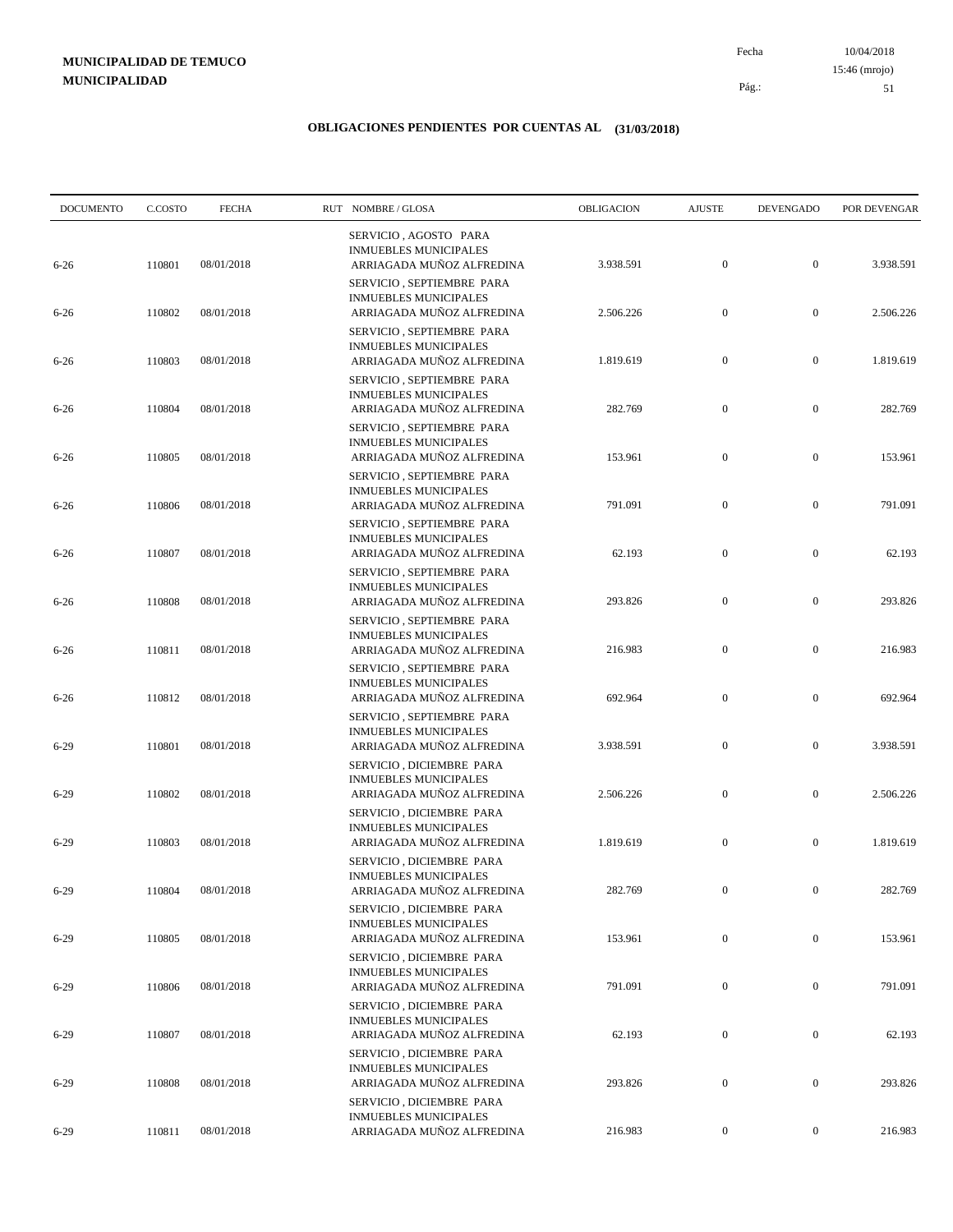10/04/2018 52 Pág.: Fecha 15:46 (mrojo)

| <b>DOCUMENTO</b> | C.COSTO | <b>FECHA</b> | RUT NOMBRE/GLOSA                                                                      | OBLIGACION | <b>AJUSTE</b>    | <b>DEVENGADO</b> | POR DEVENGAR |
|------------------|---------|--------------|---------------------------------------------------------------------------------------|------------|------------------|------------------|--------------|
| $6-29$           | 110812  | 08/01/2018   | SERVICIO, DICIEMBRE PARA<br><b>INMUEBLES MUNICIPALES</b><br>ARRIAGADA MUÑOZ ALFREDINA | 692.964    | $\boldsymbol{0}$ | $\mathbf{0}$     | 692.964      |
| $6 - 27$         | 110801  | 08/01/2018   | SERVICIO, DICIEMBRE PARA<br><b>INMUEBLES MUNICIPALES</b><br>ARRIAGADA MUÑOZ ALFREDINA | 3.938.591  | $\mathbf{0}$     | $\boldsymbol{0}$ | 3.938.591    |
| $6 - 27$         | 110802  | 08/01/2018   | SERVICIO, OCTUBRE PARA<br><b>INMUEBLES MUNICIPALES</b><br>ARRIAGADA MUÑOZ ALFREDINA   | 2.506.226  | $\boldsymbol{0}$ | $\boldsymbol{0}$ | 2.506.226    |
| $6 - 27$         | 110803  | 08/01/2018   | SERVICIO, OCTUBRE PARA<br><b>INMUEBLES MUNICIPALES</b><br>ARRIAGADA MUÑOZ ALFREDINA   | 1.819.619  | $\boldsymbol{0}$ | $\boldsymbol{0}$ | 1.819.619    |
| $6 - 27$         | 110804  | 08/01/2018   | SERVICIO, OCTUBRE PARA<br><b>INMUEBLES MUNICIPALES</b><br>ARRIAGADA MUÑOZ ALFREDINA   | 282.769    | $\boldsymbol{0}$ | $\boldsymbol{0}$ | 282.769      |
| $6 - 27$         | 110805  | 08/01/2018   | SERVICIO, OCTUBRE PARA<br><b>INMUEBLES MUNICIPALES</b><br>ARRIAGADA MUÑOZ ALFREDINA   | 153.961    | $\boldsymbol{0}$ | $\boldsymbol{0}$ | 153.961      |
| $6 - 27$         | 110806  | 08/01/2018   | SERVICIO, OCTUBRE PARA<br><b>INMUEBLES MUNICIPALES</b><br>ARRIAGADA MUÑOZ ALFREDINA   | 791.091    | $\boldsymbol{0}$ | $\boldsymbol{0}$ | 791.091      |
| $6 - 27$         | 110807  | 08/01/2018   | SERVICIO, OCTUBRE PARA<br><b>INMUEBLES MUNICIPALES</b><br>ARRIAGADA MUÑOZ ALFREDINA   | 62.193     | $\boldsymbol{0}$ | $\boldsymbol{0}$ | 62.193       |
| $6 - 27$         | 110808  | 08/01/2018   | SERVICIO, OCTUBRE PARA<br><b>INMUEBLES MUNICIPALES</b><br>ARRIAGADA MUÑOZ ALFREDINA   | 293.826    | $\mathbf{0}$     | $\boldsymbol{0}$ | 293.826      |
| $6 - 27$         | 110811  | 08/01/2018   | SERVICIO, OCTUBRE PARA<br><b>INMUEBLES MUNICIPALES</b><br>ARRIAGADA MUÑOZ ALFREDINA   | 216.983    | $\boldsymbol{0}$ | $\boldsymbol{0}$ | 216.983      |
| $6 - 27$         | 110812  | 08/01/2018   | SERVICIO, OCTUBRE PARA<br><b>INMUEBLES MUNICIPALES</b><br>ARRIAGADA MUÑOZ ALFREDINA   | 692.964    | $\mathbf{0}$     | $\boldsymbol{0}$ | 692.964      |
| $6 - 28$         | 110801  | 08/01/2018   | SERVICIO, OCTUBRE PARA<br><b>INMUEBLES MUNICIPALES</b><br>ARRIAGADA MUÑOZ ALFREDINA   | 3.938.591  | $\boldsymbol{0}$ | $\boldsymbol{0}$ | 3.938.591    |
| $6 - 28$         | 110802  | 08/01/2018   | SERVICIO, NOVIEMBRE PARA<br><b>INMUEBLES MUNICIPALES</b><br>ARRIAGADA MUÑOZ ALFREDINA | 2.506.226  | $\boldsymbol{0}$ | $\boldsymbol{0}$ | 2.506.226    |
| $6 - 28$         | 110803  | 08/01/2018   | SERVICIO, NOVIEMBRE PARA<br><b>INMUEBLES MUNICIPALES</b><br>ARRIAGADA MUÑOZ ALFREDINA | 1.819.619  | $\mathbf{0}$     | $\mathbf{0}$     | 1.819.619    |
| $6 - 28$         | 110804  | 08/01/2018   | SERVICIO, NOVIEMBRE PARA<br><b>INMUEBLES MUNICIPALES</b><br>ARRIAGADA MUÑOZ ALFREDINA | 282.769    | $\boldsymbol{0}$ | $\mathbf{0}$     | 282.769      |
| $6 - 28$         | 110805  | 08/01/2018   | SERVICIO, NOVIEMBRE PARA<br><b>INMUEBLES MUNICIPALES</b><br>ARRIAGADA MUÑOZ ALFREDINA | 153.961    | $\boldsymbol{0}$ | $\boldsymbol{0}$ | 153.961      |
| $6 - 28$         | 110806  | 08/01/2018   | SERVICIO, NOVIEMBRE PARA<br><b>INMUEBLES MUNICIPALES</b><br>ARRIAGADA MUÑOZ ALFREDINA | 791.091    | $\boldsymbol{0}$ | $\boldsymbol{0}$ | 791.091      |
| $6 - 28$         | 110807  | 08/01/2018   | SERVICIO, NOVIEMBRE PARA<br><b>INMUEBLES MUNICIPALES</b><br>ARRIAGADA MUÑOZ ALFREDINA | 62.193     | $\boldsymbol{0}$ | $\boldsymbol{0}$ | 62.193       |
|                  |         |              | SERVICIO, NOVIEMBRE PARA<br><b>INMUEBLES MUNICIPALES</b>                              |            |                  |                  |              |
| $6 - 28$         | 110808  | 08/01/2018   | ARRIAGADA MUÑOZ ALFREDINA                                                             | 293.826    | $\boldsymbol{0}$ | $\boldsymbol{0}$ | 293.826      |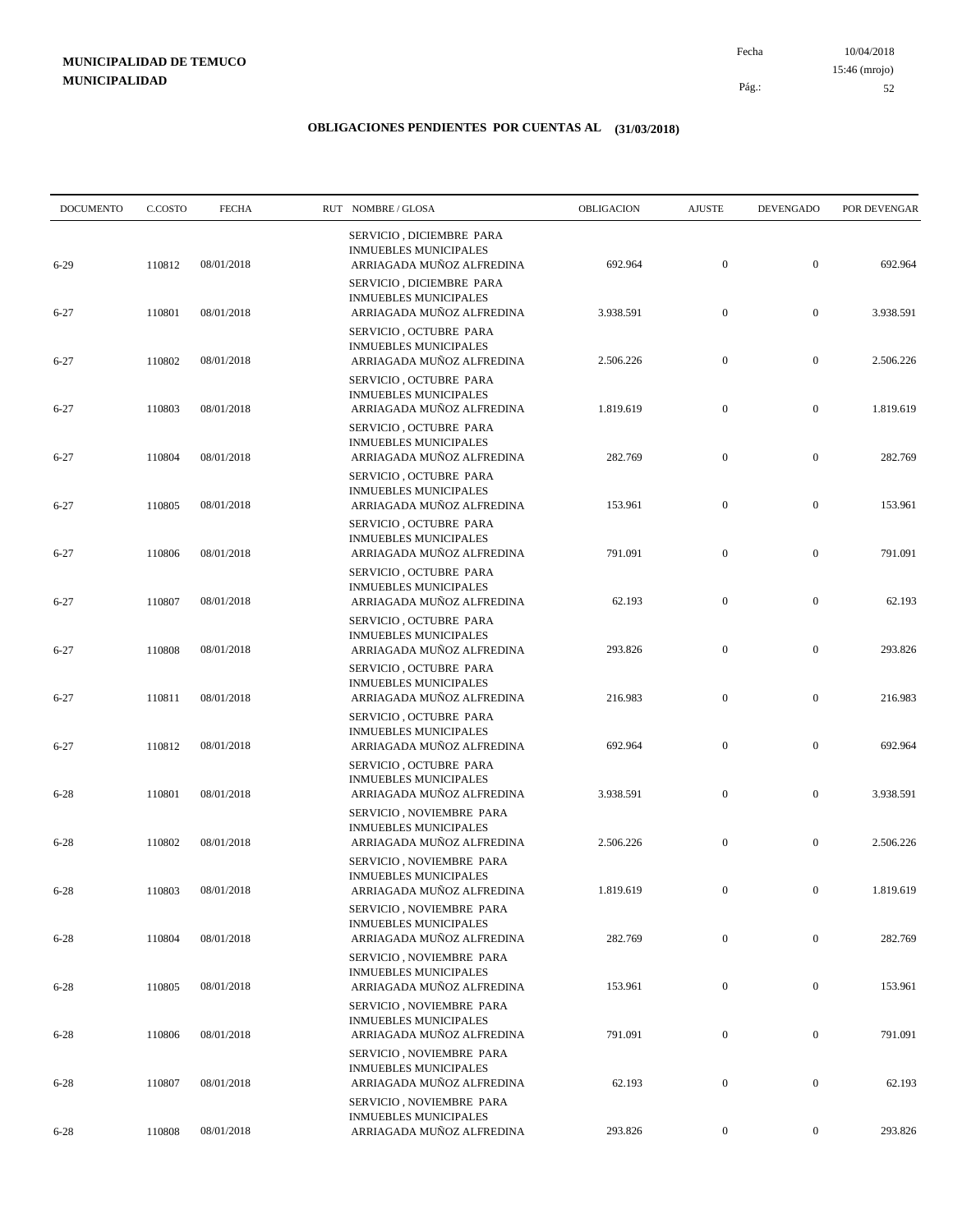10/04/2018 53 Pág.: Fecha 15:46 (mrojo)

| <b>DOCUMENTO</b> | C.COSTO | <b>FECHA</b> | RUT NOMBRE/GLOSA                                                                                            | OBLIGACION | <b>AJUSTE</b>    | <b>DEVENGADO</b> | POR DEVENGAR |
|------------------|---------|--------------|-------------------------------------------------------------------------------------------------------------|------------|------------------|------------------|--------------|
| $6 - 28$         | 110811  | 08/01/2018   | SERVICIO, NOVIEMBRE PARA<br><b>INMUEBLES MUNICIPALES</b><br>ARRIAGADA MUÑOZ ALFREDINA                       | 216.983    | $\boldsymbol{0}$ | $\boldsymbol{0}$ | 216.983      |
| $6 - 28$         | 110812  | 08/01/2018   | SERVICIO, NOVIEMBRE PARA<br><b>INMUEBLES MUNICIPALES</b><br>ARRIAGADA MUÑOZ ALFREDINA                       | 692.964    | $\boldsymbol{0}$ | $\boldsymbol{0}$ | 692.964      |
| $6 - 20$         | 110801  | 08/01/2018   | SERVICIO, NOVIEMBRE PARA<br><b>INMUEBLES MUNICIPALES</b><br>ARRIAGADA MUÑOZ ALFREDINA                       | 3.938.591  | $\boldsymbol{0}$ | $\boldsymbol{0}$ | 3.938.591    |
| $6 - 20$         | 110802  | 08/01/2018   | SERVICIOS, MARZO INMUEBLES<br><b>MUNICIPALES</b><br>ARRIAGADA MUÑOZ ALFREDINA                               | 2.506.226  | $\boldsymbol{0}$ | $\boldsymbol{0}$ | 2.506.226    |
| $6 - 20$         | 110803  | 08/01/2018   | SERVICIOS, MARZO INMUEBLES<br><b>MUNICIPALES</b><br>ARRIAGADA MUÑOZ ALFREDINA                               | 1.819.619  | $\boldsymbol{0}$ | $\boldsymbol{0}$ | 1.819.619    |
| $6 - 20$         | 110804  | 08/01/2018   | SERVICIOS, MARZO INMUEBLES<br><b>MUNICIPALES</b><br>ARRIAGADA MUÑOZ ALFREDINA                               | 282.769    | $\boldsymbol{0}$ | $\boldsymbol{0}$ | 282.769      |
| $6 - 20$         | 110805  | 08/01/2018   | SERVICIOS, MARZO INMUEBLES<br><b>MUNICIPALES</b><br>ARRIAGADA MUÑOZ ALFREDINA                               | 153.961    | $\boldsymbol{0}$ | $\boldsymbol{0}$ | 153.961      |
| $6 - 20$         | 110806  | 08/01/2018   | SERVICIOS, MARZO INMUEBLES<br><b>MUNICIPALES</b><br>ARRIAGADA MUÑOZ ALFREDINA<br>SERVICIOS, MARZO INMUEBLES | 791.091    | $\boldsymbol{0}$ | $\boldsymbol{0}$ | 791.091      |
| $6 - 20$         | 110807  | 08/01/2018   | <b>MUNICIPALES</b><br>ARRIAGADA MUÑOZ ALFREDINA                                                             | 62.193     | $\boldsymbol{0}$ | $\boldsymbol{0}$ | 62.193       |
| $6 - 20$         | 110808  | 08/01/2018   | SERVICIOS, MARZO INMUEBLES<br><b>MUNICIPALES</b><br>ARRIAGADA MUÑOZ ALFREDINA                               | 293.826    | $\boldsymbol{0}$ | $\boldsymbol{0}$ | 293.826      |
| $6 - 20$         | 110811  | 08/01/2018   | SERVICIOS, MARZO INMUEBLES<br><b>MUNICIPALES</b><br>ARRIAGADA MUÑOZ ALFREDINA                               | 216.983    | $\boldsymbol{0}$ | $\boldsymbol{0}$ | 216.983      |
| $6 - 20$         | 110812  | 08/01/2018   | SERVICIOS, MARZO INMUEBLES<br><b>MUNICIPALES</b><br>ARRIAGADA MUÑOZ ALFREDINA                               | 692.964    | $\boldsymbol{0}$ | $\boldsymbol{0}$ | 692.964      |
| $6 - 21$         | 110801  | 08/01/2018   | SERVICIOS, MARZO INMUEBLES<br><b>MUNICIPALES</b><br>ARRIAGADA MUÑOZ ALFREDINA                               | 3.938.591  | $\boldsymbol{0}$ | $\boldsymbol{0}$ | 3.938.591    |
| $6 - 21$         | 110802  | 08/01/2018   | SERVICIOS ABRIL INMUEBLES<br><b>MUNICIPALES</b><br>ARRIAGADA MUÑOZ ALFREDINA                                | 2.506.226  | $\mathbf{0}$     | $\mathbf{0}$     | 2.506.226    |
| $6 - 21$         | 110803  | 08/01/2018   | SERVICIOS ABRIL INMUEBLES<br><b>MUNICIPALES</b><br>ARRIAGADA MUÑOZ ALFREDINA                                | 1.819.619  | $\boldsymbol{0}$ | $\boldsymbol{0}$ | 1.819.619    |
| $6 - 21$         | 110804  | 08/01/2018   | SERVICIOS ABRIL INMUEBLES<br><b>MUNICIPALES</b><br>ARRIAGADA MUÑOZ ALFREDINA                                | 282.769    | $\boldsymbol{0}$ | $\boldsymbol{0}$ | 282.769      |
| $6 - 21$         | 110805  | 08/01/2018   | SERVICIOS ABRIL INMUEBLES<br><b>MUNICIPALES</b><br>ARRIAGADA MUÑOZ ALFREDINA                                | 153.961    | $\boldsymbol{0}$ | $\boldsymbol{0}$ | 153.961      |
| $6 - 21$         | 110806  | 08/01/2018   | SERVICIOS ABRIL INMUEBLES<br><b>MUNICIPALES</b><br>ARRIAGADA MUÑOZ ALFREDINA                                | 791.091    | $\boldsymbol{0}$ | $\boldsymbol{0}$ | 791.091      |
|                  |         |              | SERVICIOS ABRIL INMUEBLES<br><b>MUNICIPALES</b>                                                             |            |                  |                  |              |
| $6 - 21$         | 110807  | 08/01/2018   | ARRIAGADA MUÑOZ ALFREDINA                                                                                   | 62.193     | $\boldsymbol{0}$ | $\boldsymbol{0}$ | 62.193       |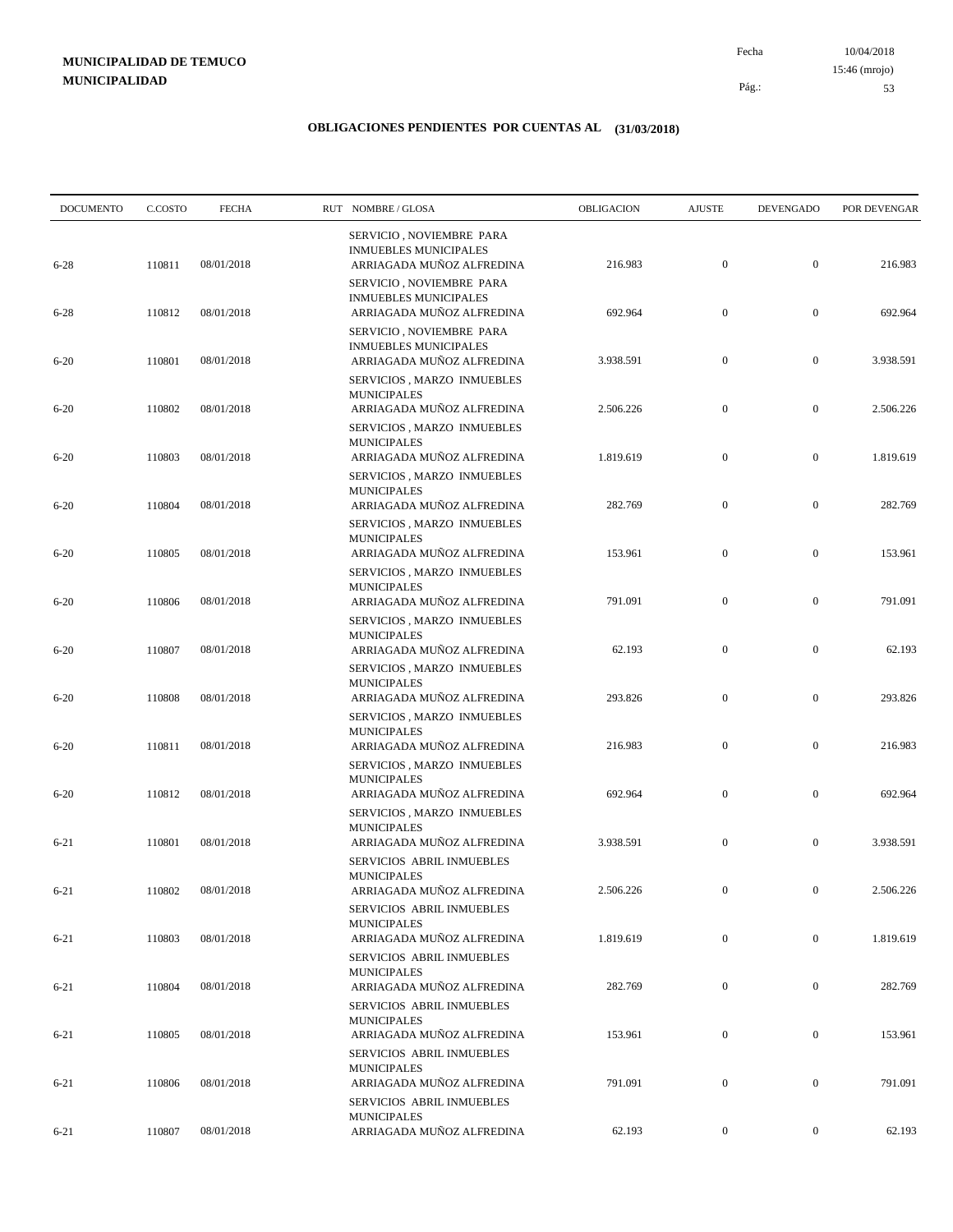10/04/2018 54 Pág.: Fecha 15:46 (mrojo)

| <b>DOCUMENTO</b> | C.COSTO | <b>FECHA</b> | RUT NOMBRE/GLOSA                                                                       | OBLIGACION | <b>AJUSTE</b>    | <b>DEVENGADO</b> | POR DEVENGAR |
|------------------|---------|--------------|----------------------------------------------------------------------------------------|------------|------------------|------------------|--------------|
|                  |         |              | SERVICIOS ABRIL INMUEBLES<br><b>MUNICIPALES</b>                                        |            |                  |                  |              |
| $6 - 21$         | 110808  | 08/01/2018   | ARRIAGADA MUÑOZ ALFREDINA<br>SERVICIOS ABRIL INMUEBLES<br><b>MUNICIPALES</b>           | 293.826    | $\mathbf{0}$     | $\boldsymbol{0}$ | 293.826      |
| $6 - 21$         | 110811  | 08/01/2018   | ARRIAGADA MUÑOZ ALFREDINA<br>SERVICIOS ABRIL INMUEBLES                                 | 216.983    | $\boldsymbol{0}$ | $\boldsymbol{0}$ | 216.983      |
| $6 - 21$         | 110812  | 08/01/2018   | <b>MUNICIPALES</b><br>ARRIAGADA MUÑOZ ALFREDINA<br>SERVICIOS ABRIL INMUEBLES           | 692.964    | $\boldsymbol{0}$ | $\boldsymbol{0}$ | 692.964      |
| $6 - 22$         | 110801  | 08/01/2018   | <b>MUNICIPALES</b><br>ARRIAGADA MUÑOZ ALFREDINA<br>SERVICIO, MAYO PARA                 | 3.938.591  | $\boldsymbol{0}$ | $\boldsymbol{0}$ | 3.938.591    |
| $6 - 22$         | 110802  | 08/01/2018   | <b>INMUEBLES MUNICIPALES</b><br>ARRIAGADA MUÑOZ ALFREDINA                              | 2.506.226  | $\boldsymbol{0}$ | $\boldsymbol{0}$ | 2.506.226    |
| $6 - 22$         | 110803  | 08/01/2018   | SERVICIO, MAYO PARA<br><b>INMUEBLES MUNICIPALES</b><br>ARRIAGADA MUÑOZ ALFREDINA       | 1.819.619  | $\boldsymbol{0}$ | $\boldsymbol{0}$ | 1.819.619    |
| $6 - 22$         | 110804  | 08/01/2018   | SERVICIO, MAYO PARA<br><b>INMUEBLES MUNICIPALES</b><br>ARRIAGADA MUÑOZ ALFREDINA       | 282.769    | $\boldsymbol{0}$ | $\boldsymbol{0}$ | 282.769      |
| $6 - 267$        | 110813  | 11/01/2018   | SERVICIO, MAYO PARA<br><b>INMUEBLES MUNICIPALES</b><br>RIFFO RAMOS ROXANA ELIANA       | 428.991    | $\boldsymbol{0}$ | $\boldsymbol{0}$ | 428.991      |
| $6 - 268$        | 110807  | 11/01/2018   | MES DE MAYO SERV ASEO<br><b>INMUEBLES MUNICIPALES</b><br>RIFFO RAMOS ROXANA ELIANA     | 201.504    | $\boldsymbol{0}$ | $\boldsymbol{0}$ | 201.504      |
| 6-268            | 110813  | 11/01/2018   | MES DE JUNIO SERV ASEO<br><b>INMUEBLES MUNICIPALES</b><br>RIFFO RAMOS ROXANA ELIANA    | 428.991    | $\boldsymbol{0}$ | $\boldsymbol{0}$ | 428.991      |
|                  |         |              | MES DE JUNIO SERV ASEO<br><b>INMUEBLES MUNICIPALES</b>                                 |            |                  |                  |              |
| 6-269            | 110807  | 11/01/2018   | RIFFO RAMOS ROXANA ELIANA<br>MES DE JULIO SERV ASEO<br><b>INMUEBLES MUNICIPALES</b>    | 201.504    | $\boldsymbol{0}$ | $\boldsymbol{0}$ | 201.504      |
| 6-269            | 110813  | 11/01/2018   | RIFFO RAMOS ROXANA ELIANA<br>MES DE JULIO SERV ASEO<br><b>INMUEBLES MUNICIPALES</b>    | 428.991    | $\mathbf{0}$     | $\boldsymbol{0}$ | 428.991      |
| 6-270            | 110807  | 11/01/2018   | RIFFO RAMOS ROXANA ELIANA<br>MES DE AGOSTO SERV ASEO                                   | 201.504    | $\boldsymbol{0}$ | $\boldsymbol{0}$ | 201.504      |
| 6-270            | 110813  | 11/01/2018   | <b>INMUEBLES MUNICIPALES</b><br>RIFFO RAMOS ROXANA ELIANA<br>MES DE AGOSTO SERV ASEO   | 428.991    | $\mathbf{0}$     | $\mathbf{0}$     | 428.991      |
| $6 - 271$        | 110807  | 11/01/2018   | <b>INMUEBLES MUNICIPALES</b><br>RIFFO RAMOS ROXANA ELIANA                              | 201.504    | $\boldsymbol{0}$ | $\boldsymbol{0}$ | 201.504      |
| 6-271            | 110813  | 11/01/2018   | SEPTIEMBRE, SERV ASEO<br><b>INMUEBLES MUNICIPALES</b><br>RIFFO RAMOS ROXANA ELIANA     | 428.991    | $\boldsymbol{0}$ | $\boldsymbol{0}$ | 428.991      |
| $6 - 272$        | 110807  | 11/01/2018   | SEPTIEMBRE, SERV ASEO<br><b>INMUEBLES MUNICIPALES</b><br>RIFFO RAMOS ROXANA ELIANA     | 201.504    | $\boldsymbol{0}$ | $\boldsymbol{0}$ | 201.504      |
| $6 - 272$        | 110813  | 11/01/2018   | <b>OCTUBRE, SERV ASEO INMUEBLES</b><br><b>MUNICIPALES</b><br>RIFFO RAMOS ROXANA ELIANA | 428.991    | $\boldsymbol{0}$ | $\boldsymbol{0}$ | 428.991      |
|                  |         |              | <b>OCTUBRE, SERV ASEO INMUEBLES</b><br><b>MUNICIPALES</b>                              |            |                  |                  |              |
| 6-273            | 110807  | 11/01/2018   | RIFFO RAMOS ROXANA ELIANA                                                              | 201.504    | $\boldsymbol{0}$ | $\boldsymbol{0}$ | 201.504      |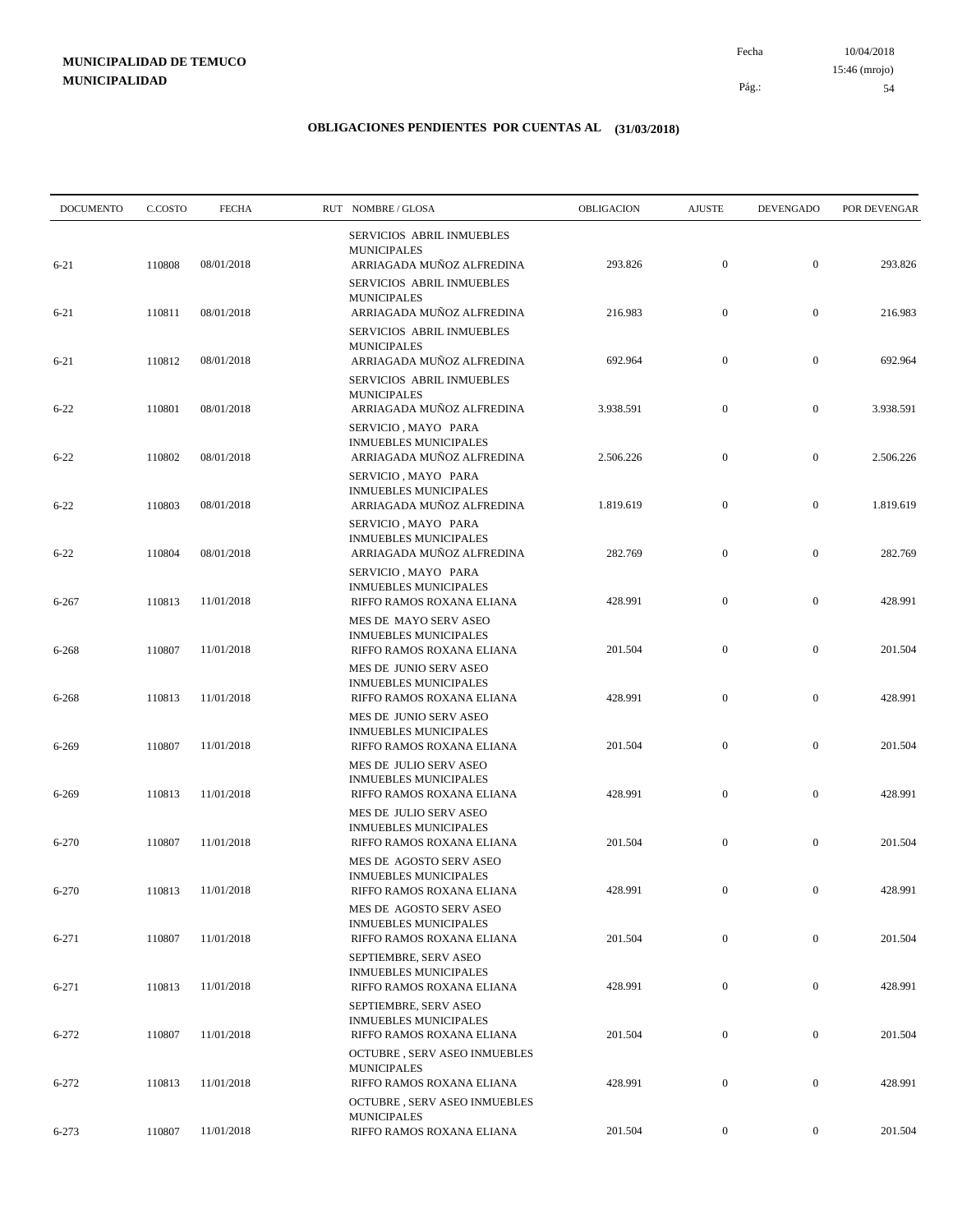10/04/2018 55 Pág.: Fecha 15:46 (mrojo)

| <b>DOCUMENTO</b><br>C.COSTO | <b>FECHA</b>               |                                                         |                           | OBLIGACION                                                                                                                                                                                                                                                                                                                                                                                                                                                                                                                                                                                                                                                                                                                                                                                                                                                                                                                                                                                                                                                                                                                                                                                                                                                                                                                                                                                                                                                                                                                                                         | <b>AJUSTE</b>                   | <b>DEVENGADO</b>                                         | POR DEVENGAR                                             |
|-----------------------------|----------------------------|---------------------------------------------------------|---------------------------|--------------------------------------------------------------------------------------------------------------------------------------------------------------------------------------------------------------------------------------------------------------------------------------------------------------------------------------------------------------------------------------------------------------------------------------------------------------------------------------------------------------------------------------------------------------------------------------------------------------------------------------------------------------------------------------------------------------------------------------------------------------------------------------------------------------------------------------------------------------------------------------------------------------------------------------------------------------------------------------------------------------------------------------------------------------------------------------------------------------------------------------------------------------------------------------------------------------------------------------------------------------------------------------------------------------------------------------------------------------------------------------------------------------------------------------------------------------------------------------------------------------------------------------------------------------------|---------------------------------|----------------------------------------------------------|----------------------------------------------------------|
| 110813                      | 11/01/2018                 |                                                         |                           | 428.991                                                                                                                                                                                                                                                                                                                                                                                                                                                                                                                                                                                                                                                                                                                                                                                                                                                                                                                                                                                                                                                                                                                                                                                                                                                                                                                                                                                                                                                                                                                                                            | $\boldsymbol{0}$                | $\boldsymbol{0}$                                         | 428.991                                                  |
| 110807                      | 11/01/2018                 |                                                         |                           | 201.504                                                                                                                                                                                                                                                                                                                                                                                                                                                                                                                                                                                                                                                                                                                                                                                                                                                                                                                                                                                                                                                                                                                                                                                                                                                                                                                                                                                                                                                                                                                                                            | $\boldsymbol{0}$                | $\boldsymbol{0}$                                         | 201.504                                                  |
|                             |                            |                                                         |                           |                                                                                                                                                                                                                                                                                                                                                                                                                                                                                                                                                                                                                                                                                                                                                                                                                                                                                                                                                                                                                                                                                                                                                                                                                                                                                                                                                                                                                                                                                                                                                                    |                                 |                                                          | 428.991                                                  |
|                             |                            |                                                         |                           |                                                                                                                                                                                                                                                                                                                                                                                                                                                                                                                                                                                                                                                                                                                                                                                                                                                                                                                                                                                                                                                                                                                                                                                                                                                                                                                                                                                                                                                                                                                                                                    |                                 |                                                          |                                                          |
| 110807                      | 11/01/2018                 |                                                         | RIFFO RAMOS ROXANA ELIANA | 201.504                                                                                                                                                                                                                                                                                                                                                                                                                                                                                                                                                                                                                                                                                                                                                                                                                                                                                                                                                                                                                                                                                                                                                                                                                                                                                                                                                                                                                                                                                                                                                            | $\mathbf{0}$                    | $\boldsymbol{0}$                                         | 201.504                                                  |
| 110807                      | 11/01/2018                 |                                                         |                           | 201.504                                                                                                                                                                                                                                                                                                                                                                                                                                                                                                                                                                                                                                                                                                                                                                                                                                                                                                                                                                                                                                                                                                                                                                                                                                                                                                                                                                                                                                                                                                                                                            | $\boldsymbol{0}$                | $\boldsymbol{0}$                                         | 201.504                                                  |
| 110813                      | 11/01/2018                 |                                                         |                           | 428.991                                                                                                                                                                                                                                                                                                                                                                                                                                                                                                                                                                                                                                                                                                                                                                                                                                                                                                                                                                                                                                                                                                                                                                                                                                                                                                                                                                                                                                                                                                                                                            | $\boldsymbol{0}$                | $\mathbf{0}$                                             | 428.991                                                  |
| 110807                      | 11/01/2018                 |                                                         |                           | 201.504                                                                                                                                                                                                                                                                                                                                                                                                                                                                                                                                                                                                                                                                                                                                                                                                                                                                                                                                                                                                                                                                                                                                                                                                                                                                                                                                                                                                                                                                                                                                                            | $\boldsymbol{0}$                | $\mathbf{0}$                                             | 201.504                                                  |
|                             |                            |                                                         |                           |                                                                                                                                                                                                                                                                                                                                                                                                                                                                                                                                                                                                                                                                                                                                                                                                                                                                                                                                                                                                                                                                                                                                                                                                                                                                                                                                                                                                                                                                                                                                                                    |                                 |                                                          |                                                          |
|                             |                            |                                                         |                           |                                                                                                                                                                                                                                                                                                                                                                                                                                                                                                                                                                                                                                                                                                                                                                                                                                                                                                                                                                                                                                                                                                                                                                                                                                                                                                                                                                                                                                                                                                                                                                    |                                 |                                                          | 428.991                                                  |
| 110890                      | 13/03/2018                 |                                                         |                           | 1.428.000                                                                                                                                                                                                                                                                                                                                                                                                                                                                                                                                                                                                                                                                                                                                                                                                                                                                                                                                                                                                                                                                                                                                                                                                                                                                                                                                                                                                                                                                                                                                                          | $\boldsymbol{0}$                | $\mathbf{0}$                                             | 1.428.000                                                |
| 110801                      | 19/03/2018                 |                                                         |                           | 35.000                                                                                                                                                                                                                                                                                                                                                                                                                                                                                                                                                                                                                                                                                                                                                                                                                                                                                                                                                                                                                                                                                                                                                                                                                                                                                                                                                                                                                                                                                                                                                             | $\boldsymbol{0}$                | $\boldsymbol{0}$                                         | 35.000                                                   |
|                             |                            |                                                         |                           |                                                                                                                                                                                                                                                                                                                                                                                                                                                                                                                                                                                                                                                                                                                                                                                                                                                                                                                                                                                                                                                                                                                                                                                                                                                                                                                                                                                                                                                                                                                                                                    |                                 |                                                          |                                                          |
|                             |                            |                                                         |                           | 115.350.180                                                                                                                                                                                                                                                                                                                                                                                                                                                                                                                                                                                                                                                                                                                                                                                                                                                                                                                                                                                                                                                                                                                                                                                                                                                                                                                                                                                                                                                                                                                                                        | $\boldsymbol{0}$                | $\mathbf{0}$                                             | 115.350.180                                              |
|                             |                            |                                                         |                           |                                                                                                                                                                                                                                                                                                                                                                                                                                                                                                                                                                                                                                                                                                                                                                                                                                                                                                                                                                                                                                                                                                                                                                                                                                                                                                                                                                                                                                                                                                                                                                    |                                 |                                                          |                                                          |
| 121290                      | 08/01/2018                 |                                                         |                           | 4.729.682                                                                                                                                                                                                                                                                                                                                                                                                                                                                                                                                                                                                                                                                                                                                                                                                                                                                                                                                                                                                                                                                                                                                                                                                                                                                                                                                                                                                                                                                                                                                                          | $\boldsymbol{0}$                | $\mathbf{0}$                                             | 4.729.682                                                |
| 121290                      | 08/01/2018                 |                                                         | ARRIAGADA MUÑOZ ALFREDINA | 4.729.682                                                                                                                                                                                                                                                                                                                                                                                                                                                                                                                                                                                                                                                                                                                                                                                                                                                                                                                                                                                                                                                                                                                                                                                                                                                                                                                                                                                                                                                                                                                                                          | $\mathbf{0}$                    | $\boldsymbol{0}$                                         | 4.729.682                                                |
| 121290                      | 08/01/2018                 |                                                         |                           | 4.729.682                                                                                                                                                                                                                                                                                                                                                                                                                                                                                                                                                                                                                                                                                                                                                                                                                                                                                                                                                                                                                                                                                                                                                                                                                                                                                                                                                                                                                                                                                                                                                          | $\boldsymbol{0}$                | $\overline{0}$                                           | 4.729.682                                                |
|                             |                            |                                                         |                           |                                                                                                                                                                                                                                                                                                                                                                                                                                                                                                                                                                                                                                                                                                                                                                                                                                                                                                                                                                                                                                                                                                                                                                                                                                                                                                                                                                                                                                                                                                                                                                    |                                 |                                                          | 4.729.682                                                |
|                             |                            |                                                         |                           |                                                                                                                                                                                                                                                                                                                                                                                                                                                                                                                                                                                                                                                                                                                                                                                                                                                                                                                                                                                                                                                                                                                                                                                                                                                                                                                                                                                                                                                                                                                                                                    |                                 |                                                          |                                                          |
| 121290                      | 08/01/2018                 |                                                         |                           | 4.729.682                                                                                                                                                                                                                                                                                                                                                                                                                                                                                                                                                                                                                                                                                                                                                                                                                                                                                                                                                                                                                                                                                                                                                                                                                                                                                                                                                                                                                                                                                                                                                          | $\overline{0}$                  | $\bf{0}$                                                 | 4.729.682                                                |
| 121290                      | 08/01/2018                 |                                                         |                           | 4.729.682                                                                                                                                                                                                                                                                                                                                                                                                                                                                                                                                                                                                                                                                                                                                                                                                                                                                                                                                                                                                                                                                                                                                                                                                                                                                                                                                                                                                                                                                                                                                                          | $\overline{0}$                  | $\boldsymbol{0}$                                         | 4.729.682                                                |
| 121290                      | 08/01/2018                 |                                                         | ARRIAGADA MUÑOZ ALFREDINA | 4.729.682                                                                                                                                                                                                                                                                                                                                                                                                                                                                                                                                                                                                                                                                                                                                                                                                                                                                                                                                                                                                                                                                                                                                                                                                                                                                                                                                                                                                                                                                                                                                                          | $\boldsymbol{0}$                | $\boldsymbol{0}$                                         | 4.729.682                                                |
|                             | 110813<br>110813<br>121290 | 11/01/2018<br>11/01/2018<br>2152208001005<br>08/01/2018 |                           | RUT NOMBRE/GLOSA<br>NOVIEMBRE, SERV ASEO<br><b>INMUEBLES MUNICIPALES</b><br>RIFFO RAMOS ROXANA ELIANA<br>NOVIEMBRE, SERV ASEO<br><b>INMUEBLES MUNICIPALES</b><br>RIFFO RAMOS ROXANA ELIANA<br>DICIEMBRE, SERV ASEO<br><b>INMUEBLES MUNICIPALES</b><br>RIFFO RAMOS ROXANA ELIANA<br>DICIEMBRE, SERV ASEO<br><b>INMUEBLES MUNICIPALES</b><br>MES DE MAYO SERV ASEO<br><b>INMUEBLES MUNICIPALES</b><br>RIFFO RAMOS ROXANA ELIANA<br>MES DE ABRIL SERV ASEO<br><b>INMUEBLES MUNICIPALES</b><br>RIFFO RAMOS ROXANA ELIANA<br>MES DE ABRIL SERV ASEO<br><b>INMUEBLES MUNICIPALES</b><br>RIFFO RAMOS ROXANA ELIANA<br>MES DE MARZO SERV ASEO<br><b>INMUEBLES MUNICIPALES</b><br>RIFFO RAMOS ROXANA ELIANA<br>MES DE MARZO SERV ASEO<br><b>INMUEBLES MUNICIPALES</b><br>JAMETT MENDEZ JUAN PABLO<br>SERVICIO CONTROL DE PLAGAS Y<br>SANITIZACION INTEGRAL PARA<br><b>RECINTO</b><br>BARRIENTOS MADARIAGA ODETTE D<br>01 LAVADO DE CORTINA DE 3.30<br>X3.00 X 2.70 MTS DE SALA DE<br><b>REUNIONES</b><br>TOTALES CUENTA<br>Serv. Aseo Progr. y Actividades<br>ARRIAGADA MUÑOZ ALFREDINA<br>SERVICIO, NOVIEMBRE PARA<br><b>INMUEBLES MUNICIPALES</b><br>SERVICIO, OCTUBRE PARA<br><b>INMUEBLES MUNICIPALES</b><br>ARRIAGADA MUÑOZ ALFREDINA<br>SERVICIO, DICIEMBRE PARA<br><b>INMUEBLES MUNICIPALES</b><br>ARRIAGADA MUÑOZ ALFREDINA<br>SERVICIO, SEPTIEMBRE PARA<br><b>INMUEBLES MUNICIPALES</b><br>ARRIAGADA MUÑOZ ALFREDINA<br>SERVICIO, AGOSTO PARA<br><b>INMUEBLES MUNICIPALES</b><br>ARRIAGADA MUÑOZ ALFREDINA<br>SERVICIO, JULIO PARA<br><b>INMUEBLES MUNICIPALES</b> | 428.991<br>428.991<br>4.729.682 | $\boldsymbol{0}$<br>$\boldsymbol{0}$<br>$\boldsymbol{0}$ | $\boldsymbol{0}$<br>$\boldsymbol{0}$<br>$\boldsymbol{0}$ |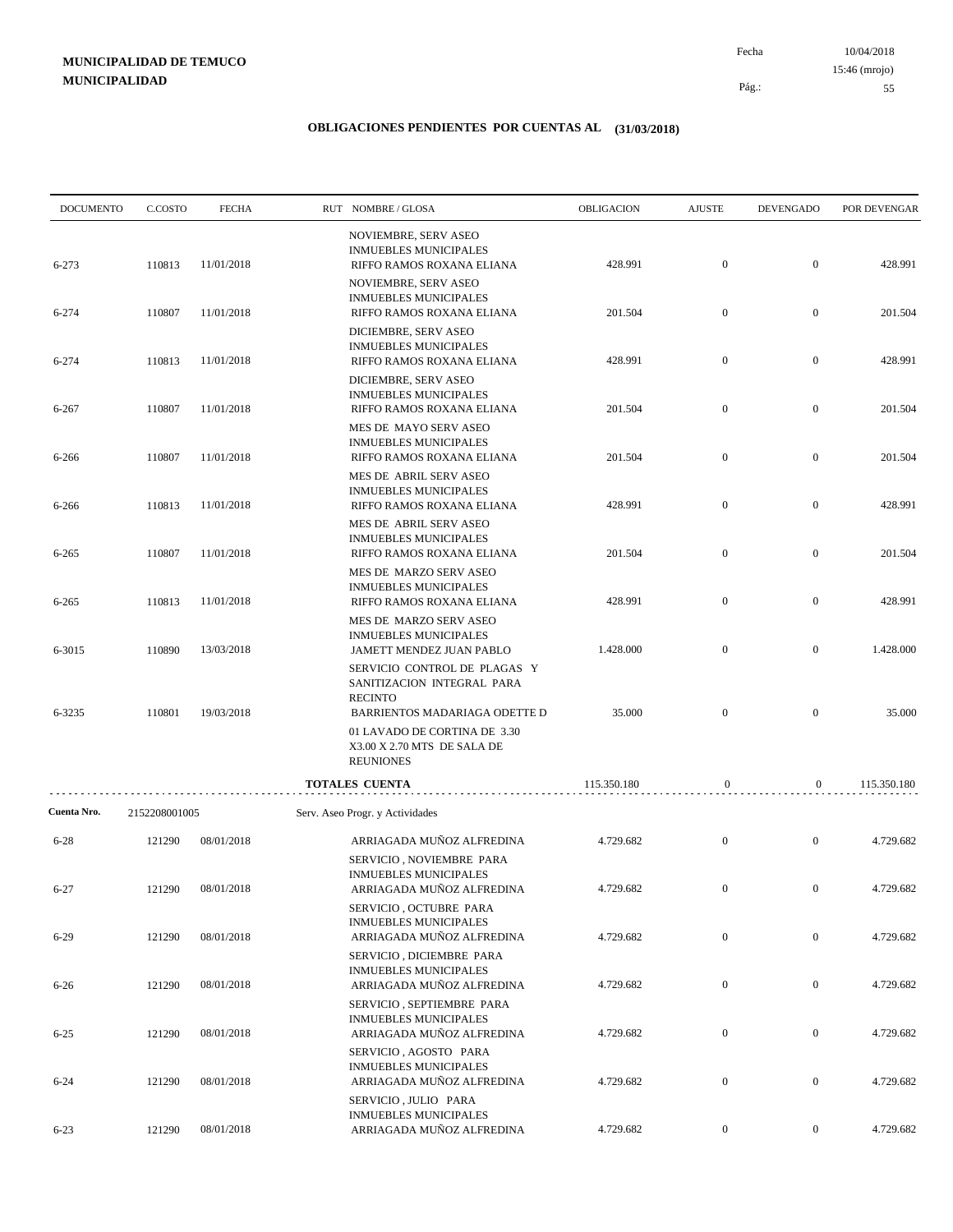10/04/2018 56 Pág.: Fecha 15:46 (mrojo)

| <b>DOCUMENTO</b> | C.COSTO       | <b>FECHA</b> | RUT NOMBRE / GLOSA                                                                                             | OBLIGACION | <b>AJUSTE</b>    | <b>DEVENGADO</b> | POR DEVENGAR |
|------------------|---------------|--------------|----------------------------------------------------------------------------------------------------------------|------------|------------------|------------------|--------------|
| $6 - 22$         | 121290        | 08/01/2018   | SERVICIO, JUNIO PARA<br><b>INMUEBLES MUNICIPALES</b><br>ARRIAGADA MUÑOZ ALFREDINA                              | 4.729.682  | $\mathbf{0}$     | $\mathbf{0}$     | 4.729.682    |
| $6 - 21$         | 121290        | 08/01/2018   | SERVICIO, MAYO PARA<br><b>INMUEBLES MUNICIPALES</b><br>ARRIAGADA MUÑOZ ALFREDINA                               | 4.729.682  | $\mathbf{0}$     | $\mathbf{0}$     | 4.729.682    |
| $6 - 20$         | 121290        | 08/01/2018   | SERVICIOS ABRIL INMUEBLES<br><b>MUNICIPALES</b><br>ARRIAGADA MUÑOZ ALFREDINA                                   | 4.729.682  | $\boldsymbol{0}$ | $\boldsymbol{0}$ | 4.729.682    |
|                  |               |              | SERVICIOS, MARZO INMUEBLES<br><b>MUNICIPALES</b>                                                               |            |                  |                  |              |
| 6-274            | 121290        | 11/01/2018   | RIFFO RAMOS ROXANA ELIANA<br>DICIEMBRE, SERV ASEO<br><b>INMUEBLES MUNICIPALES</b>                              | 1.064.739  | $\overline{0}$   | $\boldsymbol{0}$ | 1.064.739    |
| 6-273            | 121290        | 11/01/2018   | RIFFO RAMOS ROXANA ELIANA<br>NOVIEMBRE, SERV ASEO                                                              | 1.064.739  | $\overline{0}$   | $\mathbf{0}$     | 1.064.739    |
| 6-272            | 121290        | 11/01/2018   | <b>INMUEBLES MUNICIPALES</b><br>RIFFO RAMOS ROXANA ELIANA<br>OCTUBRE, SERV ASEO INMUEBLES                      | 1.064.739  | $\boldsymbol{0}$ | $\boldsymbol{0}$ | 1.064.739    |
| 6-271            | 121290        | 11/01/2018   | <b>MUNICIPALES</b><br>RIFFO RAMOS ROXANA ELIANA                                                                | 1.064.739  | $\boldsymbol{0}$ | $\mathbf{0}$     | 1.064.739    |
| 6-270            | 121290        | 11/01/2018   | SEPTIEMBRE, SERV ASEO<br><b>INMUEBLES MUNICIPALES</b><br>RIFFO RAMOS ROXANA ELIANA                             | 1.064.739  | $\mathbf{0}$     | $\boldsymbol{0}$ | 1.064.739    |
| 6-269            | 121290        | 11/01/2018   | MES DE AGOSTO SERV ASEO<br><b>INMUEBLES MUNICIPALES</b><br>RIFFO RAMOS ROXANA ELIANA                           | 1.064.739  | $\boldsymbol{0}$ | $\boldsymbol{0}$ | 1.064.739    |
| 6-268            | 121290        | 11/01/2018   | MES DE JULIO SERV ASEO<br><b>INMUEBLES MUNICIPALES</b><br>RIFFO RAMOS ROXANA ELIANA                            | 1.064.739  | $\boldsymbol{0}$ | $\boldsymbol{0}$ | 1.064.739    |
|                  |               |              | MES DE JUNIO SERV ASEO<br><b>INMUEBLES MUNICIPALES</b>                                                         |            |                  |                  |              |
| 6-267            | 121290        | 11/01/2018   | RIFFO RAMOS ROXANA ELIANA<br>MES DE MAYO SERV ASEO<br><b>INMUEBLES MUNICIPALES</b>                             | 1.064.739  | $\overline{0}$   | $\mathbf{0}$     | 1.064.739    |
| 6-265            | 121290        | 11/01/2018   | RIFFO RAMOS ROXANA ELIANA<br>MES DE MARZO SERV ASEO                                                            | 1.064.739  | $\boldsymbol{0}$ | $\boldsymbol{0}$ | 1.064.739    |
| 6-266            | 121290        | 11/01/2018   | <b>INMUEBLES MUNICIPALES</b><br>RIFFO RAMOS ROXANA ELIANA<br>MES DE ABRIL SERV ASEO                            | 1.064.739  | $\boldsymbol{0}$ | $\boldsymbol{0}$ | 1.064.739    |
| 6-3364           | 121290        | 21/03/2018   | <b>INMUEBLES MUNICIPALES</b><br>FUMIGACIONES RODRIGO H. RAMO                                                   | 178.500    | $\mathbf{0}$     | $\mathbf{0}$     | 178.500      |
| 6-3726           | 121290        | 29/03/2018   | SERVICIO DESINSECTACION Y<br>DESRATIZACION PARA CENTRO<br>COMUNITARIO<br>MARIN PAILLAMILLA RUBEN ARTU          | 142.800    | $\boldsymbol{0}$ | $\boldsymbol{0}$ | 142.800      |
|                  |               |              | SERVICIO DE SANITIZACION Y<br>DESRATIZACION PARA EL EDIFICIO<br><b>DIDECO</b>                                  |            |                  |                  |              |
|                  |               |              | TOTALES CUENTA                                                                                                 | 58.265.510 | $\mathbf{0}$     | $\mathbf{0}$     | 58.265.510   |
| Cuenta Nro.      | 2152208002001 |              | Serv. Vigilancia Inmueb. Gestión                                                                               |            |                  |                  |              |
| 6-310            | 110805        | 11/01/2018   | 77.789.450-1 ALPROTEC Y CIA LTDA<br>MES DE ENERO SERVICIO DE<br><b>ALARMAS INMUEBLES</b><br><b>MUNICIPALES</b> | 49.478     | $\mathbf{0}$     | 47.748           | 1.730        |
| 6-310            | 110807        | 11/01/2018   | 77.789.450-1 ALPROTEC Y CIA LTDA                                                                               | 55.835     | $\mathbf{0}$     | 54.186           | 1.649        |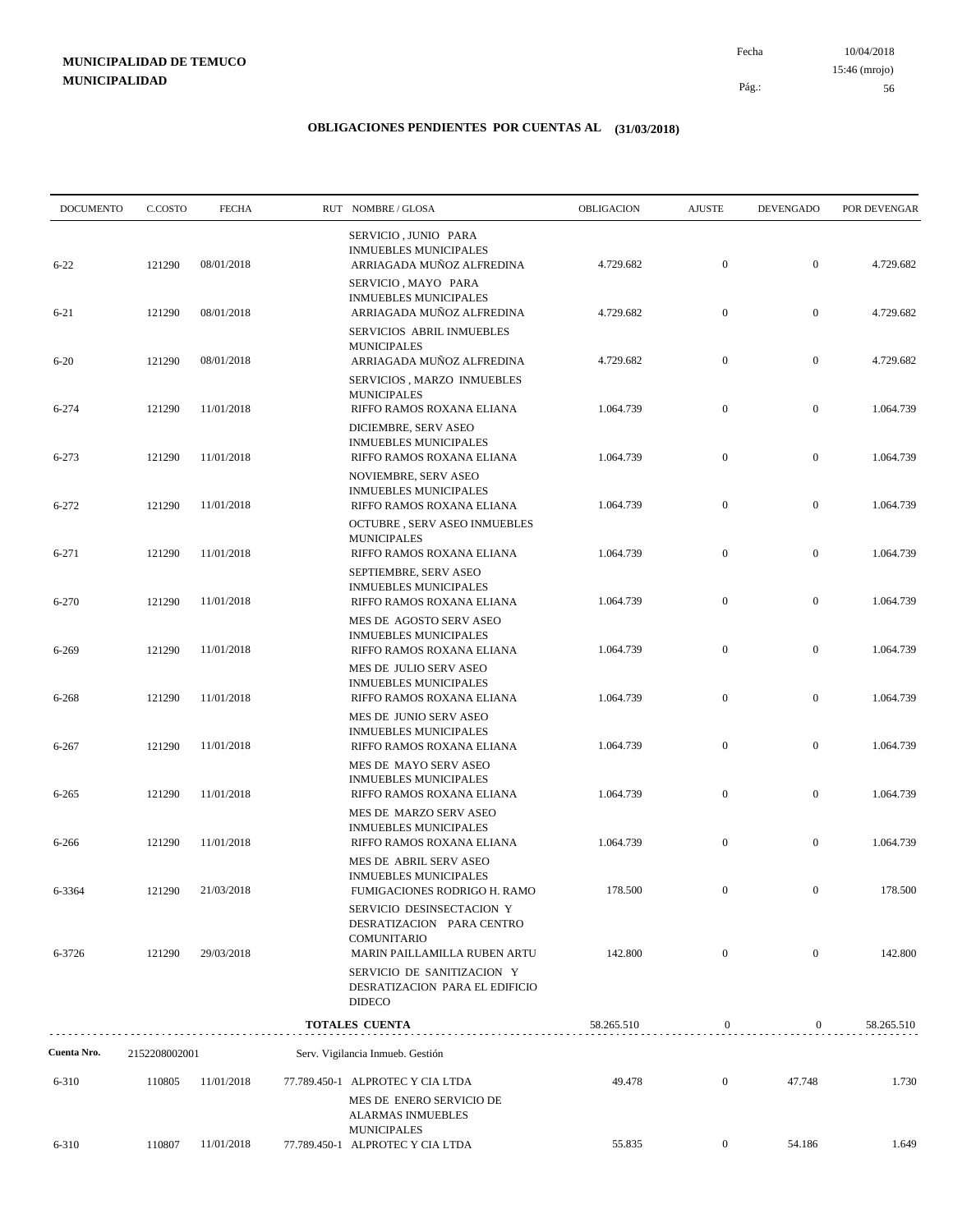| <b>DOCUMENTO</b> | C.COSTO | <b>FECHA</b> | RUT NOMBRE/GLOSA                                                                                               | OBLIGACION | <b>AJUSTE</b>    | <b>DEVENGADO</b> | POR DEVENGAR |
|------------------|---------|--------------|----------------------------------------------------------------------------------------------------------------|------------|------------------|------------------|--------------|
| 6-310            | 110808  | 11/01/2018   | MES DE ENERO SERVICIO DE<br><b>ALARMAS INMUEBLES</b><br><b>MUNICIPALES</b><br>77.789.450-1 ALPROTEC Y CIA LTDA | 184.367    | $\mathbf{0}$     | 47.748           | 136.619      |
|                  |         |              | MES DE ENERO SERVICIO DE<br><b>ALARMAS INMUEBLES</b><br><b>MUNICIPALES</b>                                     |            |                  |                  |              |
| 6-310            | 110812  | 11/01/2018   | 77.789.450-1 ALPROTEC Y CIA LTDA<br>MES DE ENERO SERVICIO DE<br><b>ALARMAS INMUEBLES</b>                       | 79.054     | $\mathbf{0}$     | 76.765           | 2.289        |
| 6-310            | 110813  | 11/01/2018   | <b>MUNICIPALES</b><br>77.789.450-1 ALPROTEC Y CIA LTDA<br>MES DE ENERO SERVICIO DE                             | 88.728     | $\mathbf{0}$     | 86.108           | 2.620        |
| 6-313            | 110805  | 11/01/2018   | <b>ALARMAS INMUEBLES</b><br><b>MUNICIPALES</b><br>77.789.450-1 ALPROTEC Y CIA LTDA                             | 49.478     | $\mathbf{0}$     | $\mathbf{0}$     | 49.478       |
|                  |         |              | MES DE MARZO SERVICIO DE<br><b>ALARMAS INMUEBLES</b>                                                           |            |                  |                  |              |
| 6-313            | 110807  | 11/01/2018   | <b>MUNICIPALES</b><br>77.789.450-1 ALPROTEC Y CIA LTDA<br>MES DE MARZO SERVICIO DE                             | 55.835     | $\boldsymbol{0}$ | $\mathbf{0}$     | 55.835       |
| 6-313            | 110808  | 11/01/2018   | <b>ALARMAS INMUEBLES</b><br><b>MUNICIPALES</b><br>77.789.450-1 ALPROTEC Y CIA LTDA                             | 184.367    | $\boldsymbol{0}$ | $\boldsymbol{0}$ | 184.367      |
|                  |         |              | MES DE MARZO SERVICIO DE<br><b>ALARMAS INMUEBLES</b><br><b>MUNICIPALES</b>                                     |            |                  |                  |              |
| 6-313            | 110812  | 11/01/2018   | 77.789.450-1 ALPROTEC Y CIA LTDA<br>MES DE MARZO SERVICIO DE<br><b>ALARMAS INMUEBLES</b>                       | 79.054     | $\mathbf{0}$     | $\mathbf{0}$     | 79.054       |
| 6-313            | 110813  | 11/01/2018   | <b>MUNICIPALES</b><br>77.789.450-1 ALPROTEC Y CIA LTDA<br>MES DE MARZO SERVICIO DE                             | 88.728     | $\boldsymbol{0}$ | $\mathbf{0}$     | 88.728       |
| 6-314            | 110805  | 11/01/2018   | <b>ALARMAS INMUEBLES</b><br><b>MUNICIPALES</b><br>77.789.450-1 ALPROTEC Y CIA LTDA                             | 49.478     | $\boldsymbol{0}$ | $\mathbf{0}$     | 49.478       |
|                  |         |              | MES DE ABRIL SERVICIO DE<br><b>ALARMAS INMUEBLES</b><br><b>MUNICIPALES</b>                                     |            |                  |                  |              |
| 6-314            | 110807  | 11/01/2018   | 77.789.450-1 ALPROTEC Y CIA LTDA<br>MES DE ABRIL SERVICIO DE                                                   | 55.835     | $\boldsymbol{0}$ | $\boldsymbol{0}$ | 55.835       |
| 6-314            | 110808  | 11/01/2018   | <b>ALARMAS INMUEBLES</b><br>MUNICIPALES<br>77.789.450-1 ALPROTEC Y CIA LTDA                                    | 184.367    | $\boldsymbol{0}$ | $\boldsymbol{0}$ | 184.367      |
|                  |         |              | MES DE ABRIL SERVICIO DE<br><b>ALARMAS INMUEBLES</b><br><b>MUNICIPALES</b>                                     |            |                  |                  |              |
| 6-314            | 110812  | 11/01/2018   | 77.789.450-1 ALPROTEC Y CIA LTDA<br>MES DE ABRIL SERVICIO DE<br><b>ALARMAS INMUEBLES</b>                       | 79.054     | $\boldsymbol{0}$ | $\boldsymbol{0}$ | 79.054       |
| 6-314            | 110813  | 11/01/2018   | <b>MUNICIPALES</b><br>77.789.450-1 ALPROTEC Y CIA LTDA<br>MES DE ABRIL SERVICIO DE                             | 88.728     | $\boldsymbol{0}$ | $\boldsymbol{0}$ | 88.728       |
| $6 - 315$        | 110805  | 11/01/2018   | <b>ALARMAS INMUEBLES</b><br><b>MUNICIPALES</b><br>77.789.450-1 ALPROTEC Y CIA LTDA                             | 49.478     | $\boldsymbol{0}$ | $\boldsymbol{0}$ | 49.478       |
|                  |         |              | MES DE JUNIO SERVICIO DE<br>ALARMAS INMUEBLES<br><b>MUNICIPALES</b>                                            |            |                  |                  |              |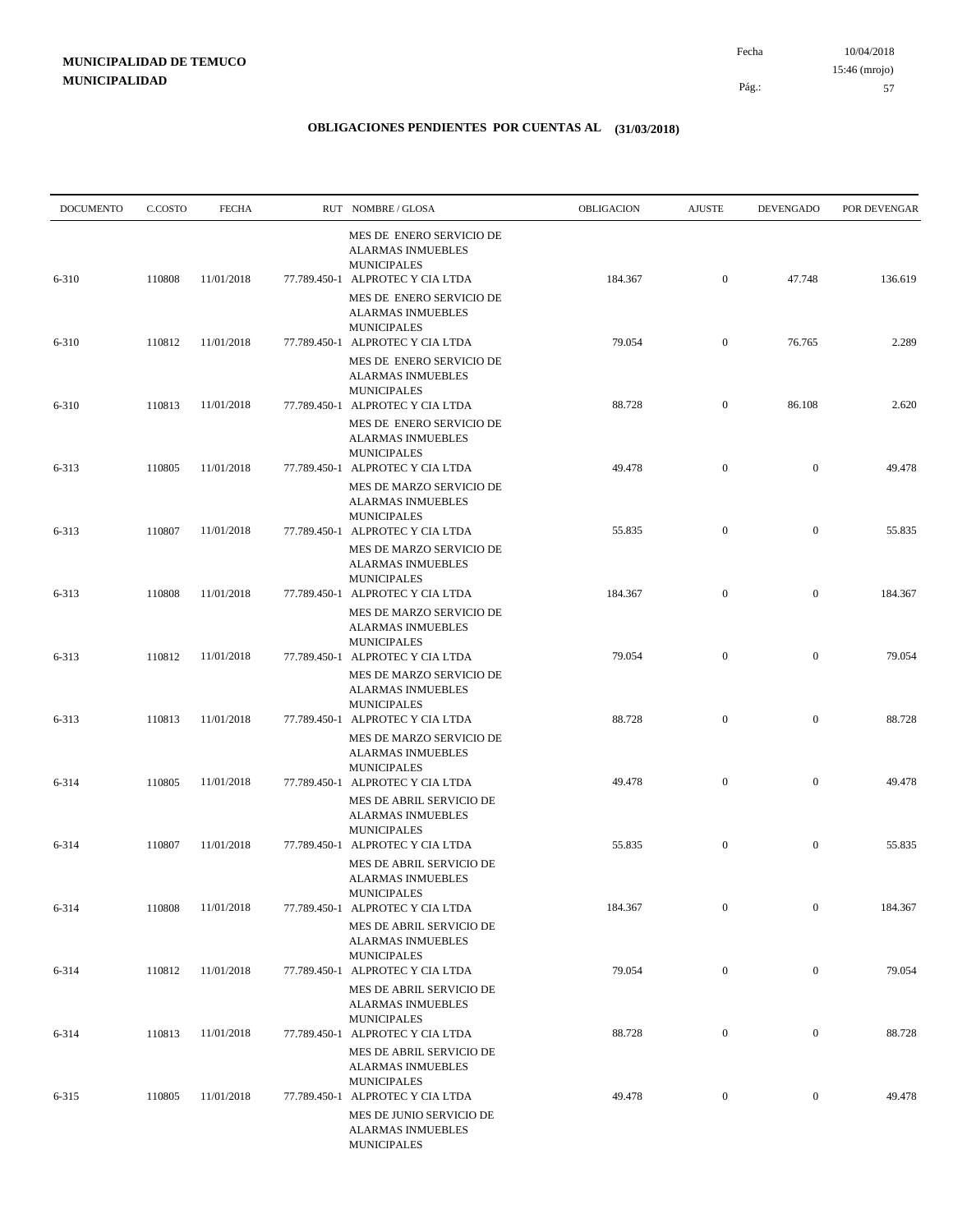10/04/2018 58 Pág.: Fecha 15:46 (mrojo)

| <b>DOCUMENTO</b> | C.COSTO | <b>FECHA</b> | RUT NOMBRE/GLOSA                                                                                               | OBLIGACION | <b>AJUSTE</b>    | <b>DEVENGADO</b> | POR DEVENGAR |
|------------------|---------|--------------|----------------------------------------------------------------------------------------------------------------|------------|------------------|------------------|--------------|
| 6-315            | 110807  | 11/01/2018   | 77.789.450-1 ALPROTEC Y CIA LTDA                                                                               | 55.835     | $\mathbf{0}$     | $\boldsymbol{0}$ | 55.835       |
| 6-315            | 110808  | 11/01/2018   | MES DE JUNIO SERVICIO DE<br><b>ALARMAS INMUEBLES</b><br><b>MUNICIPALES</b><br>77.789.450-1 ALPROTEC Y CIA LTDA | 184.367    | $\mathbf{0}$     | $\boldsymbol{0}$ | 184.367      |
|                  |         |              | MES DE JUNIO SERVICIO DE<br><b>ALARMAS INMUEBLES</b><br><b>MUNICIPALES</b>                                     |            |                  |                  |              |
| 6-315            | 110812  | 11/01/2018   | 77.789.450-1 ALPROTEC Y CIA LTDA<br>MES DE JUNIO SERVICIO DE                                                   | 79.054     | $\boldsymbol{0}$ | $\boldsymbol{0}$ | 79.054       |
| 6-315            | 110813  | 11/01/2018   | <b>ALARMAS INMUEBLES</b><br><b>MUNICIPALES</b><br>77.789.450-1 ALPROTEC Y CIA LTDA                             | 88.728     | $\mathbf{0}$     | $\boldsymbol{0}$ | 88.728       |
|                  |         |              | MES DE JUNIO SERVICIO DE<br><b>ALARMAS INMUEBLES</b><br><b>MUNICIPALES</b>                                     |            |                  |                  |              |
| 6-316            | 110805  | 11/01/2018   | 77.789.450-1 ALPROTEC Y CIA LTDA<br>MES DE JULIO SERVICIO DE<br><b>ALARMAS INMUEBLES</b>                       | 49.478     | $\mathbf{0}$     | $\boldsymbol{0}$ | 49.478       |
| 6-316            | 110807  | 11/01/2018   | <b>MUNICIPALES</b><br>77.789.450-1 ALPROTEC Y CIA LTDA<br>MES DE JULIO SERVICIO DE                             | 55.835     | $\mathbf{0}$     | $\boldsymbol{0}$ | 55.835       |
| 6-316            | 110808  | 11/01/2018   | <b>ALARMAS INMUEBLES</b><br><b>MUNICIPALES</b><br>77.789.450-1 ALPROTEC Y CIA LTDA                             | 184.367    | $\mathbf{0}$     | $\boldsymbol{0}$ | 184.367      |
|                  |         |              | MES DE JULIO SERVICIO DE<br><b>ALARMAS INMUEBLES</b><br><b>MUNICIPALES</b>                                     |            |                  |                  |              |
| 6-316            | 110812  | 11/01/2018   | 77.789.450-1 ALPROTEC Y CIA LTDA<br>MES DE JULIO SERVICIO DE<br><b>ALARMAS INMUEBLES</b>                       | 79.054     | $\mathbf{0}$     | $\boldsymbol{0}$ | 79.054       |
| 6-316            | 110813  | 11/01/2018   | <b>MUNICIPALES</b><br>77.789.450-1 ALPROTEC Y CIA LTDA                                                         | 88.728     | $\mathbf{0}$     | $\boldsymbol{0}$ | 88.728       |
|                  | 110805  | 11/01/2018   | MES DE JULIO SERVICIO DE<br><b>ALARMAS INMUEBLES</b><br><b>MUNICIPALES</b>                                     | 49.478     | $\boldsymbol{0}$ | $\boldsymbol{0}$ | 49.478       |
| 6-317            |         |              | 77.789.450-1 ALPROTEC Y CIA LTDA<br>MES DE AGOSTO SERVICIO DE<br><b>ALARMAS INMUEBLES</b>                      |            |                  |                  |              |
| 6-317            | 110807  | 11/01/2018   | <b>MUNICIPALES</b><br>77.789.450-1 ALPROTEC Y CIA LTDA<br>MES DE AGOSTO SERVICIO DE                            | 55.835     | $\mathbf{0}$     | $\mathbf{0}$     | 55.835       |
| 6-317            | 110808  | 11/01/2018   | ALARMAS INMUEBLES<br><b>MUNICIPALES</b><br>77.789.450-1 ALPROTEC Y CIA LTDA                                    | 184.367    | $\mathbf{0}$     | $\boldsymbol{0}$ | 184.367      |
|                  |         |              | MES DE AGOSTO SERVICIO DE<br><b>ALARMAS INMUEBLES</b><br><b>MUNICIPALES</b>                                    |            |                  |                  |              |
| 6-317            | 110812  | 11/01/2018   | 77.789.450-1 ALPROTEC Y CIA LTDA<br>MES DE AGOSTO SERVICIO DE                                                  | 79.054     | $\boldsymbol{0}$ | $\boldsymbol{0}$ | 79.054       |
| 6-317            | 110813  | 11/01/2018   | <b>ALARMAS INMUEBLES</b><br><b>MUNICIPALES</b><br>77.789.450-1 ALPROTEC Y CIA LTDA                             | 88.728     | $\boldsymbol{0}$ | $\boldsymbol{0}$ | 88.728       |
|                  |         |              | MES DE AGOSTO SERVICIO DE<br><b>ALARMAS INMUEBLES</b><br><b>MUNICIPALES</b>                                    |            |                  |                  |              |
| $6 - 318$        | 110805  | 11/01/2018   | 77.789.450-1 ALPROTEC Y CIA LTDA                                                                               | 49.478     | $\overline{0}$   | $\bf{0}$         | 49.478       |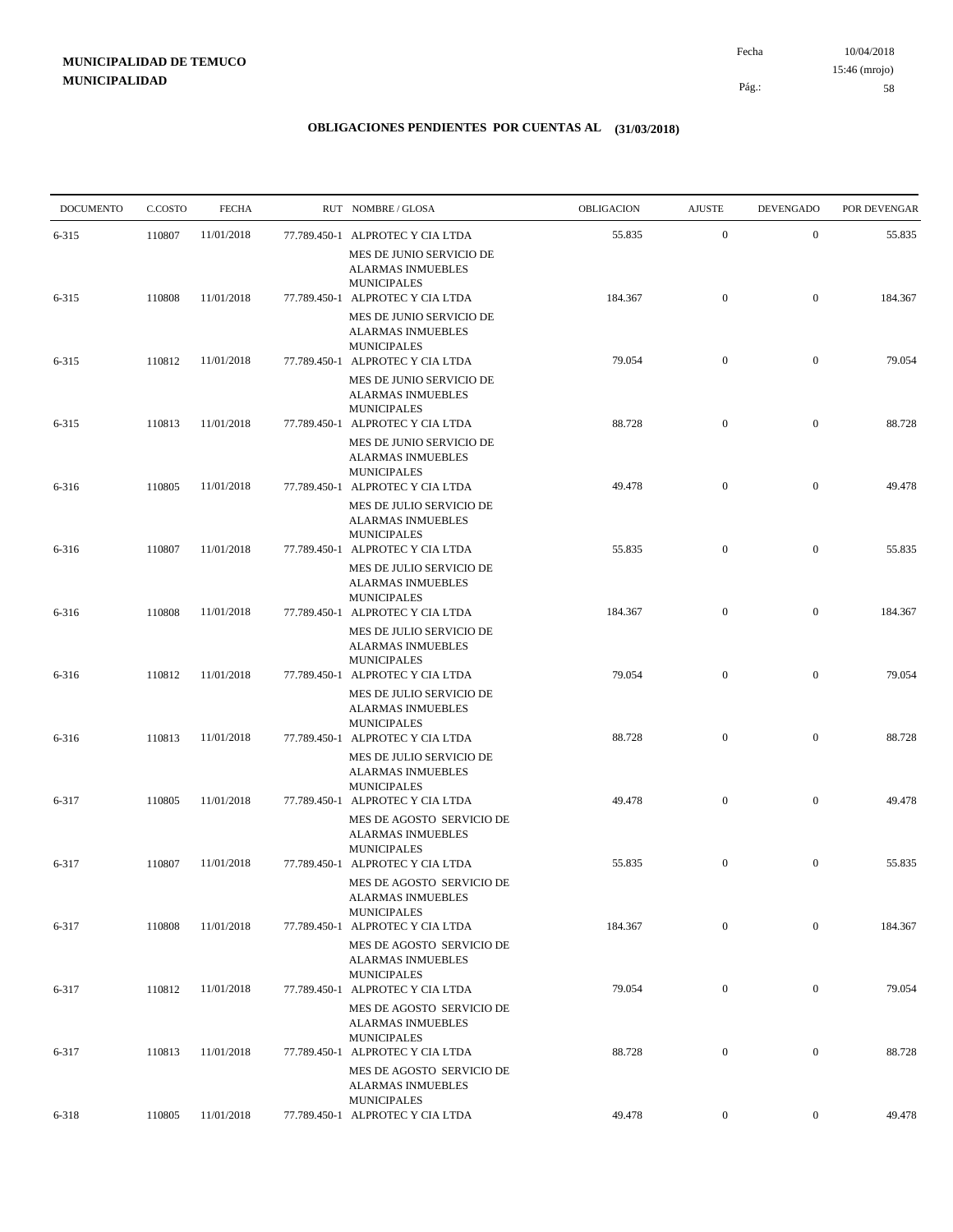| <b>DOCUMENTO</b> | C.COSTO | <b>FECHA</b> | RUT NOMBRE/GLOSA                                                                                                    | OBLIGACION | <b>AJUSTE</b>    | <b>DEVENGADO</b> | POR DEVENGAR |
|------------------|---------|--------------|---------------------------------------------------------------------------------------------------------------------|------------|------------------|------------------|--------------|
| 6-318            | 110807  | 11/01/2018   | MES DE SEPTIEMBRE SERVICIO DE<br><b>ALARMAS INMUEBLES</b><br><b>MUNICIPALES</b><br>77.789.450-1 ALPROTEC Y CIA LTDA | 55.835     | $\mathbf{0}$     | $\boldsymbol{0}$ | 55.835       |
|                  |         |              | MES DE SEPTIEMBRE SERVICIO DE<br><b>ALARMAS INMUEBLES</b><br><b>MUNICIPALES</b>                                     |            |                  |                  |              |
| 6-318            | 110808  | 11/01/2018   | 77.789.450-1 ALPROTEC Y CIA LTDA<br>MES DE SEPTIEMBRE SERVICIO DE<br><b>ALARMAS INMUEBLES</b>                       | 184.367    | $\mathbf{0}$     | $\boldsymbol{0}$ | 184.367      |
| 6-318            | 110812  | 11/01/2018   | <b>MUNICIPALES</b><br>77.789.450-1 ALPROTEC Y CIA LTDA<br>MES DE SEPTIEMBRE SERVICIO DE<br><b>ALARMAS INMUEBLES</b> | 79.054     | $\mathbf{0}$     | $\boldsymbol{0}$ | 79.054       |
| 6-318            | 110813  | 11/01/2018   | <b>MUNICIPALES</b><br>77.789.450-1 ALPROTEC Y CIA LTDA<br>MES DE SEPTIEMBRE SERVICIO DE                             | 88.728     | $\overline{0}$   | $\boldsymbol{0}$ | 88.728       |
| 6-319            | 110805  | 11/01/2018   | <b>ALARMAS INMUEBLES</b><br><b>MUNICIPALES</b><br>77.789.450-1 ALPROTEC Y CIA LTDA                                  | 49.478     | $\mathbf{0}$     | $\boldsymbol{0}$ | 49.478       |
| 6-319            | 110807  | 11/01/2018   | MES DE OCTUBRE SERVICIO DE<br><b>ALARMAS INMUEBLES</b><br><b>MUNICIPALES</b><br>77.789.450-1 ALPROTEC Y CIA LTDA    | 55.835     | $\mathbf{0}$     | $\boldsymbol{0}$ | 55.835       |
|                  |         |              | MES DE OCTUBRE SERVICIO DE<br><b>ALARMAS INMUEBLES</b><br><b>MUNICIPALES</b>                                        |            |                  |                  |              |
| 6-319            | 110808  | 11/01/2018   | 77.789.450-1 ALPROTEC Y CIA LTDA<br>MES DE OCTUBRE SERVICIO DE<br>ALARMAS INMUEBLES                                 | 184.367    | $\mathbf{0}$     | $\boldsymbol{0}$ | 184.367      |
| 6-319            | 110812  | 11/01/2018   | <b>MUNICIPALES</b><br>77.789.450-1 ALPROTEC Y CIA LTDA<br>MES DE OCTUBRE SERVICIO DE<br><b>ALARMAS INMUEBLES</b>    | 79.054     | $\mathbf{0}$     | $\boldsymbol{0}$ | 79.054       |
| 6-319            | 110813  | 11/01/2018   | <b>MUNICIPALES</b><br>77.789.450-1 ALPROTEC Y CIA LTDA<br>MES DE OCTUBRE SERVICIO DE                                | 88.728     | $\mathbf{0}$     | $\boldsymbol{0}$ | 88.728       |
| $6 - 320$        | 110807  | 11/01/2018   | <b>ALARMAS INMUEBLES</b><br><b>MUNICIPALES</b><br>77.789.450-1 ALPROTEC Y CIA LTDA<br>MES DE NOVIEMBRE SERVICIO DE  | 55.835     | $\mathbf{0}$     | $\boldsymbol{0}$ | 55.835       |
| $6 - 320$        | 110808  | 11/01/2018   | <b>ALARMAS INMUEBLES</b><br><b>MUNICIPALES</b><br>77.789.450-1 ALPROTEC Y CIA LTDA                                  | 184.367    | $\boldsymbol{0}$ | $\boldsymbol{0}$ | 184.367      |
|                  |         |              | MES DE NOVIEMBRE SERVICIO DE<br><b>ALARMAS INMUEBLES</b><br><b>MUNICIPALES</b>                                      |            |                  |                  |              |
| $6 - 320$        | 110812  | 11/01/2018   | 77.789.450-1 ALPROTEC Y CIA LTDA<br>MES DE NOVIEMBRE SERVICIO DE<br><b>ALARMAS INMUEBLES</b>                        | 79.054     | $\mathbf{0}$     | $\boldsymbol{0}$ | 79.054       |
| $6 - 320$        | 110813  | 11/01/2018   | <b>MUNICIPALES</b><br>77.789.450-1 ALPROTEC Y CIA LTDA<br>MES DE NOVIEMBRE SERVICIO DE                              | 88.728     | $\mathbf{0}$     | $\boldsymbol{0}$ | 88.728       |
| $6 - 321$        | 110807  | 11/01/2018   | <b>ALARMAS INMUEBLES</b><br><b>MUNICIPALES</b><br>77.789.450-1 ALPROTEC Y CIA LTDA                                  | 55.835     | $\mathbf{0}$     | $\boldsymbol{0}$ | 55.835       |
|                  |         |              | MES DE DICIEMBRE SERVICIO DE<br><b>ALARMAS INMUEBLES</b><br><b>MUNICIPALES</b>                                      |            |                  |                  |              |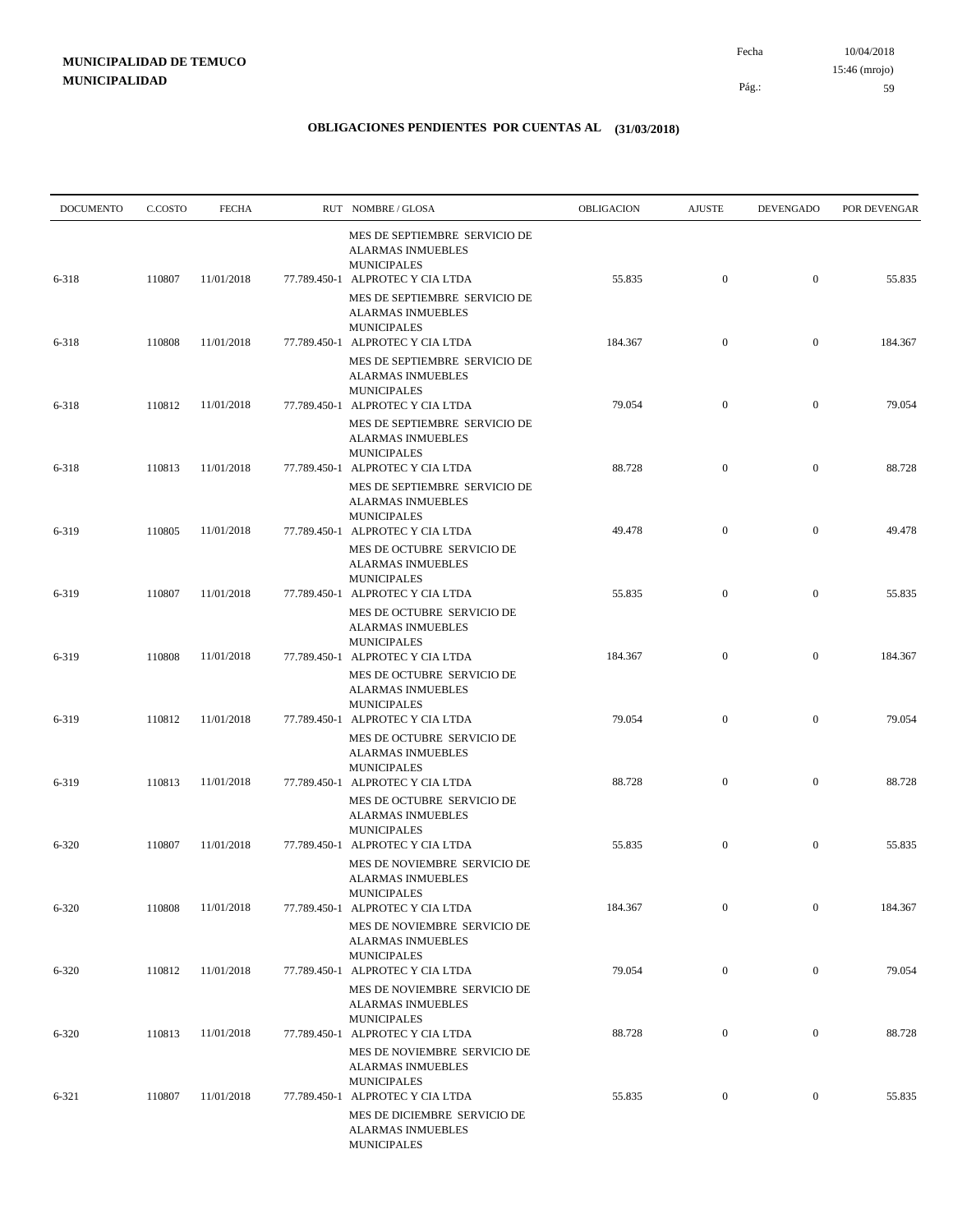10/04/2018 60 Pág.: Fecha 15:46 (mrojo)

| <b>DOCUMENTO</b> | C.COSTO | <b>FECHA</b> | RUT NOMBRE/GLOSA                                                                          | <b>OBLIGACION</b> | <b>AJUSTE</b>    | <b>DEVENGADO</b> | POR DEVENGAR |
|------------------|---------|--------------|-------------------------------------------------------------------------------------------|-------------------|------------------|------------------|--------------|
| $6 - 321$        | 110808  | 11/01/2018   | 77.789.450-1 ALPROTEC Y CIA LTDA                                                          | 184.367           | $\boldsymbol{0}$ | $\boldsymbol{0}$ | 184.367      |
|                  |         |              | MES DE DICIEMBRE SERVICIO DE<br><b>ALARMAS INMUEBLES</b>                                  |                   |                  |                  |              |
| $6 - 321$        | 110813  | 11/01/2018   | <b>MUNICIPALES</b><br>77.789.450-1 ALPROTEC Y CIA LTDA                                    | 88.728            | $\mathbf{0}$     | $\mathbf{0}$     | 88.728       |
|                  |         |              | MES DE DICIEMBRE SERVICIO DE<br><b>ALARMAS INMUEBLES</b><br><b>MUNICIPALES</b>            |                   |                  |                  |              |
| 6-327            | 110805  | 11/01/2018   | 77.789.450-1 ALPROTEC Y CIA LTDA                                                          | 49.478            | $\mathbf{0}$     | $\mathbf{0}$     | 49.478       |
|                  |         |              | MES DE MAYO SERVICIO DE<br><b>ALARMAS INMUEBLES</b><br><b>MUNICIPALES</b>                 |                   |                  |                  |              |
| 6-327            | 110807  | 11/01/2018   | 77.789.450-1 ALPROTEC Y CIA LTDA                                                          | 55.835            | $\mathbf{0}$     | $\mathbf{0}$     | 55.835       |
|                  |         |              | MES DE MAYO SERVICIO DE<br><b>ALARMAS INMUEBLES</b><br><b>MUNICIPALES</b>                 |                   |                  |                  |              |
| 6-327            | 110808  | 11/01/2018   | 77.789.450-1 ALPROTEC Y CIA LTDA<br>MES DE MAYO SERVICIO DE                               | 184.367           | $\mathbf{0}$     | $\mathbf{0}$     | 184.367      |
| 6-327            | 110812  | 11/01/2018   | <b>ALARMAS INMUEBLES</b><br><b>MUNICIPALES</b><br>77.789.450-1 ALPROTEC Y CIA LTDA        | 79.054            | $\mathbf{0}$     | $\mathbf{0}$     | 79.054       |
|                  |         |              | MES DE MAYO SERVICIO DE                                                                   |                   |                  |                  |              |
| 6-327            | 110813  | 11/01/2018   | <b>ALARMAS INMUEBLES</b><br><b>MUNICIPALES</b><br>77.789.450-1 ALPROTEC Y CIA LTDA        | 88.728            | $\mathbf{0}$     | $\overline{0}$   | 88.728       |
|                  |         |              | MES DE MAYO SERVICIO DE<br><b>ALARMAS INMUEBLES</b><br><b>MUNICIPALES</b>                 |                   |                  |                  |              |
| 6-577            | 110801  | 16/01/2018   | COLIMILLA MILLANAO ADRIEL MER<br>ENERO, SERV. GUARDIAS PARA                               | 3.404.288         | $\mathbf{0}$     | 3.303.737        | 100.551      |
| 6-577            | 110802  | 16/01/2018   | INMUEBLES MUN. (1316.20UF)<br>COLIMILLA MILLANAO ADRIEL MER                               | 1.213.724         | $\overline{0}$   | 1.177.883        | 35.841       |
| 6-577            | 110803  | 16/01/2018   | ENERO, SERV. GUARDIAS PARA<br>INMUEBLES MUN. (1316.20UF)<br>COLIMILLA MILLANAO ADRIEL MER | 1.213.724         | $\boldsymbol{0}$ | 1.177.883        | 35.841       |
|                  |         |              | ENERO, SERV. GUARDIAS PARA                                                                |                   |                  |                  |              |
| 6-577            | 110806  | 16/01/2018   | INMUEBLES MUN. (1316.20UF)<br>COLIMILLA MILLANAO ADRIEL MER                               | 1.578.864         | $\mathbf{0}$     | 1.532.241        | 46.623       |
| 6-577            | 110807  | 16/01/2018   | ENERO, SERV. GUARDIAS PARA<br>INMUEBLES MUN. (1316.20UF)<br>COLIMILLA MILLANAO ADRIEL MER | 2.417.498         | $\mathbf{0}$     | 2.346.109        | 71.389       |
| 6-577            | 110808  | 16/01/2018   | ENERO. SERV. GUARDIAS PARA<br>INMUEBLES MUN. (1316.20UF)<br>COLIMILLA MILLANAO ADRIEL MER | 2.417.498         | $\boldsymbol{0}$ | 2.346.109        | 71.389       |
|                  |         |              | ENERO, SERV. GUARDIAS PARA<br>INMUEBLES MUN. (1316.20UF)                                  |                   |                  |                  |              |
| 6-577            | 110809  | 16/01/2018   | COLIMILLA MILLANAO ADRIEL MER                                                             | 3.226.555         | $\boldsymbol{0}$ | 3.131.275        | 95.280       |
| 6-577            | 110811  | 16/01/2018   | ENERO, SERV. GUARDIAS PARA<br>INMUEBLES MUN. (1316.20UF)<br>COLIMILLA MILLANAO ADRIEL MER | 1.578.864         | $\overline{0}$   | 1.532.241        | 46.623       |
| 6-579            | 110801  | 16/01/2018   | ENERO, SERV. GUARDIAS PARA<br>INMUEBLES MUN. (1316.20UF)<br>COLIMILLA MILLANAO ADRIEL MER | 3.404.288         | $\boldsymbol{0}$ | $\boldsymbol{0}$ | 3.404.288    |
|                  |         |              | MARZO SERV GUARDIAS PARA<br>INMUEBLES MUN (1478.63UF)                                     |                   |                  |                  |              |
| 6-579            | 110802  | 16/01/2018   | COLIMILLA MILLANAO ADRIEL MER<br>MARZO SERV GUARDIAS PARA<br>INMUEBLES MUN (1478.63UF)    | 1.213.724         | $\boldsymbol{0}$ | $\boldsymbol{0}$ | 1.213.724    |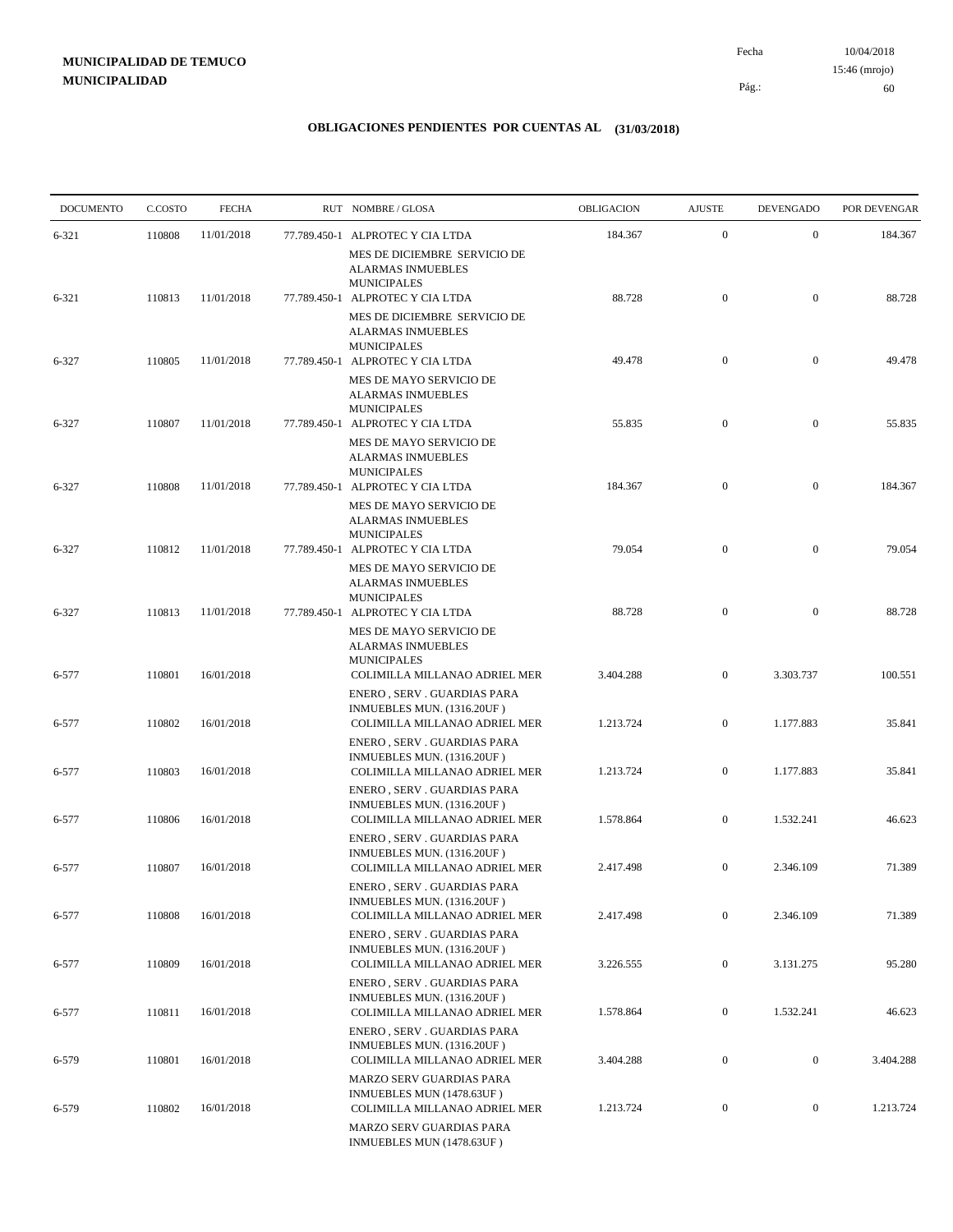10/04/2018 61 Pág.: Fecha 15:46 (mrojo)

| <b>DOCUMENTO</b> | C.COSTO | <b>FECHA</b> | RUT NOMBRE/GLOSA                                                                              | OBLIGACION | <b>AJUSTE</b>    | <b>DEVENGADO</b> | POR DEVENGAR |
|------------------|---------|--------------|-----------------------------------------------------------------------------------------------|------------|------------------|------------------|--------------|
| 6-579            | 110803  | 16/01/2018   | 12.005.208-K COLIMILLA MILLANAO ADRIEL MER                                                    | 1.213.724  | $\boldsymbol{0}$ | $\boldsymbol{0}$ | 1.213.724    |
|                  |         |              | MARZO SERV GUARDIAS PARA<br>INMUEBLES MUN (1478.63UF)                                         |            |                  |                  |              |
| 6-579            | 110806  | 16/01/2018   | 12.005.208-K COLIMILLA MILLANAO ADRIEL MER<br>MARZO SERV GUARDIAS PARA                        | 1.578.864  | $\boldsymbol{0}$ | $\mathbf{0}$     | 1.578.864    |
| 6-579            | 110807  | 16/01/2018   | INMUEBLES MUN (1478.63UF)<br>COLIMILLA MILLANAO ADRIEL MER                                    | 2.417.498  | $\boldsymbol{0}$ | $\mathbf{0}$     | 2.417.498    |
| 6-579            | 110808  | 16/01/2018   | <b>MARZO SERV GUARDIAS PARA</b><br>INMUEBLES MUN (1478.63UF)<br>COLIMILLA MILLANAO ADRIEL MER | 2.417.498  | $\boldsymbol{0}$ | $\boldsymbol{0}$ | 2.417.498    |
| 6-579            | 110809  | 16/01/2018   | MARZO SERV GUARDIAS PARA<br>INMUEBLES MUN (1478.63UF)<br>COLIMILLA MILLANAO ADRIEL MER        | 3.226.555  | $\boldsymbol{0}$ | $\mathbf{0}$     | 3.226.555    |
| 6-579            | 110811  | 16/01/2018   | MARZO SERV GUARDIAS PARA<br>INMUEBLES MUN (1478.63UF)<br>COLIMILLA MILLANAO ADRIEL MER        | 6.068.621  | $\boldsymbol{0}$ | $\mathbf{0}$     | 6.068.621    |
| 6-580            | 110801  | 16/01/2018   | MARZO SERV GUARDIAS PARA<br>INMUEBLES MUN (1478.63UF)<br>COLIMILLA MILLANAO ADRIEL MER        | 3.404.288  | $\boldsymbol{0}$ | $\boldsymbol{0}$ | 3.404.288    |
| 6-580            | 110802  | 16/01/2018   | ABRIL SERV GUARDIAS PARA<br>INMUEBLES MUN (1343.19UF)<br>COLIMILLA MILLANAO ADRIEL MER        | 1.213.724  | $\boldsymbol{0}$ | $\boldsymbol{0}$ | 1.213.724    |
|                  |         |              | ABRIL SERV GUARDIAS PARA<br>INMUEBLES MUN (1343.19UF)                                         |            |                  |                  |              |
| 6-580            | 110803  | 16/01/2018   | COLIMILLA MILLANAO ADRIEL MER<br>ABRIL SERV GUARDIAS PARA<br>INMUEBLES MUN (1343.19UF)        | 1.213.724  | $\boldsymbol{0}$ | $\mathbf{0}$     | 1.213.724    |
| 6-580            | 110806  | 16/01/2018   | COLIMILLA MILLANAO ADRIEL MER<br>ABRIL SERV GUARDIAS PARA<br>INMUEBLES MUN (1343.19UF)        | 1.578.864  | $\boldsymbol{0}$ | $\mathbf{0}$     | 1.578.864    |
| 6-580            | 110807  | 16/01/2018   | COLIMILLA MILLANAO ADRIEL MER<br>ABRIL SERV GUARDIAS PARA                                     | 2.417.498  | $\boldsymbol{0}$ | $\boldsymbol{0}$ | 2.417.498    |
| 6-580            | 110808  | 16/01/2018   | INMUEBLES MUN (1343.19UF)<br>COLIMILLA MILLANAO ADRIEL MER<br>ABRIL SERV GUARDIAS PARA        | 2.417.498  | $\mathbf{0}$     | $\mathbf{0}$     | 2.417.498    |
| 6-580            | 110809  | 16/01/2018   | INMUEBLES MUN (1343.19UF)<br>COLIMILLA MILLANAO ADRIEL MER                                    | 3.226.555  | $\boldsymbol{0}$ | $\boldsymbol{0}$ | 3.226.555    |
| 6-580            | 110811  | 16/01/2018   | ABRIL SERV GUARDIAS PARA<br>INMUEBLES MUN (1343.19UF)<br>COLIMILLA MILLANAO ADRIEL MER        | 2.324.900  | $\boldsymbol{0}$ | $\boldsymbol{0}$ | 2.324.900    |
| 6-581            | 110801  | 16/01/2018   | ABRIL SERV GUARDIAS PARA<br>INMUEBLES MUN (1343.19UF)<br>COLIMILLA MILLANAO ADRIEL MER        | 3.404.288  | $\mathbf{0}$     | $\boldsymbol{0}$ | 3.404.288    |
|                  |         |              | MAYO SERV GUARDIAS PARA<br>INMUEBLES MUN (1316.20UF)                                          |            |                  |                  |              |
| 6-581            | 110802  | 16/01/2018   | COLIMILLA MILLANAO ADRIEL MER<br>MAYO SERV GUARDIAS PARA<br>INMUEBLES MUN (1316.20UF)         | 1.213.724  | $\boldsymbol{0}$ | $\boldsymbol{0}$ | 1.213.724    |
| 6-581            | 110803  | 16/01/2018   | COLIMILLA MILLANAO ADRIEL MER<br><b>MAYO SERV GUARDIAS PARA</b>                               | 1.213.724  | $\boldsymbol{0}$ | $\boldsymbol{0}$ | 1.213.724    |
| 6-581            | 110806  | 16/01/2018   | INMUEBLES MUN (1316.20UF)<br>COLIMILLA MILLANAO ADRIEL MER<br>MAYO SERV GUARDIAS PARA         | 1.578.864  | $\mathbf{0}$     | $\boldsymbol{0}$ | 1.578.864    |
| 6-581            | 110807  | 16/01/2018   | INMUEBLES MUN (1316.20UF)<br>COLIMILLA MILLANAO ADRIEL MER                                    | 2.417.498  | $\boldsymbol{0}$ | $\boldsymbol{0}$ | 2.417.498    |
| 6-581            | 110808  | 16/01/2018   | MAYO SERV GUARDIAS PARA<br>INMUEBLES MUN (1316.20UF)<br>COLIMILLA MILLANAO ADRIEL MER         | 2.417.498  | $\boldsymbol{0}$ | $\boldsymbol{0}$ | 2.417.498    |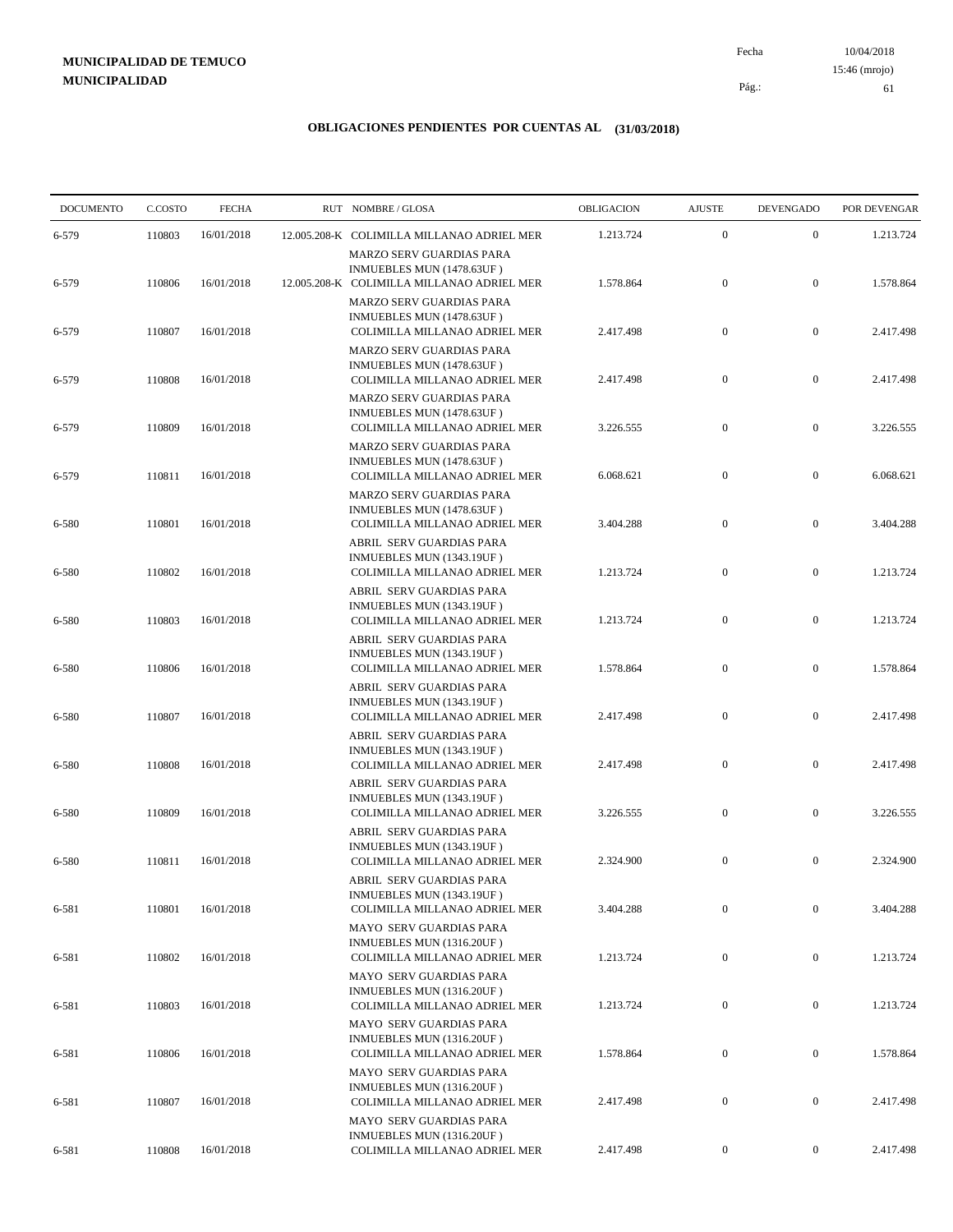10/04/2018 62 Pág.: Fecha 15:46 (mrojo)

| <b>DOCUMENTO</b> | C.COSTO | <b>FECHA</b> |    | RUT NOMBRE/GLOSA                                                                              | OBLIGACION | <b>AJUSTE</b>    | <b>DEVENGADO</b> | POR DEVENGAR |
|------------------|---------|--------------|----|-----------------------------------------------------------------------------------------------|------------|------------------|------------------|--------------|
| 6-581            | 110809  | 16/01/2018   |    | <b>MAYO SERV GUARDIAS PARA</b><br>INMUEBLES MUN (1316.20UF)<br>COLIMILLA MILLANAO ADRIEL MER  | 3.226.555  | $\boldsymbol{0}$ | $\boldsymbol{0}$ | 3.226.555    |
| 6-581            | 110811  | 16/01/2018   |    | <b>MAYO SERV GUARDIAS PARA</b><br>INMUEBLES MUN (1316.20UF)<br>COLIMILLA MILLANAO ADRIEL MER  | 1.578.864  | $\boldsymbol{0}$ | $\boldsymbol{0}$ | 1.578.864    |
| 6-582            | 110801  | 16/01/2018   |    | MAYO SERV GUARDIAS PARA<br>INMUEBLES MUN (1316.20UF)<br>COLIMILLA MILLANAO ADRIEL MER         | 3.404.288  | $\boldsymbol{0}$ | $\boldsymbol{0}$ | 3.404.288    |
| 6-582            | 110802  | 16/01/2018   |    | <b>JUNIO SERV GUARDIAS PARA</b><br>INMUEBLES MUN (1316.20UF)<br>COLIMILLA MILLANAO ADRIEL MER | 1.213.724  | $\mathbf{0}$     | $\boldsymbol{0}$ | 1.213.724    |
| 6-582            | 110803  | 16/01/2018   |    | JUNIO SERV GUARDIAS PARA<br>INMUEBLES MUN (1316.20UF)<br>COLIMILLA MILLANAO ADRIEL MER        | 1.213.724  | $\boldsymbol{0}$ | $\boldsymbol{0}$ | 1.213.724    |
| 6-582            | 110806  | 16/01/2018   |    | JUNIO SERV GUARDIAS PARA<br>INMUEBLES MUN (1316.20UF)<br>COLIMILLA MILLANAO ADRIEL MER        | 1.578.864  | $\mathbf{0}$     | $\boldsymbol{0}$ | 1.578.864    |
| 6-582            | 110807  | 16/01/2018   |    | JUNIO SERV GUARDIAS PARA<br>INMUEBLES MUN (1316.20UF)<br>COLIMILLA MILLANAO ADRIEL MER        | 2.417.498  | $\mathbf{0}$     | $\mathbf{0}$     | 2.417.498    |
|                  |         |              |    | JUNIO SERV GUARDIAS PARA<br>INMUEBLES MUN (1316.20UF)                                         |            |                  |                  |              |
| 6-582            | 110808  | 16/01/2018   |    | COLIMILLA MILLANAO ADRIEL MER<br><b>JUNIO SERV GUARDIAS PARA</b><br>INMUEBLES MUN (1316.20UF) | 2.417.498  | $\boldsymbol{0}$ | $\boldsymbol{0}$ | 2.417.498    |
| 6-582            | 110809  | 16/01/2018   |    | COLIMILLA MILLANAO ADRIEL MER<br><b>JUNIO SERV GUARDIAS PARA</b><br>INMUEBLES MUN (1316.20UF) | 3.226.555  | $\mathbf{0}$     | $\boldsymbol{0}$ | 3.226.555    |
| 6-582            | 110811  | 16/01/2018   | ÷  | COLIMILLA MILLANAO ADRIEL MER<br>JUNIO SERV GUARDIAS PARA<br>INMUEBLES MUN (1316.20UF)        | 1.578.864  | $\boldsymbol{0}$ | $\boldsymbol{0}$ | 1.578.864    |
| 6-583            | 110801  | 16/01/2018   |    | COLIMILLA MILLANAO ADRIEL MER<br><b>JULIO SERV GUARDIAS PARA</b><br>INMUEBLES MUN(1316.20UF)  | 3.404.288  | $\mathbf{0}$     | $\mathbf{0}$     | 3.404.288    |
| 6-583            | 110802  | 16/01/2018   |    | COLIMILLA MILLANAO ADRIEL MER<br><b>JULIO SERV GUARDIAS PARA</b>                              | 1.213.724  | $\mathbf{0}$     | $\mathbf{0}$     | 1.213.724    |
| 6-583            | 110803  | 16/01/2018   |    | INMUEBLES MUN(1316.20UF)<br>COLIMILLA MILLANAO ADRIEL MER<br><b>JULIO SERV GUARDIAS PARA</b>  | 1.213.724  | $\mathbf{0}$     | $\boldsymbol{0}$ | 1.213.724    |
| 6-583            | 110806  | 16/01/2018   |    | INMUEBLES MUN(1316.20UF)<br>COLIMILLA MILLANAO ADRIEL MER<br><b>JULIO SERV GUARDIAS PARA</b>  | 1.578.864  | $\overline{0}$   | $\overline{0}$   | 1.578.864    |
| 6-583            | 110807  | 16/01/2018   |    | INMUEBLES MUN(1316.20UF)<br>COLIMILLA MILLANAO ADRIEL MER<br>JULIO SERV GUARDIAS PARA         | 2.417.498  | $\boldsymbol{0}$ | $\mathbf{0}$     | 2.417.498    |
| 6-583            | 110808  | 16/01/2018   | ÷. | INMUEBLES MUN(1316.20UF)<br>COLIMILLA MILLANAO ADRIEL MER<br><b>JULIO SERV GUARDIAS PARA</b>  | 2.417.498  | $\boldsymbol{0}$ | $\boldsymbol{0}$ | 2.417.498    |
| 6-583            | 110809  | 16/01/2018   |    | INMUEBLES MUN(1316.20UF)<br>COLIMILLA MILLANAO ADRIEL MER<br><b>JULIO SERV GUARDIAS PARA</b>  | 3.226.555  | $\boldsymbol{0}$ | $\boldsymbol{0}$ | 3.226.555    |
| 6-583            | 110811  | 16/01/2018   |    | INMUEBLES MUN(1316.20UF)<br>COLIMILLA MILLANAO ADRIEL MER                                     | 1.578.864  | $\boldsymbol{0}$ | $\boldsymbol{0}$ | 1.578.864    |
| 6-584            | 110801  | 16/01/2018   |    | JULIO SERV GUARDIAS PARA<br>INMUEBLES MUN(1316.20UF)<br>COLIMILLA MILLANAO ADRIEL MER         | 3.404.288  | $\mathbf{0}$     | $\boldsymbol{0}$ | 3.404.288    |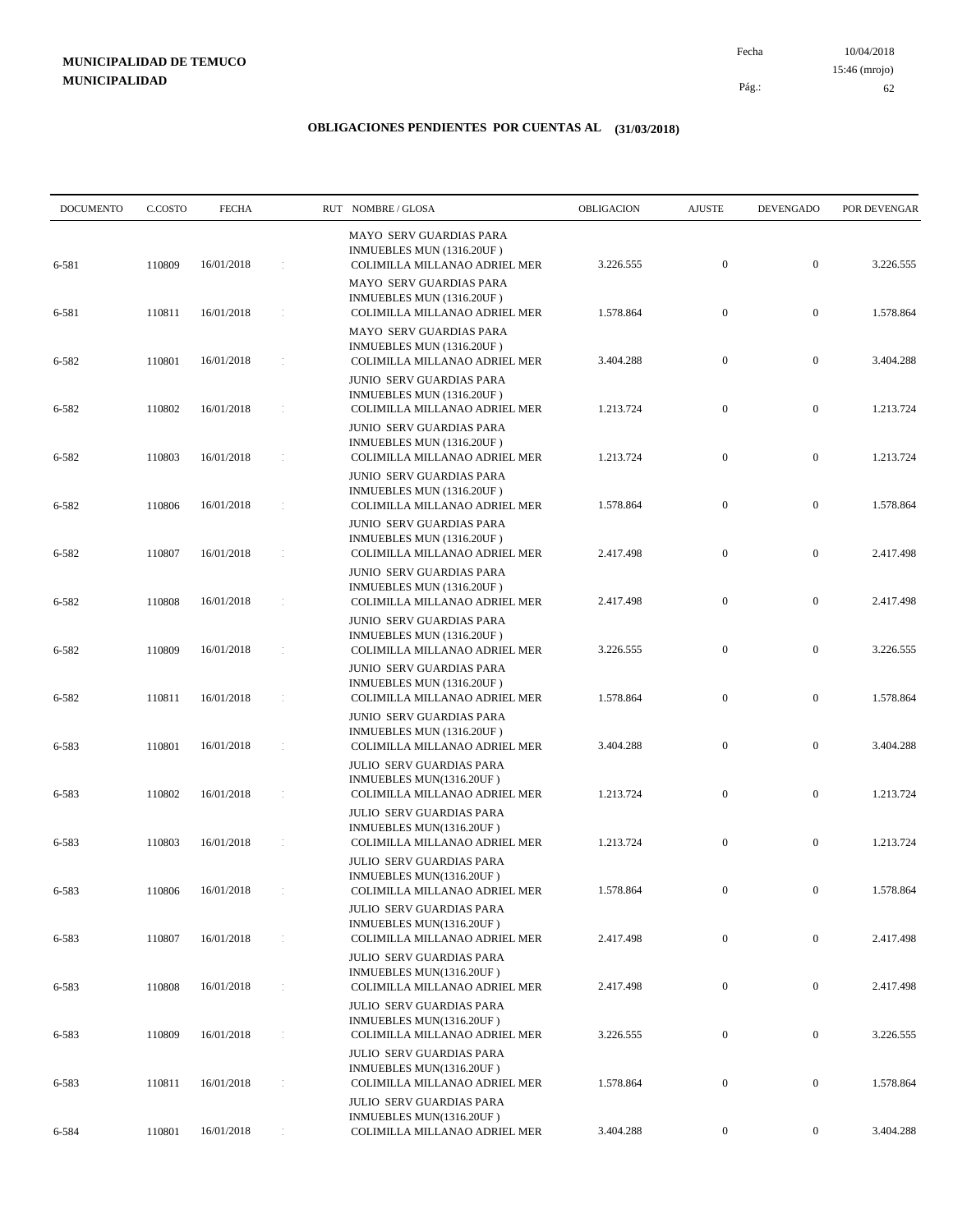10/04/2018 63 Pág.: Fecha 15:46 (mrojo)

| <b>DOCUMENTO</b> | C.COSTO | <b>FECHA</b> | RUT NOMBRE/GLOSA                                                                             | OBLIGACION | <b>AJUSTE</b>    | <b>DEVENGADO</b> | POR DEVENGAR |
|------------------|---------|--------------|----------------------------------------------------------------------------------------------|------------|------------------|------------------|--------------|
| 6-584            | 110802  | 16/01/2018   | AGOSTO SERV GUARDIAS PARA<br><b>INMUEBLES</b> (1316.20UF)<br>COLIMILLA MILLANAO ADRIEL MER   | 1.213.724  | $\mathbf{0}$     | $\mathbf{0}$     | 1.213.724    |
| 6-584            | 110803  | 16/01/2018   | <b>AGOSTO SERV GUARDIAS PARA</b><br>INMUEBLES (1316.20UF)<br>COLIMILLA MILLANAO ADRIEL MER   | 1.213.724  | $\boldsymbol{0}$ | $\boldsymbol{0}$ | 1.213.724    |
| 6-584            | 110806  | 16/01/2018   | AGOSTO SERV GUARDIAS PARA<br>INMUEBLES (1316.20UF)<br>COLIMILLA MILLANAO ADRIEL MER          | 1.578.864  | $\boldsymbol{0}$ | $\boldsymbol{0}$ | 1.578.864    |
| 6-584            | 110807  | 16/01/2018   | AGOSTO SERV GUARDIAS PARA<br><b>INMUEBLES</b> (1316.20UF)<br>COLIMILLA MILLANAO ADRIEL MER   | 2.417.498  | $\mathbf{0}$     | $\boldsymbol{0}$ | 2.417.498    |
| 6-584            | 110808  | 16/01/2018   | AGOSTO SERV GUARDIAS PARA<br><b>INMUEBLES</b> (1316.20UF)<br>COLIMILLA MILLANAO ADRIEL MER   | 2.417.498  | $\mathbf{0}$     | $\boldsymbol{0}$ | 2.417.498    |
| 6-584            | 110809  | 16/01/2018   | AGOSTO SERV GUARDIAS PARA<br><b>INMUEBLES</b> (1316.20UF)<br>COLIMILLA MILLANAO ADRIEL MER   | 3.226.555  | $\mathbf{0}$     | $\boldsymbol{0}$ | 3.226.555    |
| 6-584            | 110811  | 16/01/2018   | AGOSTO SERV GUARDIAS PARA<br><b>INMUEBLES</b> (1316.20UF)<br>COLIMILLA MILLANAO ADRIEL MER   | 1.578.864  | $\mathbf{0}$     | $\boldsymbol{0}$ | 1.578.864    |
| 6-585            | 110801  | 16/01/2018   | AGOSTO SERV GUARDIAS PARA<br>INMUEBLES (1316.20UF)<br>COLIMILLA MILLANAO ADRIEL MER          | 3.404.288  | $\boldsymbol{0}$ | $\boldsymbol{0}$ | 3.404.288    |
| 6-585            | 110802  | 16/01/2018   | SEPTIEMB SERV GUARDIAS PARA<br>INMUEBLES (1316.20UF)<br>COLIMILLA MILLANAO ADRIEL MER        | 1.213.724  | $\mathbf{0}$     | $\boldsymbol{0}$ | 1.213.724    |
| 6-585            | 110803  | 16/01/2018   | SEPTIEMB SERV GUARDIAS PARA<br>INMUEBLES (1316.20UF)<br>COLIMILLA MILLANAO ADRIEL MER        | 1.213.724  | $\mathbf{0}$     | $\boldsymbol{0}$ | 1.213.724    |
| 6-585            | 110806  | 16/01/2018   | SEPTIEMB SERV GUARDIAS PARA<br>INMUEBLES (1316.20UF)<br>COLIMILLA MILLANAO ADRIEL MER        | 1.578.864  | $\mathbf{0}$     | $\boldsymbol{0}$ | 1.578.864    |
| 6-585            | 110807  | 16/01/2018   | SEPTIEMB SERV GUARDIAS PARA<br>INMUEBLES (1316.20UF)<br>COLIMILLA MILLANAO ADRIEL MER        | 2.417.498  | $\mathbf{0}$     | $\boldsymbol{0}$ | 2.417.498    |
| 6-585            | 110808  | 16/01/2018   | SEPTIEMB SERV GUARDIAS PARA<br><b>INMUEBLES</b> (1316.20UF)<br>COLIMILLA MILLANAO ADRIEL MER | 2.417.498  | $\mathbf{0}$     | $\boldsymbol{0}$ | 2.417.498    |
| 6-585            | 110809  | 16/01/2018   | SEPTIEMB SERV GUARDIAS PARA<br><b>INMUEBLES</b> (1316.20UF)<br>COLIMILLA MILLANAO ADRIEL MER | 3.226.555  | $\overline{0}$   | $\overline{0}$   | 3.226.555    |
|                  |         |              | SEPTIEMB SERV GUARDIAS PARA<br>INMUEBLES (1316.20UF)                                         |            |                  |                  |              |
| 6-585            | 110811  | 16/01/2018   | COLIMILLA MILLANAO ADRIEL MER<br>SEPTIEMB SERV GUARDIAS PARA<br>INMUEBLES (1316.20UF)        | 1.578.864  | $\mathbf{0}$     | $\overline{0}$   | 1.578.864    |
| 6-586            | 110801  | 16/01/2018   | COLIMILLA MILLANAO ADRIEL MER<br>OCTUBRE SERV GUARDIAS PARA<br>INMUEBLES MUN (1259.08UF)     | 3.404.288  | $\boldsymbol{0}$ | $\boldsymbol{0}$ | 3.404.288    |
| 6-586            | 110802  | 16/01/2018   | COLIMILLA MILLANAO ADRIEL MER<br>OCTUBRE SERV GUARDIAS PARA<br>INMUEBLES MUN (1259.08UF)     | 1.213.724  | $\mathbf{0}$     | $\boldsymbol{0}$ | 1.213.724    |
| 6-586            | 110803  | 16/01/2018   | COLIMILLA MILLANAO ADRIEL MER<br>OCTUBRE SERV GUARDIAS PARA                                  | 1.213.724  | $\boldsymbol{0}$ | $\boldsymbol{0}$ | 1.213.724    |
| 6-586            | 110806  | 16/01/2018   | INMUEBLES MUN (1259.08UF)<br>COLIMILLA MILLANAO ADRIEL MER                                   | 1.578.864  | $\boldsymbol{0}$ | $\boldsymbol{0}$ | 1.578.864    |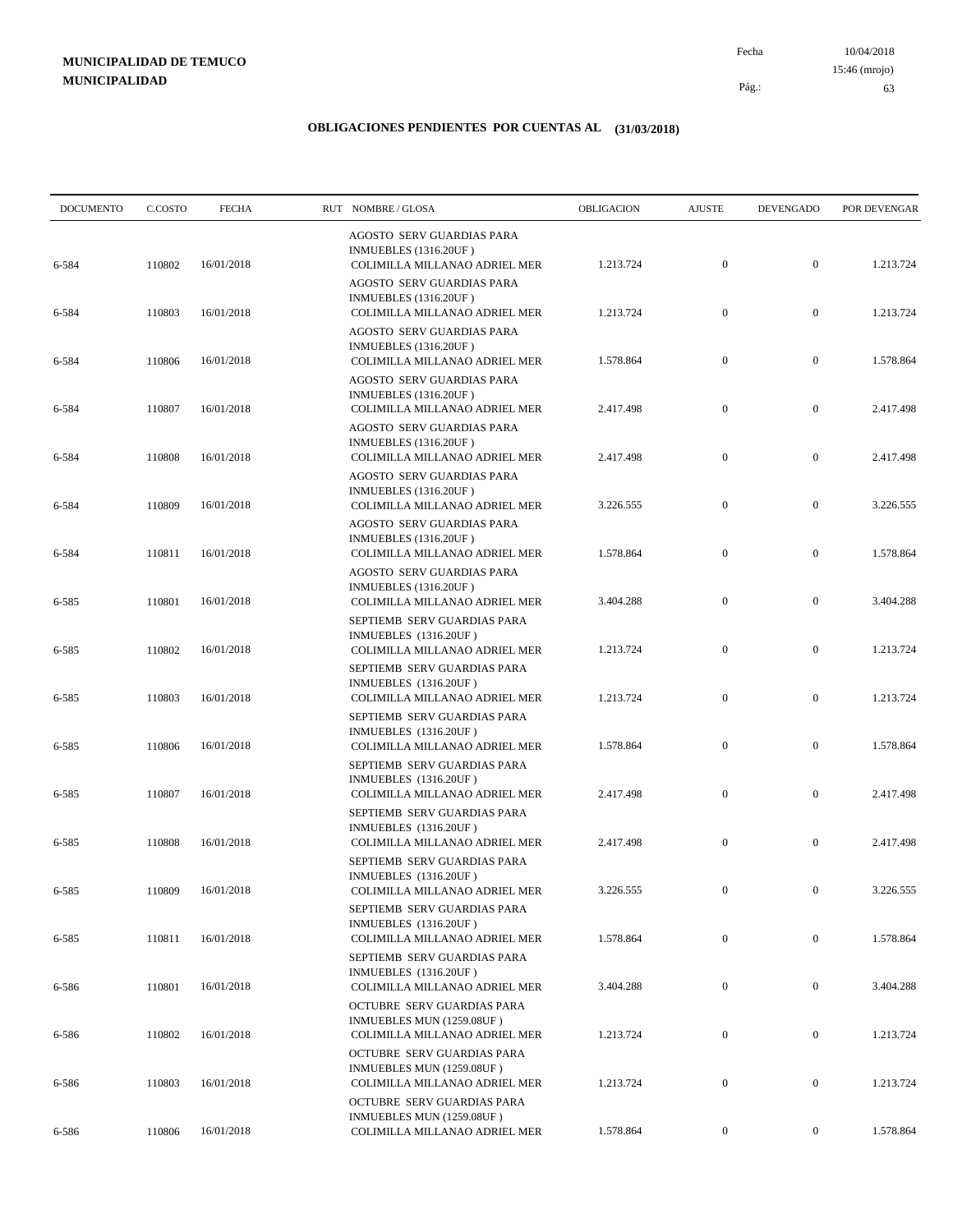10/04/2018 64 Pág.: Fecha 15:46 (mrojo)

| <b>DOCUMENTO</b> | C.COSTO | <b>FECHA</b> | RUT NOMBRE/GLOSA                                                                                        | OBLIGACION | <b>AJUSTE</b>    | <b>DEVENGADO</b> | POR DEVENGAR |
|------------------|---------|--------------|---------------------------------------------------------------------------------------------------------|------------|------------------|------------------|--------------|
| 6-586            | 110807  | 16/01/2018   | OCTUBRE SERV GUARDIAS PARA<br>INMUEBLES MUN (1259.08UF)<br>COLIMILLA MILLANAO ADRIEL MER                | 2.417.498  | $\boldsymbol{0}$ | $\boldsymbol{0}$ | 2.417.498    |
| 6-586            | 110808  | 16/01/2018   | OCTUBRE SERV GUARDIAS PARA<br>INMUEBLES MUN (1259.08UF)<br>COLIMILLA MILLANAO ADRIEL MER                | 2.417.498  | $\mathbf{0}$     | $\boldsymbol{0}$ | 2.417.498    |
|                  |         |              | OCTUBRE SERV GUARDIAS PARA<br>INMUEBLES MUN (1259.08UF)                                                 |            |                  |                  |              |
| 6-586            | 110809  | 16/01/2018   | COLIMILLA MILLANAO ADRIEL MER<br>OCTUBRE SERV GUARDIAS PARA<br>INMUEBLES MUN (1259.08UF)                | 3.226.555  | $\mathbf{0}$     | $\mathbf{0}$     | 3.226.555    |
| 6-587            | 110801  | 16/01/2018   | COLIMILLA MILLANAO ADRIEL MER<br>NOVIEMBRE SERV GUARDIAS<br>PARA INMUEBLES MUN (1259.080UF              | 3.404.288  | $\mathbf{0}$     | $\boldsymbol{0}$ | 3.404.288    |
| 6-587            | 110802  | 16/01/2018   | $\lambda$<br>COLIMILLA MILLANAO ADRIEL MER                                                              | 1.213.724  | $\mathbf{0}$     | $\boldsymbol{0}$ | 1.213.724    |
|                  |         |              | NOVIEMBRE SERV GUARDIAS<br>PARA INMUEBLES MUN (1259.080UF<br>$\lambda$                                  |            |                  |                  |              |
| 6-587            | 110803  | 16/01/2018   | COLIMILLA MILLANAO ADRIEL MER<br>NOVIEMBRE SERV GUARDIAS<br>PARA INMUEBLES MUN (1259.080UF              | 1.213.724  | $\boldsymbol{0}$ | $\boldsymbol{0}$ | 1.213.724    |
| 6-587            | 110806  | 16/01/2018   | $\lambda$<br>COLIMILLA MILLANAO ADRIEL MER<br>NOVIEMBRE SERV GUARDIAS<br>PARA INMUEBLES MUN (1259.080UF | 1.578.864  | $\boldsymbol{0}$ | $\boldsymbol{0}$ | 1.578.864    |
| 6-587            | 110807  | 16/01/2018   | $\lambda$<br>COLIMILLA MILLANAO ADRIEL MER<br>NOVIEMBRE SERV GUARDIAS<br>PARA INMUEBLES MUN (1259.080UF | 2.417.498  | $\mathbf{0}$     | $\boldsymbol{0}$ | 2.417.498    |
| 6-587            | 110808  | 16/01/2018   | COLIMILLA MILLANAO ADRIEL MER<br>NOVIEMBRE SERV GUARDIAS<br>PARA INMUEBLES MUN (1259.080UF              | 2.417.498  | $\mathbf{0}$     | $\boldsymbol{0}$ | 2.417.498    |
| 6-587            | 110809  | 16/01/2018   | $\lambda$<br>COLIMILLA MILLANAO ADRIEL MER<br>NOVIEMBRE SERV GUARDIAS                                   | 3.226.555  | $\boldsymbol{0}$ | $\boldsymbol{0}$ | 3.226.555    |
| 6-588            | 110801  | 16/01/2018   | PARA INMUEBLES MUN (1259.080UF<br>$\lambda$<br>COLIMILLA MILLANAO ADRIEL MER                            | 3.404.288  | $\mathbf{0}$     | $\mathbf{0}$     | 3.404.288    |
|                  |         |              | DICIEMB SERV GUARDIAS PARA<br>INMUEBLES MUNS (1259.080UF)                                               |            |                  |                  |              |
| 6-588            | 110802  | 16/01/2018   | COLIMILLA MILLANAO ADRIEL MER<br>DICIEMB SERV GUARDIAS PARA                                             | 1.213.724  | $\boldsymbol{0}$ | $\bf{0}$         | 1.213.724    |
| 6-588            | 110803  | 16/01/2018   | INMUEBLES MUNS (1259.080UF)<br>COLIMILLA MILLANAO ADRIEL MER<br>DICIEMB SERV GUARDIAS PARA              | 1.213.724  | $\boldsymbol{0}$ | $\boldsymbol{0}$ | 1.213.724    |
| 6-588            | 110806  | 16/01/2018   | INMUEBLES MUNS (1259.080UF)<br>COLIMILLA MILLANAO ADRIEL MER                                            | 1.578.864  | $\boldsymbol{0}$ | $\boldsymbol{0}$ | 1.578.864    |
| 6-588            | 110807  | 16/01/2018   | DICIEMB SERV GUARDIAS PARA<br>INMUEBLES MUNS (1259.080UF)<br>COLIMILLA MILLANAO ADRIEL MER              | 2.417.498  | $\boldsymbol{0}$ | $\boldsymbol{0}$ | 2.417.498    |
|                  |         |              | DICIEMB SERV GUARDIAS PARA<br>INMUEBLES MUNS (1259.080UF)                                               |            | $\boldsymbol{0}$ | $\bf{0}$         |              |
| 6-588            | 110808  | 16/01/2018   | COLIMILLA MILLANAO ADRIEL MER<br>DICIEMB SERV GUARDIAS PARA<br>INMUEBLES MUNS (1259.080UF)              | 2.417.498  |                  |                  | 2.417.498    |
| 6-588            | 110809  | 16/01/2018   | COLIMILLA MILLANAO ADRIEL MER                                                                           | 3.226.555  | $\boldsymbol{0}$ | $\boldsymbol{0}$ | 3.226.555    |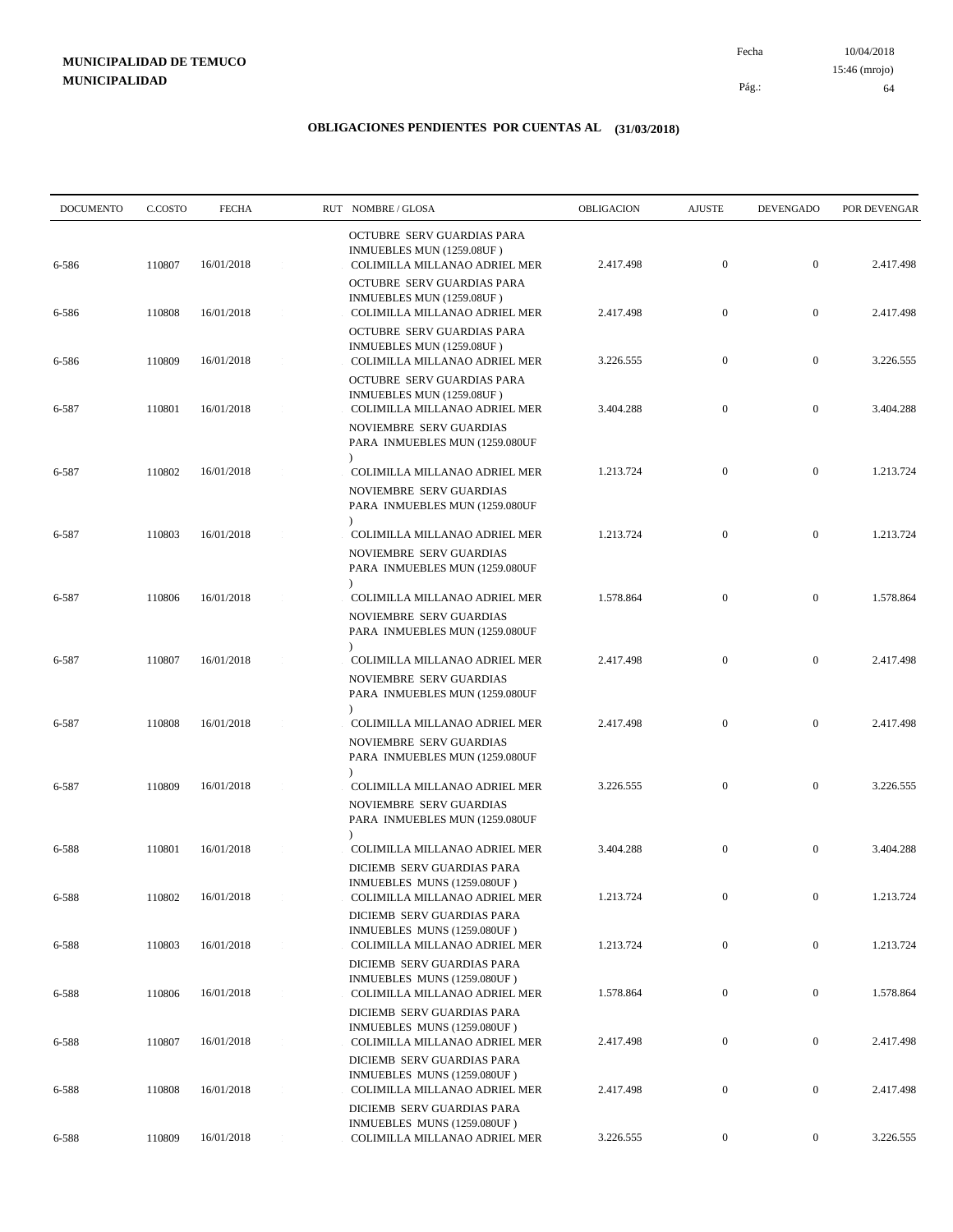Pág.:

Fecha

65

| <b>DOCUMENTO</b> | C.COSTO       | <b>FECHA</b> | RUT NOMBRE/GLOSA                                                                                                                       | OBLIGACION  | <b>AJUSTE</b>    | <b>DEVENGADO</b> | POR DEVENGAR |
|------------------|---------------|--------------|----------------------------------------------------------------------------------------------------------------------------------------|-------------|------------------|------------------|--------------|
|                  |               |              | DICIEMB SERV GUARDIAS PARA<br>INMUEBLES MUNS (1259.080UF)                                                                              |             |                  |                  |              |
|                  |               |              | TOTALES CUENTA                                                                                                                         | 192.914.438 | $\boldsymbol{0}$ | 16.860.033       | 176.054.405  |
| Cuenta Nro.      | 2152208002002 |              | Serv. Vigilancia Inmueb.Prog. y Actividades                                                                                            |             |                  |                  |              |
| 6-327            | 121290        | 11/01/2018   | 77.789.450-1 ALPROTEC Y CIA LTDA<br>MES DE MAYO SERVICIO DE<br><b>ALARMAS INMUEBLES</b><br><b>MUNICIPALES</b>                          | 2.311.908   | $\boldsymbol{0}$ | $\mathbf{0}$     | 2.311.908    |
| 6-321            | 121290        | 11/01/2018   | 77.789.450-1 ALPROTEC Y CIA LTDA<br>MES DE DICIEMBRE SERVICIO DE<br><b>ALARMAS INMUEBLES</b><br><b>MUNICIPALES</b>                     | 2.311.908   | $\boldsymbol{0}$ | $\mathbf{0}$     | 2.311.908    |
| 6-320            | 121290        | 11/01/2018   | 77.789.450-1 ALPROTEC Y CIA LTDA<br>MES DE NOVIEMBRE SERVICIO DE<br><b>ALARMAS INMUEBLES</b>                                           | 2.311.908   | $\boldsymbol{0}$ | $\mathbf{0}$     | 2.311.908    |
| 6-319            | 121290        | 11/01/2018   | <b>MUNICIPALES</b><br>77.789.450-1 ALPROTEC Y CIA LTDA<br>MES DE OCTUBRE SERVICIO DE<br><b>ALARMAS INMUEBLES</b><br><b>MUNICIPALES</b> | 2.311.908   | $\boldsymbol{0}$ | $\mathbf{0}$     | 2.311.908    |
| 6-318            | 121290        | 11/01/2018   | 77.789.450-1 ALPROTEC Y CIA LTDA<br>MES DE SEPTIEMBRE SERVICIO DE<br><b>ALARMAS INMUEBLES</b><br><b>MUNICIPALES</b>                    | 2.311.908   | $\boldsymbol{0}$ | $\mathbf{0}$     | 2.311.908    |
| 6-317            | 121290        | 11/01/2018   | 77.789.450-1 ALPROTEC Y CIA LTDA<br>MES DE AGOSTO SERVICIO DE<br><b>ALARMAS INMUEBLES</b><br><b>MUNICIPALES</b>                        | 2.311.908   | $\boldsymbol{0}$ | $\mathbf{0}$     | 2.311.908    |
| 6-316            | 121290        | 11/01/2018   | 77.789.450-1 ALPROTEC Y CIA LTDA<br>MES DE JULIO SERVICIO DE<br><b>ALARMAS INMUEBLES</b><br><b>MUNICIPALES</b>                         | 2.311.908   | $\mathbf{0}$     | $\mathbf{0}$     | 2.311.908    |
| $6 - 315$        | 121290        | 11/01/2018   | 77.789.450-1 ALPROTEC Y CIA LTDA<br>MES DE JUNIO SERVICIO DE<br><b>ALARMAS INMUEBLES</b><br><b>MUNICIPALES</b>                         | 2.311.908   | $\boldsymbol{0}$ | $\mathbf{0}$     | 2.311.908    |
| 6-314            | 121290        | 11/01/2018   | 77.789.450-1 ALPROTEC Y CIA LTDA<br>MES DE ABRIL SERVICIO DE<br>ALARMAS INMUEBLES<br><b>MUNICIPALES</b>                                | 2.311.908   | $\boldsymbol{0}$ | $\mathbf{0}$     | 2.311.908    |
| 6-313            | 121290        | 11/01/2018   | 77.789.450-1 ALPROTEC Y CIA LTDA<br>MES DE MARZO SERVICIO DE<br><b>ALARMAS INMUEBLES</b><br><b>MUNICIPALES</b>                         | 2.311.908   |                  |                  | 2.311.908    |
| $6 - 310$        | 121290        | 11/01/2018   | 77.789.450-1 ALPROTEC Y CIA LTDA<br>MES DE ENERO SERVICIO DE<br><b>ALARMAS INMUEBLES</b><br><b>MUNICIPALES</b>                         | 2.311.908   | $\overline{0}$   | 1.695.373        | 616.535      |
| $6 - 312$        | 121290        | 11/01/2018   | 77.789.450-1 ALPROTEC Y CIA LTDA<br>MES DE FEBRERO SERVICIO DE<br><b>ALARMAS INMUEBLES</b><br><b>MUNICIPALES</b>                       | 2.311.908   | $\mathbf{0}$     | 1.627.349        | 684.559      |
| 6-588            | 121201        | 16/01/2018   | 12.005.208-K COLIMILLA MILLANAO ADRIEL MER<br>DICIEMB SERV GUARDIAS PARA<br>INMUEBLES MUNS (1259.080UF)                                | 2.417.498   | $\boldsymbol{0}$ | $\boldsymbol{0}$ | 2.417.498    |
| 6-588            | 121290        | 16/01/2018   | 12.005.208-K COLIMILLA MILLANAO ADRIEL MER                                                                                             | 16.912.808  | $\boldsymbol{0}$ | $\boldsymbol{0}$ | 16.912.808   |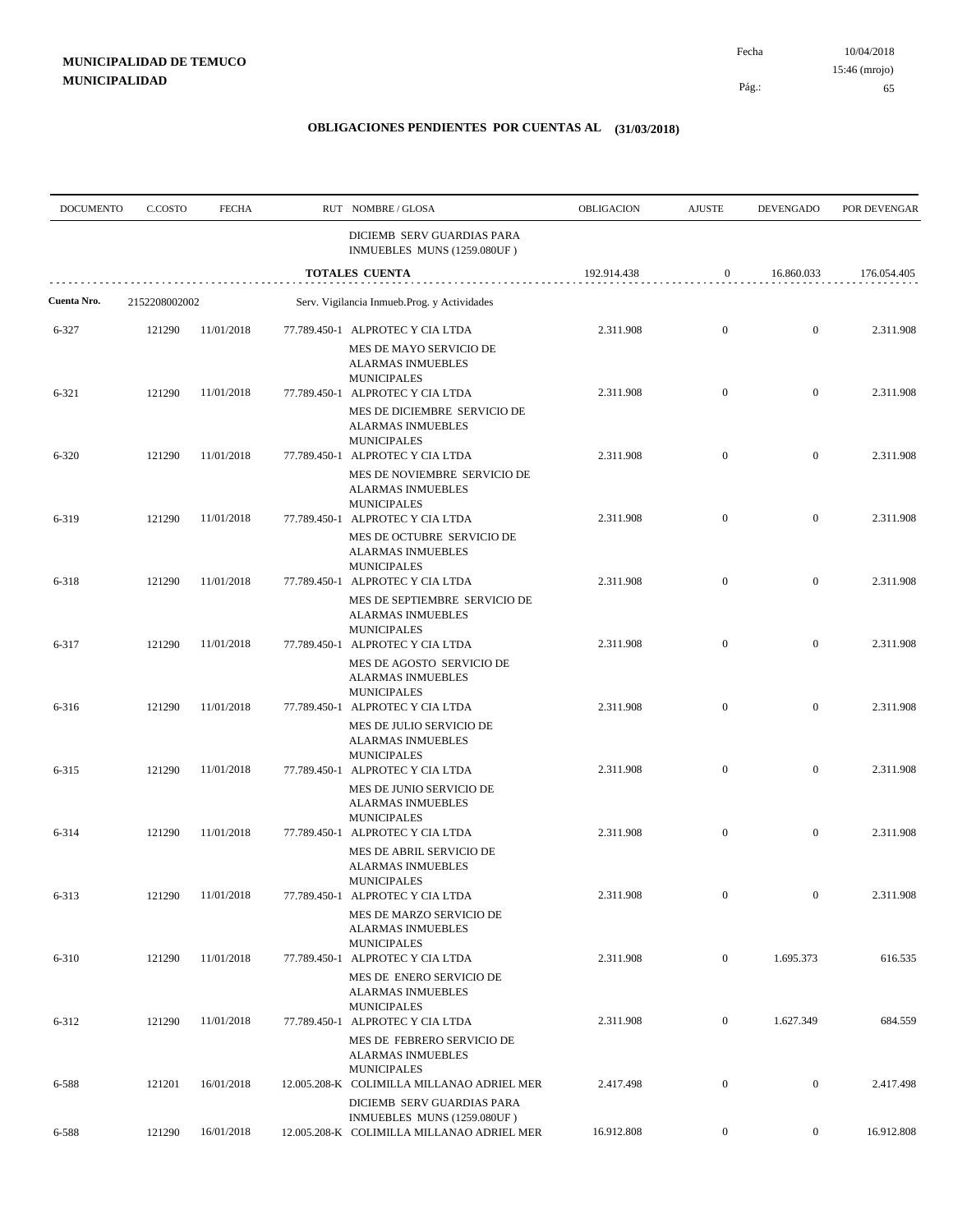10/04/2018 66 Pág.: Fecha 15:46 (mrojo)

| <b>DOCUMENTO</b> | C.COSTO | <b>FECHA</b> | RUT NOMBRE/GLOSA                                                                                                          | <b>OBLIGACION</b> | <b>AJUSTE</b>    | <b>DEVENGADO</b> | POR DEVENGAR |
|------------------|---------|--------------|---------------------------------------------------------------------------------------------------------------------------|-------------------|------------------|------------------|--------------|
| 6-589            | 121290  | 16/01/2018   | DICIEMB SERV GUARDIAS PARA<br>INMUEBLES MUNS (1259.080UF)<br>COLIMILLA MILLANAO ADRIEL MER                                | 20.138.808        | $\boldsymbol{0}$ | $\mathbf{0}$     | 20.138.808   |
| 6-590            | 121290  | 16/01/2018   | ENERO, GUARDIAS RECINTOS<br>DEPORTIVOS (728.58 UF MENS)<br>COLIMILLA MILLANAO ADRIEL MER                                  | 20.138.808        | $\mathbf{0}$     | $\mathbf{0}$     | 20.138.808   |
| 6-591            | 121290  | 16/01/2018   | FEBRERO, GUARDIAS RECINTOS<br>DEPORTIVOS (728.58 UF MENS)<br>COLIMILLA MILLANAO ADRIEL MER                                | 20.138.808        | $\boldsymbol{0}$ | $\mathbf{0}$     | 20.138.808   |
| 6-592            | 121290  | 16/01/2018   | MARZO, GUARDIAS RECINTOS<br>DEPORTIVOS (728.58 UF MENS)<br>COLIMILLA MILLANAO ADRIEL MER                                  | 17.750.887        | $\mathbf{0}$     | $\mathbf{0}$     | 17.750.887   |
| 6-593            | 121290  | 16/01/2018   | ABRIL, GUARDIAS RECINTOS<br>DEPORTIVOS (642.19 UF MENS)<br>COLIMILLA MILLANAO ADRIEL MER                                  | 17.750.887        | $\boldsymbol{0}$ | $\mathbf{0}$     | 17.750.887   |
| 6-594            | 121290  | 16/01/2018   | MAYO, GUARDIAS RECINTOS<br>DEPORTIVOS (642.19 UF MENS)<br>COLIMILLA MILLANAO ADRIEL MER                                   | 17.750.887        | $\mathbf{0}$     | $\mathbf{0}$     | 17.750.887   |
| 6-595            | 121290  | 16/01/2018   | JUNIO, GUARDIAS RECINTOS<br>DEPORTIVOS (642.19 UF MENS)<br>COLIMILLA MILLANAO ADRIEL MER                                  | 17.750.887        | $\mathbf{0}$     | $\mathbf{0}$     | 17.750.887   |
|                  |         | 16/01/2018   | <b>JULIO, GUARDIAS RECINTOS</b><br>DEPORTIVOS (642.19 UF MENS)                                                            |                   | $\boldsymbol{0}$ | $\mathbf{0}$     | 17.750.887   |
| 6-596            | 121290  |              | COLIMILLA MILLANAO ADRIEL MER<br>AGOSTO, GUARDIAS RECINTOS<br>DEPORTIVOS (642.19 UF MENS)                                 | 17.750.887        |                  |                  |              |
| 6-597            | 121290  | 16/01/2018   | COLIMILLA MILLANAO ADRIEL MER<br>SEPTIEMBRE, GUARDIAS RECINTOS<br>DEPORTIVOS (642.19 UF MENS)                             | 17.750.887        | $\mathbf{0}$     | $\mathbf{0}$     | 17.750.887   |
| 6-598            | 121290  | 16/01/2018   | COLIMILLA MILLANAO ADRIEL MER<br>OCTUBRE, GUARDIAS RECINTOS<br>DEPORTIVOS (642.19 UF MENS)                                | 17.750.887        | $\mathbf{0}$     | $\mathbf{0}$     | 17.750.887   |
| 6-599            | 121290  | 16/01/2018   | COLIMILLA MILLANAO ADRIEL MER<br>NOVIEMBRE, GUARDIAS RECINTOS<br>DEPORTIVOS (642.19 UF MENS)                              | 17.750.887        | $\mathbf{0}$     | $\mathbf{0}$     | 17.750.887   |
| 6-600            | 121290  | 16/01/2018   | COLIMILLA MILLANAO ADRIEL MER<br>DICIEMBRE, GUARDIAS RECINTOS                                                             | 17.750.887        | $\mathbf{0}$     | $\mathbf{0}$     | 17.750.887   |
| 6-587            | 121201  | 16/01/2018   | DEPORTIVOS (642.19 UF MENS)<br>COLIMILLA MILLANAO ADRIEL MER<br>NOVIEMBRE SERV GUARDIAS<br>PARA INMUEBLES MUN (1259.080UF | 2.417.498         | $\mathbf{0}$     | $\mathbf{0}$     | 2.417.498    |
| 6-587            | 121290  | 16/01/2018   | $\lambda$<br>COLIMILLA MILLANAO ADRIEL MER<br>NOVIEMBRE SERV GUARDIAS<br>PARA INMUEBLES MUN (1259.080UF                   | 16.912.808        | $\boldsymbol{0}$ | $\mathbf{0}$     | 16.912.808   |
| 6-586            | 121201  | 16/01/2018   | $\lambda$<br>COLIMILLA MILLANAO ADRIEL MER<br>OCTUBRE SERV GUARDIAS PARA                                                  | 2.417.498         | $\boldsymbol{0}$ | $\boldsymbol{0}$ | 2.417.498    |
| 6-586            | 121290  | 16/01/2018   | INMUEBLES MUN (1259.08UF)<br>COLIMILLA MILLANAO ADRIEL MER                                                                | 16.912.808        | $\boldsymbol{0}$ | $\boldsymbol{0}$ | 16.912.808   |
| 6-585            | 121201  | 16/01/2018   | OCTUBRE SERV GUARDIAS PARA<br>INMUEBLES MUN (1259.08UF)<br>COLIMILLA MILLANAO ADRIEL MER                                  | 2.417.498         | $\boldsymbol{0}$ | $\boldsymbol{0}$ | 2.417.498    |
| 6-585            | 121290  | 16/01/2018   | SEPTIEMB SERV GUARDIAS PARA<br>INMUEBLES (1316.20UF)<br>COLIMILLA MILLANAO ADRIEL MER                                     | 16.912.808        | $\boldsymbol{0}$ | $\boldsymbol{0}$ | 16.912.808   |
|                  |         |              | SEPTIEMB SERV GUARDIAS PARA<br>INMUEBLES (1316.20UF)                                                                      |                   |                  |                  |              |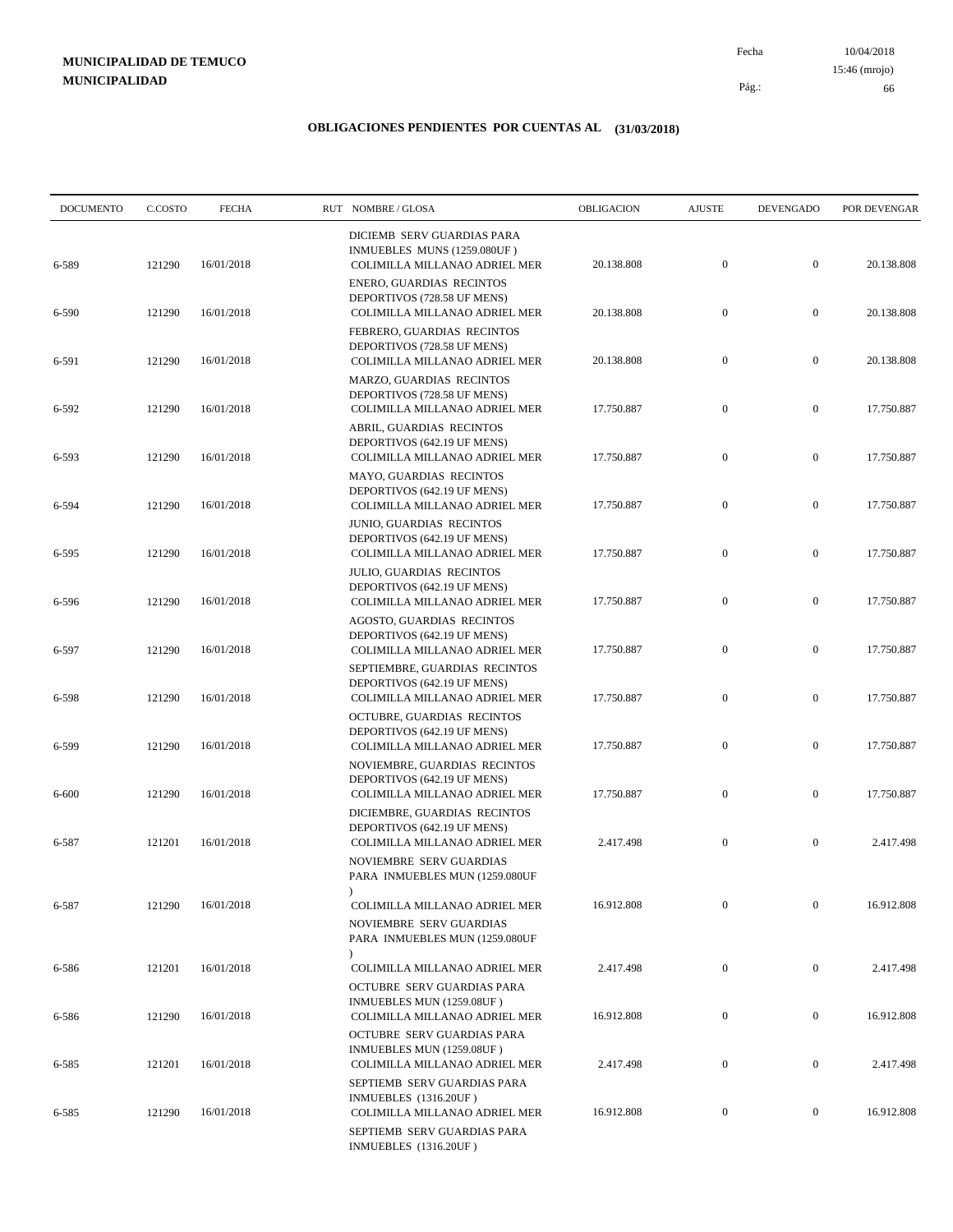10/04/2018 67 Pág.: Fecha 15:46 (mrojo)

| <b>DOCUMENTO</b> | C.COSTO       | <b>FECHA</b> | RUT NOMBRE/GLOSA                                                                                                                                   | OBLIGACION  | <b>AJUSTE</b>    | <b>DEVENGADO</b> | POR DEVENGAR |
|------------------|---------------|--------------|----------------------------------------------------------------------------------------------------------------------------------------------------|-------------|------------------|------------------|--------------|
| 6-584            | 121201        | 16/01/2018   | COLIMILLA MILLANAO ADRIEL MER                                                                                                                      | 2.417.498   | $\boldsymbol{0}$ | $\mathbf{0}$     | 2.417.498    |
| 6-584            | 121290        | 16/01/2018   | AGOSTO SERV GUARDIAS PARA<br><b>INMUEBLES</b> (1316.20UF)<br>COLIMILLA MILLANAO ADRIEL MER                                                         | 16.912.808  | $\mathbf{0}$     | $\overline{0}$   | 16.912.808   |
| 6-583            | 121201        | 16/01/2018   | AGOSTO SERV GUARDIAS PARA<br>INMUEBLES (1316.20UF)<br>COLIMILLA MILLANAO ADRIEL MER                                                                | 2.417.498   | $\boldsymbol{0}$ | $\boldsymbol{0}$ | 2.417.498    |
| 6-583            | 121290        | 16/01/2018   | JULIO SERV GUARDIAS PARA<br>INMUEBLES MUN(1316.20UF)<br>COLIMILLA MILLANAO ADRIEL MER<br><b>JULIO SERV GUARDIAS PARA</b>                           | 16.912.808  | $\boldsymbol{0}$ | $\overline{0}$   | 16.912.808   |
| 6-582            | 121201        | 16/01/2018   | INMUEBLES MUN(1316.20UF)<br>COLIMILLA MILLANAO ADRIEL MER                                                                                          | 2.417.498   | $\mathbf{0}$     | $\overline{0}$   | 2.417.498    |
| 6-582            | 121290        | 16/01/2018   | JUNIO SERV GUARDIAS PARA<br>INMUEBLES MUN (1316.20UF)<br>COLIMILLA MILLANAO ADRIEL MER                                                             | 16.912.808  | $\boldsymbol{0}$ | $\mathbf{0}$     | 16.912.808   |
| 6-581            | 121201        | 16/01/2018   | JUNIO SERV GUARDIAS PARA<br>INMUEBLES MUN (1316.20UF)<br>COLIMILLA MILLANAO ADRIEL MER                                                             | 2.417.498   | $\boldsymbol{0}$ | $\boldsymbol{0}$ | 2.417.498    |
| 6-581            | 121290        | 16/01/2018   | MAYO SERV GUARDIAS PARA<br>INMUEBLES MUN (1316.20UF)<br>COLIMILLA MILLANAO ADRIEL MER                                                              | 16.912.808  | $\mathbf{0}$     | $\mathbf{0}$     | 16.912.808   |
| 6-580            | 121201        | 16/01/2018   | MAYO SERV GUARDIAS PARA<br>INMUEBLES MUN (1316.20UF)<br>COLIMILLA MILLANAO ADRIEL MER                                                              | 2.417.498   | $\boldsymbol{0}$ | $\boldsymbol{0}$ | 2.417.498    |
| 6-580            | 121290        | 16/01/2018   | ABRIL SERV GUARDIAS PARA<br>INMUEBLES MUN (1343.19UF)<br>COLIMILLA MILLANAO ADRIEL MER                                                             | 16.912.808  | $\boldsymbol{0}$ | $\overline{0}$   | 16.912.808   |
| 6-579            | 121201        | 16/01/2018   | ABRIL SERV GUARDIAS PARA<br>INMUEBLES MUN (1343.19UF)<br>COLIMILLA MILLANAO ADRIEL MER                                                             | 2.417.498   | $\boldsymbol{0}$ | $\boldsymbol{0}$ | 2.417.498    |
| 6-579            | 121290        | 16/01/2018   | MARZO SERV GUARDIAS PARA<br>INMUEBLES MUN (1478.63UF)<br>COLIMILLA MILLANAO ADRIEL MER                                                             | 16.912.808  | $\mathbf{0}$     | $\mathbf{0}$     | 16.912.808   |
| 6-577            | 121201        | 16/01/2018   | MARZO SERV GUARDIAS PARA<br>INMUEBLES MUN (1478.63UF)<br>COLIMILLA MILLANAO ADRIEL MER                                                             | 2.417.498   | $\boldsymbol{0}$ | 2.346.109        | 71.389       |
| 6-577            | 121290        | 16/01/2018   | ENERO, SERV. GUARDIAS PARA<br>INMUEBLES MUN. (1316.20UF)<br>COLIMILLA MILLANAO ADRIEL MER                                                          | 16.912.808  | $\mathbf{0}$     | 16.413.376       | 499.432      |
|                  |               |              | ENERO, SERV. GUARDIAS PARA<br>INMUEBLES MUN. (1316.20UF)                                                                                           |             |                  |                  |              |
|                  |               |              | <b>TOTALES CUENTA</b>                                                                                                                              | 460.550.669 | $\bf{0}$         | 22.082.207       | 438.468.462  |
| Cuenta Nro.      | 2152208002003 |              | Serv. Televigilancia - Cámaras                                                                                                                     |             |                  |                  |              |
| 6-3518           | 121002        | 26/03/2018   | 90.299.000-3 CIA NACIONAL DE TELEFONOS TELE<br>SERV. MANTENCION TRANSM,<br>OPERATIVIDAD SISTEMA                                                    | 14.055.682  | $\mathbf{0}$     | $\mathbf{0}$     | 14.055.682   |
| 6-3519           | 121002        | 26/03/2018   | CAMARAS TELEVIG. MARZO<br>90.299.000-3 CIA NACIONAL DE TELEFONOS TELE<br>SERV. MANTENCION TRANSM,<br>OPERATIVIDAD SISTEMA<br>CAMARAS TELEVIG.ABRIL | 14.407.136  | $\mathbf{0}$     | $\boldsymbol{0}$ | 14.407.136   |
|                  |               |              | <b>TOTALES CUENTA</b>                                                                                                                              | 28.462.818  | $\mathbf{0}$     | $\boldsymbol{0}$ | 28.462.818   |
| Cuenta Nro.      | 2152208003    |              | Servicios de Mantención de Jardines                                                                                                                |             |                  |                  |              |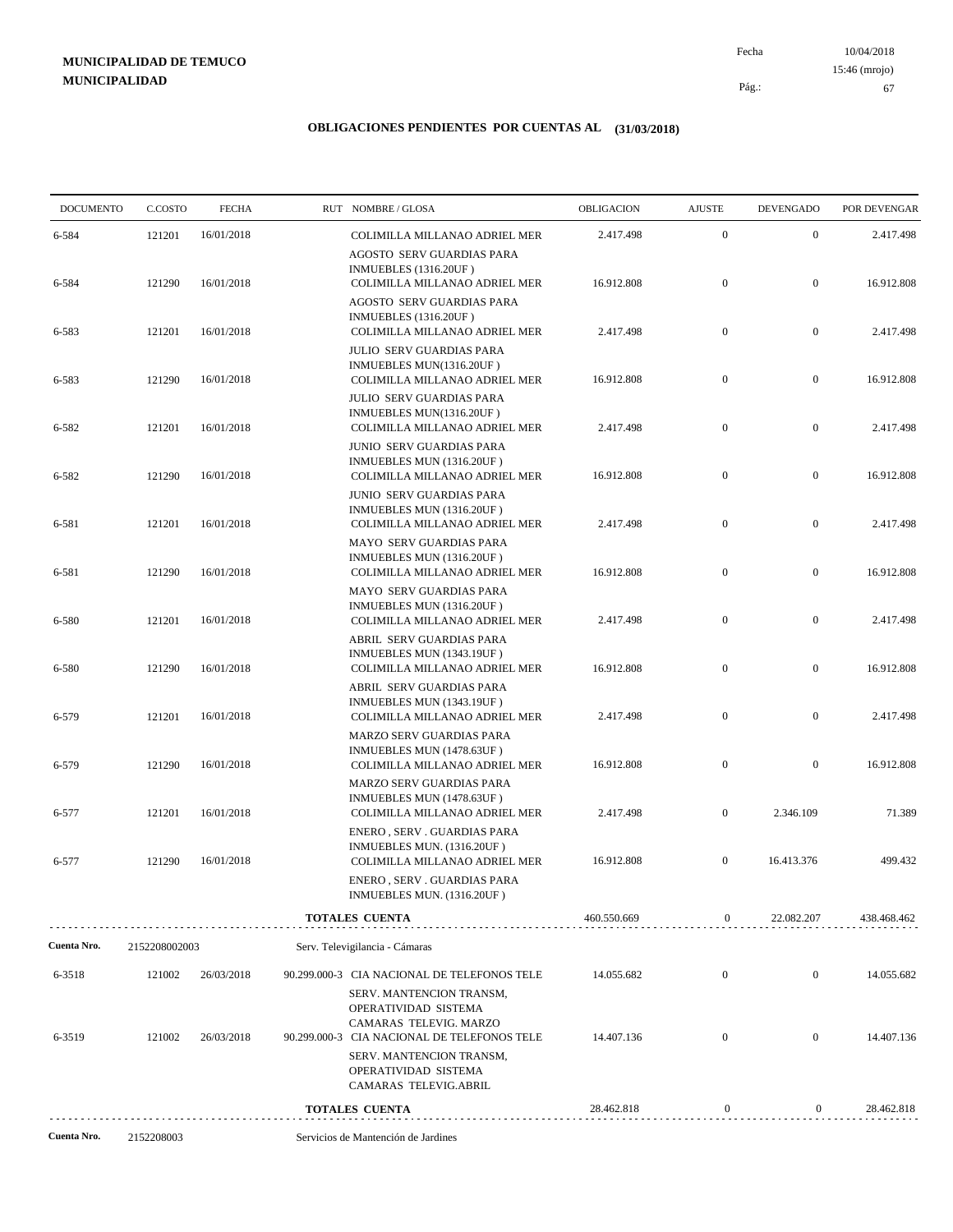10/04/2018 68 Pág.: Fecha 15:46 (mrojo)

| <b>DOCUMENTO</b> | C.COSTO | <b>FECHA</b> |              | RUT NOMBRE/GLOSA                                                                                                     | OBLIGACION  | <b>AJUSTE</b>    | <b>DEVENGADO</b> | POR DEVENGAR |
|------------------|---------|--------------|--------------|----------------------------------------------------------------------------------------------------------------------|-------------|------------------|------------------|--------------|
| 6-686            | 120401  | 18/01/2018   |              | 88.650.400-4 DISEÑO, SERVICIOS Y CONSTRUCCIO                                                                         | 100.801.026 | $\boldsymbol{0}$ | $\mathbf{0}$     | 100.801.026  |
|                  |         |              |              | MARZO, CONCESION MANT,<br>CONSERV. RIEGO AREAS VERDES                                                                |             |                  |                  |              |
| 6-687            | 120401  | 18/01/2018   | 88.650.400-4 | (3646.77UF)<br>DISEÑO, SERVICIOS Y CONSTRUCCIO                                                                       | 100.801.026 | $\boldsymbol{0}$ | $\boldsymbol{0}$ | 100.801.026  |
|                  |         |              |              | ABRIL, CONCESION MANT,<br><b>CONSERV. RIEGO AREAS VERDES</b><br>(3646.77UF)                                          |             |                  |                  |              |
| 6-688            | 120401  | 18/01/2018   |              | 88.650.400-4 DISEÑO, SERVICIOS Y CONSTRUCCIO                                                                         | 100.801.026 | $\mathbf{0}$     | $\mathbf{0}$     | 100.801.026  |
|                  |         |              |              | MAYO, CONCESION MANT,<br>CONSERV. RIEGO AREAS VERDES<br>(3646.77UF)                                                  |             |                  |                  |              |
| 6-689            | 120401  | 18/01/2018   | 88.650.400-4 | DISEÑO, SERVICIOS Y CONSTRUCCIO                                                                                      | 100.801.026 | $\mathbf{0}$     | $\mathbf{0}$     | 100.801.026  |
| 6-690            | 120401  | 18/01/2018   |              | JUNIO, CONCESION MANT,<br>CONSERV. RIEGO AREAS VERDES<br>(3646.77UF)<br>88.650.400-4 DISEÑO, SERVICIOS Y CONSTRUCCIO | 100.801.026 | $\mathbf{0}$     | $\boldsymbol{0}$ | 100.801.026  |
|                  |         |              |              | JULIO, CONCESION MANT,<br>CONSERV. RIEGO AREAS VERDES<br>(3646.77UF)                                                 |             |                  |                  |              |
| 6-691            | 120401  | 18/01/2018   | 88.650.400-4 | DISEÑO, SERVICIOS Y CONSTRUCCIO                                                                                      | 100.801.026 | $\boldsymbol{0}$ | $\overline{0}$   | 100.801.026  |
|                  |         |              |              | AGOSTO, CONCESION MANT,<br>CONSERV. RIEGO AREAS VERDES<br>(3646.77UF)                                                |             |                  |                  |              |
| 6-692            | 120401  | 18/01/2018   |              | 88.650.400-4 DISEÑO, SERVICIOS Y CONSTRUCCIO                                                                         | 100.801.026 | $\mathbf{0}$     | $\boldsymbol{0}$ | 100.801.026  |
|                  |         |              |              | SEPTIEMBRE, CONCESION MANT,<br>CONSERV. RIEGO AREAS VERDES<br>(3646.77UF)                                            |             |                  |                  |              |
| 6-693            | 120401  | 18/01/2018   |              | 88.650.400-4 DISEÑO, SERVICIOS Y CONSTRUCCIO<br>OCTUBRE, CONCESION MANT,                                             | 100.801.026 | $\mathbf{0}$     | $\mathbf{0}$     | 100.801.026  |
| 6-694            | 120401  | 18/01/2018   |              | CONSERV. RIEGO AREAS VERDES<br>(3646.77UF)<br>88.650.400-4 DISEÑO, SERVICIOS Y CONSTRUCCIO                           | 100.801.026 | $\boldsymbol{0}$ | $\boldsymbol{0}$ | 100.801.026  |
|                  |         |              |              | NOVIEMBRE, CONCESION MANT,<br>CONSERV. RIEGO AREAS VERDES                                                            |             |                  |                  |              |
| 6-695            | 120401  | 18/01/2018   |              | (3646.77UF)<br>88.650.400-4 DISEÑO, SERVICIOS Y CONSTRUCCIO                                                          | 100.801.026 | $\boldsymbol{0}$ | $\boldsymbol{0}$ | 100.801.026  |
|                  |         |              |              | DICIEMBRE, CONCESION MANT,<br>CONSERV. RIEGO AREAS VERDES<br>(3646.77UF)                                             |             |                  |                  |              |
| 6-698            | 120401  | 18/01/2018   | 88.650.400-4 | DISEÑO, SERVICIOS Y CONSTRUCCIO                                                                                      | 118.892.455 | $\mathbf{0}$     | $\boldsymbol{0}$ | 118.892.455  |
|                  |         |              |              | MARZO, SERV MANT. CONSERV.<br><b>RENOV RIEGO AREAS</b><br>VERDES, (4301.28 UF)                                       |             |                  |                  |              |
| 6-699            | 120401  | 18/01/2018   | 88.650.400-4 | DISEÑO, SERVICIOS Y CONSTRUCCIO<br>ABRIL, SERV MANT. CONSERV.                                                        | 118.892.455 | $\mathbf{0}$     | $\boldsymbol{0}$ | 118.892.455  |
| 6-700            | 120401  | 18/01/2018   | 88.650.400-4 | <b>RENOV RIEGO AREAS</b><br>VERDES, (4301.28 UF)<br>DISEÑO, SERVICIOS Y CONSTRUCCIO                                  | 118.892.455 | $\mathbf{0}$     | $\boldsymbol{0}$ | 118.892.455  |
|                  |         |              |              | MAYO, SERV MANT. CONSERV.<br><b>RENOV RIEGO AREAS</b><br>VERDES, (4301.28 UF)                                        |             |                  |                  |              |
| 6-701            | 120401  | 18/01/2018   |              | 88.650.400-4 DISEÑO, SERVICIOS Y CONSTRUCCIO                                                                         | 118.892.455 | $\mathbf{0}$     | $\boldsymbol{0}$ | 118.892.455  |
|                  |         |              |              | JUNIO, SERV MANT. CONSERV.<br><b>RENOV RIEGO AREAS</b><br>VERDES, (4301.28 UF)                                       |             |                  |                  |              |
| 6-702            | 120401  | 18/01/2018   |              | 88.650.400-4 DISEÑO, SERVICIOS Y CONSTRUCCIO                                                                         | 118.892.455 | $\overline{0}$   | $\overline{0}$   | 118.892.455  |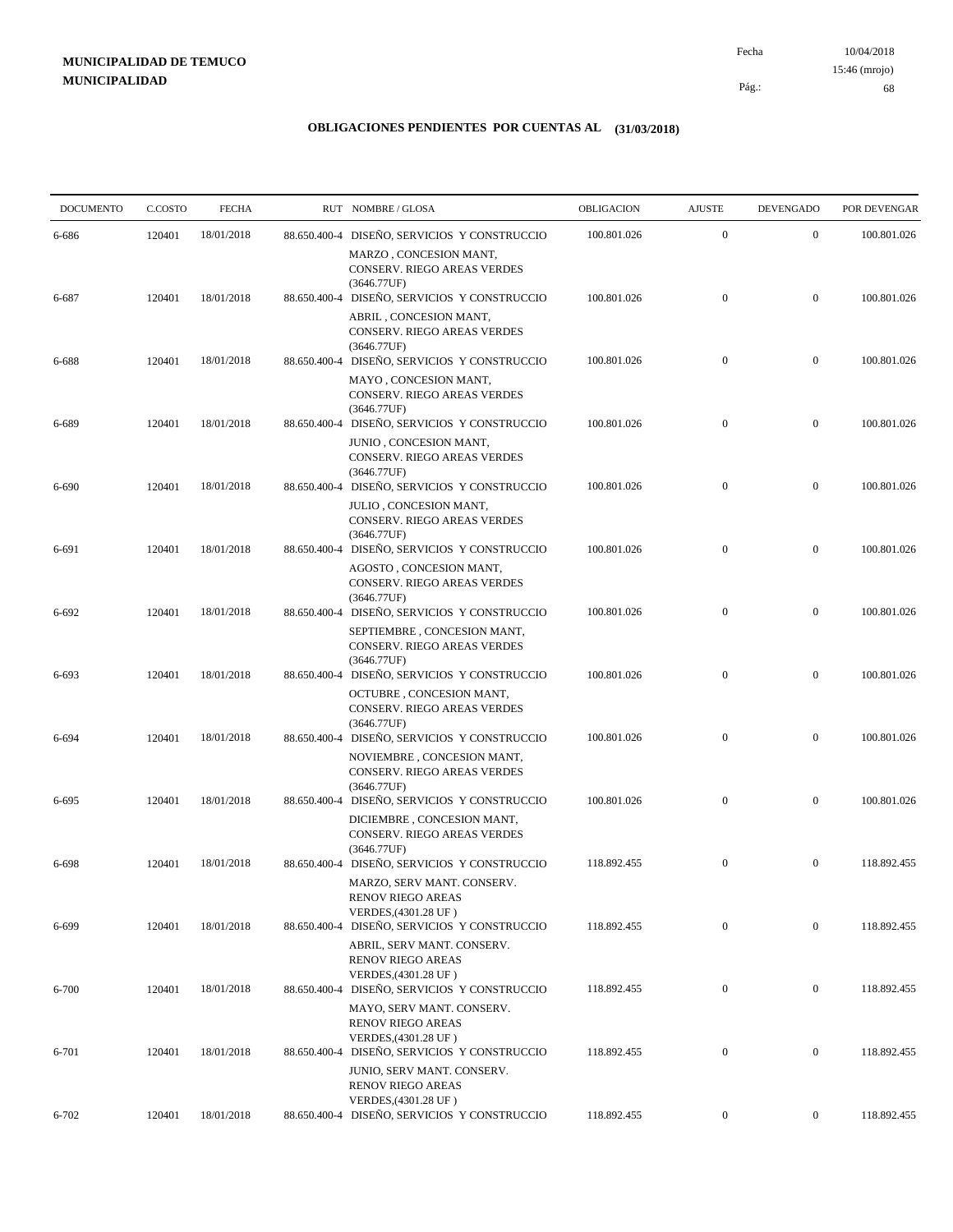| <b>DOCUMENTO</b> | C.COSTO       | <b>FECHA</b> |              | RUT NOMBRE/GLOSA                                                                                                                               | OBLIGACION    | <b>AJUSTE</b>    | <b>DEVENGADO</b> | POR DEVENGAR  |
|------------------|---------------|--------------|--------------|------------------------------------------------------------------------------------------------------------------------------------------------|---------------|------------------|------------------|---------------|
| 6-703            | 120401        | 18/01/2018   | 88.650.400-4 | JULIO, SERV MANT. CONSERV.<br><b>RENOV RIEGO AREAS</b><br>VERDES, (4301.28 UF)<br>DISEÑO, SERVICIOS Y CONSTRUCCIO                              | 118.892.455   | $\mathbf{0}$     | $\boldsymbol{0}$ | 118.892.455   |
|                  |               |              |              | AGOSTO, SERV MANT. CONSERV.<br><b>RENOV RIEGO AREAS</b><br>VERDES, (4301.28 UF)                                                                |               |                  |                  |               |
| 6-704            | 120401        | 18/01/2018   |              | 88.650.400-4 DISEÑO, SERVICIOS Y CONSTRUCCIO<br>SEPTIEMBRE, SERV MANT.<br>CONSERV. RENOV RIEGO AREAS                                           | 118.892.455   | $\mathbf{0}$     | $\boldsymbol{0}$ | 118.892.455   |
| $6 - 705$        | 120401        | 18/01/2018   | 88.650.400-4 | VERDES, (4301.28 UF)<br>DISEÑO, SERVICIOS Y CONSTRUCCIO                                                                                        | 118.892.455   | $\mathbf{0}$     | $\boldsymbol{0}$ | 118.892.455   |
| 6-706            | 120401        | 18/01/2018   |              | OCTUBRE, SERV MANT. CONSERV.<br><b>RENOV RIEGO AREAS</b><br>VERDES, (4301.28 UF)<br>88.650.400-4 DISEÑO, SERVICIOS Y CONSTRUCCIO               | 118.892.455   | $\mathbf{0}$     | $\mathbf{0}$     | 118.892.455   |
|                  |               |              |              | NOVIEMBRE, SERV MANT.<br>CONSERV. RENOV RIEGO AREAS<br>VERDES, (4301.28 UF)                                                                    |               |                  |                  |               |
| 6-707            | 120401        | 18/01/2018   |              | 88.650.400-4 DISEÑO, SERVICIOS Y CONSTRUCCIO<br>DICIEMBRE, SERV MANT. CONSERV.<br><b>RENOV RIEGO AREAS</b>                                     | 118.892.455   | $\overline{0}$   | $\overline{0}$   | 118.892.455   |
|                  |               |              |              | VERDES, (4301.28 UF)                                                                                                                           |               |                  |                  |               |
|                  |               |              |              | <b>TOTALES CUENTA</b>                                                                                                                          | 2.196.934.810 | $\boldsymbol{0}$ | $\overline{0}$   | 2.196.934.810 |
| Cuenta Nro.      | 2152208004001 |              |              | Contrato Serv. Mant. Al. Publico                                                                                                               |               |                  |                  |               |
| $6 - 285$        | 120101        | 11/01/2018   |              | 89.715.700-4 ANABALON E HIJOS LTDA.<br>MARZO ,SERV ALUMBRADO PUB                                                                               | 7.414.194     | $\boldsymbol{0}$ | $\mathbf{0}$     | 7.414.194     |
| 6-286            | 120101        | 11/01/2018   |              | (268.23 UF MENSUALES)<br>89.715.700-4 ANABALON E HIJOS LTDA.<br>ABRIL ,SERV ALUMBRADO PUB                                                      | 7.414.194     | $\mathbf{0}$     | $\mathbf{0}$     | 7.414.194     |
| 6-287            | 120101        | 11/01/2018   |              | (268.23 UF MENSUALES)<br>89.715.700-4 ANABALON E HIJOS LTDA.                                                                                   | 7.414.194     | $\mathbf{0}$     | $\mathbf{0}$     | 7.414.194     |
| 6-288            | 120101        | 11/01/2018   |              | MAYO ,SERV ALUMBRADO PUB<br>(268.23 UF MENSUALES)<br>89.715.700-4 ANABALON E HIJOS LTDA.                                                       | 7.414.194     | $\mathbf{0}$     | $\mathbf{0}$     | 7.414.194     |
| 6-289            | 120101        | 11/01/2018   |              | <b>JUNIO ,SERV ALUMBRADO PUB</b><br>(268.23 UF MENSUALES)<br>89.715.700-4 ANABALON E HIJOS LTDA.                                               | 7.414.194     | $\mathbf{0}$     | $\mathbf{0}$     | 7.414.194     |
| $6 - 290$        | 120101        | 11/01/2018   |              | JULIO ,SERV ALUMBRADO PUB<br>(268.23 UF MENSUALES)<br>89.715.700-4 ANABALON E HIJOS LTDA.                                                      | 7.414.194     | $\boldsymbol{0}$ | $\boldsymbol{0}$ | 7.414.194     |
|                  |               |              |              | AGOSTO ,SERV ALUMBRADO PUB<br>(268.23 UF MENSUALES)                                                                                            |               |                  |                  |               |
| 6-291            | 120101        | 11/01/2018   |              | 89.715.700-4 ANABALON E HIJOS LTDA.<br>SEPTIEMBRE ,SERV ALUMBRADO<br>PUB (268.23 UF MENSUALES)                                                 | 7.414.194     | $\boldsymbol{0}$ | $\boldsymbol{0}$ | 7.414.194     |
| $6 - 292$        | 120101        | 11/01/2018   |              | 89.715.700-4 ANABALON E HIJOS LTDA.<br><b>OCTUBRE</b> , SERV ALUMBRADO PUB                                                                     | 7.414.194     | $\boldsymbol{0}$ | $\boldsymbol{0}$ | 7.414.194     |
| $6 - 293$        | 120101        | 11/01/2018   |              | (268.23 UF MENSUALES)<br>89.715.700-4 ANABALON E HIJOS LTDA.<br>NOVIEMBRE, SERV ALUMBRADO                                                      | 7.414.194     | $\boldsymbol{0}$ | $\boldsymbol{0}$ | 7.414.194     |
| 6-294            | 120101        | 11/01/2018   |              | PUB (268.23 UF MENSUALES)<br>89.715.700-4 ANABALON E HIJOS LTDA.<br>DICIEMBRE, SERV ALUMBRADO<br>PUB (198.99 UF MENSUALES<br>)TERMINO CONTRATO | 5.500.318     | $\boldsymbol{0}$ | $\boldsymbol{0}$ | 5.500.318     |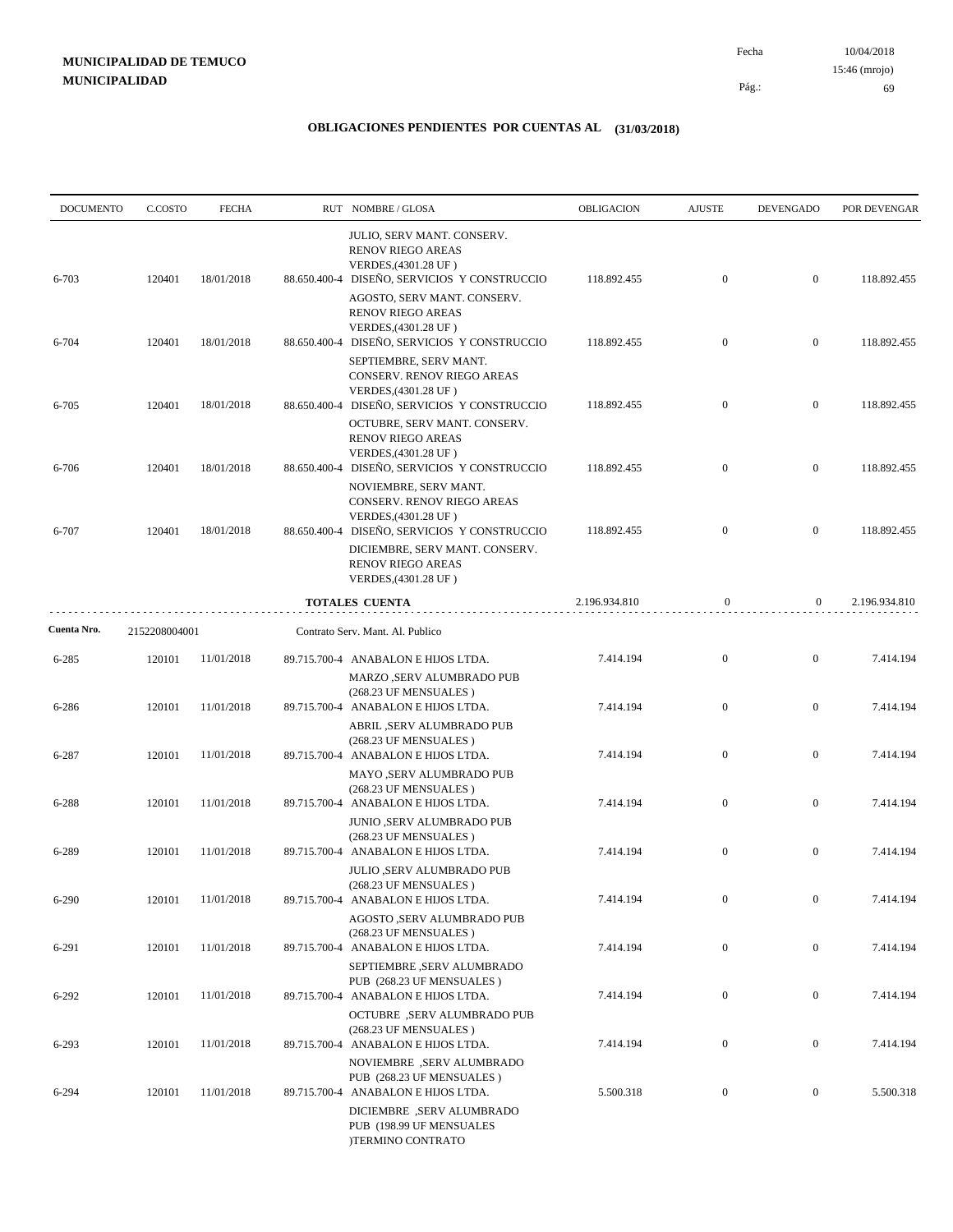| <b>DOCUMENTO</b>     | C.COSTO              | <b>FECHA</b> | RUT NOMBRE/GLOSA                                                                                                        | <b>OBLIGACION</b> | <b>AJUSTE</b>    | <b>DEVENGADO</b> | POR DEVENGAR |
|----------------------|----------------------|--------------|-------------------------------------------------------------------------------------------------------------------------|-------------------|------------------|------------------|--------------|
|                      |                      |              | <b>TOTALES CUENTA</b>                                                                                                   | 72.228.064        | $\boldsymbol{0}$ | $\overline{0}$   | 72.228.064   |
| Cuenta Nro.          | 2152208005           |              | Servicios de Mantención de Semáforos                                                                                    |                   |                  |                  |              |
| 6-363                | 120201               | 12/01/2018   | 79.993.910-K ASITEC LTDA.<br>ACTUALIZA O/C 59 DEL 10-01-2017                                                            | 14.419.514        | $\mathbf{0}$     | $\overline{0}$   | 14.419.514   |
| 6-396                | 120201               | 12/01/2018   | " SERVICIO DE MANTENCION Y<br><b>CONSERVA</b><br>78.090.950-1 TEK CHILE S.A.                                            | 25.287.229        | $\overline{0}$   | $\overline{0}$   | 25.287.229   |
|                      |                      |              | MARZO, SERV MANT. Y<br><b>CONSERVACION SEMAFORO 914.84</b><br><b>UF MENSUALES</b>                                       |                   |                  |                  |              |
| 6-397                | 120201               | 12/01/2018   | 78.090.950-1 TEK CHILE S.A.<br>ABRIL, SERV MANT. Y<br>CONSERVACION SEMAFORO 914.84<br>UF MENSUALES                      | 25.287.229        | $\overline{0}$   | $\overline{0}$   | 25.287.229   |
| 6-398                | 120201               | 12/01/2018   | 78.090.950-1 TEK CHILE S.A.<br>MAYO, SERV MANT. Y<br><b>CONSERVACION SEMAFORO 914.84</b>                                | 25.287.229        | $\overline{0}$   | $\overline{0}$   | 25.287.229   |
| 6-399                | 120201               | 12/01/2018   | <b>UF MENSUALES</b><br>78.090.950-1 TEK CHILE S.A.<br><b>JUNIO, SERV MANT. Y</b><br><b>CONSERVACION SEMAFORO 914.84</b> | 25.287.229        | $\mathbf{0}$     | $\overline{0}$   | 25.287.229   |
| 6-400                | 120201               | 12/01/2018   | <b>UF MENSUALES</b><br>78.090.950-1 TEK CHILE S.A.<br><b>JULIO, SERV MANT. Y</b><br><b>CONSERVACION SEMAFORO 914.84</b> | 25.287.229        | $\overline{0}$   | $\overline{0}$   | 25.287.229   |
| 6-401                | 120201               | 12/01/2018   | <b>UF MENSUALES</b><br>78.090.950-1 TEK CHILE S.A.<br>AGOSTO, SERV MANT. Y<br>CONSERVACION SEMAFORO 914.84              | 25.287.229        | $\overline{0}$   | $\overline{0}$   | 25.287.229   |
| 6-402                | 120201               | 12/01/2018   | <b>UF MENSUALES</b><br>78.090.950-1 TEK CHILE S.A.<br>SEPTIEMBRE, SERV MANT. Y<br>CONSERVACION SEMAFORO 914.84          | 25.287.229        | $\mathbf{0}$     | $\overline{0}$   | 25.287.229   |
| 6-403                | 120201               | 12/01/2018   | <b>UF MENSUALES</b><br>78.090.950-1 TEK CHILE S.A.<br>OCTUBRE, SERV MANT. Y<br><b>CONSERVACION SEMAFORO 914.84</b>      | 25.287.229        | $\mathbf{0}$     | $\overline{0}$   | 25.287.229   |
| 6-404                | 120201               | 12/01/2018   | <b>UF MENSUALES</b><br>78.090.950-1 TEK CHILE S.A.<br>NOVIEMBRE, SERV MANT. Y                                           | 25.287.229        | $\mathbf{0}$     | $\overline{0}$   | 25.287.229   |
| 6-405                | 120201               | 12/01/2018   | <b>CONSERVACION SEMAFORO 914.84</b><br><b>UF MENSUALES</b><br>78.090.950-1 TEK CHILE S.A.<br>DICIEMBRE, SERV MANT. Y    | 25.287.229        | $\mathbf{0}$     | $\mathbf{0}$     | 25.287.229   |
| 6-3480               | 120201               | 26/03/2018   | CONSERVACION SEMAFORO 914.84<br>UF MENSUALES<br>78.090.950-1 TEK CHILE S.A.<br>SERVICIO INSTALACION CABLE               | 169.352           | $\boldsymbol{0}$ | $\mathbf{0}$     | 169.352      |
|                      |                      |              | TIERRA POSTES DE SEMAFORO EN<br>CALLE PR                                                                                |                   |                  |                  |              |
|                      |                      |              | <b>TOTALES CUENTA</b>                                                                                                   | 267.461.156       | $\bf{0}$         | $\mathbf{0}$     | 267.461.156  |
| Cuenta Nro.<br>6-560 | 2152208006<br>120202 | 16/01/2018   | Servicios de Mantención de Señalizaciones de Tránsito<br>76.969.030-1 INGENIERIA Y SERVICIOS PROFESIO                   | 14.684.377        | $\mathbf{0}$     | $\bf{0}$         | 14.684.377   |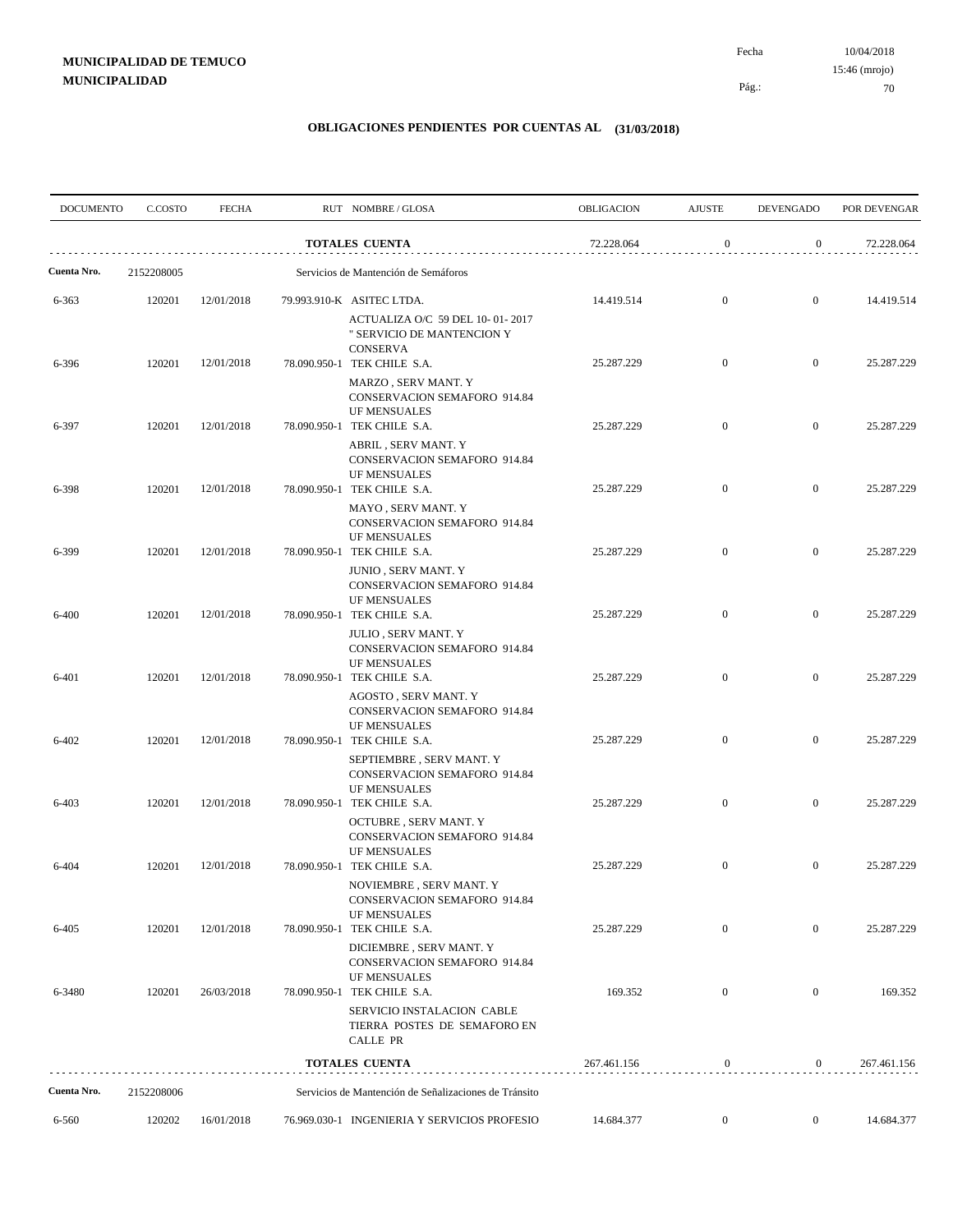| <b>DOCUMENTO</b> | C.COSTO | <b>FECHA</b> |              | RUT NOMBRE/GLOSA                                                                                                              | <b>OBLIGACION</b> | <b>AJUSTE</b>    | <b>DEVENGADO</b> | POR DEVENGAR |
|------------------|---------|--------------|--------------|-------------------------------------------------------------------------------------------------------------------------------|-------------------|------------------|------------------|--------------|
| 6-561            | 120202  | 16/01/2018   |              | MARZO, MANT. Y CONSERV.<br>SEÑALIZACION VIAL 531.25 UF<br><b>MENSUAL</b><br>76.969.030-1 INGENIERIA Y SERVICIOS PROFESIO      | 14.684.377        | $\boldsymbol{0}$ | $\mathbf{0}$     | 14.684.377   |
|                  |         |              |              | ABRIL, MANT. Y CONSERV.<br>SEÑALIZACION VIAL 531.25 UF<br><b>MENSUAL</b>                                                      |                   |                  |                  |              |
| 6-562            | 120202  | 16/01/2018   |              | 76.969.030-1 INGENIERIA Y SERVICIOS PROFESIO<br>MAYO, MANT. Y CONSERV.<br>SEÑALIZACION VIAL 531.25 UF<br><b>MENSUAL</b>       | 14.684.377        | $\mathbf{0}$     | $\mathbf{0}$     | 14.684.377   |
| 6-563            | 120202  | 16/01/2018   |              | 76.969.030-1 INGENIERIA Y SERVICIOS PROFESIO<br>JUNIO, MANT. Y CONSERV.<br>SEÑALIZACION VIAL 531.25 UF<br><b>MENSUAL</b>      | 14.684.377        | $\mathbf{0}$     | $\mathbf{0}$     | 14.684.377   |
| 6-564            | 120202  | 16/01/2018   |              | 76.969.030-1 INGENIERIA Y SERVICIOS PROFESIO<br>JULIO, MANT. Y CONSERV.<br>SEÑALIZACION VIAL 531.25 UF                        | 14.684.377        | $\mathbf{0}$     | $\boldsymbol{0}$ | 14.684.377   |
| 6-565            | 120202  | 16/01/2018   |              | <b>MENSUAL</b><br>76.969.030-1 INGENIERIA Y SERVICIOS PROFESIO<br>AGOSTO, MANT. Y CONSERV.                                    | 14.684.377        | $\boldsymbol{0}$ | $\mathbf{0}$     | 14.684.377   |
| 6-566            | 120202  | 16/01/2018   |              | SEÑALIZACION VIAL 531.25 UF<br><b>MENSUAL</b><br>76.969.030-1 INGENIERIA Y SERVICIOS PROFESIO                                 | 14.684.377        | $\mathbf{0}$     | $\mathbf{0}$     | 14.684.377   |
| 6-567            | 120202  | 16/01/2018   |              | SEPTIEMBRE, MANT. Y CONSERV.<br>SEÑALIZACION VIAL 531.25 UF<br><b>MENSUAL</b><br>76.969.030-1 INGENIERIA Y SERVICIOS PROFESIO | 14.684.377        | $\mathbf{0}$     | $\boldsymbol{0}$ | 14.684.377   |
|                  |         |              |              | OCTUBRE, MANT. Y CONSERV.<br>SEÑALIZACION VIAL 531.25 UF<br><b>MENSUAL</b>                                                    |                   |                  |                  |              |
| 6-568            | 120202  | 16/01/2018   |              | 76.969.030-1 INGENIERIA Y SERVICIOS PROFESIO<br>NOVIEMBRE, MANT. Y CONSERV.<br>SEÑALIZACION VIAL 531.25 UF                    | 14.684.377        | $\boldsymbol{0}$ | $\mathbf{0}$     | 14.684.377   |
| 6-569            | 120202  | 16/01/2018   |              | <b>MENSUAL</b><br>76.969.030-1 INGENIERIA Y SERVICIOS PROFESIO<br>DICIEMBRE, MANT. Y CONSERV.<br>SEÑALIZACION VIAL 531.25 UF  | 14.684.377        | $\mathbf{0}$     | $\mathbf{0}$     | 14.684.377   |
| 6-2019           | 120202  | 13/02/2018   | 76.969.030-1 | <b>MENSUAL</b><br>INGENIERIA Y SERVICIOS PROFESIO<br>INCORPORESE AL CONTRATO DE                                               | 65.721            | $\boldsymbol{0}$ | $\mathbf{0}$     | 65.721       |
| 6-2020           | 120202  | 13/02/2018   |              | <b>MANTENIMIENTO Y</b><br>CONSERVACION 35 SEÑALES, D<br>76.969.030-1 INGENIERIA Y SERVICIOS PROFESIO                          | 65.721            | $\boldsymbol{0}$ | $\boldsymbol{0}$ | 65.721       |
| 6-2021           | 120202  | 13/02/2018   |              | INCORPORESE AL CONTRATO DE<br>MANTENIMIENTO Y<br>CONSERVACION 35 SEÑALES, D<br>76.969.030-1 INGENIERIA Y SERVICIOS PROFESIO   | 65.721            | $\boldsymbol{0}$ | $\boldsymbol{0}$ | 65.721       |
|                  |         |              |              | INCORPORESE AL CONTRATO DE<br><b>MANTENIMIENTO Y</b><br>CONSERVACION 35 SEÑALES, D                                            |                   |                  |                  |              |
| 6-2022           | 120202  | 13/02/2018   |              | 76.969.030-1 INGENIERIA Y SERVICIOS PROFESIO<br>INCORPORESE AL CONTRATO DE<br>MANTENIMIENTO Y                                 | 65.721            | $\boldsymbol{0}$ | $\boldsymbol{0}$ | 65.721       |
| 6-2023           | 120202  | 13/02/2018   |              | CONSERVACION 35 SEÑALES, D<br>76.969.030-1 INGENIERIA Y SERVICIOS PROFESIO<br>INCORPORESE AL CONTRATO DE                      | 65.721            | $\mathbf{0}$     | $\boldsymbol{0}$ | 65.721       |
|                  |         |              |              | MANTENIMIENTO Y<br>CONSERVACION 35 SEÑALES, D                                                                                 |                   |                  |                  |              |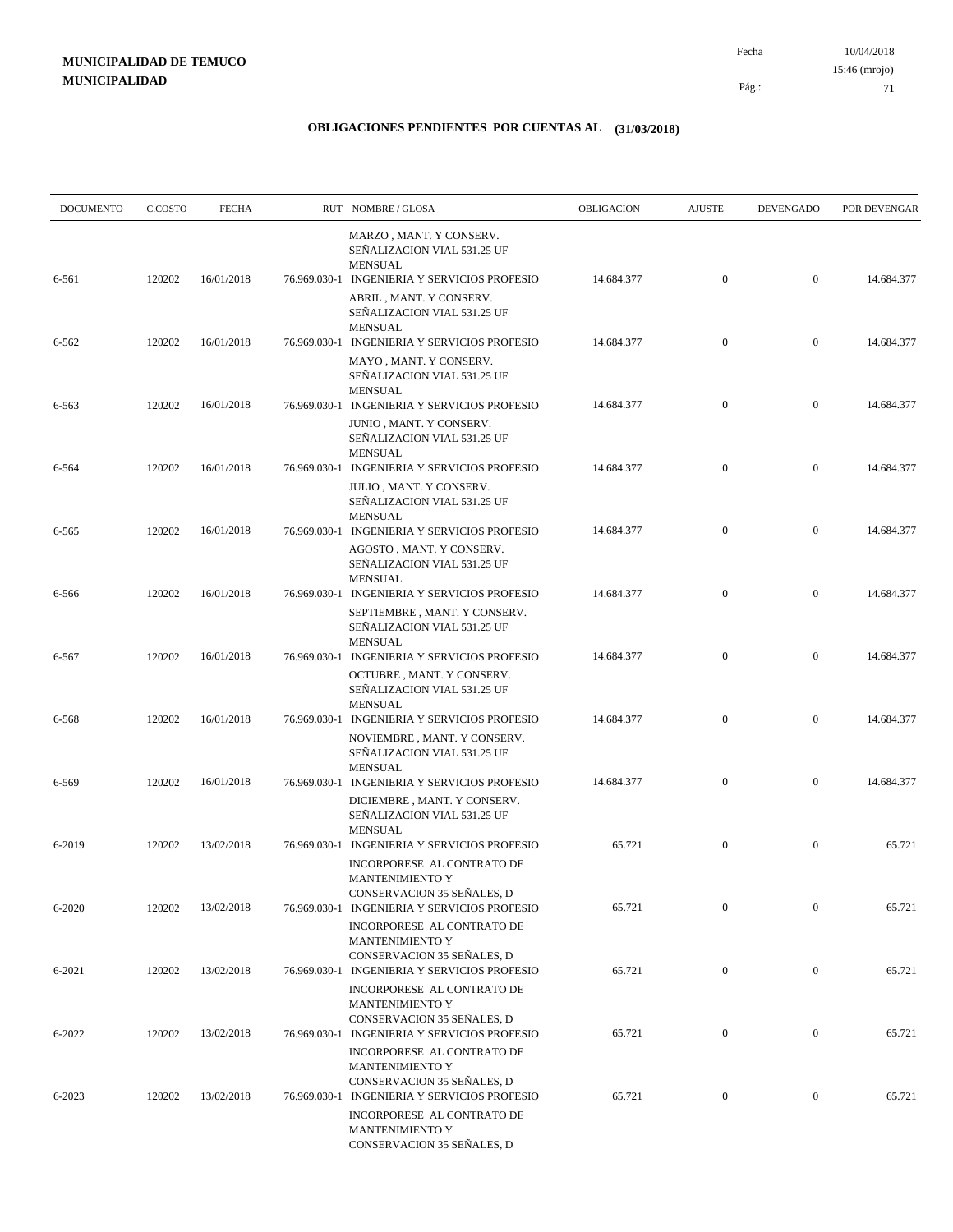10/04/2018 72 Pág.: Fecha 15:46 (mrojo)

| <b>DOCUMENTO</b> | C.COSTO       | <b>FECHA</b> | RUT NOMBRE/GLOSA                                                                                                                   | OBLIGACION  | <b>AJUSTE</b>    | <b>DEVENGADO</b> | POR DEVENGAR |
|------------------|---------------|--------------|------------------------------------------------------------------------------------------------------------------------------------|-------------|------------------|------------------|--------------|
| 6-2024           | 120202        | 13/02/2018   | 76.969.030-1 INGENIERIA Y SERVICIOS PROFESIO                                                                                       | 65.721      | $\mathbf{0}$     | $\mathbf{0}$     | 65.721       |
| 6-2025           | 120202        | 13/02/2018   | INCORPORESE AL CONTRATO DE<br>MANTENIMIENTO Y<br>CONSERVACION 35 SEÑALES, D<br>76.969.030-1 INGENIERIA Y SERVICIOS PROFESIO        | 65.721      | $\mathbf{0}$     | $\overline{0}$   | 65.721       |
|                  |               |              | NCORPORESE AL CONTRATO DE<br>MANTENIMIENTO Y<br>CONSERVACION 35 SEÑALES, DE                                                        |             |                  |                  |              |
| 6-2026           | 120202        | 13/02/2018   | 76.969.030-1 INGENIERIA Y SERVICIOS PROFESIO<br>INCORPORESE AL CONTRATO DE<br>MANTENIMIENTO Y                                      | 65.721      | $\mathbf{0}$     | $\overline{0}$   | 65.721       |
| 6-2027           | 120202        | 13/02/2018   | CONSERVACION 35 SEÑALES, D<br>76.969.030-1 INGENIERIA Y SERVICIOS PROFESIO                                                         | 65.721      | $\overline{0}$   | $\overline{0}$   | 65.721       |
| 6-2028           | 120202        | 13/02/2018   | INCORPORESE AL CONTRATO DE<br><b>MANTENIMIENTO Y</b><br>CONSERVACION 35 SEÑALES, D<br>76.969.030-1 INGENIERIA Y SERVICIOS PROFESIO | 65.721      | $\mathbf{0}$     | $\overline{0}$   | 65.721       |
|                  |               |              | INCORPORESE AL CONTRATO DE<br><b>MANTENIMIENTO Y</b><br>CONSERVACION 35 SEÑALES, D                                                 |             |                  |                  |              |
|                  |               |              | <b>TOTALES CUENTA</b>                                                                                                              | 147.500.980 | $\mathbf{0}$     | $\mathbf{0}$     | 147.500.980  |
| Cuenta Nro.      | 2152208007001 |              | Movilización - Cometidos y Capacitación                                                                                            |             |                  |                  |              |
| 6-651            | 110302        | 18/01/2018   | FUENTES BARRA GUSTAVO<br><b>ASIGNACION Y FONDOS A RENDIR</b>                                                                       | 160.000     | $\mathbf{0}$     | $\overline{0}$   | 160.000      |
| 6-1086           | 110101        | 23/01/2018   | POR ASISNTENCIA A PROGRAMA DE<br>CAPACITACIO<br>5.934.263-0 BECKER WEISSER OSCAR WILIBAL                                           | 200.000     | $\mathbf{0}$     | $\boldsymbol{0}$ | 200.000      |
|                  |               |              | VIATICO Y FONDOS A RENDIR POR<br>COMETIDO A LA CIUDAD DE<br><b>SANTIAGO DIAS 24</b>                                                |             |                  |                  |              |
| 6-2650           | 110101        | 01/03/2018   | 89.862.200-2 LATAM AIRLINES GROUP S.A.<br>PASAJES AEREOS PARA JUEZA<br>RADY VENEGAS POBLETE POR                                    | 128.974     | $\mathbf{0}$     | $\overline{0}$   | 128.974      |
| 6-2690           | 110101        | 05/03/2018   | <b>COMETIDO FUNCI</b><br>SANDOVAL SAAVEDRA ALEJANDR<br>VIATICO PARA POR COMETIDO                                                   | 50.000      | $\overline{0}$   | $\overline{0}$   | 50.000       |
| 6-2714           | 110101        | 05/03/2018   | VISITA RELLENO SANITARIO<br><b>LAGUNA VERDE</b><br>89.862.200-2 LATAM AIRLINES GROUP S.A.                                          | 138.254     | $\mathbf{0}$     | $\mathbf{0}$     | 138.254      |
|                  |               |              | <b>PASAJES AEREOS</b><br>TEMUCO-SANTIAGO-TEMUCO PARA<br>SR. ALCALDE MIGUEL BECKER Y                                                |             |                  |                  |              |
| 6-2714           | 110102        | 05/03/2018   | 89.862.200-2 LATAM AIRLINES GROUP S.A.<br>PASAJES AEREOS                                                                           | 138.254     | $\mathbf{0}$     | $\mathbf{0}$     | 138.254      |
| 6-2750           | 110101        | 06/03/2018   | TEMUCO-SANTIAGO-TEMUCO PARA<br>SR. ALCALDE MIGUEL BECKER Y<br>89.862.200-2 LATAM AIRLINES GROUP S.A.                               | 130.974     | $\mathbf{0}$     | $\mathbf{0}$     | 130.974      |
| 6-3046           | 110302        | 14/03/2018   | PASAJES AEREOS<br>TEMUCO-SANTIAGO-TEMUCO PARA<br>DIRECTOR DE ASEO Y ORNATO J<br>PAREDES SANDOVAL ROBERTO RI                        | 150.000     | $\boldsymbol{0}$ | $\mathbf{0}$     | 150.000      |
|                  |               |              | ASIGNACION Y FONDOS A RENDIR<br>POR ASISTENCIA A PG. DE<br>CAPACITACION EN L                                                       |             |                  |                  |              |
| 6-3047           | 110302        | 14/03/2018   | CANALES FERNANDEZ GERMAN IG                                                                                                        | 150.000     | $\overline{0}$   | $\overline{0}$   | 150.000      |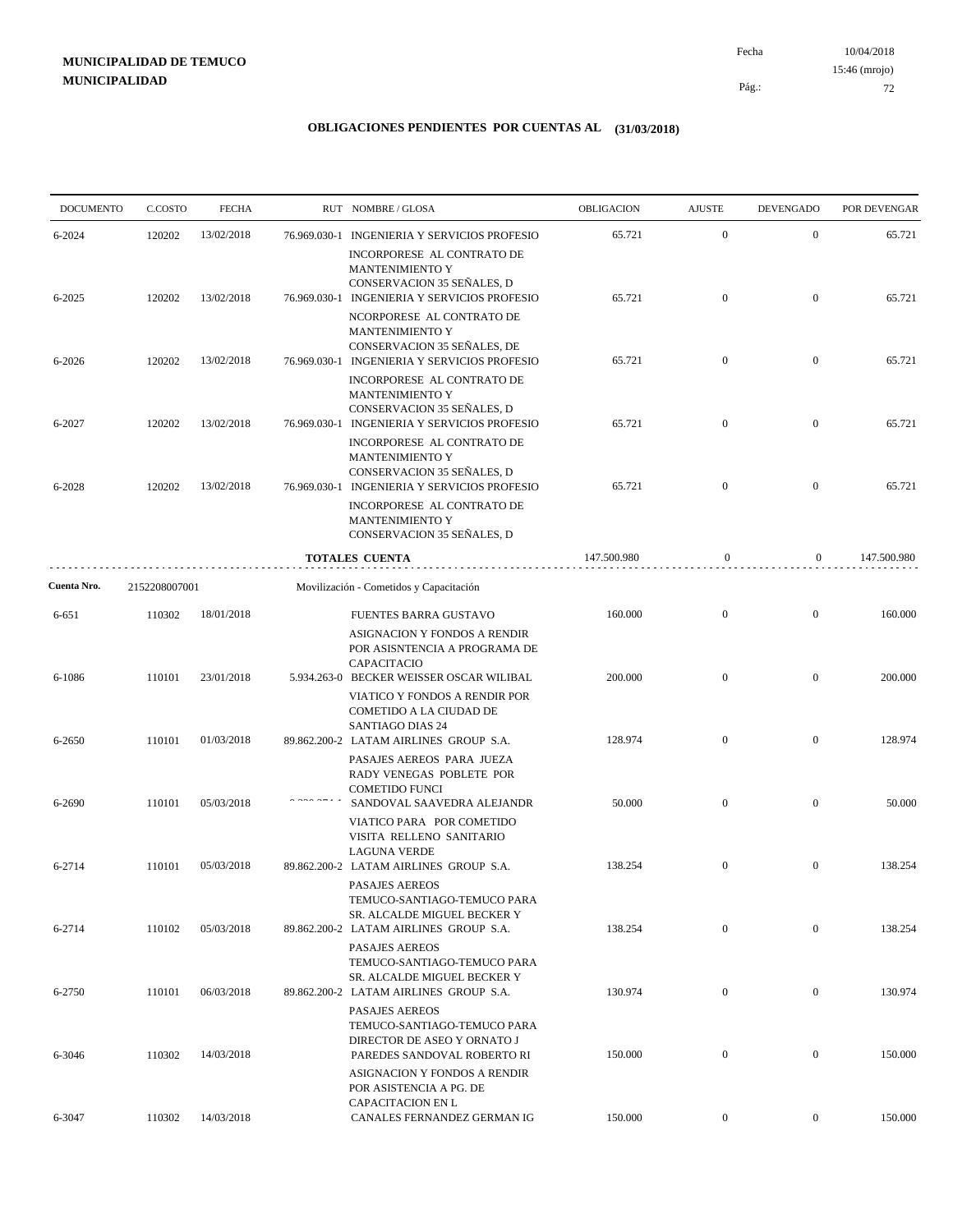| <b>DOCUMENTO</b> | C.COSTO       | <b>FECHA</b> | RUT NOMBRE/GLOSA                                                                                                                       | OBLIGACION  | <b>AJUSTE</b>    | <b>DEVENGADO</b> | POR DEVENGAR |
|------------------|---------------|--------------|----------------------------------------------------------------------------------------------------------------------------------------|-------------|------------------|------------------|--------------|
| 6-3044           | 110302        | 14/03/2018   | ASIGNACION Y FONDOS A RENDIR<br>POR ASISTENCIA A PG. DE<br>CAPACITACION EN L<br>PEREZ PEREZ JOSE                                       | 150.000     | $\mathbf{0}$     | $\overline{0}$   | 150.000      |
|                  |               |              | ASIGNACION Y FONDOS A RENDIR<br>POR ASISTENCIA A PG. DE<br><b>CAPACITACION EN L</b>                                                    |             |                  |                  |              |
| 6-3045           | 110302        | 14/03/2018   | LARENAS BARRIA MARCEL EDUAR<br>ASIGNACION Y FONDOS A RENDIR<br>POR ASISTENCIA A PG. DE                                                 | 150.000     | $\mathbf{0}$     | $\overline{0}$   | 150.000      |
| 6-3181           | 110101        | 15/03/2018   | <b>CAPACITACION EN L</b><br><b>BECKER ALVEAR MIGUEL</b><br>VIATICO NACIONAL E<br>INTERNACIONAL POR COMETIDO A<br>LA CIUDAD DE MENDOZA, | 200.000     | $-200.000$       | 97.520           | $-97.520$    |
| 6-3325           | 110101        | 21/03/2018   | JARAMILLO GRANDON EMILIO ENR<br>VIATICO Y FONDO A<br>DISPOSICION POR COMETIDO A LA                                                     | 30.000      | $\mathbf{0}$     | $\overline{0}$   | 30.000       |
| 6-3513           | 110102        | 26/03/2018   | CIUDAD DE ANG<br>GUERRA SOTO MARCELO ADOLFO<br>VIATICO POR COMETIDO A LA                                                               | 170.000     | $\mathbf{0}$     | 92.270           | 77.730       |
| 6-3514           | 110101        | 26/03/2018   | CIUDAD DE SANTIAGO DIAS 27 Y 28-<br>03-2018 AC<br>89.862.200-2 LATAM AIRLINES GROUP S.A.                                               | 130.457     | $\mathbf{0}$     | $\mathbf{0}$     | 130.457      |
| 6-3514           | 110102        | 26/03/2018   | PASAJES TEMUCO-SANTIAGO<br>TEMUCO PARA SR. ALCALDE<br>MIGUEL BECKERY MARCELO<br>89.862.200-2 LATAM AIRLINES GROUP S.A.                 | 130.457     | $\mathbf{0}$     | $\mathbf{0}$     | 130.457      |
| 6-3452           | 110101        | 26/03/2018   | PASAJES TEMUCO-SANTIAGO<br>TEMUCO PARA SR. ALCALDE<br>MIGUEL BECKERY MARCELO<br><b>HOLAS VELIZ JAIME</b>                               | 220.000     | $\mathbf{0}$     | $\mathbf{0}$     | 220.000      |
|                  |               |              | VIATICO Y FONDOS A RENDIR POR<br>COMETIDO A LA CIUDAD DE<br>SANTIAGO DIAS 27                                                           |             |                  |                  |              |
| 6-3527           | 110101        | 27/03/2018   | 89.862.200-2 LATAM AIRLINES GROUP S.A.<br><b>ADQUISICION DE PASAJES</b><br>TEMUCO-SANTIAGI-TEMUCO PARA                                 | 130.457     | $\mathbf{0}$     | $\mathbf{0}$     | 130.457      |
| 6-3677           | 110101        | 29/03/2018   | <b>FUNCIONARIO MUNICIP</b><br>BECKER ALVEAR MIGUEL<br>VIATICO A LA CIUDAD DE<br>MENDOZA ARGENTINA                                      | 200.000     | $-102.480$       | $\mathbf{0}$     | 97.520       |
|                  |               |              | <b>TOTALES CUENTA</b>                                                                                                                  | 2.757.827   | $-302.480$       | 189.790          | 2.265.557    |
| Cuenta Nro.      | 2152208007003 |              | PCV - Traslados, Transporte y Otros                                                                                                    |             |                  |                  |              |
| 6-2453           | 120302        | 23/02/2018   | 88.842.000-2 VEOLIA SI CHILE S.A.<br>SERVICIO DE TRANSPORTE DE                                                                         | 33.624.000  | $\mathbf{0}$     | $\boldsymbol{0}$ | 33.624.000   |
| 6-3166           | 120302        | 15/03/2018   | <b>RESIDUOS SOLIDOS</b><br><b>DOMICILIARIOS (90 VIAJES</b><br>96.722.440-5 GESTION ECOLOGICA DE RESIDUOS S                             | 275.317.500 | $\mathbf{0}$     | $\mathbf{0}$     | 275.317.500  |
|                  |               |              | REGULARIZA SERVICIO<br>TRANSFERENCIA Y TRANSPORTE<br>DE RESIDUOS SOLID                                                                 |             |                  |                  |              |
| 6-3162           | 120302        | 15/03/2018   | 96.722.440-5 GESTION ECOLOGICA DE RESIDUOS S<br>SERVICIO DE TRANSFERENCIA Y<br>TRANSPORTE DE RESIDUOS                                  | 275.761.100 | $\boldsymbol{0}$ | $\boldsymbol{0}$ | 275.761.100  |
| 6-3243           | 110901        | 19/03/2018   | SOLIDOS DOMICI<br>FIGUEROA TAPIA CESAR ANTONIO                                                                                         | 94.000      | $\overline{0}$   | $\overline{0}$   | 94.000       |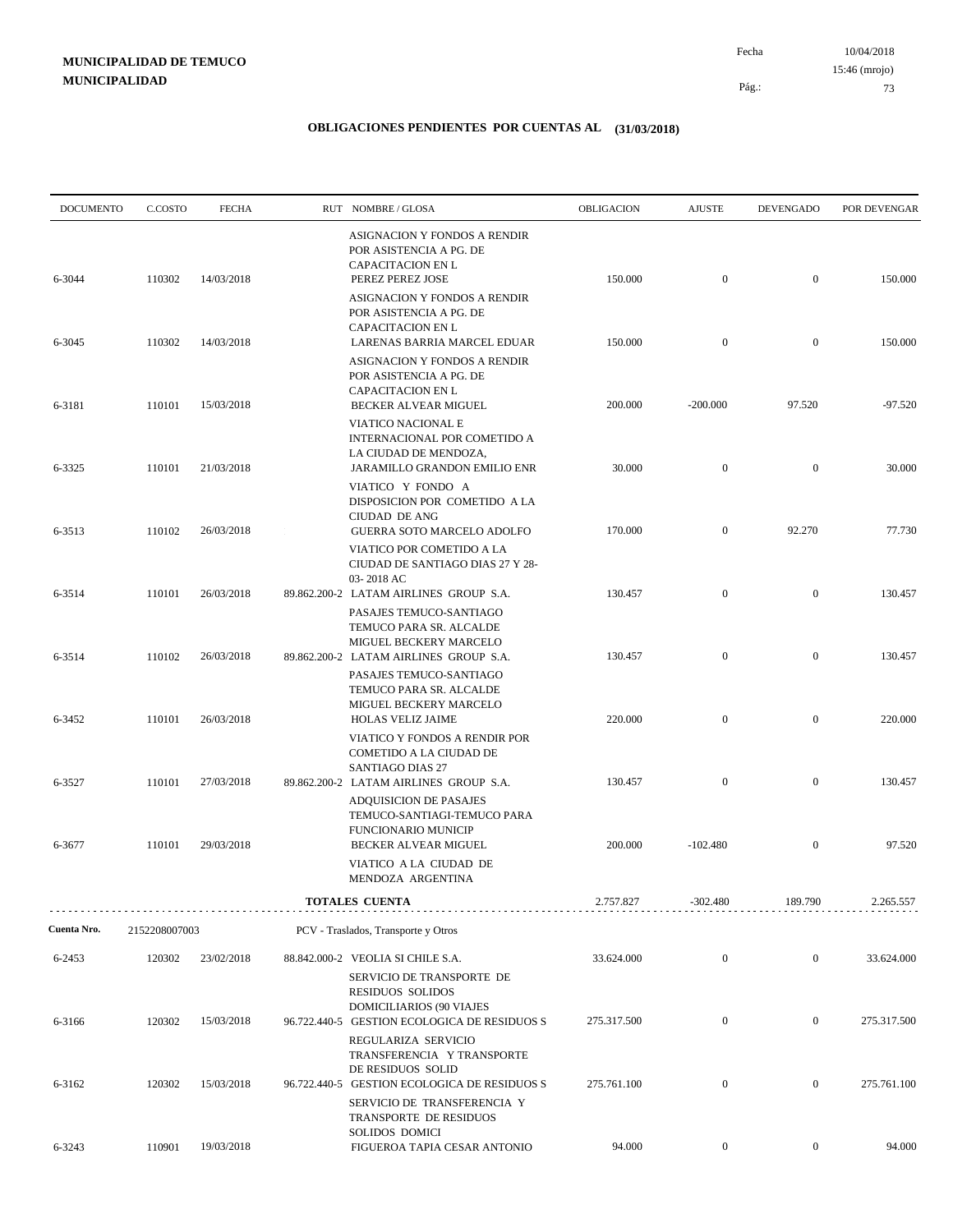| <b>DOCUMENTO</b> | C.COSTO       | <b>FECHA</b> | RUT NOMBRE/GLOSA                                                                                                                              | OBLIGACION  | <b>AJUSTE</b>    | <b>DEVENGADO</b> | POR DEVENGAR |
|------------------|---------------|--------------|-----------------------------------------------------------------------------------------------------------------------------------------------|-------------|------------------|------------------|--------------|
| 6-3340           | 120302        | 21/03/2018   | SERVICIO DE GRUA PARA<br>REORDENAMIENTO VEHICULOS<br>EN CUSTODIA RE<br>96.722.440-5 GESTION ECOLOGICA DE RESIDUOS S                           | 137.149.400 | $\mathbf{0}$     | $\mathbf{0}$     | 137.149.400  |
| 6-3744           | 160401        | 29/03/2018   | REGULARIZA SERVICIO<br>TRANSFERENCIA Y TRANSPORTE<br>DE RESIDUOS SOLID<br>80.981.900-0 TRANSPORTES SCHAUB LTDA.<br>SERVICIO TRASLADO DE OBRAS | 84.912      | $\mathbf{0}$     | $\mathbf{0}$     | 84.912       |
|                  |               |              | (PINTURAS) TRAMO<br>STGO-TEMUCO-STGO D                                                                                                        |             |                  |                  |              |
|                  |               |              | TOTALES CUENTA                                                                                                                                | 722.030.912 | $\mathbf{0}$     | $\mathbf{0}$     | 722.030.912  |
| Cuenta Nro.      | 2152208007004 |              | Vehículos - Serv. de Traslados                                                                                                                |             |                  |                  |              |
| 6-516            | 110902        | 15/01/2018   | 76.111.928-1 SOCIEDAD COMERCIAL S Y M LTDA<br>MAYO, SERV TRASLADO ACT PG                                                                      | 801.594     | $\boldsymbol{0}$ | $\boldsymbol{0}$ | 801.594      |
| 6-517            | 110902        | 15/01/2018   | OMIL 29 UF MENSUALES<br>76.111.928-1 SOCIEDAD COMERCIAL S Y M LTDA<br>JUNIO, SERV TRASLADO ACT PG                                             | 720.882     | $\boldsymbol{0}$ | $\mathbf{0}$     | 720.882      |
| 6-480            | 110902        | 15/01/2018   | OMIL 26.08 AL 27 DE JUNIO<br><b>TERMINO CONT</b><br>LABRAÑA MÉNDEZ MANUEL                                                                     | 898.338     | $\overline{0}$   | $\mathbf{0}$     | 898.338      |
|                  |               |              | MARZO, SERV TRASLADO DE<br>PASAJERO PG UDEL 32.5 UF<br><b>MENSUALES</b>                                                                       |             |                  |                  |              |
| 6-481            | 110902        | 15/01/2018   | LABRAÑA MÉNDEZ MANUEL<br>ABRIL, SERV TRASLADO DE<br>PASAJERO PG UDEL 32.5 UF                                                                  | 898.338     | $\boldsymbol{0}$ | $\mathbf{0}$     | 898.338      |
| 6-482            | 110902        | 15/01/2018   | <b>MENSUALES</b><br>LABRAÑA MÉNDEZ MANUEL<br>MAYO, SERV TRASLADO DE<br>PASAJERO PG UDEL 32.5 UF                                               | 898.338     | $\boldsymbol{0}$ | $\mathbf{0}$     | 898.338      |
| 6-483            | 110902        | 15/01/2018   | <b>MENSUALES</b><br>LABRAÑA MÉNDEZ MANUEL                                                                                                     | 478.745     | $\mathbf{0}$     | $\mathbf{0}$     | 478.745      |
|                  |               |              | JUNIO, SERV TRASLADO DE<br>PASAJERO PG UDEL 17.32 UF<br><b>MENSUALES</b>                                                                      |             |                  |                  |              |
| 6-489            | 110902        | 15/01/2018   | MORALES SANCHEZ NELSON RUBE<br>MARZO, SERV. TRASLADO PARA                                                                                     | 787.774     | $\boldsymbol{0}$ | $\mathbf{0}$     | 787.774      |
| 6-499            | 110902        | 15/01/2018   | PLANIFICACION, 28.5 UF MENSUAL<br><b>OUIJADA PINTO ALEJANDRO</b><br>MARZO, SERV. TRASLADO DE                                                  | 859.641     | $\boldsymbol{0}$ | $\boldsymbol{0}$ | 859.641      |
| 6-500            | 110902        | 15/01/2018   | PASAJERO PG VIVIENDA 31.10 UF<br><b>MENSUAIL</b><br>QUIJADA PINTO ALEJANDRO                                                                   | 429.544     | $\boldsymbol{0}$ | $\mathbf{0}$     | 429.544      |
|                  |               |              | ABRIL, SERV. TRASLADO DE<br>PASAJERO PG VIVIENDA 15.54 UF<br><b>MENSUAIL</b>                                                                  |             |                  |                  |              |
| 6-501            | 110902        | 15/01/2018   | QUIJADA PINTO ALEJANDRO<br>ENERO, SERV TRASLADO PARA PG<br>SIT.CALLE, 57.56 UF MEN                                                            | 1.591.026   | $\overline{0}$   | 1.544.044        | 46.982       |
| 6-502            | 110902        | 15/01/2018   | <b>OUIJADA PINTO ALEJANDRO</b><br>FEBRERO, SERV TRASLADO PG SIT                                                                               | 1.591.026   | $\overline{0}$   | 1.549.728        | 41.298       |
| 6-504            | 110902        | 15/01/2018   | DE CALLE, 57.56 UF MENS.<br>QUIJADA PINTO ALEJANDRO<br>MARZO, SERV TRASLADO PG SIT                                                            | 1.591.026   | $\overline{0}$   | $\boldsymbol{0}$ | 1.591.026    |
| 6-505            | 110902        | 15/01/2018   | DE CALLE, 57.56 UF MENS.<br>QUIJADA PINTO ALEJANDRO                                                                                           | 1.591.026   | $\boldsymbol{0}$ | $\boldsymbol{0}$ | 1.591.026    |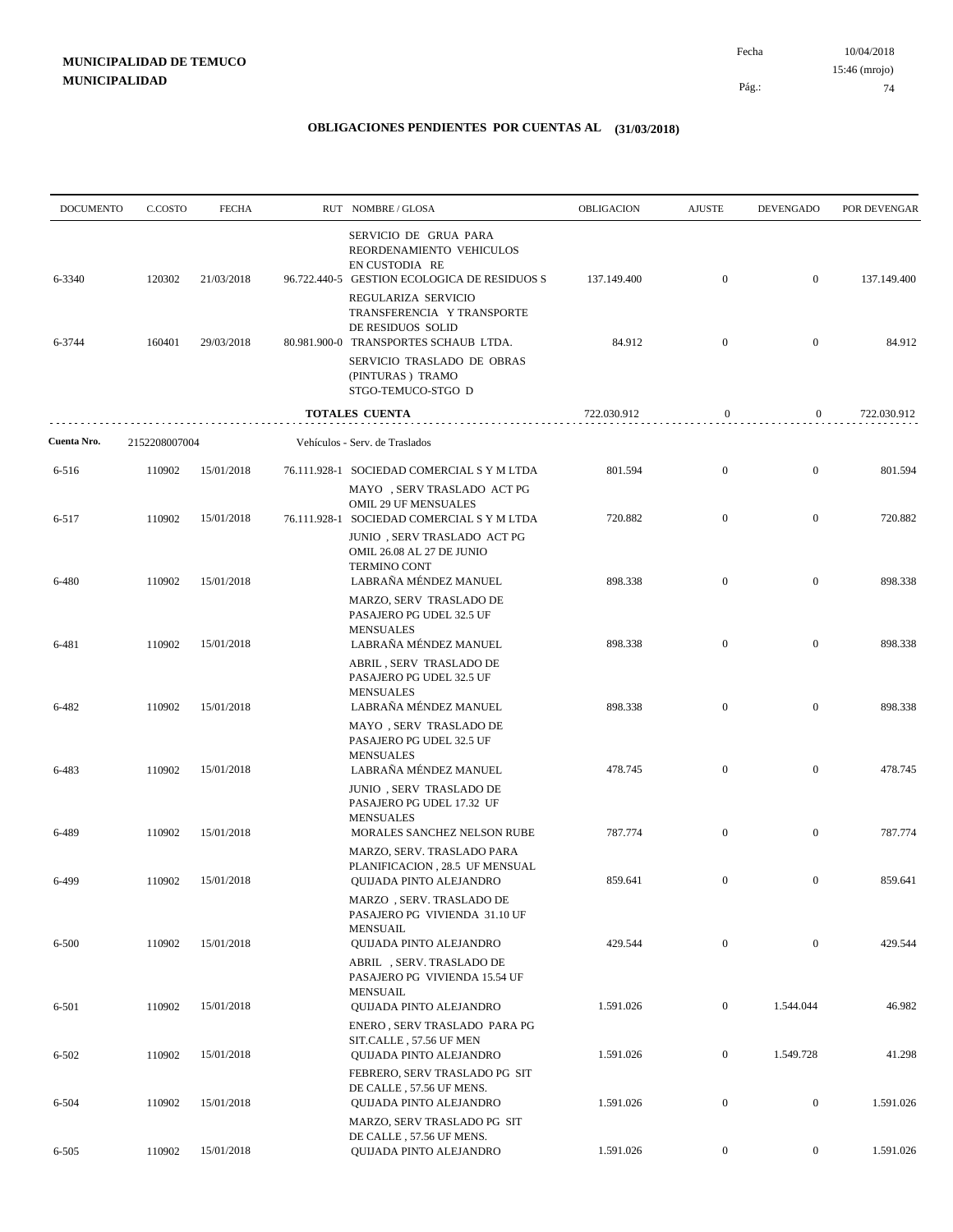10/04/2018 75 Pág.: Fecha 15:46 (mrojo)

| <b>DOCUMENTO</b> | C.COSTO | <b>FECHA</b> | RUT NOMBRE/GLOSA                                                                             | OBLIGACION | <b>AJUSTE</b>    | <b>DEVENGADO</b> | POR DEVENGAR |
|------------------|---------|--------------|----------------------------------------------------------------------------------------------|------------|------------------|------------------|--------------|
| 6-506            | 110902  | 15/01/2018   | ABRIL, SERV TRASLADO PG SIT DE<br>CALLE, 57.56 UF MENS.<br>QUIJADA PINTO ALEJANDRO           | 1.591.026  | $\mathbf{0}$     | $\mathbf{0}$     | 1.591.026    |
| 6-507            | 110902  | 15/01/2018   | MAYO, SERV TRASLADO PG SIT<br>DE CALLE, 57.56 UF MENS.<br>QUIJADA PINTO ALEJANDRO            | 1.591.026  | $\boldsymbol{0}$ | $\mathbf{0}$     | 1.591.026    |
|                  |         |              | JUNIO, SERV TRASLADO PG SIT<br>DE CALLE, 57.56 UF MENS.                                      |            |                  |                  |              |
| 6-508            | 110902  | 15/01/2018   | QUIJADA PINTO ALEJANDRO<br>JULIO, SERV TRASLADO PG SIT DE<br>CALLE, 57.56 UF MENS.           | 1.591.026  | $\boldsymbol{0}$ | $\mathbf{0}$     | 1.591.026    |
| 6-509            | 110902  | 15/01/2018   | QUIJADA PINTO ALEJANDRO<br>AGOSTO, SERV TRASLADO PG SIT<br>DE CALLE , 20.42 UF TERMINO       | 564.433    | $\boldsymbol{0}$ | $\mathbf{0}$     | 564.433      |
| 6-514            | 110902  | 15/01/2018   | <b>CONTRATO</b><br>76.111.928-1 SOCIEDAD COMERCIAL S Y M LTDA<br>MARZO, SERV TRASLADO ACT PG | 801.594    | $\boldsymbol{0}$ | $\mathbf{0}$     | 801.594      |
| $6 - 515$        | 110902  | 15/01/2018   | OMIL 29 UF MENSUALES<br>76.111.928-1 SOCIEDAD COMERCIAL S Y M LTDA                           | 801.594    | $\mathbf{0}$     | $\mathbf{0}$     | 801.594      |
| $6 - 1420$       | 110902  | 26/01/2018   | ABRIL, SERV TRASLADO ACT PG<br><b>OMIL 29 UF MENSUALES</b><br>CARMONA PALACIOS FRANCISCO     | 939.800    | $\boldsymbol{0}$ | $\mathbf{0}$     | 939.800      |
| 6-1421           | 110902  | 26/01/2018   | MARZO, TRASLADO PASAJERO<br>ACT. MUNICIPALES 34 UF MENS<br>CARMONA PALACIOS FRANCISCO        | 939.800    | $\boldsymbol{0}$ | $\mathbf{0}$     | 939.800      |
| 6-1422           | 110902  | 26/01/2018   | ABRIL, TRASLADO PASAJERO ACT.<br>MUNICIPALES 34 UF MENS<br>CARMONA PALACIOS FRANCISCO        | 939.800    | $\boldsymbol{0}$ | $\mathbf{0}$     | 939.800      |
| 6-1423           | 110902  | 26/01/2018   | MAYO, TRASLADO PASAJERO<br>ACT. MUNICIPALES 34 UF MENS<br>CARMONA PALACIOS FRANCISCO         | 939.800    | $\mathbf{0}$     | $\mathbf{0}$     | 939.800      |
| 6-1424           | 110902  | 26/01/2018   | JUNIO, TRASLADO PASAJERO ACT.<br>MUNICIPALES 34 UF MENS<br>CARMONA PALACIOS FRANCISCO        | 939.800    | $\boldsymbol{0}$ | $\mathbf{0}$     | 939.800      |
| 6-1425           | 110902  | 26/01/2018   | JULIO, TRASLADO PASAJERO ACT.<br>MUNICIPALES 34 UF MENS<br>CARMONA PALACIOS FRANCISCO        | 939.800    | $\boldsymbol{0}$ | $\mathbf{0}$     | 939.800      |
| 6-1427           | 110902  | 26/01/2018   | AGOSTO, TRASLADO PASAJERO<br>ACT. MUNICIPALES 34 UF MENS<br>CARMONA PALACIOS FRANCISCO       | 939.800    | $\boldsymbol{0}$ | $\mathbf{0}$     | 939.800      |
|                  |         |              | SEPTIEMBRE, TRASLADO<br>PASAJERO ACT. MUNICIPALES 34                                         |            |                  |                  |              |
| 6-1428           | 110902  | 26/01/2018   | <b>UF MENS</b><br>CARMONA PALACIOS FRANCISCO<br>OCTUBRE, TRASLADO PASAJERO                   | 939.800    | $\mathbf{0}$     | $\mathbf{0}$     | 939.800      |
| 6-1429           | 110902  | 26/01/2018   | <b>ACT. MUNICIPALES 34 UF MENS</b><br>CARMONA PALACIOS FRANCISCO<br>NOVIEMBRE, TRASLADO      | 939.800    | $\boldsymbol{0}$ | $\boldsymbol{0}$ | 939.800      |
| 6-1430           | 110902  | 26/01/2018   | PASAJERO ACT. MUNICIPALES 34<br><b>UF MENS</b><br>CARMONA PALACIOS FRANCISCO                 | 939.800    | $\boldsymbol{0}$ | $\boldsymbol{0}$ | 939.800      |
|                  |         |              | DICIEMBRE, TRASLADO PASAJERO<br>ACT. MUNICIPALES 34 UF MENS                                  |            |                  |                  |              |
| 6-1433           | 110902  | 26/01/2018   | POBLETE REYNOLDS JORGE DANIE<br>MARZO, TRASLADO PASAJERO ACT                                 | 939.800    | $\boldsymbol{0}$ | $\boldsymbol{0}$ | 939.800      |
| 6-1434           | 110902  | 26/01/2018   | MUNICIPALES, 34 UF MENS<br>POBLETE REYNOLDS JORGE DANIE                                      | 939.800    | $\overline{0}$   | $\boldsymbol{0}$ | 939.800      |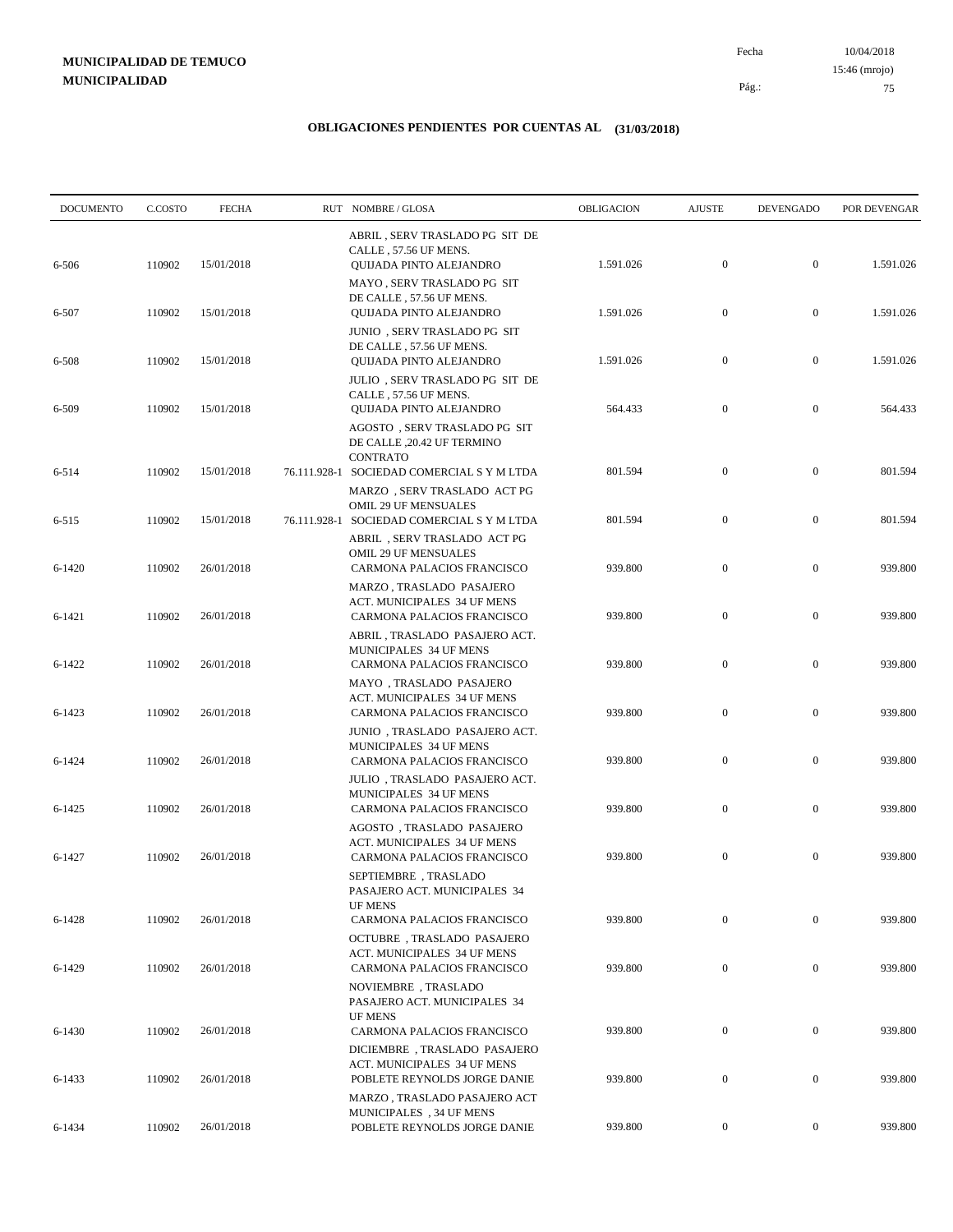10/04/2018 76 Pág.: Fecha

### **OBLIGACIONES PENDIENTES POR CUENTAS AL (31/03/2018)**

| <b>DOCUMENTO</b> | C.COSTO | <b>FECHA</b> | RUT NOMBRE/GLOSA                                                                            | OBLIGACION | <b>AJUSTE</b>    | DEVENGADO        | POR DEVENGAR |
|------------------|---------|--------------|---------------------------------------------------------------------------------------------|------------|------------------|------------------|--------------|
| 6-1435           | 110902  | 26/01/2018   | ABRIL, TRASLADO PASAJERO ACT<br>MUNICIPALES, 34 UF MENS<br>POBLETE REYNOLDS JORGE DANIE     | 939.800    | $\mathbf{0}$     | $\boldsymbol{0}$ | 939.800      |
| 6-1436           | 110902  | 26/01/2018   | MAYO, TRASLADO PASAJERO ACT<br>MUNICIPALES, 34 UF MENS<br>POBLETE REYNOLDS JORGE DANIE      | 939.800    | $\boldsymbol{0}$ | $\mathbf{0}$     | 939.800      |
| 6-1437           | 110902  | 26/01/2018   | JUNIO, TRASLADO PASAJERO ACT<br>MUNICIPALES, 34 UF MENS<br>POBLETE REYNOLDS JORGE DANIE     | 939.800    | $\boldsymbol{0}$ | $\boldsymbol{0}$ | 939.800      |
| 6-1438           | 110902  | 26/01/2018   | JULIO, TRASLADO PASAJERO ACT<br>MUNICIPALES, 34 UF MENS<br>POBLETE REYNOLDS JORGE DANIE     | 939.800    | $\boldsymbol{0}$ | $\boldsymbol{0}$ | 939.800      |
| 6-1439           | 110902  | 26/01/2018   | AGOSTO, TRASLADO PASAJERO<br>ACT MUNICIPALES, 34 UF MENS<br>POBLETE REYNOLDS JORGE DANIE    | 939.800    | $\boldsymbol{0}$ | $\mathbf{0}$     | 939.800      |
|                  |         |              | SEPTIEMBRE, TRASLADO<br><b>PASAJERO ACT MUNICIPALES</b> , 34<br><b>UF MENS</b>              |            |                  |                  |              |
| $6 - 1440$       | 110902  | 26/01/2018   | POBLETE REYNOLDS JORGE DANIE<br>OCTUBRE, TRASLADO PASAJERO                                  | 939.800    | $\boldsymbol{0}$ | $\mathbf{0}$     | 939.800      |
| 6-1441           | 110902  | 26/01/2018   | ACT MUNICIPALES, 34 UF MENS<br>POBLETE REYNOLDS JORGE DANIE                                 | 939.800    | $\mathbf{0}$     | $\mathbf{0}$     | 939.800      |
|                  |         | 26/01/2018   | NOVIEMBRE, TRASLADO<br>PASAJERO ACT MUNICIPALES, 34<br><b>UF MENS</b>                       |            | $\mathbf{0}$     | $\mathbf{0}$     | 939.800      |
| 6-1442           | 110902  |              | POBLETE REYNOLDS JORGE DANIE<br>DICIEMBRE, TRASLADO PASAJERO<br>ACT MUNICIPALES, 34 UF MENS | 939.800    |                  |                  |              |
| 6-1445           | 110902  | 26/01/2018   | WALTEMATH BASCUNAN JORGE S<br>MARZO, SERV TRASLADO DE<br>PASAJERO ACT MUN. 34 UF            | 939.800    | $\mathbf{0}$     | $\boldsymbol{0}$ | 939.800      |
| 6-1446           | 110902  | 26/01/2018   | <b>MENSUALES</b><br>WALTEMATH BASCUNAN JORGE S                                              | 939.800    | $\boldsymbol{0}$ | $\mathbf{0}$     | 939.800      |
|                  |         |              | ABRIL, SERV TRASLADO DE<br>PASAJERO ACT MUN. 34 UF<br><b>MENSUALES</b>                      |            |                  |                  |              |
| 6-1447           | 110902  | 26/01/2018   | WALTEMATH BASCUNAN JORGE S<br>MAYO, SERV TRASLADO DE<br>PASAJERO ACT MUN. 34 UF             | 939.800    | $\mathbf{0}$     | $\mathbf{0}$     | 939.800      |
| 6-1448           | 110902  | 26/01/2018   | <b>MENSUALES</b><br>WALTEMATH BASCUNAN JORGE S<br>JUNIO, SERV TRASLADO DE                   | 939.800    | $\mathbf{0}$     | $\mathbf{0}$     | 939.800      |
|                  | 110902  | 26/01/2018   | PASAJERO ACT MUN. 34 UF<br><b>MENSUALES</b><br>WALTEMATH BASCUNAN JORGE S                   | 939.800    | $\boldsymbol{0}$ | $\overline{0}$   | 939.800      |
| 6-1449           |         |              | <b>JULIO, SERV TRASLADO DE</b><br>PASAJERO ACT MUN. 34 UF                                   |            |                  |                  |              |
| 6-1450           | 110902  | 26/01/2018   | <b>MENSUALES</b><br>WALTEMATH BASCUNAN JORGE S<br>AGOSTO, SERV TRASLADO DE                  | 939.800    | $\boldsymbol{0}$ | $\boldsymbol{0}$ | 939.800      |
| 6-1451           | 110902  | 26/01/2018   | PASAJERO ACT MUN. 34 UF<br><b>MENSUALES</b><br>WALTEMATH BASCUNAN JORGE S                   | 939.800    | $\mathbf{0}$     | $\mathbf{0}$     | 939.800      |
|                  |         |              | SEPTIEMBRE, SERV TRASLADO DE<br>PASAJERO ACT MUN. 34 UF                                     |            |                  |                  |              |
| 6-1452           | 110902  | 26/01/2018   | <b>MENSUALES</b><br>WALTEMATH BASCUNAN JORGE S                                              | 939.800    | $\overline{0}$   | $\boldsymbol{0}$ | 939.800      |

15:46 (mrojo)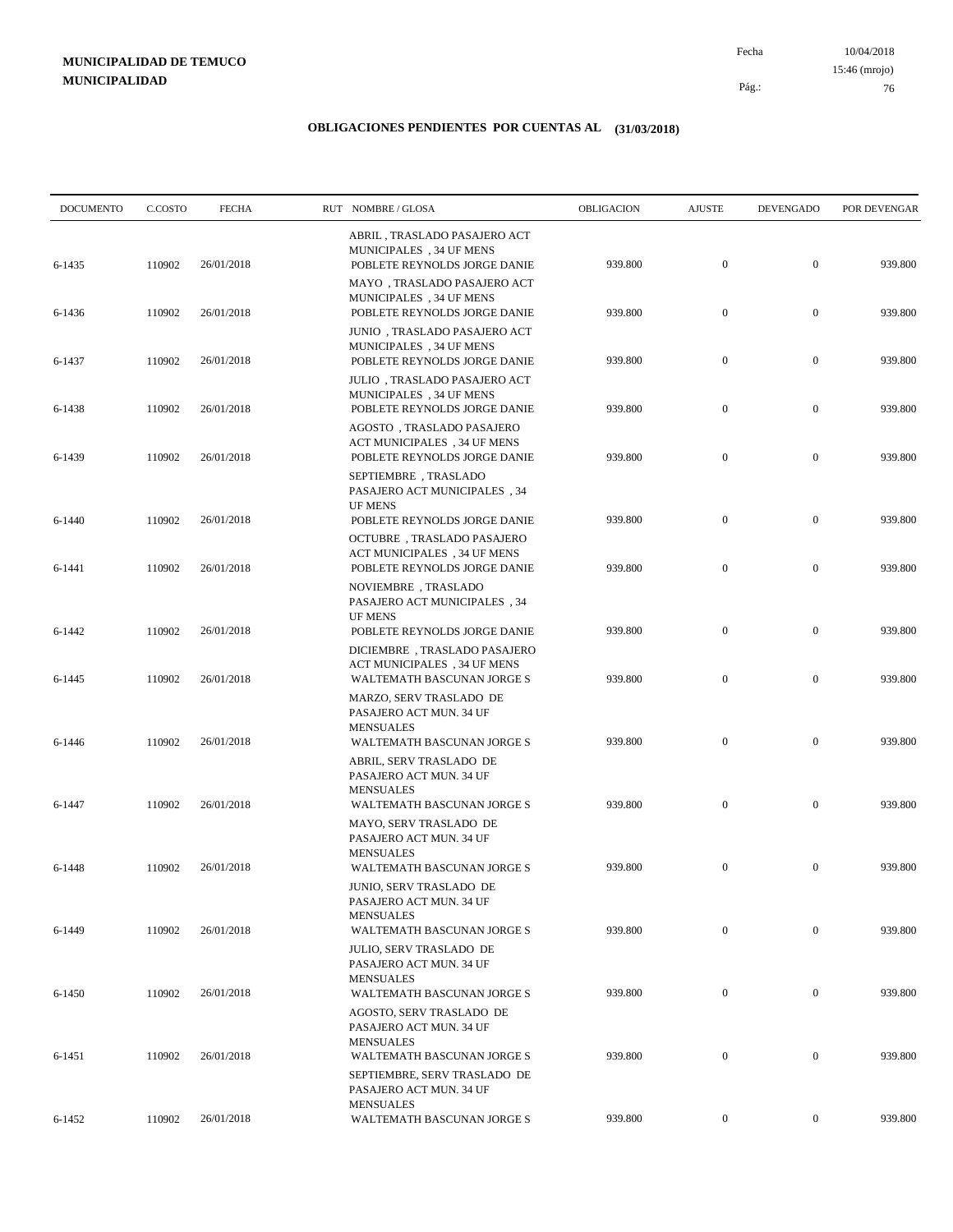10/04/2018 77 Pág.: Fecha 15:46 (mrojo)

| <b>DOCUMENTO</b> | C.COSTO | <b>FECHA</b> | RUT NOMBRE/GLOSA                                                                                          | OBLIGACION | <b>AJUSTE</b>    | <b>DEVENGADO</b> | POR DEVENGAR |
|------------------|---------|--------------|-----------------------------------------------------------------------------------------------------------|------------|------------------|------------------|--------------|
| 6-1453           | 110902  | 26/01/2018   | OCTUBRE, SERV TRASLADO DE<br>PASAJERO ACT MUN. 34 UF<br><b>MENSUALES</b><br>WALTEMATH BASCUNAN JORGE S    | 939.800    | $\boldsymbol{0}$ | $\mathbf{0}$     | 939.800      |
|                  |         |              | NOVIEMBRE, SERV TRASLADO DE<br>PASAJERO ACT MUN. 34 UF<br><b>MENSUALES</b>                                |            |                  |                  |              |
| 6-1454           | 110902  | 26/01/2018   | WALTEMATH BASCUNAN JORGE S<br>DICIEMBRE, SERV TRASLADO DE<br>PASAJERO ACT MUN. 34 UF                      | 939.800    | $\mathbf{0}$     | $\mathbf{0}$     | 939.800      |
| 6-1457           | 110902  | 26/01/2018   | <b>MENSUALES</b><br>CURIHUAL HUENCHO PAOLA ANDRE<br>MARZO, SERV. TRASLADO<br>PASAJERO ACT MUN. 45 UF      | 1.243.853  | $\mathbf{0}$     | $\mathbf{0}$     | 1.243.853    |
| 6-1458           | 110902  | 26/01/2018   | <b>MENSUALES</b><br>CURIHUAL HUENCHO PAOLA ANDRE                                                          | 1.243.853  | $\boldsymbol{0}$ | $\mathbf{0}$     | 1.243.853    |
| 6-1459           | 110902  | 26/01/2018   | ABRIL, SERV. TRASLADO PASAJERO<br>ACT MUN. 45 UF MENSUALES<br>CURIHUAL HUENCHO PAOLA ANDRE                | 1.243.853  | $\boldsymbol{0}$ | $\mathbf{0}$     | 1.243.853    |
| 6-1460           | 110902  | 26/01/2018   | MAYO, SERV. TRASLADO PASAJERO<br>ACT MUN. 45 UF MENSUALES<br>CURIHUAL HUENCHO PAOLA ANDRE                 | 1.243.853  | $\boldsymbol{0}$ | $\mathbf{0}$     | 1.243.853    |
|                  | 110902  | 26/01/2018   | JUNIO, SERV. TRASLADO PASAJERO<br>ACT MUN. 45 UF MENSUALES                                                | 1.243.853  | $\boldsymbol{0}$ | $\mathbf{0}$     | 1.243.853    |
| 6-1461           |         |              | CURIHUAL HUENCHO PAOLA ANDRE<br><b>JULIO, SERV. TRASLADO PASAJERO</b><br><b>ACT MUN. 45 UF MENSUALES</b>  |            |                  |                  |              |
| 6-1462           | 110902  | 26/01/2018   | CURIHUAL HUENCHO PAOLA ANDRE<br>AGOSTO, SERV. TRASLADO<br>PASAJERO ACT MUN. 45 UF<br><b>MENSUALES</b>     | 1.243.853  | $\boldsymbol{0}$ | $\mathbf{0}$     | 1.243.853    |
| 6-1463           | 110902  | 26/01/2018   | CURIHUAL HUENCHO PAOLA ANDRE<br>SEPTIEMBRE, SERV. TRASLADO<br>PASAJERO ACT MUN. 45 UF<br><b>MENSUALES</b> | 1.243.853  | $\mathbf{0}$     | $\mathbf{0}$     | 1.243.853    |
| 6-1464           | 110902  | 26/01/2018   | CURIHUAL HUENCHO PAOLA ANDRE<br>OCTUBRE, SERV. TRASLADO<br>PASAJERO ACT MUN. 45 UF                        | 1.243.853  | $\boldsymbol{0}$ | $\mathbf{0}$     | 1.243.853    |
| 6-1465           | 110902  | 26/01/2018   | <b>MENSUALES</b><br>CURIHUAL HUENCHO PAOLA ANDRE<br>NOVIEMBRE, SERV. TRASLADO<br>PASAJERO ACT MUN. 45 UF  | 1.243.853  | $\boldsymbol{0}$ | $\mathbf{0}$     | 1.243.853    |
| 6-1466           | 110902  | 26/01/2018   | <b>MENSUALES</b><br>CURIHUAL HUENCHO PAOLA ANDRE                                                          | 1.243.853  | $\boldsymbol{0}$ | $\mathbf{0}$     | 1.243.853    |
| 6-1468           | 110902  | 26/01/2018   | DICIEMBRE, SERV. TRASLADO<br>PASAJERO ACT MUN. 45 UF<br><b>MENSUALES</b><br>BIZAMA GUZMAN RODRIGO JAVIER  | 939.772    | $\boldsymbol{0}$ | $\mathbf{0}$     | 939.772      |
|                  |         |              | FEBRERO, SERV TRASLADO DE<br>PASAJERO ACT MUN. 33.99 UF                                                   |            |                  |                  |              |
| 6-1469           | 110902  | 26/01/2018   | <b>MENSUAL</b><br>BIZAMA GUZMAN RODRIGO JAVIER<br>MARZO, SERV TRASLADO DE                                 | 939.772    | $\boldsymbol{0}$ | $\mathbf{0}$     | 939.772      |
| 6-1470           | 110902  | 26/01/2018   | PASAJERO ACT MUN. 33.99 UF<br><b>MENSUAL</b><br>BIZAMA GUZMAN RODRIGO JAVIER                              | 939.772    | $\boldsymbol{0}$ | $\boldsymbol{0}$ | 939.772      |
|                  |         |              | ABRIL, SERV TRASLADO DE<br>PASAJERO ACT MUN. 33.99 UF<br>MENSUAL                                          |            |                  |                  |              |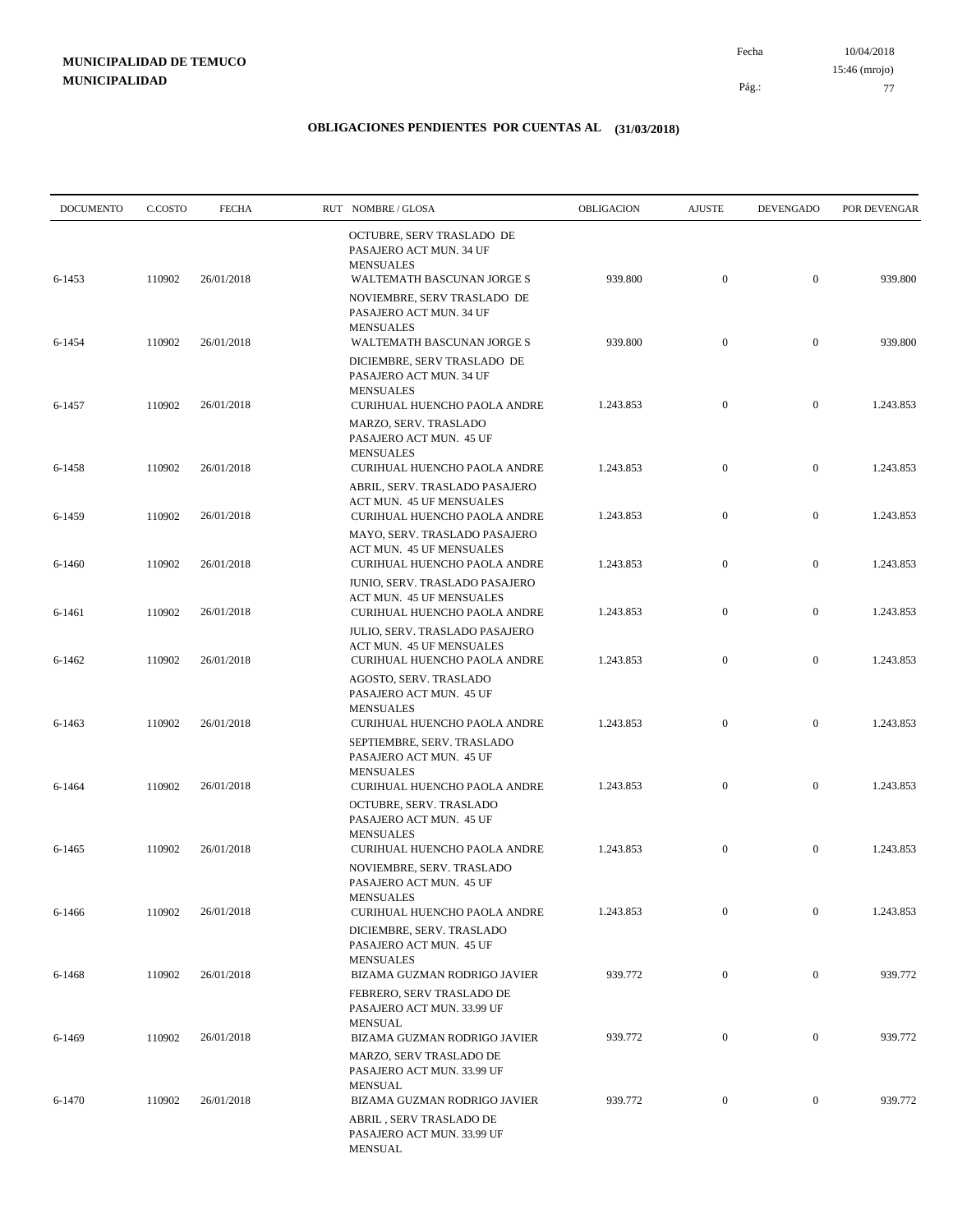10/04/2018 78 Pág.: Fecha 15:46 (mrojo)

| <b>DOCUMENTO</b> | C.COSTO | <b>FECHA</b> | RUT NOMBRE/GLOSA                                                                                            | OBLIGACION | <b>AJUSTE</b>    | <b>DEVENGADO</b> | POR DEVENGAR |
|------------------|---------|--------------|-------------------------------------------------------------------------------------------------------------|------------|------------------|------------------|--------------|
| 6-1471           | 110902  | 26/01/2018   | BIZAMA GUZMAN RODRIGO JAVIER                                                                                | 939.772    | $\boldsymbol{0}$ | $\mathbf{0}$     | 939.772      |
|                  |         |              | MAYO, SERV TRASLADO DE<br>PASAJERO ACT MUN. 33.99 UF<br><b>MENSUAL</b>                                      |            |                  |                  |              |
| 6-1472           | 110902  | 26/01/2018   | BIZAMA GUZMAN RODRIGO JAVIER                                                                                | 939.772    | $\boldsymbol{0}$ | $\mathbf{0}$     | 939.772      |
|                  |         |              | JUNIO, SERV TRASLADO DE<br>PASAJERO ACT MUN. 33.99 UF<br><b>MENSUAL</b>                                     |            |                  |                  |              |
| 6-1473           | 110902  | 26/01/2018   | BIZAMA GUZMAN RODRIGO JAVIER                                                                                | 939.772    | $\boldsymbol{0}$ | $\boldsymbol{0}$ | 939.772      |
|                  |         |              | JULIO, SERV TRASLADO DE<br>PASAJERO ACT MUN. 33.99 UF<br><b>MENSUAL</b>                                     |            |                  |                  |              |
| 6-1474           | 110902  | 26/01/2018   | BIZAMA GUZMAN RODRIGO JAVIER                                                                                | 939.772    | $\mathbf{0}$     | $\mathbf{0}$     | 939.772      |
|                  |         |              | AGOSTO, SERV TRASLADO DE<br>PASAJERO ACT MUN. 33.99 UF<br><b>MENSUAL</b>                                    |            |                  |                  |              |
| 6-1475           | 110902  | 26/01/2018   | BIZAMA GUZMAN RODRIGO JAVIER                                                                                | 939.772    | $\boldsymbol{0}$ | $\mathbf{0}$     | 939.772      |
|                  |         |              | SEPTIEMBRE, SERV TRASLADO DE<br>PASAJERO ACT MUN. 33.99 UF<br><b>MENSUAL</b>                                |            |                  |                  |              |
| 6-1476           | 110902  | 26/01/2018   | BIZAMA GUZMAN RODRIGO JAVIER                                                                                | 939.772    | $\boldsymbol{0}$ | $\mathbf{0}$     | 939.772      |
|                  |         |              | OCTUBRE, SERV TRASLADO DE<br>PASAJERO ACT MUN. 33.99 UF<br><b>MENSUAL</b>                                   |            |                  |                  |              |
| 6-1477           | 110902  | 26/01/2018   | BIZAMA GUZMAN RODRIGO JAVIER                                                                                | 939.772    | $\mathbf{0}$     | $\mathbf{0}$     | 939.772      |
| 6-1478           | 110902  | 26/01/2018   | NOVIEMBRE, SERV TRASLADO DE<br>PASAJERO ACT MUN. 33.99 UF<br><b>MENSUAL</b><br>BIZAMA GUZMAN RODRIGO JAVIER | 939.772    | $\mathbf{0}$     | $\mathbf{0}$     | 939.772      |
|                  |         |              | DICIEMBRE, SERV TRASLADO DE<br>PASAJERO ACT MUN. 33.99 UF                                                   |            |                  |                  |              |
| 6-1484           | 110902  | 26/01/2018   | <b>MENSUAL</b><br>POBLETE REYNOLDS JORGE DANIE                                                              | 925.980    | $\boldsymbol{0}$ | $\boldsymbol{0}$ | 925.980      |
|                  |         |              | MARZO, TRASLADO PASAJERO ACT<br>MUNICIPALES, 33.5 UF                                                        |            |                  |                  |              |
| 6-1485           | 110902  | 26/01/2018   | POBLETE REYNOLDS JORGE DANIE                                                                                | 925.980    | $\boldsymbol{0}$ | $\mathbf{0}$     | 925.980      |
| 6-1486           | 110902  | 26/01/2018   | ABRIL, TRASLADO PASAJERO ACT<br>MUNICIPALES, 33.5 UF<br>POBLETE REYNOLDS JORGE DANIE                        | 925.980    | $\boldsymbol{0}$ | $\mathbf{0}$     | 925.980      |
|                  |         |              | MAYO, TRASLADO PASAJERO ACT<br>MUNICIPALES, 33.5 UF                                                         |            |                  |                  |              |
| 6-1487           | 110902  | 26/01/2018   | POBLETE REYNOLDS JORGE DANIE                                                                                | 925.980    | $\mathbf{0}$     | $\mathbf{0}$     | 925.980      |
| 6-1488           | 110902  | 26/01/2018   | JUNIO, TRASLADO PASAJERO ACT<br>MUNICIPALES, 33.5 UF<br>POBLETE REYNOLDS JORGE DANIE                        | 925.980    | $\boldsymbol{0}$ | $\boldsymbol{0}$ | 925.980      |
|                  |         |              | JULIO, TRASLADO PASAJERO ACT                                                                                |            |                  |                  |              |
| 6-1489           | 110902  | 26/01/2018   | MUNICIPALES, 33.5 UF<br>POBLETE REYNOLDS JORGE DANIE                                                        | 925.980    | $\boldsymbol{0}$ | $\boldsymbol{0}$ | 925.980      |
| 6-1490           | 110902  | 26/01/2018   | AGOSTO, TRASLADO PASAJERO<br>ACT MUNICIPALES, 33.5 UF<br>POBLETE REYNOLDS JORGE DANIE                       | 925.980    | $\boldsymbol{0}$ | $\boldsymbol{0}$ | 925.980      |
|                  |         |              | SEPTIEMBRE, TRASLADO<br>PASAJERO ACT MUNICIPALES, 33.5                                                      |            |                  |                  |              |
| 6-1491           | 110902  | 26/01/2018   | UF<br>POBLETE REYNOLDS JORGE DANIE                                                                          | 925.980    | $\boldsymbol{0}$ | $\boldsymbol{0}$ | 925.980      |
| 6-1492           | 110902  | 26/01/2018   | OCTUBRE, TRASLADO PASAJERO<br>ACT MUNICIPALES, 33.5 UF<br>POBLETE REYNOLDS JORGE DANIE                      | 925.980    | $\boldsymbol{0}$ | $\boldsymbol{0}$ | 925.980      |
|                  |         |              |                                                                                                             |            |                  |                  |              |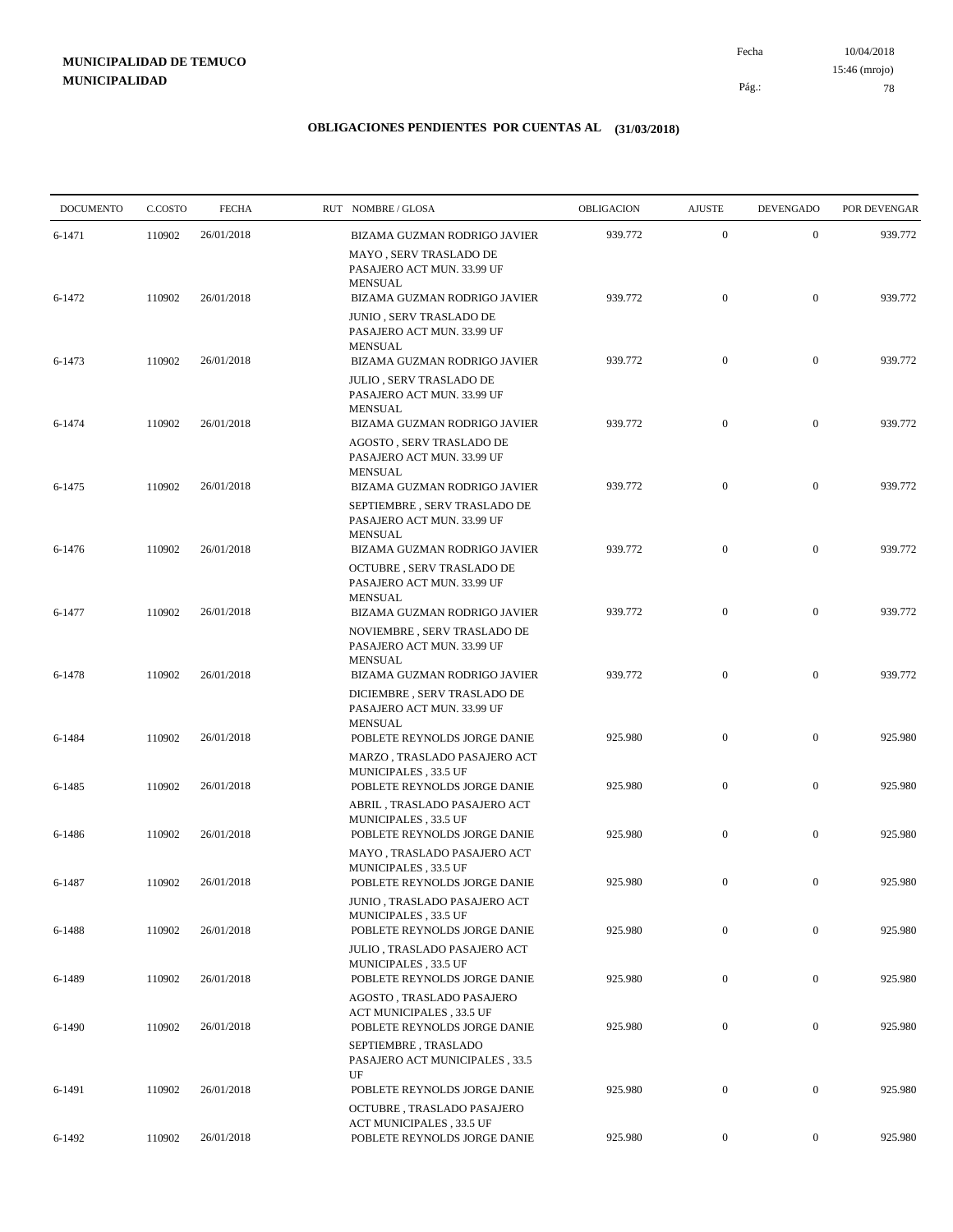10/04/2018 79 Pág.: Fecha 15:46 (mrojo)

| <b>DOCUMENTO</b> | C.COSTO | <b>FECHA</b> | RUT NOMBRE/GLOSA                                                                                                         | OBLIGACION | <b>AJUSTE</b>    | <b>DEVENGADO</b> | POR DEVENGAR |
|------------------|---------|--------------|--------------------------------------------------------------------------------------------------------------------------|------------|------------------|------------------|--------------|
| 6-1493           | 110902  | 26/01/2018   | NOVIEMBRE, TRASLADO PASAJERO<br>ACT MUNICIPALES, 33.5 UF<br>POBLETE REYNOLDS JORGE DANIE                                 | 925.980    | $\mathbf{0}$     | $\mathbf{0}$     | 925.980      |
| 6-1494           | 110902  | 26/01/2018   | DICIEMBRE, TRASLADO PASAJERO<br>ACT MUNICIPALES, 33.5 UF<br>CURIHUAL HUENCHO PAOLA ANDRE                                 | 720.357    | $\mathbf{0}$     | $\boldsymbol{0}$ | 720.357      |
| 6-1495           | 110902  | 26/01/2018   | ENERO, SERV TRASLADO DE<br>PASAJERO ACT MUN, 46 UF MENS<br>CURIHUAL HUENCHO PAOLA ANDRE                                  | 1.271.494  | $\boldsymbol{0}$ | $\mathbf{0}$     | 1.271.494    |
| 6-1496           | 110902  | 26/01/2018   | MAYO, SERV TRASLADO DE<br>PASAJERO ACT MUN, 46 UF MENS<br>CURIHUAL HUENCHO PAOLA ANDRE                                   | 1.271.494  | $\mathbf{0}$     | $\boldsymbol{0}$ | 1.271.494    |
| 6-1497           | 110902  | 26/01/2018   | <b>JUNIO , SERV TRASLADO DE</b><br>PASAJERO ACT MUN, 46 UF MENS<br>CURIHUAL HUENCHO PAOLA ANDRE                          | 1.271.494  | $\boldsymbol{0}$ | $\mathbf{0}$     | 1.271.494    |
| 6-1498           | 110902  | 26/01/2018   | JULIO, SERV TRASLADO DE<br>PASAJERO ACT MUN, 46 UF MENS<br>CURIHUAL HUENCHO PAOLA ANDRE                                  | 1.271.494  | $\mathbf{0}$     | $\mathbf{0}$     | 1.271.494    |
| 6-1499           | 110902  | 26/01/2018   | AGOSTO, SERV TRASLADO DE<br>PASAJERO ACT MUN, 46 UF MENS<br>CURIHUAL HUENCHO PAOLA ANDRE                                 | 1.271.494  | $\mathbf{0}$     | $\mathbf{0}$     | 1.271.494    |
| 6-1500           | 110902  | 26/01/2018   | SEPTIEMBRE, SERV TRASLADO DE<br>PASAJERO ACT MUN, 46 UF MENS<br>CURIHUAL HUENCHO PAOLA ANDRE                             | 1.271.494  | $\mathbf{0}$     | $\mathbf{0}$     | 1.271.494    |
| 6-1501           | 110902  | 26/01/2018   | OCTUBRE, SERV TRASLADO DE<br>PASAJERO ACT MUN, 46 UF MENS<br>CURIHUAL HUENCHO PAOLA ANDRE                                | 1.271.494  | $\mathbf{0}$     | $\mathbf{0}$     | 1.271.494    |
| 6-1502           | 110902  | 26/01/2018   | NOVIEMBRE, SERV TRASLADO DE<br>PASAJERO ACT MUN, 46 UF MENS<br>CURIHUAL HUENCHO PAOLA ANDRE                              | 1.271.494  | $\mathbf{0}$     | $\mathbf{0}$     | 1.271.494    |
| 6-2231           | 110902  | 19/02/2018   | DICIEMBRE, SERV TRASLADO DE<br>PASAJERO ACT MUN, 46 UF MENS<br>76.136.523-1 TRANSPORTES ESPERANZA LIMITA                 | 938.800    | $\mathbf{0}$     | $\mathbf{0}$     | 938.800      |
| 6-2232           | 110902  | 19/02/2018   | SERVICIO TRASLADO DE<br>PASAJAROS PARA ACTIVIDADES DE<br>LA MUINICIPALIDAD,<br>76.136.523-1 TRANSPORTES ESPERANZA LIMITA | 939.800    | $\boldsymbol{0}$ | $\mathbf{0}$     | 939.800      |
|                  |         |              | SERVICIO TRASLADO DE<br>PASAJAROS PARA ACTIVIDADES DE<br>LA MUINICIPALIDAD,                                              |            |                  |                  |              |
| 6-2233           | 110902  | 19/02/2018   | 76.136.523-1 TRANSPORTES ESPERANZA LIMITA<br>SERVICIO TRASLADO DE<br>PASAJAROS PARA ACTIVIDADES DE                       | 939.800    | $\mathbf{0}$     | $\mathbf{0}$     | 939.800      |
| 6-2234           | 110902  | 19/02/2018   | LA MUINICIPALIDAD,<br>76.136.523-1 TRANSPORTES ESPERANZA LIMITA<br>SERVICIO TRASLADO DE                                  | 939.800    | $\boldsymbol{0}$ | $\mathbf{0}$     | 939.800      |
| 6-2235           | 110902  | 19/02/2018   | PASAJAROS PARA ACTIVIDADES DE<br>LA MUINICIPALIDAD,<br>76.136.523-1 TRANSPORTES ESPERANZA LIMITA                         | 939.800    | $\boldsymbol{0}$ | $\mathbf{0}$     | 939.800      |
|                  |         |              | <b>SERVICIO TRASLADO DE</b><br>PASAJAROS PARA ACTIVIDADES DE<br>LA MUINICIPALIDAD,                                       |            |                  |                  |              |
| 6-2236           | 110902  | 19/02/2018   | 76.136.523-1 TRANSPORTES ESPERANZA LIMITA<br><b>SERVICIO TRASLADO DE</b><br>PASAJAROS PARA ACTIVIDADES DE                | 939.800    | $\boldsymbol{0}$ | $\boldsymbol{0}$ | 939.800      |
| 6-2237           | 110902  | 19/02/2018   | LA MUINICIPALIDAD,<br>76.136.523-1 TRANSPORTES ESPERANZA LIMITA                                                          | 939.800    | $\overline{0}$   | $\mathbf{0}$     | 939.800      |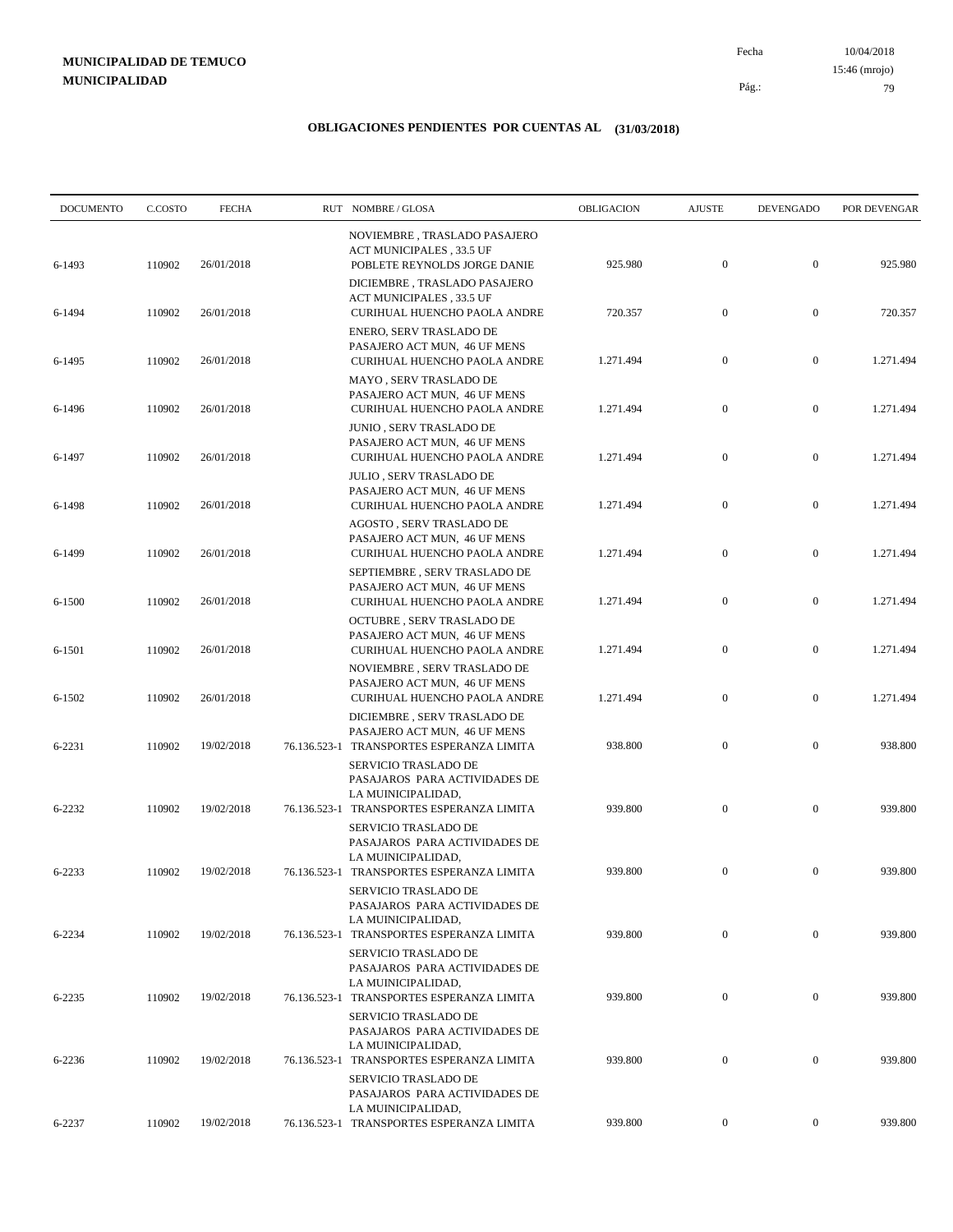| <b>DOCUMENTO</b> | C.COSTO | <b>FECHA</b> |              | RUT NOMBRE/GLOSA                                                                                                                | OBLIGACION | <b>AJUSTE</b>    | <b>DEVENGADO</b> | POR DEVENGAR |
|------------------|---------|--------------|--------------|---------------------------------------------------------------------------------------------------------------------------------|------------|------------------|------------------|--------------|
| 6-2238           | 110902  | 19/02/2018   |              | <b>SERVICIO TRASLADO DE</b><br>PASAJAROS PARA ACTIVIDADES DE<br>LA MUINICIPALIDAD,<br>76.136.523-1 TRANSPORTES ESPERANZA LIMITA | 939.800    | $\boldsymbol{0}$ | $\mathbf{0}$     | 939.800      |
|                  |         |              |              | <b>SERVICIO TRASLADO DE</b><br>PASAJAROS PARA ACTIVIDADES DE<br>LA MUINICIPALIDAD,                                              |            |                  |                  |              |
| 6-2239           | 110902  | 19/02/2018   |              | 76.136.523-1 TRANSPORTES ESPERANZA LIMITA<br><b>SERVICIO TRASLADO DE</b><br>PASAJAROS PARA ACTIVIDADES DE                       | 939.800    | $\mathbf{0}$     | $\mathbf{0}$     | 939.800      |
| 6-2240           | 110902  | 19/02/2018   | 76.136.523-1 | LA MUINICIPALIDAD,<br>TRANSPORTES ESPERANZA LIMITA<br>SERVICIO TRASLADO DE                                                      | 939.800    | $\mathbf{0}$     | $\mathbf{0}$     | 939.800      |
| 6-2295           | 110902  | 20/02/2018   |              | PASAJAROS PARA ACTIVIDADES DE<br>LA MUINICIPALIDAD,<br>76.136.523-1 TRANSPORTES ESPERANZA LIMITA                                | 939.800    | $\mathbf{0}$     | $\mathbf{0}$     | 939.800      |
| 6-2296           | 110902  | 20/02/2018   |              | SERVICIO TRASLADO DE<br>PASAJAROS PARA ACTIVIDADES DE<br>LA MUINICIPALIDAD,<br>76.136.523-1 TRANSPORTES ESPERANZA LIMITA        | 939.800    | $\mathbf{0}$     | $\mathbf{0}$     | 939.800      |
|                  |         |              |              | <b>SERVICIO TRASLADO DE</b><br>PASAJAROS PARA ACTIVIDADES DE<br>LA MUINICIPALIDAD,                                              |            |                  |                  |              |
| 6-2297           | 110902  | 20/02/2018   |              | 76.136.523-1 TRANSPORTES ESPERANZA LIMITA<br><b>SERVICIO TRASLADO DE</b><br>PASAJAROS PARA ACTIVIDADES DE<br>LA MUINICIPALIDAD, | 939.800    | $\mathbf{0}$     | $\mathbf{0}$     | 939.800      |
| 6-2298           | 110902  | 20/02/2018   |              | 76.136.523-1 TRANSPORTES ESPERANZA LIMITA<br>SERVICIO TRASLADO DE<br>PASAJAROS PARA ACTIVIDADES DE                              | 939.800    | $\mathbf{0}$     | $\mathbf{0}$     | 939.800      |
| 6-2299           | 110902  | 20/02/2018   |              | LA MUINICIPALIDAD,<br>76.136.523-1 TRANSPORTES ESPERANZA LIMITA<br>SERVICIO TRASLADO DE                                         | 939.800    | $\mathbf{0}$     | $\mathbf{0}$     | 939.800      |
| 6-2300           | 110902  | 20/02/2018   |              | PASAJAROS PARA ACTIVIDADES DE<br>LA MUINICIPALIDAD,<br>76.136.523-1 TRANSPORTES ESPERANZA LIMITA                                | 939.800    | $\mathbf{0}$     | $\mathbf{0}$     | 939.800      |
| 6-2301           | 110902  | 20/02/2018   |              | <b>SERVICIO TRASLADO DE</b><br>PASAJAROS PARA ACTIVIDADES DE<br>LA MUINICIPALIDAD,<br>76.136.523-1 TRANSPORTES ESPERANZA LIMITA | 939.800    | $\boldsymbol{0}$ | $\mathbf{0}$     | 939.800      |
|                  |         |              |              | <b>SERVICIO TRASLADO DE</b><br>PASAJAROS PARA ACTIVIDADES DE<br>LA MUINICIPALIDAD,                                              |            |                  |                  |              |
| 6-2302           | 110902  | 20/02/2018   |              | 76.136.523-1 TRANSPORTES ESPERANZA LIMITA<br>SERVICIO TRASLADO DE<br>PASAJAROS PARA ACTIVIDADES DE                              | 939.800    | $\mathbf{0}$     | $\mathbf{0}$     | 939.800      |
| 6-2303           | 110902  | 20/02/2018   |              | LA MUINICIPALIDAD,<br>76.136.523-1 TRANSPORTES ESPERANZA LIMITA<br>SERVICIO TRASLADO DE                                         | 939.800    | $\boldsymbol{0}$ | $\boldsymbol{0}$ | 939.800      |
| 6-2305           | 110902  | 20/02/2018   |              | PASAJAROS PARA ACTIVIDADES DE<br>LA MUINICIPALIDAD,<br>76.136.523-1 TRANSPORTES ESPERANZA LIMITA                                | 939.800    | $\boldsymbol{0}$ | $\boldsymbol{0}$ | 939.800      |
|                  |         |              |              | SERVICIO TRASLADO DE<br>PASAJAROS PARA ACTIVIDADES DE<br>LA MUINICIPALIDAD,                                                     |            |                  |                  |              |
| 6-2323           | 110902  | 20/02/2018   |              | 76.136.523-1 TRANSPORTES ESPERANZA LIMITA<br>SERVICIO TRASLADO DE<br>PASAJAROS PARA ACTIVIDADES DE<br>LA MUINICIPALIDAD,        | 939.800    | $\boldsymbol{0}$ | $\boldsymbol{0}$ | 939.800      |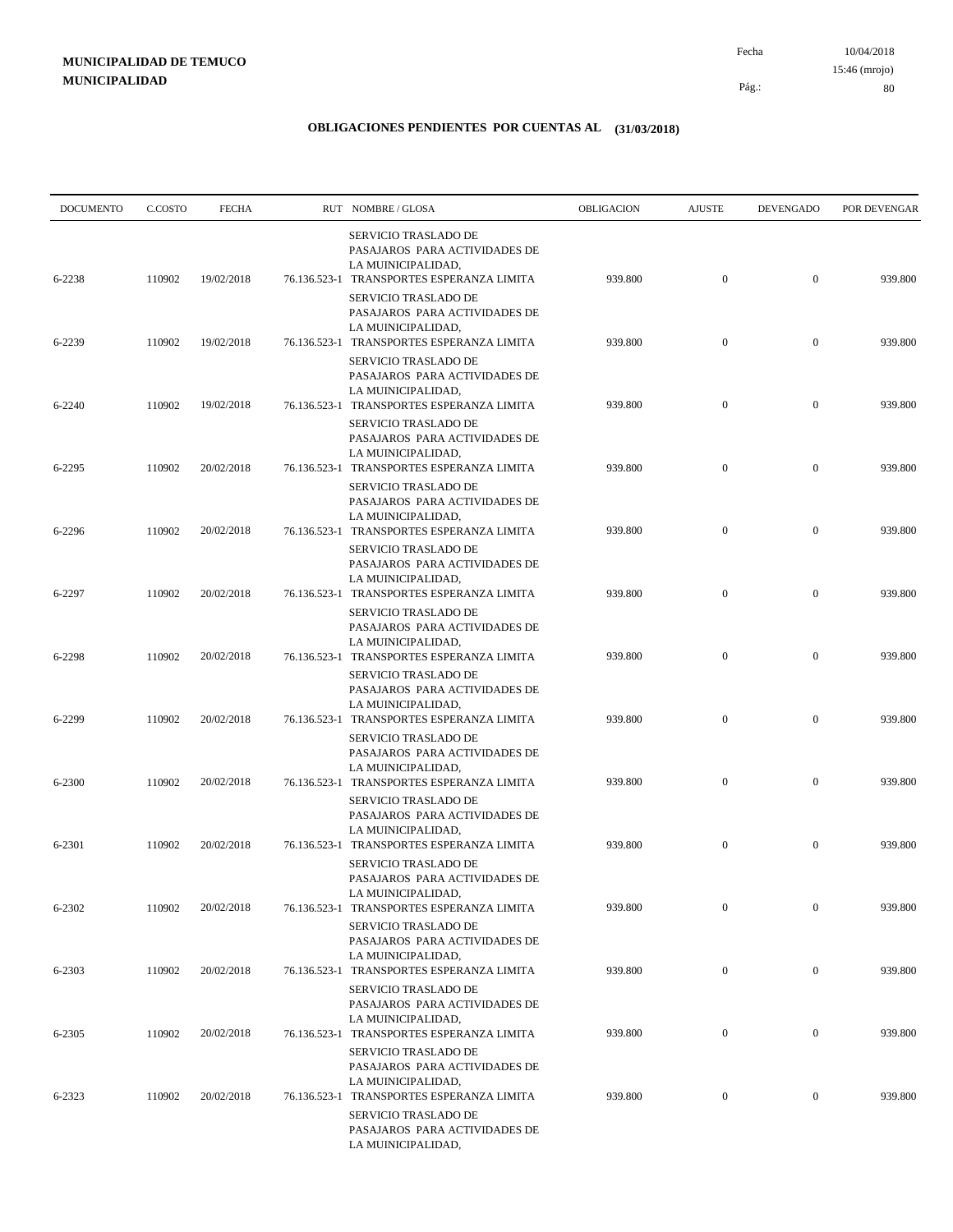10/04/2018 81 Pág.: Fecha 15:46 (mrojo)

| <b>DOCUMENTO</b> | C.COSTO       | <b>FECHA</b> |              | RUT NOMBRE/GLOSA                                                                                                         | <b>OBLIGACION</b> | <b>AJUSTE</b>    | <b>DEVENGADO</b> | POR DEVENGAR |
|------------------|---------------|--------------|--------------|--------------------------------------------------------------------------------------------------------------------------|-------------------|------------------|------------------|--------------|
| 6-2325           | 110902        | 20/02/2018   | 76.136.523-1 | TRANSPORTES ESPERANZA LIMITA<br>SERVICIO TRASLADO DE<br>PASAJAROS PARA ACTIVIDADES DE                                    | 939.800           | $\mathbf{0}$     | $\boldsymbol{0}$ | 939.800      |
| 6-2326           | 110902        | 20/02/2018   |              | LA MUINICIPALIDAD,<br>76.136.523-1 TRANSPORTES ESPERANZA LIMITA                                                          | 939.800           | $\mathbf{0}$     | $\boldsymbol{0}$ | 939.800      |
| 6-2327           | 110902        | 20/02/2018   |              | SERVICIO TRASLADO DE<br>PASAJAROS PARA ACTIVIDADES DE<br>LA MUINICIPALIDAD,<br>76.136.523-1 TRANSPORTES ESPERANZA LIMITA | 939.800           | $\mathbf{0}$     | $\mathbf{0}$     | 939.800      |
|                  |               |              |              | SERVICIO TRASLADO DE<br>PASAJAROS PARA ACTIVIDADES DE<br>LA MUINICIPALIDAD,                                              |                   |                  |                  |              |
| 6-2328           | 110902        | 20/02/2018   |              | 76.136.523-1 TRANSPORTES ESPERANZA LIMITA<br>SERVICIO TRASLADO DE                                                        | 939.800           | $\mathbf{0}$     | $\mathbf{0}$     | 939.800      |
| 6-2329           | 110902        | 20/02/2018   |              | PASAJAROS PARA ACTIVIDADES DE<br>LA MUINICIPALIDAD,<br>76.136.523-1 TRANSPORTES ESPERANZA LIMITA                         | 939.800           | $\overline{0}$   | $\mathbf{0}$     | 939.800      |
| 6-2330           | 110902        | 20/02/2018   |              | SERVICIO TRASLADO DE<br>PASAJAROS PARA ACTIVIDADES DE<br>LA MUINICIPALIDAD,<br>76.136.523-1 TRANSPORTES ESPERANZA LIMITA | 939.800           | $\mathbf{0}$     | $\mathbf{0}$     | 939.800      |
|                  |               |              |              | SERVICIO TRASLADO DE<br>PASAJAROS PARA ACTIVIDADES DE<br>LA MUINICIPALIDAD,                                              |                   |                  |                  |              |
| 6-2331           | 110902        | 20/02/2018   |              | 76.136.523-1 TRANSPORTES ESPERANZA LIMITA<br>SERVICIO TRASLADO DE<br>PASAJAROS PARA ACTIVIDADES DE                       | 939.800           | $\overline{0}$   | $\mathbf{0}$     | 939.800      |
| 6-2332           | 110902        | 20/02/2018   |              | LA MUINICIPALIDAD,<br>76.136.523-1 TRANSPORTES ESPERANZA LIMITA                                                          | 939.800           | $\mathbf{0}$     | $\mathbf{0}$     | 939.800      |
| 6-2333           | 110902        | 20/02/2018   |              | SERVICIO TRASLADO DE<br>PASAJAROS PARA ACTIVIDADES DE<br>LA MUINICIPALIDAD,<br>76.136.523-1 TRANSPORTES ESPERANZA LIMITA | 939.800           | $\overline{0}$   | $\overline{0}$   | 939.800      |
|                  |               |              |              | SERVICIO TRASLADO DE<br>PASAJAROS PARA ACTIVIDADES DE<br>LA MUINICIPALIDAD,                                              |                   |                  |                  |              |
|                  |               |              |              | TOTALES CUENTA                                                                                                           | 119.393.128       | $\boldsymbol{0}$ | 3.093.772        | 116.299.356  |
| Cuenta Nro.      | 2152208007005 |              |              | Buses - Serv. de Traslado                                                                                                |                   |                  |                  |              |
| 6-904            | 150602        | 22/01/2018   |              | PROVOSTE SEPULVEDA ROBERTO<br>TRATO DIRECTO N.- 09-2018"<br>SERVICIO DE TRASLADO DE<br>PASAJEROS CITY TOUR               | 1.083.333         | $\mathbf{0}$     | $\mathbf{0}$     | 1.083.333    |
| 6-905            | 150602        | 22/01/2018   |              | PROVOSTE SEPULVEDA ROBERTO<br>TRATO DIRECTO N.- 09-2018"                                                                 | 1.083.333         | $\boldsymbol{0}$ | $\mathbf{0}$     | 1.083.333    |
| 6-906            | 150602        | 22/01/2018   |              | SERVICIO DE TRASLADO DE<br>PASAJEROS CITY TOUR<br>PROVOSTE SEPULVEDA ROBERTO                                             | 1.083.333         | $\boldsymbol{0}$ | $\mathbf{0}$     | 1.083.333    |
|                  |               |              |              | TRATO DIRECTO N.- 09-2018"<br>SERVICIO DE TRASLADO DE<br>PASAJEROS CITY TOUR                                             |                   |                  |                  |              |
| 6-907            | 150602        | 22/01/2018   |              | PROVOSTE SEPULVEDA ROBERTO<br>TRATO DIRECTO N.- 09-2018"<br>SERVICIO DE TRASLADO DE                                      | 1.083.333         | $\boldsymbol{0}$ | $\mathbf{0}$     | 1.083.333    |
| 6-908            | 150602        | 22/01/2018   |              | PASAJEROS CITY TOUR<br>PROVOSTE SEPULVEDA ROBERTO                                                                        | 1.083.333         | $\overline{0}$   | $\overline{0}$   | 1.083.333    |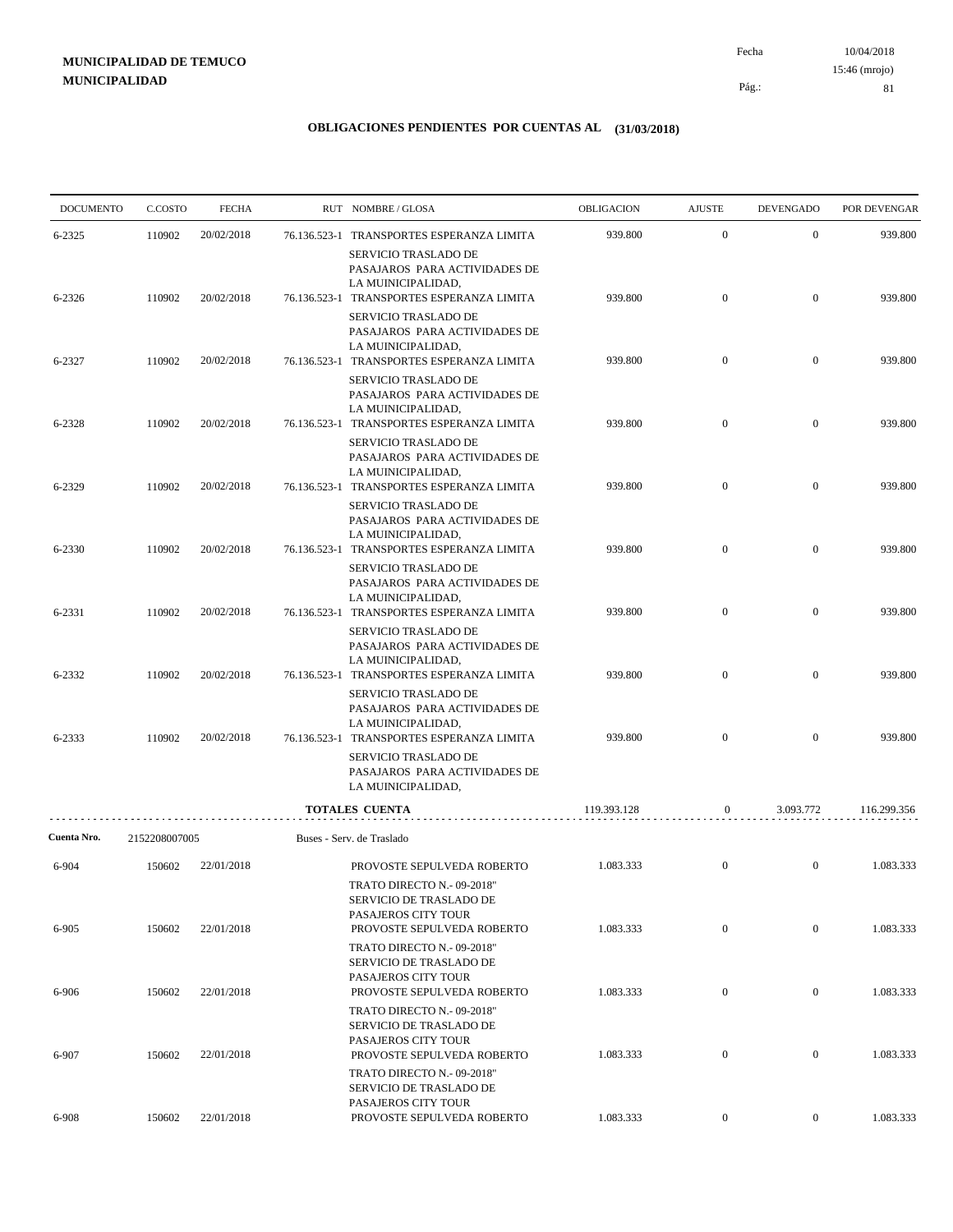10/04/2018 82 Pág.: Fecha 15:46 (mrojo)

| <b>DOCUMENTO</b> | C.COSTO | <b>FECHA</b> | RUT NOMBRE/GLOSA                                                                                                  | OBLIGACION | <b>AJUSTE</b>    | <b>DEVENGADO</b> | POR DEVENGAR |
|------------------|---------|--------------|-------------------------------------------------------------------------------------------------------------------|------------|------------------|------------------|--------------|
| 6-910            | 150602  | 22/01/2018   | TRATO DIRECTO N.- 09-2018"<br>SERVICIO DE TRASLADO DE<br>PASAJEROS CITY TOUR<br>PROVOSTE SEPULVEDA ROBERTO        | 1.083.333  | $\boldsymbol{0}$ | $\mathbf{0}$     | 1.083.333    |
|                  |         |              | TRATO DIRECTO N.- 09-2018"<br><b>SERVICIO DE TRASLADO DE</b><br>PASAJEROS CITY TOUR                               |            |                  |                  |              |
| 6-911            | 150602  | 22/01/2018   | PROVOSTE SEPULVEDA ROBERTO<br>TRATO DIRECTO N.- 09-2018"<br>SERVICIO DE TRASLADO DE<br>PASAJEROS CITY TOUR        | 1.083.333  | $\boldsymbol{0}$ | $\mathbf{0}$     | 1.083.333    |
| 6-912            | 150602  | 22/01/2018   | PROVOSTE SEPULVEDA ROBERTO<br>TRATO DIRECTO N.- 09-2018"<br>SERVICIO DE TRASLADO DE                               | 1.083.333  | $\mathbf{0}$     | $\mathbf{0}$     | 1.083.333    |
| 6-913            | 150602  | 22/01/2018   | PASAJEROS CITY TOUR<br>PROVOSTE SEPULVEDA ROBERTO<br>TRATO DIRECTO N.- 09-2018"                                   | 1.083.333  | $\boldsymbol{0}$ | $\mathbf{0}$     | 1.083.333    |
| 6-914            | 150602  | 22/01/2018   | SERVICIO DE TRASLADO DE<br>PASAJEROS CITY TOUR<br>PROVOSTE SEPULVEDA ROBERTO                                      | 1.083.333  | $\boldsymbol{0}$ | $\mathbf{0}$     | 1.083.333    |
| 6-2221           | 140701  | 16/02/2018   | TRATO DIRECTO N.- 09-2018"<br><b>SERVICIO DE TRASLADO DE</b><br>PASAJEROS CITY TOUR<br>HUNTER ABARZUA RAMON RENAT | 133.200    | $\boldsymbol{0}$ | $\mathbf{0}$     | 133.200      |
| 6-2726           | 141201  | 06/03/2018   | SERVICIO TRASLADO DE PASAJERO<br>PARA ACTIVIDAD PISCINAZO<br>MUNICIPAL PA<br>HUNTER ABARZUA RAMON RENAT           | 1.849.500  | $\overline{0}$   | $\mathbf{0}$     | 1.849.500    |
|                  |         |              | TRASLADO DE PASAJERO IDA Y<br>REGRESO PARA EL MES DE MARZO<br>PARA C                                              |            |                  |                  |              |
| 6-2982           | 141201  | 12/03/2018   | HUNTER ABARZUA RAMON RENAT<br>TRASLADO DE PASAJEROS IDA Y<br>REGRESO DENTRO DE LA COMUNA<br>PARA ACTI             | 795.780    | $\boldsymbol{0}$ | $\mathbf{0}$     | 795.780      |
| 6-2984           | 150501  | 12/03/2018   | HUNTER ABARZUA RAMON RENAT<br>SERVICIO DE TRASLADO DE<br>PASAJERO PARA ACTIVIDAD                                  | 190.440    | $\boldsymbol{0}$ | $\mathbf{0}$     | 190.440      |
| 6-3159           | 140701  | 15/03/2018   | <b>ENCUENTRO DE PALIN</b><br>HUNTER ABARZUA RAMON RENAT<br>SERVICIO DE TRASLADO DE                                | 3.717.450  | $\boldsymbol{0}$ | $\mathbf{0}$     | 3.717.450    |
| 6-3188           | 150101  | 16/03/2018   | PASAJERO PARA ORGANIZACIONES<br><b>FRUNCIONALES</b><br>HUNTER ABARZUA RAMON RENAT                                 | 144.300    | $\mathbf{0}$     | $\mathbf{0}$     | 144.300      |
|                  |         |              | SERVICIO DE TRASLADO DE<br>PASAJERO PARA CLUB DEL DPTVO<br>SOCIAL Y CUL                                           |            |                  |                  |              |
| 6-3189           | 150101  | 16/03/2018   | HUNTER ABARZUA RAMON RENAT<br>SERVICIO DE TRASLADO DE<br>PASAJERO PARA CLUB DEPORTIVO                             | 157.500    | $\boldsymbol{0}$ | $\boldsymbol{0}$ | 157.500      |
| 6-3191           | 150101  | 16/03/2018   | <b>ITALIA FUTBO</b><br>HUNTER ABARZUA RAMON RENAT<br>SERVICIO DE TRASLADO DE                                      | 85.650     | $\boldsymbol{0}$ | $\boldsymbol{0}$ | 85.650       |
| 6-3192           | 150101  | 16/03/2018   | PASAJERO PARA CLUB DEPORTIVO<br><b>COMERCIAL A</b><br>HUNTER ABARZUA RAMON RENAT                                  | 195.000    | $\bf{0}$         | $\boldsymbol{0}$ | 195.000      |
|                  |         |              | SERVICIO DE TRASLADO DE<br>PASAJERO PARA CLUB DEPORTIVO<br>SOCIAL Y CULT                                          |            |                  |                  |              |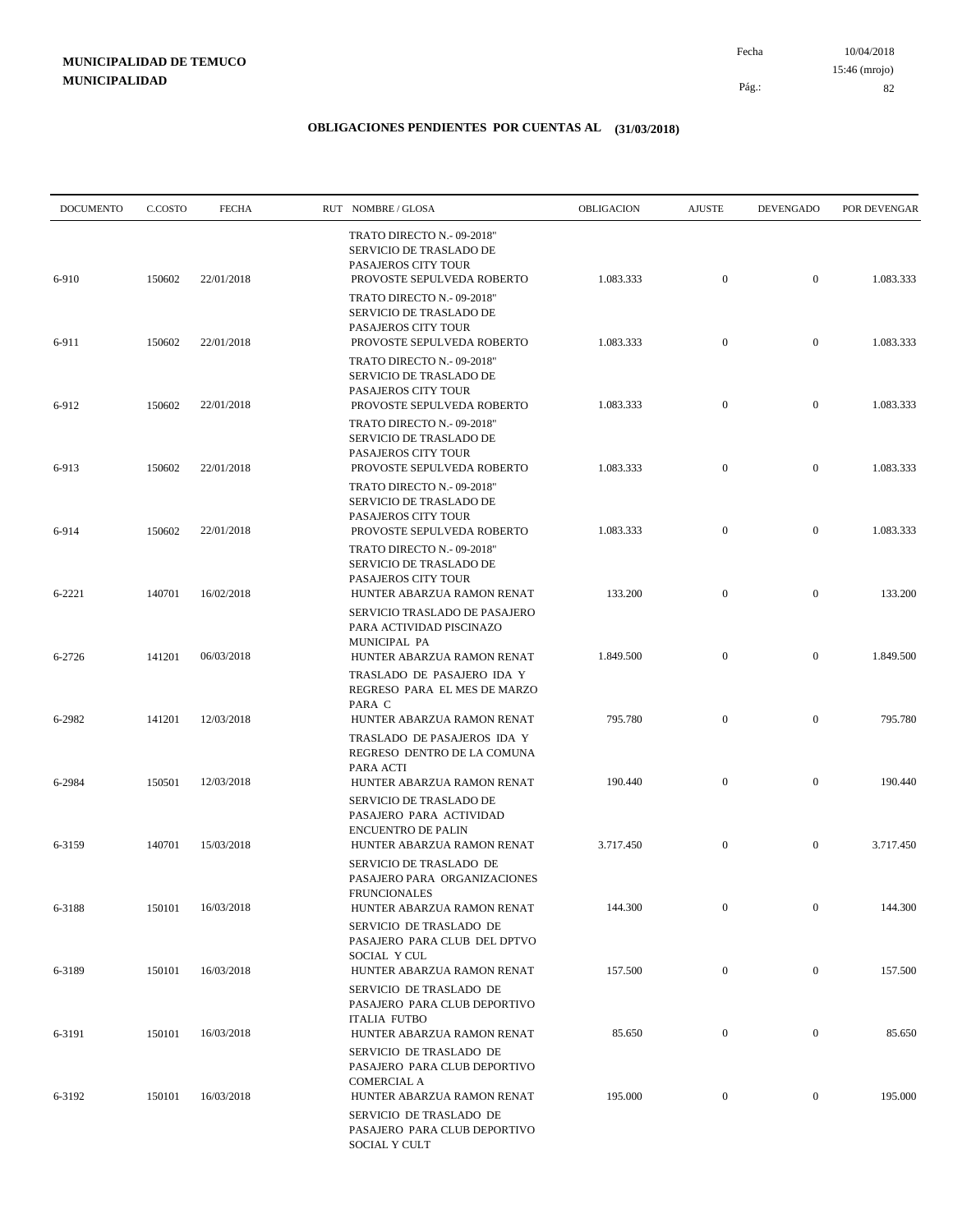10/04/2018 83 Pág.: Fecha 15:46 (mrojo)

| <b>DOCUMENTO</b> | C.COSTO    | <b>FECHA</b> | RUT NOMBRE/GLOSA                                                                                                      | OBLIGACION | <b>AJUSTE</b>    | <b>DEVENGADO</b> | POR DEVENGAR |
|------------------|------------|--------------|-----------------------------------------------------------------------------------------------------------------------|------------|------------------|------------------|--------------|
| 6-3524           | 140701     | 26/03/2018   | HUNTER ABARZUA RAMON RENAT                                                                                            | 51.480     | $\boldsymbol{0}$ | $\mathbf{0}$     | 51.480       |
| 6-3476           | 150101     | 26/03/2018   | SERVICIO DE TRASLADO DE<br>PASAJERO PARA ACTIVIDAD<br>MUNICIPAL DEL PG<br>HUNTER ABARZUA RAMON RENAT                  | 128.700    | $\mathbf{0}$     | $\overline{0}$   | 128.700      |
|                  |            |              | SERVICIO DE TRASLADO DE<br>PASAJEROS PARA EL PG<br><b>GIMNASIA MUJERES</b>                                            |            |                  |                  |              |
| 6-3541           | 150502     | 27/03/2018   | HUNTER ABARZUA RAMON RENAT                                                                                            | 66.240     | $\mathbf{0}$     | $\boldsymbol{0}$ | 66.240       |
| 6-3573           | 140701     | 27/03/2018   | SERVICIO DE TRASLADO DE<br>PASAJEROS PARA 45 PASAJEROS<br>DESDE DIDECO A ESC<br>HUNTER ABARZUA RAMON RENAT            | 71.250     | $\mathbf{0}$     | $\mathbf{0}$     | 71.250       |
|                  |            |              | SERVICIO DE TRASLADO DE<br>PASAJERO PARA<br>ORGANIZACIONES FUNCIONALES                                                |            |                  |                  |              |
| 6-3626           | 140701     | 29/03/2018   | HUNTER ABARZUA RAMON RENAT<br>REGULARIZA TRASLADO DE 35<br>PASAJEROS POR FUNERAL AL<br>CEMENTERIO DE PADRE            | 15.600     | $\mathbf{0}$     | $\boldsymbol{0}$ | 15.600       |
| 6-3654           | 140701     | 29/03/2018   | HUNTER ABARZUA RAMON RENAT<br>SERVICIO DE TRASLADO DE                                                                 | 1.287.750  | $\mathbf{0}$     | $\boldsymbol{0}$ | 1.287.750    |
| 6-3648           | 150502     | 29/03/2018   | PASAJERO PARA ACTIVIDAD DE<br>ORGANIZACIONES<br>HUNTER ABARZUA RAMON RENAT                                            | 66.240     | $\mathbf{0}$     | $\boldsymbol{0}$ | 66.240       |
|                  |            |              | SERVICIO DE TRASLADO DE<br>PASAJERO PARA CAMPEONATO<br>DE FUTBOL MEN                                                  |            |                  |                  |              |
| 6-3649           | 141201     | 29/03/2018   | HUNTER ABARZUA RAMON RENAT<br>SERVICIO DE TRASLADO DE<br>PASAJERO PARA CLUBES<br>DEPORTIVOS A REALIZAR                | 3.439.050  | $\mathbf{0}$     | $\boldsymbol{0}$ | 3.439.050    |
| 6-3754           | 150101     | 29/03/2018   | HUNTER ABARZUA RAMON RENAT<br>SERVICIO DE TRASLADO DE<br>PASAJERO PARA CLUB<br>DEPORTIVO COMERCIAL                    | 160.500    | $\mathbf{0}$     | $\mathbf{0}$     | 160.500      |
|                  |            |              | <b>TOTALES CUENTA</b>                                                                                                 | 23.388.960 | 0                | 0                | 23.388.960   |
| Cuenta Nro.      | 2152208008 |              | Salas Cunas y/o Jardines Infantiles                                                                                   |            |                  |                  |              |
| $6-129$          | 110101     | 10/01/2018   | GARCIA QUEZADA ANDREA SOLED<br>RECONOCESE A CONTAR DE ENERO                                                           | 3.020.000  | $\mathbf{0}$     | 1.810.000        | 1.210.000    |
| $6 - 130$        | 110101     | 10/01/2018   | A ABRIL 2018 EL BENEFICIO DE<br><b>SALA CUNA Y/</b><br>76.129.930-1 MAURICIO Y ARTURO WEVAR Y CI                      | 5.980.000  | $\mathbf{0}$     | 3.680.000        | 2.300.000    |
|                  |            |              | RECONOCESE A CONTAR DE ENERO<br>A ABRIL 2018 EL BENEFICIO DE<br><b>SALA CUNA Y/</b>                                   |            |                  |                  |              |
| $6 - 130$        | 110102     | 10/01/2018   | 76.129.930-1 MAURICIO Y ARTURO WEVAR Y CI<br>RECONOCESE A CONTAR DE ENERO<br>A ABRIL 2018 EL BENEFICIO DE             | 4.600.000  | $\mathbf{0}$     | 2.760.000        | 1.840.000    |
| 6-1735           | 110101     | 05/02/2018   | <b>SALA CUNA Y/</b><br>76.129.930-1 MAURICIO Y ARTURO WEVAR Y CI<br>RECONOCESE A CONTAR DE<br>FEBRERO A ABRIL 2018 EL | 920.000    | $\boldsymbol{0}$ | $\mathbf{0}$     | 920.000      |
|                  |            |              | BENEFICIO DE SALA CUNA                                                                                                |            |                  |                  |              |
|                  |            |              | <b>TOTALES CUENTA</b>                                                                                                 | 14.520.000 | $\boldsymbol{0}$ | 8.250.000        | 6.270.000    |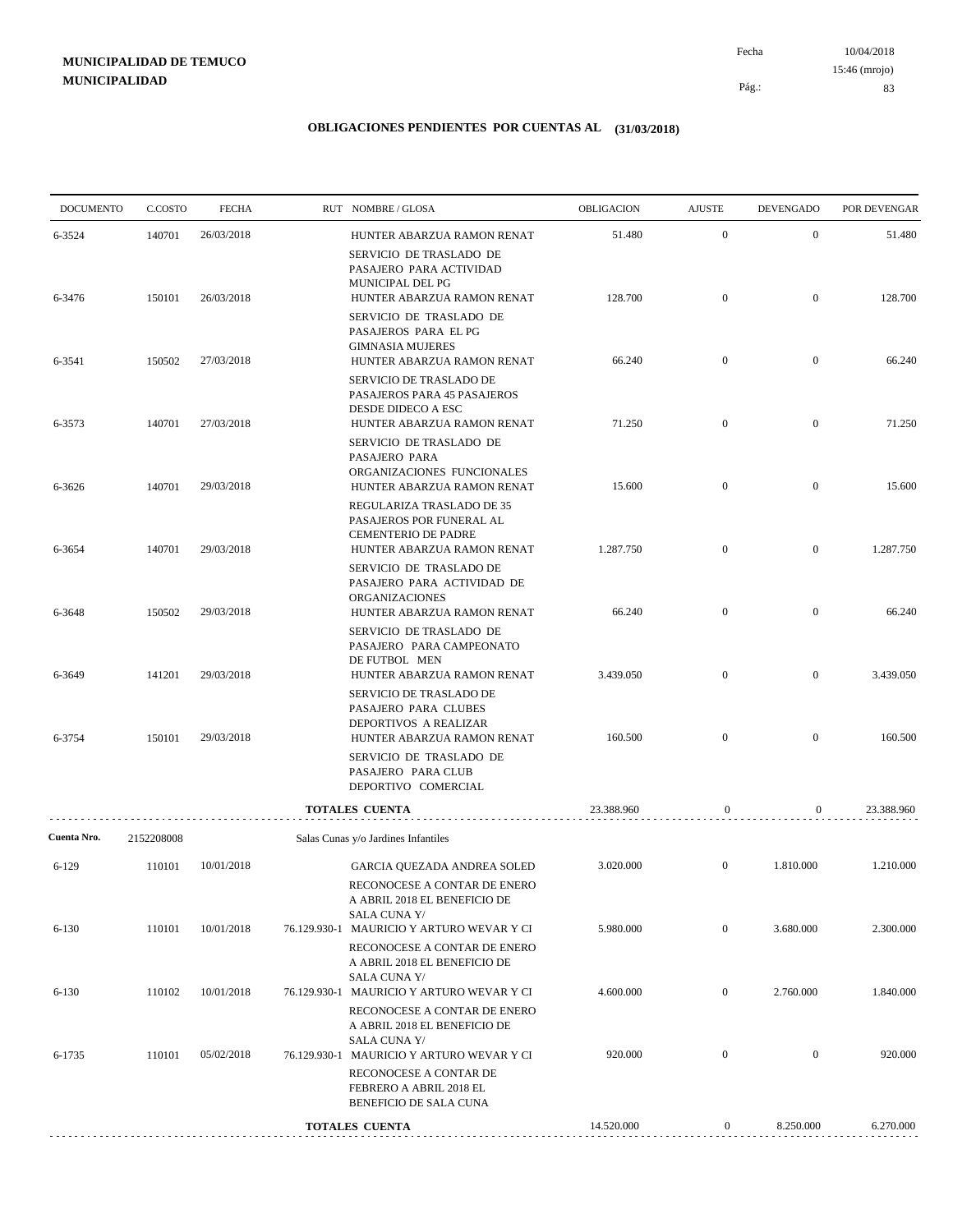10/04/2018 84 Pág.: Fecha 15:46 (mrojo)

| <b>DOCUMENTO</b> | C.COSTO    | <b>FECHA</b> | RUT NOMBRE/GLOSA                                                                                | OBLIGACION | <b>AJUSTE</b>    | <b>DEVENGADO</b> | POR DEVENGAR |
|------------------|------------|--------------|-------------------------------------------------------------------------------------------------|------------|------------------|------------------|--------------|
| Cuenta Nro.      | 2152208010 |              | Servicios de Suscripciones y Similares                                                          |            |                  |                  |              |
| 6-337            | 110201     | 12/01/2018   | 85.896.100-9 DICOM EQUIFAX CHILE<br>MARZO, SERVICIO INFORMACION                                 | 32.893     | $\mathbf{0}$     | $\mathbf{0}$     | 32.893       |
| 6-338            | 110201     | 12/01/2018   | (DICOM)<br>85.896.100-9 DICOM EQUIFAX CHILE<br>ABRIL, SERVICIO INFORMACION                      | 32.893     | $\mathbf{0}$     | $\mathbf{0}$     | 32.893       |
| 6-339            | 110201     | 12/01/2018   | (DICOM) (1.19 UF MENSUALES)<br>85.896.100-9 DICOM EQUIFAX CHILE<br>MAYO, SERVICIO INFORMACION   | 32.893     | $\boldsymbol{0}$ | $\mathbf{0}$     | 32.893       |
| 6-340            | 110201     | 12/01/2018   | (DICOM) (1.19 UF MENSUALES)<br>85.896.100-9 DICOM EQUIFAX CHILE<br>JUNIO, SERVICIO INFORMACION  | 32.893     | $\boldsymbol{0}$ | $\mathbf{0}$     | 32.893       |
| 6-341            | 110201     | 12/01/2018   | (DICOM) (1.19 UF MENSUALES)<br>85.896.100-9 DICOM EQUIFAX CHILE                                 | 32.893     | $\mathbf{0}$     | $\mathbf{0}$     | 32.893       |
| 6-342            | 110201     | 12/01/2018   | JULIO, SERVICIO INFORMACION<br>(DICOM) (1.19 UF MENSUALES)<br>85.896.100-9 DICOM EQUIFAX CHILE  | 32.893     | $\boldsymbol{0}$ | $\mathbf{0}$     | 32.893       |
| 6-343            | 110201     | 12/01/2018   | AGOSTO, SERVICIO INFORMACION<br>(DICOM) (1.19 UF MENSUALES)<br>85.896.100-9 DICOM EQUIFAX CHILE | 32.893     | $\mathbf{0}$     | $\mathbf{0}$     | 32.893       |
|                  |            |              | SEPTIEMBRE, SERVICIO<br>INFORMACION (DICOM) (1.19 UF<br>MENSUALES)                              |            |                  |                  |              |
| 6-344            | 110201     | 12/01/2018   | 85.896.100-9 DICOM EQUIFAX CHILE<br><b>OCTUBRE</b> , SERVICIO<br>INFORMACION (DICOM) (1.19 UF   | 32.893     | $\mathbf{0}$     | $\mathbf{0}$     | 32.893       |
| 6-345            | 110201     | 12/01/2018   | MENSUALES)<br>85.896.100-9 DICOM EQUIFAX CHILE<br>NOVIEMBRE, SERVICIO                           | 32.893     | $\mathbf{0}$     | $\mathbf{0}$     | 32.893       |
| 6-346            | 110201     | 12/01/2018   | INFORMACION (DICOM) (1.19 UF<br><b>MENSUALES</b> )<br>85.896.100-9 DICOM EQUIFAX CHILE          | 32.893     | $\mathbf{0}$     | $\mathbf{0}$     | 32.893       |
|                  |            |              | DICIEMBRE, SERVICIO<br>INFORMACION (DICOM) (1.19 UF<br><b>MENSUALES</b> )                       |            |                  |                  |              |
| 6-456            | 110201     | 15/01/2018   | FERNANDEZ GALDAMES FLOR<br>MARZO, PROVISION DE DIARIOS Y<br>REVISTAS PRAT 650 \$93.750.         | 93.750     | $\mathbf{0}$     | $\mathbf{0}$     | 93.750       |
| 6-457            | 110201     | 15/01/2018   | FERNANDEZ GALDAMES FLOR<br>ABRIL, PROVISION DE DIARIOS Y                                        | 93.750     | $\mathbf{0}$     | $\boldsymbol{0}$ | 93.750       |
| 6-458            | 110201     | 15/01/2018   | REVISTAS PRAT 650 \$93.750.<br>FERNANDEZ GALDAMES FLOR<br>MAYO, PROVISION DE DIARIOS Y          | 93.750     | $\mathbf{0}$     | $\boldsymbol{0}$ | 93.750       |
| 6-459            | 110201     | 15/01/2018   | REVISTAS PRAT 650 \$93.750.<br>FERNANDEZ GALDAMES FLOR                                          | 93.750     | $\boldsymbol{0}$ | $\boldsymbol{0}$ | 93.750       |
| 6-460            | 110201     | 15/01/2018   | JUNIO, PROVISION DE DIARIOS Y<br>REVISTAS PRAT 650 \$93.750.<br>FERNANDEZ GALDAMES FLOR         | 93.750     | $\boldsymbol{0}$ | $\overline{0}$   | 93.750       |
| 6-461            | 110201     | 15/01/2018   | JULIO, PROVISION DE DIARIOS Y<br>REVISTAS PRAT 650 \$93.750.<br>FERNANDEZ GALDAMES FLOR         | 93.750     | $\boldsymbol{0}$ | $\overline{0}$   | 93.750       |
| 6-462            | 110201     | 15/01/2018   | AGOSTO, PROVISION DE DIARIOS Y<br>REVISTAS PRAT 650 \$93.750.<br>FERNANDEZ GALDAMES FLOR        | 93.750     | $\boldsymbol{0}$ | $\boldsymbol{0}$ | 93.750       |
|                  |            |              | SEPTIEMBRE, PROVISION DE<br>DIARIOS Y REVISTAS PRAT 650<br>\$93.750.                            |            |                  |                  |              |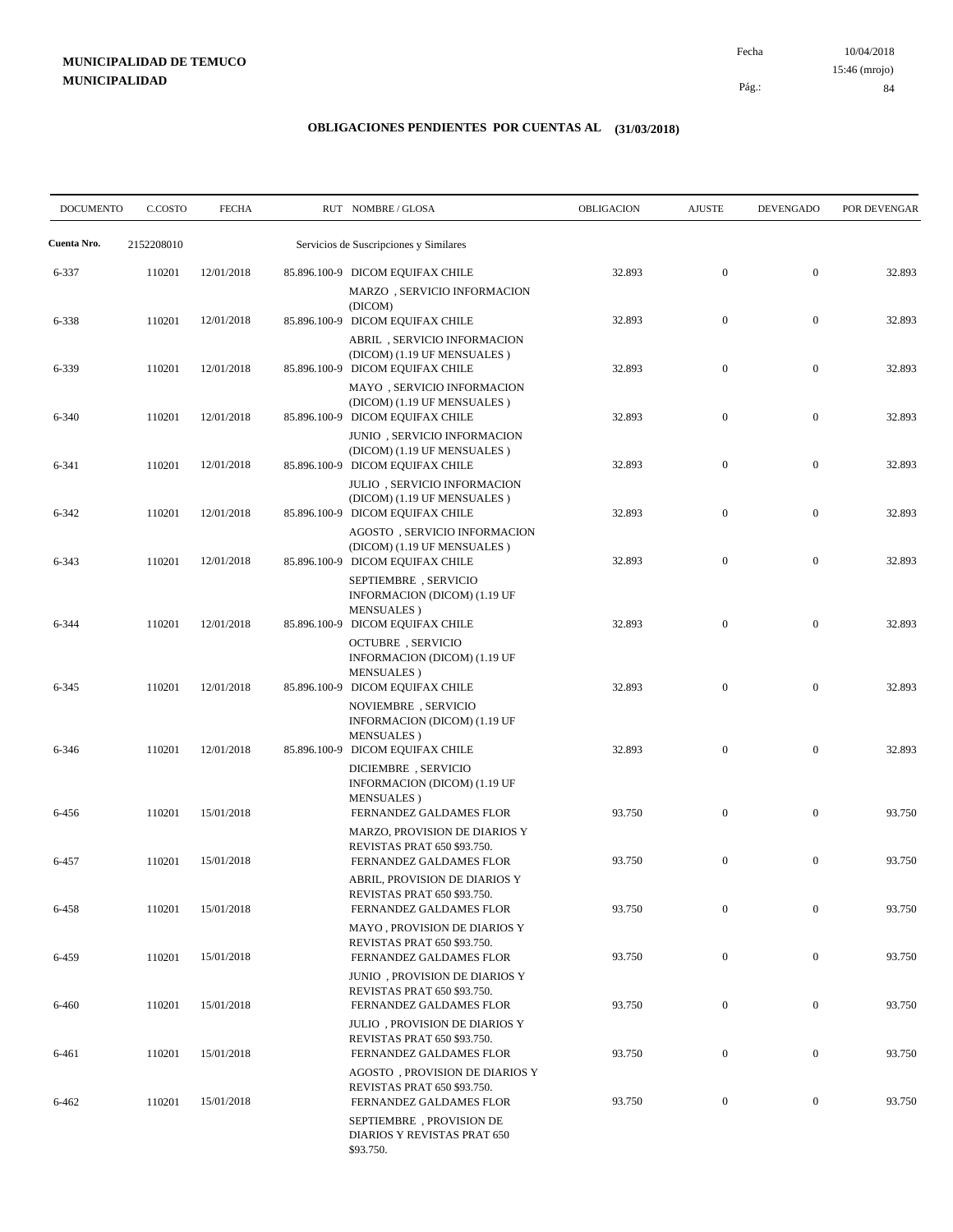10/04/2018 85 Pág.: Fecha 15:46 (mrojo)

| <b>DOCUMENTO</b> | C.COSTO       | <b>FECHA</b> |                   | RUT NOMBRE/GLOSA                                                                                           | OBLIGACION | <b>AJUSTE</b>    | <b>DEVENGADO</b> |                                                                                                                                                                                           |
|------------------|---------------|--------------|-------------------|------------------------------------------------------------------------------------------------------------|------------|------------------|------------------|-------------------------------------------------------------------------------------------------------------------------------------------------------------------------------------------|
| 6-463            | 110201        | 15/01/2018   |                   | FERNANDEZ GALDAMES FLOR                                                                                    | 93.750     | $\mathbf{0}$     | $\mathbf{0}$     |                                                                                                                                                                                           |
|                  |               |              |                   | <b>OCTUBRE</b> , PROVISION DE DIARIOS<br>Y REVISTAS PRAT 650 \$93.750.                                     |            |                  |                  |                                                                                                                                                                                           |
| 6-464            | 110201        | 15/01/2018   |                   | FERNANDEZ GALDAMES FLOR                                                                                    | 93.750     | $\mathbf{0}$     | $\mathbf{0}$     |                                                                                                                                                                                           |
|                  |               |              |                   | NOVIEMBRE, PROVISION DE<br>DIARIOS Y REVISTAS PRAT 650<br>\$93.750.                                        |            |                  |                  |                                                                                                                                                                                           |
| 6-465            | 110201        | 15/01/2018   |                   | FERNANDEZ GALDAMES FLOR                                                                                    | 93.750     | $\mathbf{0}$     | $\overline{0}$   |                                                                                                                                                                                           |
|                  |               |              |                   | DICIEMBRE, PROVISION DE<br>DIARIOS Y REVISTAS PRAT 650<br>\$93.750.                                        |            |                  |                  | POR DEVENGAR<br>93.750<br>93.750<br>93.750<br>1.266.430<br>2.594.200<br>2.594.200<br>714.000<br>714.000<br>1.580.395<br>53.518.576<br>53.518.576<br>53.518.576<br>53.518.576<br>8.631.788 |
|                  |               |              |                   | <b>TOTALES CUENTA</b>                                                                                      | 1.266.430  | $\boldsymbol{0}$ | $\overline{0}$   |                                                                                                                                                                                           |
| Cuenta Nro.      | 2152208011004 |              |                   | Eventos Programas Sociales                                                                                 |            |                  |                  |                                                                                                                                                                                           |
| 6-3550           | 141201        | 27/03/2018   |                   | 76.393.525-6 PRODUCTORA DE EVENTOS FAVIO                                                                   | 2.594.200  | $\mathbf{0}$     | $\mathbf{0}$     |                                                                                                                                                                                           |
|                  |               |              |                   | SERVICIO DE PRODUCCION DE<br>EVENTO PARA REALIZAR<br><b>ACTIVIDAD MUESTRAS</b>                             |            |                  |                  |                                                                                                                                                                                           |
|                  |               |              |                   | <b>TOTALES CUENTA</b>                                                                                      | 2.594.200  | $\boldsymbol{0}$ | $\overline{0}$   |                                                                                                                                                                                           |
| Cuenta Nro.      | 2152208011005 |              |                   | Eventos Programas Recreacionales                                                                           |            |                  |                  |                                                                                                                                                                                           |
| 6-3425           | 150103        | 23/03/2018   |                   | 76.313.175-0 PRODUCCION DE EVENTOS RENE M                                                                  | 714.000    | $\mathbf{0}$     | $\mathbf{0}$     |                                                                                                                                                                                           |
|                  |               |              |                   | SERVICIO DE PRODUCCION Y<br>DESARROLLO DE EVENTOS PARA<br>REALIZAR ACTI                                    |            |                  |                  |                                                                                                                                                                                           |
|                  |               |              |                   | <b>TOTALES CUENTA</b>                                                                                      | 714.000    | 0                | 0                |                                                                                                                                                                                           |
| Cuenta Nro.      | 2152208999001 |              | Personal de Apoyo |                                                                                                            |            |                  |                  |                                                                                                                                                                                           |
| $6 - 750$        | 120305        | 18/01/2018   |                   | 76.554.278-2 SOC. A Y C E HIJO LTDA.<br>ENERO, PROV. PERSONAL APOYO<br>RES. SOL.DOM(1936.19 UF<br>MENSUAL) | 53.518.576 | $\mathbf{0}$     | 51.938.181       |                                                                                                                                                                                           |
| $6 - 752$        | 120305        | 18/01/2018   |                   | 76.554.278-2 SOC. A Y C E HIJO LTDA.                                                                       | 53.518.576 | $\mathbf{0}$     | $\mathbf{0}$     |                                                                                                                                                                                           |
|                  |               |              |                   | MARZO, PROV. PERSONAL APOYO<br>RES. SOL.DOM(1936.19 UF                                                     |            |                  |                  |                                                                                                                                                                                           |
| 6-753            | 120305        | 18/01/2018   |                   | <b>MENSUAL</b> )<br>76.554.278-2 SOC. A Y C E HIJO LTDA.                                                   | 53.518.576 | $\mathbf{0}$     | $\mathbf{0}$     |                                                                                                                                                                                           |
|                  |               |              |                   | ABRIL, PROV. PERSONAL APOYO<br>RES. SOL.DOM(1936.19 UF<br>MENSUAL)                                         |            |                  |                  |                                                                                                                                                                                           |
| 6-754            | 120305        | 18/01/2018   |                   | 76.554.278-2 SOC. A Y C E HIJO LTDA.                                                                       | 53.518.576 | $\mathbf{0}$     | $\boldsymbol{0}$ |                                                                                                                                                                                           |
|                  |               |              |                   | MAYO, PROV. PERSONAL APOYO<br>RES. SOL.DOM(1936.19 UF<br>MENSUAL)                                          |            |                  |                  |                                                                                                                                                                                           |
| $6 - 755$        | 120305        | 18/01/2018   |                   | 76.554.278-2 SOC. A Y C E HIJO LTDA.                                                                       | 53.518.576 | $\mathbf{0}$     | $\overline{0}$   |                                                                                                                                                                                           |
|                  |               |              |                   | JUNIO, PROV. PERSONAL APOYO<br>RES. SOL.DOM(1936.19 UF<br>MENSUAL)                                         |            |                  |                  |                                                                                                                                                                                           |
| 6-756            | 120305        | 18/01/2018   |                   | 76.554.278-2 SOC. A Y C E HIJO LTDA.                                                                       | 8.631.788  | $\boldsymbol{0}$ | $\overline{0}$   |                                                                                                                                                                                           |
|                  |               |              |                   | PROV. PERSONAL APOYO RES.<br>SOL.DOM(312.28 UF MENSUAL)AL<br>05 JULIO TERM                                 |            |                  |                  |                                                                                                                                                                                           |
| 6-759            | 120305        | 18/01/2018   |                   | 76.554.278-2 SOC. A Y C E HIJO LTDA.<br>MARZO, PER.DE APOYO<br>RECOLECCION RES. DOM (903.51 UF<br>) ASEO   | 24.974.083 | $\mathbf{0}$     | $\mathbf{0}$     | 24.974.083                                                                                                                                                                                |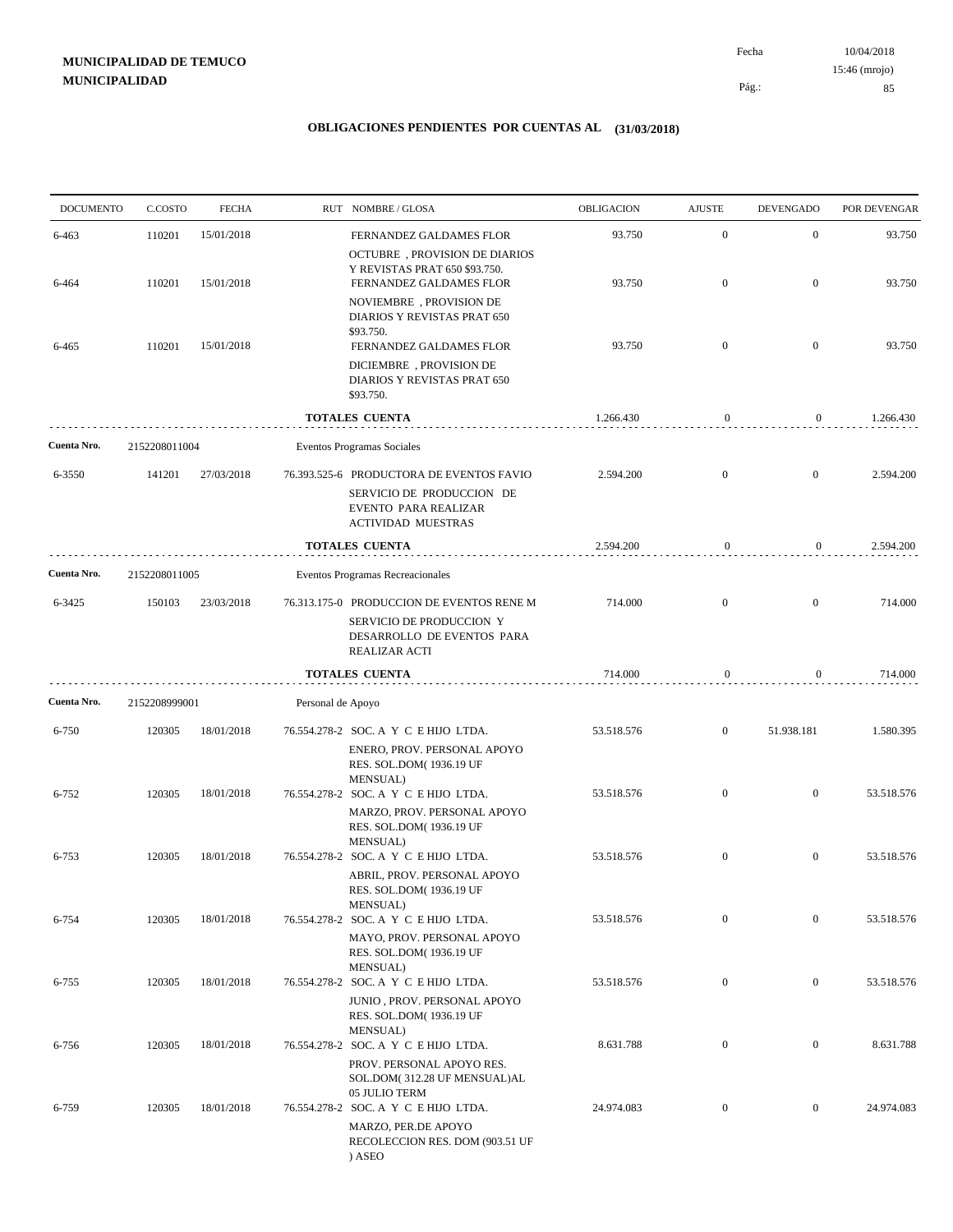10/04/2018 86 Pág.: Fecha 15:46 (mrojo)

| <b>DOCUMENTO</b> | C.COSTO       | <b>FECHA</b> | RUT NOMBRE/GLOSA                                                                                       | OBLIGACION  | <b>AJUSTE</b>    | <b>DEVENGADO</b> | POR DEVENGAR |
|------------------|---------------|--------------|--------------------------------------------------------------------------------------------------------|-------------|------------------|------------------|--------------|
| $6 - 760$        | 120305        | 18/01/2018   | 76.554.278-2 SOC. A Y C E HIJO LTDA.                                                                   | 24.974.083  | $\mathbf{0}$     | $\overline{0}$   | 24.974.083   |
|                  |               |              | ABRIL, PER.DE APOYO<br>RECOLECCION RES. DOM (903.51 UF<br>) ASEO                                       |             |                  |                  |              |
| 6-761            | 120305        | 18/01/2018   | 76.554.278-2 SOC. A Y C E HIJO LTDA.                                                                   | 24.974.083  | $\overline{0}$   | $\overline{0}$   | 24.974.083   |
|                  |               |              | MAYO, PER.DE APOYO<br>RECOLECCION RES. DOM (903.51 UF<br>) ASEO                                        |             |                  |                  |              |
| $6 - 762$        | 120305        | 18/01/2018   | 76.554.278-2 SOC. A Y C E HIJO LTDA.                                                                   | 24.974.083  | $\overline{0}$   | $\overline{0}$   | 24.974.083   |
|                  |               |              | JUNIO, PER.DE APOYO<br>RECOLECCION RES. DOM (903.51 UF<br>) ASEO                                       |             |                  |                  |              |
| 6-763            | 120305        | 18/01/2018   | 76.554.278-2 SOC. A Y C E HIJO LTDA.                                                                   | 24.974.083  | $\overline{0}$   | $\overline{0}$   | 24.974.083   |
|                  |               |              | <b>JULIO, PER.DE APOYO</b><br>RECOLECCION RES. DOM (903.51 UF<br>) ASEO                                |             |                  |                  |              |
| 6-2283           | 120305        | 20/02/2018   | 76.554.278-2 SOC. A Y C E HIJO LTDA.                                                                   | 11.885.707  | $\overline{0}$   | $\mathbf{0}$     | 11.885.707   |
| 6-2284           | 120305        | 20/02/2018   | AMPLIACION CONTRATO 430 UF<br>MENSUALES MES DE MARZO 2018<br>76.554.278-2 SOC. A Y C E HIJO LTDA.      | 11.885.707  | $\overline{0}$   | $\overline{0}$   | 11.885.707   |
|                  |               |              | AMPLIACION CONTRATO 430 UF                                                                             |             |                  |                  |              |
| 6-2285           | 120305        | 20/02/2018   | MENSUALES MES DE ABRIL 2018<br>76.554.278-2 SOC. A Y C E HIJO LTDA.                                    | 11.885.707  | $\overline{0}$   | $\mathbf{0}$     | 11.885.707   |
| 6-2286           | 120305        | 20/02/2018   | AMPLIACION CONTRATO 430 UF<br>MENSUALES MES DE MAYO 2018<br>76.554.278-2 SOC. A Y C E HIJO LTDA.       | 11.885.707  | $\overline{0}$   | $\overline{0}$   | 11.885.707   |
|                  |               |              | AMPLIACION CONTRATO 430 UF<br>MENSUALES MES DE JUNIO 2018                                              |             |                  |                  |              |
|                  |               |              | <b>TOTALES CUENTA</b>                                                                                  | 448.637.911 | $\overline{0}$   | 51.938.181       | 396.699.730  |
| Cuenta Nro.      | 2152208999002 |              | Servicio GPS Vehículos Muicipales                                                                      |             |                  |                  |              |
| 6-603            | 110901        | 18/01/2018   | 76.378.304-9 VENSER SPA                                                                                | 1.094.591   | $\overline{0}$   | $\overline{0}$   | 1.094.591    |
| 6-604            | 110901        | 18/01/2018   | MARZO, GPS PARA VEH<br>MUNICIPALES 39.60 F MENSUALES<br>76.378.304-9 VENSER SPA                        | 510.809     | $\overline{0}$   | $\overline{0}$   | 510.809      |
|                  |               |              | ABRIL, GPS PARA VEH<br>MUNICIPALES 18.48 UF TERMINO<br><b>CONTRATO</b>                                 |             |                  |                  |              |
|                  |               |              | <b>TOTALES CUENTA</b>                                                                                  | 1.605.400   | 0                | $\overline{0}$   | 1.605.400    |
| Cuenta Nro.      | 2152208999009 |              | Otros Servicios Generales                                                                              |             |                  |                  |              |
| 6-309            | 110201        | 11/01/2018   | 76.325.394-5 AGUA PURIFICADA LAIK SPA                                                                  | 75.000      | $\boldsymbol{0}$ | $\boldsymbol{0}$ | 75.000       |
| 6-610            | 110201        | 16/01/2018   | ACTUALIZA O.C 8718 23.11.2017<br>76.325.394-5 AGUA PURIFICADA LAIK SPA                                 | 67.830      | $\mathbf{0}$     | $\boldsymbol{0}$ | 67.830       |
|                  |               |              | SERVICIO DE PROVISION DE 20<br>DISPENSADORES DE AGUA Y 300<br><b>VASOS PARA</b>                        |             |                  |                  |              |
| 6-972            | 120502        | 22/01/2018   | 76.485.073-4 TRANSPORTE OLIVER CANTERO RO                                                              | 2.072.259   | $\boldsymbol{0}$ | $\boldsymbol{0}$ | 2.072.259    |
| 6-973            | 120502        | 22/01/2018   | MARZO, SERV. LIMPIEZA MUROS Y<br>MOB (74.97 UF MENSUALES)<br>76.485.073-4 TRANSPORTE OLIVER CANTERO RO | 2.072.259   | $\boldsymbol{0}$ | $\boldsymbol{0}$ | 2.072.259    |
| 6-974            | 120502        | 22/01/2018   | ABRIL, SERV. LIMPIEZA MUROS Y<br>MOB (74.97 UF MENSUALES)                                              | 2.072.259   | $\boldsymbol{0}$ | $\boldsymbol{0}$ | 2.072.259    |
|                  |               |              | 76.485.073-4 TRANSPORTE OLIVER CANTERO RO<br>MAYO, SERV. LIMPIEZA MUROS Y<br>MOB (74.97 UF MENSUALES)  |             |                  |                  |              |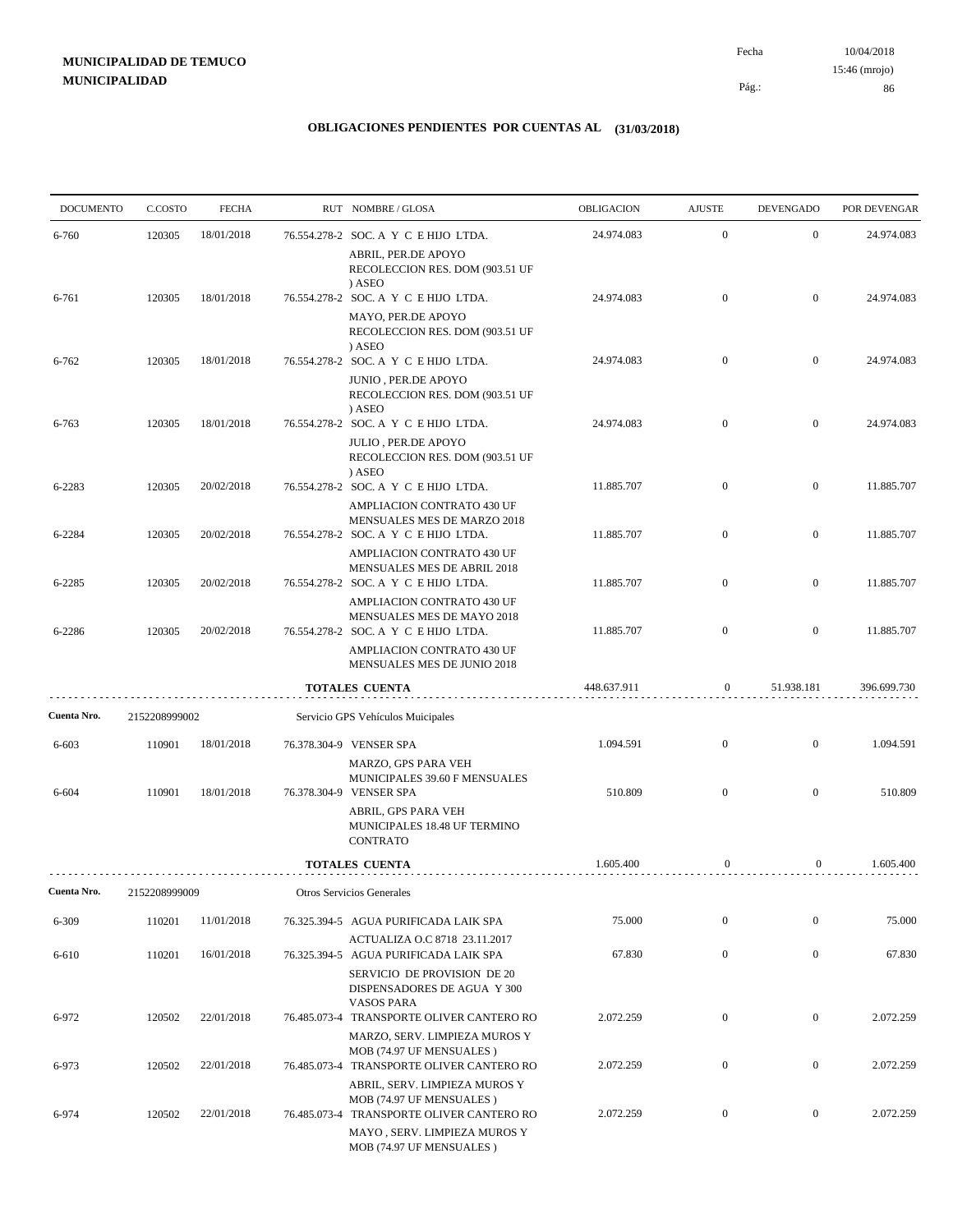10/04/2018 87 Pág.: Fecha 15:46 (mrojo)

| <b>DOCUMENTO</b> | C.COSTO | <b>FECHA</b> | RUT NOMBRE/GLOSA                                                                                                | OBLIGACION | <b>AJUSTE</b>    | <b>DEVENGADO</b> | POR DEVENGAR |
|------------------|---------|--------------|-----------------------------------------------------------------------------------------------------------------|------------|------------------|------------------|--------------|
| 6-975            | 120502  | 22/01/2018   | 76.485.073-4 TRANSPORTE OLIVER CANTERO RO                                                                       | 2.072.259  | $\mathbf{0}$     | $\mathbf{0}$     | 2.072.259    |
| 6-976            | 120502  | 22/01/2018   | JUNIO , SERV. LIMPIEZA MUROS Y<br>MOB (74.97 UF MENSUALES)<br>76.485.073-4 TRANSPORTE OLIVER CANTERO RO         | 2.072.259  | $\boldsymbol{0}$ | $\mathbf{0}$     | 2.072.259    |
| 6-977            | 120502  | 22/01/2018   | JULIO, SERV. LIMPIEZA MUROS Y<br>MOB (74.97 UF MENSUALES)<br>76.485.073-4 TRANSPORTE OLIVER CANTERO RO          | 2.072.259  | $\boldsymbol{0}$ | $\mathbf{0}$     | 2.072.259    |
| 6-978            | 120502  | 22/01/2018   | AGOSTO, SERV. LIMPIEZA MUROS Y<br>MOB (74.97 UF MENSUALES)<br>76.485.073-4 TRANSPORTE OLIVER CANTERO RO         | 2.072.259  | $\boldsymbol{0}$ | $\mathbf{0}$     | 2.072.259    |
|                  |         |              | SEPTIEMBRE, SERV. LIMPIEZA<br>MUROS Y MOB (74.97 UF<br><b>MENSUALES</b> )                                       |            |                  |                  |              |
| 6-979            | 120502  | 22/01/2018   | 76.485.073-4 TRANSPORTE OLIVER CANTERO RO<br>OCTUBRE, SERV. LIMPIEZA MUROS                                      | 2.072.259  | $\mathbf{0}$     | $\mathbf{0}$     | 2.072.259    |
| 6-980            | 120502  | 22/01/2018   | Y MOB (74.97 UF MENSUALES)<br>76.485.073-4 TRANSPORTE OLIVER CANTERO RO<br>NOVIEMBRE, SERV. LIMPIEZA            | 2.072.259  | $\mathbf{0}$     | $\mathbf{0}$     | 2.072.259    |
| 6-981            | 120502  | 22/01/2018   | MUROS Y MOB (74.97 UF<br><b>MENSUALES</b> )<br>76.485.073-4 TRANSPORTE OLIVER CANTERO RO                        | 2.072.259  | $\mathbf{0}$     | $\mathbf{0}$     | 2.072.259    |
|                  |         |              | DICIEMBRE, SERV. LIMPIEZA<br>MUROS Y MOB (74.97 UF<br><b>MENSUALES</b> )                                        |            |                  |                  |              |
| 6-1368           | 121201  | 25/01/2018   | 76.825.692-6 COMERCIAL BARU SPA<br>ARRIENDO (INSTALACION Y RETIRO<br>INCLUIDO) DE 01 CONTAINER PARA             | 714.000    | $\boldsymbol{0}$ | 71.400           | 642.600      |
| 6-1686           | 110201  | 01/02/2018   | <b>MERCADO</b><br>76.232.153-K COMERC. Y DISTRIB. SODATALCA T<br>ADQUISICION DE 26 BOTELLONES                   | 80.000     | $\mathbf{0}$     | $\mathbf{0}$     | 80.000       |
| 6-1950           | 110701  | 09/02/2018   | DE AGUA PURIFICADA Y 5 BOLSAS<br>DE VASOS PL<br>76.667.181-0 CONSTRUCTORA PERECUI SPA                           | 969.850    | $\mathbf{0}$     | $\mathbf{0}$     | 969.850      |
|                  |         |              | SERVICIO DE HABILITACION DE<br>LOCALES PARA PROCESO DE<br>PERMISO DE CIRCULA                                    |            |                  |                  |              |
| 6-2192           | 120902  | 15/02/2018   | 76.150.723-0 ESPINOZA LIZANA HUGO OSVALDO Y<br>ACTUALIZA O/C 8273 09/11/2017<br>(ESTERILIZACION CANINA Y FELINA | 5.052.311  | $\mathbf{0}$     | $\mathbf{0}$     | 5.052.311    |
| 6-2193           | 120902  | 15/02/2018   | $\lambda$<br>60.515.000-4 SUBSECRETARIA DESARROLLO REG                                                          | 1.851.800  | $\mathbf{0}$     | $\mathbf{0}$     | 1.851.800    |
| 6-2867           | 110701  | 08/03/2018   | ACTUALIZA O/C 9907 SALDOS PG<br>ESTERILIZACION CANINA Y FELINA<br>76.230.392-2 SOCIEDAD DE INVERSIONES FUCA     | 302.712    | $\mathbf{0}$     | $\mathbf{0}$     | 302.712      |
|                  |         |              | SERVICIO DE AROMATIZACION Y<br>SANITIZACION PARA LOCALES<br>PROCESO DE P                                        |            |                  |                  |              |
| 6-2868           | 110301  | 08/03/2018   | 9.177.939-0 MONSALVEZ MONSALVE LILIAN J<br><b>CATTERING PARA CIERRE</b>                                         | 651.371    | $\boldsymbol{0}$ | $\mathbf{0}$     | 651.371      |
| 6-2925           | 140703  | 12/03/2018   | <b>ACTIVIDAD CAPACITACION</b><br><b>DESAFIOS DE GENERO</b><br>76.333.818-5 SOCIEDAD COMERCIAL DELIGHT LI        | 200.000    | $\mathbf{0}$     | $\boldsymbol{0}$ | 200.000      |
|                  |         |              | <b>SERVICIO DE ALIMENTACION PARA</b><br>100 PERSONAS EL DIA 19.03.2018<br>POR LANZA                             |            |                  |                  |              |
| 6-2958           | 160101  | 12/03/2018   | PÉREZ VÁSQUEZ AURELIA<br>SERVICIO DE CONTROL DE PLAGA<br>PARA RECINTO DEL TEATRO<br>MUNICIPAL                   | 90.000     | $\mathbf{0}$     | $\mathbf{0}$     | 90.000       |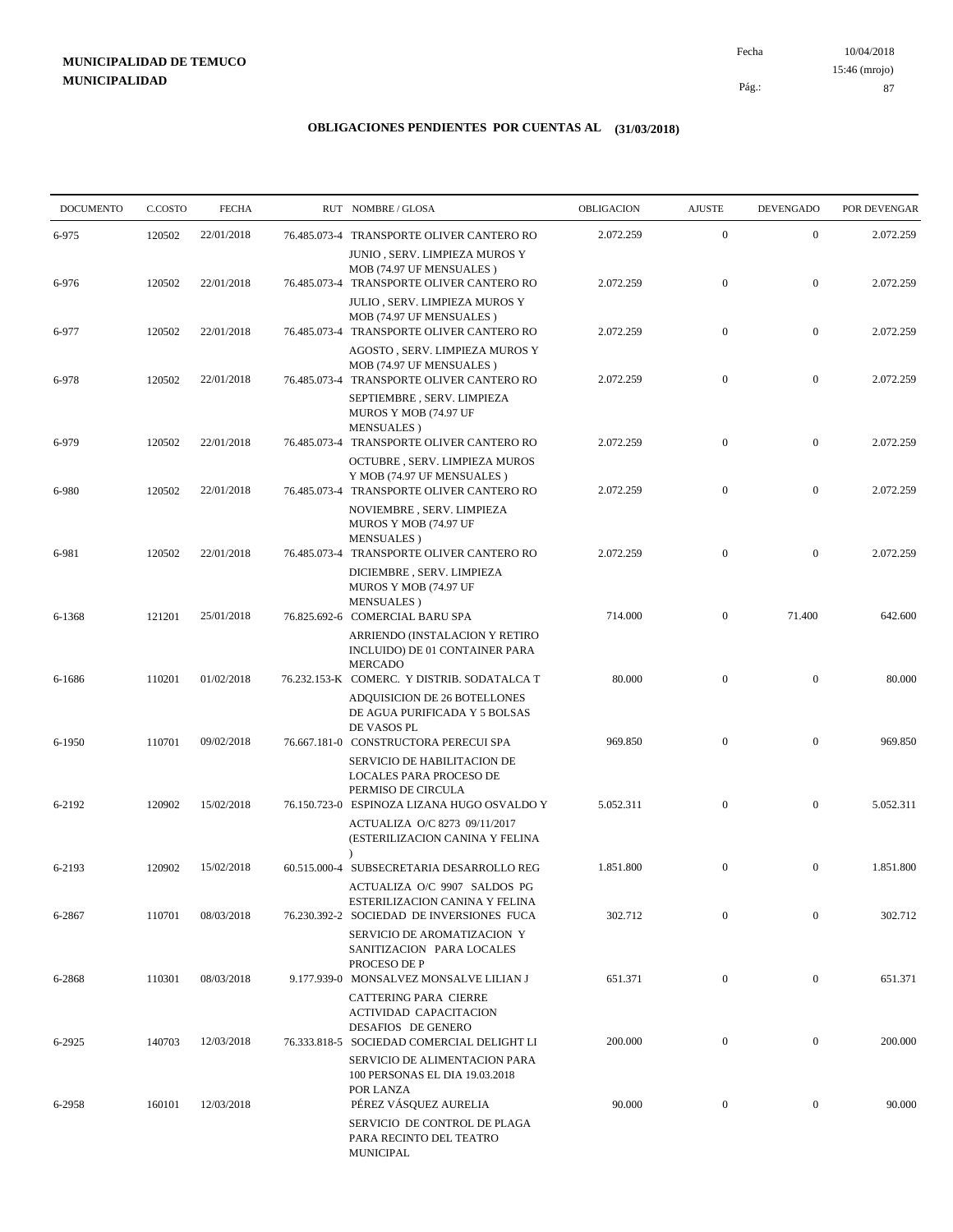10/04/2018 88 Pág.: Fecha 15:46 (mrojo)

| <b>DOCUMENTO</b> | C.COSTO | <b>FECHA</b> | RUT NOMBRE/GLOSA                                                                                                                                      | <b>OBLIGACION</b> | <b>AJUSTE</b>    | <b>DEVENGADO</b> | POR DEVENGAR |
|------------------|---------|--------------|-------------------------------------------------------------------------------------------------------------------------------------------------------|-------------------|------------------|------------------|--------------|
| 6-3026           | 110201  | 13/03/2018   | 76.325.394-5 AGUA PURIFICADA LAIK SPA<br>SERVICIO DE 29 DISPENSADORES                                                                                 | 387.500           | $\boldsymbol{0}$ | $\mathbf{0}$     | 387.500      |
| 6-3029           | 110201  | 13/03/2018   | DE AGUA PARA DIFERENTES<br><b>INMUEBLES MUNI</b><br>76.325.394-5 AGUA PURIFICADA LAIK SPA<br><b>SERVICIO DE PROVISION DE</b><br>DISPENSADORES DE AGUA | 435.183           | $\boldsymbol{0}$ | $\mathbf{0}$     | 435.183      |
| 6-3030           | 110201  | 13/03/2018   | PURIFICADA INM MARZO<br>76.325.394-5 AGUA PURIFICADA LAIK SPA<br>SERVICIO DE PROVISION DE                                                             | 435.183           | $\boldsymbol{0}$ | $\mathbf{0}$     | 435.183      |
| 6-3031           | 110201  | 13/03/2018   | DISPENSADORES DE AGUA<br>PURIFICADA INM ABRIL<br>76.325.394-5 AGUA PURIFICADA LAIK SPA                                                                | 435.183           | $\boldsymbol{0}$ | $\mathbf{0}$     | 435.183      |
| 6-3032           | 110201  | 13/03/2018   | SERVICIO DE PROVISION DE<br>DISPENSADORES DE AGUA<br>PURIFICADA INM MAYO<br>76.325.394-5 AGUA PURIFICADA LAIK SPA                                     | 435.183           | $\boldsymbol{0}$ | $\boldsymbol{0}$ | 435.183      |
|                  |         |              | SERVICIO DE PROVISION DE<br>DISPENSADORES DE AGUA<br>PURIFICADA INM JUNIO                                                                             |                   |                  |                  |              |
| 6-3033           | 110201  | 13/03/2018   | 76.325.394-5 AGUA PURIFICADA LAIK SPA<br><b>SERVICIO DE PROVISION DE</b><br>DISPENSADORES DE AGUA<br>PURIFICADA INM JULIO                             | 435.183           | $\boldsymbol{0}$ | $\mathbf{0}$     | 435.183      |
| 6-3034           | 110201  | 13/03/2018   | 76.325.394-5 AGUA PURIFICADA LAIK SPA<br>SERVICIO DE PROVISION DE<br>DISPENSADORES DE AGUA                                                            | 435.183           | $\boldsymbol{0}$ | $\boldsymbol{0}$ | 435.183      |
| 6-3035           | 110201  | 13/03/2018   | PURIFICADA INM AGOSTO<br>76.325.394-5 AGUA PURIFICADA LAIK SPA<br>SERVICIO DE PROVISION DE                                                            | 435.183           | $\boldsymbol{0}$ | $\boldsymbol{0}$ | 435.183      |
| 6-3036           | 110201  | 13/03/2018   | DISPENSADORES DE AGUA<br>PURIFICADA INM SEPT<br>76.325.394-5 AGUA PURIFICADA LAIK SPA<br>SERVICIO DE PROVISION DE                                     | 435.183           | $\boldsymbol{0}$ | $\mathbf{0}$     | 435.183      |
| 6-3037           | 110201  | 13/03/2018   | DISPENSADORES DE AGUA<br>PURIFICADA INM OCTUBR<br>76.325.394-5 AGUA PURIFICADA LAIK SPA                                                               | 435.183           | $\mathbf{0}$     | $\boldsymbol{0}$ | 435.183      |
| 6-3038           | 110201  | 13/03/2018   | <b>SERVICIO DE PROVISION DE</b><br>DISPENSADORES DE AGUA<br>PURIFICADA INM NOVIEM<br>76.325.394-5 AGUA PURIFICADA LAIK SPA                            | 435.183           | $\boldsymbol{0}$ | $\bf{0}$         | 435.183      |
|                  |         |              | SERVICIO DE PROVISION DE<br>DISPENSADORES DE AGUA<br>PURIFICADA INM DICIEM                                                                            |                   |                  |                  |              |
| 6-3314           | 141201  | 20/03/2018   | RIVAS LABRA CLAUDIO ESTEBAN<br>SERVICIO DE ALIMENTACION<br>PARA 100 PERSONAS ACTIVIDAD                                                                | 238.250           | $\mathbf{0}$     | $\boldsymbol{0}$ | 238.250      |
| 6-3315           | 141201  | 20/03/2018   | DE CAPACITAC<br>RIVAS LABRA CLAUDIO ESTEBAN<br>SERVICIO DE ALIMENTACION (240<br>TAPADITOS DE HAMBURGUESAS,                                            | 427.800           | $\boldsymbol{0}$ | $\boldsymbol{0}$ | 427.800      |
| 6-3301           | 140701  | 20/03/2018   | 240 TAPAD<br>MONSALVEZ MONSALVE LILIAN J<br>SERVICIO DE ALIMENTACION                                                                                  | 143.988           | $\boldsymbol{0}$ | $\boldsymbol{0}$ | 143.988      |
| 6-3394           | 141504  | 22/03/2018   | PARA REUNION GRUPAL<br>ACTIVIDAD NOSOTRO<br>76.393.525-6 PRODUCTORA DE EVENTOS FAVIO                                                                  | 689.010           | $\overline{0}$   | $\overline{0}$   | 689.010      |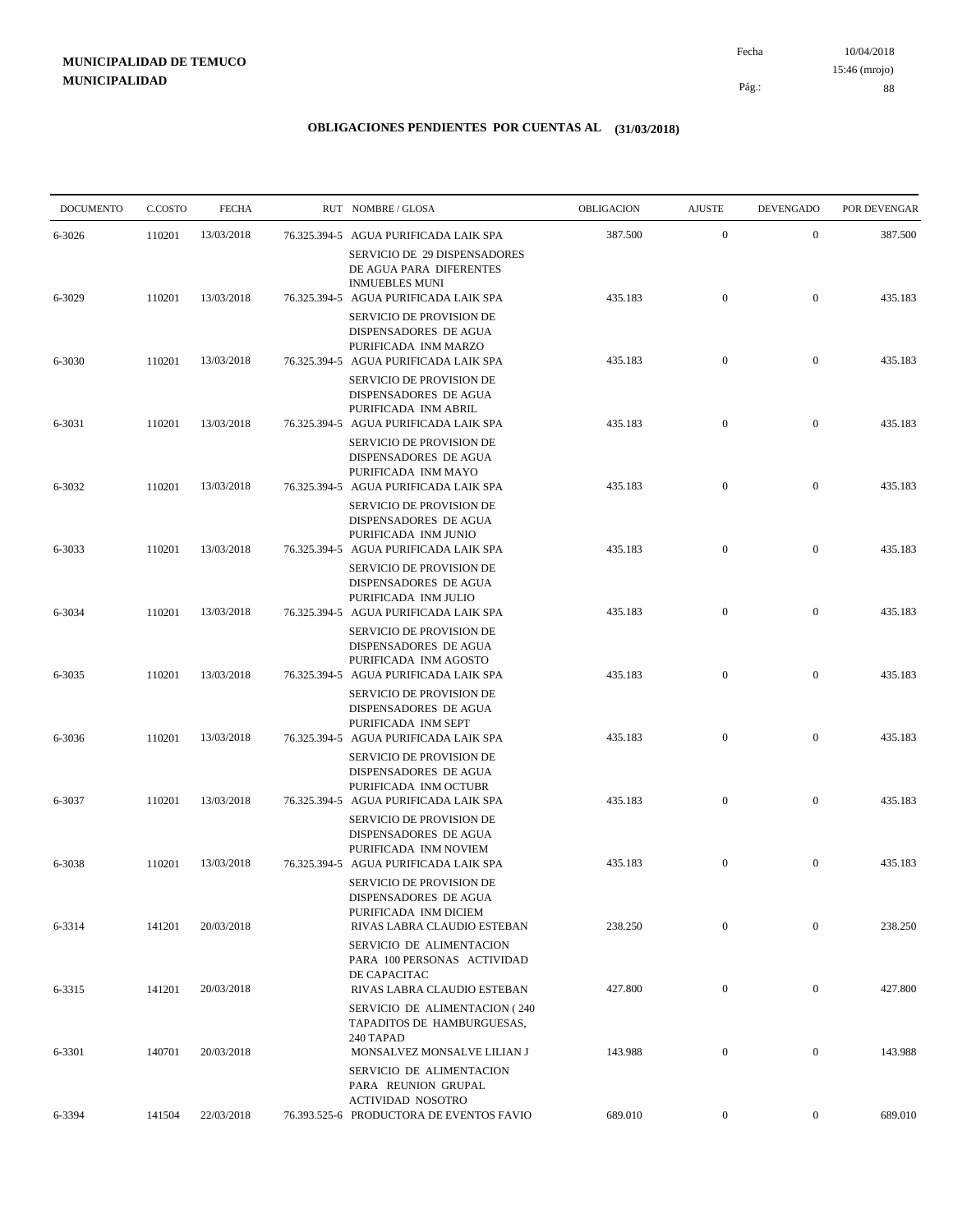| <b>DOCUMENTO</b> | C.COSTO       | <b>FECHA</b> |              | RUT NOMBRE/GLOSA                                                                                                            | <b>OBLIGACION</b> | <b>AJUSTE</b>    | <b>DEVENGADO</b> | POR DEVENGAR |
|------------------|---------------|--------------|--------------|-----------------------------------------------------------------------------------------------------------------------------|-------------------|------------------|------------------|--------------|
| 6-3503           | 121001        | 26/03/2018   |              | SERVICIO, ORNAMENTACION,<br>CORPORIOS, HUEVOS DE<br>CHOCOLATE PARA ACTI<br>76.640.603-3 COCTELERIA TEMUCO SPA               | 299.600           | $\boldsymbol{0}$ | $\overline{0}$   | 299.600      |
|                  |               |              |              | SERVICIO DE COFFE POR<br>CAPACITACION A<br>ORGANIZACIONES BENEFICIARIA                                                      |                   |                  |                  |              |
| 6-3538           | 110201        | 27/03/2018   |              | 77.224.100-3 SISTEMA CONTRA INCENDIOS SUPE<br>SERVICIO DE MANTENCION DE 8<br>EXTINTORES PARA EDIFICIO PRAT<br>650 Y         | 85.560            | $\mathbf{0}$     | $\overline{0}$   | 85.560       |
| 6-3753           | 110702        | 29/03/2018   | 94.099.000-9 | MICROSYSTEM S.A.                                                                                                            | 2.329.960         | $\mathbf{0}$     | $\mathbf{0}$     | 2.329.960    |
| 6-3746           | 160401        | 29/03/2018   |              | 77247 HOJAS PARA<br>DIGITALIZACION Y ACCESO<br>CARPETAS DEL DPTO DE L<br>SANHUEZA MANRIQUEZ ELIANA DE                       | 120.000           | $\boldsymbol{0}$ | $\mathbf{0}$     | 120.000      |
|                  |               |              |              | SERVICIO DE ATENCION DE<br>COCTEL PARA 50 PERSONAS<br>PARA ACTO INAUGU                                                      |                   |                  |                  |              |
| 6-3742           | 160401        | 29/03/2018   |              | SANHUEZA MANRIQUEZ ELIANA DE<br>SERVICIO DE ATENCION DE<br>COCTEL PARA 50 PERSONAS<br><b>INAUGURACION S</b>                 | 120.000           | $\boldsymbol{0}$ | $\overline{0}$   | 120.000      |
| 6-3718           | 160302        | 29/03/2018   |              | 11.648.307-6 ALMAZAN BARRIENTOS PAULA AL<br>SERVICIO COCTEL PARA<br>CEREMONIA INAUGURAL DE LA<br><b>EXPOSICION DE PIN</b>   | 845.495           | $\overline{0}$   | $\mathbf{0}$     | 845.495      |
|                  |               |              |              | TOTALES CUENTA                                                                                                              | 40.816.457        | 0                | 71.400           | 40.745.057   |
| Cuenta Nro.      | 2152209001001 |              |              | Arriendo de Terrenos Gestión                                                                                                |                   |                  |                  |              |
| 6-134            | 110801        | 10/01/2018   |              | 7.275.101-9 UGARTE ORTIZ MIGUEL<br><b>SERVICIOS MES DE ABRIL</b><br>ESTACIONAMIEN, BODEGA OBRAS,<br><b>ALCALDIA GESTION</b> | 801.594           | $\boldsymbol{0}$ | $\mathbf{0}$     | 801.594      |
| 6-135            | 110801        | 10/01/2018   |              | 7.275.101-9 UGARTE ORTIZ MIGUEL<br><b>SERVICIOS MES DE MAYO</b><br>ESTACIONAMIEN, BODEGA OBRAS,<br><b>ALCALDIA GESTION</b>  | 801.594           | $\boldsymbol{0}$ | $\overline{0}$   | 801.594      |
| 6-136            | 110801        | 10/01/2018   |              | 7.275.101-9 UGARTE ORTIZ MIGUEL<br>SERVICIOS MES DE JUNIO<br>ESTACIONAMIEN, BODEGA OBRAS,<br><b>ALCALDIA GESTION</b>        | 801.594           | $\boldsymbol{0}$ | $\mathbf{0}$     | 801.594      |
| 6-137            | 110801        | 10/01/2018   |              | 7.275.101-9 UGARTE ORTIZ MIGUEL<br>SERVICIOS MES DE JULIO<br>ESTACIONAMIEN, BODEGA OBRAS,<br><b>ALCALDIA GESTION</b>        | 801.594           | $\mathbf{0}$     | $\boldsymbol{0}$ | 801.594      |
| 6-138            | 110801        | 10/01/2018   |              | 7.275.101-9 UGARTE ORTIZ MIGUEL<br>SERVICIOS MES DE AGOSTO<br>ESTACIONAMIEN, BODEGA OBRAS,<br><b>ALCALDIA GESTION</b>       | 801.594           | $\boldsymbol{0}$ | $\boldsymbol{0}$ | 801.594      |
| 6-139            | 110801        | 10/01/2018   |              | 7.275.101-9 UGARTE ORTIZ MIGUEL<br>SERVICIOS MES DE SEPTIEM<br>ESTACIONAMIEN, BODEGA OBRAS,<br><b>ALCALDIA GESTION</b>      | 801.594           | $\boldsymbol{0}$ | $\boldsymbol{0}$ | 801.594      |
| $6 - 142$        | 110801        | 10/01/2018   |              | 7.275.101-9 UGARTE ORTIZ MIGUEL<br>SERVICIOS MES DE DICIEMBRE<br>ESTACIONAM, BODEGA OBRAS,<br>ALCALDIA GESTION              | 801.594           | $\boldsymbol{0}$ | $\boldsymbol{0}$ | 801.594      |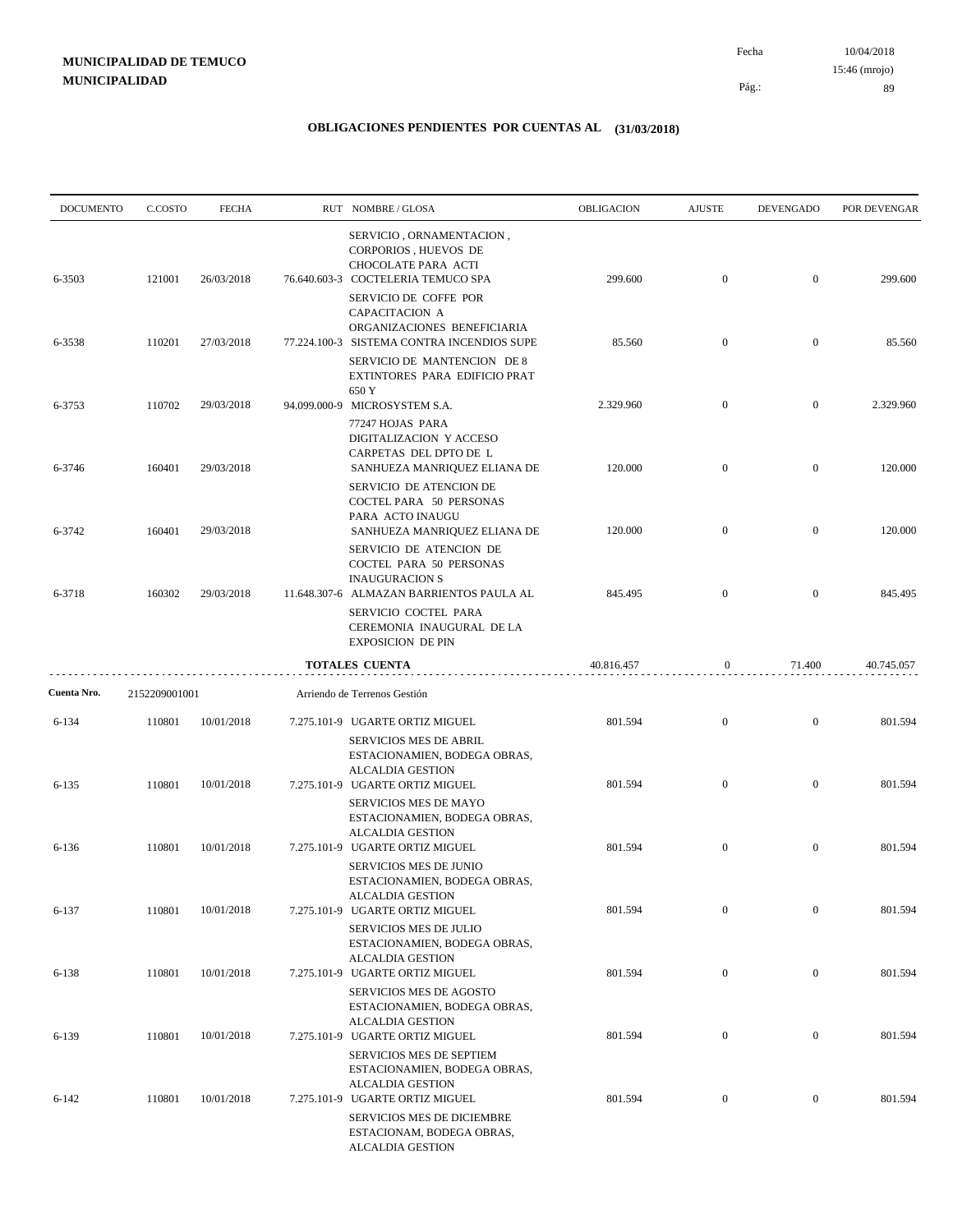| <b>DOCUMENTO</b> | C.COSTO       | <b>FECHA</b> | RUT NOMBRE/GLOSA                                                                                                       | <b>OBLIGACION</b> | <b>AJUSTE</b>    | <b>DEVENGADO</b> | POR DEVENGAR |
|------------------|---------------|--------------|------------------------------------------------------------------------------------------------------------------------|-------------------|------------------|------------------|--------------|
| $6 - 140$        | 110801        | 10/01/2018   | 7.275.101-9 UGARTE ORTIZ MIGUEL                                                                                        | 801.594           | $\boldsymbol{0}$ | $\mathbf{0}$     | 801.594      |
| 6-141            | 110801        | 10/01/2018   | SERVICIOS MES DE OCTUBRE<br>ESTACIONAMIEN, BODEGA OBRAS,<br><b>ALCALDIA GESTION</b><br>7.275.101-9 UGARTE ORTIZ MIGUEL | 801.594           | $\boldsymbol{0}$ | $\mathbf{0}$     | 801.594      |
|                  |               |              | <b>SERVICIOS MES DE NOVIEMB</b><br>ESTACIONAMIEN, BODEGA OBRAS,<br><b>ALCALDIA GESTION</b>                             |                   |                  |                  |              |
|                  |               |              | <b>TOTALES CUENTA</b>                                                                                                  | 7.214.346         | $\boldsymbol{0}$ | $\mathbf{0}$     | 7.214.346    |
| Cuenta Nro.      | 2152209002001 |              | Arriendo Edif. Gestión Municipal                                                                                       |                   |                  |                  |              |
| $6 - 33$         | 110804        | 09/01/2018   | ASTUDILLO FLORES HUGO ROBERT<br><b>GASTOS COMUNES , ABRIL 2018</b>                                                     | 425.040           | $\boldsymbol{0}$ | $\mathbf{0}$     | 425.040      |
| $6 - 34$         | 110804        | 09/01/2018   | <b>VARAS 974 TRANSITO</b><br>ASTUDILLO FLORES HUGO ROBERT<br><b>GASTOS COMUNES , MAYO 2018</b>                         | 425.040           | $\boldsymbol{0}$ | $\mathbf{0}$     | 425.040      |
| $6 - 35$         | 110804        | 09/01/2018   | <b>VARAS 974 TRANSITO</b><br>ASTUDILLO FLORES HUGO ROBERT<br><b>GASTOS COMUNES ,JUNIO 2018</b>                         | 425.040           | $\mathbf{0}$     | $\mathbf{0}$     | 425.040      |
| $6 - 36$         | 110804        | 09/01/2018   | VARAS 974 TRANSITO<br>ASTUDILLO FLORES HUGO ROBERT<br><b>GASTOS COMUNES ,JULIO 2018</b>                                | 425.040           | $\boldsymbol{0}$ | $\mathbf{0}$     | 425.040      |
| $6 - 37$         | 110804        | 09/01/2018   | <b>VARAS 974 TRANSITO</b><br>ASTUDILLO FLORES HUGO ROBERT<br>GASTOS COMUNES , AGOSTO 2018                              | 425.040           | $\mathbf{0}$     | $\mathbf{0}$     | 425.040      |
| 6-38             | 110804        | 09/01/2018   | <b>VARAS 974 TRANSITO</b><br>ASTUDILLO FLORES HUGO ROBERT                                                              | 425.040           | $\mathbf{0}$     | $\mathbf{0}$     | 425.040      |
| $6 - 39$         | 110804        | 09/01/2018   | <b>GASTOS COMUNES ,SEPTIEMBRE</b><br>2018 VARAS 974 TRANSITO<br>ASTUDILLO FLORES HUGO ROBERT                           | 425.040           | $\boldsymbol{0}$ | $\mathbf{0}$     | 425.040      |
| $6-40$           | 110804        | 09/01/2018   | <b>GASTOS COMUNES ,OCTUBRE 2018</b><br><b>VARAS 974 TRANSITO</b><br>ASTUDILLO FLORES HUGO ROBERT                       | 425.040           | $\mathbf{0}$     | $\mathbf{0}$     | 425.040      |
| $6 - 41$         | 110804        | 09/01/2018   | <b>GASTOS COMUNES NOVIEMBRE</b><br>2018 VARAS 974 TRANSITO<br>ASTUDILLO FLORES HUGO ROBERT                             | 425.040           | $\boldsymbol{0}$ | $\mathbf{0}$     | 425.040      |
|                  |               |              | <b>GASTOS COMUNES DICIEMBRE 2018</b><br><b>VARAS 974 TRANSITO</b>                                                      |                   |                  |                  |              |
| 6-46             | 110804        | 09/01/2018   | PIZARRO PIZARRO JUANA<br>VARAS 974, MES DE MAYO<br>ARRIENDO DPTO TRANSITO                                              | 516.890           | $\mathbf{0}$     | $\mathbf{0}$     | 516.890      |
| $6 - 47$         | 110804        | 09/01/2018   | PIZARRO PIZARRO JUANA<br>VARAS 974, MES DE JUNIO                                                                       | 516.890           | $\boldsymbol{0}$ | $\boldsymbol{0}$ | 516.890      |
| 6-48             | 110804        | 09/01/2018   | ARRIENDO DPTO TRANSITO<br>PIZARRO PIZARRO JUANA<br>VARAS 974, MES DE JULIO                                             | 516.890           | $\boldsymbol{0}$ | $\boldsymbol{0}$ | 516.890      |
| 6-49             | 110804        | 09/01/2018   | ARRIENDO DPTO TRANSITO<br>PIZARRO PIZARRO JUANA                                                                        | 516.890           | $\boldsymbol{0}$ | $\boldsymbol{0}$ | 516.890      |
| $6 - 50$         | 110804        | 09/01/2018   | VARAS 974, MES DE AGOSTO<br>ARRIENDO DPTO TRANSITO<br>PIZARRO PIZARRO JUANA                                            | 516.890           | $\boldsymbol{0}$ | $\boldsymbol{0}$ | 516.890      |
| $6 - 51$         | 110804        | 09/01/2018   | VARAS 974, MES DE SEPTIEMBRE<br>ARRIENDO DPTO TRANSITO<br>PIZARRO PIZARRO JUANA                                        | 516.890           | $\boldsymbol{0}$ | $\boldsymbol{0}$ | 516.890      |
|                  |               |              | VARAS 974, MES DE OCTUBRE<br>ARRIENDO DPTO TRANSITO                                                                    |                   |                  |                  |              |
| $6 - 52$         | 110804        | 09/01/2018   | PIZARRO PIZARRO JUANA                                                                                                  | 516.890           | $\boldsymbol{0}$ | $\boldsymbol{0}$ | 516.890      |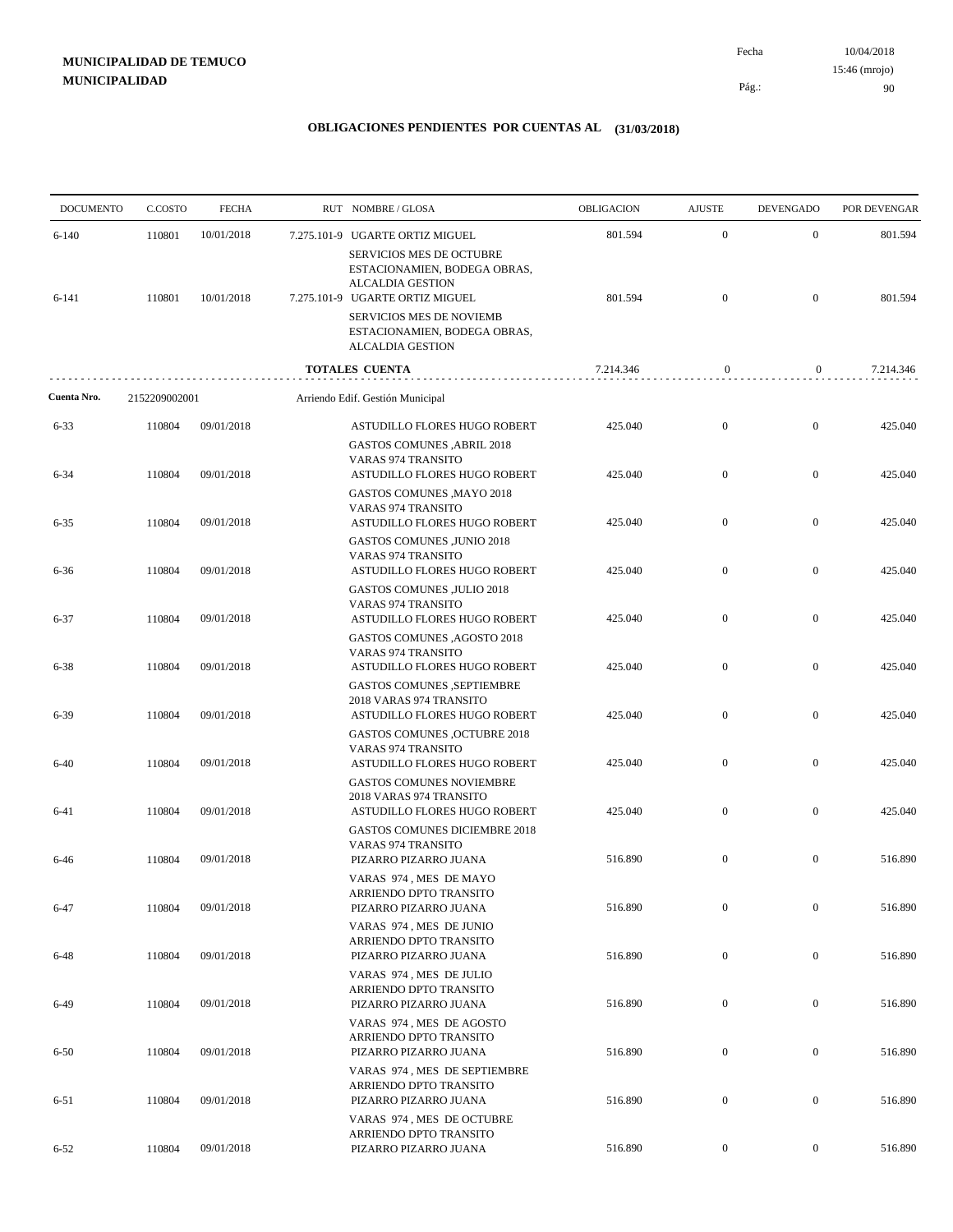10/04/2018 Pág.: Fecha

### **OBLIGACIONES PENDIENTES POR CUENTAS AL (31/03/2018)**

| <b>DOCUMENTO</b> | C.COSTO | <b>FECHA</b> | RUT NOMBRE/GLOSA                                                                                                       | <b>OBLIGACION</b> | <b>AJUSTE</b>    | <b>DEVENGADO</b> | POR DEVENGAR |
|------------------|---------|--------------|------------------------------------------------------------------------------------------------------------------------|-------------------|------------------|------------------|--------------|
| $6 - 53$         | 110804  | 09/01/2018   | VARAS 974, MES DE NOVIEMBRE<br>ARRIENDO DPTO TRANSITO<br>PIZARRO PIZARRO JUANA                                         | 516.890           | $\mathbf{0}$     | $\boldsymbol{0}$ | 516.890      |
| 6-56             | 110805  | 09/01/2018   | VARAS 974, MES DE DICIEMBRE<br>ARRIENDO DPTO TRANSITO<br>89.691.100-7 INMOBILIARIA LONCOTRARO                          | 1.077.441         | $\overline{0}$   | 943.169          | 134.272      |
| 6-56             | 110811  | 09/01/2018   | OF CONVENIO Y PERM CIRC. MES<br>DE MARZO 2018 ARRIENDO<br><b>OFICINAS</b><br>89.691.100-7 INMOBILIARIA LONCOTRARO      | 1.680.295         | $\mathbf{0}$     | 1.530.790        | 149.505      |
| $6 - 57$         | 110805  | 09/01/2018   | OF CONVENIO Y PERM CIRC. MES<br>DE MARZO 2018 ARRIENDO<br><b>OFICINAS</b><br>89.691.100-7 INMOBILIARIA LONCOTRARO      | 1.077.441         | $\mathbf{0}$     | $\boldsymbol{0}$ | 1.077.441    |
| $6 - 57$         | 110811  | 09/01/2018   | OF CONVENIO Y PERM CIRC. MES<br>DE ABRIL 2018 ARRIENDO OFICINAS<br>89.691.100-7 INMOBILIARIA LONCOTRARO                | 1.680.295         | $\mathbf{0}$     | $\boldsymbol{0}$ | 1.680.295    |
| $6 - 58$         | 110805  | 09/01/2018   | OF CONVENIO Y PERM CIRC. MES<br>DE ABRIL 2018 ARRIENDO OFICINAS<br>89.691.100-7 INMOBILIARIA LONCOTRARO                | 1.077.441         | $\mathbf{0}$     | $\boldsymbol{0}$ | 1.077.441    |
| $6 - 58$         | 110811  | 09/01/2018   | OF CONVENIO Y PERM CIRC. MES<br>DE MAYO 2018 ARRIENDO OFICINAS<br>89.691.100-7 INMOBILIARIA LONCOTRARO                 | 1.680.295         | $\mathbf{0}$     | $\boldsymbol{0}$ | 1.680.295    |
| $6 - 59$         | 110805  | 09/01/2018   | OF CONVENIO Y PERM CIRC. MES<br>DE MAYO 2018 ARRIENDO OFICINAS<br>89.691.100-7 INMOBILIARIA LONCOTRARO                 | 1.077.441         | $\boldsymbol{0}$ | $\boldsymbol{0}$ | 1.077.441    |
| $6 - 59$         | 110811  | 09/01/2018   | OF CONVENIO Y PERM CIRC. MES<br>DE JUNIO 2018 ARRIENDO OFICINAS<br>89.691.100-7 INMOBILIARIA LONCOTRARO                | 1.680.295         | $\boldsymbol{0}$ | $\boldsymbol{0}$ | 1.680.295    |
| $6 - 60$         | 110805  | 09/01/2018   | OF CONVENIO Y PERM CIRC. MES<br>DE JUNIO 2018 ARRIENDO OFICINAS<br>89.691.100-7 INMOBILIARIA LONCOTRARO                | 1.077.441         | $\mathbf{0}$     | $\mathbf{0}$     | 1.077.441    |
| $6 - 60$         | 110811  | 09/01/2018   | OF CONVENIO Y PERM CIRC. MES<br>DE JULIO 2018 ARRIENDO OFICINAS<br>89.691.100-7 INMOBILIARIA LONCOTRARO                | 1.680.295         | $\boldsymbol{0}$ | $\boldsymbol{0}$ | 1.680.295    |
| 6-61             | 110805  | 09/01/2018   | OF CONVENIO Y PERM CIRC. MES<br>DE JULIO 2018 ARRIENDO OFICINAS<br>89.691.100-7 INMOBILIARIA LONCOTRARO                | 1.077.441         | $\mathbf{0}$     | $\boldsymbol{0}$ | 1.077.441    |
|                  |         |              | OF CONVENIO Y PERM CIRC. MES<br>DE AGOSTO 2018 ARRIENDO<br><b>OFICINAS</b>                                             |                   |                  |                  |              |
| 6-61             | 110811  | 09/01/2018   | 89.691.100-7 INMOBILIARIA LONCOTRARO<br>OF CONVENIO Y PERM CIRC. MES<br>DE AGOSTO 2018 ARRIENDO                        | 1.680.295         | $\mathbf{0}$     | $\mathbf{0}$     | 1.680.295    |
| $6 - 62$         | 110805  | 09/01/2018   | <b>OFICINAS</b><br>89.691.100-7 INMOBILIARIA LONCOTRARO<br>OF CONVENIO Y PERM CIRC. MES                                | 1.077.441         | $\mathbf{0}$     | $\mathbf{0}$     | 1.077.441    |
| $6 - 62$         | 110811  | 09/01/2018   | DE SEPTIEMBRE 2018 ARRIENDO<br><b>OFICINAS</b><br>89.691.100-7 INMOBILIARIA LONCOTRARO                                 | 1.680.295         | $\boldsymbol{0}$ | $\mathbf{0}$     | 1.680.295    |
| $6 - 63$         | 110805  | 09/01/2018   | OF CONVENIO Y PERM CIRC. MES<br>DE SEPTIEMBRE 2018 ARRIENDO<br><b>OFICINAS</b><br>89.691.100-7 INMOBILIARIA LONCOTRARO | 1.077.441         | $\mathbf{0}$     | $\boldsymbol{0}$ | 1.077.441    |
|                  |         |              | OF CONVENIO Y PERM CIRC. MES<br>DE OCTUBRE 2018 ARRIENDO                                                               |                   |                  |                  |              |
| $6 - 63$         | 110811  | 09/01/2018   | <b>OFICINAS</b><br>89.691.100-7 INMOBILIARIA LONCOTRARO                                                                | 1.680.295         | $\overline{0}$   | $\mathbf{0}$     | 1.680.295    |

91 15:46 (mrojo)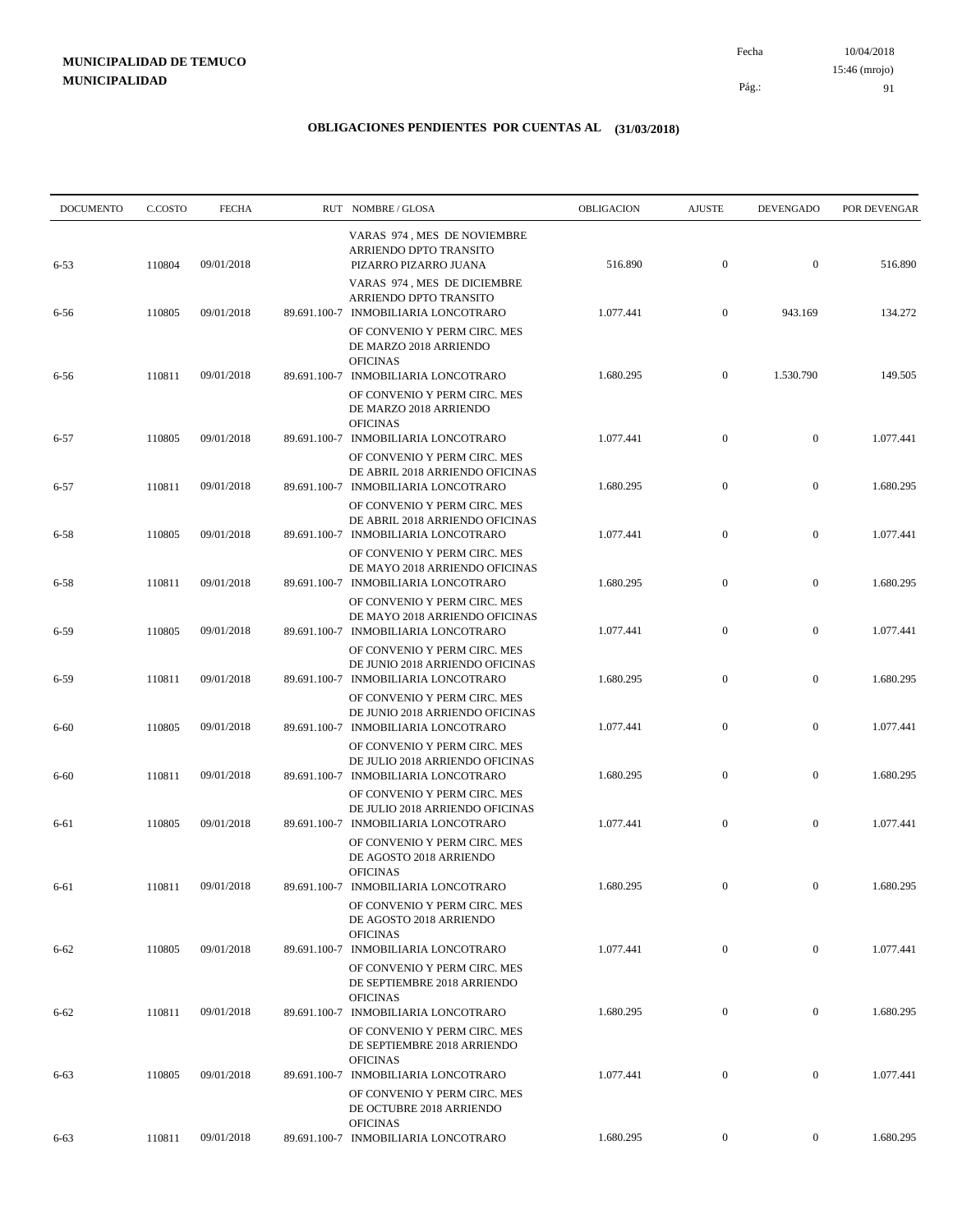| <b>DOCUMENTO</b> | C.COSTO | <b>FECHA</b> | RUT NOMBRE/GLOSA                                                                                                             | OBLIGACION | <b>AJUSTE</b>    | <b>DEVENGADO</b> | POR DEVENGAR |
|------------------|---------|--------------|------------------------------------------------------------------------------------------------------------------------------|------------|------------------|------------------|--------------|
| $6 - 64$         | 110805  | 09/01/2018   | OF CONVENIO Y PERM CIRC. MES<br>DE OCTUBRE 2018 ARRIENDO<br><b>OFICINAS</b><br>89.691.100-7 INMOBILIARIA LONCOTRARO          | 1.077.441  | $\boldsymbol{0}$ | $\overline{0}$   | 1.077.441    |
|                  |         |              | OF CONVENIO Y PERM CIRC. MES<br>DE NOVIEMBRE 2018 ARRIENDO<br><b>OFICINAS</b>                                                |            |                  |                  |              |
| 6-64             | 110811  | 09/01/2018   | 89.691.100-7 INMOBILIARIA LONCOTRARO<br>OF CONVENIO Y PERM CIRC. MES<br>DE NOVIEMBRE 2018 ARRIENDO                           | 1.680.295  | $\mathbf{0}$     | $\mathbf{0}$     | 1.680.295    |
| $6 - 65$         | 110805  | 09/01/2018   | <b>OFICINAS</b><br>89.691.100-7 INMOBILIARIA LONCOTRARO<br>OF CONVENIO Y PERM CIRC. MES<br>DE DICIEMBRE 2018 ARRIENDO        | 1.077.441  | $\mathbf{0}$     | $\mathbf{0}$     | 1.077.441    |
| $6 - 65$         | 110811  | 09/01/2018   | <b>OFICINAS</b><br>89.691.100-7 INMOBILIARIA LONCOTRARO<br>OF CONVENIO Y PERM CIRC. MES                                      | 1.680.295  | $\mathbf{0}$     | $\mathbf{0}$     | 1.680.295    |
| 6-81             | 110813  | 09/01/2018   | DE DICIEMBRE 2018 ARRIENDO<br><b>OFICINAS</b><br>TELECHEA KRAUSE JAIME MARCEL                                                | 1.686.112  | $\boldsymbol{0}$ | $\mathbf{0}$     | 1.686.112    |
| $6 - 82$         | 110813  | 09/01/2018   | VARAS 490-486 MES FEBRERO<br>DESARROLLO RURAL<br>TELECHEA KRAUSE JAIME MARCEL<br>VARAS 490-486 MES MARZO<br>DESARROLLO RURAL | 1.686.112  | $\boldsymbol{0}$ | $\mathbf{0}$     | 1.686.112    |
| $6 - 83$         | 110813  | 09/01/2018   | TELECHEA KRAUSE JAIME MARCEL<br>VARAS 490-486 MES ABRIL                                                                      | 1.686.112  | $\boldsymbol{0}$ | $\mathbf{0}$     | 1.686.112    |
| $6 - 84$         | 110813  | 09/01/2018   | DESARROLLO RURAL<br>TELECHEA KRAUSE JAIME MARCEL<br>VARAS 490-486 MES MAYO                                                   | 1.686.112  | $\mathbf{0}$     | $\mathbf{0}$     | 1.686.112    |
| $6 - 85$         | 110813  | 09/01/2018   | DESARROLLO RURAL<br>TELECHEA KRAUSE JAIME MARCEL                                                                             | 1.686.112  | $\boldsymbol{0}$ | $\mathbf{0}$     | 1.686.112    |
| 6-86             | 110813  | 09/01/2018   | VARAS 490-486 MES JUNIO<br>DESARROLLO RURAL<br>TELECHEA KRAUSE JAIME MARCEL                                                  | 1.686.112  | $\boldsymbol{0}$ | $\mathbf{0}$     | 1.686.112    |
| $6 - 87$         | 110813  | 09/01/2018   | VARAS 490-486 MES JULIO<br>DESARROLLO RURAL<br>TELECHEA KRAUSE JAIME MARCEL                                                  | 1.686.112  | $\boldsymbol{0}$ | $\mathbf{0}$     | 1.686.112    |
| $6 - 88$         | 110813  | 09/01/2018   | VARAS 490-486 MES AGOSTO<br>DESARROLLO RURAL<br>TELECHEA KRAUSE JAIME MARCEL                                                 | 1.686.112  | $\mathbf{0}$     | $\mathbf{0}$     | 1.686.112    |
| 6-89             | 110813  | 09/01/2018   | VARAS 490-486 MES SEPTIEMBRE<br>DESARROLLO RURAL<br>TELECHEA KRAUSE JAIME MARCEL                                             | 1.686.112  | $\boldsymbol{0}$ | $\mathbf{0}$     | 1.686.112    |
| $6 - 90$         | 110813  | 09/01/2018   | VARAS 490-486 MES OCTUBRE<br>DESARROLLO RURAL<br>TELECHEA KRAUSE JAIME MARCEL                                                | 1.686.112  | $\boldsymbol{0}$ | $\boldsymbol{0}$ | 1.686.112    |
| 6-91             | 110813  | 09/01/2018   | VARAS 490-486 MES NOVIEMBRE<br>DESARROLLO RURAL<br>TELECHEA KRAUSE JAIME MARCEL<br>VARAS 490-486 MES DICIEMBRE               | 1.686.112  | $\boldsymbol{0}$ | $\mathbf{0}$     | 1.686.112    |
| 6-96             | 110803  | 09/01/2018   | DESARROLLO RURAL<br>76.153.552-8 INMOBILIARIA DEL VALLE LTDA.<br>EDIFICIO BELLO 510 MES DE ABRIL                             | 7.500.000  | $\boldsymbol{0}$ | $\boldsymbol{0}$ | 7.500.000    |
| 6-97             | 110803  | 09/01/2018   | VARIOS DPTOS MUNICIPALES<br>76.153.552-8 INMOBILIARIA DEL VALLE LTDA.                                                        | 7.500.000  | $\boldsymbol{0}$ | $\boldsymbol{0}$ | 7.500.000    |
|                  |         |              | EDIFICIO BELLO 510 MES DE MAYO<br>VARIOS DPTOS MUNICIPALES                                                                   |            |                  |                  |              |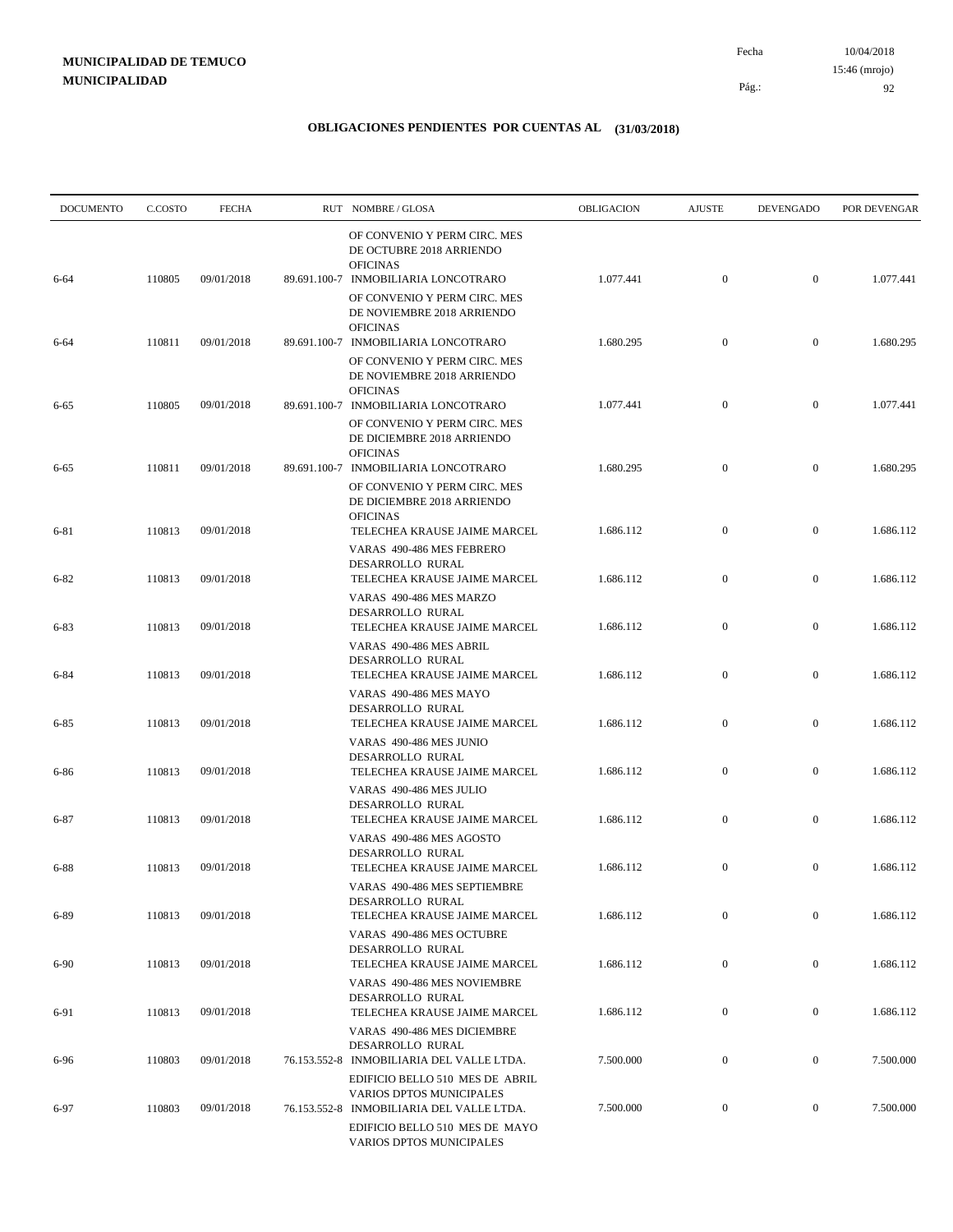10/04/2018 93 Pág.: Fecha 15:46 (mrojo)

| <b>DOCUMENTO</b> | C.COSTO | <b>FECHA</b> | RUT NOMBRE/GLOSA                                                                                                           | OBLIGACION | <b>AJUSTE</b>    | <b>DEVENGADO</b> | POR DEVENGAR |
|------------------|---------|--------------|----------------------------------------------------------------------------------------------------------------------------|------------|------------------|------------------|--------------|
| 6-98             | 110803  | 09/01/2018   | 76.153.552-8 INMOBILIARIA DEL VALLE LTDA.                                                                                  | 7.500.000  | $\mathbf{0}$     | $\mathbf{0}$     | 7.500.000    |
|                  |         |              | EDIFICIO BELLO 510 MES DE JUNIO<br>VARIOS DPTOS MUNICIPALES                                                                |            |                  |                  |              |
| 6-99             | 110803  | 09/01/2018   | 76.153.552-8 INMOBILIARIA DEL VALLE LTDA.                                                                                  | 7.500.000  | $\mathbf{0}$     | $\mathbf{0}$     | 7.500.000    |
|                  |         |              | EDIFICIO BELLO 510 MES DE JULIO<br><b>VARIOS DPTOS MUNICIPALES</b>                                                         |            |                  |                  |              |
| $6 - 100$        | 110803  | 09/01/2018   | 76.153.552-8 INMOBILIARIA DEL VALLE LTDA.<br>EDIFICIO BELLO 510 MES DE<br><b>AGOSTO VARIOS DPTOS</b><br><b>MUNICIPALES</b> | 7.500.000  | $\mathbf{0}$     | $\boldsymbol{0}$ | 7.500.000    |
| $6 - 101$        | 110803  | 09/01/2018   | 76.153.552-8 INMOBILIARIA DEL VALLE LTDA.<br>EDIFICIO BELLO 510 MES DE                                                     | 7.500.000  | $\mathbf{0}$     | $\boldsymbol{0}$ | 7.500.000    |
| $6 - 102$        | 110803  | 09/01/2018   | SEPTIEMBRE VARIOS DPTOS<br><b>MUNICIPALES</b><br>76.153.552-8 INMOBILIARIA DEL VALLE LTDA.                                 | 7.687.500  | $\boldsymbol{0}$ | $\mathbf{0}$     | 7.687.500    |
|                  |         |              | EDIFICIO BELLO 510 MES DE<br><b>OCTUBRE VARIOS DPTOS</b><br><b>MUNICIPALES</b>                                             |            |                  |                  |              |
| $6 - 103$        | 110803  | 09/01/2018   | 76.153.552-8 INMOBILIARIA DEL VALLE LTDA.<br>EDIFICIO BELLO 510 MES DE<br>NOVIEMBRE VARIOS DPTOS                           | 7.687.500  | $\mathbf{0}$     | $\mathbf{0}$     | 7.687.500    |
| $6 - 104$        | 110803  | 09/01/2018   | <b>MUNICIPALES</b><br>76.153.552-8 INMOBILIARIA DEL VALLE LTDA.<br>EDIFICIO BELLO 510 MES DE                               | 7.687.500  | $\mathbf{0}$     | $\mathbf{0}$     | 7.687.500    |
| 6-141            | 110801  | 10/01/2018   | DICIEMBRE VARIOS DPTOS<br><b>MUNICIPALES</b><br><b>UGARTE ORTIZ MIGUEL</b>                                                 | 911.778    | $\mathbf{0}$     | $\mathbf{0}$     | 911.778      |
|                  |         |              | <b>SERVICIOS MES DE NOVIEMB</b><br>ESTACIONAMIEN, BODEGA OBRAS,<br><b>ALCALDIA GESTION</b>                                 |            |                  |                  |              |
| $6-140$          | 110801  | 10/01/2018   | UGARTE ORTIZ MIGUEL<br>SERVICIOS MES DE OCTUBRE<br>ESTACIONAMIEN, BODEGA OBRAS,                                            | 911.778    | $\mathbf{0}$     | $\overline{0}$   | 911.778      |
| $6 - 234$        | 110812  | 10/01/2018   | <b>ALCALDIA GESTION</b><br>77.092.420-0 SOC. INMOBILIARIA CASA DE TRONCO<br>MES DE MARZO, INM LEON GALLO                   | 1.306.997  | $\overline{0}$   | 955.837          | 351.160      |
| $6 - 235$        | 110812  | 10/01/2018   | 135 Y 147 \$1.306.997<br>77.092.420-0 SOC. INMOBILIARIA CASA DE TRONCO<br>MES DE ABRIL, INM LEON GALLO                     | 989.468    | $\mathbf{0}$     | $\mathbf{0}$     | 989.468      |
| 6-238            | 110812  | 10/01/2018   | 135 Y 147 \$1.306.997<br>77.092.420-0 SOC. INMOBILIARIA CASA DE TRONCO                                                     | 989.468    | $\mathbf{0}$     | $\mathbf{0}$     | 989.468      |
| 6-239            | 110812  | 10/01/2018   | MES DE MAYO, INM LEON GALLO<br>135 Y 147 \$1.306.997<br>77.092.420-0 SOC. INMOBILIARIA CASA DE TRONCO                      | 989.468    | $\mathbf{0}$     | $\boldsymbol{0}$ | 989.468      |
| $6 - 240$        | 110812  | 10/01/2018   | MES DE JUNIO, INM LEON GALLO<br>135 Y 147 \$1.306.997<br>77.092.420-0 SOC. INMOBILIARIA CASA DE TRONCO                     | 989.468    | $\mathbf{0}$     | $\mathbf{0}$     | 989.468      |
| $6 - 241$        | 110812  | 10/01/2018   | MES DE JULIO, INM LEON GALLO<br>135 Y 147 \$1.306.997<br>77.092.420-0 SOC. INMOBILIARIA CASA DE TRONCO                     | 989.468    | $\mathbf{0}$     | $\mathbf{0}$     | 989.468      |
|                  |         |              | MES DE AGOSTO, INM LEON GALLO<br>135 Y 147 \$1.306.997                                                                     |            |                  |                  |              |
| $6 - 243$        | 110812  | 10/01/2018   | 77.092.420-0 SOC. INMOBILIARIA CASA DE TRONCO<br>MES DE SEPTIEMBRE INM LEON<br>GALLO 135 Y 147 \$1.306.997                 | 989.468    | $\mathbf{0}$     | $\boldsymbol{0}$ | 989.468      |
| $6 - 248$        | 110812  | 10/01/2018   | 77.092.420-0 SOC. INMOBILIARIA CASA DE TRONCO<br>MES DE OCTUBRE INM LEON<br>GALLO 135 Y 147 \$1.306.997                    | 989.468    | $\boldsymbol{0}$ | $\boldsymbol{0}$ | 989.468      |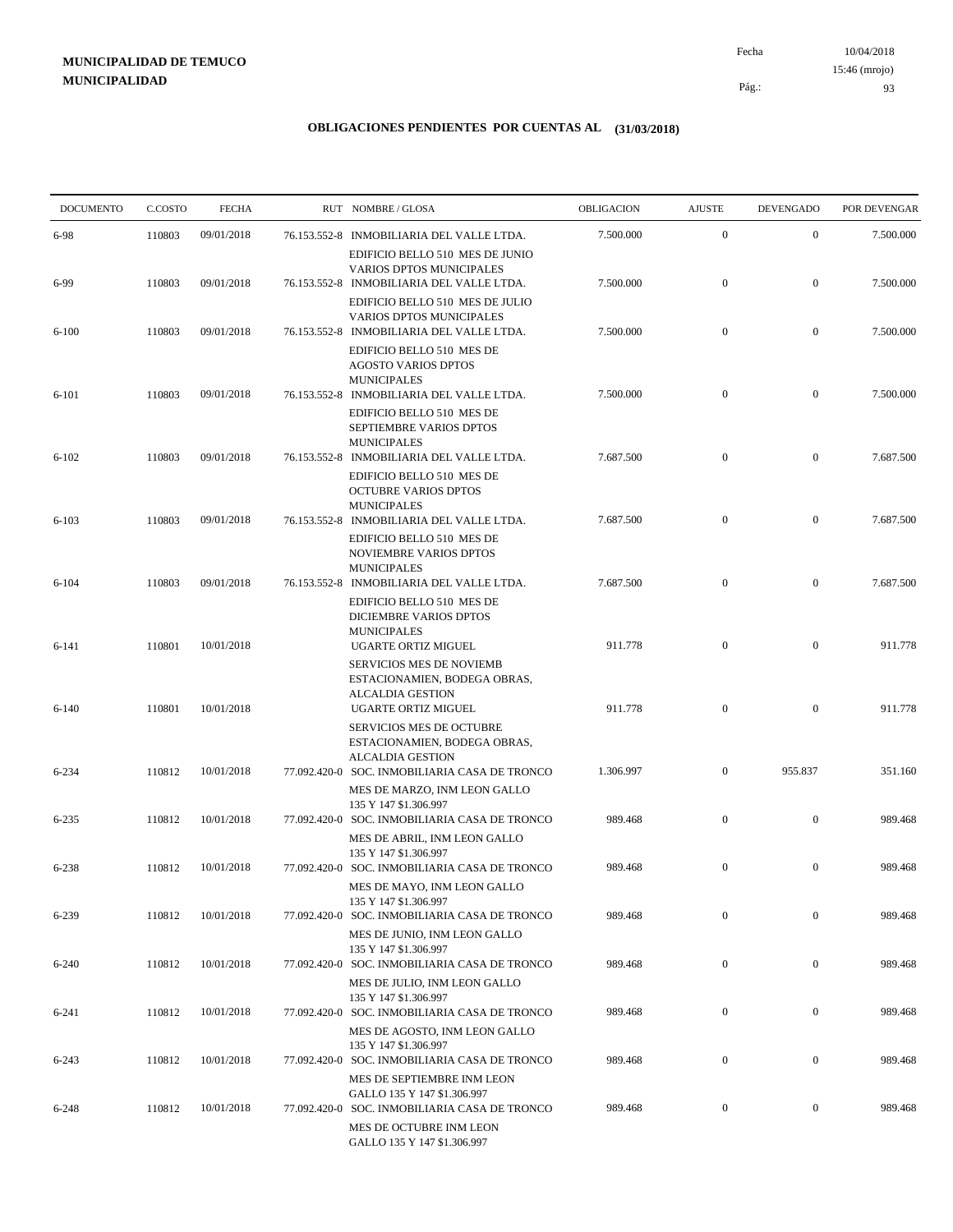10/04/2018 94 Pág.: Fecha 15:46 (mrojo)

| <b>DOCUMENTO</b> | C.COSTO | <b>FECHA</b> | RUT NOMBRE/GLOSA                                                                                                                        | OBLIGACION | <b>AJUSTE</b>    | <b>DEVENGADO</b> | POR DEVENGAR |
|------------------|---------|--------------|-----------------------------------------------------------------------------------------------------------------------------------------|------------|------------------|------------------|--------------|
| 6-249            | 110812  | 10/01/2018   | 77.092.420-0 SOC. INMOBILIARIA CASA DE TRONCO                                                                                           | 989.468    | $\mathbf{0}$     | $\mathbf{0}$     | 989.468      |
|                  |         |              | MES DE NOVIEMBRE INM LEON<br>GALLO 135 Y 147 \$1.306.997                                                                                |            |                  |                  |              |
| $6 - 250$        | 110812  | 10/01/2018   | 77.092.420-0 SOC. INMOBILIARIA CASA DE TRONCO<br>MES DE DICIEMBRE INM LEON                                                              | 989.468    | $\mathbf{0}$     | $\mathbf{0}$     | 989.468      |
| $6 - 142$        | 110801  | 10/01/2018   | GALLO 135 Y 147 \$1.306.997<br>UGARTE ORTIZ MIGUEL                                                                                      | 911.778    | $\mathbf{0}$     | $\mathbf{0}$     | 911.778      |
| 6-146            | 110806  | 10/01/2018   | <b>SERVICIOS MES DE DICIEMBRE</b><br>ESTACIONAM, BODEGA OBRAS,<br><b>ALCALDIA GESTION</b><br>76.948.920-7 INMOBILIARIA SANTA EMILIA LTD | 4.642.613  | $\mathbf{0}$     | $\boldsymbol{0}$ | 4.642.613    |
| $6 - 147$        | 110806  | 10/01/2018   | MES DE ABRIL INMUEBLE<br>JUZGADOS DE POLICIA LOCAL<br>(167.96 UF MENSUAL)<br>76.948.920-7 INMOBILIARIA SANTA EMILIA LTD                 | 4.642.613  | $\boldsymbol{0}$ | $\mathbf{0}$     | 4.642.613    |
|                  |         |              | MES DE MAYO INMUEBLE<br>JUZGADOS DE POLICIA LOCAL<br>(167.96 UF MENSUAL)                                                                |            |                  |                  |              |
| 6-148            | 110806  | 10/01/2018   | 76.948.920-7 INMOBILIARIA SANTA EMILIA LTD<br>MES DE JUNIO INMUEBLE<br>JUZGADOS DE POLICIA LOCAL<br>(167.96 UF MENSUAL)                 | 4.642.613  | $\mathbf{0}$     | $\mathbf{0}$     | 4.642.613    |
| 6-149            | 110806  | 10/01/2018   | 76.948.920-7 INMOBILIARIA SANTA EMILIA LTD<br>MES DE JULIO INMUEBLE<br>JUZGADOS DE POLICIA LOCAL                                        | 4.642.613  | $\mathbf{0}$     | $\mathbf{0}$     | 4.642.613    |
| $6 - 150$        | 110806  | 10/01/2018   | (167.96 UF MENSUAL)<br>76.948.920-7 INMOBILIARIA SANTA EMILIA LTD<br>MES DE AGOSTO INMUEBLE<br>JUZGADOS DE POLICIA LOCAL                | 4.642.613  | $\mathbf{0}$     | $\boldsymbol{0}$ | 4.642.613    |
| 6-151            | 110806  | 10/01/2018   | (167.96 UF MENSUAL)<br>76.948.920-7 INMOBILIARIA SANTA EMILIA LTD<br>MES DE SEPTIEMBRE INM.                                             | 4.642.613  | $\mathbf{0}$     | $\mathbf{0}$     | 4.642.613    |
| $6 - 152$        | 110806  | 10/01/2018   | JUZGADOS DE POLICIA LOCAL<br>(167.96 UF MENSUAL)<br>76.948.920-7 INMOBILIARIA SANTA EMILIA LTD<br>MES DE OCTUBRE INM. JUZGADOS          | 4.642.613  | $\mathbf{0}$     | $\mathbf{0}$     | 4.642.613    |
|                  | 110806  | 10/01/2018   | DE POLICIA LOCAL (167.96 UF<br><b>MENSUAL</b> )                                                                                         | 4.642.613  | $\mathbf{0}$     | $\mathbf{0}$     | 4.642.613    |
| $6 - 153$        |         |              | 76.948.920-7 INMOBILIARIA SANTA EMILIA LTD<br>MES DE NOVIEMBRE INM.<br>JUZGADOS DE POLICIA LOCAL                                        |            |                  |                  |              |
| $6 - 154$        | 110806  | 10/01/2018   | (167.96 UF MENSUAL)<br>76.948.920-7 INMOBILIARIA SANTA EMILIA LTD<br>MES DE DICIEMBRE INM.                                              | 4.642.613  | $\boldsymbol{0}$ | $\bf{0}$         | 4.642.613    |
| $6 - 157$        | 110801  | 10/01/2018   | JUZGADOS DE POLICIA LOCAL<br>(167.96 UF MENSUAL)<br>65.597.320-6 COMUNIDAD EDIFICIO OFICINAS PL                                         | 250.000    | $\overline{0}$   | $\overline{0}$   | 250.000      |
|                  |         |              | <b>MES DE MARZO OFICINA</b><br>305-306-405 Y 406 (VALOR ESTIMAT<br>250.000 MENS.)                                                       |            |                  |                  |              |
| $6 - 158$        | 110801  | 10/01/2018   | 65.597.320-6 COMUNIDAD EDIFICIO OFICINAS PL<br>MES DE ABRIL OFICINA 305-306-405<br>Y 406 (VALOR ESTIMAT 250.000                         | 250.000    | $\mathbf{0}$     | $\boldsymbol{0}$ | 250.000      |
| 6-159            | 110801  | 10/01/2018   | MENS.)<br>65.597.320-6 COMUNIDAD EDIFICIO OFICINAS PL<br>MES DE MAYO OFICINA 305-306-405                                                | 250.000    | $\mathbf{0}$     | $\mathbf{0}$     | 250.000      |
|                  |         | 10/01/2018   | Y 406 (VALOR ESTIMAT 250.000<br>MENS.)<br>65.597.320-6 COMUNIDAD EDIFICIO OFICINAS PL                                                   | 250.000    | $\overline{0}$   | $\boldsymbol{0}$ | 250.000      |
| $6 - 160$        | 110801  |              |                                                                                                                                         |            |                  |                  |              |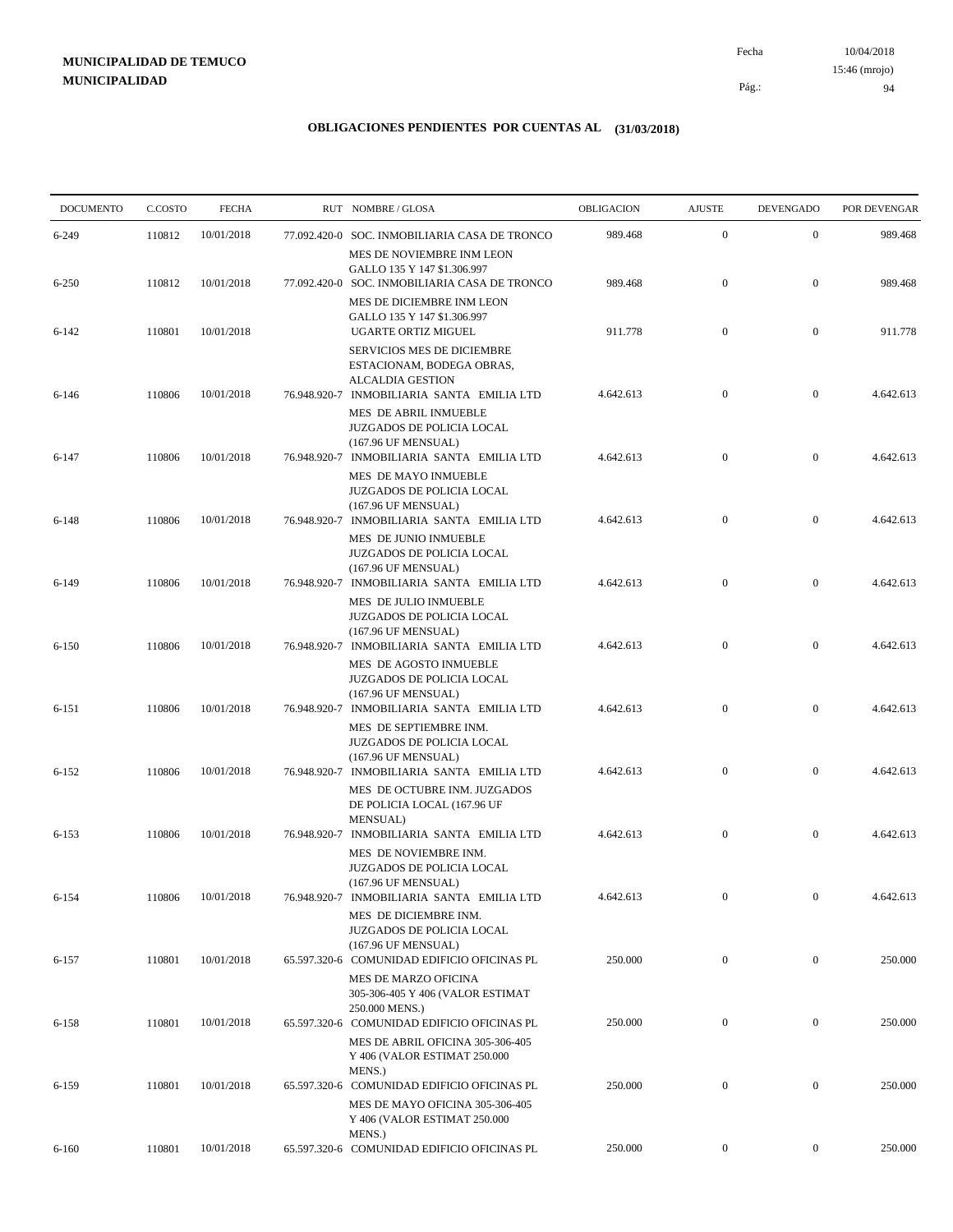| <b>DOCUMENTO</b> | C.COSTO | <b>FECHA</b> |              | RUT NOMBRE/GLOSA                                                                                                                | OBLIGACION | <b>AJUSTE</b>    | <b>DEVENGADO</b> | POR DEVENGAR |
|------------------|---------|--------------|--------------|---------------------------------------------------------------------------------------------------------------------------------|------------|------------------|------------------|--------------|
| 6-161            | 110801  | 10/01/2018   |              | MES DE JUNIO OFICINA 305-306-405<br>Y 406 (VALOR ESTIMAT 250.000<br>MENS.)<br>65.597.320-6 COMUNIDAD EDIFICIO OFICINAS PL       | 250.000    | $\mathbf{0}$     | $\boldsymbol{0}$ | 250.000      |
|                  |         |              |              | MES DE JULIO OFICINA 305-306-405<br>Y 406 (VALOR ESTIMAT 250.000<br>MENS.)                                                      |            |                  |                  |              |
| $6 - 162$        | 110801  | 10/01/2018   |              | 65.597.320-6 COMUNIDAD EDIFICIO OFICINAS PL<br>MES DE AGOSTO OFICINA<br>305-306-405 Y 406 (VALOR ESTIMAT                        | 250.000    | $\mathbf{0}$     | $\boldsymbol{0}$ | 250.000      |
| $6 - 163$        | 110801  | 10/01/2018   |              | 250.000 MENS.)<br>65.597.320-6 COMUNIDAD EDIFICIO OFICINAS PL<br>SEPTIEMBRE OFICINA 305-306-405 Y<br>406 (VALOR ESTIMAT 250.000 | 250.000    | $\boldsymbol{0}$ | $\boldsymbol{0}$ | 250.000      |
| 6-164            | 110801  | 10/01/2018   |              | MENS.)<br>65.597.320-6 COMUNIDAD EDIFICIO OFICINAS PL<br>OCTUBRE OFICINA 305-306-405 Y<br>406 (VALOR ESTIMAT 250.000            | 250.000    | $\boldsymbol{0}$ | $\mathbf{0}$     | 250.000      |
| $6 - 165$        | 110801  | 10/01/2018   | 65.597.320-6 | MENS.)<br>COMUNIDAD EDIFICIO OFICINAS PL<br>NOVIEMBRE OFICINA 305-306-405 Y<br>406 (VALOR ESTIMAT 250.000                       | 250.000    | $\boldsymbol{0}$ | $\boldsymbol{0}$ | 250.000      |
| $6 - 175$        | 110815  | 10/01/2018   |              | MENS.)<br>FRITZ AGUERO JUAN                                                                                                     | 549.981    | $\boldsymbol{0}$ | $\boldsymbol{0}$ | 549.981      |
| $6 - 176$        | 110815  | 10/01/2018   |              | MES DE ABRIL INM LAGOS 780<br><b>BODEGAS BARRIDO</b><br>FRITZ AGUERO JUAN                                                       | 549.981    | $\mathbf{0}$     | $\boldsymbol{0}$ | 549.981      |
| $6 - 177$        | 110815  | 10/01/2018   |              | MES DE MAYO INM LAGOS 780<br><b>BODEGAS BARRIDO</b><br>FRITZ AGUERO JUAN                                                        | 549.981    | $\boldsymbol{0}$ | $\boldsymbol{0}$ | 549.981      |
| $6 - 178$        | 110815  | 10/01/2018   |              | MES DE JUNIO INM LAGOS 780<br><b>BODEGAS BARRIDO</b><br>FRITZ AGUERO JUAN                                                       | 563.731    | $\mathbf{0}$     | $\mathbf{0}$     | 563.731      |
| 6-179            | 110815  | 10/01/2018   |              | MES DE JULIO INM LAGOS 780<br><b>BODEGAS BARRIDO</b><br>FRITZ AGUERO JUAN                                                       | 563.731    | $\mathbf{0}$     | $\boldsymbol{0}$ | 563.731      |
| 6-180            | 110815  | 10/01/2018   |              | MES DE AGOSTO INM LAGOS 780<br><b>BODEGAS BARRIDO</b><br>FRITZ AGUERO JUAN                                                      | 563.731    | $\boldsymbol{0}$ | $\boldsymbol{0}$ | 563.731      |
| 6-181            | 110815  | 10/01/2018   |              | MES DE SEPTIEMBRE INM LAGOS<br>780 BODEGAS BARRIDO<br>FRITZ AGUERO JUAN                                                         | 563.731    | $\mathbf{0}$     | $\boldsymbol{0}$ | 563.731      |
| $6 - 182$        | 110815  | 10/01/2018   |              | MES DE OCTUBRE INM LAGOS 780<br><b>BODEGAS BARRIDO</b><br>FRITZ AGUERO JUAN                                                     | 563.731    | $\mathbf{0}$     | $\boldsymbol{0}$ | 563.731      |
| 6-183            | 110815  | 10/01/2018   |              | MES DE NOVIEMBRE INM LAGOS<br>780 BODEGAS BARRIDO<br>FRITZ AGUERO JUAN                                                          | 563.731    | $\boldsymbol{0}$ | $\boldsymbol{0}$ | 563.731      |
| 6-139            | 110801  | 10/01/2018   |              | MES DE DICIEMBRE INM LAGOS<br>780 BODEGAS BARRIDO<br>UGARTE ORTIZ MIGUEL                                                        | 911.778    | $\boldsymbol{0}$ | $\boldsymbol{0}$ | 911.778      |
| $6 - 138$        | 110801  | 10/01/2018   |              | <b>SERVICIOS MES DE SEPTIEM</b><br>ESTACIONAMIEN, BODEGA OBRAS,<br><b>ALCALDIA GESTION</b><br>UGARTE ORTIZ MIGUEL               | 911.778    | $\mathbf{0}$     | $\boldsymbol{0}$ | 911.778      |
|                  |         |              |              | SERVICIOS MES DE AGOSTO<br>ESTACIONAMIEN, BODEGA OBRAS,<br><b>ALCALDIA GESTION</b>                                              |            |                  |                  |              |
| $6 - 137$        | 110801  | 10/01/2018   |              | UGARTE ORTIZ MIGUEL                                                                                                             | 911.778    | $\overline{0}$   | $\boldsymbol{0}$ | 911.778      |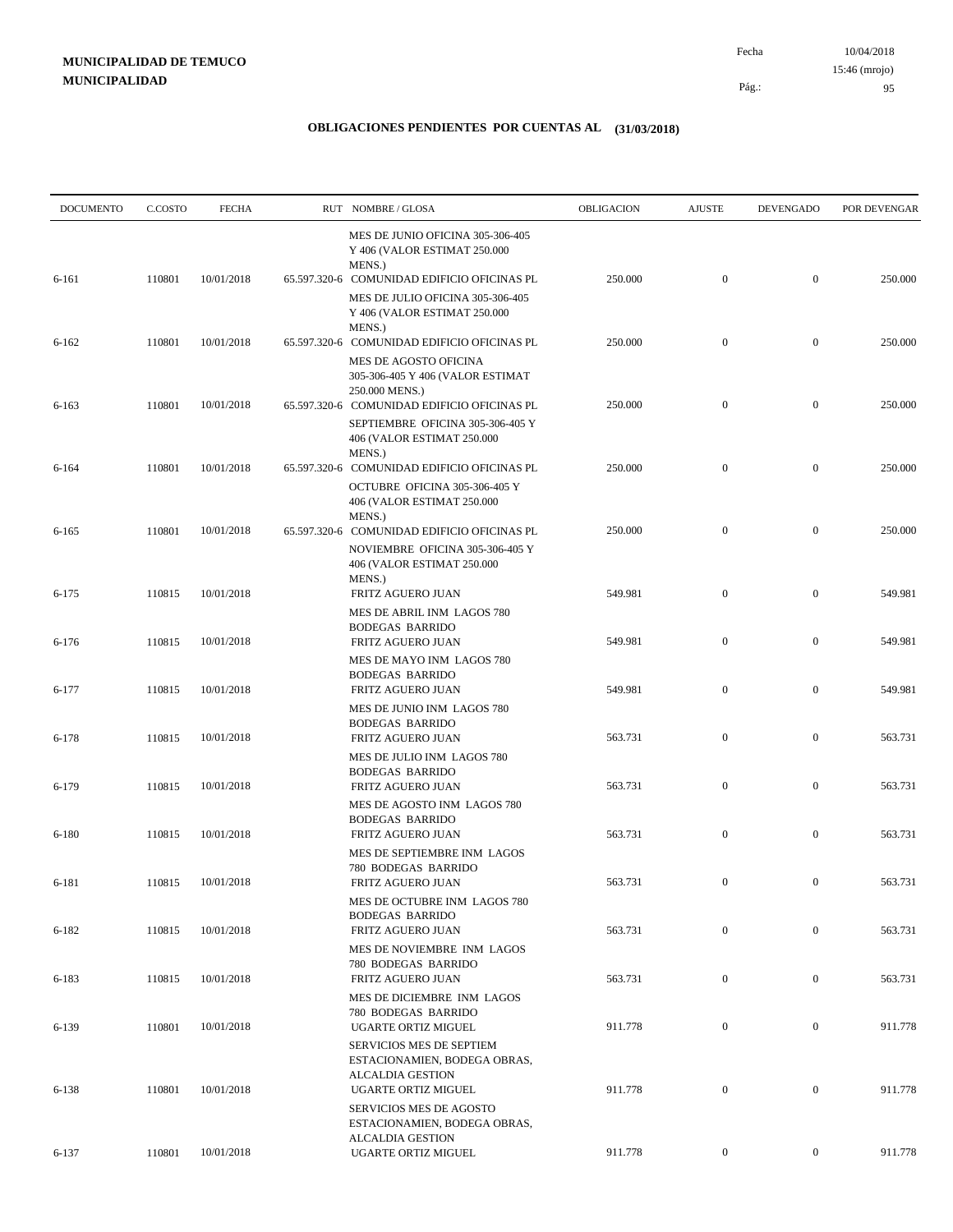| <b>DOCUMENTO</b> | C.COSTO       | <b>FECHA</b> | RUT NOMBRE/GLOSA                                                                                                | OBLIGACION  | <b>AJUSTE</b>    | <b>DEVENGADO</b> | POR DEVENGAR |
|------------------|---------------|--------------|-----------------------------------------------------------------------------------------------------------------|-------------|------------------|------------------|--------------|
| 6-136            | 110801        | 10/01/2018   | <b>SERVICIOS MES DE JULIO</b><br>ESTACIONAMIEN, BODEGA OBRAS,<br><b>ALCALDIA GESTION</b><br>UGARTE ORTIZ MIGUEL | 911.778     | $\boldsymbol{0}$ | $\mathbf{0}$     | 911.778      |
|                  |               |              | <b>SERVICIOS MES DE JUNIO</b><br>ESTACIONAMIEN, BODEGA OBRAS,<br><b>ALCALDIA GESTION</b>                        |             |                  |                  |              |
| $6 - 135$        | 110801        | 10/01/2018   | UGARTE ORTIZ MIGUEL<br><b>SERVICIOS MES DE MAYO</b><br>ESTACIONAMIEN, BODEGA OBRAS,                             | 911.778     | $\boldsymbol{0}$ | $\mathbf{0}$     | 911.778      |
| 6-134            | 110801        | 10/01/2018   | <b>ALCALDIA GESTION</b><br>UGARTE ORTIZ MIGUEL<br>SERVICIOS MES DE ABRIL                                        | 911.778     | $\boldsymbol{0}$ | $\mathbf{0}$     | 911.778      |
|                  |               |              | ESTACIONAMIEN, BODEGA OBRAS,<br><b>ALCALDIA GESTION</b>                                                         |             |                  |                  |              |
|                  |               |              | TOTALES CUENTA                                                                                                  | 189.631.629 | 0                | 3.429.796        | 186.201.833  |
| Cuenta Nro.      | 2152209002002 |              | Arriendo Edif. Programas y Actividades                                                                          |             |                  |                  |              |
| 6-68             | 140601        | 09/01/2018   | RODRIGUEZ GUZMAN NOLFA                                                                                          | 211.375     | $\overline{0}$   | 205.712          | 5.663        |
| $6 - 72$         | 140601        | 09/01/2018   | JORNADA ALTERNA EL<br><b>GORRIONCITO MES DE ENERO</b><br>RODRIGUEZ GUZMAN NOLFA                                 | 211.375     | $\boldsymbol{0}$ | $\mathbf{0}$     | 211.375      |
| $6 - 73$         | 140601        | 09/01/2018   | JORNADA ALTERNA EL<br><b>GORRIONCITO MES DE MAYO</b><br>RODRIGUEZ GUZMAN NOLFA                                  | 211.375     | $\boldsymbol{0}$ | $\mathbf{0}$     | 211.375      |
| $6 - 74$         | 140601        | 09/01/2018   | JORNADA ALTERNA EL<br><b>GORRIONCITO MES DE JUNIO</b><br>RODRIGUEZ GUZMAN NOLFA                                 | 216.659     | $\boldsymbol{0}$ | $\boldsymbol{0}$ | 216.659      |
| $6 - 75$         | 140601        | 09/01/2018   | JORNADA ALTERNA EL<br><b>GORRIONCITO MES DE JULIO</b><br>RODRIGUEZ GUZMAN NOLFA                                 | 216.659     | $\boldsymbol{0}$ | $\mathbf{0}$     | 216.659      |
| $6 - 76$         | 140601        | 09/01/2018   | JORNADA ALTERNA EL<br>GORRIONCITO MES DE AGOSTO<br>RODRIGUEZ GUZMAN NOLFA                                       | 216.659     | $\boldsymbol{0}$ | $\mathbf{0}$     | 216.659      |
|                  |               |              | JORNADA ALTERNA EL<br><b>GORRIONCITO MES DE</b><br><b>SEPTIEMBRE</b>                                            |             |                  |                  |              |
| $6 - 77$         | 140601        | 09/01/2018   | RODRIGUEZ GUZMAN NOLFA                                                                                          | 216.659     | $\boldsymbol{0}$ | $\mathbf{0}$     | 216.659      |
| $6 - 78$         | 140601        | 09/01/2018   | JORNADA ALTERNA EL<br><b>GORRIONCITO MES DE OCTUBRE</b><br>RODRIGUEZ GUZMAN NOLFA                               | 216.659     | $\boldsymbol{0}$ | $\mathbf{0}$     | 216.659      |
| $6 - 79$         | 140601        | 09/01/2018   | JORNADA ALTERNA EL<br>GORRIONCITO MES DE NOVIEMBRE<br>RODRIGUEZ GUZMAN NOLFA                                    | 216.659     | $\boldsymbol{0}$ | $\bf{0}$         | 216.659      |
| 6-196            | 141201        | 10/01/2018   | JORNADA ALTERNA EL<br>GORRIONCITO MES DE DICIEMBRE<br>78.306.640-8 SOC. INMOBILIARIA LAS RAICES LT              | 2.143.462   | $\overline{0}$   | $\boldsymbol{0}$ | 2.143.462    |
|                  |               |              | ABRIL, INM BULNES 815 PG<br>ADULTO MAYOR (60 UF MENS. +<br>GASTOS COMUNES)                                      |             |                  |                  |              |
| 6-197            | 141201        | 10/01/2018   | 78.306.640-8 SOC. INMOBILIARIA LAS RAICES LT<br>MAYO, INM BULNES 815 PG<br>ADULTO MAYOR (60 UF MENS. +          | 2.143.462   | $\boldsymbol{0}$ | $\boldsymbol{0}$ | 2.143.462    |
| 6-198            | 141201        | 10/01/2018   | <b>GASTOS COMUNES)</b><br>78.306.640-8 SOC. INMOBILIARIA LAS RAICES LT<br>JUNIO, INM BULNES 815 PG              | 2.143.462   | $\mathbf{0}$     | $\boldsymbol{0}$ | 2.143.462    |
|                  |               |              | ADULTO MAYOR (60 UF MENS. +<br>GASTOS COMUNES)                                                                  |             |                  |                  |              |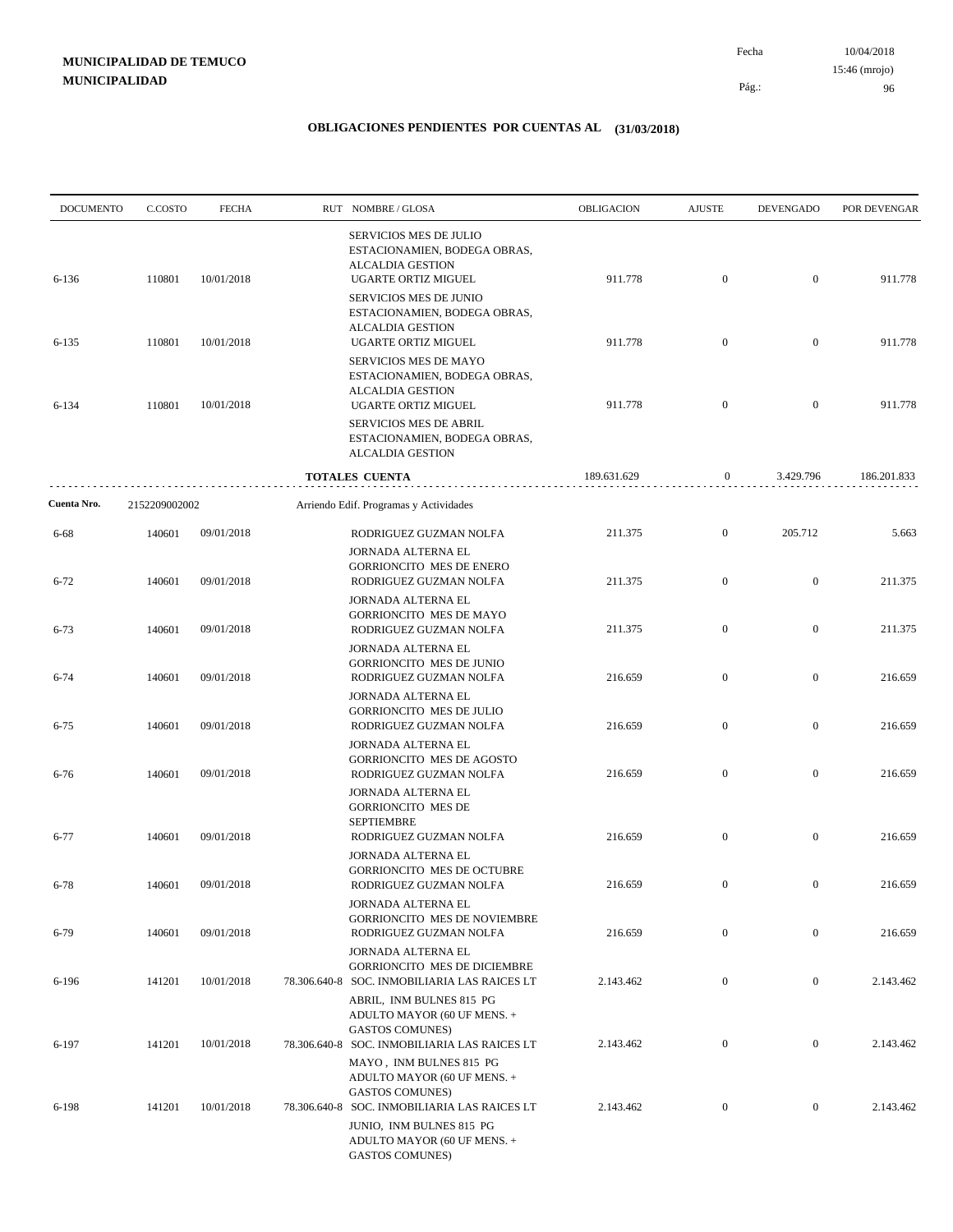10/04/2018 97 Pág.: Fecha 15:46 (mrojo)

| <b>DOCUMENTO</b> | C.COSTO       | <b>FECHA</b> | RUT NOMBRE/GLOSA                                                                                                                  | OBLIGACION | <b>AJUSTE</b> | <b>DEVENGADO</b> | POR DEVENGAR |
|------------------|---------------|--------------|-----------------------------------------------------------------------------------------------------------------------------------|------------|---------------|------------------|--------------|
| 6-199            | 141201        | 10/01/2018   | 78.306.640-8 SOC. INMOBILIARIA LAS RAICES LT                                                                                      | 2.143.462  | $\mathbf{0}$  | $\mathbf{0}$     | 2.143.462    |
|                  |               |              | JULIO, INM BULNES 815 PG<br>ADULTO MAYOR (60 UF MENS. +<br><b>GASTOS COMUNES)</b>                                                 |            |               |                  |              |
| $6 - 200$        | 141201        | 10/01/2018   | 78.306.640-8 SOC. INMOBILIARIA LAS RAICES LT<br>AGOSTO INM BULNES 815 PG<br>ADULTO MAYOR (60 UF MENS. +                           | 2.143.462  | $\mathbf{0}$  | $\mathbf{0}$     | 2.143.462    |
| 6-201            | 141201        | 10/01/2018   | GASTOS COMUNES)<br>78.306.640-8 SOC. INMOBILIARIA LAS RAICES LT<br>SEPTIEMBRE INM BULNES 815 PG<br>AD MAYOR (60 UF MENS. + GASTOS | 2.143.462  | $\mathbf{0}$  | $\mathbf{0}$     | 2.143.462    |
| $6 - 202$        | 141201        | 10/01/2018   | <b>COMUNES</b> )<br>78.306.640-8 SOC. INMOBILIARIA LAS RAICES LT<br>OCTUBRE INM BULNES 815 PG AD<br>MAYOR (60 UF MENS. + GASTOS   | 2.143.462  | $\mathbf{0}$  | $\mathbf{0}$     | 2.143.462    |
| $6 - 203$        | 141201        | 10/01/2018   | <b>COMUNES</b> )<br>78.306.640-8 SOC. INMOBILIARIA LAS RAICES LT<br>NOVIEMBRE INM BULNES 815 PG<br>AD MAYOR (60 UF MENS. + GASTOS | 1.658.471  | $\mathbf{0}$  | $\mathbf{0}$     | 1.658.471    |
| $6 - 204$        | 141201        | 10/01/2018   | <b>COMUNES</b> )<br>78.306.640-8 SOC. INMOBILIARIA LAS RAICES LT<br>DICIEMBRE INM BULNES 815 PG<br>AD MAYOR (60 UF MENS. + GASTOS | 1.658.471  | $\mathbf{0}$  | $\mathbf{0}$     | 1.658.471    |
|                  |               |              | <b>COMUNES</b> )<br><b>TOTALES CUENTA</b>                                                                                         | 20.255.255 | $\mathbf{0}$  | 205.712          | 20.049.543   |
| Cuenta Nro.      | 2152209006001 |              | Arriendo Computadores                                                                                                             |            |               |                  |              |
| 6-727            | 110402        | 18/01/2018   | 96.523.180-3 OPCIONES S.A.                                                                                                        | 11.343.494 | $-1.300.908$  | $\mathbf{0}$     | 10.042.586   |
| 6-728            | 110402        | 18/01/2018   | MAYO, ARRIENDO EQUIPOS COMP.<br>VALOR MENSUAL \$11.343.494-<br>96.523.180-3 OPCIONES S.A.                                         | 11.343.494 | $-1.300.908$  | $\mathbf{0}$     | 10.042.586   |
|                  |               |              | JUNIO, ARRIENDO EQUIPOS COMP.<br>VALOR MENSUAL \$11.343.494-                                                                      |            |               |                  |              |
| 6-729            | 110402        | 18/01/2018   | 96.523.180-3 OPCIONES S.A.<br>JULIO, ARRIENDO EQUIPOS COMP.<br>VALOR MENSUAL \$11.343.494-                                        | 11.343.494 | $-1.300.908$  | $\mathbf{0}$     | 10.042.586   |
| 6-730            | 110402        | 18/01/2018   | 96.523.180-3 OPCIONES S.A.<br>AGOSTO, ARRIENDO EQUIPOS<br>COMP. VALOR MENSUAL                                                     | 11.343.494 | $-2.080.239$  | $\mathbf{0}$     | 9.263.255    |
| 6-731            | 110402        | 18/01/2018   | \$11.343.494-<br>96.523.180-3 OPCIONES S.A.<br>SEPTIEMBRE, ARRIENDO EQUIPOS<br>COMP. VALOR MENSUAL                                | 11.343.494 | $-2.080.239$  | $\boldsymbol{0}$ | 9.263.255    |
| 6-732            | 110402        | 18/01/2018   | \$11.343.494-<br>96.523.180-3 OPCIONES S.A.<br>OCTUBRE, ARRIENDO EQUIPOS                                                          | 11.343.494 | $-2.080.239$  | $\overline{0}$   | 9.263.255    |
| 6-733            | 110402        | 18/01/2018   | COMP. VALOR MENSUAL<br>\$11.343.494-<br>96.523.180-3 OPCIONES S.A.                                                                | 11.343.494 | $-2.080.239$  | $\boldsymbol{0}$ | 9.263.255    |
| 6-734            | 110402        | 18/01/2018   | NOVIEMBRE, ARRIENDO EQUIPOS<br>COMP. VALOR MENSUAL<br>\$11.343.494-<br>96.523.180-3 OPCIONES S.A.                                 | 11.343.494 | $-2.080.239$  | $\overline{0}$   | 9.263.255    |
|                  |               |              | DICIEMBRE, ARRIENDO EQUIPOS<br>COMP. VALOR MENSUAL                                                                                |            |               |                  |              |
| 6-776            | 110402        | 18/01/2018   | \$11.343.494-<br>86.130.200-8 SISTEMAS MODULARES DE COMPUT                                                                        | 1.598.302  | $\mathbf{0}$  | $\mathbf{0}$     | 1.598.302    |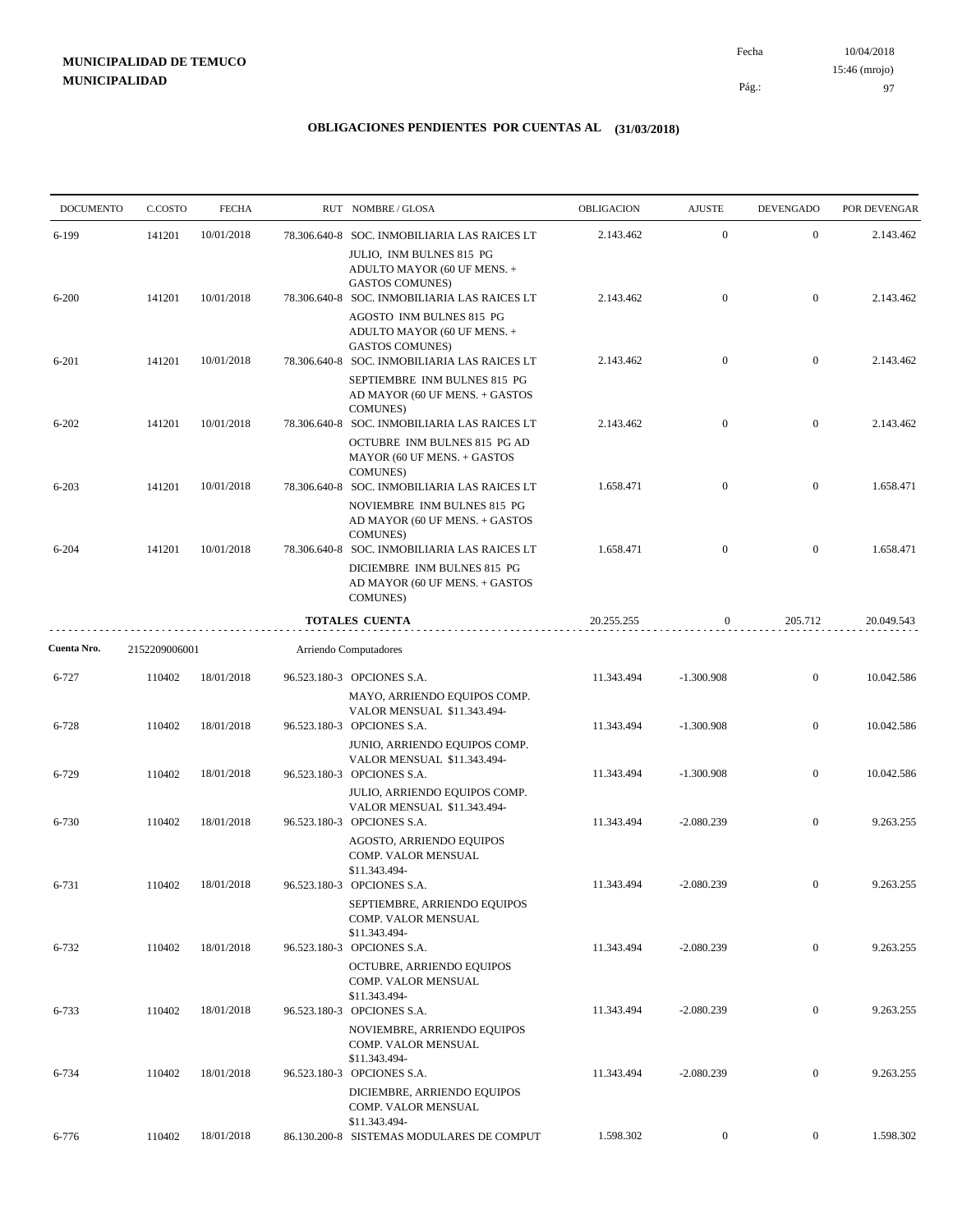10/04/2018 98 15:46 (mrojo)

Pág.:

Fecha

| <b>DOCUMENTO</b> | C.COSTO | <b>FECHA</b> | RUT NOMBRE/GLOSA                                                                                                | OBLIGACION | <b>AJUSTE</b>    | <b>DEVENGADO</b> | POR DEVENGAR |
|------------------|---------|--------------|-----------------------------------------------------------------------------------------------------------------|------------|------------------|------------------|--------------|
| 6-777            | 110402  | 18/01/2018   | MARZO, ARRIENDO SERVIDOR (\$<br>1.598.302.- VALOR MENSUAL)<br>86.130.200-8 SISTEMAS MODULARES DE COMPUT         | 1.598.302  | $\mathbf{0}$     | $\mathbf{0}$     | 1.598.302    |
| 6-778            | 110402  | 18/01/2018   | ABRIL, ARRIENDO SERVIDOR (\$<br>1.598.302.- VALOR MENSUAL)<br>86.130.200-8 SISTEMAS MODULARES DE COMPUT         | 1.598.302  | $\mathbf{0}$     | $\boldsymbol{0}$ | 1.598.302    |
| 6-779            | 110402  | 18/01/2018   | <b>MAYO, ARRIENDO SERVIDOR (\$</b><br>1.598.302.- VALOR MENSUAL)<br>86.130.200-8 SISTEMAS MODULARES DE COMPUT   | 1.598.302  | $\boldsymbol{0}$ | $\boldsymbol{0}$ | 1.598.302    |
| 6-780            | 110402  | 18/01/2018   | <b>JUNIO, ARRIENDO SERVIDOR (\$</b><br>1.598.302.- VALOR MENSUAL)<br>86.130.200-8 SISTEMAS MODULARES DE COMPUT  | 1.598.302  | $\mathbf{0}$     | $\mathbf{0}$     | 1.598.302    |
| 6-781            | 110402  | 18/01/2018   | <b>JULIO, ARRIENDO SERVIDOR (\$</b><br>1.598.302.- VALOR MENSUAL)<br>86.130.200-8 SISTEMAS MODULARES DE COMPUT  | 1.598.302  | $\boldsymbol{0}$ | $\boldsymbol{0}$ | 1.598.302    |
| 6-782            | 110402  | 18/01/2018   | <b>AGOSTO, ARRIENDO SERVIDOR (\$</b><br>1.598.302.- VALOR MENSUAL)<br>86.130.200-8 SISTEMAS MODULARES DE COMPUT | 1.598.302  | $\mathbf{0}$     | $\mathbf{0}$     | 1.598.302    |
| 6-783            | 110402  | 18/01/2018   | SEPTIEMBRE, ARRIENDO SERVIDOR<br>(\$1.598.302.- VALOR MENSUAL)<br>86.130.200-8 SISTEMAS MODULARES DE COMPUT     | 1.598.302  | $\mathbf{0}$     | $\mathbf{0}$     | 1.598.302    |
| 6-784            | 110402  | 18/01/2018   | OCTUBRE, ARRIENDO SERVIDOR (\$<br>1.598.302.- VALOR MENSUAL)<br>86.130.200-8 SISTEMAS MODULARES DE COMPUT       | 1.598.302  | $\mathbf{0}$     | $\mathbf{0}$     | 1.598.302    |
| 6-785            | 110402  | 18/01/2018   | NOVIEMBRE, ARRIENDO SERVIDOR<br>(\$1.598.302.- VALOR MENSUAL)<br>86.130.200-8 SISTEMAS MODULARES DE COMPUT      | 1.598.302  | $\mathbf{0}$     | $\mathbf{0}$     | 1.598.302    |
|                  |         |              | DICIEMBRE, ARRIENDO SERVIDOR<br>(\$1.598.302.- VALOR MENSUAL)                                                   |            |                  |                  |              |
| 6-788            | 110402  | 18/01/2018   | 96.587.380-5 VIGATEC S.A.<br>MARZO, ARRIENDO REGISTRO<br>ASISTENCIA \$854.105.- MENSUAL                         | 854.105    | $\mathbf{0}$     | $\boldsymbol{0}$ | 854.105      |
| 6-789            | 110402  | 18/01/2018   | 96.587.380-5 VIGATEC S.A.<br>ABRIL, ARRIENDO REGISTRO<br>ASISTENCIA \$854.105.- MENSUAL                         | 854.105    | $\mathbf{0}$     | $\boldsymbol{0}$ | 854.105      |
| 6-790            | 110402  | 18/01/2018   | 96.587.380-5 VIGATEC S.A.<br>MAYO, ARRIENDO REGISTRO<br>ASISTENCIA \$854.105.- MENSUAL                          | 854.105    | $\boldsymbol{0}$ | $\mathbf{0}$     | 854.105      |
| 6-791            | 110402  | 18/01/2018   | 96.587.380-5 VIGATEC S.A.<br>JUNIO, ARRIENDO REGISTRO<br>ASISTENCIA \$854.105.- MENSUAL                         | 854.105    | $\boldsymbol{0}$ | $\mathbf{0}$     | 854.105      |
| 6-792            | 110402  | 18/01/2018   | 96.587.380-5 VIGATEC S.A.<br>JULIO, ARRIENDO REGISTRO<br>ASISTENCIA \$854.105.- MENSUAL                         | 854.105    | $\mathbf{0}$     | $\Omega$         | 854.105      |
| 6-793            | 110402  | 18/01/2018   | 96.587.380-5 VIGATEC S.A.<br>AGOSTO, ARRIENDO REGISTRO<br>ASISTENCIA \$854.105.- MENSUAL                        | 854.105    | $\boldsymbol{0}$ | $\mathbf{0}$     | 854.105      |
| 6-794            | 110402  | 18/01/2018   | 96.587.380-5 VIGATEC S.A.<br>SEPTIEMBRE, ARRIENDO REGISTRO                                                      | 854.105    | $\boldsymbol{0}$ | $\overline{0}$   | 854.105      |
| 6-795            | 110402  | 18/01/2018   | ASISTENCIA \$854.105.- MENSUAL<br>96.587.380-5 VIGATEC S.A.<br>OCTUBRE, ARRIENDO REGISTRO                       | 854.105    | $\boldsymbol{0}$ | $\overline{0}$   | 854.105      |
| 6-796            | 110402  | 18/01/2018   | ASISTENCIA \$854.105.- MENSUAL<br>96.587.380-5 VIGATEC S.A.<br>NOVIEMBRE, ARRIENDO REGISTRO                     | 854.105    | $\boldsymbol{0}$ | $\mathbf{0}$     | 854.105      |
| 6-797            | 110402  | 18/01/2018   | ASISTENCIA \$854.105.- MENSUAL<br>96.587.380-5 VIGATEC S.A.                                                     | 854.105    | $\overline{0}$   | $\overline{0}$   | 854.105      |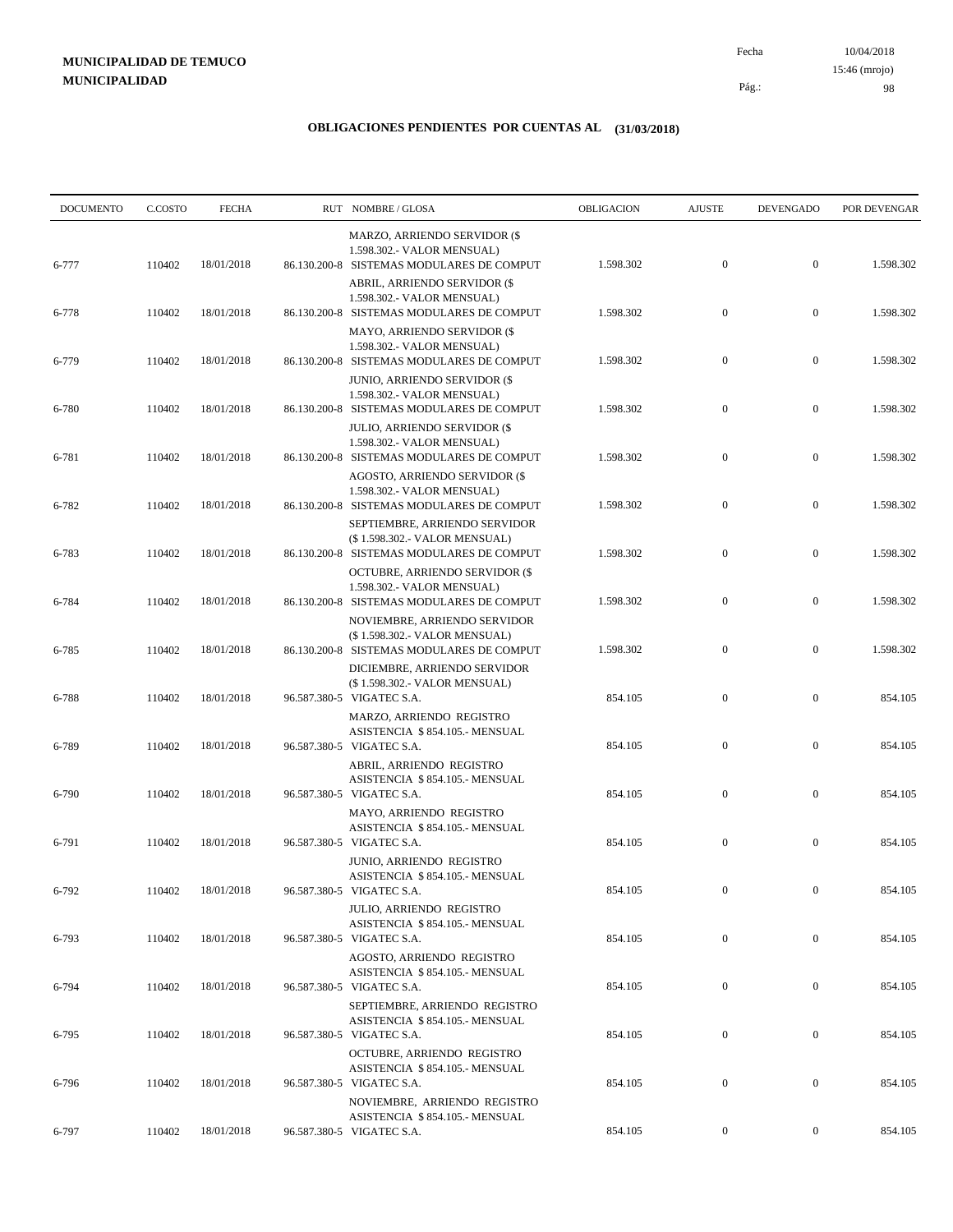10/04/2018 99 Pág.: Fecha 15:46 (mrojo)

| <b>DOCUMENTO</b> | C.COSTO | <b>FECHA</b> | RUT NOMBRE/GLOSA                                                                                             | OBLIGACION | <b>AJUSTE</b>    | <b>DEVENGADO</b> | POR DEVENGAR |
|------------------|---------|--------------|--------------------------------------------------------------------------------------------------------------|------------|------------------|------------------|--------------|
|                  |         |              | DICIEMBRE, ARRIENDO REGISTRO<br>ASISTENCIA \$854.105.- MENSUAL                                               |            |                  |                  |              |
| 6-725            | 110402  | 18/01/2018   | 96.523.180-3 OPCIONES S.A.<br>MARZO, ARRIENDO EQUIPOS COMP.                                                  | 11.343.494 | $\mathbf{0}$     | $\mathbf{0}$     | 11.343.494   |
| 6-726            | 110402  | 18/01/2018   | VALOR MENSUAL \$11.343.494-<br>96.523.180-3 OPCIONES S.A.                                                    | 11.343.494 | $\boldsymbol{0}$ | $\mathbf{0}$     | 11.343.494   |
| 6-1691           | 110402  | 01/02/2018   | ABRIL, ARRIENDO EQUIPOS COMP.<br>VALOR MENSUAL \$11.343.494-<br>78.507.660-5 SERVICIOS E INVERSIONES ARRIEND | 4.403.000  | $\boldsymbol{0}$ | $\boldsymbol{0}$ | 4.403.000    |
|                  |         |              | ARRIENDO DE 43 COMPUTADORES<br>DE ESCRITORIO PARA PROCESO<br>PERMISOS DE CIR                                 |            |                  |                  |              |
| 6-2344           | 110402  | 21/02/2018   | 96.523.180-3 OPCIONES S.A.<br>RENOVACION ARRIENDO EQUIPOS<br>COMPUTACIONALES MES DE<br><b>ENERO 2018</b>     | 6.229.198  | $\mathbf{0}$     | $\mathbf{0}$     | 6.229.198    |
| 6-2345           | 110402  | 21/02/2018   | 96.523.180-3 OPCIONES S.A.<br>RENOVACION ARRIENDO DE                                                         | 6.229.198  | $\boldsymbol{0}$ | $\mathbf{0}$     | 6.229.198    |
| 6-2346           | 110402  | 21/02/2018   | EQUIPOS MES DE FEBRERO<br>96.523.180-3 OPCIONES S.A.<br>RENOVACION CONTRATO<br>ARRIENDO DE EQUIPOS MES DE    | 6.229.198  | $\mathbf{0}$     | $\mathbf{0}$     | 6.229.198    |
| 6-2347           | 110402  | 21/02/2018   | <b>MARZO</b><br>96.523.180-3 OPCIONES S.A.<br>ARRIENDO DE EQUIPOS COMP,                                      | 8.103.594  | $\boldsymbol{0}$ | $\mathbf{0}$     | 8.103.594    |
| 6-2348           | 110402  | 21/02/2018   | CONT OPERATIVA MES DE ABRIL<br>2018<br>96.523.180-3 OPCIONES S.A.                                            | 8.103.594  | $\boldsymbol{0}$ | $\mathbf{0}$     | 8.103.594    |
|                  |         |              | ARRIENDO DE EQUIPOS COMP,<br>CONT OPERATIVA MES DE MAYO<br>2018                                              |            |                  |                  |              |
| 6-2349           | 110402  | 21/02/2018   | 96.523.180-3 OPCIONES S.A.<br>ARRIENDO DE EQUIPOS COMP,<br>CONT OPERATIVA MES DE JUNIO<br>2018               | 8.103.594  | $\boldsymbol{0}$ | $\mathbf{0}$     | 8.103.594    |
| 6-2350           | 110402  | 21/02/2018   | 96.523.180-3 OPCIONES S.A.<br>ARRIENDO DE EQUIPOS COMP,<br>CONT OPERATIVA MES DE JULIO                       | 8.103.594  | $\boldsymbol{0}$ | $\mathbf{0}$     | 8.103.594    |
| 6-2351           | 110402  | 21/02/2018   | 2018<br>96.523.180-3 OPCIONES S.A.<br>ARRIENDO DE EQUIPOS COMP,<br>CONT OPERATIVA MES DE                     | 8.103.594  | $\boldsymbol{0}$ | $\mathbf{0}$     | 8.103.594    |
| 6-2352           | 110402  | 21/02/2018   | AGOSTO 2018<br>96.523.180-3 OPCIONES S.A.<br>ARRIENDO DE EQUIPOS COMP,<br>CONT OPERATIVA MES DE              | 8.103.594  | $\mathbf{0}$     | $\boldsymbol{0}$ | 8.103.594    |
| 6-2353           | 110402  | 21/02/2018   | SEPTIEMBRE 2018<br>96.523.180-3 OPCIONES S.A.<br>ARRIENDO DE EQUIPOS COMP,                                   | 8.103.594  | $\boldsymbol{0}$ | $\overline{0}$   | 8.103.594    |
| 6-2354           | 110402  | 21/02/2018   | CONT OPERATIVA MES DE<br><b>OCTUBRE 2018</b><br>96.523.180-3 OPCIONES S.A.                                   | 8.103.594  | $\boldsymbol{0}$ | $\boldsymbol{0}$ | 8.103.594    |
|                  |         |              | ARRIENDO DE EQUIPOS COMP,<br>CONT OPERATIVA MES DE<br><b>NOVIEMBRE 2018</b>                                  |            |                  |                  |              |
| 6-2355           | 110402  | 21/02/2018   | 96.523.180-3 OPCIONES S.A.<br>ARRIENDO DE EQUIPOS COMP,<br>CONT OPERATIVA MES DE<br>DICIEMBRE 2018           | 8.103.594  | $\boldsymbol{0}$ | $\boldsymbol{0}$ | 8.103.594    |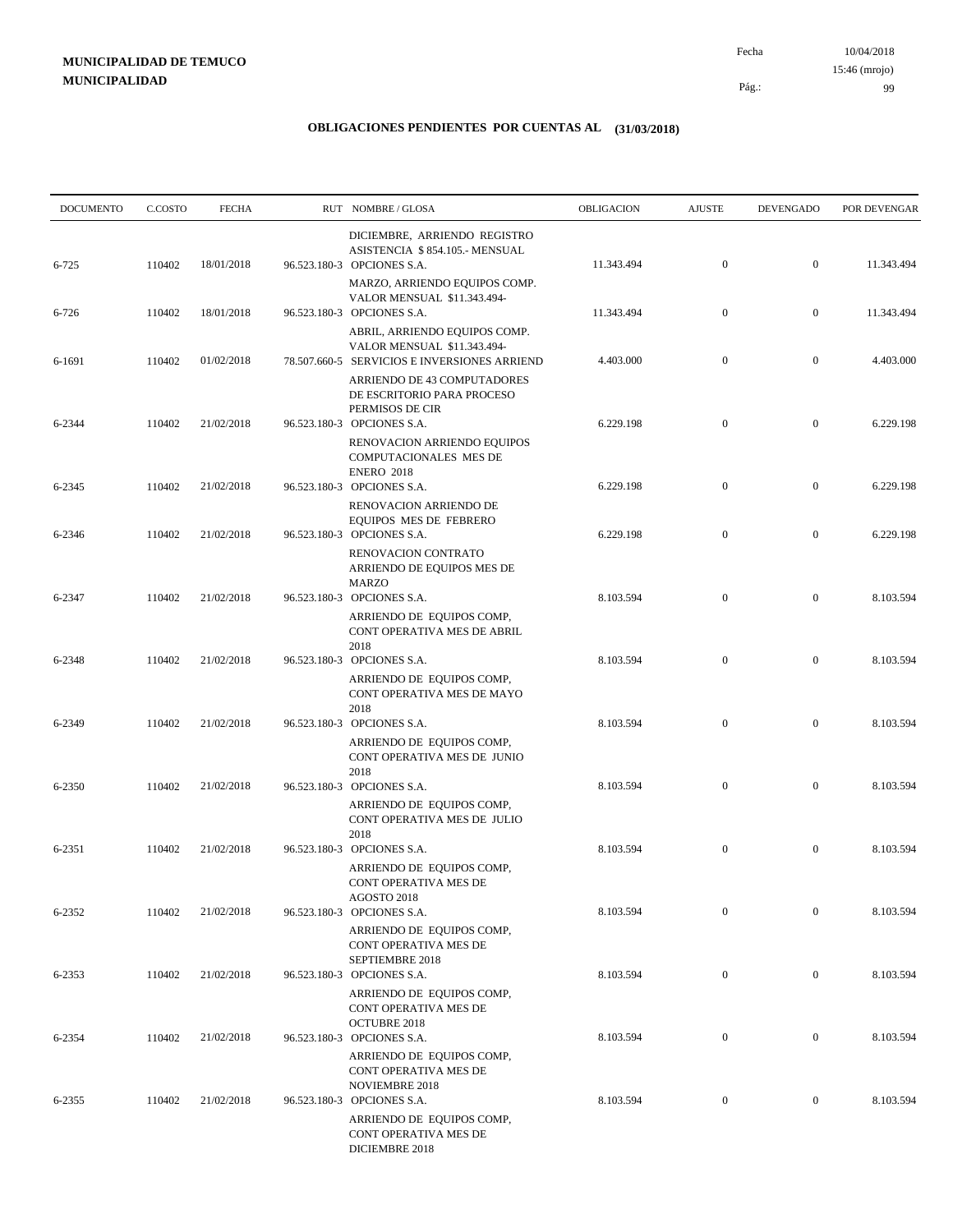| <b>DOCUMENTO</b> | C.COSTO | <b>FECHA</b> | RUT NOMBRE/GLOSA                                                                                     | OBLIGACION | <b>AJUSTE</b>    | <b>DEVENGADO</b> | POR DEVENGAR |
|------------------|---------|--------------|------------------------------------------------------------------------------------------------------|------------|------------------|------------------|--------------|
| 6-2698           | 110402  | 05/03/2018   | 96.523.180-3 OPCIONES S.A.                                                                           | 531.888    | $\mathbf{0}$     | $\mathbf{0}$     | 531.888      |
|                  |         |              | ARRIENDO DE EQUIPO PARA LA<br>MUNICIPALIDAD DE TEMUCO<br><b>MARZO</b>                                |            |                  |                  |              |
| 6-2699           | 110402  | 05/03/2018   | 96.523.180-3 OPCIONES S.A.                                                                           | 531.888    | $\boldsymbol{0}$ | $\mathbf{0}$     | 531.888      |
|                  |         |              | ARRIENDO DE EQUIPO PARA LA<br>MUNICIPALIDAD DE TEMUCO<br>ABRIL                                       |            |                  |                  |              |
| 6-2700           | 110402  | 05/03/2018   | 96.523.180-3 OPCIONES S.A.                                                                           | 531.888    | $\mathbf{0}$     | $\mathbf{0}$     | 531.888      |
|                  |         |              | ARRIENDO DE EQUIPO PARA LA<br>MUNICIPALIDAD DE TEMUCO<br>MAYO                                        |            |                  |                  |              |
| 6-2701           | 110402  | 05/03/2018   | 96.523.180-3 OPCIONES S.A.                                                                           | 531.888    | $\mathbf{0}$     | $\mathbf{0}$     | 531.888      |
|                  |         |              | ARRIENDO DE EQUIPO PARA LA<br>MUNICIPALIDAD DE TEMUCO<br><b>JUNIO</b>                                |            |                  |                  |              |
| 6-2702           | 110402  | 05/03/2018   | 96.523.180-3 OPCIONES S.A.                                                                           | 531.888    | $\boldsymbol{0}$ | $\mathbf{0}$     | 531.888      |
|                  |         |              | ARRIENDO DE EQUIPO PARA LA<br>MUNICIPALIDAD DE TEMUCO JULIO                                          |            |                  |                  |              |
| 6-2703           | 110402  | 05/03/2018   | 96.523.180-3 OPCIONES S.A.<br>ARRIENDO DE EQUIPO PARA LA<br>MUNICIPALIDAD DE TEMUCO<br><b>AGOSTO</b> | 531.888    | $\mathbf{0}$     | $\mathbf{0}$     | 531.888      |
| 6-2704           | 110402  | 05/03/2018   | 96.523.180-3 OPCIONES S.A.                                                                           | 531.888    | $\boldsymbol{0}$ | $\mathbf{0}$     | 531.888      |
| 6-2705           | 110402  | 05/03/2018   | ARRIENDO DE EQUIPO PARA LA<br>MUNICIPALIDAD DE TEMUCO SEPTI<br>96.523.180-3 OPCIONES S.A.            | 531.888    | $\boldsymbol{0}$ | $\mathbf{0}$     | 531.888      |
|                  |         |              | ARRIENDO DE EQUIPO PARA LA<br>MUNICIPALIDAD DE TEMUCO<br><b>OCTUBRE</b>                              |            |                  |                  |              |
| 6-2706           | 110402  | 05/03/2018   | 96.523.180-3 OPCIONES S.A.                                                                           | 531.888    | $\boldsymbol{0}$ | $\mathbf{0}$     | 531.888      |
|                  |         |              | ARRIENDO DE EQUIPO PARA LA<br>MUNICIPALIDAD DE TEMUCO<br><b>NOVIEMBRE</b>                            |            |                  |                  |              |
| 6-2707           | 110402  | 05/03/2018   | 96.523.180-3 OPCIONES S.A.<br>ARRIENDO DE EQUIPO PARA LA<br>MUNICIPALIDAD DE TEMUCO                  | 531.888    | $\mathbf{0}$     | $\mathbf{0}$     | 531.888      |
| 6-3663           | 110402  | 29/03/2018   | <b>DICIEMBRE</b><br>96.523.180-3 OPCIONES S.A.                                                       | 1.977.274  | $\mathbf{0}$     | $\mathbf{0}$     | 1.977.274    |
|                  |         |              | ARRIENDO DE EQUIPOS<br>COMPUTACIONALES JULIO                                                         |            |                  |                  |              |
| 6-3664           | 110402  | 29/03/2018   | 96.523.180-3 OPCIONES S.A.                                                                           | 1.977.274  | $\boldsymbol{0}$ | $\mathbf{0}$     | 1.977.274    |
| 6-3665           | 110402  | 29/03/2018   | ARRIENDO DE EQUIPOS<br>COMPUTACIONALES AGOSTO<br>96.523.180-3 OPCIONES S.A.                          | 1.977.274  | $\mathbf{0}$     | $\overline{0}$   | 1.977.274    |
| 6-3666           | 110402  | 29/03/2018   | ARRIENDO DE EQUIPOS<br>COMPUTACIONALES SEPTIEMBRE<br>96.523.180-3 OPCIONES S.A.                      | 1.977.274  | $\overline{0}$   | $\boldsymbol{0}$ | 1.977.274    |
|                  |         |              | ARRIENDO DE EQUIPOS                                                                                  |            |                  |                  |              |
| 6-3667           | 110402  | 29/03/2018   | COMPUTACIONALES OCTUBRE<br>96.523.180-3 OPCIONES S.A.                                                | 1.977.274  | $\boldsymbol{0}$ | $\boldsymbol{0}$ | 1.977.274    |
| 6-3668           | 110402  | 29/03/2018   | ARRIENDO DE EQUIPOS<br>COMPUTACIONALES NOV<br>96.523.180-3 OPCIONES S.A.                             | 1.977.274  | $\boldsymbol{0}$ | $\bf{0}$         | 1.977.274    |
|                  |         |              | ARRIENDO DE EQUIPOS                                                                                  |            |                  |                  |              |
| 6-3627           | 110402  | 29/03/2018   | COMPUTACIONALES DIC<br>96.523.180-3 OPCIONES S.A.                                                    | 1.977.274  | $\boldsymbol{0}$ | $\boldsymbol{0}$ | 1.977.274    |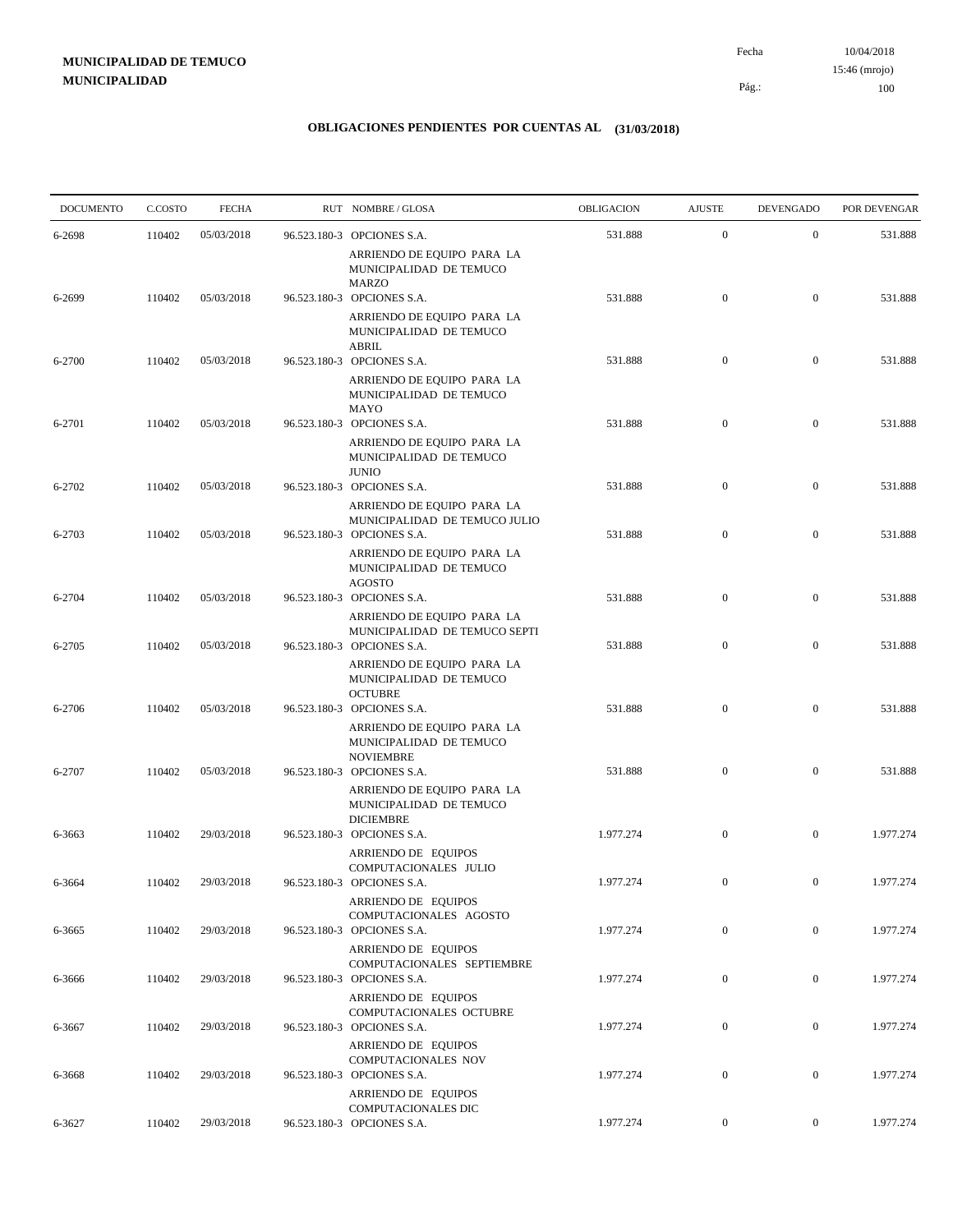10/04/2018 101 Pág.: Fecha 15:46 (mrojo)

| <b>DOCUMENTO</b> | C.COSTO       | <b>FECHA</b> |                 | RUT NOMBRE/GLOSA                                                                                              | OBLIGACION  | <b>AJUSTE</b>    | <b>DEVENGADO</b> | POR DEVENGAR |
|------------------|---------------|--------------|-----------------|---------------------------------------------------------------------------------------------------------------|-------------|------------------|------------------|--------------|
| 6-3628           | 110402        | 29/03/2018   |                 | ARRIENDO DE EQUIPOS<br>COMPUTACIONALES CON<br>SERVICIO DE CONTINUIDAD<br>96.523.180-3 OPCIONES S.A.           | 1.977.274   | $\mathbf{0}$     | $\overline{0}$   | 1.977.274    |
|                  |               |              |                 | ARRIENDO DE EQUIPOS<br>COMPUTACIONALES JUNIO                                                                  |             |                  |                  |              |
|                  |               |              |                 | TOTALES CUENTA                                                                                                | 255.119.022 | -14.303.919      | $\mathbf{0}$     | 240.815.103  |
| Cuenta Nro.      | 2152209999001 |              |                 | Arriendo Contenedores                                                                                         |             |                  |                  |              |
| 6-737            | 120301        | 18/01/2018   |                 | 96.753.590-7 PLASTIC OMNIUN S.A.                                                                              | 4.559.689   | $\mathbf{0}$     | $\mathbf{0}$     | 4.559.689    |
|                  |               |              |                 | ARRIENDO CONTENEDORES (164.96<br>UF MENS.) AL 05 DE MARZO<br>TERMINO DE C                                     |             | $\mathbf{0}$     | $\mathbf{0}$     | 18.058.259   |
| 6-2413           | 120301        | 22/02/2018   |                 | 96.753.590-7 PLASTIC OMNIUN S.A.<br>TRATO DIRECTO 51-2018 ARRIENDO<br>DE 2260 CONTENEDORES<br>PLASTICOS MARZO | 18.058.259  |                  |                  |              |
| 6-2414           | 120301        | 22/02/2018   |                 | 96.753.590-7 PLASTIC OMNIUN S.A.<br>TRATO DIRECTO 51-2018 ARRIENDO<br>DE 2260 CONTENEDORES                    | 18.058.259  | $\mathbf{0}$     | $\mathbf{0}$     | 18.058.259   |
| 6-2415           | 120301        | 22/02/2018   |                 | PLASTICOS ABRIL<br>96.753.590-7 PLASTIC OMNIUN S.A.<br>TRATO DIRECTO 51-2018 ARRIENDO                         | 18.058.259  | $\overline{0}$   | $\overline{0}$   | 18.058.259   |
| 6-2416           | 120301        | 22/02/2018   |                 | DE 2260 CONTENEDORES<br>PLASTICOS MAYO<br>96.753.590-7 PLASTIC OMNIUN S.A.                                    | 18.058.259  | $\mathbf{0}$     | $\mathbf{0}$     | 18.058.259   |
|                  |               |              |                 | TRATO DIRECTO 51-2018 ARRIENDO<br>DE 2260 CONTENEDORES<br>PLASTICOS JUNIO                                     |             |                  |                  |              |
| 6-2417           | 120301        | 22/02/2018   |                 | 96.753.590-7 PLASTIC OMNIUN S.A.<br>TRATO DIRECTO 51-2018 ARRIENDO<br>DE 2260 CONTENEDORES                    | 18.058.259  | $\overline{0}$   | $\overline{0}$   | 18.058.259   |
| 6-2418           | 120301        | 22/02/2018   |                 | PLASTICOS JULIO<br>96.753.590-7 PLASTIC OMNIUN S.A.<br>TRATO DIRECTO 51-2018 ARRIENDO<br>DE 2260 CONTENEDORES | 18.058.259  | $\mathbf{0}$     | $\mathbf{0}$     | 18.058.259   |
| 6-2419           | 120301        | 22/02/2018   |                 | PLASTICOS AGOSTO<br>96.753.590-7 PLASTIC OMNIUN S.A.<br>TRATO DIRECTO 51-2018 ARRIENDO                        | 18.058.259  | $\overline{0}$   | $\overline{0}$   | 18.058.259   |
| 6-2420           | 120301        | 22/02/2018   |                 | DE 2260 CONTENEDORES<br><b>PLASTICOS SEPTIE</b><br>96.753.590-7 PLASTIC OMNIUN S.A.                           | 18.058.259  | $\theta$         | $\bf{0}$         | 18.058.259   |
|                  |               |              |                 | TRATO DIRECTO 51-2018 ARRIENDO<br>DE 2260 CONTENEDORES<br>PLASTICOS OCTUB                                     |             |                  |                  |              |
| 6-2421           | 120301        | 22/02/2018   |                 | 96.753.590-7 PLASTIC OMNIUN S.A.<br>TRATO DIRECTO 51-2018 ARRIENDO                                            | 18.058.259  | $\mathbf{0}$     | $\overline{0}$   | 18.058.259   |
| 6-2422           | 120301        | 22/02/2018   |                 | DE 2260 CONTENEDORES<br>PLASTICOS NOVIEM<br>96.753.590-7 PLASTIC OMNIUN S.A.                                  | 18.058.259  | $\mathbf{0}$     | $\mathbf{0}$     | 18.058.259   |
|                  |               |              |                 | TRATO DIRECTO 51-2018 ARRIENDO<br>DE 2260 CONTENEDORES<br>PLASTICOS DICIEM                                    |             |                  |                  |              |
|                  |               |              |                 | <b>TOTALES CUENTA</b>                                                                                         | 185.142.279 | $\mathbf{0}$     | $\overline{0}$   | 185.142.279  |
| Cuenta Nro.      | 2152209999009 |              | Otros Arriendos |                                                                                                               |             |                  |                  |              |
| 6-278            | 121201        | 11/01/2018   |                 | 96.824.110-9 DISAL CHILE SANITARIOS PORTABLE                                                                  | 59.500      | $\boldsymbol{0}$ | $\overline{0}$   | 59.500       |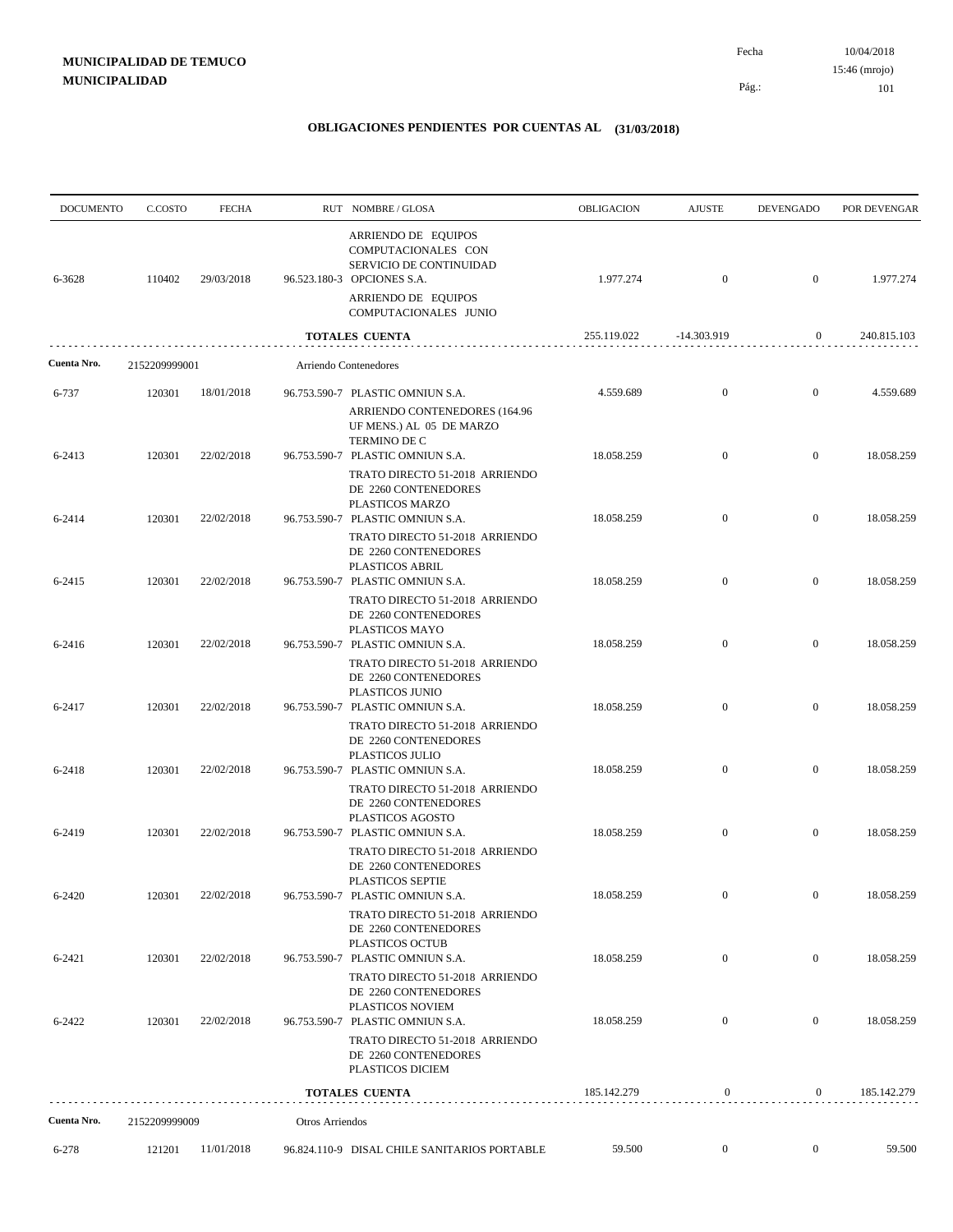10/04/2018 102 Pág.: Fecha 15:46 (mrojo)

| <b>DOCUMENTO</b> | C.COSTO       | <b>FECHA</b> | RUT NOMBRE/GLOSA                                                                                 | <b>OBLIGACION</b> | <b>AJUSTE</b>    | <b>DEVENGADO</b> | POR DEVENGAR |
|------------------|---------------|--------------|--------------------------------------------------------------------------------------------------|-------------------|------------------|------------------|--------------|
| $6 - 1020$       | 121201        | 22/01/2018   | ACTUALIZA O.C 5864 07.08.2017<br>96.824.110-9 DISAL CHILE SANITARIOS PORTABLE                    | 595.000           | $\overline{0}$   | 59.500           | 535.500      |
| 6-2767           | 140101        | 06/03/2018   | ARRIENDO BAÑO QUIMICO CON<br>SERVICIO DE LIMPIEZA SEMANAL<br>PARA RECI<br>MENDEZ SANDOVAL RENATO | 1.400.000         | $\boldsymbol{0}$ | $\mathbf{0}$     | 1.400.000    |
|                  |               |              | ARRIENDO DEL SERVICIO DE<br>REPETICION DE COMUNICACIONES<br>MARZO                                |                   |                  |                  |              |
| 6-2768           | 140101        | 06/03/2018   | MENDEZ SANDOVAL RENATO<br>ARRIENDO DEL SERVICIO DE<br>REPETICION DE COMUNICACIONES               | 1.400.000         | $\boldsymbol{0}$ | $\mathbf{0}$     | 1.400.000    |
| 6-2769           | 140101        | 06/03/2018   | <b>ABRIL</b><br>MENDEZ SANDOVAL RENATO                                                           | 1.400.000         | $\boldsymbol{0}$ | $\mathbf{0}$     | 1.400.000    |
|                  |               |              | ARRIENDO DEL SERVICIO DE<br>REPETICION DE COMUNICACIONES<br>MAYO                                 |                   |                  |                  |              |
| 6-2770           | 140101        | 06/03/2018   | MENDEZ SANDOVAL RENATO<br>ARRIENDO DEL SERVICIO DE<br>REPETICION DE COMUNICACIONES               | 1.400.000         | $\boldsymbol{0}$ | $\mathbf{0}$     | 1.400.000    |
| 6-2771           | 140101        | 06/03/2018   | <b>JUNIO</b><br>MENDEZ SANDOVAL RENATO                                                           | 1.400.000         | $\boldsymbol{0}$ | $\mathbf{0}$     | 1.400.000    |
|                  |               |              | ARRIENDO DEL SERVICIO DE<br>REPETICION DE COMUNICACIONES<br><b>JULIO</b>                         |                   |                  |                  |              |
| 6-2772           | 140101        | 06/03/2018   | MENDEZ SANDOVAL RENATO<br>ARRIENDO DEL SERVICIO DE<br>REPETICION DE COMUNICACIONES               | 1.400.000         | $\boldsymbol{0}$ | $\mathbf{0}$     | 1.400.000    |
| 6-2773           | 140101        | 06/03/2018   | <b>AGOSTO</b><br>MENDEZ SANDOVAL RENATO                                                          | 1.400.000         | $\boldsymbol{0}$ | $\mathbf{0}$     | 1.400.000    |
|                  |               |              | ARRIENDO DEL SERVICIO DE<br>REPETICION DE COMUNICACIONES<br><b>SEPTIEMBRE</b>                    |                   |                  |                  |              |
| 6-2774           | 140101        | 06/03/2018   | MENDEZ SANDOVAL RENATO<br>ARRIENDO DEL SERVICIO DE<br>REPETICION DE COMUNICACIONES               | 1.400.000         | $\boldsymbol{0}$ | $\mathbf{0}$     | 1.400.000    |
| 6-2775           | 140101        | 06/03/2018   | <b>OCTUBRE</b><br>MENDEZ SANDOVAL RENATO                                                         | 1.400.000         | $\mathbf{0}$     | $\mathbf{0}$     | 1.400.000    |
|                  |               |              | ARRIENDO DEL SERVICIO DE<br>REPETICION DE COMUNICACIONES<br><b>NOVIEMBRE</b>                     |                   |                  |                  |              |
| 6-2776           | 140101        | 06/03/2018   | MENDEZ SANDOVAL RENATO<br>ARRIENDO DEL SERVICIO DE<br>REPETICION DE COMUNICACIONES               | 1.400.000         | $\boldsymbol{0}$ | $\mathbf{0}$     | 1.400.000    |
| 6-3158           | 121105        | 15/03/2018   | <b>DICIEMBRE</b><br>MARTINEZ SALAS ELIAS JORGE                                                   | 1.033.000         | $\overline{0}$   | $\overline{0}$   | 1.033.000    |
|                  |               |              | ARRIENDO BAÑOS QUIMICOS<br>PARA LOCATARIOS FERIA<br><b>ITINERANTES CORRESP</b>                   |                   |                  |                  |              |
|                  |               |              | TOTALES CUENTA                                                                                   | 15.687.500        | $\mathbf{0}$     | 59.500           | 15.628.000   |
| Cuenta Nro.      | 2152210002001 |              | Seguros Inmuebles y Otros                                                                        |                   |                  |                  |              |
| 6-1317           | 140601        | 25/01/2018   | 99.225.000-3 ACE SEGUROS S.A.                                                                    | 575.628           | $\boldsymbol{0}$ | $\mathbf{0}$     | 575.628      |
| 6-1339           | 140601        | 25/01/2018   | ENERO, SEGURO COLECTIVO PARA<br>NIÑOS JORNADAS ALTER. 20.825UF<br>99.225.000-3 ACE SEGUROS S.A.  | 575.628           | $\boldsymbol{0}$ | $\boldsymbol{0}$ | 575.628      |
|                  |               |              |                                                                                                  |                   |                  |                  |              |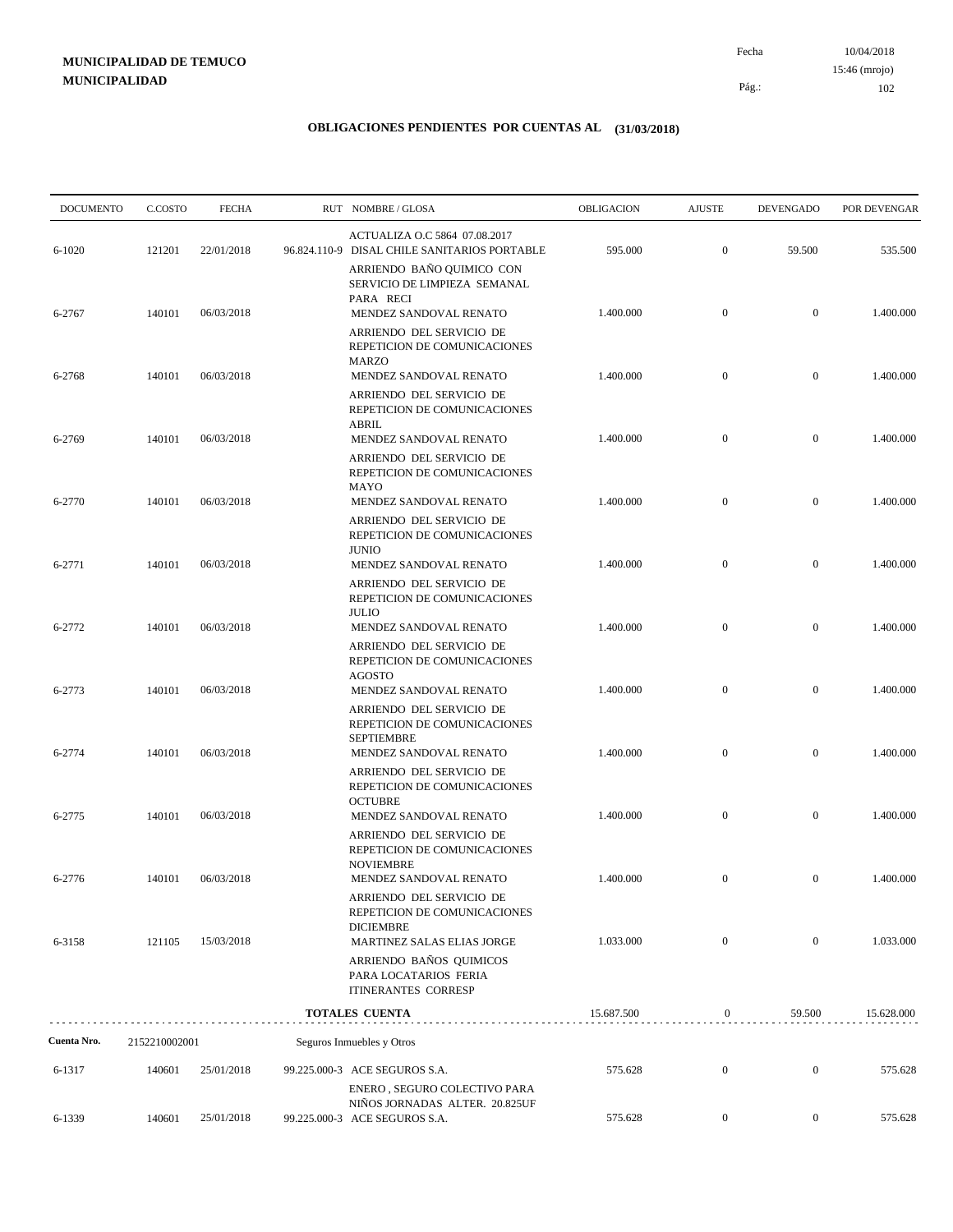| <b>DOCUMENTO</b> | C.COSTO       | <b>FECHA</b> |                   | RUT NOMBRE/GLOSA                                                                                                    | <b>OBLIGACION</b> | <b>AJUSTE</b>    | <b>DEVENGADO</b> | POR DEVENGAR |
|------------------|---------------|--------------|-------------------|---------------------------------------------------------------------------------------------------------------------|-------------------|------------------|------------------|--------------|
| 6-1340           | 140601        | 25/01/2018   |                   | FEBRERO, SEGURO COLECTIVO<br>PARA NIÑOS JORNADAS ALTER.<br>20.825UF<br>99.225.000-3 ACE SEGUROS S.A.                | 575.628           | $\boldsymbol{0}$ | $\mathbf{0}$     | 575.628      |
|                  |               |              |                   | MARZO, SEGURO COLECTIVO PARA                                                                                        |                   |                  |                  |              |
| 6-1341           | 140601        | 25/01/2018   |                   | NIÑOS JORNADAS ALTER. 20.825UF<br>99.225.000-3 ACE SEGUROS S.A.                                                     | 575.628           | $\mathbf{0}$     | $\mathbf{0}$     | 575.628      |
| 6-1342           | 140601        | 25/01/2018   |                   | ABRIL, SEGURO COLECTIVO PARA<br>NIÑOS JORNADAS ALTER. 20.825UF<br>99.225.000-3 ACE SEGUROS S.A.                     | 575.628           | $\mathbf{0}$     | $\mathbf{0}$     | 575.628      |
| 6-1343           | 140601        | 25/01/2018   |                   | MAYO, SEGURO COLECTIVO PARA<br>NIÑOS JORNADAS ALTER. 20.825UF<br>99.225.000-3 ACE SEGUROS S.A.                      | 575.628           | $\mathbf{0}$     | $\mathbf{0}$     | 575.628      |
| 6-1344           | 140601        | 25/01/2018   |                   | JUNIO, SEGURO COLECTIVO PARA<br>NIÑOS JORNADAS ALTER. 20.825UF<br>99.225.000-3 ACE SEGUROS S.A.                     | 575.628           | $\mathbf{0}$     | $\mathbf{0}$     | 575.628      |
| 6-1345           | 140601        | 25/01/2018   |                   | JULIO, SEGURO COLECTIVO PARA<br>NIÑOS JORNADAS ALTER. 20.825UF<br>99.225.000-3 ACE SEGUROS S.A.                     | 575.628           | $\boldsymbol{0}$ | $\mathbf{0}$     | 575.628      |
|                  |               |              |                   | AGOSTO, SEGURO COLECTIVO<br>PARA NIÑOS JORNADAS ALTER.<br>20.825UF                                                  |                   |                  |                  |              |
| 6-1346           | 140601        | 25/01/2018   |                   | 99.225.000-3 ACE SEGUROS S.A.<br>SEPTIEMBRE, SEGURO COLECTIVO<br>PARA NIÑOS JORNADAS ALTER.                         | 575.628           | $\mathbf{0}$     | $\mathbf{0}$     | 575.628      |
| 6-1347           | 140601        | 25/01/2018   |                   | 20.825UF<br>99.225.000-3 ACE SEGUROS S.A.<br>OCTUBRE, SEGURO COLECTIVO                                              | 575.628           | $\mathbf{0}$     | $\mathbf{0}$     | 575.628      |
| 6-1348           | 140601        | 25/01/2018   |                   | PARA NIÑOS JORNADAS ALTER.<br>20.825UF<br>99.225.000-3 ACE SEGUROS S.A.                                             | 575.628           | $\mathbf{0}$     | $\mathbf{0}$     | 575.628      |
|                  |               |              |                   | NOVIEMBRE, SEGURO COLECTIVO<br>PARA NIÑOS JORNADAS ALTER.<br>20.825UF                                               |                   |                  |                  |              |
| 6-1349           | 140601        | 25/01/2018   |                   | 99.225.000-3 ACE SEGUROS S.A.<br>DICIEMBRE, SEGURO COLECTIVO<br>PARA NIÑOS JORNADAS ALTER.<br>20.825UF              | 575.628           | $\mathbf{0}$     | $\mathbf{0}$     | 575.628      |
|                  |               |              |                   | <b>TOTALES CUENTA</b>                                                                                               | 6.907.536         | $\mathbf{0}$     | $\overline{0}$   | 6.907.536    |
| Cuenta Nro.      | 2152210002002 |              | Seguros Vehículos |                                                                                                                     |                   |                  |                  |              |
| $6 - 305$        | 110901        | 11/01/2018   |                   | 99.061.000-2 LIBERTY COMPAÑIA DE SEGUROS G                                                                          | 34.600            | $\boldsymbol{0}$ | $\boldsymbol{0}$ | 34.600       |
| 6-3300           | 110901        | 20/03/2018   |                   | ACTUALIZA O.C 7641 11.10.2017<br>99.061.000-2 LIBERTY COMPAÑIA DE SEGUROS G                                         | 355.816           | $\boldsymbol{0}$ | $\boldsymbol{0}$ | 355.816      |
| 6-3560           | 110901        | 27/03/2018   |                   | 35 SOAP PAARA MOVILES<br>MUNICIPALES PARA RENOVACION<br>DE PERMISO DE<br>99.061.000-2 LIBERTY COMPAÑIA DE SEGUROS G | 124.000           | $\boldsymbol{0}$ | $\mathbf{0}$     | 124.000      |
|                  |               |              |                   | SEGUROS OBLIGATORIOS PARA<br>VEHICULOS MENORES SIGLAS<br>A-214; A-216;                                              |                   |                  |                  |              |
|                  |               |              |                   | <b>TOTALES CUENTA</b>                                                                                               | 514.416           | $\boldsymbol{0}$ | $\mathbf{0}$     | 514.416      |
| Cuenta Nro.      | 2152211002    |              |                   | Cursos de Capacitación                                                                                              |                   |                  |                  |              |
| 6-651            | 110302        | 18/01/2018   |                   | FUENTES BARRA GUSTAVO                                                                                               | 250.000           | $\overline{0}$   | $\boldsymbol{0}$ | 250.000      |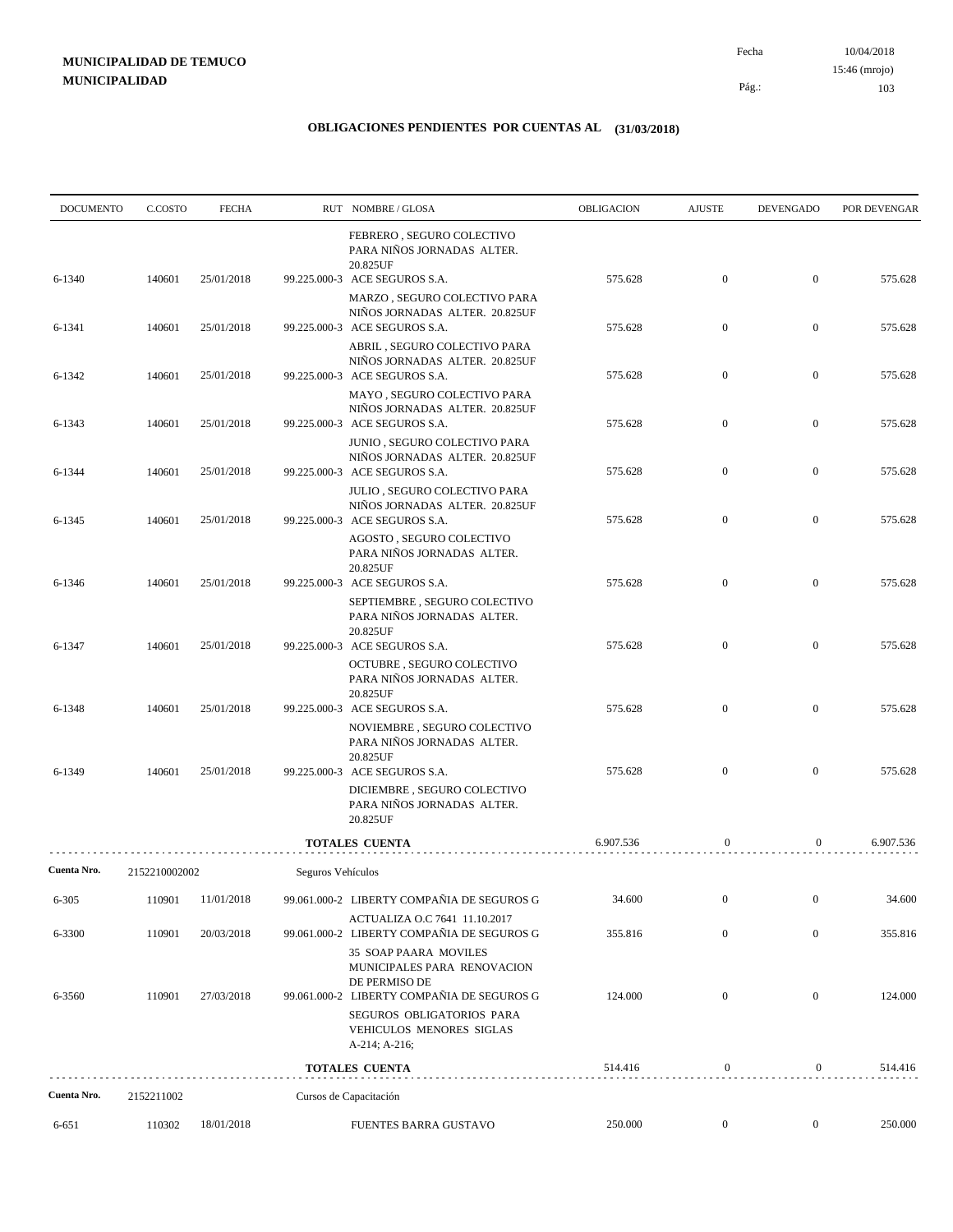| <b>DOCUMENTO</b> | C.COSTO    | <b>FECHA</b> | RUT NOMBRE/GLOSA                                                                                                           | OBLIGACION | <b>AJUSTE</b>    | <b>DEVENGADO</b> | POR DEVENGAR |
|------------------|------------|--------------|----------------------------------------------------------------------------------------------------------------------------|------------|------------------|------------------|--------------|
| 6-2827           | 141401     | 08/03/2018   | ASIGNACION Y FONDOS A RENDIR<br>POR ASISNTENCIA A PROGRAMA DE<br>CAPACITACIO<br>76.351.786-1 EMPRESA DE CAPACITACION CARO  | 4.490.000  | $\boldsymbol{0}$ | $\overline{0}$   | 4.490.000    |
|                  |            |              | CAPACITACION EN HABILITACION<br>DE INVERNADERO PARA USUARIOS<br>DEL PR                                                     |            |                  |                  |              |
| 6-3045           | 110302     | 14/03/2018   | LARENAS BARRIA MARCEL EDUAR<br>ASIGNACION Y FONDOS A RENDIR<br>POR ASISTENCIA A PG. DE                                     | 120.000    | $\boldsymbol{0}$ | $\mathbf{0}$     | 120.000      |
| 6-3044           | 110302     | 14/03/2018   | CAPACITACION EN L<br>PEREZ PEREZ JOSE                                                                                      | 120.000    | $\boldsymbol{0}$ | $\overline{0}$   | 120.000      |
|                  |            |              | ASIGNACION Y FONDOS A RENDIR<br>POR ASISTENCIA A PG. DE<br>CAPACITACION EN L                                               |            |                  |                  |              |
| 6-3047           | 110302     | 14/03/2018   | CANALES FERNANDEZ GERMAN IG<br>ASIGNACION Y FONDOS A RENDIR<br>POR ASISTENCIA A PG. DE                                     | 120.000    | $\boldsymbol{0}$ | $\boldsymbol{0}$ | 120.000      |
| 6-3046           | 110302     | 14/03/2018   | CAPACITACION EN L<br>PAREDES SANDOVAL ROBERTO RI                                                                           | 120.000    | $\boldsymbol{0}$ | $\mathbf{0}$     | 120.000      |
| 6-3344           | 141401     | 21/03/2018   | ASIGNACION Y FONDOS A RENDIR<br>POR ASISTENCIA A PG. DE<br>CAPACITACION EN L<br>76.288.988-9 SOCIEDAD DE CAPACITACION ARTE | 4.400.000  | $\boldsymbol{0}$ | $\boldsymbol{0}$ | 4.400.000    |
|                  |            |              | CAPACITACION EN OBRAS DE<br>RIEGO Y DRENAJE PARA<br>USUARIOS DE LA DIRE                                                    |            |                  |                  |              |
| 6-3551           | 141401     | 27/03/2018   | 76.092.846-1 MARCELO SANCHEZ MORAN EMP<br>CAPACITACION EN CONSERVACION<br>DE ALIMENTOS PARA USUARIOS                       | 3.950.000  | $\mathbf{0}$     | $\overline{0}$   | 3.950.000    |
| 6-3722           | 110301     | 29/03/2018   | DEL PG PRODE<br>MEZA GUARDA ESTEBAN                                                                                        | 270.000    | $\boldsymbol{0}$ | $\mathbf{0}$     | 270.000      |
|                  |            |              | AUTORIZASE ASISTENCIA A<br>CAPACITACION FUNCIONARIO<br>HONORARIOS DIAS 09 AL                                               |            |                  |                  |              |
|                  |            |              | TOTALES CUENTA                                                                                                             | 13.840.000 | $\mathbf{0}$     | $\mathbf{0}$     | 13.840.000   |
| Cuenta Nro.      | 2152211003 |              | Servicios Informáticos                                                                                                     |            |                  |                  |              |
| 6-553            | 110402     | 06/01/2018   | 77.222.100-2 FORTUNATO Y ASOCIADOS LTDA.<br><b>AGOSTO, SERV ARRIENDO</b><br>SOFWARE INVENTARIO \$694.960.-                 | 694.960    | $\mathbf{0}$     | $\mathbf{0}$     | 694.960      |
| 6-369            | 110402     | 12/01/2018   | MENS.<br>HENRÍQUEZ MORALES FRANCISCO J<br>ACTUALIZA O/C 9077 DEL 11-12-<br>2017" SERVICIO DE ACTUALIZACION                 | 600.000    | $\mathbf{0}$     | $\boldsymbol{0}$ | 600.000      |
| 6-547            | 110402     | 16/01/2018   | DE CONT<br>77.222.100-2 FORTUNATO Y ASOCIADOS LTDA.<br>FEBRERO, SERV ARRIENDO                                              | 694.960    | $\boldsymbol{0}$ | $\mathbf{0}$     | 694.960      |
|                  |            |              | SOFWARE INVENTARIO \$694.960.-<br>MENS.                                                                                    |            |                  |                  |              |
| 6-548            | 110402     | 16/01/2018   | 77.222.100-2 FORTUNATO Y ASOCIADOS LTDA.<br><b>MARZO, SERV ARRIENDO</b><br>SOFWARE INVENTARIO \$694.960.-                  | 694.960    | $\boldsymbol{0}$ | $\overline{0}$   | 694.960      |
| 6-549            | 110402     | 16/01/2018   | MENS.<br>77.222.100-2 FORTUNATO Y ASOCIADOS LTDA.<br>ABRIL, SERV ARRIENDO SOFWARE                                          | 694.960    | $\boldsymbol{0}$ | $\bf{0}$         | 694.960      |
| 6-550            | 110402     | 16/01/2018   | INVENTARIO \$694.960.- MENS.<br>77.222.100-2 FORTUNATO Y ASOCIADOS LTDA.                                                   | 694.960    | $\overline{0}$   | $\mathbf{0}$     | 694.960      |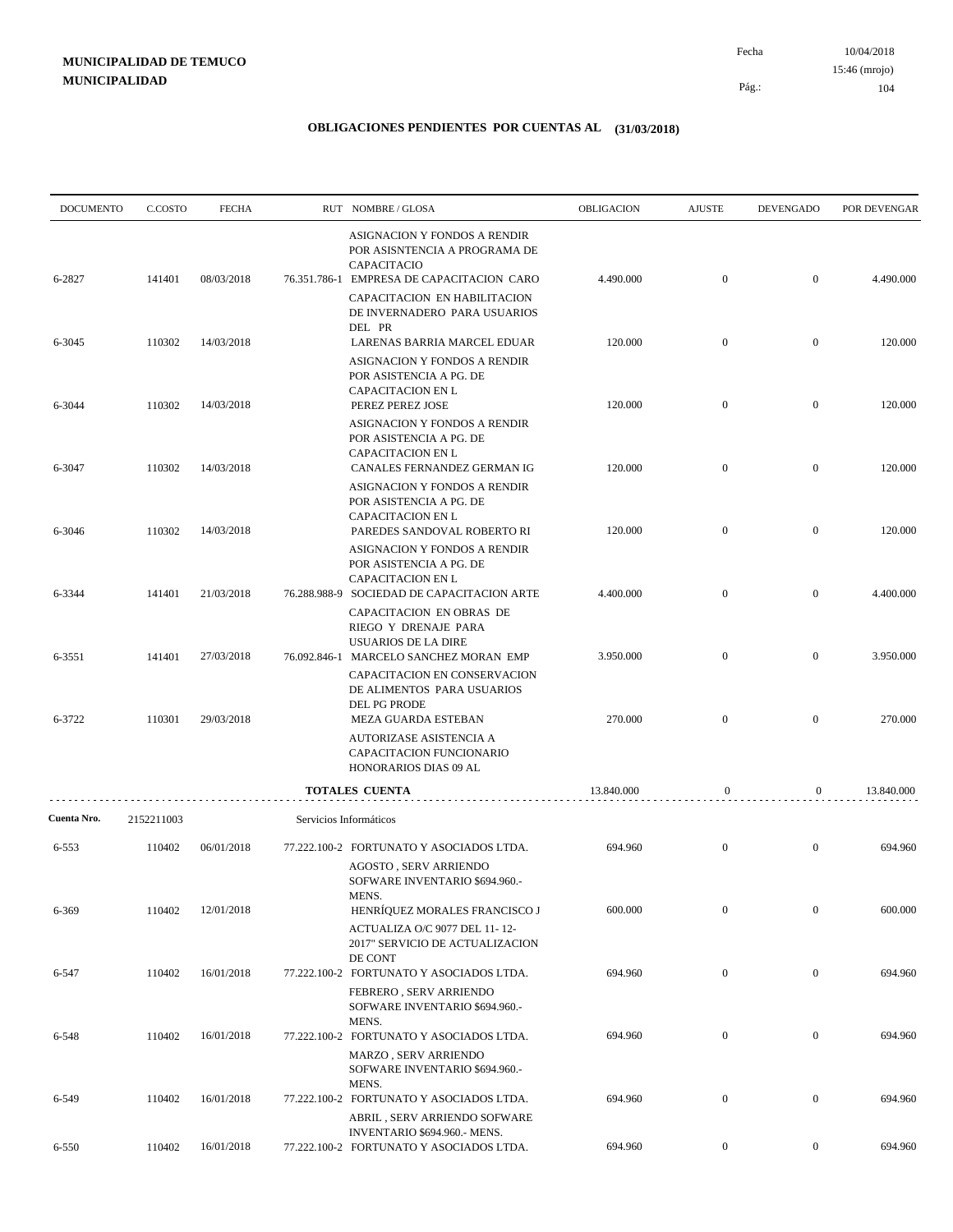10/04/2018 105 Pág.: Fecha

### **OBLIGACIONES PENDIENTES POR CUENTAS AL (31/03/2018)**

| <b>DOCUMENTO</b> | C.COSTO | <b>FECHA</b> | RUT NOMBRE/GLOSA                                                                                                 | OBLIGACION | <b>AJUSTE</b>    | <b>DEVENGADO</b> | POR DEVENGAR |
|------------------|---------|--------------|------------------------------------------------------------------------------------------------------------------|------------|------------------|------------------|--------------|
| 6-551            | 110402  | 16/01/2018   | MAYO, SERV ARRIENDO SOFWARE<br>INVENTARIO \$694.960.- MENS.<br>77.222.100-2 FORTUNATO Y ASOCIADOS LTDA.          | 694.960    | $\mathbf{0}$     | $\mathbf{0}$     | 694.960      |
| 6-552            | 110402  | 16/01/2018   | JUNIO , SERV ARRIENDO SOFWARE<br>INVENTARIO \$694.960.- MENS.<br>77.222.100-2 FORTUNATO Y ASOCIADOS LTDA.        | 694.960    | $\mathbf{0}$     | $\mathbf{0}$     | 694.960      |
|                  |         |              | JULIO, SERV ARRIENDO SOFWARE<br>INVENTARIO \$694.960.- MENS.                                                     |            |                  |                  |              |
| 6-554            | 110402  | 16/01/2018   | 77.222.100-2 FORTUNATO Y ASOCIADOS LTDA.<br>SEPTIEMBRE, SERV ARRIENDO<br>SOFWARE INVENTARIO \$694.960.-<br>MENS. | 694.960    | $\mathbf{0}$     | $\boldsymbol{0}$ | 694.960      |
| 6-555            | 110402  | 16/01/2018   | 77.222.100-2 FORTUNATO Y ASOCIADOS LTDA.<br><b>OCTUBRE, SERV ARRIENDO</b><br>SOFWARE INVENTARIO \$694.960.-      | 694.960    | $\mathbf{0}$     | $\mathbf{0}$     | 694.960      |
| 6-556            | 110402  | 16/01/2018   | MENS.<br>77.222.100-2 FORTUNATO Y ASOCIADOS LTDA.<br>NOVIEMBRE, SERV ARRIENDO<br>SOFWARE INVENTARIO \$694.960.-  | 694.960    | $\mathbf{0}$     | $\boldsymbol{0}$ | 694.960      |
| 6-557            | 110402  | 16/01/2018   | MENS.<br>77.222.100-2 FORTUNATO Y ASOCIADOS LTDA.<br>DICIEMBRE, SERV ARRIENDO<br>SOFWARE INVENTARIO \$694.960.-  | 694.960    | $\mathbf{0}$     | $\mathbf{0}$     | 694.960      |
| 6-670            | 110402  | 18/01/2018   | MENS.<br>99.588.680-4 IT SOLUTIONS S.A                                                                           | 2.924.331  | $\mathbf{0}$     | $\boldsymbol{0}$ | 2.924.331    |
| 6-671            | 110402  | 18/01/2018   | MARZO, SOFTWARE DE OBRAS<br>(VALOR MENSUAL 2.924.331 - )<br>99.588.680-4 IT SOLUTIONS S.A                        | 2.924.331  | $\mathbf{0}$     | $\boldsymbol{0}$ | 2.924.331    |
|                  |         |              | ABRIL, SOFTWARE DE OBRAS<br>(VALOR MENSUAL 2.924.331<br>TERMINO CONTRATO                                         |            | $\boldsymbol{0}$ | $\boldsymbol{0}$ | 5.970.080    |
| 6-766            | 110402  | 18/01/2018   | 86.130.200-8 SISTEMAS MODULARES DE COMPUT<br>MARZO, ARRIENDO SISTEMA<br>APLICACION (215.985 UF)                  | 5.970.080  |                  |                  |              |
| 6-767            | 110402  | 18/01/2018   | 86.130.200-8 SISTEMAS MODULARES DE COMPUT<br>ABRIL, ARRIENDO SISTEMA<br>APLICACION (215.985 UF)                  | 5.970.080  | $\mathbf{0}$     | $\boldsymbol{0}$ | 5.970.080    |
| 6-768            | 110402  | 18/01/2018   | 86.130.200-8 SISTEMAS MODULARES DE COMPUT<br>MAYO, ARRIENDO SISTEMA<br>APLICACION (215.985 UF)                   | 5.970.080  | $\mathbf{0}$     | $\boldsymbol{0}$ | 5.970.080    |
| 6-769            | 110402  | 18/01/2018   | 86.130.200-8 SISTEMAS MODULARES DE COMPUT<br>JUNIO, ARRIENDO SISTEMA                                             | 5.970.080  | $\boldsymbol{0}$ | $\boldsymbol{0}$ | 5.970.080    |
| 6-770            | 110402  | 18/01/2018   | APLICACION (215.985 UF)<br>86.130.200-8 SISTEMAS MODULARES DE COMPUT<br>JULIO, ARRIENDO SISTEMA                  | 5.970.080  | $\mathbf{0}$     | $\mathbf{0}$     | 5.970.080    |
| 6-771            | 110402  | 18/01/2018   | APLICACION (215.985 UF)<br>86.130.200-8 SISTEMAS MODULARES DE COMPUT<br>AGOSTO, ARRIENDO SISTEMA                 | 5.970.080  | $\mathbf{0}$     | $\boldsymbol{0}$ | 5.970.080    |
| 6-772            | 110402  | 18/01/2018   | APLICACION (215.985 UF)<br>86.130.200-8 SISTEMAS MODULARES DE COMPUT                                             | 5.970.080  | $\mathbf{0}$     | $\boldsymbol{0}$ | 5.970.080    |
| 6-773            | 110402  | 18/01/2018   | SEPTIEMBRE, ARRIENDO SISTEMA<br>APLICACION (215.985 UF)<br>86.130.200-8 SISTEMAS MODULARES DE COMPUT             | 3.979.777  | $\mathbf{0}$     | $\boldsymbol{0}$ | 3.979.777    |
|                  |         |              | ARRIENDO SISTEMA APLICACION<br>143.980 UF AL 20 OCTUBRE<br>TERMINO CONTRATO                                      |            |                  |                  |              |
| 6-1562           | 110402  | 29/01/2018   | 9.134.116-6 VERA CARRIEL MARCELO ALEJAND                                                                         | 93.000     | $\overline{0}$   | $\boldsymbol{0}$ | 93.000       |

15:46 (mrojo)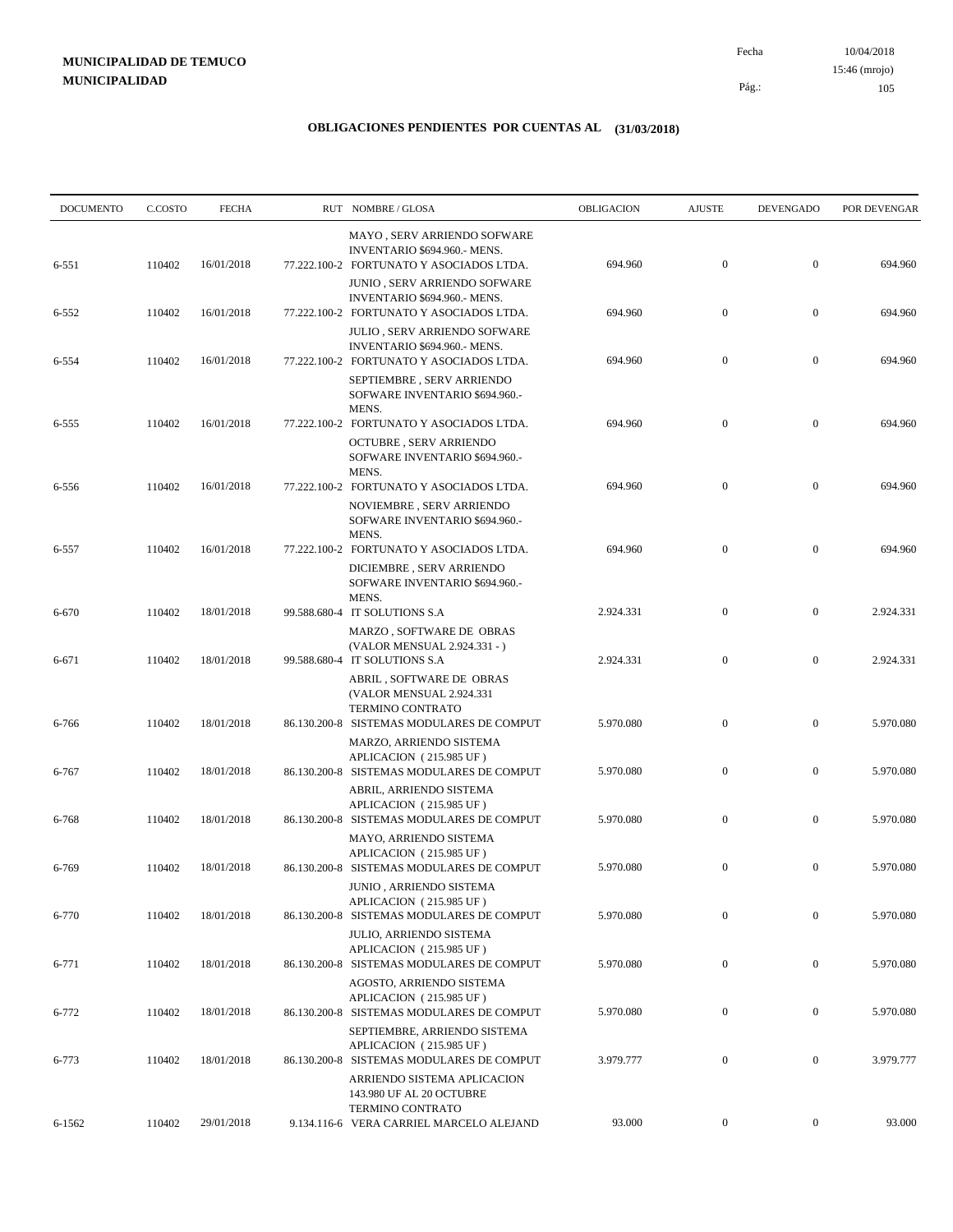| <b>DOCUMENTO</b> | C.COSTO    | <b>FECHA</b> |       | RUT NOMBRE/GLOSA                                                                                          | OBLIGACION | <b>AJUSTE</b>    | <b>DEVENGADO</b> | POR DEVENGAR |
|------------------|------------|--------------|-------|-----------------------------------------------------------------------------------------------------------|------------|------------------|------------------|--------------|
| 6-2038           | 110402     | 13/02/2018   |       | IMPLEMENTACION DE SOFTWARE<br>PARA CONTROL DE GASTO<br><b>BANCARIO</b><br>VERA CARRIEL MARCELO ALEJAND    | 1.700.000  | $\boldsymbol{0}$ | $\mathbf{0}$     | 1.700.000    |
|                  |            |              |       | TRATO DIRECTO N.- 31 -2018<br>"SERVICIOS ESPECIALIZADOS EN<br>DESARROLLO DE                               |            |                  |                  |              |
| 6-3330           | 110402     | 21/03/2018   |       | 87.019.000-K CRECIC S.A.<br>ARRIENDO SISTEMA DE ATENCION                                                  | 116.922    | $\mathbf{0}$     | $\mathbf{0}$     | 116.922      |
| 6-3331           | 110402     | 21/03/2018   |       | SOCIAL, MARZO<br>87.019.000-K CRECIC S.A.<br>ARRIENDO SISTEMA DE ATENCION                                 | 116.922    | $\boldsymbol{0}$ | $\mathbf{0}$     | 116.922      |
| 6-3332           | 110402     | 21/03/2018   |       | SOCIAL , ABRIL<br>87.019.000-K CRECIC S.A.                                                                | 116.922    | $\boldsymbol{0}$ | $\mathbf{0}$     | 116.922      |
| 6-3333           | 110402     | 21/03/2018   |       | ARRIENDO SISTEMA DE ATENCION<br>SOCIAL , MAYO<br>87.019.000-K CRECIC S.A.                                 | 116.922    | $\mathbf{0}$     | $\mathbf{0}$     | 116.922      |
| 6-3334           | 110402     | 21/03/2018   |       | ARRIENDO SISTEMA DE ATENCION<br>SOCIAL ,JUNIO<br>87.019.000-K CRECIC S.A.<br>ARRIENDO SISTEMA DE ATENCION | 116.922    | $\boldsymbol{0}$ | $\mathbf{0}$     | 116.922      |
| 6-3335           | 110402     | 21/03/2018   |       | SOCIAL , JULIO<br>87.019.000-K CRECIC S.A.                                                                | 116.922    | $\mathbf{0}$     | $\mathbf{0}$     | 116.922      |
| 6-3336           | 110402     | 21/03/2018   |       | ARRIENDO SISTEMA DE ATENCION<br>SOCIAL, AGOSTO<br>87.019.000-K CRECIC S.A.                                | 116.922    | $\mathbf{0}$     | $\mathbf{0}$     | 116.922      |
| 6-3337           | 110402     | 21/03/2018   |       | ARRIENDO SISTEMA DE ATENCION<br>SOCIAL , SEPTIEMBRE<br>87.019.000-K CRECIC S.A.                           | 116.922    | $\boldsymbol{0}$ | $\mathbf{0}$     | 116.922      |
|                  |            |              |       | ARRIENDO SISTEMA DE ATENCION<br>SOCIAL , OCTUBRE                                                          |            |                  |                  |              |
| 6-3338           | 110402     | 21/03/2018   |       | 87.019.000-K CRECIC S.A.<br>ARRIENDO SISTEMA DE ATENCION<br>SOCIAL , NOVIEMBRE                            | 116.922    | $\boldsymbol{0}$ | $\mathbf{0}$     | 116.922      |
| 6-3339           | 110402     | 21/03/2018   |       | 87.019.000-K CRECIC S.A.<br>ARRIENDO SISTEMA DE ATENCION<br>SOCIAL ,DICIEMBRE                             | 116.922    | $\mathbf{0}$     | $\mathbf{0}$     | 116.922      |
|                  |            |              |       | <b>TOTALES CUENTA</b>                                                                                     | 62.825.779 | $\boldsymbol{0}$ | $\boldsymbol{0}$ | 62.825.779   |
| Cuenta Nro.      | 2152211999 |              | Otros |                                                                                                           |            |                  |                  |              |
| 6-382            | 110201     | 12/01/2018   |       | 65.076.037-9 ASOCIACION DE MUNICIPALIDADES<br>ACTUALIZA O/C 8589 DEL 21-11-                               | 25.019.621 | $\overline{0}$   | $\mathbf{0}$     | 25.019.621   |
| 6-371            | 110601     | 12/01/2018   |       | 2017 " DIAGNOSTICO Y<br>MODELACION DE PROC<br>FERNANDEZ GARRIDO LUIS                                      | 1.200.000  | $\boldsymbol{0}$ | $\boldsymbol{0}$ | 1.200.000    |
|                  |            |              |       | ACTUALIZA O/C 2029 DEL 21-03-<br>2017" CONTRATACION SERVICIO<br><b>DIBUJO TECN</b>                        |            |                  |                  |              |
| 6-373            | 120101     | 12/01/2018   |       | MUÑOZ PANES JORGE ANDRES<br>ACTUALIZA O/C 6072 DEL 17-08-<br>2017" PRESTACION SERVICIO                    | 1.895.612  | $\boldsymbol{0}$ | $\boldsymbol{0}$ | 1.895.612    |
| 6-1356           | 110601     | 25/01/2018   |       | <b>PROFESIONALES</b><br>MADRID ANIÑIR KAREN ANDREA<br><b>TRATO DIRECTO</b>                                | 990.000    | $\boldsymbol{0}$ | $\mathbf{0}$     | 990.000      |
| 6-1357           | 110601     | 25/01/2018   |       | N.-299-2017"CONTRATACION DE<br>SERVICIOS PROFESIONALES ESPE<br>MADRID ANIÑIR KAREN ANDREA                 | 990.000    | $\overline{0}$   | $\boldsymbol{0}$ | 990.000      |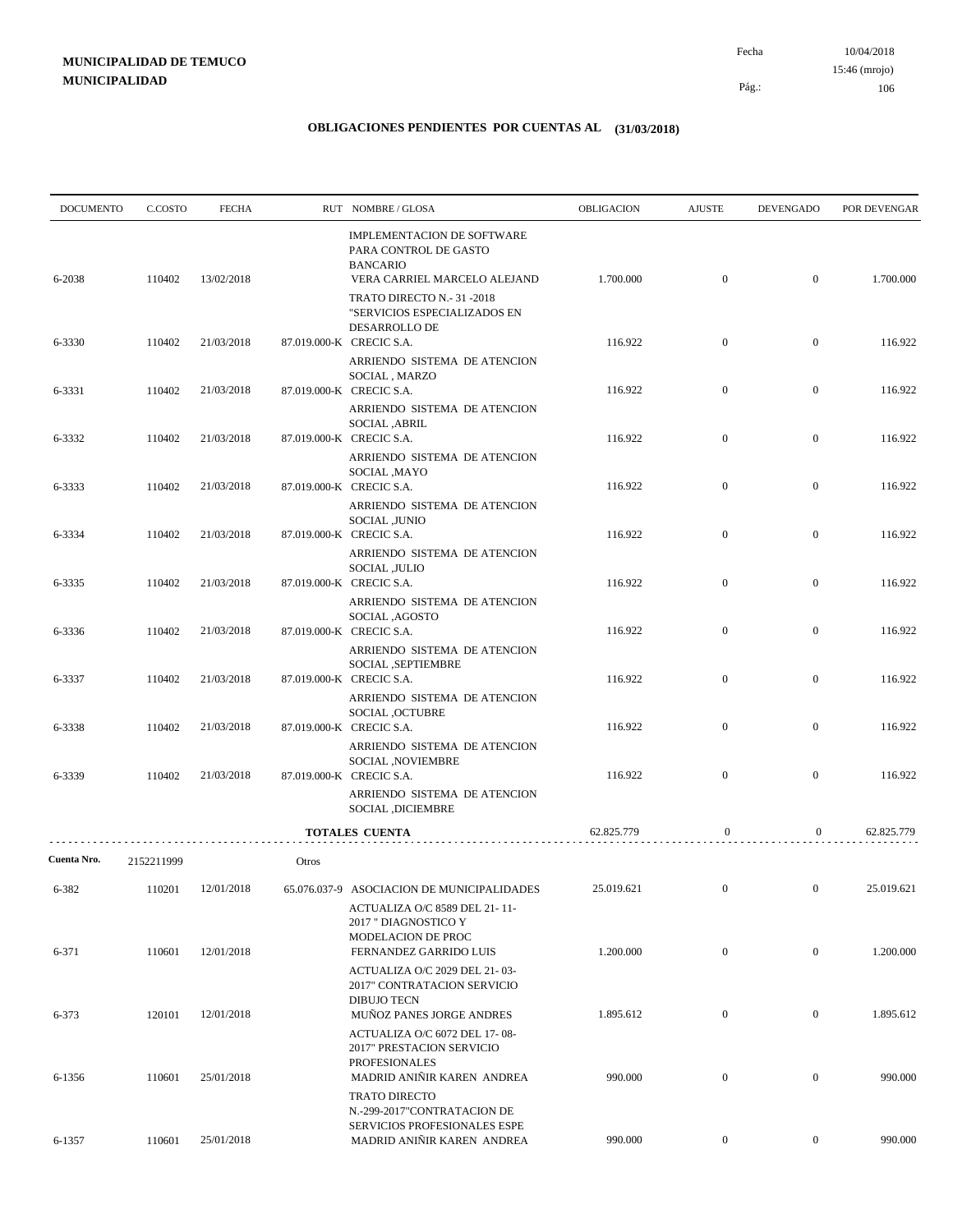10/04/2018 107 Pág.: Fecha 15:46 (mrojo)

| <b>DOCUMENTO</b> | C.COSTO | <b>FECHA</b> | RUT NOMBRE/GLOSA                                                                                                                        | <b>OBLIGACION</b> | <b>AJUSTE</b>    | <b>DEVENGADO</b> | POR DEVENGAR |
|------------------|---------|--------------|-----------------------------------------------------------------------------------------------------------------------------------------|-------------------|------------------|------------------|--------------|
| 6-1358           | 110601  | 25/01/2018   | <b>TRATO DIRECTO</b><br>N.-299-2017"CONTRATACION DE<br>SERVICIOS PROFESIONALES ESPE<br>MADRID ANIÑIR KAREN ANDREA                       | 990.000           | $\boldsymbol{0}$ | $\overline{0}$   | 990.000      |
|                  |         |              | <b>TRATO DIRECTO</b><br>N.-299-2017"CONTRATACION DE<br>SERVICIOS PROFESIONALES ESPE                                                     |                   |                  |                  |              |
| 6-1359           | 110601  | 25/01/2018   | MADRID ANIÑIR KAREN ANDREA<br><b>TRATO DIRECTO</b><br>N.-299-2017"CONTRATACION DE<br><b>SERVICIOS PROFESIONALES ESPE</b>                | 990.000           | $\boldsymbol{0}$ | $\mathbf{0}$     | 990.000      |
| 6-1360           | 110601  | 25/01/2018   | MADRID ANIÑIR KAREN ANDREA<br><b>TRATO DIRECTO</b><br>N.-299-2017"CONTRATACION DE                                                       | 990.000           | $\mathbf{0}$     | $\mathbf{0}$     | 990.000      |
| 6-1361           | 110601  | 25/01/2018   | SERVICIOS PROFESIONALES ESPE<br>MADRID ANIÑIR KAREN ANDREA<br><b>TRATO DIRECTO</b>                                                      | 990.000           | $\boldsymbol{0}$ | $\mathbf{0}$     | 990.000      |
| 6-1362           | 110601  | 25/01/2018   | N.-299-2017"CONTRATACION DE<br>SERVICIOS PROFESIONALES ESPE<br>MADRID ANIÑIR KAREN ANDREA                                               | 990.000           | $\boldsymbol{0}$ | $\mathbf{0}$     | 990.000      |
| 6-1363           | 110601  | 25/01/2018   | <b>TRATO DIRECTO</b><br>N.-299-2017"CONTRATACION DE<br>SERVICIOS PROFESIONALES ESPE<br>MADRID ANIÑIR KAREN ANDREA                       | 990.000           | $\boldsymbol{0}$ | $\mathbf{0}$     | 990.000      |
| 6-1364           | 110601  | 25/01/2018   | <b>TRATO DIRECTO</b><br>N.-299-2017"CONTRATACION DE<br>SERVICIOS PROFESIONALES ESPE<br>MADRID ANIÑIR KAREN ANDREA                       | 990.000           | $\boldsymbol{0}$ | $\mathbf{0}$     | 990.000      |
| 6-1318           | 160303  | 25/01/2018   | <b>TRATO DIRECTO</b><br>N.-299-2017"CONTRATACION DE<br>SERVICIOS PROFESIONALES ESPE<br>OSORIO LÓPEZ CARLOS ENRIQUE                      | 465.000           | $\boldsymbol{0}$ | $\mathbf{0}$     | 465.000      |
|                  |         |              | TRATO DIRECTO N.-06-2018<br>"CONTRATACION DE SERVICIOS<br><b>ESPECIALIZADOS EN</b>                                                      |                   |                  |                  |              |
| 6-1319           | 160303  | 25/01/2018   | OSORIO LÓPEZ CARLOS ENRIQUE<br>TRATO DIRECTO N.-06-2018<br>"CONTRATACION DE SERVICIOS<br><b>ESPECIALIZADOS EN</b>                       | 465.000           | $\boldsymbol{0}$ | $\mathbf{0}$     | 465.000      |
| 6-1320           | 160303  | 25/01/2018   | OSORIO LÓPEZ CARLOS ENRIQUE<br>TRATO DIRECTO N.-06-2018<br>"CONTRATACION DE SERVICIOS                                                   | 465.000           | $\boldsymbol{0}$ | $\mathbf{0}$     | 465.000      |
| 6-1321           | 160303  | 25/01/2018   | ESPECIALIZADOS EN<br>OSORIO LÓPEZ CARLOS ENRIQUE<br>TRATO DIRECTO N.-06-2018                                                            | 465.000           | $\boldsymbol{0}$ | $\mathbf{0}$     | 465.000      |
| 6-1322           | 160303  | 25/01/2018   | "CONTRATACION DE SERVICIOS<br><b>ESPECIALIZADOS EN</b><br>OSORIO LÓPEZ CARLOS ENRIQUE                                                   | 465.000           | $\boldsymbol{0}$ | $\boldsymbol{0}$ | 465.000      |
|                  |         | 25/01/2018   | TRATO DIRECTO N.-06-2018<br>"CONTRATACION DE SERVICIOS<br><b>ESPECIALIZADOS EN</b><br>OSORIO LÓPEZ CARLOS ENRIQUE                       | 465.000           | $\boldsymbol{0}$ | $\boldsymbol{0}$ | 465.000      |
| 6-1323           | 160303  |              | TRATO DIRECTO N.- 06-2018<br>"CONTRATACION DE SERVICIOS                                                                                 |                   |                  |                  |              |
| 6-1324           | 160303  | 25/01/2018   | <b>ESPECIALIZADOS EN</b><br>OSORIO LÓPEZ CARLOS ENRIQUE<br>TRATO DIRECTO N.- 06-2018<br>"CONTRATACION DE SERVICIOS<br>ESPECIALIZADOS EN | 465.000           | $\boldsymbol{0}$ | $\boldsymbol{0}$ | 465.000      |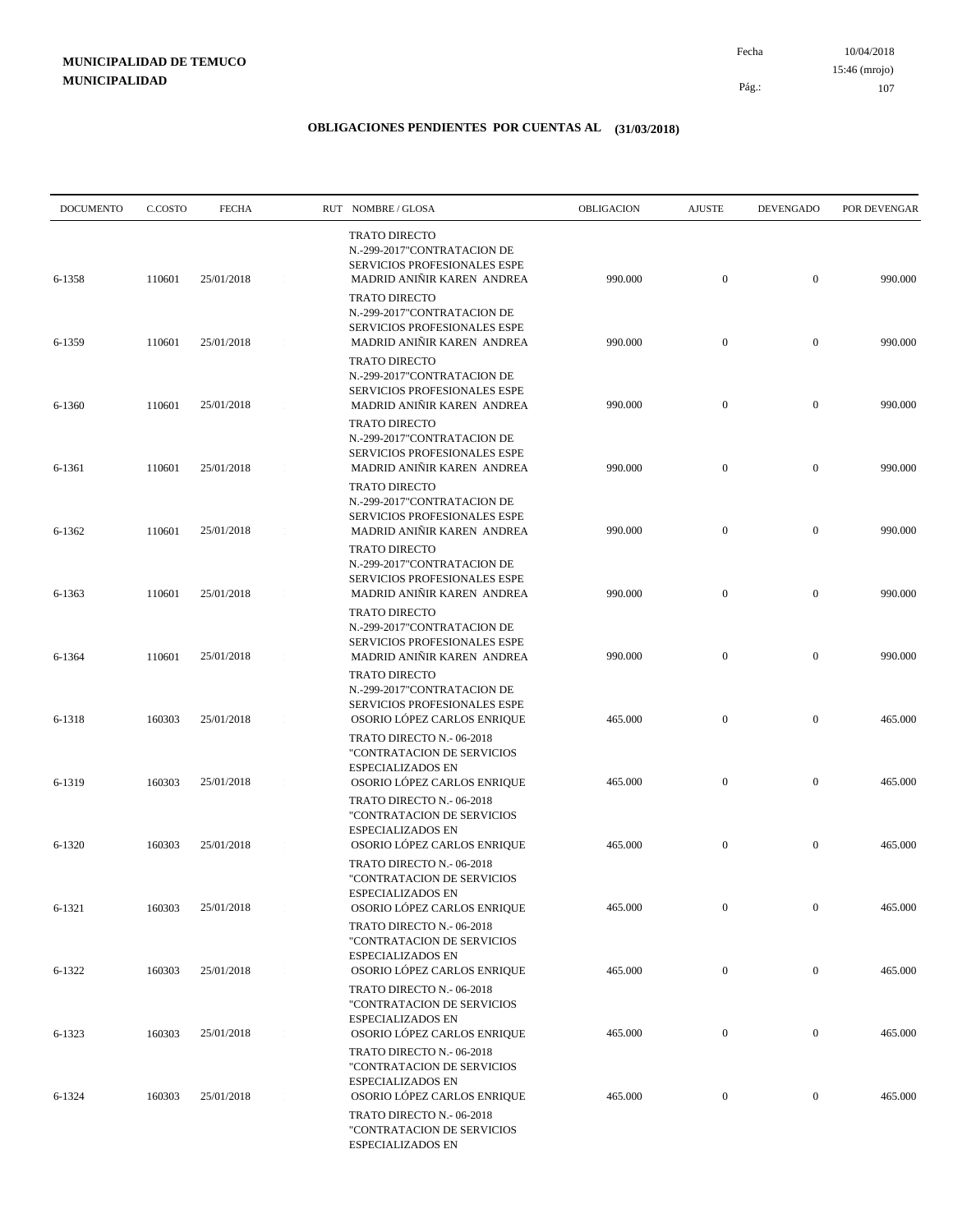10/04/2018 108 Pág.: Fecha 15:46 (mrojo)

| <b>DOCUMENTO</b> | C.COSTO | <b>FECHA</b> | RUT NOMBRE/GLOSA           |                                                                                                                    | OBLIGACION | <b>AJUSTE</b>    | <b>DEVENGADO</b> | POR DEVENGAR |
|------------------|---------|--------------|----------------------------|--------------------------------------------------------------------------------------------------------------------|------------|------------------|------------------|--------------|
| $6 - 1325$       | 160303  | 25/01/2018   |                            | OSORIO LÓPEZ CARLOS ENRIQUE                                                                                        | 465.000    | $\mathbf{0}$     | $\mathbf{0}$     | 465.000      |
| 6-1326           | 160303  | 25/01/2018   | <b>CONTENIDOS E</b>        | TRATO DIRECTO N.- 06-2018"<br>SERVICIO DE ACTUALIZACION DE<br>OSORIO LÓPEZ CARLOS ENRIQUE                          | 465.000    | $\boldsymbol{0}$ | $\mathbf{0}$     | 465.000      |
| 6-1330           | 110601  | 25/01/2018   |                            | TRATO DIRECTO N.-06-2018<br>"CONTRATACION DE SERVICIOS<br><b>ESPECIALIZADOS EN</b><br>LOYOLA ALVARADO JOSÉ LUIS    | 990.000    | $\boldsymbol{0}$ | $\mathbf{0}$     | 990.000      |
| 6-1331           | 110601  | 25/01/2018   |                            | <b>TRATO DIRECTO</b><br>N.-316-2017"CONTRATACION DE<br>SERVICIOS PROFESIONALES ESPE<br>LOYOLA ALVARADO JOSÉ LUIS   | 990.000    | $\boldsymbol{0}$ | $\mathbf{0}$     | 990.000      |
| 6-1332           | 110601  | 25/01/2018   |                            | <b>TRATO DIRECTO</b><br>N.-316-2017"CONTRATACION DE<br>SERVICIOS PROFESIONALES ESPE<br>LOYOLA ALVARADO JOSÉ LUIS   | 990.000    | $\boldsymbol{0}$ | $\mathbf{0}$     | 990.000      |
| 6-1333           | 110601  | 25/01/2018   |                            | <b>TRATO DIRECTO</b><br>N.-316-2017"CONTRATACION DE<br>SERVICIOS PROFESIONALES ESPE<br>LOYOLA ALVARADO JOSÉ LUIS   | 990.000    | $\boldsymbol{0}$ | $\mathbf{0}$     | 990.000      |
| 6-1334           | 110601  | 25/01/2018   |                            | <b>TRATO DIRECTO</b><br>N.-316-2017"CONTRATACION DE<br>SERVICIOS PROFESIONALES ESPE<br>LOYOLA ALVARADO JOSÉ LUIS   | 990.000    | $\boldsymbol{0}$ | $\mathbf{0}$     | 990.000      |
| 6-1335           | 110601  | 25/01/2018   |                            | <b>TRATO DIRECTO</b><br>N.-316-2017"CONTRATACION DE<br>SERVICIOS PROFESIONALES ESPE<br>LOYOLA ALVARADO JOSÉ LUIS   | 990.000    | $\mathbf{0}$     | $\mathbf{0}$     | 990.000      |
| 6-1336           | 110601  | 25/01/2018   |                            | <b>TRATO DIRECTO</b><br>N.-316-2017"CONTRATACION DE<br>SERVICIOS PROFESIONALES ESPE<br>LOYOLA ALVARADO JOSÉ LUIS   | 990.000    | $\boldsymbol{0}$ | $\mathbf{0}$     | 990.000      |
| 6-1337           | 110601  | 25/01/2018   |                            | <b>TRATO DIRECTO</b><br>N.-316-2017"CONTRATACION DE<br>SERVICIOS PROFESIONALES ESPE<br>LOYOLA ALVARADO JOSÉ LUIS   | 990.000    | $\boldsymbol{0}$ | $\mathbf{0}$     | 990.000      |
| 6-1338           | 110601  | 25/01/2018   |                            | <b>TRATO DIRECTO</b><br>N.-316-2017"CONTRATACION DE<br>SERVICIOS PROFESIONALES ESPE<br>LOYOLA ALVARADO JOSÉ LUIS   | 990.000    | $\mathbf{0}$     | $\mathbf{0}$     | 990.000      |
| 6-1316           | 110305  | 25/01/2018   |                            | <b>TRATO DIRECTO</b><br>N.-316-2017"CONTRATACION DE<br>SERVICIOS PROFESIONALES ESPE<br>ADVANCE CAPACITACIONES LIMI | 3.950.000  | $\boldsymbol{0}$ | 1.580.000        | 2.370.000    |
| 6-1369           | 110601  | 25/01/2018   | <b>MUNICIPALES</b>         | PROP PUB 264-2017 CONSULT.<br>CAPACITACION FUNC.<br>RAIPAN CAMPOS LUIS RENATO                                      | 1.418.282  | $\boldsymbol{0}$ | $\overline{0}$   | 1.418.282    |
| 6-1370           | 110601  | 25/01/2018   |                            | TRATO DIRECTO N.-<br>309-2017"CONTRATACION<br>SERVICIOS PROFESIONALES ESPECI<br>RAIPAN CAMPOS LUIS RENATO          | 1.418.282  | $\boldsymbol{0}$ | $\boldsymbol{0}$ | 1.418.282    |
|                  |         |              |                            | TRATO DIRECTO N.-<br>309-2017"CONTRATACION<br>SERVICIOS PROFESIONALES ESPECI                                       |            |                  |                  |              |
| 6-1371           | 110601  | 25/01/2018   | البارا المحاويات والأوسطية | RAIPAN CAMPOS LUIS RENATO                                                                                          | 1.418.282  | $\boldsymbol{0}$ | $\boldsymbol{0}$ | 1.418.282    |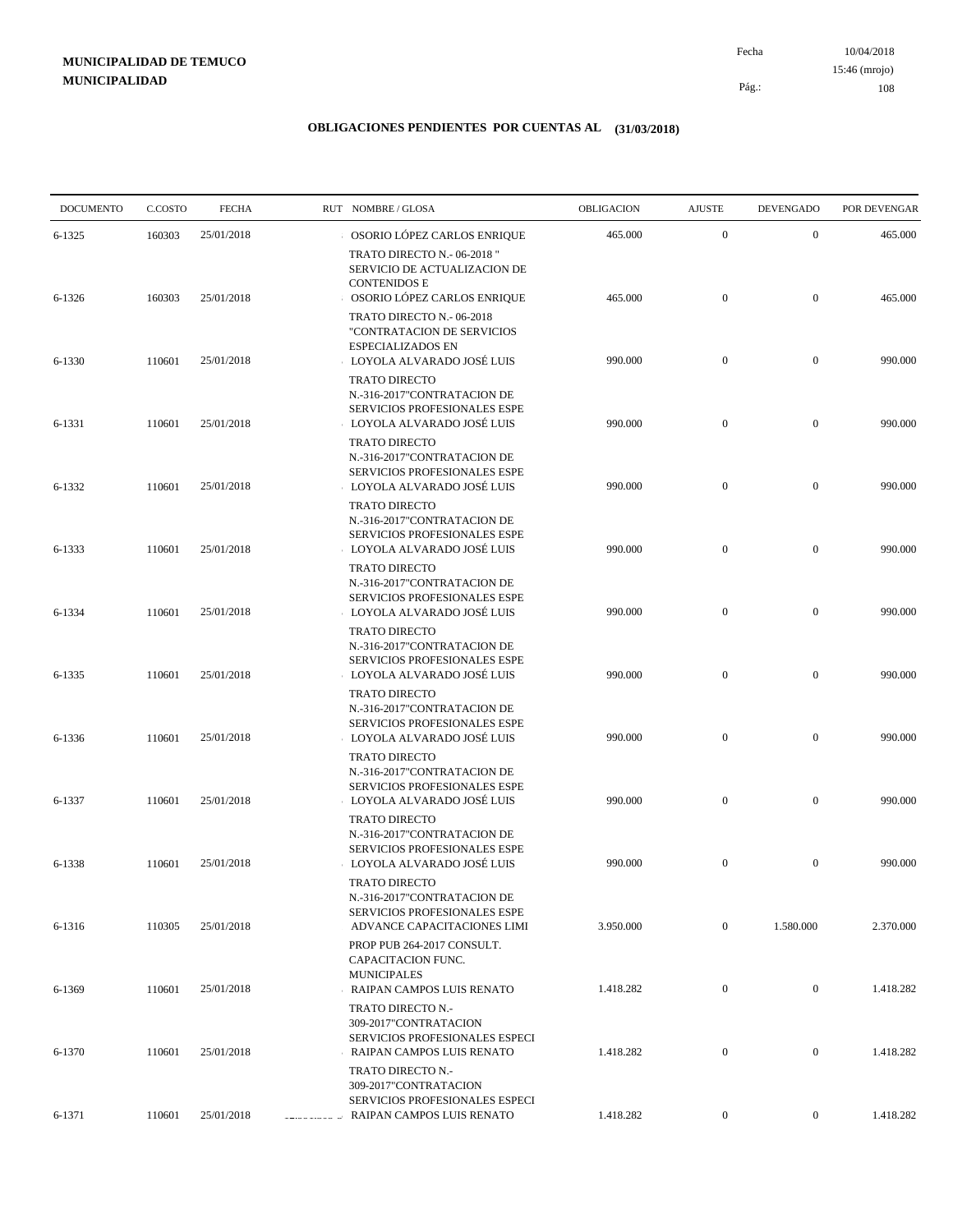10/04/2018 109 Pág.: Fecha 15:46 (mrojo)

| <b>DOCUMENTO</b> | C.COSTO | <b>FECHA</b> | RUT NOMBRE/GLOSA                                                                                                   | OBLIGACION | <b>AJUSTE</b>    | <b>DEVENGADO</b> | POR DEVENGAR |
|------------------|---------|--------------|--------------------------------------------------------------------------------------------------------------------|------------|------------------|------------------|--------------|
| 6-1372           | 110601  | 25/01/2018   | TRATO DIRECTO N.-<br>309-2017"CONTRATACION<br>SERVICIOS PROFESIONALES ESPECI<br>RAIPAN CAMPOS LUIS RENATO          | 1.418.282  | $\mathbf{0}$     | $\overline{0}$   | 1.418.282    |
|                  |         |              | TRATO DIRECTO N.-<br>309-2017"CONTRATACION<br>SERVICIOS PROFESIONALES ESPECI                                       |            |                  |                  |              |
| 6-1373           | 110601  | 25/01/2018   | RAIPAN CAMPOS LUIS RENATO<br>TRATO DIRECTO N.-<br>309-2017"CONTRATACION                                            | 1.418.282  | $\mathbf{0}$     | $\mathbf{0}$     | 1.418.282    |
| 6-1374           | 110601  | 25/01/2018   | SERVICIOS PROFESIONALES ESPECI<br>RAIPAN CAMPOS LUIS RENATO<br>TRATO DIRECTO N.-<br>309-2017"CONTRATACION          | 1.418.282  | $\mathbf{0}$     | $\mathbf{0}$     | 1.418.282    |
| 6-1375           | 110601  | 25/01/2018   | <b>SERVICIOS PROFESIONALES ESPECI</b><br>RAIPAN CAMPOS LUIS RENATO<br>TRATO DIRECTO N.-                            | 1.418.282  | $\mathbf{0}$     | $\overline{0}$   | 1.418.282    |
| 6-1376           | 110601  | 25/01/2018   | 309-2017"CONTRATACION<br>SERVICIOS PROFESIONALES ESPECI<br>RAIPAN CAMPOS LUIS RENATO                               | 1.418.282  | $\mathbf{0}$     | $\mathbf{0}$     | 1.418.282    |
| 6-1377           | 110601  | 25/01/2018   | TRATO DIRECTO N.-<br>309-2017"CONTRATACION<br>SERVICIOS PROFESIONALES ESPECI<br>RAIPAN CAMPOS LUIS RENATO          | 1.418.282  | $\mathbf{0}$     | $\overline{0}$   | 1.418.282    |
| 6-1289           | 160303  | 25/01/2018   | TRATO DIRECTO N.-<br>309-2017"CONTRATACION<br><b>SERVICIOS PROFESIONALES ESPECI</b><br>PEDREROS MATAMALA FRANCISCO | 900.000    | $\mathbf{0}$     | $\mathbf{0}$     | 900.000      |
| 6-1290           | 160303  | 25/01/2018   | TRATO DIRECTO N.-08-2018<br>"CONTRATACION DE SERVICIOS<br><b>ESPECIALIZADOS E</b><br>PEDREROS MATAMALA FRANCISCO   | 900.000    | $\mathbf{0}$     | $\mathbf{0}$     | 900.000      |
|                  |         |              | TRATO DIRECTO N.-08-2018<br>"CONTRATACION DE SERVICIOS<br><b>ESPECIALIZADOS E</b>                                  |            |                  |                  |              |
| 6-1291           | 160303  | 25/01/2018   | PEDREROS MATAMALA FRANCISCO<br>TRATO DIRECTO N.-08-2018<br>"CONTRATACION DE SERVICIOS                              | 900.000    | $\mathbf{0}$     | $\mathbf{0}$     | 900.000      |
| 6-1292           | 160303  | 25/01/2018   | <b>ESPECIALIZADOS E</b><br>PEDREROS MATAMALA FRANCISCO<br>TRATO DIRECTO N.-08-2018<br>"CONTRATACION DE SERVICIOS   | 900.000    | $\mathbf{0}$     | $\mathbf{0}$     | 900.000      |
| 6-1293           | 160303  | 25/01/2018   | ESPECIALIZADOS E<br>PEDREROS MATAMALA FRANCISCO<br>TRATO DIRECTO N.-08-2018                                        | 900.000    | $\mathbf{0}$     | $\mathbf{0}$     | 900.000      |
| $6 - 1295$       | 160303  | 25/01/2018   | "CONTRATACION DE SERVICIOS<br>ESPECIALIZADOS E<br>PEDREROS MATAMALA FRANCISCO                                      | 900.000    | $\mathbf{0}$     | $\boldsymbol{0}$ | 900.000      |
| 6-1297           | 160303  | 25/01/2018   | TRATO DIRECTO N.-08-2018<br>"CONTRATACION DE SERVICIOS<br><b>ESPECIALIZADOS E</b><br>PEDREROS MATAMALA FRANCISCO   | 900.000    | $\boldsymbol{0}$ | $\mathbf{0}$     | 900.000      |
|                  |         |              | TRATO DIRECTO N.-08-2018<br>"CONTRATACION DE SERVICIOS<br>ESPECIALIZADOS E                                         |            |                  |                  |              |
| 6-1298           | 160303  | 25/01/2018   | PEDREROS MATAMALA FRANCISCO<br>TRATO DIRECTO N.-08-2018<br>"CONTRATACION DE SERVICIOS<br>ESPECIALIZADOS E          | 900.000    | $\boldsymbol{0}$ | $\boldsymbol{0}$ | 900.000      |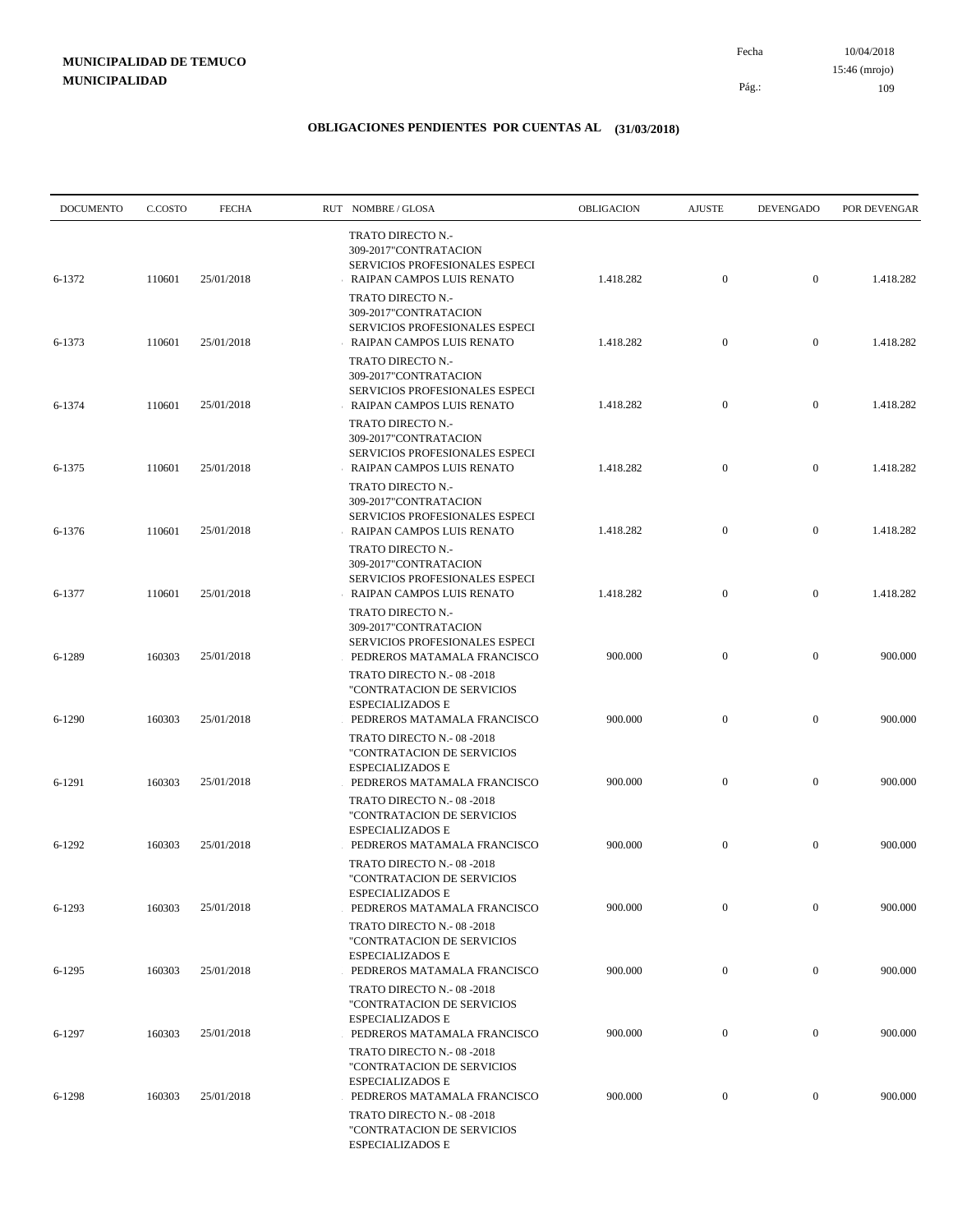10/04/2018 110 Pág.: Fecha

#### **OBLIGACIONES PENDIENTES POR CUENTAS AL (31/03/2018)**

| <b>DOCUMENTO</b> | C.COSTO | <b>FECHA</b> | RUT NOMBRE/GLOSA                                                                                                           | OBLIGACION | <b>AJUSTE</b>    | <b>DEVENGADO</b> | POR DEVENGAR |
|------------------|---------|--------------|----------------------------------------------------------------------------------------------------------------------------|------------|------------------|------------------|--------------|
| 6-1300           | 160303  | 25/01/2018   | PEDREROS MATAMALA FRANCISCO                                                                                                | 900.000    | $\mathbf{0}$     | $\mathbf{0}$     | 900.000      |
| 6-1655           | 160303  | 01/02/2018   | TRATO DIRECTO N.-08-2018<br>"CONTRATACION DE SERVICIOS<br><b>ESPECIALIZADOS</b><br>CASTILLO MORAGA MOISES ALIRO            | 465.000    | $\mathbf{0}$     | $\mathbf{0}$     | 465.000      |
|                  |         |              | TRATO DIRECTO N.- 07-2018"<br><b>CONTRATACION DE SERVICIOS</b><br><b>ESPECIALIZADOS EN</b>                                 |            |                  |                  |              |
| 6-1656           | 160303  | 01/02/2018   | CASTILLO MORAGA MOISES ALIRO<br>TRATO DIRECTO N.- 07-2018"<br><b>CONTRATACION DE SERVICIOS</b><br><b>ESPECIALIZADOS EN</b> | 465.000    | $\mathbf{0}$     | $\mathbf{0}$     | 465.000      |
| 6-1657           | 160303  | 01/02/2018   | CASTILLO MORAGA MOISES ALIRO<br>TRATO DIRECTO N.- 07-2018"<br><b>CONTRATACION DE SERVICIOS</b>                             | 465.000    | $\mathbf{0}$     | $\mathbf{0}$     | 465.000      |
| 6-1658           | 160303  | 01/02/2018   | <b>ESPECIALIZADOS EN</b><br>CASTILLO MORAGA MOISES ALIRO<br>TRATO DIRECTO N. - 07-2018"                                    | 465.000    | $\mathbf{0}$     | $\mathbf{0}$     | 465.000      |
| 6-1659           | 160303  | 01/02/2018   | CONTRATACION DE SERVICIOS<br><b>ESPECIALIZADOS EN</b><br>CASTILLO MORAGA MOISES ALIRO                                      | 465.000    | $\mathbf{0}$     | $\mathbf{0}$     | 465.000      |
| 6-1660           | 160303  | 01/02/2018   | TRATO DIRECTO N.- 07-2018"<br>CONTRATACION DE SERVICIOS<br><b>ESPECIALIZADOS EN</b><br>CASTILLO MORAGA MOISES ALIRO        | 465.000    | $\mathbf{0}$     | $\boldsymbol{0}$ | 465.000      |
|                  |         |              | TRATO DIRECTO N.- 07-2018"<br>CONTRATACION DE SERVICIOS<br><b>ESPECIALIZADOS EN</b>                                        |            |                  |                  |              |
| 6-1661           | 160303  | 01/02/2018   | CASTILLO MORAGA MOISES ALIRO<br>TRATO DIRECTO N.- 07-2018"<br>CONTRATACION DE SERVICIOS                                    | 465.000    | $\mathbf{0}$     | $\mathbf{0}$     | 465.000      |
| 6-1662           | 160303  | 01/02/2018   | <b>ESPECIALIZADOS EN</b><br>CASTILLO MORAGA MOISES ALIRO<br>TRATO DIRECTO N. - 07-2018"                                    | 465.000    | $\boldsymbol{0}$ | $\mathbf{0}$     | 465.000      |
| 6-1664           | 160303  | 01/02/2018   | CONTRATACION DE SERVICIOS<br><b>ESPECIALIZADOS EN</b><br>CASTILLO MORAGA MOISES ALIRO                                      | 465.000    | $\boldsymbol{0}$ | $\mathbf{0}$     | 465.000      |
| 6-1828           | 110702  | 07/02/2018   | TRATO DIRECTO N.- 07-2018"<br>CONTRATACION DE SERVICIOS<br><b>ESPECIALIZADOS EN</b><br>MARIANGEL ARANGUIZ NICOLAS A        | 500.000    | $\mathbf{0}$     | $\mathbf{0}$     | 500.000      |
|                  |         |              | TRATO DIRECTO N.- 03-2018"<br>CONTRATACION SERVICIOS<br>PROFESIONALES PARA L                                               |            |                  |                  |              |
| 6-1829           | 110702  | 07/02/2018   | MARIANGEL ARANGUIZ NICOLAS A<br>TRATO DIRECTO N.- 03-2018"                                                                 | 500.000    | $\boldsymbol{0}$ | $\mathbf{0}$     | 500.000      |
| 6-1830           | 110702  | 07/02/2018   | <b>CONTRATACION SERVICIOS</b><br>PROFESIONALES PARA L<br>MARIANGEL ARANGUIZ NICOLAS A                                      | 500.000    | $\boldsymbol{0}$ | $\overline{0}$   | 500.000      |
| 6-1831           | 110702  | 07/02/2018   | TRATO DIRECTO N.- 03-2018"<br><b>CONTRATACION SERVICIOS</b><br>PROFESIONALES PARA L<br>MARIANGEL ARANGUIZ NICOLAS A        | 500.000    | $\boldsymbol{0}$ | $\boldsymbol{0}$ | 500.000      |
|                  |         |              | TRATO DIRECTO N.- 03-2018"<br>CONTRATACION SERVICIOS<br>PROFESIONALES PARA L                                               |            |                  |                  |              |
| 6-1832           | 110702  | 07/02/2018   | MARIANGEL ARANGUIZ NICOLAS A                                                                                               | 500.000    | $\overline{0}$   | $\overline{0}$   | 500.000      |

15:46 (mrojo)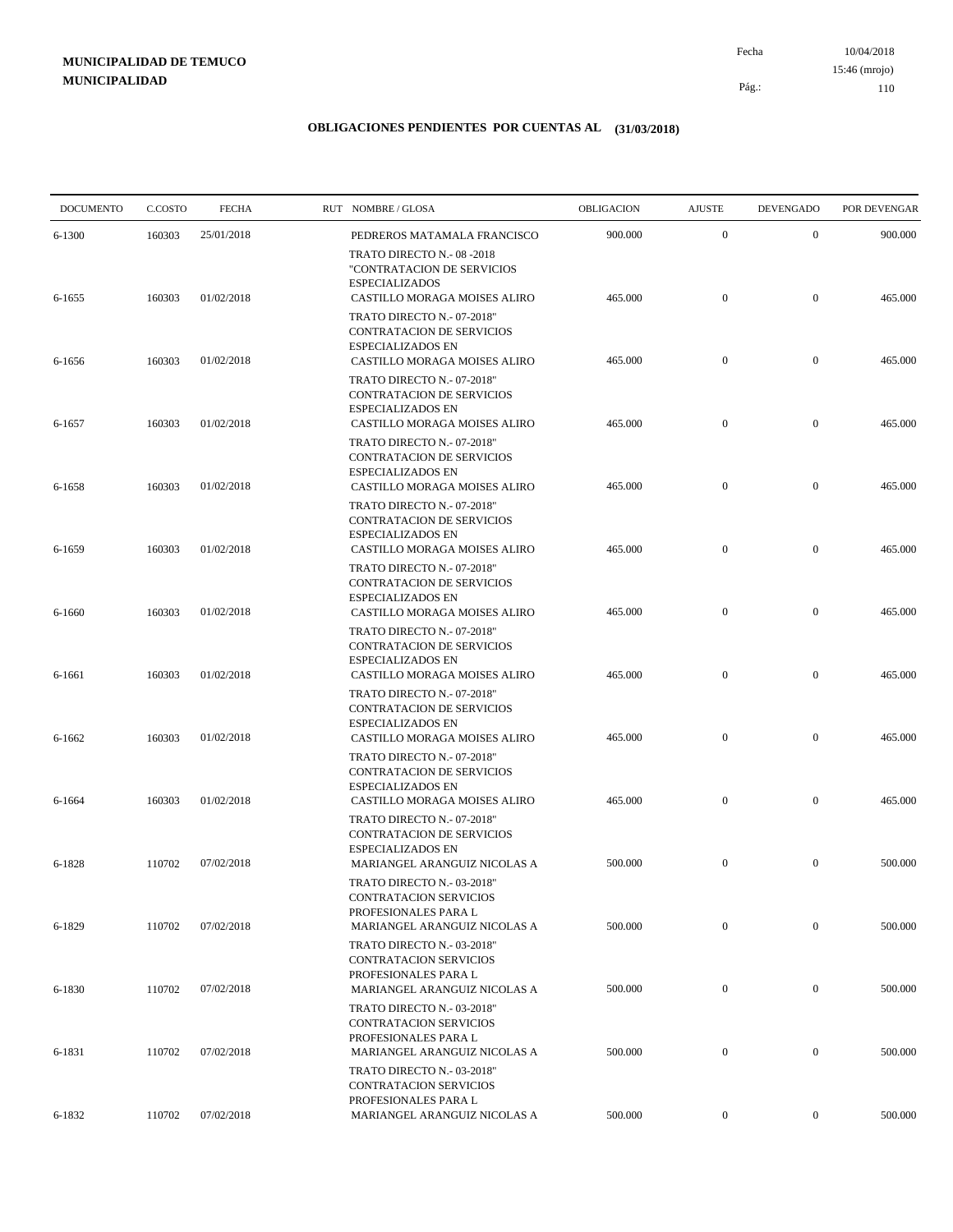10/04/2018 111 Pág.: Fecha 15:46 (mrojo)

| <b>DOCUMENTO</b> | C.COSTO | <b>FECHA</b> | RUT NOMBRE/GLOSA                                                                                                                         | OBLIGACION | <b>AJUSTE</b>    | <b>DEVENGADO</b> | POR DEVENGAR |
|------------------|---------|--------------|------------------------------------------------------------------------------------------------------------------------------------------|------------|------------------|------------------|--------------|
| 6-1833           | 110702  | 07/02/2018   | TRATO DIRECTO N.- 03-2018"<br>CONTRATACION SERVICIOS<br>PROFESIONALES PARA L<br>MARIANGEL ARANGUIZ NICOLAS A                             | 500.000    | $\mathbf{0}$     | $\mathbf{0}$     | 500.000      |
| 6-1838           | 120902  | 07/02/2018   | TRATO DIRECTO N.- 03-2018"<br><b>CONTRATACION SERVICIOS</b><br>PROFESIONALES PARA L<br><b>MARTINEZ NIETO PAULINA</b>                     | 1.060.510  | $\boldsymbol{0}$ | $\mathbf{0}$     | 1.060.510    |
|                  |         |              | TRATO DIRECTO N.- 26-2018"<br>SERVICIOS DE ADIESTRAMIENTO<br>PROFESIONAL PAR                                                             |            |                  |                  |              |
| 6-1839           | 120902  | 07/02/2018   | MARTINEZ NIETO PAULINA<br>TRATO DIRECTO N.- 26-2018"<br>SERVICIOS DE ADIESTRAMIENTO                                                      | 1.060.510  | $\mathbf{0}$     | $\mathbf{0}$     | 1.060.510    |
| 6-1840           | 120902  | 07/02/2018   | PROFESIONAL PAR<br><b>MARTINEZ NIETO PAULINA</b><br>TRATO DIRECTO N.- 26-2018"                                                           | 1.060.510  | $\boldsymbol{0}$ | $\mathbf{0}$     | 1.060.510    |
| 6-1841           | 120902  | 07/02/2018   | SERVICIOS DE ADIESTRAMIENTO<br>PROFESIONAL PAR<br><b>MARTINEZ NIETO PAULINA</b>                                                          | 1.060.510  | $\boldsymbol{0}$ | $\mathbf{0}$     | 1.060.510    |
| 6-1842           | 120902  | 07/02/2018   | TRATO DIRECTO N.- 26-2018"<br>SERVICIOS DE ADIESTRAMIENTO<br>PROFESIONAL PAR<br><b>MARTINEZ NIETO PAULINA</b>                            | 1.060.510  | $\boldsymbol{0}$ | $\mathbf{0}$     | 1.060.510    |
| 6-1843           | 120902  | 07/02/2018   | TRATO DIRECTO N.- 26-2018"<br>SERVICIOS DE ADIESTRAMIENTO<br>PROFESIONAL PAR<br><b>MARTINEZ NIETO PAULINA</b>                            | 1.060.510  | $\boldsymbol{0}$ | $\mathbf{0}$     | 1.060.510    |
|                  |         |              | TRATO DIRECTO N.- 26-2018"<br>SERVICIOS DE ADIESTRAMIENTO<br>PROFESIONAL PAR                                                             |            |                  |                  |              |
| 6-1844           | 120902  | 07/02/2018   | <b>MARTINEZ NIETO PAULINA</b><br>TRATO DIRECTO N.- 26-2018"<br>SERVICIOS DE ADIESTRAMIENTO<br>PROFESIONAL PAR                            | 1.060.510  | $\boldsymbol{0}$ | $\mathbf{0}$     | 1.060.510    |
| 6-1845           | 120902  | 07/02/2018   | MARTINEZ NIETO PAULINA<br>TRATO DIRECTO N.- 26-2018"<br>SERVICIOS DE ADIESTRAMIENTO                                                      | 1.060.510  | $\boldsymbol{0}$ | $\mathbf{0}$     | 1.060.510    |
| 6-1846           | 120902  | 07/02/2018   | PROFESIONAL PAR<br><b>MARTINEZ NIETO PAULINA</b><br>TRATO DIRECTO N.- 26-2018"                                                           | 1.060.510  | $\boldsymbol{0}$ | $\mathbf{0}$     | 1.060.510    |
| 6-2107           | 110201  | 14/02/2018   | SERVICIOS DE ADIESTRAMIENTO<br>PROFESIONAL PAR<br>ANTIVIL VIDAL SANDRA KATIUSKA                                                          | 1.100.000  | $\boldsymbol{0}$ | $\overline{0}$   | 1.100.000    |
| 6-2111           | 110201  | 14/02/2018   | TRATO DIRECTO SERV TECNICOS<br>PRFESIONALES MENSUAL<br>1100000 .-<br>ANTIVIL VIDAL SANDRA KATIUSKA                                       | 1.100.000  | $\overline{0}$   | $\overline{0}$   | 1.100.000    |
|                  |         |              | TRATO DIRECTO SERV TECNICOS<br>PRFESIONALES MENSUAL<br>1100000 .-                                                                        |            |                  |                  |              |
| 6-2112           | 110201  | 14/02/2018   | ANTIVIL VIDAL SANDRA KATIUSKA<br>TRATO DIRECTO SERV TECNICOS                                                                             | 1.100.000  | $\boldsymbol{0}$ | $\boldsymbol{0}$ | 1.100.000    |
| 6-2113           | 110201  | 14/02/2018   | PRFESIONALES MENSUAL<br>1100000 .-<br>ANTIVIL VIDAL SANDRA KATIUSKA<br>TRATO DIRECTO SERV TECNICOS<br>PRFESIONALES MENSUAL<br>1100000 .- | 1.100.000  | $\mathbf{0}$     | $\overline{0}$   | 1.100.000    |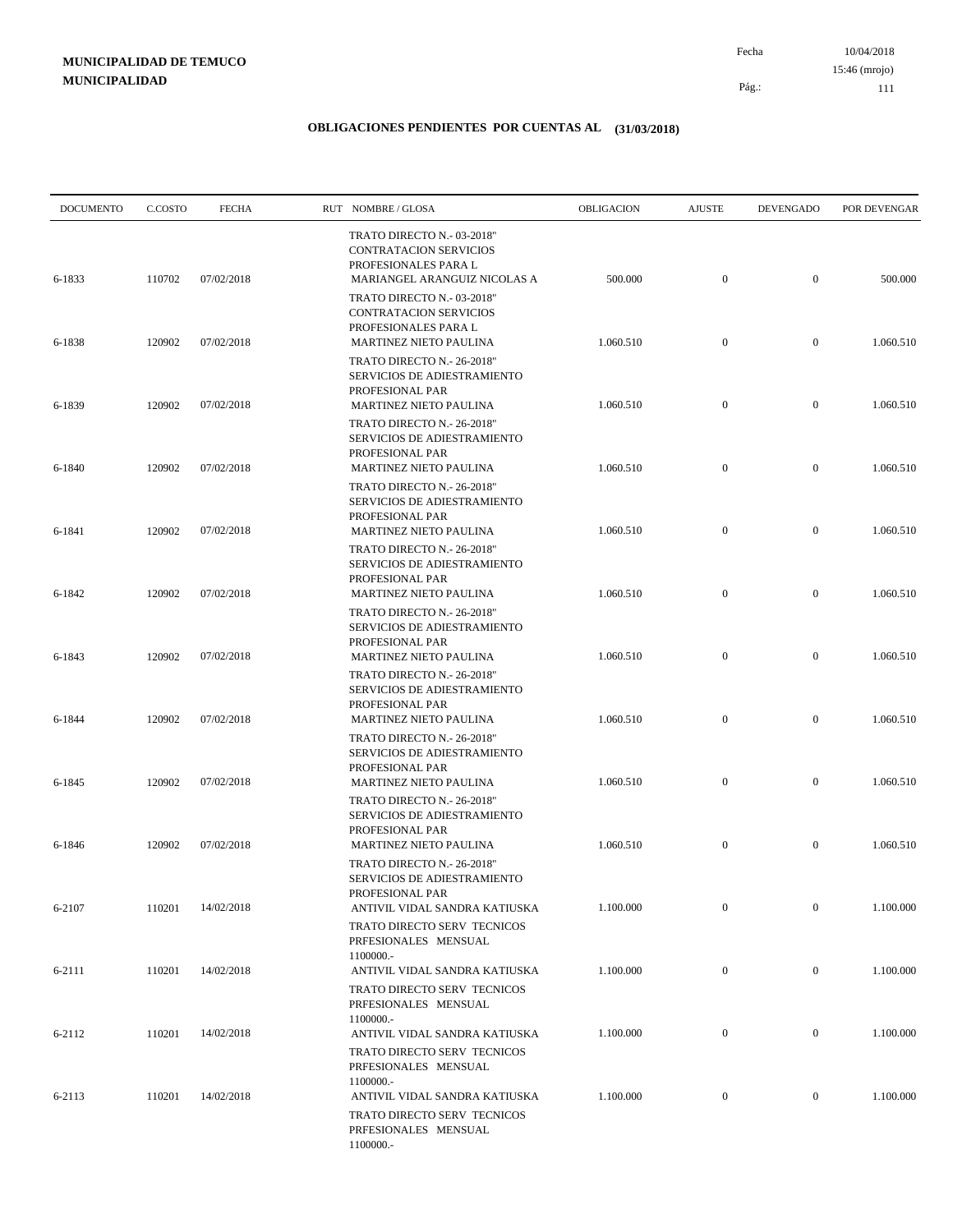10/04/2018 112 Pág.: Fecha

#### **OBLIGACIONES PENDIENTES POR CUENTAS AL (31/03/2018)**

| <b>DOCUMENTO</b> | C.COSTO | <b>FECHA</b> | RUT NOMBRE/GLOSA                                                                                     | OBLIGACION | <b>AJUSTE</b>    | <b>DEVENGADO</b> | POR DEVENGAR |
|------------------|---------|--------------|------------------------------------------------------------------------------------------------------|------------|------------------|------------------|--------------|
| 6-2114           | 110201  | 14/02/2018   | ANTIVIL VIDAL SANDRA KATIUSKA                                                                        | 1.100.000  | $\overline{0}$   | $\mathbf{0}$     | 1.100.000    |
| 6-2115           | 110201  | 14/02/2018   | TRATO DIRECTO SERV TECNICOS<br>PRFESIONALES MENSUAL<br>1100000 .-<br>ANTIVIL VIDAL SANDRA KATIUSKA   | 1.100.000  | $\overline{0}$   | $\overline{0}$   | 1.100.000    |
|                  |         |              | TRATO DIRECTO SERV TECNICOS<br>PRFESIONALES MENSUAL<br>1100000 .-                                    |            |                  |                  |              |
| 6-2116           | 110201  | 14/02/2018   | ANTIVIL VIDAL SANDRA KATIUSKA<br>TRATO DIRECTO SERV TECNICOS<br>PRFESIONALES MENSUAL<br>1100000 .-   | 1.100.000  | $\boldsymbol{0}$ | $\mathbf{0}$     | 1.100.000    |
| 6-2117           | 110201  | 14/02/2018   | ANTIVIL VIDAL SANDRA KATIUSKA<br>TRATO DIRECTO SERV TECNICOS<br>PRFESIONALES MENSUAL                 | 1.100.000  | $\boldsymbol{0}$ | $\mathbf{0}$     | 1.100.000    |
| 6-2118           | 110201  | 14/02/2018   | 1100000 .-<br>ANTIVIL VIDAL SANDRA KATIUSKA<br>TRATO DIRECTO SERV TECNICOS<br>PRFESIONALES MENSUAL   | 1.100.000  | $\boldsymbol{0}$ | $\mathbf{0}$     | 1.100.000    |
| 6-2156           | 120101  | 15/02/2018   | 1100000 .-<br>RIFFO GONZALEZ ELVIS<br>TRATO DIRECTO N.- 20-2018"<br>PRESTACION DE SERVICIO           | 971.501    | $\boldsymbol{0}$ | $\mathbf{0}$     | 971.501      |
| 6-2157           | 120101  | 15/02/2018   | PROFESIONALES PARA E<br>RIFFO GONZALEZ ELVIS<br>TRATO DIRECTO N.- 20-2018"                           | 971.501    | $\boldsymbol{0}$ | $\boldsymbol{0}$ | 971.501      |
| 6-2158           | 120101  | 15/02/2018   | PRESTACION DE SERVICIO<br>PROFESIONALES PARA E<br>RIFFO GONZALEZ ELVIS                               | 971.501    | $\overline{0}$   | $\mathbf{0}$     | 971.501      |
| 6-2159           | 120101  | 15/02/2018   | TRATO DIRECTO N.- 20-2018"<br>PRESTACION DE SERVICIO<br>PROFESIONALES PARA E<br>RIFFO GONZALEZ ELVIS | 971.501    | $\boldsymbol{0}$ | $\mathbf{0}$     | 971.501      |
|                  |         | 15/02/2018   | TRATO DIRECTO N.- 20-2018"<br>PRESTACION DE SERVICIO<br>PROFESIONALES PARA E<br>RIFFO GONZALEZ ELVIS | 971.501    | $\boldsymbol{0}$ | $\mathbf{0}$     | 971.501      |
| 6-2160           | 120101  |              | TRATO DIRECTO N.- 20-2018"<br>PRESTACION DE SERVICIO<br>PROFESIONALES PARA E                         |            |                  |                  |              |
| 6-2161           | 120101  | 15/02/2018   | RIFFO GONZALEZ ELVIS<br>TRATO DIRECTO N.- 20-2018"<br>PRESTACION DE SERVICIO<br>PROFESIONALES PARA E | 971.501    | $\boldsymbol{0}$ | $\mathbf{0}$     | 971.501      |
| 6-2162           | 120101  | 15/02/2018   | RIFFO GONZALEZ ELVIS<br>TRATO DIRECTO N.- 20-2018"                                                   | 971.501    | $\boldsymbol{0}$ | $\boldsymbol{0}$ | 971.501      |
| 6-2163           | 120101  | 15/02/2018   | PRESTACION DE SERVICIO<br>PROFESIONALES PARA E<br>RIFFO GONZALEZ ELVIS                               | 971.501    | $\boldsymbol{0}$ | $\boldsymbol{0}$ | 971.501      |
| 6-2164           | 120101  | 15/02/2018   | TRATO DIRECTO N.- 20-2018"<br>PRESTACION DE SERVICIO<br>PROFESIONALES PARA E<br>RIFFO GONZALEZ ELVIS | 971.501    | $\boldsymbol{0}$ | $\boldsymbol{0}$ | 971.501      |
|                  |         |              | TRATO DIRECTO N.- 20-2018"<br>PRESTACION DE SERVICIO                                                 |            |                  |                  |              |
| 6-2361           | 150301  | 22/02/2018   | PROFESIONALES PARA E<br>DARWING MEDINA SERGIO BLADIM                                                 | 614.086    | $\boldsymbol{0}$ | $\boldsymbol{0}$ | 614.086      |

15:46 (mrojo)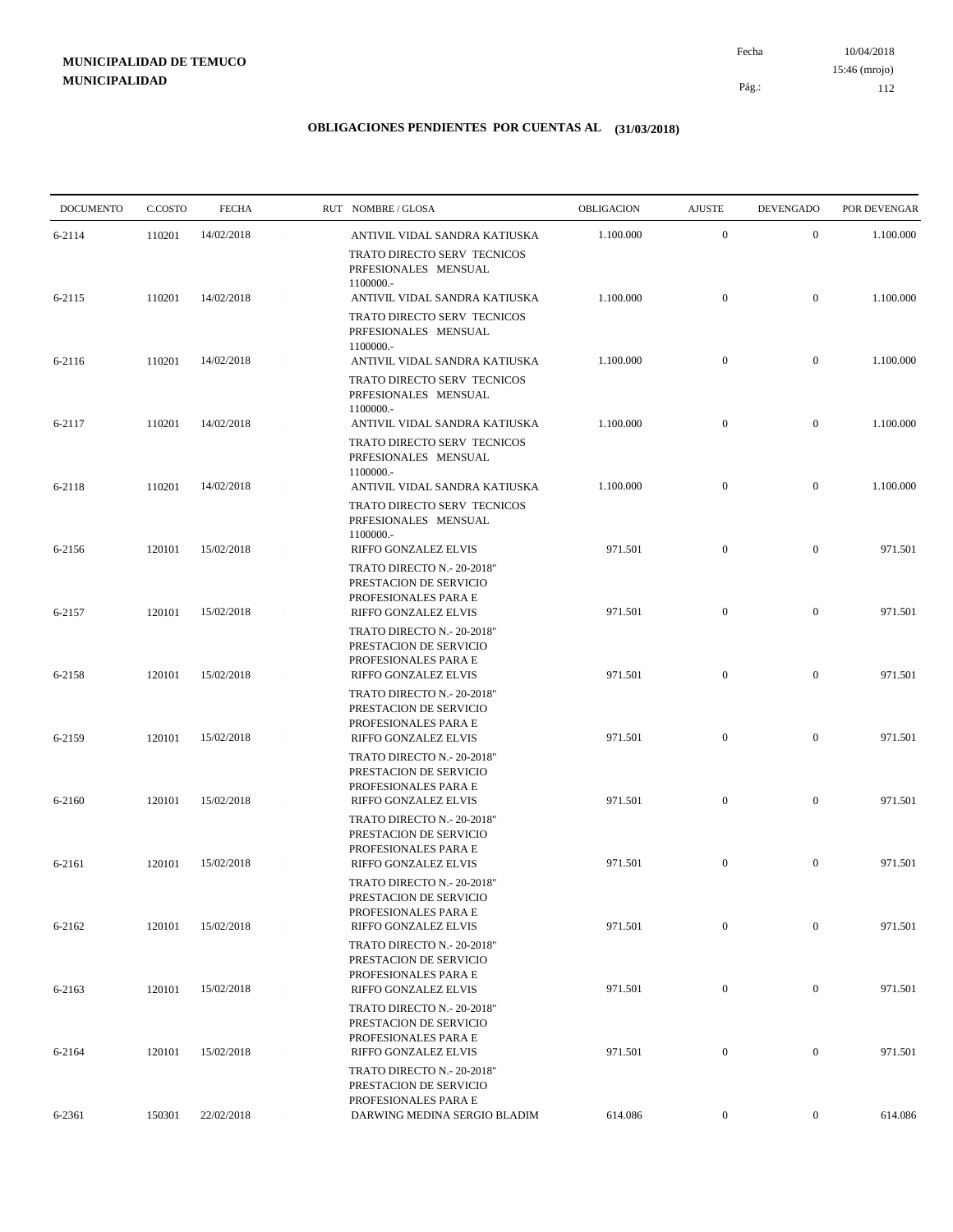10/04/2018 113 Pág.: Fecha 15:46 (mrojo)

| <b>DOCUMENTO</b> | C.COSTO | <b>FECHA</b> | RUT NOMBRE/GLOSA                                                                                                                     | OBLIGACION | <b>AJUSTE</b>    | <b>DEVENGADO</b> | POR DEVENGAR |
|------------------|---------|--------------|--------------------------------------------------------------------------------------------------------------------------------------|------------|------------------|------------------|--------------|
| 6-2362           | 150301  | 22/02/2018   | TRAT.DIRECTO 35-2018"<br><b>CONTRATACION DE SERVICIOS</b><br>ESPECIALIZADOS EN REPA<br>DARWING MEDINA SERGIO BLADIM                  | 614.086    | $\boldsymbol{0}$ | $\overline{0}$   | 614.086      |
|                  |         |              | TRAT.DIRECTO 35-2018"<br><b>CONTRATACION DE SERVICIOS</b><br>ESPECIALIZADOS EN REPA                                                  |            |                  |                  |              |
| 6-2363           | 150301  | 22/02/2018   | DARWING MEDINA SERGIO BLADIM<br>TRAT.DIRECTO 35-2018"<br>CONTRATACION DE SERVICIOS                                                   | 614.086    | $\mathbf{0}$     | $\mathbf{0}$     | 614.086      |
| 6-2364           | 150301  | 22/02/2018   | <b>ESPECIALIZADOS EN REPA</b><br>DARWING MEDINA SERGIO BLADIM<br>TRAT.DIRECTO 35-2018"<br>CONTRATACION DE SERVICIOS                  | 614.086    | $\mathbf{0}$     | $\overline{0}$   | 614.086      |
| 6-2365           | 150301  | 22/02/2018   | <b>ESPECIALIZADOS EN REPA</b><br>DARWING MEDINA SERGIO BLADIM                                                                        | 614.086    | $\mathbf{0}$     | $\mathbf{0}$     | 614.086      |
| 6-2366           | 150301  | 22/02/2018   | TRAT.DIRECTO 35-2018"<br>CONTRATACION DE SERVICIOS<br><b>ESPECIALIZADOS EN REPA</b><br>DARWING MEDINA SERGIO BLADIM                  | 614.086    | $\mathbf{0}$     | $\mathbf{0}$     | 614.086      |
| 6-2367           | 150301  | 22/02/2018   | TRAT.DIRECTO 35-2018"<br>CONTRATACION DE SERVICIOS<br>ESPECIALIZADOS EN REPA<br>DARWING MEDINA SERGIO BLADIM                         | 614.086    | $\mathbf{0}$     | $\mathbf{0}$     | 614.086      |
| 6-2368           | 150301  | 22/02/2018   | TRAT.DIRECTO 35-2018"<br>CONTRATACION DE SERVICIOS<br><b>ESPECIALIZADOS EN REPA</b><br>DARWING MEDINA SERGIO BLADIM                  | 614.086    | $\boldsymbol{0}$ | $\mathbf{0}$     | 614.086      |
| 6-2369           | 150301  | 22/02/2018   | TRAT.DIRECTO 35-2018"<br>CONTRATACION DE SERVICIOS<br>ESPECIALIZADOS EN REPA<br>DARWING MEDINA SERGIO BLADIM                         | 614.086    | $\boldsymbol{0}$ | $\mathbf{0}$     | 614.086      |
|                  |         |              | TRAT.DIRECTO 35-2018"<br>CONTRATACION DE SERVICIOS<br>ESPECIALIZADOS EN REPA                                                         |            |                  |                  |              |
| 6-2373           | 150301  | 22/02/2018   | SANHUEZA BURGOS GABRIEL ISAA<br>TRAT.DIRECTO 28 -2018" SERVICIOS<br>ESPECIALIZADOS EN REPARACION                                     | 1.057.800  | $\boldsymbol{0}$ | $\mathbf{0}$     | 1.057.800    |
| 6-2374           | 150301  | 22/02/2018   | <b>SISTEMA</b><br>SANHUEZA BURGOS GABRIEL ISAA<br>TRAT.DIRECTO 28 -2018" SERVICIOS<br>ESPECIALIZADOS EN REPARACION                   | 1.057.800  | $\mathbf{0}$     | $\mathbf{0}$     | 1.057.800    |
| 6-2375           | 150301  | 22/02/2018   | <b>SISTEMA</b><br>SANHUEZA BURGOS GABRIEL ISAA<br>TRAT.DIRECTO 28 -2018" SERVICIOS                                                   | 1.057.800  | $\mathbf{0}$     | $\mathbf{0}$     | 1.057.800    |
| 6-2376           | 150301  | 22/02/2018   | ESPECIALIZADOS EN REPARACION<br><b>SISTEMA</b><br>SANHUEZA BURGOS GABRIEL ISAA                                                       | 1.057.800  | $\boldsymbol{0}$ | $\boldsymbol{0}$ | 1.057.800    |
|                  |         | 22/02/2018   | TRAT.DIRECTO 28 -2018" SERVICIOS<br>ESPECIALIZADOS EN REPARACION<br><b>SISTEMA</b>                                                   |            |                  |                  |              |
| 6-2377           | 150301  |              | SANHUEZA BURGOS GABRIEL ISAA<br>TRAT.DIRECTO 28 -2018" SERVICIOS<br>ESPECIALIZADOS EN REPARACION                                     | 1.057.800  | $\boldsymbol{0}$ | $\boldsymbol{0}$ | 1.057.800    |
| 6-2378           | 150301  | 22/02/2018   | <b>SISTEMA</b><br>SANHUEZA BURGOS GABRIEL ISAA<br>TRAT.DIRECTO 28 -2018" SERVICIOS<br>ESPECIALIZADOS EN REPARACION<br><b>SISTEMA</b> | 1.057.800  | $\mathbf{0}$     | $\boldsymbol{0}$ | 1.057.800    |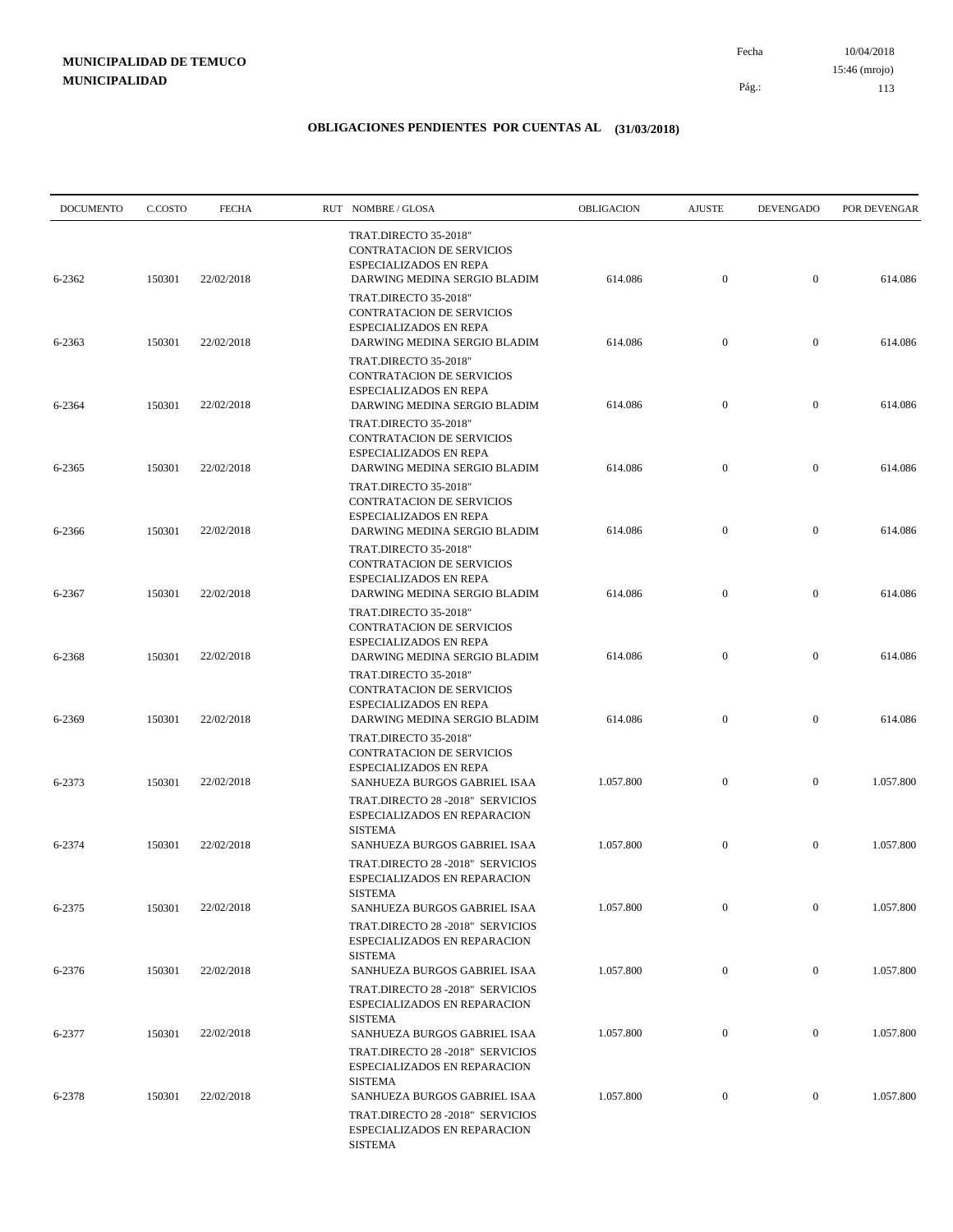10/04/2018 114 Pág.: Fecha

### **OBLIGACIONES PENDIENTES POR CUENTAS AL (31/03/2018)**

| <b>DOCUMENTO</b> | C.COSTO | <b>FECHA</b> | RUT NOMBRE/GLOSA                                                                                            | OBLIGACION | <b>AJUSTE</b>    | <b>DEVENGADO</b> | POR DEVENGAR |
|------------------|---------|--------------|-------------------------------------------------------------------------------------------------------------|------------|------------------|------------------|--------------|
| 6-2379           | 150301  | 22/02/2018   | SANHUEZA BURGOS GABRIEL ISAA                                                                                | 1.057.800  | $\mathbf{0}$     | $\mathbf{0}$     | 1.057.800    |
|                  |         |              | TRAT.DIRECTO 28 -2018" SERVICIOS<br>ESPECIALIZADOS EN REPARACION<br><b>SISTEMA</b>                          |            |                  |                  |              |
| 6-2380           | 150301  | 22/02/2018   | SANHUEZA BURGOS GABRIEL ISAA<br>TRAT.DIRECTO 28 -2018" SERVICIOS<br>ESPECIALIZADOS EN REPARACION            | 1.057.800  | $\boldsymbol{0}$ | $\mathbf{0}$     | 1.057.800    |
| 6-2383           | 150301  | 22/02/2018   | <b>SISTEMA</b><br>SANHUEZA BURGOS GABRIEL ISAA                                                              | 1.057.800  | $\mathbf{0}$     | $\mathbf{0}$     | 1.057.800    |
|                  |         |              | TRAT.DIRECTO 28 -2018" SERVICIOS<br>ESPECIALIZADOS EN REPARACION<br><b>SISTEMA</b>                          |            |                  |                  |              |
| 6-2389           | 150301  | 22/02/2018   | <b>BARRIENTOS MUÑOZ ELIAS</b>                                                                               | 943.713    | $\mathbf{0}$     | $\boldsymbol{0}$ | 943.713      |
| 6-2390           | 150301  | 22/02/2018   | TRAT.DIRECTO 32 -2018"<br>SERVICIOS ESPECIALIZADOS EN<br>REPARACION SISTEM<br><b>BARRIENTOS MUÑOZ ELIAS</b> | 943.713    | $\boldsymbol{0}$ | $\mathbf{0}$     | 943.713      |
|                  | 150301  | 22/02/2018   | TRAT.DIRECTO 32 -2018"<br>SERVICIOS ESPECIALIZADOS EN<br>REPARACION SISTEM<br><b>BARRIENTOS MUÑOZ ELIAS</b> | 943.713    | $\mathbf{0}$     | $\mathbf{0}$     | 943.713      |
| 6-2391           |         |              | TRAT.DIRECTO 32 -2018"<br>SERVICIOS ESPECIALIZADOS EN<br>REPARACION SISTEM                                  |            |                  |                  |              |
| 6-2398           | 150301  | 22/02/2018   | CEBALLOS CAYUQUEO CESAR ROD<br>TRAT.DIRECTO 34 -2018"<br>SERVICIOS ESPECIALIZADOS EN                        | 1.321.403  | $\mathbf{0}$     | $\boldsymbol{0}$ | 1.321.403    |
| 6-2399           | 150301  | 22/02/2018   | REPARACION Y MA<br>CEBALLOS CAYUQUEO CESAR ROD<br>TRAT.DIRECTO 34 -2018"                                    | 1.321.403  | $\mathbf{0}$     | $\mathbf{0}$     | 1.321.403    |
| 6-2400           | 150301  | 22/02/2018   | SERVICIOS ESPECIALIZADOS EN<br>REPARACION Y MA<br><b>CEBALLOS CAYUQUEO CESAR ROD</b>                        | 1.321.403  | $\mathbf{0}$     | $\mathbf{0}$     | 1.321.403    |
|                  |         |              | TRAT.DIRECTO 34 -2018"<br>SERVICIOS ESPECIALIZADOS EN<br>REPARACION Y MA                                    |            |                  |                  |              |
| 6-2401           | 150301  | 22/02/2018   | CEBALLOS CAYUQUEO CESAR ROD<br>TRAT.DIRECTO 34 -2018"<br>SERVICIOS ESPECIALIZADOS EN<br>REPARACION Y MA     | 1.321.403  | $\mathbf{0}$     | $\mathbf{0}$     | 1.321.403    |
| 6-2402           | 150301  | 22/02/2018   | CEBALLOS CAYUQUEO CESAR ROD<br>TRAT.DIRECTO 34 -2018"                                                       | 1.321.403  | $\mathbf{0}$     | $\mathbf{0}$     | 1.321.403    |
| 6-2403           | 150301  | 22/02/2018   | SERVICIOS ESPECIALIZADOS EN<br>REPARACION Y MA<br>CEBALLOS CAYUQUEO CESAR ROD                               | 1.321.403  | $\mathbf{0}$     | $\overline{0}$   | 1.321.403    |
| 6-2404           | 150301  | 22/02/2018   | TRAT.DIRECTO 34 -2018"<br>SERVICIOS ESPECIALIZADOS EN<br>REPARACION Y MA<br>CEBALLOS CAYUQUEO CESAR ROD     | 1.321.403  | $\mathbf{0}$     | $\overline{0}$   | 1.321.403    |
|                  |         |              | TRAT.DIRECTO 34 -2018"<br>SERVICIOS ESPECIALIZADOS EN<br>REPARACION Y MA                                    |            |                  |                  |              |
| 6-2405           | 150301  | 22/02/2018   | CEBALLOS CAYUQUEO CESAR ROD<br>TRAT.DIRECTO 34 -2018"<br>SERVICIOS ESPECIALIZADOS EN                        | 1.321.403  | $\boldsymbol{0}$ | $\boldsymbol{0}$ | 1.321.403    |
| 6-2406           | 150301  | 22/02/2018   | REPARACION Y MA<br>CEBALLOS CAYUQUEO CESAR ROD                                                              | 1.321.403  | $\overline{0}$   | $\overline{0}$   | 1.321.403    |

15:46 (mrojo)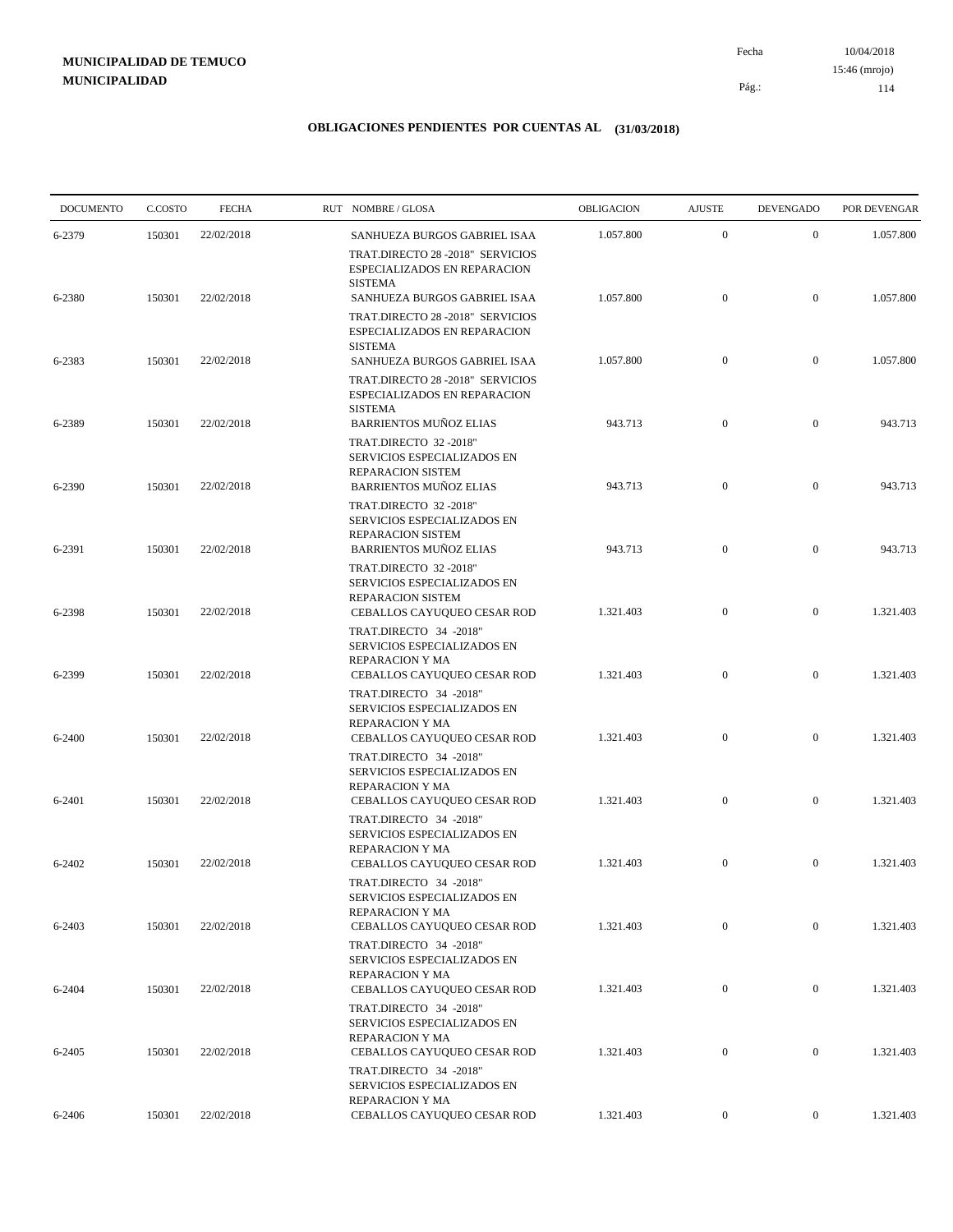10/04/2018 115 Pág.: Fecha 15:46 (mrojo)

| <b>DOCUMENTO</b> | C.COSTO | <b>FECHA</b> | RUT NOMBRE/GLOSA                                                                                                  | OBLIGACION | <b>AJUSTE</b>    | <b>DEVENGADO</b> | POR DEVENGAR |
|------------------|---------|--------------|-------------------------------------------------------------------------------------------------------------------|------------|------------------|------------------|--------------|
| 6-2642           | 110601  | 01/03/2018   | TRAT.DIRECTO 34 -2018"<br>SERVICIOS ESPECIALIZADOS EN<br>REPARACION Y MA<br>DIAZ BAEZA RICHARD WILDO              | 3.000.000  | $\mathbf{0}$     | $\overline{0}$   | 3.000.000    |
|                  |         |              | <b>ESTUDIO DE PROYECTO</b><br>REGULARIZACION DE CANAL<br>COIHUECO, TEMUCO A CA                                    |            |                  |                  |              |
| 6-2672           | 110601  | 02/03/2018   | SOLIS GARCIA FRANCISCO JAVIER<br>SERVICIOS ESPECIALIZADOS PARA<br>MEJORA EN LA GESTION DE                         | 1.100.000  | $\mathbf{0}$     | $\mathbf{0}$     | 1.100.000    |
| 6-2673           | 110601  | 02/03/2018   | <b>ADMINISTRACIO</b><br>SOLIS GARCIA FRANCISCO JAVIER<br>SERVICIOS ESPECIALIZADOS PARA                            | 1.100.000  | $\mathbf{0}$     | $\overline{0}$   | 1.100.000    |
| 6-2674           | 110601  | 02/03/2018   | MEJORA EN LA GESTION DE<br><b>ADMINISTRACIO</b><br>SOLIS GARCIA FRANCISCO JAVIER                                  | 1.100.000  | $\mathbf{0}$     | $\mathbf{0}$     | 1.100.000    |
| 6-2675           | 110601  | 02/03/2018   | SERVICIOS ESPECIALIZADOS PARA<br>MEJORA EN LA GESTION<br>PRODUCTO N 3<br>SOLIS GARCIA FRANCISCO JAVIER            | 1.100.000  | $\mathbf{0}$     | $\mathbf{0}$     | 1.100.000    |
| 6-2688           | 110201  | 05/03/2018   | SERVICIOS ESPECIALIZADOS PARA<br>MEJORA EN LA GESTION<br>PRODUCTO N 4<br>77.222.100-2 FORTUNATO Y ASOCIADOS LTDA. | 16.800.000 | $\mathbf{0}$     | $\boldsymbol{0}$ | 16.800.000   |
|                  |         |              | ADJUDICACION PROP PUB 370-2017<br>CONTRATACION SERVICIOS DE<br><b>AUDITORI</b>                                    |            |                  |                  |              |
| 6-2895           | 120701  | 09/03/2018   | ARELLANO HINRICHSEN PATRICIO E<br>TRATO DIRECTO N°18-2018<br>CONTRATACION SERVICIO<br>PROFESIONALES PROD 4        | 911.405    | $\mathbf{0}$     | $\mathbf{0}$     | 911.405      |
| 6-2896           | 120701  | 09/03/2018   | ARELLANO HINRICHSEN PATRICIO E<br>TRATO DIRECTO N°18-2018<br>CONTRATACION SERVICIO                                | 911.405    | $\mathbf{0}$     | $\mathbf{0}$     | 911.405      |
| 6-2897           | 120701  | 09/03/2018   | PROFESIONALES PROD 5<br>ARELLANO HINRICHSEN PATRICIO E<br>TRATO DIRECTO N°18-2018                                 | 911.405    | $\mathbf{0}$     | $\mathbf{0}$     | 911.405      |
| 6-2898           | 120701  | 09/03/2018   | CONTRATACION SERVICIO<br>PROFESIONALES PROD 6<br>ARELLANO HINRICHSEN PATRICIO E                                   | 911.405    | $\mathbf{0}$     | $\mathbf{0}$     | 911.405      |
|                  |         |              | TRATO DIRECTO N°18-2018<br>CONTRATACION SERVICIO<br>PROFESIONALES PROD7                                           |            |                  |                  |              |
| 6-2899           | 120701  | 09/03/2018   | ARELLANO HINRICHSEN PATRICIO E<br>TRATO DIRECTO N°18-2018<br>CONTRATACION SERVICIO                                | 911.405    | $\mathbf{0}$     | $\boldsymbol{0}$ | 911.405      |
| 6-2900           | 120701  | 09/03/2018   | PROFESIONALES PROD 8<br>ARELLANO HINRICHSEN PATRICIO E<br>TRATO DIRECTO N°18-2018                                 | 911.405    | $\mathbf{0}$     | $\boldsymbol{0}$ | 911.405      |
| 6-2901           | 120701  | 09/03/2018   | CONTRATACION SERVICIO<br>PROFESIONALES PROD 9<br>ARELLANO HINRICHSEN PATRICIO E                                   | 911.405    | $\boldsymbol{0}$ | $\boldsymbol{0}$ | 911.405      |
| 6-2902           | 120701  | 09/03/2018   | TRATO DIRECTO N°18-2018<br>CONTRATACION SERVICIO<br>PROFESIONALES PROD 10<br>ARELLANO HINRICHSEN PATRICIO E       | 911.405    | $\mathbf{0}$     | $\mathbf{0}$     | 911.405      |
|                  |         |              | TRATO DIRECTO N°18-2018<br>CONTRATACION SERVICIO<br>PROFESIONALES PROD 11                                         |            |                  |                  |              |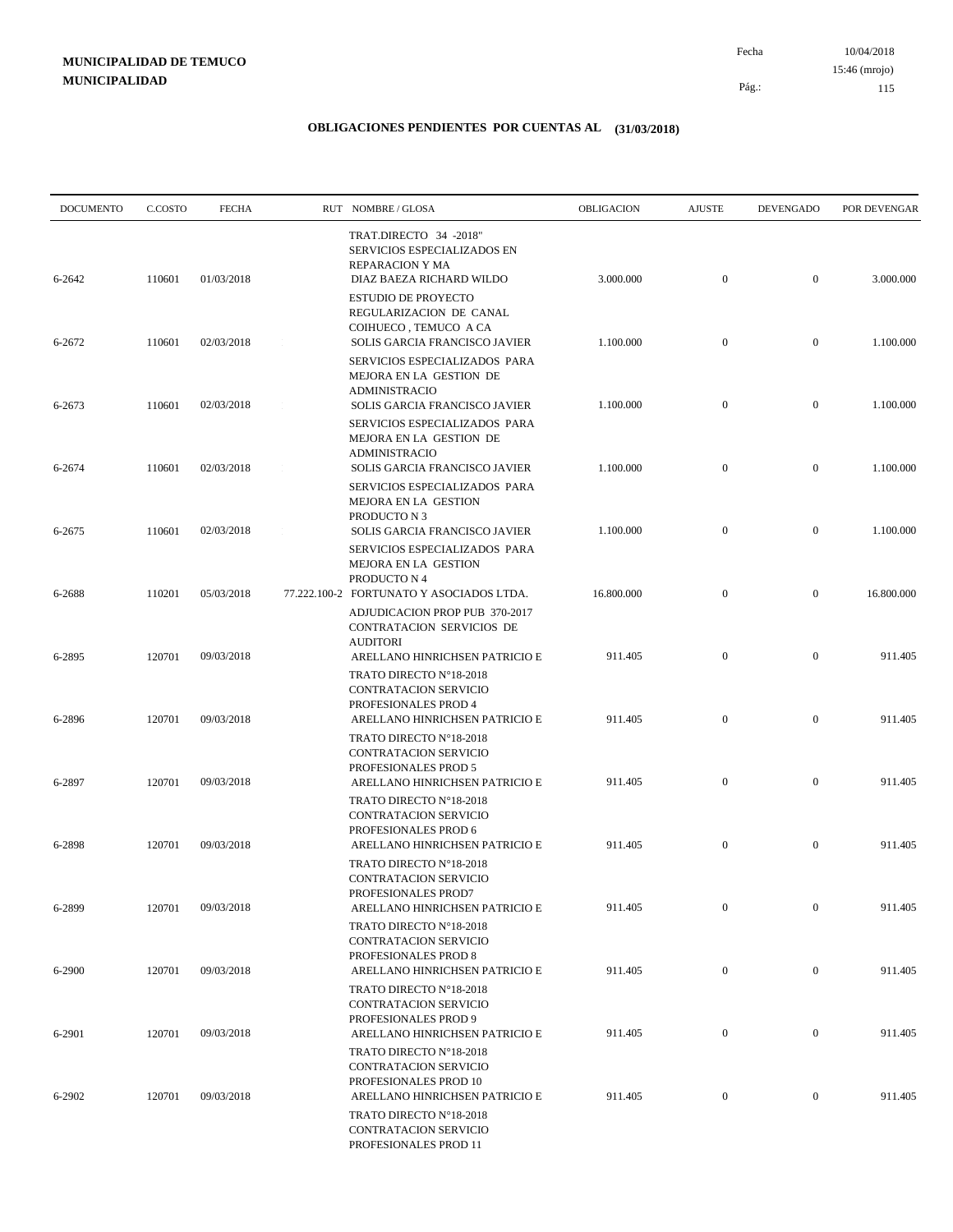10/04/2018 116 Pág.: Fecha 15:46 (mrojo)

| <b>DOCUMENTO</b> | C.COSTO | <b>FECHA</b> | RUT NOMBRE/GLOSA                                                                                                     | OBLIGACION | <b>AJUSTE</b>    | <b>DEVENGADO</b> | POR DEVENGAR |
|------------------|---------|--------------|----------------------------------------------------------------------------------------------------------------------|------------|------------------|------------------|--------------|
| 6-2903           | 120701  | 09/03/2018   | ARELLANO HINRICHSEN PATRICIO E                                                                                       | 911.405    | $\mathbf{0}$     | $\mathbf{0}$     | 911.405      |
| 6-2906           | 120603  | 09/03/2018   | TRATO DIRECTO N°18-2018<br><b>CONTRATACION SERVICIO</b><br>PROFESIONALES PROD 12<br>CARRASCO GIMEN WALTER ADONY      | 1.030.000  | $\overline{0}$   | $\overline{0}$   | 1.030.000    |
|                  |         |              | TRATO DIRECTO N°22-2018<br>SERVICIOS ESPECIALIZADOS<br>PRODUCTO 4                                                    |            | $\mathbf{0}$     | $\mathbf{0}$     |              |
| 6-2907           | 120603  | 09/03/2018   | CARRASCO GIMEN WALTER ADONY<br>TRATO DIRECTO N°22-2018<br>SERVICIOS ESPECIALIZADOS<br>PRODUCTO5                      | 1.030.000  |                  |                  | 1.030.000    |
| 6-2908           | 120603  | 09/03/2018   | CARRASCO GIMEN WALTER ADONY<br>TRATO DIRECTO N°22-2018<br>SERVICIOS ESPECIALIZADOS                                   | 1.030.000  | $\mathbf{0}$     | $\mathbf{0}$     | 1.030.000    |
| 6-2909           | 120603  | 09/03/2018   | PRODUCTO 6<br>CARRASCO GIMEN WALTER ADONY<br>TRATO DIRECTO N°22-2018<br>SERVICIOS ESPECIALIZADOS                     | 1.030.000  | $\mathbf{0}$     | $\boldsymbol{0}$ | 1.030.000    |
| 6-2910           | 120603  | 09/03/2018   | PRODUCTO 7<br>CARRASCO GIMEN WALTER ADONY<br>TRATO DIRECTO N°22-2018                                                 | 1.030.000  | $\mathbf{0}$     | $\mathbf{0}$     | 1.030.000    |
| 6-2911           | 120603  | 09/03/2018   | SERVICIOS ESPECIALIZADOS<br>PRODUCTO 8<br>CARRASCO GIMEN WALTER ADONY                                                | 1.030.000  | $\mathbf{0}$     | $\mathbf{0}$     | 1.030.000    |
| 6-2912           | 120603  | 09/03/2018   | TRATO DIRECTO N°22-2018<br>SERVICIOS ESPECIALIZADOS<br>PRODUCTO 9<br>CARRASCO GIMEN WALTER ADONY                     | 1.030.000  | $\overline{0}$   | $\overline{0}$   | 1.030.000    |
|                  |         |              | TRATO DIRECTO N°22-2018<br>SERVICIOS ESPECIALIZADOS<br>PRODUCTO 10                                                   |            |                  |                  |              |
| 6-2913           | 120603  | 09/03/2018   | CARRASCO GIMEN WALTER ADONY<br>TRATO DIRECTO N°22-2018<br>SERVICIOS ESPECIALIZADOS                                   | 1.030.000  | $\mathbf{0}$     | $\mathbf{0}$     | 1.030.000    |
| 6-2914           | 120603  | 09/03/2018   | PRODUCTO 11<br>CARRASCO GIMEN WALTER ADONY<br>TRATO DIRECTO N°22-2018<br>SERVICIOS ESPECIALIZADOS                    | 1.030.000  | $\mathbf{0}$     | $\overline{0}$   | 1.030.000    |
| 6-3085           | 110601  | 14/03/2018   | PRODUCTO 12<br>SOLIS GARCIA FRANCISCO JAVIER<br>SERVICIOS ESPECIALIZADOS PARA                                        | 1.100.000  | $\mathbf{0}$     | $\mathbf{0}$     | 1.100.000    |
| 6-3086           | 110601  | 14/03/2018   | MEJORA EN LA GESTION<br>PRODUCTO N 5<br>SOLIS GARCIA FRANCISCO JAVIER                                                | 1.100.000  | $\mathbf{0}$     | $\mathbf{0}$     | 1.100.000    |
| 6-3193           | 120902  | 16/03/2018   | SERVICIOS ESPECIALIZADOS PARA<br>MEJORA EN LA GESTION<br>PRODUCTO N 6<br>76.150.723-0 ESPINOZA LIZANA HUGO OSVALDO Y | 17.255.000 | $\overline{0}$   | $\overline{0}$   | 17.255.000   |
|                  |         |              | 1000 SERVICIO DE ESTERILIZACION<br>MASIVA DE MASCOTAS HEMBRAS<br>Y MACHO                                             |            |                  |                  |              |
| 6-3276           | 110305  | 20/03/2018   | DUARTE HIDALGO LUIS SEBASTIAN<br>PROP PUB 18-2018 CONSULTORIA<br>SISTEMA INFORMATIVO GESTION                         | 34.000.000 | $\boldsymbol{0}$ | $\mathbf{0}$     | 34.000.000   |
| 6-3468           | 110305  | 26/03/2018   | <b>CONTROL P</b><br>ROJAS BORLAFF ALVARO MIGUEL                                                                      | 10.000.000 | $\overline{0}$   | $\mathbf{0}$     | 10.000.000   |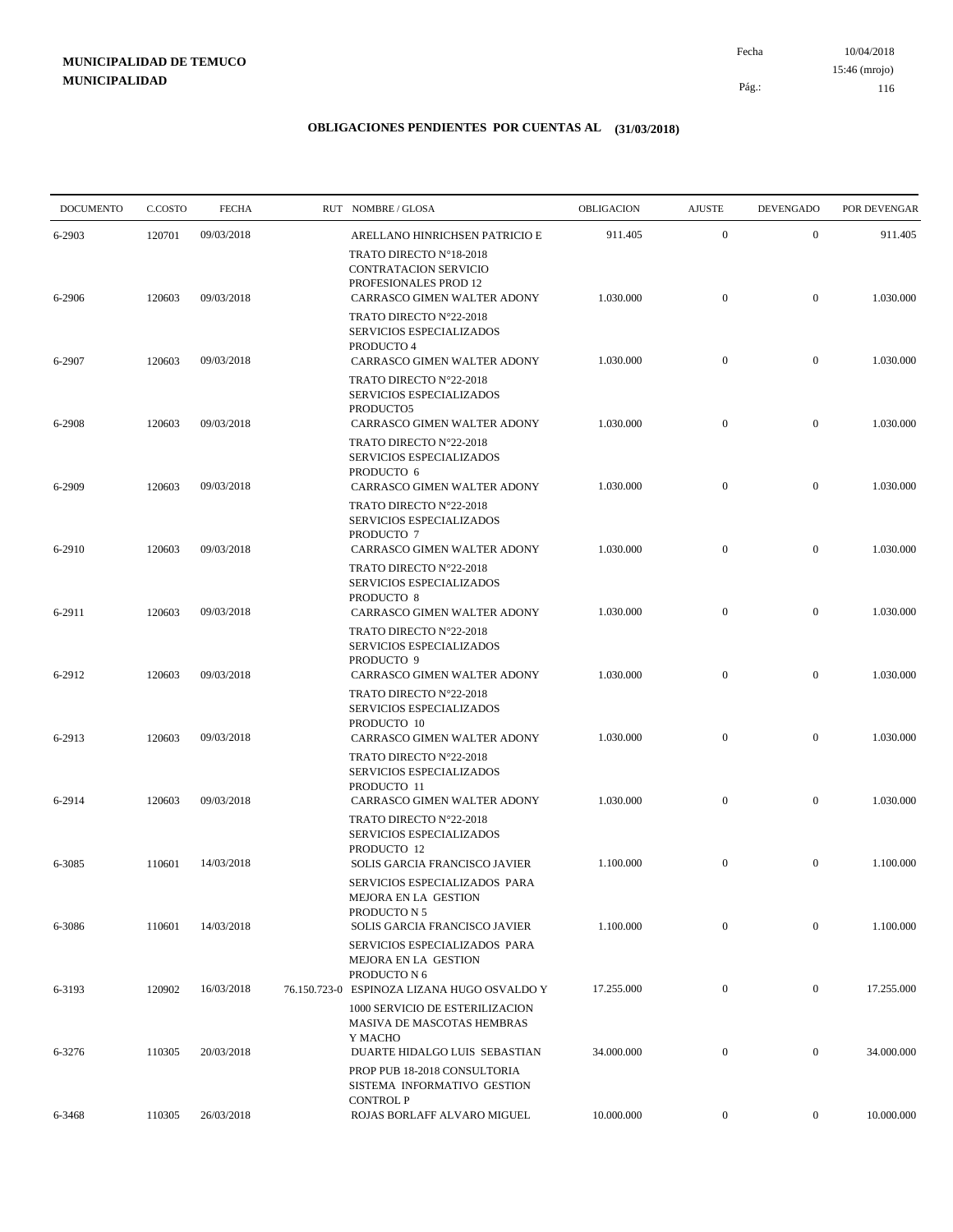Pág.:

Fecha

| <b>DOCUMENTO</b> | C.COSTO       | <b>FECHA</b> |                    | RUT NOMBRE/GLOSA                                                                                                                | OBLIGACION       | <b>AJUSTE</b>    | <b>DEVENGADO</b> | POR DEVENGAR |
|------------------|---------------|--------------|--------------------|---------------------------------------------------------------------------------------------------------------------------------|------------------|------------------|------------------|--------------|
|                  |               |              |                    | ADJUD. PROP. PUBLICA 19-2018"<br>ASISTENCIA TECNICA PARA<br>DETERMINACION DE                                                    |                  |                  |                  |              |
|                  |               |              |                    | <b>TOTALES CUENTA</b>                                                                                                           | 245.206.255      | $\boldsymbol{0}$ | 1.580.000        | 243.626.255  |
| Cuenta Nro.      | 2152212002002 |              |                    | Gtos. Men. Gabinete Alcaldía                                                                                                    |                  |                  |                  |              |
| 6-2938           | 110201        | 12/03/2018   |                    | 10.155.713-8 TOY SALAMANCA ROBERTO ANDRE<br>SERVICIO DE GASTOS MENORES<br>DEL DPTO. DE COMUNICACIONES<br><b>SEGUN DECRETO A</b> | 100.000          | $\mathbf{0}$     | $\mathbf{0}$     | 100.000      |
|                  |               |              |                    | <b>TOTALES CUENTA</b>                                                                                                           | 100.000          | $\bf{0}$         | $\boldsymbol{0}$ | 100.000      |
| Cuenta Nro.      | 2152212002003 |              |                    | Gtos. Men. Secretaría Municipal                                                                                                 |                  |                  |                  |              |
| 6-2599           | 110201        | 28/02/2018   |                    | 7.617.518-7 ARANEDA NAVARRO JUAN ALBER                                                                                          | 120.000          | $\mathbf{0}$     | $\mathbf{0}$     | 120.000      |
|                  |               |              |                    | <b>GIRO DE FONDO PARA GASTOS</b><br>MENORES DEL SECRETARIO<br>MUNICIPAL SEGUN DECRE                                             |                  |                  |                  |              |
|                  |               |              |                    | TOTALES CUENTA                                                                                                                  | 120.000          | 0                | 0                | 120.000      |
| Cuenta Nro.      | 2152212002004 |              |                    | Gtos. Men. Administ. Municipal                                                                                                  |                  |                  |                  |              |
| $7-1$            | 110201        | 01/01/2018   |                    | 69.190.700-7 MUNICIPALIDAD DE TEMUCO                                                                                            | $\boldsymbol{0}$ | $\mathbf{0}$     | 132.119          | $-132.119$   |
| 6-364            | 110201        | 12/01/2018   |                    | Saldos 31.12.17 y Ejec. Gtos. 2018<br>MILLAR ETTORI CARLOS FROILAN                                                              | 350.000          | $\overline{0}$   | $\boldsymbol{0}$ | 350.000      |
| 6-2728           | 110201        | 06/03/2018   |                    | <b>GIRO DE FONDOS PARA GASTOS</b><br>MENORES DEL PARA EL PARQUE<br>AUTOMOTRIZ SEG<br>MILLAR ETTORI CARLOS FROILAN               | 200.000          | $\mathbf{0}$     | $\mathbf{0}$     | 200.000      |
| 6-3152           | 110201        | 15/03/2018   |                    | <b>GIRO DE FONDOS PARA GASTOS</b><br>MENORES DE LA DIRECCION DE<br><b>ADMINISTRACION S</b><br>MILLAR ETTORI CARLOS FROILAN      | 350.000          | $\mathbf{0}$     | $\mathbf{0}$     | 350.000      |
|                  |               |              |                    | GIRO DE FONDOS PARA GASTOS<br>MENORES DEL PARA EL PARQUE<br>AUTOMOTRIZ SEG                                                      |                  |                  |                  |              |
|                  |               |              |                    | <b>TOTALES CUENTA</b>                                                                                                           | 900.000          | $\boldsymbol{0}$ | 132.119          | 767.881      |
| Cuenta Nro.      | 2152212002005 |              |                    | Gtos. Men. Asesoría Jurídica                                                                                                    |                  |                  |                  |              |
| 7-1              | 110201        | 01/01/2018   |                    | 69.190.700-7 MUNICIPALIDAD DE TEMUCO                                                                                            | $\boldsymbol{0}$ | $\boldsymbol{0}$ | 409.170          | $-409.170$   |
| 6-420            | 110201        | 12/01/2018   |                    | Saldos 31.12.17 y Ejec. Gtos. 2018<br>RIFFO ALONSO MONICA 0RIETTA                                                               | 500.000          | $\mathbf{0}$     | $\boldsymbol{0}$ | 500.000      |
|                  |               |              |                    | GIRO DE FONDOS PARA GASTOS<br>MENORES DE LA DIRECCION DE<br>ASESORIA JURIDIC                                                    |                  |                  |                  |              |
| 6-2994           | 110201        | 12/03/2018   |                    | RIFFO ALONSO MONICA 0RIETTA<br>GIRO DE FONDOS PARA GASTOS<br>MENORES DE LA DIRECCION DE<br>ASESORIA JURIDIC                     | 500.000          | $\mathbf{0}$     | $\boldsymbol{0}$ | 500.000      |
|                  |               |              |                    | <b>TOTALES CUENTA</b>                                                                                                           | 1.000.000        | $\boldsymbol{0}$ | 409.170          | 590.830      |
| Cuenta Nro.      | 2152212002006 |              | Gtos. Men. Control |                                                                                                                                 |                  |                  |                  |              |
| $7-1$            | 110201        | 01/01/2018   |                    | 69.190.700-7 MUNICIPALIDAD DE TEMUCO                                                                                            | $\boldsymbol{0}$ | $\boldsymbol{0}$ | 48.770           | $-48.770$    |
| 6-365            | 110201        | 12/01/2018   |                    | Saldos 31.12.17 y Ejec. Gtos. 2018<br>CONCHA RIQUELME OCTAVIO MAU                                                               | 150.000          | $\overline{0}$   | $\boldsymbol{0}$ | 150.000      |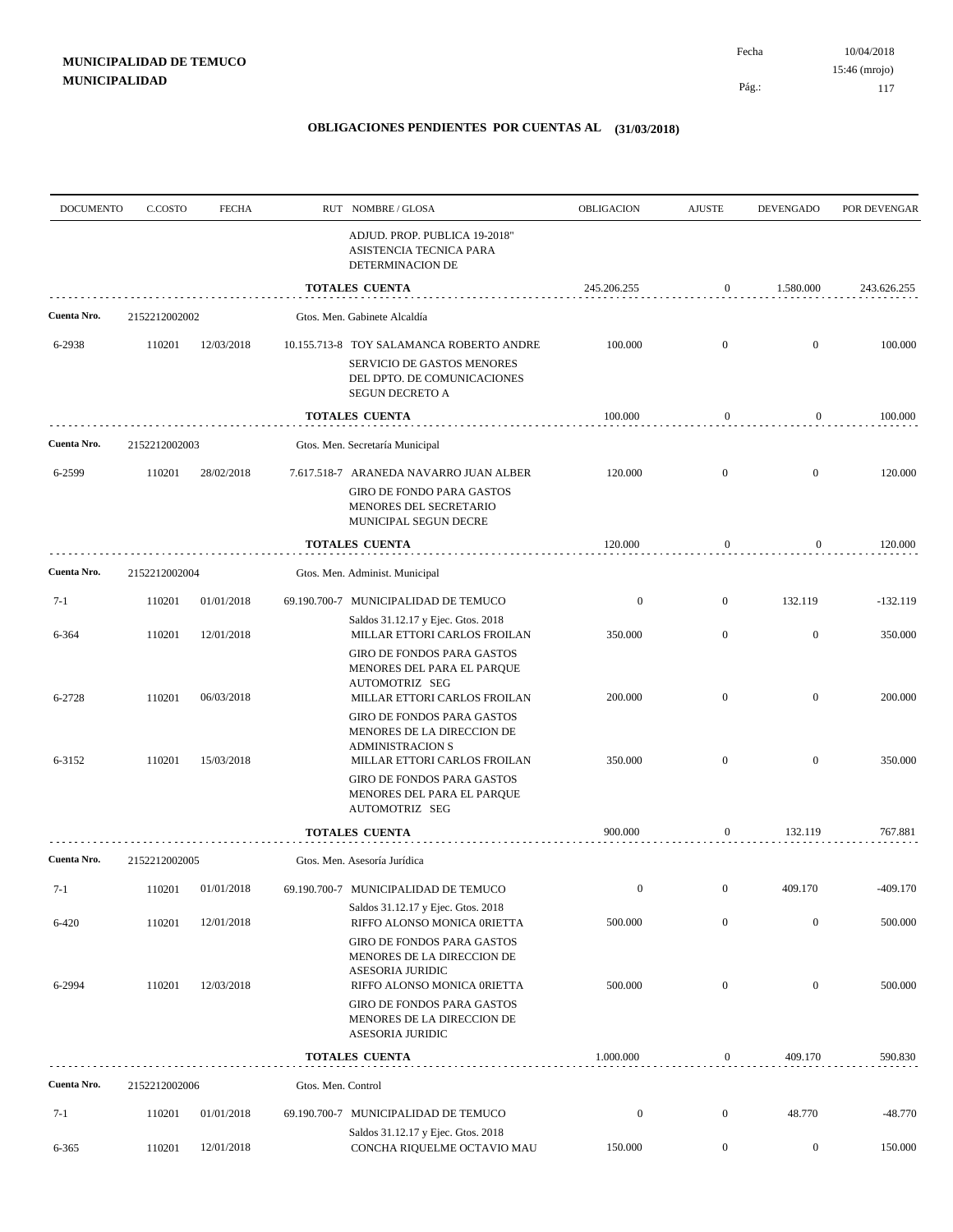Pág.:

Fecha

| <b>DOCUMENTO</b> | C.COSTO       | <b>FECHA</b> | RUT NOMBRE/GLOSA                                                                                                                                  | <b>OBLIGACION</b> | <b>AJUSTE</b>    | <b>DEVENGADO</b> | POR DEVENGAR |
|------------------|---------------|--------------|---------------------------------------------------------------------------------------------------------------------------------------------------|-------------------|------------------|------------------|--------------|
|                  |               |              | GIRO DE FONDOS PARA GASTOS<br>MENORES DE LA DIRECCION DE<br>CONTROL SEGUN DE                                                                      |                   |                  |                  |              |
|                  |               |              | <b>TOTALES CUENTA</b>                                                                                                                             | 150.000           | $\boldsymbol{0}$ | 48.770           | 101.230      |
| Cuenta Nro.      | 2152212002007 |              | Gtos. Men. Administ. y Finanzas                                                                                                                   |                   |                  |                  |              |
| $7-1$            | 110201        | 01/01/2018   | 69.190.700-7 MUNICIPALIDAD DE TEMUCO                                                                                                              | $\boldsymbol{0}$  | $\mathbf{0}$     | 118.986          | $-118.986$   |
| 6-609            | 110201        | 16/01/2018   | Saldos 31.12.17 y Ejec. Gtos. 2018<br>8.142.839-5 BARRIGA GONZALEZ LAURA ELIUD                                                                    | 120.000           | $\overline{0}$   | $\mathbf{0}$     | 120.000      |
|                  |               |              | GIRO DE FONDOS PARA GASTOS<br>MENORES DE LA DIRECCION DE<br><b>ADMINISTRACION Y</b>                                                               |                   |                  |                  |              |
|                  |               |              | <b>TOTALES CUENTA</b>                                                                                                                             | 120.000           | 0                | 118.986          | 1.014        |
| Cuenta Nro.      | 2152212002008 |              | Gtos. Men. Sec. Com. Planificación                                                                                                                |                   |                  |                  |              |
| $7-1$            | 110201        | 01/01/2018   | 69.190.700-7 MUNICIPALIDAD DE TEMUCO                                                                                                              | $\boldsymbol{0}$  | $\overline{0}$   | 62.340           | $-62.340$    |
| 6-1198           | 110201        | 24/01/2018   | Saldos 31.12.17 y Ejec. Gtos. 2018<br>REYES JIMENEZ MAURICIO RODRIG                                                                               | 160.000           | $\overline{0}$   | $\mathbf{0}$     | 160.000      |
|                  |               |              | GIRO DE FONDOS PARA GASTOS<br>MENORES PARA LA DIRECCION DE<br><b>PLANIFICACION</b>                                                                |                   |                  |                  |              |
|                  |               |              | <b>TOTALES CUENTA</b>                                                                                                                             | 160.000           | 0                | 62.340           | 97.660       |
| Cuenta Nro.      | 2152212002009 |              | Gtos. Men. 1º Juzg. Pol. Local                                                                                                                    |                   |                  |                  |              |
| 6-1574           | 110201        | 30/01/2018   | VENEGAS POBLETE RADY CECILIA<br><b>GIRO DE FONDO PARA GASTOS</b><br>MENORES (ENERO-FEBRERO-<br><b>MARZO Y ABRIL 201</b>                           | 160.000           | $\overline{0}$   | $\mathbf{0}$     | 160.000      |
|                  |               |              | <b>TOTALES CUENTA</b>                                                                                                                             | 160.000           | $\boldsymbol{0}$ | $\boldsymbol{0}$ | 160.000      |
| Cuenta Nro.      | 2152212002010 |              | Gtos. Men. 2º Juzg. Pol. Local                                                                                                                    |                   |                  |                  |              |
| 6-616            | 110201        | 16/01/2018   | EYSSAUTIER SAHR MARIA INES                                                                                                                        | 160.000           | $\overline{0}$   | $\mathbf{0}$     | 160.000      |
|                  |               |              | <b>GIRO DE FONDO PARA GASTOS</b><br>MENORES PARA EL SEGUNDO<br>JUZGADO DE POLICIA L                                                               |                   |                  |                  |              |
|                  |               |              | <b>TOTALES CUENTA</b>                                                                                                                             | 160.000           | $\mathbf{0}$     | 0                | 160.000      |
| Cuenta Nro.      | 2152212002011 |              | Gtos. Men. 3º Juzg. Pol. Local                                                                                                                    |                   |                  |                  |              |
| $7-1$            | 110201        | 01/01/2018   | 69.190.700-7 MUNICIPALIDAD DE TEMUCO                                                                                                              | $\boldsymbol{0}$  | $\mathbf{0}$     | 319.810          | $-319.810$   |
| 6-1230           | 110201        | 24/01/2018   | Saldos 31.12.17 y Ejec. Gtos. 2018<br>SAGREDO LEIVA GUIDO ALEJANDR                                                                                | 160.000           | $\boldsymbol{0}$ | $\boldsymbol{0}$ | 160.000      |
| 6-3048           | 110201        | 14/03/2018   | <b>GIRO DE FONDOS PARA GASTOS</b><br>MENORES DEL 3ER. JUZGADO DE<br>POLICIA LOCAL S<br>SAGREDO LEIVA GUIDO ALEJANDR<br>GIRO DE FONDOS PARA GASTOS | 160.000           | $-190$           | $\boldsymbol{0}$ | 159.810      |
|                  |               |              | MENORES DEL 3ER. JUZGADO DE<br>POLICIA LOCAL                                                                                                      |                   |                  |                  |              |
|                  |               |              | TOTALES CUENTA                                                                                                                                    | 320.000           | $-190$           | 319.810          | $\bf{0}$     |
| Cuenta Nro.      | 2152212002012 |              | Gtos. Men. Tránsito y Trans. Púiblico                                                                                                             |                   |                  |                  |              |
| $7-1$            | 110201        | 01/01/2018   | 69.190.700-7 MUNICIPALIDAD DE TEMUCO                                                                                                              | $\boldsymbol{0}$  | $\boldsymbol{0}$ | 20.190           | $-20.190$    |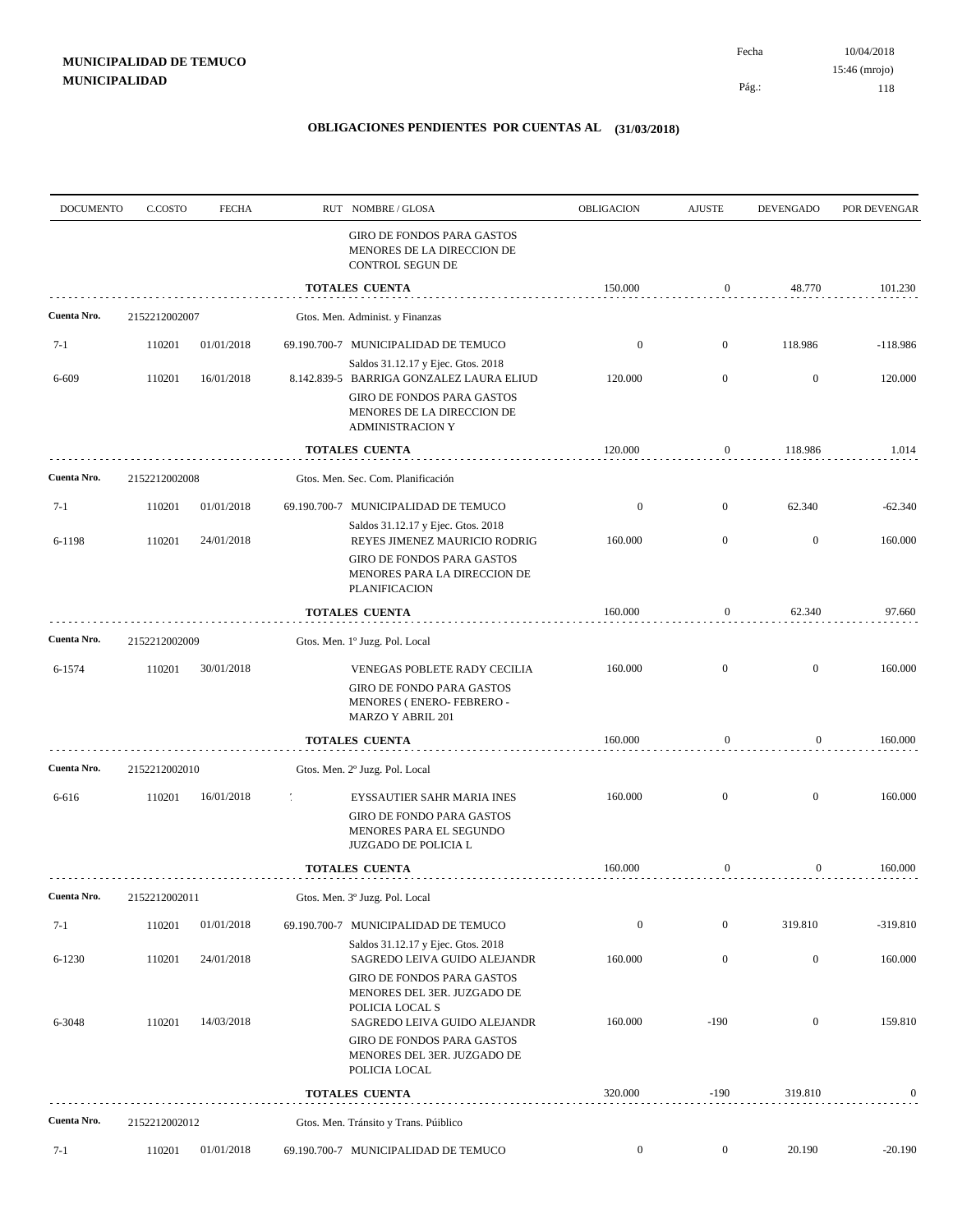10/04/2018 119 Pág.: Fecha 15:46 (mrojo)

| <b>DOCUMENTO</b> | C.COSTO       | <b>FECHA</b> |                    | RUT NOMBRE/GLOSA                                                                                                     | OBLIGACION       | <b>AJUSTE</b>    | <b>DEVENGADO</b> | POR DEVENGAR |
|------------------|---------------|--------------|--------------------|----------------------------------------------------------------------------------------------------------------------|------------------|------------------|------------------|--------------|
| 6-801            | 110201        | 18/01/2018   |                    | Saldos 31.12.17 y Ejec. Gtos. 2018<br>JACOBI BAUMANN WALTER LEONAR                                                   | 120.000          | $\mathbf{0}$     | $\boldsymbol{0}$ | 120.000      |
|                  |               |              |                    | GIRO DE FONDOS PARA GASTOS<br>MENORES DE LA DIRECCION DE<br>TRANSITO SEGUN D                                         |                  |                  |                  |              |
|                  |               |              |                    | TOTALES CUENTA                                                                                                       | 120.000          | 0                | 20.190           | 99.810       |
| Cuenta Nro.      | 2152212002013 |              |                    | Gtos. Men. Desarrollo Comunitario                                                                                    |                  |                  |                  |              |
| 6-1157           | 110201        | 23/01/2018   |                    | SILVA ROJAS MARCELO FLORINDO                                                                                         | 350.000          | $\mathbf{0}$     | $\mathbf{0}$     | 350.000      |
|                  |               |              |                    | GIRO DE GONDOS PARA GASTOS<br>MENORES PARA LA DIRECCION DE<br>DESARROLLO COM                                         |                  |                  |                  |              |
|                  |               |              |                    | TOTALES CUENTA                                                                                                       | 350.000          | $\boldsymbol{0}$ | 0                | 350.000      |
| Cuenta Nro.      | 2152212002014 |              |                    | Gtos. Men. Obras Municipales                                                                                         |                  |                  |                  |              |
| 6-652            | 110201        | 18/01/2018   |                    | BERNIER RICHTER MARCELO ARIS                                                                                         | 160.000          | $\mathbf{0}$     | $\boldsymbol{0}$ | 160.000      |
|                  |               |              |                    | <b>GIRO DE FONDO PARA GASTOS</b><br>MENORES DEL DEPARTAMENTO DE<br>OBRAS MUNICIPALE                                  |                  |                  |                  |              |
|                  |               |              |                    | <b>TOTALES CUENTA</b>                                                                                                | 160.000          | $\boldsymbol{0}$ | $\boldsymbol{0}$ | 160.000      |
| Cuenta Nro.      | 2152212002015 |              |                    | Gtos. Men. Aseo y Ornato                                                                                             |                  |                  |                  |              |
| $7-1$            | 110201        | 01/01/2018   |                    | 69.190.700-7 MUNICIPALIDAD DE TEMUCO                                                                                 | $\boldsymbol{0}$ | $\mathbf{0}$     | 303.489          | $-303.489$   |
| 6-615            | 110201        | 16/01/2018   |                    | Saldos 31.12.17 y Ejec. Gtos. 2018<br>BAHAMONDES POO JUAN CARLOS                                                     | 466.000          | $\mathbf{0}$     | $\mathbf{0}$     | 466.000      |
|                  |               |              |                    | <b>GIRO DE FONDOS PARA GASTOS</b><br>MENORES DE LA DIRECCION DE<br>ASEO Y ORNATO CO                                  |                  |                  |                  |              |
| 6-2424           | 110201        | 22/02/2018   |                    | BAHAMONDES POO JUAN CARLOS<br>GIRO DE FONDOS PARA GASTOS<br>MENORES DE LA DIRECCION DE<br>ASEO Y ORNATO CO           | 466.000          | $\mathbf{0}$     | $\boldsymbol{0}$ | 466.000      |
|                  |               |              |                    | TOTALES CUENTA                                                                                                       | 932.000          | 0                | 303.489          | 628.511      |
| Cuenta Nro.      | 2152212002016 |              |                    | Gtos. Men. Seguridad Ciudadana                                                                                       |                  |                  |                  |              |
| 6-2149           | 110201        | 15/02/2018   |                    | NEIRA AYBAR FRANCISCO ELIAS                                                                                          | 120.000          | $\boldsymbol{0}$ | $\mathbf{0}$     | 120.000      |
|                  |               |              |                    | <b>GIRO DE FONDOS PARA GASTOS</b><br>MENORES DE LA DIRECCION DE<br>SEGURIDAD CIUDAD                                  |                  |                  |                  |              |
|                  |               |              |                    | <b>TOTALES CUENTA</b>                                                                                                | 120.000          | $\boldsymbol{0}$ | 0                | 120.000      |
| Cuenta Nro.      | 2152212002018 |              | Gtos. Men. Turismo |                                                                                                                      |                  |                  |                  |              |
| 6-370            | 110201        | 12/01/2018   |                    | GAETE RENGIFO LORETO DEL CARM<br><b>GIRO DE FONDO PARA GASTOS</b><br>MENORES PARA LA DIRECCION DE<br>TURISMO SEGUN D | 160.000          | $\mathbf{0}$     | $\mathbf{0}$     | 160.000      |
|                  |               |              |                    | TOTALES CUENTA                                                                                                       | 160.000          | $\boldsymbol{0}$ | $\mathbf{0}$     | 160.000      |
| Cuenta Nro.      | 2152212002019 |              |                    | Gtos. Men. Desarrollo Rural                                                                                          |                  |                  |                  |              |
| $7-1$            | 110201        | 01/01/2018   |                    | 69.190.700-7 MUNICIPALIDAD DE TEMUCO                                                                                 | $\boldsymbol{0}$ | $\boldsymbol{0}$ | 48.151           | $-48.151$    |
| 6-367            | 110201        | 12/01/2018   |                    | Saldos 31.12.17 y Ejec. Gtos. 2018<br>SEARLE VASQUEZ DENNIS ROBERT                                                   | 160.000          | $\overline{0}$   | $\boldsymbol{0}$ | 160.000      |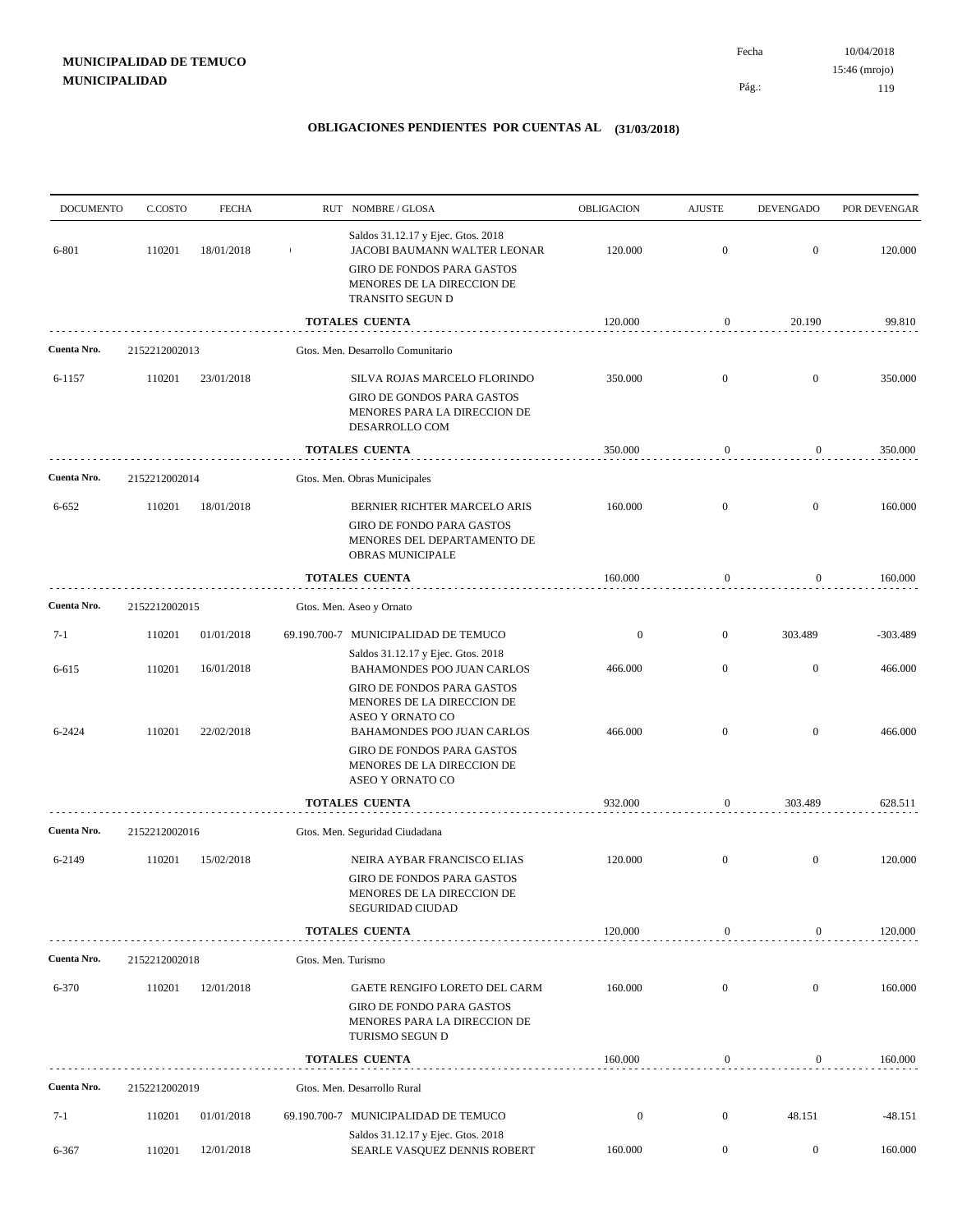Pág.:

Fecha

| <b>DOCUMENTO</b> | C.COSTO       | <b>FECHA</b> | RUT NOMBRE/GLOSA                                                                                                                  | OBLIGACION | <b>AJUSTE</b>    | <b>DEVENGADO</b> | POR DEVENGAR |
|------------------|---------------|--------------|-----------------------------------------------------------------------------------------------------------------------------------|------------|------------------|------------------|--------------|
|                  |               |              | GIRO DE FONDO PARA GASTOS<br>MENOSRES DE LA DIRECCION DE<br>DESARROLLO RURAL                                                      |            |                  |                  |              |
|                  |               |              | <b>TOTALES CUENTA</b>                                                                                                             | 160.000    | $\boldsymbol{0}$ | 48.151           | 111.849      |
| Cuenta Nro.      | 2152212002099 |              | Otros Gastos Menores y Cometidos                                                                                                  |            |                  |                  |              |
| 6-2676           | 110201        | 02/03/2018   | BELTRAN HUENTELAF NURIA DEL C<br><b>GIRO DE FONDOS PARA MANTENER</b><br>MONEDA DIVISIONAL EN LAS<br><b>DIFERENTES CAJAS</b>       | 200.000    | $\mathbf{0}$     | $\mathbf{0}$     | 200.000      |
|                  |               |              | <b>TOTALES CUENTA</b>                                                                                                             | 200.000    | $\boldsymbol{0}$ | $\overline{0}$   | 200.000      |
| Cuenta Nro.      | 2152212003    |              | Gastos de Representación, Protocolo y Ceremonial                                                                                  |            |                  |                  |              |
| 6-1670           | 111001        | 01/02/2018   | SALAZAR LILLO GABRIEL AURELIO<br>ADQUISICION DE ARREGLOS<br>FLORALES PARA ORNAMENTACION<br>OFICINA DE ALCALDI                     | 90.000     | $\mathbf{0}$     | $\mathbf{0}$     | 90.000       |
| 6-2436           | 111001        | 23/02/2018   | SALAZAR LILLO GABRIEL AURELIO<br>TRATO DIRECTO N 52-2018<br>ADQUISICION DE 03 BOUQUET DE<br>FLORES Y 01                           | 80.000     | $\mathbf{0}$     | $\mathbf{0}$     | 80.000       |
| 6-2439           | 111001        | 23/02/2018   | COMERCIAL PINTO LTDA.<br>TRATO DIRECTO N 52-2018                                                                                  | 121.500    | $\boldsymbol{0}$ | $\mathbf{0}$     | 121.500      |
| 6-2440           | 111001        | 23/02/2018   | ADQUISICION DE 9 ENMARCADOS<br>PARA DIPLOMA<br>VARGAS ARAYA RODOLFO                                                               | 227.528    | $\mathbf{0}$     | $\mathbf{0}$     | 227.528      |
| 6-2745           | 111001        | 06/03/2018   | TRATO DIRECTO N 54-2018<br><b>ADQUISICION DE 8</b><br>CONDECORACION CIUDADANOS<br><b>DES</b><br>MELO COFRE SERGIO FELIPE          | 46.368     | $\mathbf{0}$     | $\mathbf{0}$     | 46.368       |
| 6-2753           | 111001        | 06/03/2018   | 02 GALVANOS CRISTAL MADERA<br>PARA ARQUITECTO HOMENAJE 20<br>AÑOS TEATRO<br>SALAZAR LILLO GABRIEL AURELIO                         | 90.000     | $\mathbf{0}$     | $\mathbf{0}$     | 90.000       |
| 6-2892           | 111001        | 09/03/2018   | <b>ADQUISICION DE ARREGLOS</b><br>FLORALES PARA ORNAMENTACION<br>OFICINA DE ALCALDI<br>77.456.050-5 SOC. CONSTRUCTORAS DE OBRAS M | 93.500     | $\mathbf{0}$     | $\mathbf{0}$     | 93.500       |
|                  |               |              | ADQUISICION DE 20 TABLAS PARA<br>GALVANOS, MADERA NATIVA PARA<br><b>RECONOCIMIE</b>                                               |            |                  |                  |              |
| 6-3409           | 111001        | 22/03/2018   | ALARCON SOMMER NORA CLARISA<br>ADQUISICION DE 12 TARROS DE<br>NESCAFE, 3 SACARINA, 10                                             | 92.267     | $\boldsymbol{0}$ | $\mathbf{0}$     | 92.267       |
| 6-3380           | 111001        | 22/03/2018   | PAQUETES DE GALLET<br>76.766.657-8 SERVICIOS DE BANQUETERIA DIEG<br>TRATO DIRECTO N.- 63-2018"                                    | 670.000    | $\boldsymbol{0}$ | $\bf{0}$         | 670.000      |
| 6-3381           | 111001        | 22/03/2018   | SERVICIO DE COCTEL (60<br>PERSONAS) ADQUSICION<br>MELO COFRE SERGIO FELIPE<br>TRATO DIRECTO N.- 63-2018"                          | 23.901     | $\boldsymbol{0}$ | $\boldsymbol{0}$ | 23.901       |
| 6-3382           | 111001        | 22/03/2018   | SERVICIO DE COCTEL (60<br>PERSONAS) ADQUSICION<br>SALAZAR LILLO GABRIEL AURELIO                                                   | 80.000     | $\boldsymbol{0}$ | $\mathbf{0}$     | 80.000       |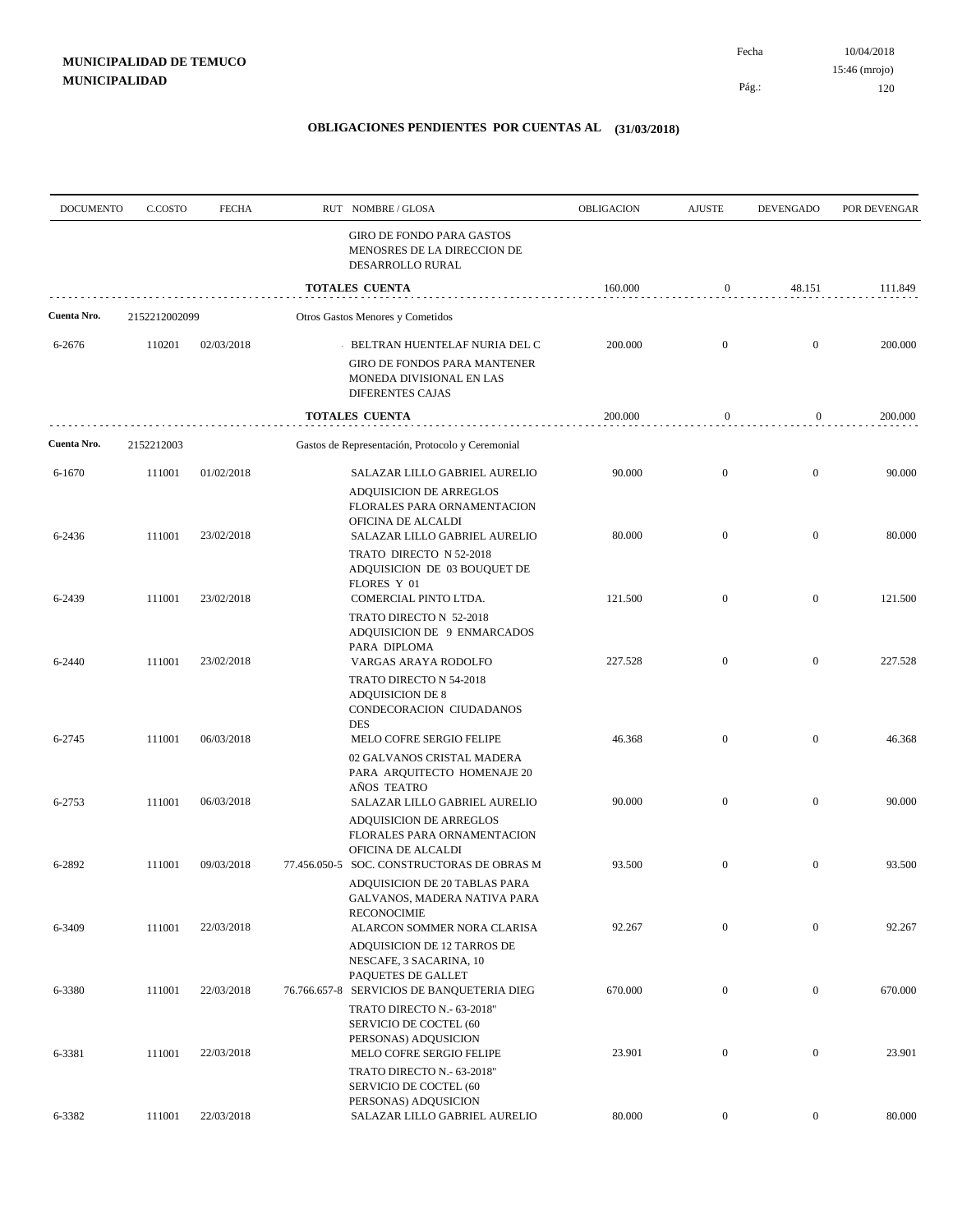| <b>DOCUMENTO</b> | C.COSTO       | <b>FECHA</b> |                          | RUT NOMBRE/GLOSA                                                                                                                                            | OBLIGACION | <b>AJUSTE</b>    | <b>DEVENGADO</b> | POR DEVENGAR |
|------------------|---------------|--------------|--------------------------|-------------------------------------------------------------------------------------------------------------------------------------------------------------|------------|------------------|------------------|--------------|
| 6-3383           | 111001        | 22/03/2018   |                          | TRATO DIRECTO N.- 63-2018"<br>SERVICIO DE COCTEL (60<br>PERSONAS) ADQUSICION<br>PEREZ FIERRO MARCELA PATRICIA                                               | 278.460    | $\mathbf{0}$     | $\mathbf{0}$     | 278.460      |
|                  |               |              |                          | TRATO DIRECTO N.- 63-2018"<br>SERVICIO DE COCTEL (60<br>PERSONAS) ADQUSICION                                                                                |            |                  |                  |              |
| 6-3371           | 111001        | 22/03/2018   |                          | 76.766.657-8 SERVICIOS DE BANQUETERIA DIEG<br>TRATO DIRECTO N.- 60-2018"<br>SERVICIO DE COCTEL (70                                                          | 670.000    | $\mathbf{0}$     | $\boldsymbol{0}$ | 670.000      |
| 6-3372           | 111001        | 22/03/2018   |                          | PERSONAS) ADQUISICI<br>PEREZ FIERRO MARCELA PATRICIA<br>TRATO DIRECTO N.- 60-2018"                                                                          | 226.100    | $\mathbf{0}$     | $\mathbf{0}$     | 226.100      |
| 6-3373           | 111001        | 22/03/2018   |                          | SERVICIO DE COCTEL (70<br>PERSONAS) ADQUISICI<br>MELO COFRE SERGIO FELIPE                                                                                   | 23.901     | $\mathbf{0}$     | $\mathbf{0}$     | 23.901       |
| 6-3374           | 111001        | 22/03/2018   |                          | TRATO DIRECTO N.- 60-2018"<br>SERVICIO DE COCTEL (70<br>PERSONAS) ADQUISICI<br>SALAZAR LILLO GABRIEL AURELIO                                                | 80.000     | $\mathbf{0}$     | $\mathbf{0}$     | 80.000       |
| 6-3375           | 111001        | 22/03/2018   |                          | TRATO DIRECTO N.- 60-2018"<br>SERVICIO DE COCTEL (70<br>PERSONAS) ADQUISICI<br>76.766.657-8 SERVICIOS DE BANQUETERIA DIEG                                   | 670.000    | $\mathbf{0}$     | $\mathbf{0}$     | 670.000      |
| 6-3376           | 111001        | 22/03/2018   |                          | TRATO DIRECTO N.- 64-2018"<br>SERVICIO DE COCTEL (70<br>PERSONAS) ADQUISICIO<br>MELO COFRE SERGIO FELIPE                                                    | 23.901     | $\mathbf{0}$     | $\mathbf{0}$     | 23.901       |
| 6-3377           | 111001        | 22/03/2018   |                          | TRATO DIRECTO N.- 64-2018"<br>SERVICIO DE COCTEL (70<br>PERSONAS) ADQUISICIO<br>SALAZAR LILLO GABRIEL AURELIO                                               | 80.000     | $\mathbf{0}$     | $\mathbf{0}$     | 80.000       |
|                  |               |              |                          | TRATO DIRECTO N.- 64-2018"<br>SERVICIO DE COCTEL (70<br>PERSONAS) ADQUISICIO                                                                                |            |                  |                  |              |
| 6-3378           | 111001        | 22/03/2018   |                          | PEREZ FIERRO MARCELA PATRICIA<br>TRATO DIRECTO N.- 64-2018"<br>SERVICIO DE COCTEL (70                                                                       | 226.100    | $\mathbf{0}$     | $\mathbf{0}$     | 226.100      |
| 6-3580           | 111001        | 27/03/2018   |                          | PERSONAS) ADQUISICIO<br>78.420.060-4 SOC. ELAB. PROD.ALIMENTICIOS MA<br>ADQUISICION DE 5 CAJAS DE<br><b>CHOCOLATE QUE SERAN</b><br>ENTREGADOS POR EL SR. AL | 80.000     | $\mathbf{0}$     | $\mathbf{0}$     | 80.000       |
|                  |               |              |                          | TOTALES CUENTA                                                                                                                                              | 3.973.526  | $\boldsymbol{0}$ | 0                | 3.973.526    |
| Cuenta Nro.      | 2152212005001 |              |                          | Derechos y Tasas Gest. Municipal                                                                                                                            |            |                  |                  |              |
| 6-3734           | 110601        | 29/03/2018   | 1                        | TORO MARTINEZ-CONDE HUMBERT<br>11 DOMINIO VIGENTES Y 11<br>CERTIFICADO DE HIPOTECA Y                                                                        | 126.500    | $\mathbf{0}$     | $\mathbf{0}$     | 126.500      |
|                  |               |              |                          | GRAVAMENES PA                                                                                                                                               |            |                  |                  |              |
|                  |               |              |                          | <b>TOTALES CUENTA</b>                                                                                                                                       | 126.500    | $\boldsymbol{0}$ | $\boldsymbol{0}$ | 126.500      |
| Cuenta Nro.      | 2152212005003 |              | <b>Gastos Notariales</b> |                                                                                                                                                             |            |                  |                  |              |
| $6 - 1024$       | 110201        | 22/01/2018   |                          | TADRES HALES JORGE ELIAS<br>SERVICIO DE REDUCCIOON DE<br>ESCRITURA PUBLICA POR COMPRA<br><b>VENTA DE INMUEB</b>                                             | 139.000    | $\mathbf{0}$     | $\overline{0}$   | 139.000      |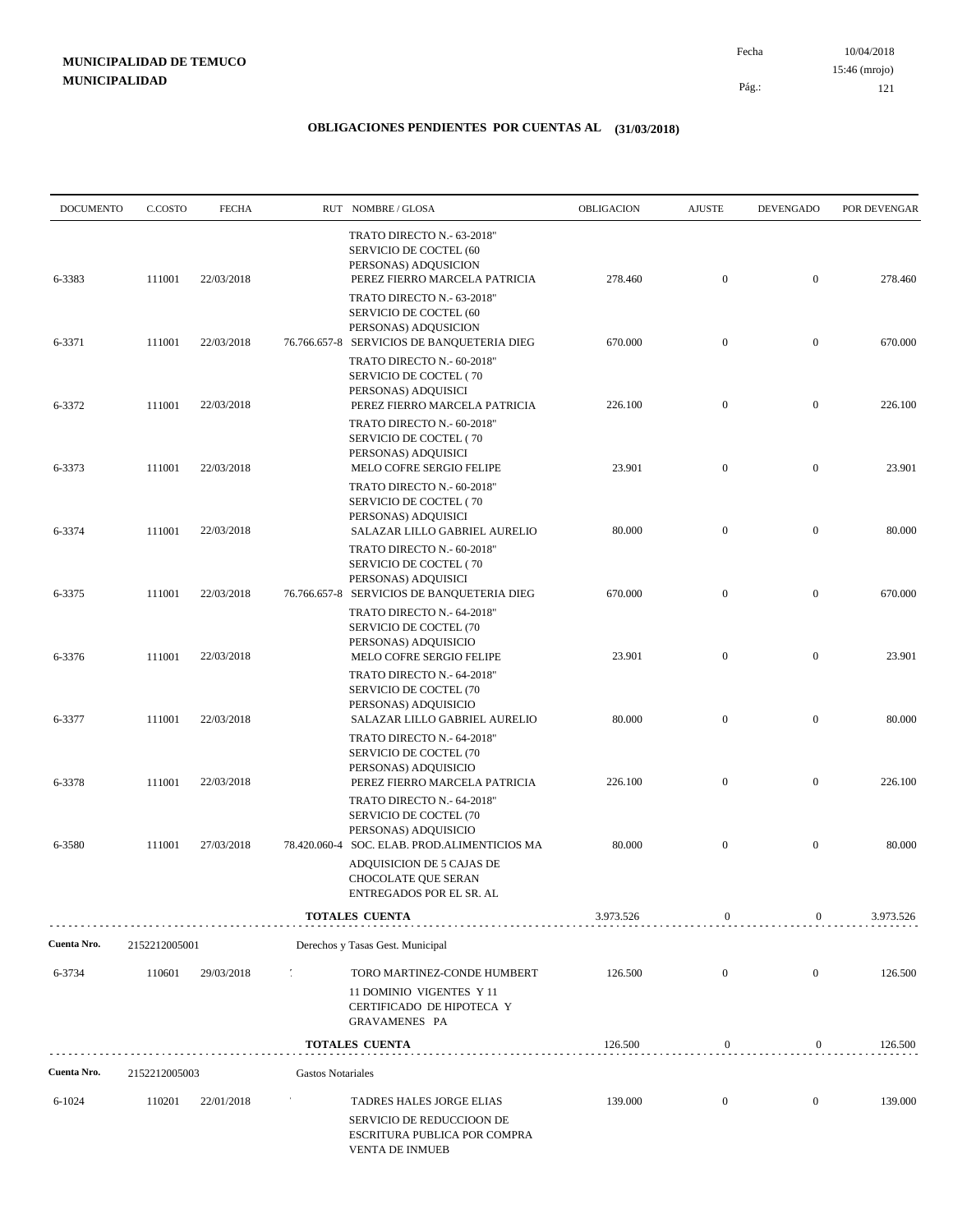| <b>DOCUMENTO</b> | C.COSTO          | <b>FECHA</b> |                             | RUT NOMBRE/GLOSA                                                                                                          | OBLIGACION | <b>AJUSTE</b>    | <b>DEVENGADO</b> | POR DEVENGAR |
|------------------|------------------|--------------|-----------------------------|---------------------------------------------------------------------------------------------------------------------------|------------|------------------|------------------|--------------|
|                  |                  |              |                             | <b>TOTALES CUENTA</b>                                                                                                     | 139.000    | $\boldsymbol{0}$ | $\overline{0}$   | 139.000      |
| Cuenta Nro.      | 2152401001002002 |              | Transporte Déficit Hídirico |                                                                                                                           |            |                  |                  |              |
| $6 - 2$          | 141403           | 02/01/2018   |                             | 76.523.404-2 TRANSPORTES Y AGRICOLA JN LTD<br>SERVICIO DE ARRIENDO DE<br>CAMION ALJIBE DESDE EL 02 DE                     | 7.350.000  | $\boldsymbol{0}$ | 4.899.998        | 2.450.002    |
| $6 - 7$          | 141403           | 02/01/2018   |                             | ENERO AL 31<br>AVELLO ILLESCA CYNTHIA SOLEDA<br>SERVICIO DE ARRIENDO CAMION<br>ALJIBES PARA DISTRIBUCION DE               | 7.650.000  | $\mathbf{0}$     | 5.100.000        | 2.550.000    |
| $6 - 10$         | 141403           | 03/01/2018   |                             | <b>AGUA POTA</b><br>PEÑA TORRES REYNALDO<br>ARRIENDO CAMION ALJIBE PARA                                                   | 7.854.000  | $\mathbf{0}$     | 5.236.000        | 2.618.000    |
| 6-3630           | 141403           | 29/03/2018   |                             | DISTRIBUCION DE AGUA POTABLE<br>A SECTORES<br>76.523.404-2 TRANSPORTES Y AGRICOLA JN LTD<br>SERVICIO DE ARRIENDO DE       | 2.450.000  | $\mathbf{0}$     | $\overline{0}$   | 2.450.000    |
| 6-3631           | 141403           | 29/03/2018   |                             | CAMION ALJIBE PARA DIST. DE<br><b>AGUA ABRIL</b><br>76.523.404-2 TRANSPORTES Y AGRICOLA JN LTD                            | 2.450.000  | $\mathbf{0}$     | $\mathbf{0}$     | 2.450.000    |
| 6-3632           | 141403           | 29/03/2018   |                             | SERVICIO DE ARRIENDO DE<br>CAMION ALJIBE PARA DIST. DE<br><b>AGUA MAYO</b><br>76.523.404-2 TRANSPORTES Y AGRICOLA JN LTD  | 2.450.000  | $\mathbf{0}$     | $\mathbf{0}$     | 2.450.000    |
| 6-3633           | 141403           | 29/03/2018   |                             | SERVICIO DE ARRIENDO DE<br>CAMION ALJIBE PARA DIST. DE<br><b>AGUA JUNIO</b><br>76.523.404-2 TRANSPORTES Y AGRICOLA JN LTD | 2.450.000  | $\mathbf{0}$     | $\mathbf{0}$     | 2.450.000    |
|                  |                  |              |                             | SERVICIO DE ARRIENDO DE<br>CAMION ALJIBE PARA DIST. DE<br><b>AGUA JULIO</b>                                               |            |                  |                  |              |
| 6-3634           | 141403           | 29/03/2018   |                             | 76.523.404-2 TRANSPORTES Y AGRICOLA JN LTD<br>SERVICIO DE ARRIENDO DE<br>CAMION ALJIBE PARA DIST. DE<br>AGUA AGOSTO       | 2.450.000  | $\mathbf{0}$     | $\mathbf{0}$     | 2.450.000    |
| 6-3636           | 141403           | 29/03/2018   |                             | PEÑA TORRES REYNALDO<br>SERVICIO DE ARRIENDO DE<br>CAMION ALJIBE PARA DIST. DE                                            | 2.618.000  | $\boldsymbol{0}$ | $\mathbf{0}$     | 2.618.000    |
| 6-3637           | 141403           | 29/03/2018   |                             | <b>AGUA ABRIL</b><br>PEÑA TORRES REYNALDO<br>SERVICIO DE ARRIENDO DE<br>CAMION ALJIBE PARA DIST. DE                       | 2.618.000  | $\mathbf{0}$     | $\mathbf{0}$     | 2.618.000    |
| 6-3638           | 141403           | 29/03/2018   |                             | <b>AGUA MAYO</b><br>PEÑA TORRES REYNALDO<br>SERVICIO DE ARRIENDO DE                                                       | 2.618.000  | $\boldsymbol{0}$ | $\mathbf{0}$     | 2.618.000    |
| 6-3639           | 141403           | 29/03/2018   |                             | CAMION ALJIBE PARA DIST. DE<br><b>AGUAJUNIO</b><br>PEÑA TORRES REYNALDO                                                   | 2.618.000  | $\boldsymbol{0}$ | $\boldsymbol{0}$ | 2.618.000    |
| 6-3640           | 141403           | 29/03/2018   |                             | SERVICIO DE ARRIENDO DE<br>CAMION ALJIBE PARA DIST. DE<br><b>AGUAJ JULIO</b><br>PEÑA TORRES REYNALDO                      | 2.618.000  | $\boldsymbol{0}$ | $\boldsymbol{0}$ | 2.618.000    |
|                  |                  |              |                             | SERVICIO DE ARRIENDO DE<br>CAMION ALJIBE PARA DIST. DE<br>AGUA AGOSTO                                                     |            |                  |                  |              |
| 6-3641           | 141403           | 29/03/2018   |                             | AVELLO ILLESCA CYNTHIA SOLEDA                                                                                             | 2.550.000  | $\boldsymbol{0}$ | $\overline{0}$   | 2.550.000    |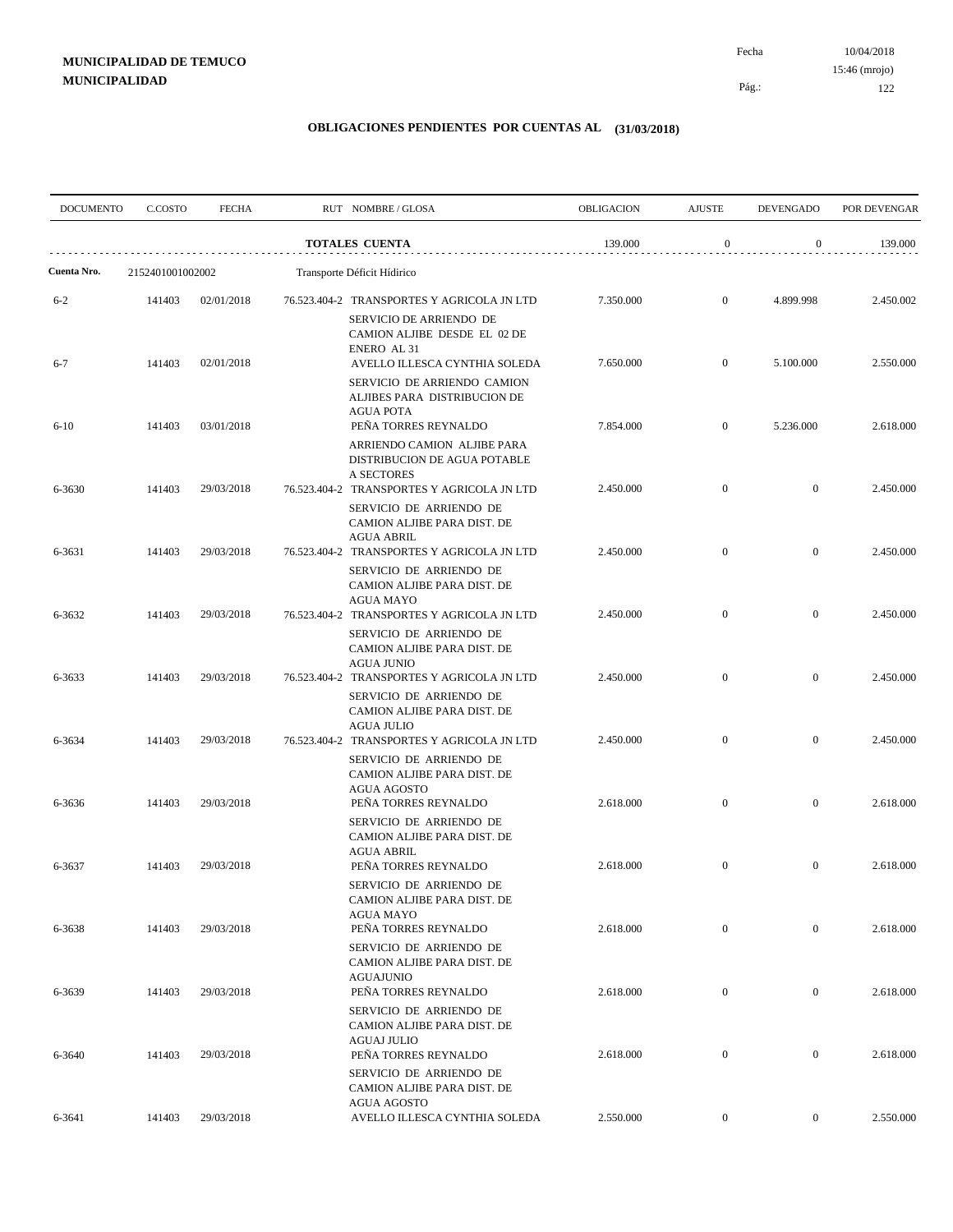| <b>DOCUMENTO</b> | C.COSTO          | <b>FECHA</b> |                   | RUT NOMBRE/GLOSA                                                                                                                 | OBLIGACION | <b>AJUSTE</b>    | <b>DEVENGADO</b> | POR DEVENGAR  |
|------------------|------------------|--------------|-------------------|----------------------------------------------------------------------------------------------------------------------------------|------------|------------------|------------------|---------------|
| 6-3642           | 141403           | 29/03/2018   |                   | SERVICIO DE ARRIENDO DE<br>CAMION ALJIBE PARA DIST. DE<br><b>AGUA ABRIL</b><br>AVELLO ILLESCA CYNTHIA SOLEDA                     | 2.550.000  | $\overline{0}$   | $\overline{0}$   | 2.550.000     |
|                  |                  |              |                   | SERVICIO DE ARRIENDO DE<br>CAMION ALJIBE PARA DIST. DE<br><b>AGUA MAYO</b>                                                       |            |                  |                  |               |
| 6-3643           | 141403           | 29/03/2018   |                   | AVELLO ILLESCA CYNTHIA SOLEDA<br>SERVICIO DE ARRIENDO DE<br>CAMION ALJIBE PARA DIST. DE                                          | 2.550.000  | $\overline{0}$   | $\mathbf{0}$     | 2.550.000     |
| 6-3644           | 141403           | 29/03/2018   |                   | <b>AGUA JUNIO</b><br>AVELLO ILLESCA CYNTHIA SOLEDA<br>SERVICIO DE ARRIENDO DE<br>CAMION ALJIBE PARA DIST. DE                     | 2.550.000  | $\overline{0}$   | $\overline{0}$   | 2.550.000     |
| 6-3645           | 141403           | 29/03/2018   |                   | <b>AGUA JULIO</b><br>AVELLO ILLESCA CYNTHIA SOLEDA<br>SERVICIO DE ARRIENDO DE<br>CAMION ALJIBE PARA DIST. DE                     | 2.550.000  | $\overline{0}$   | $\mathbf{0}$     | 2.550.000     |
|                  |                  |              |                   | AGUA AGOSTO<br><b>TOTALES CUENTA</b>                                                                                             | 60.944.000 | $\boldsymbol{0}$ | 15.235.998       | 45.708.002    |
| Cuenta Nro.      |                  |              |                   |                                                                                                                                  |            |                  |                  |               |
|                  | 2152401005001    |              | Subv. Municipales |                                                                                                                                  |            |                  |                  |               |
| 6-1650           | 140705           | 01/02/2018   |                   | 65.836.190-2 CORPORACION MUNICIPAL PARA E<br>OTORGUESE UNA SUBVENCION<br>MUNICIPAL DESTINADA A<br>HONORARIOS DE INCENTIVO        | 35.480.000 | $-35.480.000$    | 35.480.000       | $-35.480.000$ |
|                  |                  |              |                   | <b>TOTALES CUENTA</b>                                                                                                            | 35.480.000 | $-35.480.000$    | 35.480.000       | $-35.480.000$ |
| Cuenta Nro.      | 2152401007001001 |              |                   | Aydas. Soc. Paliativas Dideco                                                                                                    |            |                  |                  |               |
| $6 - 1021$       | 140201           | 22/01/2018   |                   | NUNEZ AREVALO ALFREDO GUIDO<br>ADQUISICION DE 50 MARQUESAS<br>DE 1 PLAZA PARA OTORGAR                                            | 2.043.150  | $\overline{0}$   | $\overline{0}$   | 2.043.150     |
| 6-1019           | 140201           | 22/01/2018   |                   | AYUDA SOCIAL. SEG<br>NUNEZ AREVALO ALFREDO GUIDO<br>ADQUISICION DE 100 COLCHONES<br>DE ESPUMA DE 1 PLAZA Y 200                   | 4.985.300  | $\mathbf{0}$     | $\overline{0}$   | 4.985.300     |
| 6-2121           | 140501           | 14/02/2018   |                   | <b>FRAZADAS DE 1</b><br>77.806.000-0 COMERCIAL RED OFFICE SUR LIMI<br>20 TARROS PEDIASURE 900 GRS<br>PARA ENTREGAR A PERSONAS EN | 381.697    | $\overline{0}$   | $\overline{0}$   | 381.697       |
| 6-2734           | 140201           | 06/03/2018   |                   | <b>SITUACION</b><br>76.041.579-0 PROVEEDORES INTEGRALES DEL S<br>1950 CAJAS DE ALIMENTOS PARA<br>AYUDA SOCIAL A PERSONAS EN      | 32.580.600 | $\overline{0}$   | 5.847.660        | 26.732.940    |
| 6-2735           | 140201           | 06/03/2018   | $\sim$ 10 $\sim$  | <b>ESTADO DE</b><br>POZA VASQUEZ AGUSTIN OSCIEL<br>05 MEDIAGUAS PREFABRICADAS                                                    | 5.712.000  | $\overline{0}$   | 2.284.800        | 3.427.200     |
| 6-2736           | 140201           | 06/03/2018   |                   | PARA AYUDA SOCIAL EN ESTADO<br>DE NECESIDA<br>76.337.943-4 FERRETERIA VENTURA ELOINA HE                                          | 7.701.160  | $\boldsymbol{0}$ | $\boldsymbol{0}$ | 7.701.160     |
| 6-2737           | 140201           | 06/03/2018   |                   | CLAVOS, PAPEL FIELTROS,<br>APOYOS HORMIGON, ECOPLAC,<br>ZINC PARA AYU<br>76.068.721-9 AGRICOLA COMERCIAL Y MADERA                | 4.310.000  | $\boldsymbol{0}$ | $\bf{0}$         | 4.310.000     |
|                  |                  |              |                   | MADERAS PARA AYUDA SOCIAL A<br>PERSONAS EN ESTADO DE<br>NECESIDAD MANIFI                                                         |            |                  |                  |               |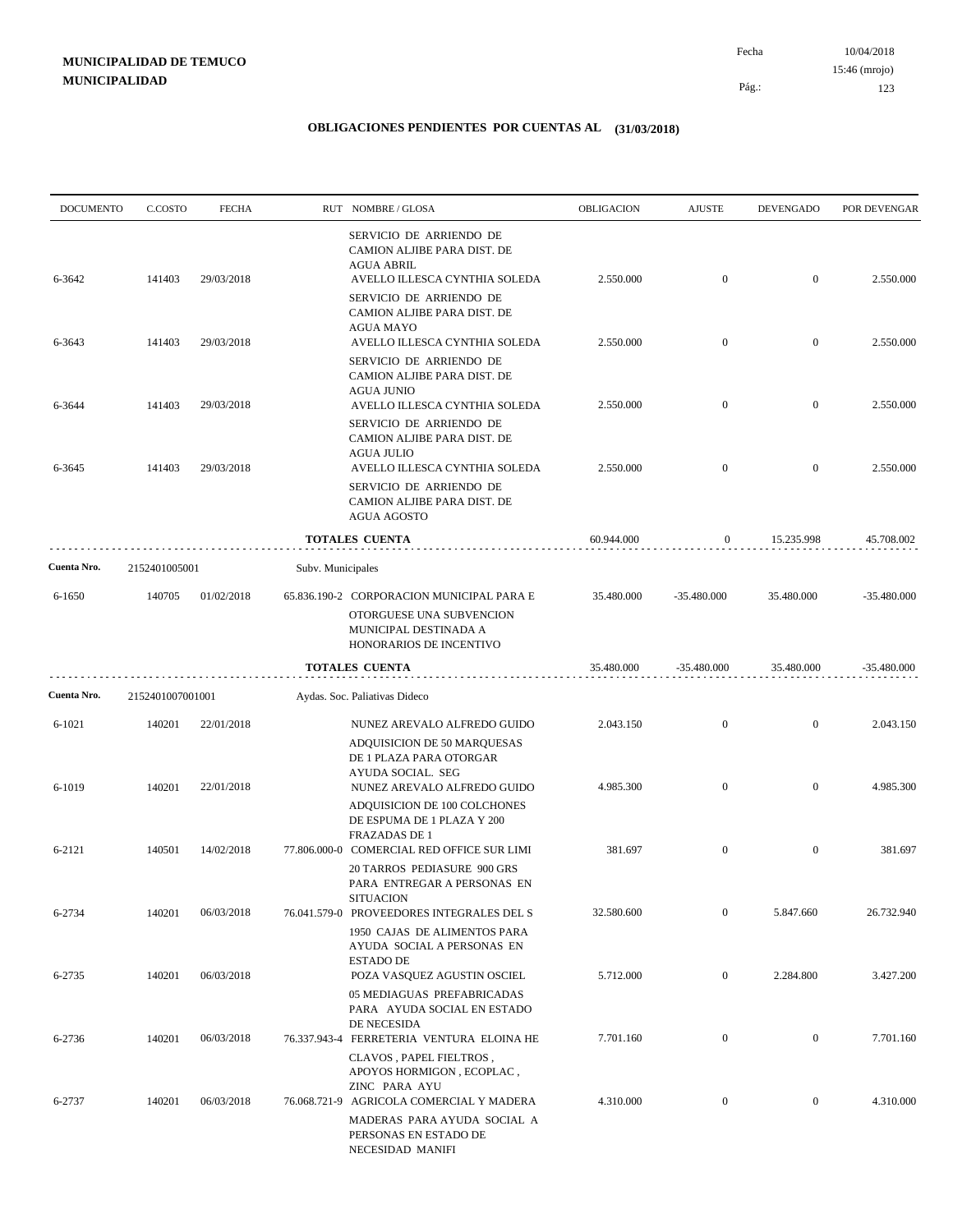| <b>DOCUMENTO</b> | C.COSTO | <b>FECHA</b> |          | RUT NOMBRE/GLOSA                                                                                                            | OBLIGACION | <b>AJUSTE</b>    | <b>DEVENGADO</b> | POR DEVENGAR |
|------------------|---------|--------------|----------|-----------------------------------------------------------------------------------------------------------------------------|------------|------------------|------------------|--------------|
| 6-2824           | 140201  | 08/03/2018   |          | 96.670.840-9 DIMERC S.A.                                                                                                    | 3.504.494  | $\mathbf{0}$     | $\mathbf{0}$     | 3.504.494    |
| 6-2830           | 140201  | 08/03/2018   |          | 900 PAQUETE PAÑAL ADULTO<br>PLUS GRANDE DE 8 UNIDADES<br>PARA PERSO<br>MONTES LONCON ALEXIA                                 | 75.000     | $\mathbf{0}$     | $\mathbf{0}$     | 75.000       |
|                  |         |              |          | AYUDA SOCIAL PALIATIVA<br>ECONOMICA PARA EL PAGO DE<br>LENTES POR MIOPIA Y A                                                |            |                  |                  |              |
| 6-2832           | 140501  | 08/03/2018   |          | 87.019.000-K CRECIC S.A.<br>AYUDA TECNICA( NOTEBOOK)<br>PARA ENTREGA A PERSONAS EN                                          | 255.829    | $\mathbf{0}$     | $\overline{0}$   | 255.829      |
| 6-2977           | 140501  | 12/03/2018   |          | <b>SITUACION DE DI</b><br>80.448.900-2 HASSON Y CIA LTDA ELIAS<br>1 COLCHON ORTOPEDICO 02<br>PLAZAS PARA AYUDA SOCIAL A     | 159.000    | $\mathbf{0}$     | $\overline{0}$   | 159.000      |
| 6-3155           | 140201  | 15/03/2018   |          | PERSONA EN EST<br>76.337.943-4 FERRETERIA VENTURA ELOINA HE<br>02 ECOPLAC DE 8 MM PARA                                      | 3.380.000  | $\overline{0}$   | $\overline{0}$   | 3.380.000    |
| 6-3161           | 140201  | 15/03/2018   |          | PERSONAS EN ESTADO DE<br><b>NECESIDAD MANIFIE</b><br>76.068.721-9 AGRICOLA COMERCIAL Y MADERA<br>400 MADERAS PINO 2X3 Y 200 | 760.000    | $\mathbf{0}$     | $\mathbf{0}$     | 760.000      |
| 6-3186           | 140501  | 16/03/2018   |          | MADERAS PINO 1X3 PARA EL PG<br><b>ASISTEN</b><br>76.201.380-0 COMERC ART MEDICOS ORTHO SA                                   | 274.999    | $\mathbf{0}$     | $\overline{0}$   | 274.999      |
| 6-3379           | 140501  | 22/03/2018   |          | 05 COJINES ANITESCARAS PARA<br>USUARIOS DEL PG DISCAPACIDAD<br>LEAL LEAL NELIDA                                             | 155.001    | $\mathbf{0}$     | $\boldsymbol{0}$ | 155.001      |
| 6-3469           | 140501  | 26/03/2018   |          | AYUDA SOCIAL PALIATIVA<br>ECONOMICA PARA CANCELAR<br>COMPRA DE PLANTILLAS Y<br>ARIAS GUERRERO ERNESTINA                     | 135.920    | $\overline{0}$   | $\overline{0}$   | 135.920      |
| 6-3470           | 140501  | 26/03/2018   |          | AYUDA SOCIAL PALIATIVA<br>ECONOMICA PARA LA COMPRA DE<br>8 TARROS DE SUPLEME<br>MELLA DIAZ SYLVIA                           | 155.831    | $\mathbf{0}$     | $\boldsymbol{0}$ | 155.831      |
|                  |         |              |          | AYUDA SOCIAL PALIATIVA<br>ECONOMICA PARA CANCELAR<br><b>EXAMEN TAC DE TORX .- P</b>                                         |            |                  |                  |              |
| 6-3474           | 140501  | 26/03/2018   | $\lceil$ | HERNANDEZ FERRADA PEDRO ANG<br>AYUDA SOCIAL PALIATIVA<br>ECONOMICA PARA LA COMPRA DE                                        | 140.720    | $\mathbf{0}$     | $\mathbf{0}$     | 140.720      |
| 6-3457           | 140201  | 26/03/2018   |          | 8 TARROS DE SUPLEME<br>ROJAS ROJAS GLADYS CAPRICE<br>AYUDA SOCIAL PALIATIVA                                                 | 58.196     | $\mathbf{0}$     | $\boldsymbol{0}$ | 58.196       |
| 6-3458           | 140201  | 26/03/2018   |          | ECONOMICA PARA EL PAGO DE<br><b>EXAMEN MEDICO. - PR</b><br>HENRIQUEZ QUEZADA LUIS                                           | 95.940     | $\boldsymbol{0}$ | $\mathbf{0}$     | 95.940       |
| 6-3459           | 140501  | 26/03/2018   |          | AYUDA SOCIAL PALIATIVA<br>ECONOMICA PARA EL PAGO DE<br>SUPLEMENTO ALIMENTIC<br>RUDOLPH MUNOZ NANCY AMAD                     | 131.920    | $\boldsymbol{0}$ | $\mathbf{0}$     | 131.920      |
|                  |         |              |          | AYUDA SOCIAL PALIATIVA<br>ECONOMICA PARA EL PAGO DE 8<br><b>TARROS DE SUPLEMEN</b>                                          |            |                  |                  |              |
| 6-3460           | 140501  | 26/03/2018   |          | RAIN MARILAF MANUEL<br>AYUDA SOCIAL PALIATIVA<br>ECONOMICA PARA EL PAGO DE 8<br>TARROS DE SUPLEMEN                          | 131.920    | $\boldsymbol{0}$ | $\overline{0}$   | 131.920      |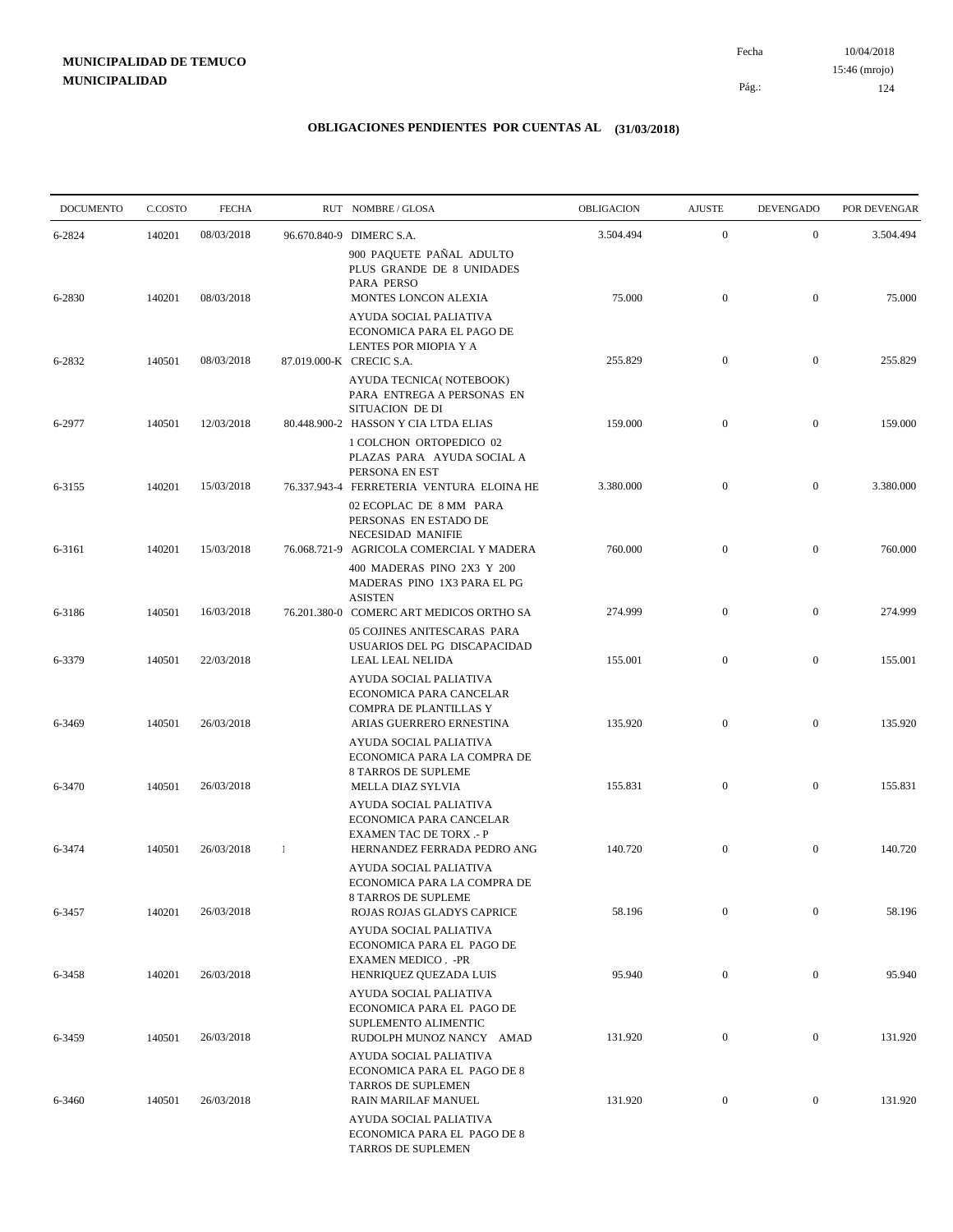10/04/2018 125 Pág.: Fecha 15:46 (mrojo)

| <b>DOCUMENTO</b> | C.COSTO | <b>FECHA</b> | RUT NOMBRE/GLOSA                                                                                                                | <b>OBLIGACION</b> | <b>AJUSTE</b>    | <b>DEVENGADO</b> | POR DEVENGAR |
|------------------|---------|--------------|---------------------------------------------------------------------------------------------------------------------------------|-------------------|------------------|------------------|--------------|
| 6-3461           | 140501  | 26/03/2018   | RIVERO CHUMO BESSI LUPE                                                                                                         | 181.410           | $\boldsymbol{0}$ | $\mathbf{0}$     | 181.410      |
| 6-3462           | 140501  | 26/03/2018   | AYUDA SOCIAL PALIATIVA<br>ECONOMICA PARA EL PAGO DE 8<br><b>TARROS DE SUPLEMEN</b><br>ARANEDA POZAS GLADIZ SONIA                | 85.001            | $\mathbf{0}$     | $\mathbf{0}$     | 85.001       |
| 6-3467           | 140501  | 26/03/2018   | AYUDA SOCIAL PALIATIVA<br>ECONOMICA PARA EL PAGO DE UN<br>PAR DE ZAPATOS OR<br>DEL CAMPO SOLIS IRENE                            | 211.950           | $\mathbf{0}$     | $\mathbf{0}$     | 211.950      |
| 6-3454           | 140201  | 26/03/2018   | AYUDA SOCIAL PALIATIVA<br>ECONOMICA PARA CANCELAR<br>LENTES OPTICOS Y GOTAS<br><b>MARIANO TORO MARIA</b>                        | 607.414           | $\mathbf{0}$     | $\mathbf{0}$     | 607.414      |
| 6-3504           | 140201  | 26/03/2018   | AYUDA SOCIAL PALIATIVA<br>ECONOMICA PARA EL CO PAGO DE<br>CIRIGIA POR COLELI<br>TORO NAVARRETE MARIA                            | 250.000           | $\mathbf{0}$     | $\boldsymbol{0}$ | 250.000      |
| 6-3505           | 140201  | 26/03/2018   | AYUDA SOCIAL PALIATIVA<br>ECONOMICA PARA CO PAGO DE<br>AHORRO DE SU VIVIENDA<br>CERDA VEJAR JOSE ALEJANDRO                      | 291.500           | $\mathbf{0}$     | $\mathbf{0}$     | 291.500      |
| 6-3506           | 140201  | 26/03/2018   | AYUDA SOCIAL PALIATIVA<br>ECONOMICA PARA LA COMPRA DE<br><b>BOLSAS DE COLOSTOMI</b><br>CAMPOS BUTAMANCO JOCELYN                 | 300.000           | $\mathbf{0}$     | $\boldsymbol{0}$ | 300.000      |
| 6-3507           | 140501  | 26/03/2018   | AYUDA SOCIAL PALIATIVA<br>ECONOMICA PARA EL PAGO DE DOS<br><b>MESES DE ARRIENDO</b><br>JIMENEZ TAPIA OLGA EMELINA               | 345.000           | $\mathbf{0}$     | $\boldsymbol{0}$ | 345.000      |
| 6-3477           | 140501  | 26/03/2018   | AYUDA SOCIAL PALIATIVA<br>ECONOMICA PARA EL PAGO DE DOS<br><b>MESES DE ARRIENDO</b><br>76.201.380-0 COMERC ART MEDICOS ORTHO SA | 419.000           | $\mathbf{0}$     | $\mathbf{0}$     | 419.000      |
| 6-3552           | 140201  | 27/03/2018   | 1 CATRE CLINICO MANUAL Y 2<br>POSICIONES CON COLCHON PARA<br><b>USUARIO</b><br>KENZEL OJEDA LUZ MIRIAM                          | 26.000            | $\mathbf{0}$     | $\boldsymbol{0}$ | 26.000       |
| 6-3562           | 140201  | 27/03/2018   | AYUDA SOCIAL PALIATIVA<br>ECONOMICA PARA EL PAGO DE<br><b>EXAMEN MEDICO</b><br>MORAGA MENDEZ CAROLINA AND                       | 136.724           | $\boldsymbol{0}$ | $\mathbf{0}$     | 136.724      |
|                  |         |              | AYUDA SOCIAL PALIATIVA<br>ECONOMICA PARA EL PAGO DE<br>PRODUCTOS DERMATOLOGI                                                    |                   |                  |                  |              |
| 6-3563           | 140201  | 27/03/2018   | AGURTO FERNÁNDEZ MARIA<br>AYUDA SOCIAL PALIATIVA<br>ECONOMICA PARA EL PAGO DE<br>MEDICAMENTOS POR DOS                           | 163.782           | $\mathbf{0}$     | $\overline{0}$   | 163.782      |
| 6-3557           | 140201  | 27/03/2018   | CARRILLO TORRES RAQUEL<br>AYUDA SOCIAL PALIATIVA<br>ECONOMICA PARA EL PAGO DE<br>SUPLEMENTO ALIMENTICI                          | 191.880           | $\boldsymbol{0}$ | $\overline{0}$   | 191.880      |
| 6-3544           | 140201  | 27/03/2018   | FUENTES DIAZ CAMILA<br>AYUDA SOCIAL PALIATIVA<br>ECONOMICA PARA EL PAGO DE<br><b>EXAMEN MEDICO</b>                              | 115.000           | $\boldsymbol{0}$ | $\boldsymbol{0}$ | 115.000      |
| 6-3572           | 140201  | 27/03/2018   | NUNEZ AREVALO ALFREDO GUIDO                                                                                                     | 120.154           | $\boldsymbol{0}$ | $\overline{0}$   | 120.154      |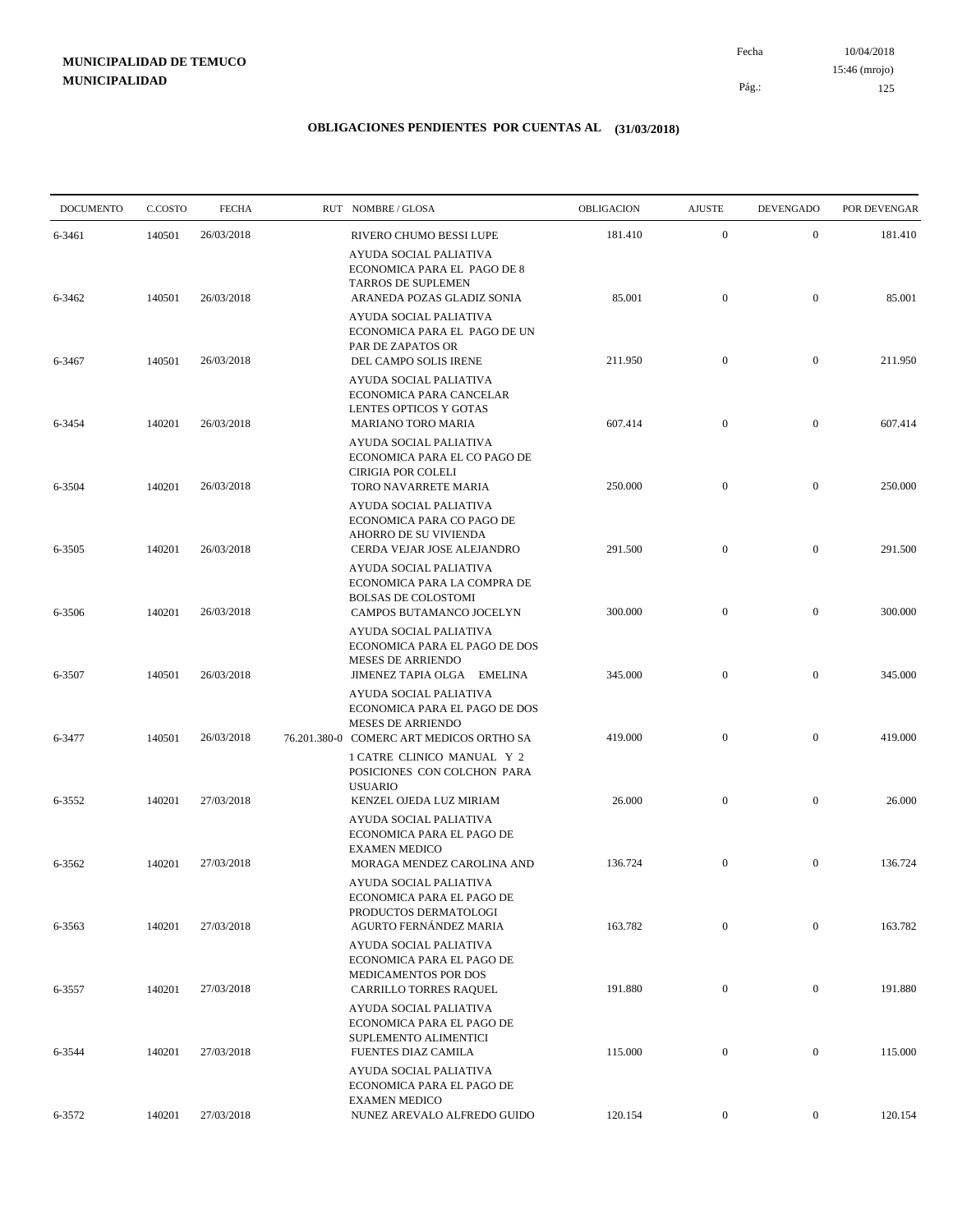| <b>DOCUMENTO</b> | C.COSTO          | <b>FECHA</b> | RUT NOMBRE/GLOSA                                                                                                                             | <b>OBLIGACION</b> | <b>AJUSTE</b>    | <b>DEVENGADO</b> | POR DEVENGAR |
|------------------|------------------|--------------|----------------------------------------------------------------------------------------------------------------------------------------------|-------------------|------------------|------------------|--------------|
| 6-3565           | 140201           | 27/03/2018   | EQUIPAMIENTO DE CAMA PARA<br>AYUDA SOCIAL A CARGO DEL PG<br><b>AYUDA SOCIA</b><br>TORRES OÑATE EDUVINA                                       | 152.800           | $\mathbf{0}$     | $\overline{0}$   | 152.800      |
| 6-3566           | 140201           | 27/03/2018   | <b>AYUDA SOCIAL PALIATIVA</b><br>ECONOMICA PARA EL PAGO DE<br>MEDICAMENTOS POR DOS<br><b>MARIBUR PORMA ROSA ESTER</b>                        | 111.500           | $\mathbf{0}$     | $\boldsymbol{0}$ | 111.500      |
|                  |                  |              | AYUDA SOCIAL PALIATIVA<br>ECONOMICA PARA EL PAGO DE<br>VESTUARIO ESCOLAR PAR                                                                 |                   |                  |                  |              |
| 6-3567           | 140201           | 27/03/2018   | RODRIGUEZ LARA ANA<br>AYUDA SOCIAL PALIATIVA<br>ECONOMICA PARA EL PAGO DE                                                                    | 131.928           | $\mathbf{0}$     | $\overline{0}$   | 131.928      |
| 6-3755           | 140201           | 29/03/2018   | SUPLEMENTO ALIMENTICI<br>NUNEZ AREVALO ALFREDO GUIDO<br>FRAZADAS Y COLCHONES DE                                                              | 2.492.650         | $\mathbf{0}$     | $\overline{0}$   | 2.492.650    |
| 6-3752           | 140201           | 29/03/2018   | ESPUMA PARA AYUDA SOCIAL A<br>PERSONAS EN E<br>76.337.943-4 FERRETERIA VENTURA ELOINA HE                                                     | 8.327.000         | $\mathbf{0}$     | $\overline{0}$   | 8.327.000    |
| 6-3758           | 140201           | 29/03/2018   | 400 CLAVO DE ZINC, 600<br>PLANCHAS ECOPLAC Y 500 ZINC<br>PARA STOCK<br>76.068.721-9 AGRICOLA COMERCIAL Y MADERA<br>MADERAS PARA AYUDA SOCIAL | 1.750.000         | $\overline{0}$   | $\overline{0}$   | 1.750.000    |
|                  |                  |              | A PERSONAS EN ESTADO DE<br>NECESIDAD MANIFI<br><b>TOTALES CUENTA</b>                                                                         | 83.539.370        | $\mathbf{0}$     | 8.132.460        | 75.406.910   |
| Cuenta Nro.      | 2152401007001002 |              | Aydas. Soc. Paliativas Rural                                                                                                                 |                   |                  |                  |              |
| $6 - 1040$       | 140204           | 22/01/2018   | NUNEZ AREVALO ALFREDO GUIDO<br>ADQUISICION DE 10 LITERAS, 20<br><b>COLCHONES RESORTE, 40</b><br>FRAZADAS, 20 SABAN                           | 2.910.340         | $\overline{0}$   | $\overline{0}$   | 2.910.340    |
| 6-1017           | 140204           | 22/01/2018   | NUNEZ AREVALO ALFREDO GUIDO<br>ADQUISICION DE 14 MARQUESAS,<br>14 COLCHONES RESORTE, 28<br>FRAZADAS, 14 SAB                                  | 2.186.940         | $\overline{0}$   | $\overline{0}$   | 2.186.940    |
| 6-2456           | 140204           | 23/02/2018   | 50.207.400-8 SOC.TRANSPORTE Y ARIDOS MAQUE<br>1000 M3 MATERIAL ARIDO BASE<br>CHANCADA 1.5" PARA ACCESO                                       | 7.500.000         | $\mathbf{0}$     | $\mathbf{0}$     | 7.500.000    |
| 6-2521           | 140204           | 26/02/2018   | DOMICICLIA<br>76.051.775-5 MAQUINARIAS Y CONSTRUCCIONE<br>60 ESTANQUE ACUMULADORES DE                                                        | 2.819.221         | $\mathbf{0}$     | $\boldsymbol{0}$ | 2.819.221    |
| 6-3160           | 140204           | 15/03/2018   | AGUA POTABLE PARA SECTORES<br><b>RURALES DE LA</b><br>NUNEZ AREVALO ALFREDO GUIDO                                                            | 1.562.100         | $\boldsymbol{0}$ | $\overline{0}$   | 1.562.100    |
| 6-3154           | 140204           | 15/03/2018   | 10 MARQUESAS CON<br>EQUIPAMIENTO DE CAMA 1 1/2<br>PLAZA PARA USUARIOS SE<br>POZA VASQUEZ AGUSTIN OSCIEL                                      | 6.854.400         | $\boldsymbol{0}$ | $\overline{0}$   | 6.854.400    |
| 6-3481           | 140204           | 26/03/2018   | 06 MEDIAGUAS PREFABRICADAS<br>18 M2 PARA USUARIOS SECTORES<br><b>RURALES D</b><br>NUNEZ AREVALO ALFREDO GUIDO                                | 2.328.272         | $\boldsymbol{0}$ | $\boldsymbol{0}$ | 2.328.272    |
|                  |                  |              | 8 LITERAS CON EQUIPAMIENTO<br>DE CAMA PARA USUARIOS<br>SECTORES RURAL                                                                        |                   |                  |                  |              |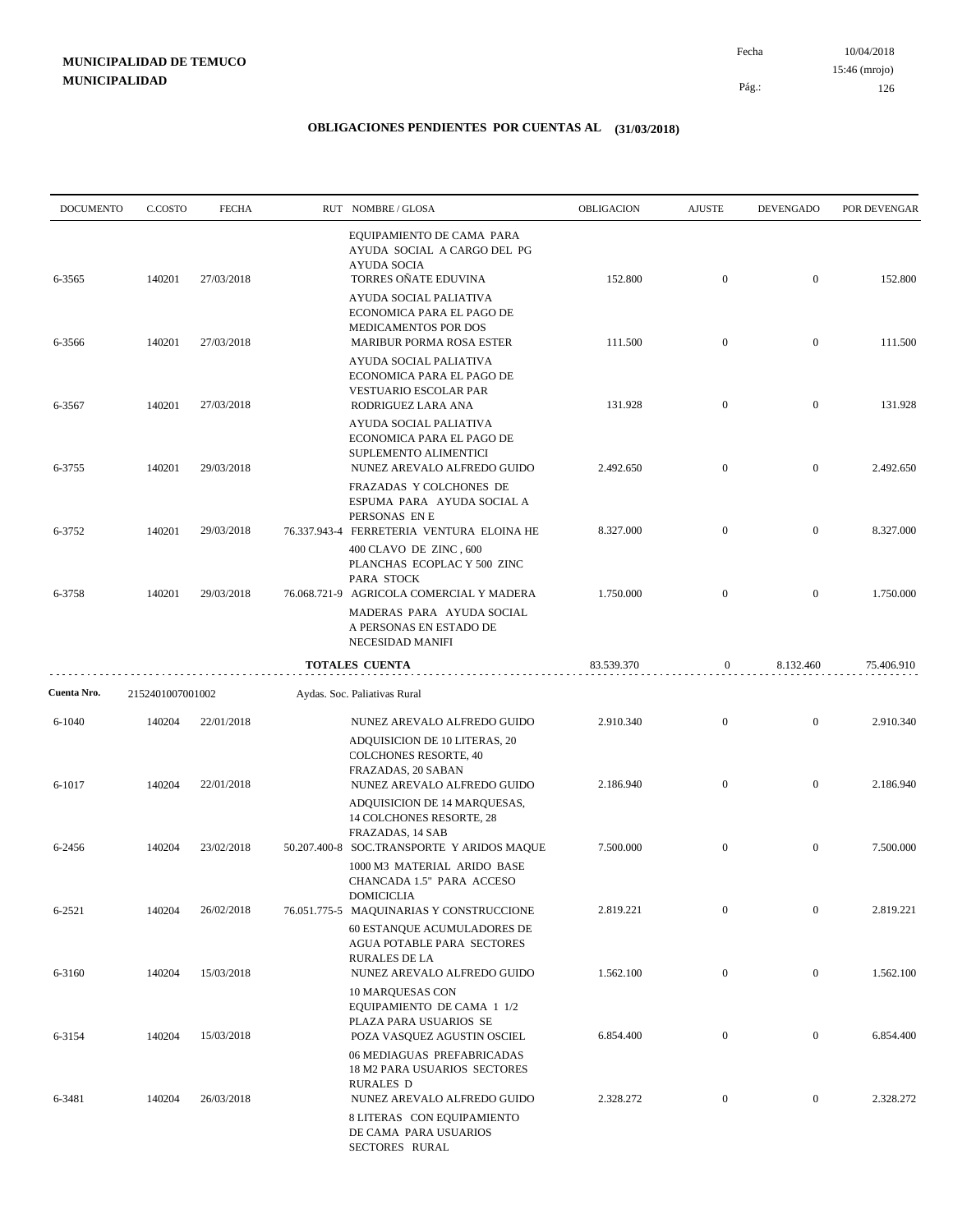10/04/2018 127 Pág.: Fecha 15:46 (mrojo)

| <b>DOCUMENTO</b> | C.COSTO          | <b>FECHA</b> |                      | RUT NOMBRE/GLOSA                                                                                                          | OBLIGACION       | <b>AJUSTE</b>    | <b>DEVENGADO</b> | POR DEVENGAR |
|------------------|------------------|--------------|----------------------|---------------------------------------------------------------------------------------------------------------------------|------------------|------------------|------------------|--------------|
| 6-3508           | 140204           | 26/03/2018   |                      | MARIVIL CAYUN CLAUDIO MATIAS<br>AYUDA SOCIAL PALIATIVA                                                                    | 268.010          | $\mathbf{0}$     | $\mathbf{0}$     | 268.010      |
| 6-3455           | 140204           | 26/03/2018   |                      | ECONOMICA PARA LA COMPRA DE<br>FOSA SEPTICA DE 1.2<br>TRANAMIL CANIU MARIA<br>AYUDA SOCIAL PALIATIVA                      | 393.350          | $\overline{0}$   | $\overline{0}$   | 393.350      |
| 6-3456           | 140204           | 26/03/2018   |                      | ECONOMICA PARA EL PAGO DE<br>VESTUARIO Y CALZADO<br>CHIHUAICURA COLIQUEO SUSANA C                                         | 383.760          | $\overline{0}$   | $\overline{0}$   | 383.760      |
|                  |                  |              |                      | AYUDA SOCIAL PALIATIVA<br>ECONOMICA PARA EL PAGO DE 24<br>TARROS DE SUPLEME                                               |                  |                  |                  |              |
| 6-3559           | 140204           | 27/03/2018   |                      | QUIJADA NANCUCHEO GRACIELA<br>AYUDA SOCIAL PALIATIVA<br>ECONOMICA PARA EL PAGO DE                                         | 77.000           | $\overline{0}$   | $\overline{0}$   | 77.000       |
| 6-3721           | 140204           | 29/03/2018   |                      | UNA ENDOSCOPIA DIGEST<br>76.042.313-0 SOC. COMERCIAL ARAUCANIA LTD<br>20 COCINA A LEÑA PARA                               | 3.950.800        | $\overline{0}$   | $\overline{0}$   | 3.950.800    |
|                  |                  |              |                      | USUARIOS DEL PG DE ASISTENCIA<br><b>SOCIAL RURAL</b><br><b>TOTALES CUENTA</b>                                             | 31.234.193       | $\mathbf{0}$     | $\overline{0}$   | 31.234.193   |
| Cuenta Nro.      | 2152401008002    |              |                      | Premios Programas y Actividades                                                                                           |                  |                  |                  |              |
| 6-1798           | 150502           | 07/02/2018   |                      | <b>GARCES IBARRA SANDRA MARGARIT</b>                                                                                      | 450.000          | $\overline{0}$   | $\overline{0}$   | 450.000      |
|                  |                  |              |                      | 03 SET DE COPAS, 135 MEDALLAS<br>Y 10 GALVANOS PARA<br><b>CAMPEONATO</b>                                                  |                  |                  |                  |              |
| 6-1919           | 150502           | 08/02/2018   |                      | 76.231.306-5 NUEVA TROFEOS MEDAL LTDA.<br>ADQUISICION DE 60 COPAS, 60<br>MEDALLAS, 4 TROFEOS, 8 BALONES                   | 422.700          | $\overline{0}$   | $\overline{0}$   | 422.700      |
| 6-1989           | 150101           | 12/02/2018   |                      | DE FUTBOL P<br>76.125.204-6 DEPORTES COSMOS LTDA.<br>ADQUISICION DE 90 MEDALLAS<br>PARA PREMIOS CAUDRANGULAR              | 162.079          | $\overline{0}$   | $\mathbf{0}$     | 162.079      |
| 6-2187           | 150101           | 15/02/2018   |                      | DE FUTBOL LABRANZ<br>GARCES IBARRA SANDRA MARGARIT                                                                        | 470.000          | $\overline{0}$   | $\mathbf{0}$     | 470.000      |
|                  |                  |              |                      | COPAS Y GALVANOS PARA<br>CAMPEONATO TAEKWONDO IV<br>COPA ANIVERSARIO DE                                                   |                  |                  |                  |              |
|                  |                  |              |                      | <b>TOTALES CUENTA</b>                                                                                                     | 1.504.779        | $\boldsymbol{0}$ | $\overline{0}$   | 1.504.779    |
| Cuenta Nro.      | 2152401999009    |              |                      | Trasnf. Programas y Acltividades                                                                                          |                  |                  |                  |              |
| 6-1650           | 160102           | 01/02/2018   |                      | 65.836.190-2 CORPORACION MUNICIPAL PARA E<br>OTORGUESE UNA SUBVENCION<br>MUNICIPAL DESTINADA A<br>HONORARIOS DE INCENTIVO | $\boldsymbol{0}$ | 35.480.000       | $\mathbf{0}$     | 35.480.000   |
|                  |                  |              |                      | TOTALES CUENTA                                                                                                            | $\boldsymbol{0}$ | 35.480.000       | $\overline{0}$   | 35.480.000   |
| Cuenta Nro.      | 2152403101001002 |              | A Educación Infancia |                                                                                                                           |                  |                  |                  |              |
| 6-3342           | 120801           | 21/03/2018   |                      | 69.190.700-7 MUNICIPALIDAD DE TEMUCO                                                                                      | 100.000.000      | $\boldsymbol{0}$ | 50.000.000       | 50.000.000   |
|                  |                  |              |                      | TRANSFERENCIA DE FONDOS DEL<br>PRESUPUESTO MUNICIPAL AL<br>PRESUPUESTO DE ED                                              |                  |                  |                  |              |
|                  |                  |              |                      | TOTALES CUENTA                                                                                                            | 100.000.000      | 0                | 50.000.000       | 50.000.000   |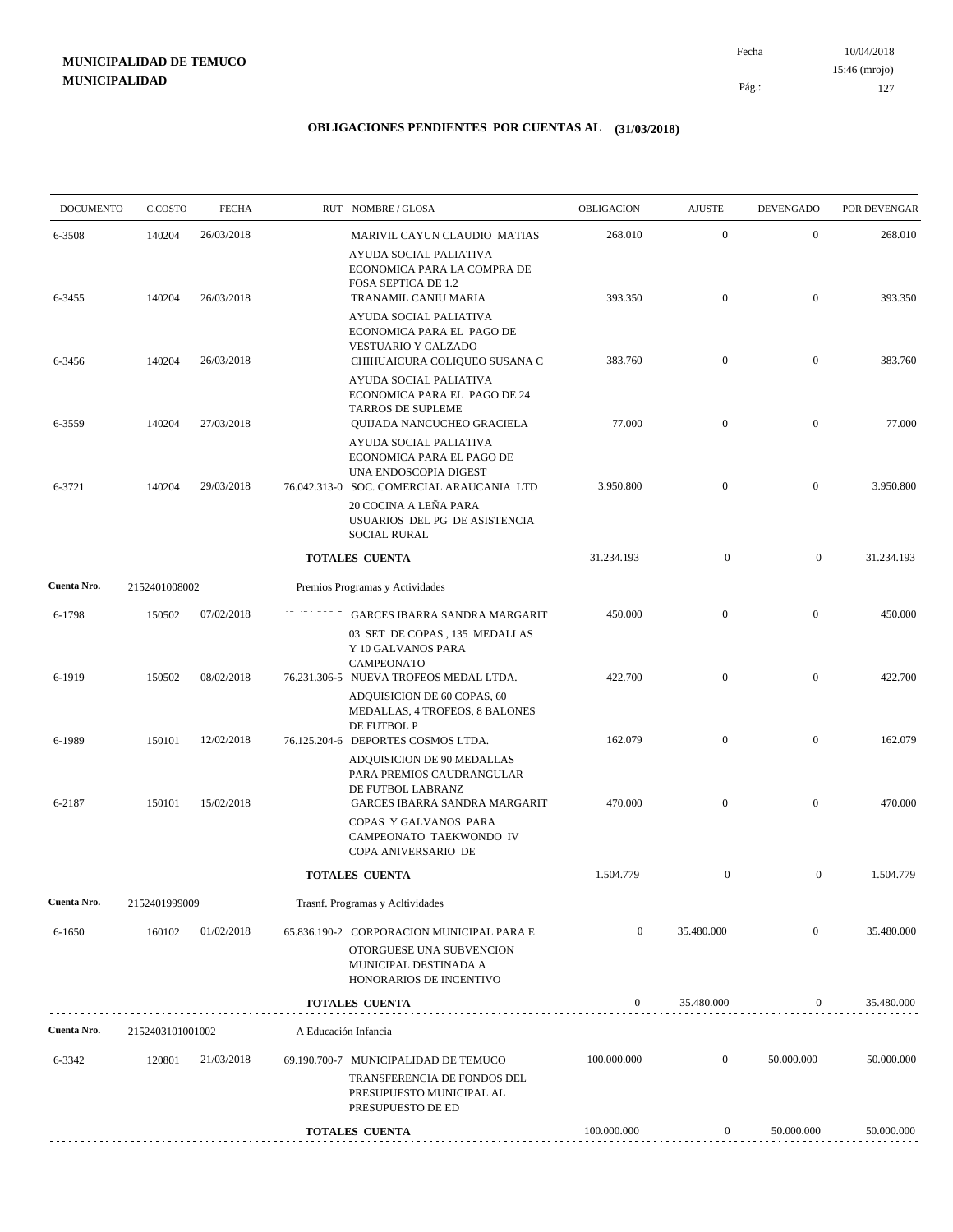10/04/2018 128 Pág.: Fecha 15:46 (mrojo)

| <b>DOCUMENTO</b> | C.COSTO    | <b>FECHA</b> |                    | RUT NOMBRE/GLOSA                                                                                                                                                                                       | OBLIGACION | <b>AJUSTE</b>    | <b>DEVENGADO</b> | POR DEVENGAR |
|------------------|------------|--------------|--------------------|--------------------------------------------------------------------------------------------------------------------------------------------------------------------------------------------------------|------------|------------------|------------------|--------------|
| Cuenta Nro.      | 2152602    |              |                    | Compensaciones por daños a terceros y/o a la propiedad                                                                                                                                                 |            |                  |                  |              |
| 6-384            | 110202     | 12/01/2018   |                    | MACKAY PASLACK STEVEN RICH                                                                                                                                                                             | 3.085.200  | $\mathbf{0}$     | $\mathbf{0}$     | 3.085.200    |
| 6-392            | 110202     | 12/01/2018   |                    | ACTUALIZA O/C 8653 DEL 23-11-<br>2017" PAGUESE POR CONCEPTO DE<br><b>REAJUSTE</b><br>QUIJADA LLANCALEO LUIS ALEJAN<br>ACTUALIZA O/C 8657 DEL 23-11-<br>2017" PAGUESE POR CONCEPTO DE<br><b>CAPITAL</b> | 11.945.726 | $\mathbf{0}$     | $\overline{0}$   | 11.945.726   |
|                  |            |              |                    | <b>TOTALES CUENTA</b>                                                                                                                                                                                  | 15.030.926 | $\boldsymbol{0}$ | $\overline{0}$   | 15.030.926   |
| Cuenta Nro.      | 2152904    |              | Mobiliario y Otros |                                                                                                                                                                                                        |            |                  |                  |              |
| 6-280            | 110502     | 11/01/2018   |                    | 77.624.270-5 SOCIEDAD MUEBLES SANTA ANA L                                                                                                                                                              | 729.173    | $\mathbf{0}$     | $\boldsymbol{0}$ | 729.173      |
| 6-1666           | 110502     | 01/02/2018   |                    | ACTUALIZA O.C 7844 23.10.2017<br>76.038.442-9 SILLAS Y SILLAS S.A<br>ADQUISICION DE 06 SILLAS<br>MODELO ZEUS-CC 116 X 62 X 63,                                                                         | 962.376    | $\mathbf{0}$     | $\boldsymbol{0}$ | 962.376      |
| 6-2835           | 110502     | 08/03/2018   |                    | PARA FUNCIONARI<br>76.339.657-6 PEDREROS ASTETE Y COMPAÑIA LI<br>03 MUEBEL COMPUTADOR CON<br>PORTA TECLADO MELAMINA                                                                                    | 352.046    | $\mathbf{0}$     | $\mathbf{0}$     | 352.046      |
| 6-2865           | 110502     | 08/03/2018   |                    | <b>COLOR PERAL PA</b><br>77.624.270-5 SOCIEDAD MUEBLES SANTA ANA L                                                                                                                                     | 835.440    | $\mathbf{0}$     | $\boldsymbol{0}$ | 835.440      |
| 6-3021           | 110502     | 13/03/2018   |                    | <b>GABINETE LINEA UNITARIO</b><br>ESTANDAR, 01 ESTANTE CON<br>PUERTAS Y 02 EST<br>HENRIQUEZ SEPULVEDA JOSE HER                                                                                         | 438.784    | $\overline{0}$   | $\overline{0}$   | 438.784      |
| 6-3115           | 110502     | 14/03/2018   |                    | 03 ESTANTE ESCOLAR PARA<br>EXHIBIDOR LIBRERO PARA EL<br>DPTO DE CU<br>FIGUEROA MELLADO ENILDA TERES                                                                                                    | 470.502    | $\mathbf{0}$     | $\boldsymbol{0}$ | 470.502      |
| 6-3345           | 110502     | 21/03/2018   |                    | 03 MUEBLE ESTANTE PARA<br>OFICINA GESTION Y COMPRA DE<br><b>DIDECO INSER</b><br>77.624.270-5 SOCIEDAD MUEBLES SANTA ANA L                                                                              | 577.686    | $\mathbf{0}$     | $\mathbf{0}$     | 577.686      |
|                  |            |              |                    | ESTACION DE TRABAJO, GABINETE,<br><b>ESCRITORIOS PARA OFICINA 1</b><br><b>JUZGADO</b>                                                                                                                  |            |                  |                  |              |
| 6-3424           | 110502     | 23/03/2018   |                    | 76.287.853-4 COMERCIAL AGUSTIN LIMITADA<br><b>10 ESTUFA ELECTRICA PARA</b><br>SALONES Y OFICINA ENCARGADA                                                                                              | 210.149    | $\overline{0}$   | $\mathbf{0}$     | 210.149      |
| 6-3618           | 110502     | 27/03/2018   |                    | DE LOS CEN<br>77.624.270-5 SOCIEDAD MUEBLES SANTA ANA L<br>02 SILLAS OPERATIVAS Y 02<br><b>BIBLIOTECAS PARA</b>                                                                                        | 504.203    | $\mathbf{0}$     | $\overline{0}$   | 504.203      |
| 6-3724           | 110502     | 29/03/2018   |                    | EQUIPAMIENTO OFICI<br>77.624.270-5 SOCIEDAD MUEBLES SANTA ANA L<br>06 SILLAS ESCRITORIO PARA EL                                                                                                        | 617.253    | $\overline{0}$   | $\mathbf{0}$     | 617.253      |
|                  |            |              |                    | DPTO UDEL DE LA DIRECCION DE<br><b>DESARRO</b>                                                                                                                                                         |            |                  |                  |              |
|                  |            |              |                    | <b>TOTALES CUENTA</b>                                                                                                                                                                                  | 5.697.612  | $\boldsymbol{0}$ | $\overline{0}$   | 5.697.612    |
| Cuenta Nro.      | 2152905001 |              |                    | Máquinas y Equipos de Oficina                                                                                                                                                                          |            |                  |                  |              |
| 6-2434           | 110501     | 23/02/2018   |                    | 96.579.920-6 COMERCIAL E IMPORTADORA AUD                                                                                                                                                               | 400.747    | $\overline{0}$   | $\overline{0}$   | 400.747      |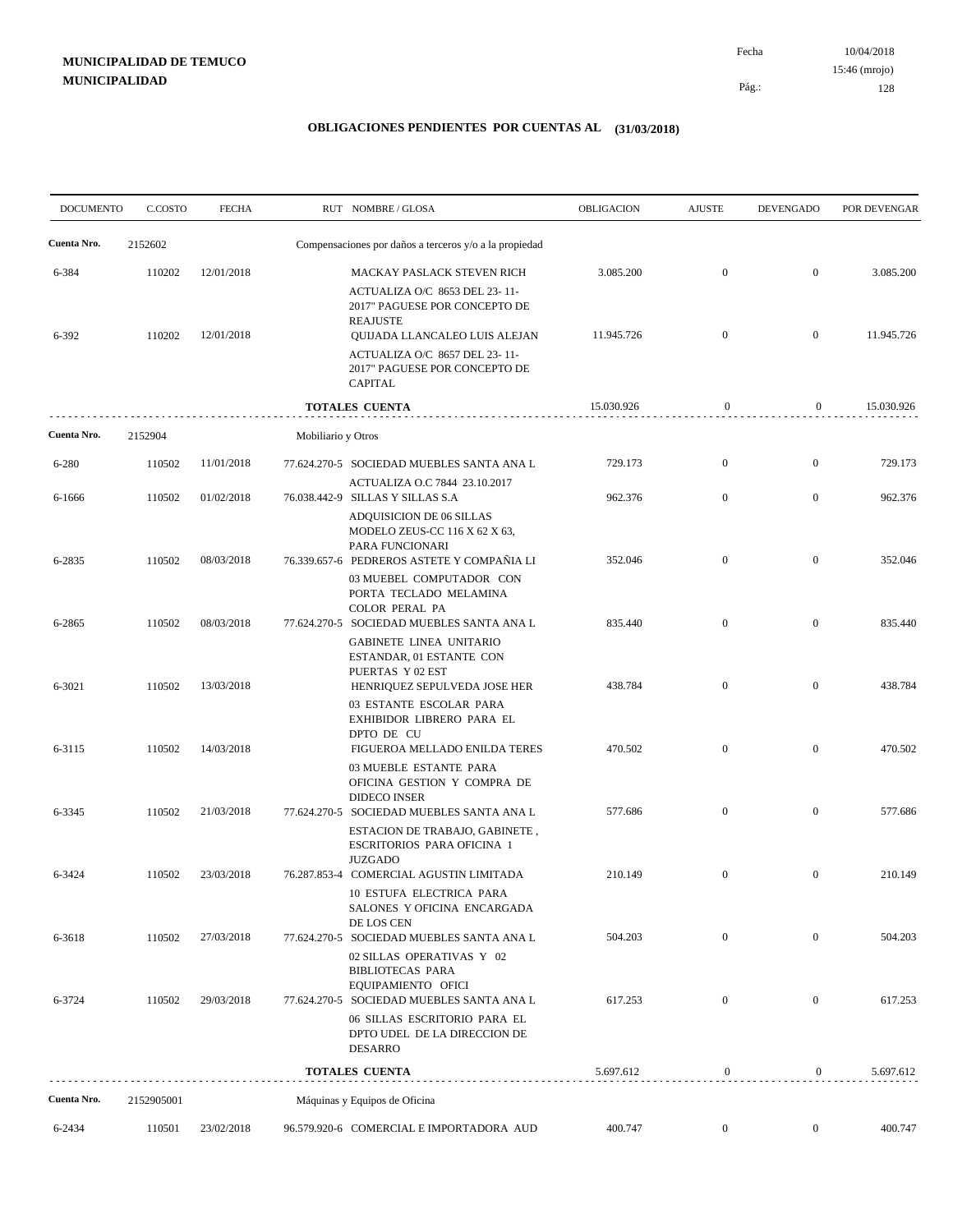| <b>DOCUMENTO</b> | C.COSTO          | <b>FECHA</b> |       | RUT NOMBRE/GLOSA                                                                                                                        | OBLIGACION  | <b>AJUSTE</b>    | <b>DEVENGADO</b> | POR DEVENGAR |
|------------------|------------------|--------------|-------|-----------------------------------------------------------------------------------------------------------------------------------------|-------------|------------------|------------------|--------------|
| 6-3365           | 110501           | 21/03/2018   |       | CAJA ACTIVA BATERIA/ USB/<br>BLUETO/RUEDAS, CABLE RCL,<br><b>MICROFONO PARA</b><br>ALARCON SOMMER NORA CLARISA<br>EQUIPO DE MUSICA PARA | 145.000     | $\mathbf{0}$     | $\overline{0}$   | 145.000      |
|                  |                  |              |       | CENTRO COMUNITARIO LANIN A<br>CARGO DEL PG                                                                                              |             |                  |                  |              |
|                  |                  |              |       | <b>TOTALES CUENTA</b>                                                                                                                   | 545.747     | 0                | $\bf{0}$         | 545.747      |
| Cuenta Nro.      | 2152905999       |              | Otras |                                                                                                                                         |             |                  |                  |              |
| 6-3070           | 110501           | 14/03/2018   |       | 76.597.170-5 VICTOR MORALES ACEVEDO IMPOR                                                                                               | 439.824     | $\boldsymbol{0}$ | $\overline{0}$   | 439.824      |
|                  |                  |              |       | HIDROLAVADORA PARA EL<br>PROGRAMA 24 HORAS INSERTO<br>EN PG GESTION D                                                                   |             |                  |                  |              |
|                  |                  |              |       | <b>TOTALES CUENTA</b>                                                                                                                   | 439.824     | $\mathbf{0}$     | $\mathbf{0}$     | 439.824      |
| Cuenta Nro.      | 2152906001       |              |       | Equipos Computacionales y Periféricos                                                                                                   |             |                  |                  |              |
| 6-2565           | 110403           | 27/02/2018   |       | 96.523.180-3 OPCIONES S.A.                                                                                                              | 4.019.705   | $\overline{0}$   | 4.165.248        | $-145.543$   |
|                  |                  |              |       | ADQUISICION DE UN PLOTER PARA<br>EL DPTO. DE PROYECTO DE<br>PLANIFICACION SE                                                            |             |                  |                  |              |
| 6-2794           | 110403           | 07/03/2018   |       | 76.301.041-4 PANTHER MANAGEMENT SPA<br>ADJUDICACION PROP PUBA 12-2018<br>ADQUISICION, INSTALACION Y                                     | 13.797.328  | $\overline{0}$   | $\overline{0}$   | 13.797.328   |
| 6-3212           | 110403           | 16/03/2018   |       | HABILI<br>76.283.384-0 EMPRESA DE TELECOMUNICACIONE                                                                                     | 934.150     | $\boldsymbol{0}$ | $\overline{0}$   | 934.150      |
|                  |                  |              |       | 04 CAMARAS DIGITALES, 04<br>CINTILLOS DE SUJECION SIMPLE Y<br>04 CABL                                                                   |             |                  |                  |              |
| 6-3313           | 110403           | 20/03/2018   |       | 89.912.300-K INGENIERIA Y CONSTRUCCION RIC                                                                                              | 353.391     | $\overline{0}$   | $\overline{0}$   | 353.391      |
|                  | 110403           | 21/03/2018   |       | 07 IMPRESORA CANON PARA<br>DIFERENTES DEPARTAMENTOS<br>MUNICIPALES IN                                                                   | 137.783     | $\boldsymbol{0}$ | $\overline{0}$   | 137.783      |
| 6-3346           |                  |              |       | 96.523.180-3 OPCIONES S.A.<br>MONITOR HP DE 23.8 PULGADAS<br>PARA ALCALDIA A CARGO DE                                                   |             |                  |                  |              |
| 6-3617           | 110403           | 27/03/2018   |       | <b>GESTION DE</b><br>76.367.430-4 SOCIEDAD COMERCIAL FORTEZA Y C                                                                        | 1.411.970   | $\boldsymbol{0}$ | $\mathbf{0}$     | 1.411.970    |
|                  |                  |              |       | VIDEO PROYECTOR PARA<br>DEPARTAMENTO DE<br>COMUNICACIONES FINANCIADO<br>POR                                                             |             |                  |                  |              |
|                  |                  |              |       | TOTALES CUENTA                                                                                                                          | 20.654.327  | 0                | 4.165.248        | 16.489.079   |
| Cuenta Nro.      | 2152907001       |              |       | Programas Computacionales                                                                                                               |             |                  |                  |              |
| 6-3350           | 110403           | 21/03/2018   |       | 96.919.050-8 ACEPTA COM S.A                                                                                                             | 137.101     | $\boldsymbol{0}$ | $\boldsymbol{0}$ | 137.101      |
|                  |                  |              |       | 03 FIRMA ELECTRONICA<br>AVANZADA PARA 2 FUNCIONARIOS<br>DEL DPTO DE AB                                                                  |             |                  |                  |              |
|                  |                  |              |       | <b>TOTALES CUENTA</b>                                                                                                                   | 137.101     | $\boldsymbol{0}$ | $\mathbf{0}$     | 137.101      |
| Cuenta Nro.      | 2153102002001002 |              |       | Modif.Plan Regulador/2016                                                                                                               |             |                  |                  |              |
| 6-2056           | 110602           | 14/02/2018   |       | 71.500.500-K UNIVERSIDAD MAYOR<br>ACTUALIZA 1020 06/02/2017                                                                             | 118.950.000 | $\boldsymbol{0}$ | 18.300.000       | 100.650.000  |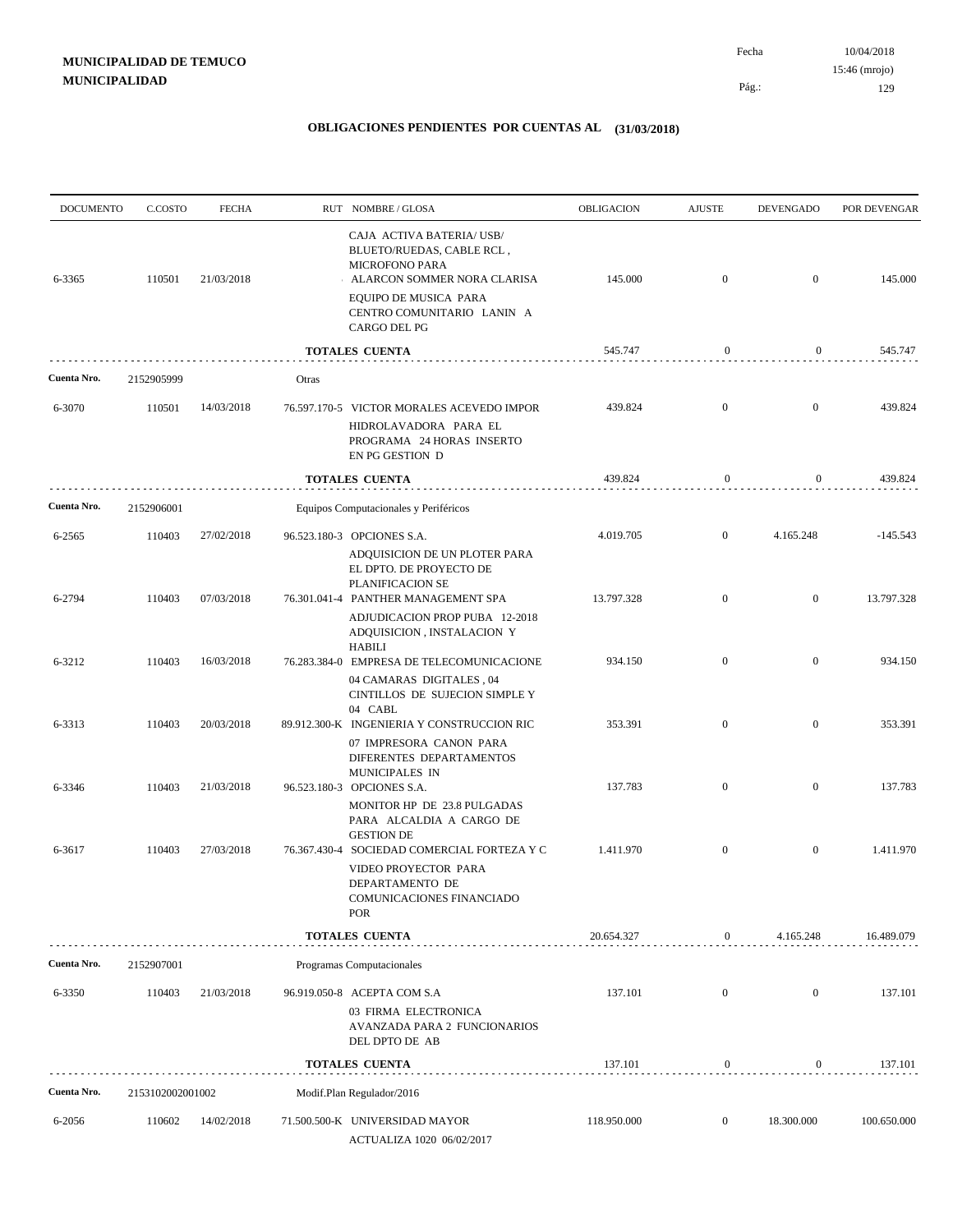10/04/2018 130 Pág.: Fecha 15:46 (mrojo)

| <b>DOCUMENTO</b> | C.COSTO          | <b>FECHA</b> | RUT NOMBRE/GLOSA                                                                                             | <b>OBLIGACION</b> | <b>AJUSTE</b>    | <b>DEVENGADO</b> | POR DEVENGAR |
|------------------|------------------|--------------|--------------------------------------------------------------------------------------------------------------|-------------------|------------------|------------------|--------------|
|                  |                  |              | <b>TOTALES CUENTA</b>                                                                                        | 118.950.000       | $\boldsymbol{0}$ | 18.300.000       | 100.650.000  |
| Cuenta Nro.      | 2153102002001004 |              | Dis.Mej.Seguridad Cruces FF.CC./2016                                                                         |                   |                  |                  |              |
| 6-2058           | 110602           | 14/02/2018   | 76.496.338-5 SOCIEDAD ALARCON CHABOUR LI<br>ACTUALIZACION O/C 1027<br>06/02/2017                             | 6.495.000         | $\overline{0}$   | $\boldsymbol{0}$ | 6.495.000    |
|                  |                  |              | <b>TOTALES CUENTA</b>                                                                                        | 6.495.000         | $\boldsymbol{0}$ | $\boldsymbol{0}$ | 6.495.000    |
| Cuenta Nro.      | 2153102002001005 |              | Dis.Acc.Parc.Tegualda y Calles S.Bolivar/2016                                                                |                   |                  |                  |              |
| 6-2059           | 110602           | 14/02/2018   | 76.245.071-2 LVL LTDA                                                                                        | 3.600.000         | $\overline{0}$   | $\boldsymbol{0}$ | 3.600.000    |
| 6-2060           | 110602           | 14/02/2018   | ACTUALIZA O/C 1028 06/02/2017<br>76.245.071-2 LVL LTDA<br>ACTUALIZA O/C 9622 26/12/2017                      | 2.400.000         | $\overline{0}$   | $\mathbf{0}$     | 2.400.000    |
|                  |                  |              | <b>TOTALES CUENTA</b>                                                                                        | 6.000.000         | $\bf{0}$         | 0                | 6.000.000    |
| Cuenta Nro.      | 2153102002001006 |              | Dis.Pavimentos Particip./2017                                                                                |                   |                  |                  |              |
| 6-2061           | 110602           | 14/02/2018   | 76.181.325-0 CARMEN LUZ PALACIOS Y ASOCIA<br>ACTUALIZA O/C 6019 14/08/2017                                   | 1.600.000         | $\overline{0}$   | $\mathbf{0}$     | 1.600.000    |
|                  |                  |              | TOTALES CUENTA                                                                                               | 1.600.000         | $\boldsymbol{0}$ | $\overline{0}$   | 1.600.000    |
| Cuenta Nro.      | 2153102002001007 |              | Dis. Habilit. Ex Liceo B-20/2017                                                                             |                   |                  |                  |              |
| 6-2062           | 110602           | 14/02/2018   | 76.108.801-7 BIS ARQUITECTOS LTDA<br><b>ACTUALIZACION O/C 7060</b><br>22/09/2017                             | 108.800.000       | $\overline{0}$   | $\mathbf{0}$     | 108.800.000  |
|                  |                  |              | TOTALES CUENTA                                                                                               | 108.800.000       | $\mathbf{0}$     | $\overline{0}$   | 108.800.000  |
| Cuenta Nro.      | 2153102002001008 |              | Est.Tít.Merced Territo. Urbanos/2017                                                                         |                   |                  |                  |              |
| 6-2029           | 110602           | 13/02/2018   | 71.500.500-K UNIVERSIDAD MAYOR<br>TRATO DIRECTO ANALISIS Y<br>EVALUACION DE LIMITE URBANO<br><b>DEL PLAN</b> | 32.500.000        | $\overline{0}$   | 16.250.000       | 16.250.000   |
|                  |                  |              | <b>TOTALES CUENTA</b>                                                                                        | 32.500.000        | $\boldsymbol{0}$ | 16.250.000       | 16.250.000   |
| Cuenta Nro.      | 2153102002001009 |              | Dis.Camino a Mollulco/2017                                                                                   |                   |                  |                  |              |
| 6-2064           | 110602           | 14/02/2018   | 76.181.325-0 CARMEN LUZ PALACIOS Y ASOCIA<br>ACTUALIZA O/C 5631 Y 9716<br>29/12/2017                         | 15.311.109        | $\overline{0}$   | $\mathbf{0}$     | 15.311.109   |
|                  |                  |              | <b>TOTALES CUENTA</b>                                                                                        | 15.311.109        | $\bf{0}$         | $\boldsymbol{0}$ | 15.311.109   |
| Cuenta Nro.      | 2153102002001011 |              | Dis.Esc.Aguas Cementerio/2017                                                                                |                   |                  |                  |              |
| 6-2066           | 110602           | 14/02/2018   | 78.948.190-3 GESCHE INGENIEROS LTDA.<br>ACTUALIZA O/C 7405 04/10/2017                                        | 4.780.000         | $\overline{0}$   | $\boldsymbol{0}$ | 4.780.000    |
|                  |                  |              | <b>TOTALES CUENTA</b>                                                                                        | 4.780.000         | $\bf{0}$         | 0                | 4.780.000    |
| Cuenta Nro.      | 2153102004001005 |              | Abasto A.Pot.Com.Coilla Nahuelñir /2011                                                                      |                   |                  |                  |              |
| 6-2067           | 110602           | 14/02/2018   | <b>SILVA OTERO MARIO ANDRES</b><br>ACTUALIZA O/C 1030 06/02/2017<br>ASISTENCIA TECNICA                       | 1.700.000         | $\boldsymbol{0}$ | $\overline{0}$   | 1.700.000    |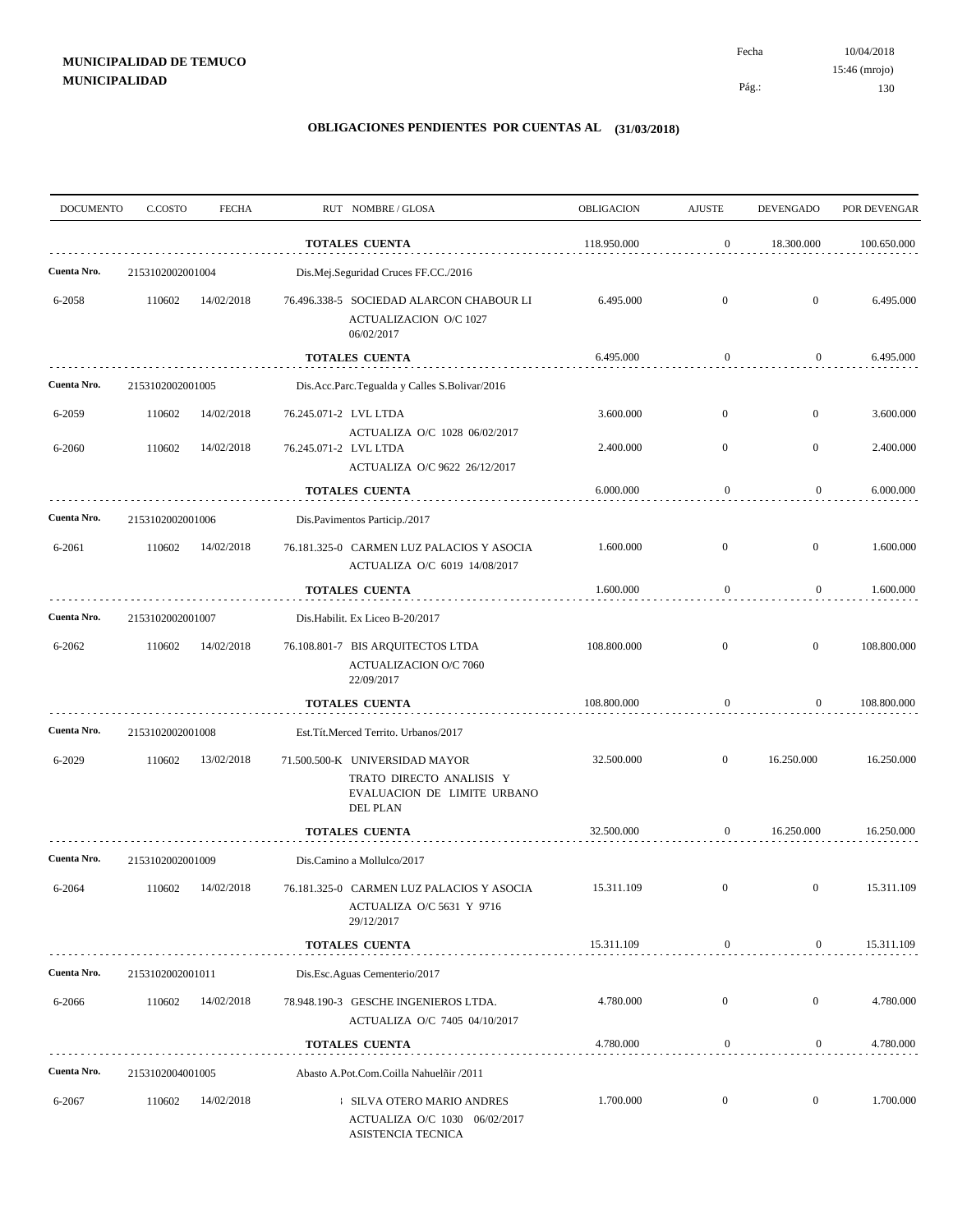| <b>DOCUMENTO</b> | C.COSTO          | <b>FECHA</b> | RUT NOMBRE/GLOSA                                                                                                                                        | <b>OBLIGACION</b> | <b>AJUSTE</b>    | <b>DEVENGADO</b> | POR DEVENGAR |
|------------------|------------------|--------------|---------------------------------------------------------------------------------------------------------------------------------------------------------|-------------------|------------------|------------------|--------------|
|                  |                  |              | <b>TOTALES CUENTA</b>                                                                                                                                   | 1.700.000         | $\mathbf{0}$     | $\overline{0}$   | 1.700.000    |
| Cuenta Nro.      | 2153102004001006 |              | Ilumin.Paraderos Urb.Loc.Colectiva /2015                                                                                                                |                   |                  |                  |              |
| 6-2068           | 110602           | 14/02/2018   | 76.383.879-K INGENIERIA ELECTRICA EL ALERCE<br>ACTUALIZA O/C 1033<br><b>ILUMINACION PARADEROS</b><br>URBANOS LOCOMOCION COLEC                           | 22.124.926        | $\overline{0}$   | $\mathbf{0}$     | 22.124.926   |
|                  |                  |              | <b>TOTALES CUENTA</b>                                                                                                                                   | 22.124.926        | $\boldsymbol{0}$ | $\overline{0}$   | 22.124.926   |
| Cuenta Nro.      | 2153102004001007 |              | Const. Veredas Dif. Sectores /2016                                                                                                                      |                   |                  |                  |              |
| 6-2069           | 110602           | 14/02/2018   | 76.104.223-8 CONSTRUCTORA Y MOVIMIENTO D                                                                                                                | 120.585           | $\mathbf{0}$     | $\boldsymbol{0}$ | 120.585      |
| 6-2070           | 110602           | 14/02/2018   | ACTUALIZA O/C 1035 06/02/2017<br>REPARACION VEREDAS SECTOR<br><b>LANIN</b><br>76.104.223-8 CONSTRUCTORA Y MOVIMIENTO D<br>ACTUALIZA O/C 1037 06/02/2017 | 3.972.247         | $\overline{0}$   | $\overline{0}$   | 3.972.247    |
|                  |                  |              | REP VEREDAS 2015 SECTOR LANIN                                                                                                                           |                   |                  |                  |              |
|                  |                  |              | <b>TOTALES CUENTA</b>                                                                                                                                   | 4.092.832         | $\bf{0}$         | $\overline{0}$   | 4.092.832    |
| Cuenta Nro.      | 2153102004001008 |              | Reparac Veredas Dif. Sectores /2016                                                                                                                     |                   |                  |                  |              |
| 6-2053           | 110602           | 14/02/2018   | 76.104.223-8 CONSTRUCTORA Y MOVIMIENTO D<br>ACTUALIZA O/C 1041 REPARACION                                                                               | 16.170.797        | $\overline{0}$   | $\mathbf{0}$     | 16.170.797   |
| 6-2054           | 110602           | 14/02/2018   | <b>VEREDAS VARIOS SECTORES</b><br>76.104.223-8 CONSTRUCTORA Y MOVIMIENTO D<br>ACTUALIZA O/C 1042 REPARACION<br>VEREDAS DIFERENTES SECTORES              | 3.501.347         | $\overline{0}$   | $\overline{0}$   | 3.501.347    |
|                  |                  |              | <b>TOTALES CUENTA</b>                                                                                                                                   | 19.672.144        | $\mathbf{0}$     | $\mathbf{0}$     | 19.672.144   |
| Cuenta Nro.      | 2153102004001009 |              | Mej. Multic. Villa Los Lagos Labranza /2016                                                                                                             |                   |                  |                  |              |
| 6-2072           | 110602           | 14/02/2018   | 76.038.596-4 CONSTRUCTORA LOS NOGALES LT<br>ACTUALIZA O/C 1047 CONST<br>MULTICANCHA VILLA LOS LAGOS                                                     | 10.214.818        | $\overline{0}$   | $\overline{0}$   | 10.214.818   |
|                  |                  |              | <b>TOTALES CUENTA</b>                                                                                                                                   | 10.214.818        | $\bf{0}$         | $\mathbf{0}$     | 10.214.818   |
| Cuenta Nro.      | 2153102004001010 |              | Mejoram. Multic. Lanin /2016                                                                                                                            |                   |                  |                  |              |
| 6-2072           | 110602           | 14/02/2018   | 76.038.596-4 CONSTRUCTORA LOS NOGALES LT<br>ACTUALIZA O/C 1047 CONST<br>MULTICANCHA VILLA LOS LAGOS                                                     | 32.453.022        | $\overline{0}$   | $\mathbf{0}$     | 32.453.022   |
|                  |                  |              | TOTALES CUENTA                                                                                                                                          | 32.453.022        | $\boldsymbol{0}$ | $\overline{0}$   | 32.453.022   |
| Cuenta Nro.      | 2153102004001011 |              | Const. Multic. Techada Parque Los Rios /2016                                                                                                            |                   |                  |                  |              |
| 6-2074           | 110602           | 14/02/2018   | LEAL OYARZUN LUIS ANDRES<br>ACTUALIZA O/C 1059 06/02/2017<br>CONST MULTICANCHAS CUB<br>VILLA LOS R                                                      | 40.724.480        | $\mathbf{0}$     | $\mathbf{0}$     | 40.724.480   |
|                  |                  |              | <b>TOTALES CUENTA</b>                                                                                                                                   | 40.724.480        | $\boldsymbol{0}$ | $\overline{0}$   | 40.724.480   |
| Cuenta Nro.      | 2153102004001012 |              | Techado Multic. Cpos.Dep. /2016                                                                                                                         |                   |                  |                  |              |
| 6-2074           | 110602           | 14/02/2018   | LEAL OYARZUN LUIS ANDRES                                                                                                                                | 51.094.494        | $\boldsymbol{0}$ | $\overline{0}$   | 51.094.494   |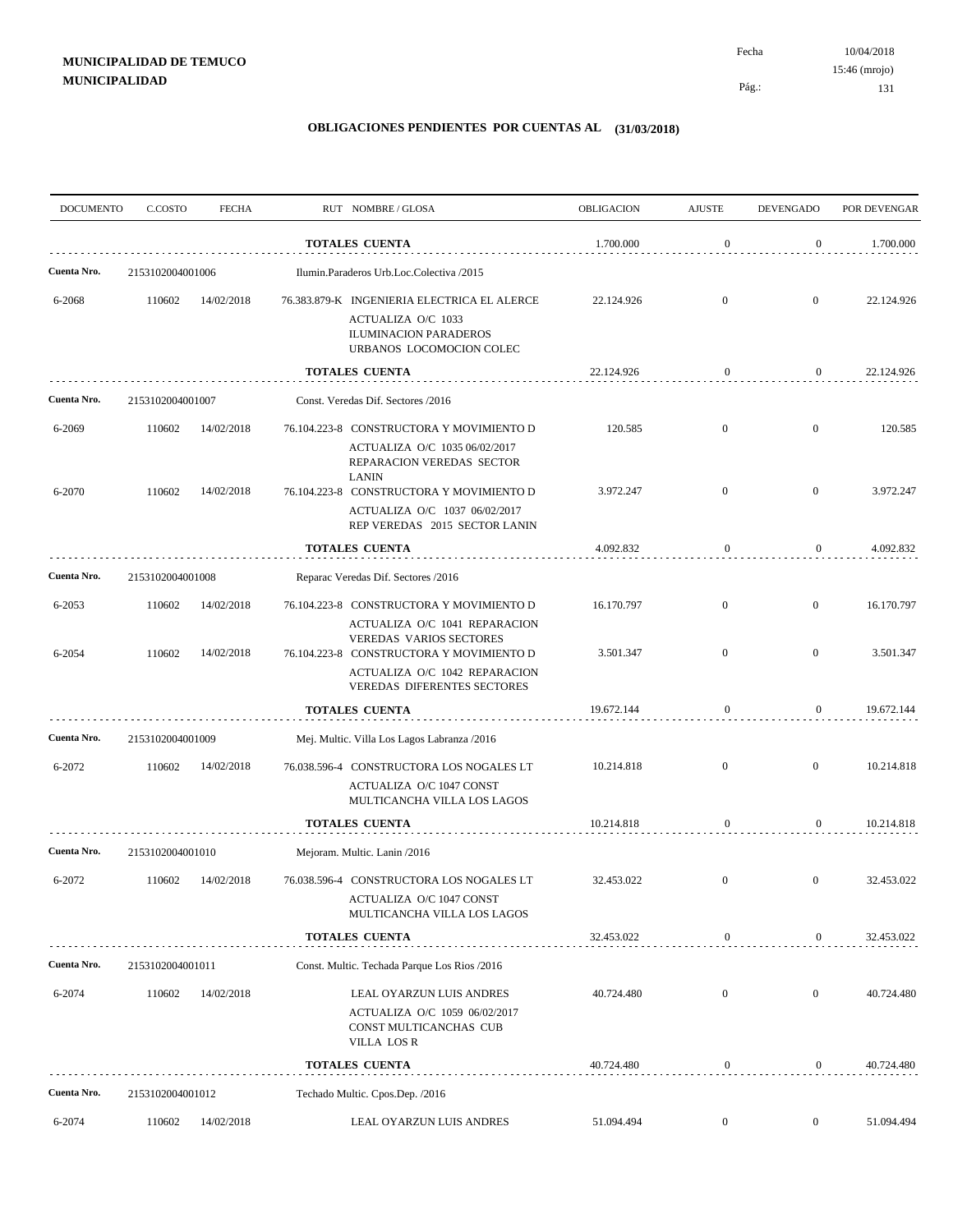Pág.:

| <b>DOCUMENTO</b> | C.COSTO          | <b>FECHA</b>             | RUT NOMBRE/GLOSA                                                                                                                                                              | OBLIGACION               | <b>AJUSTE</b>                        | <b>DEVENGADO</b>             | POR DEVENGAR             |
|------------------|------------------|--------------------------|-------------------------------------------------------------------------------------------------------------------------------------------------------------------------------|--------------------------|--------------------------------------|------------------------------|--------------------------|
|                  |                  |                          | ACTUALIZA O/C 1059 06/02/2017<br>CONST MULTICANCHAS CUB<br><b>VILLA LOS R</b>                                                                                                 |                          |                                      |                              |                          |
|                  |                  |                          | TOTALES CUENTA                                                                                                                                                                | 51.094.494               | $\mathbf{0}$                         | $\theta$                     | 51.094.494               |
| Cuenta Nro.      | 2153102004001015 |                          | Construc. Veredas Sector Sta.Rosa /2017                                                                                                                                       |                          |                                      |                              |                          |
| 6-2080           | 110602           | 14/02/2018               | 76.356.644-7 TROMEN SPA<br>ACTUALIZA O/C 3901 02/06/17<br>CONST VEREDAS STA ROSA                                                                                              | 29.368.726               | $\overline{0}$                       | 14.978.797                   | 14.389.929               |
|                  |                  |                          | TOTALES CUENTA                                                                                                                                                                | 29.368.726               | 0                                    | 14.978.797                   | 14.389.929               |
| Cuenta Nro.      | 2153102004001017 |                          | Instal. Semáf. Avda. S. Bolivar - Las Encinas /2017                                                                                                                           |                          |                                      |                              |                          |
| 6-2082           | 110602           | 14/02/2018               | 78.090.950-1 TEK CHILE S.A.<br>ACTUALIZA O/C 9552 22/12/17<br><b>INSTLACION SEMAFORO VARIOS</b><br><b>SECTORES</b>                                                            | 85.232.968               | $\boldsymbol{0}$                     | $\mathbf{0}$                 | 85.232.968               |
|                  |                  |                          | <b>TOTALES CUENTA</b>                                                                                                                                                         | 85.232.968               | $\mathbf{0}$                         | $\boldsymbol{0}$             | 85.232.968               |
| Cuenta Nro.      | 2153102004001019 |                          | Iluminación Refugios Peatonales /2017                                                                                                                                         |                          |                                      |                              |                          |
| 6-2084           | 110602           | 14/02/2018               | 76.217.660-2 INGENIERIA SERVICIOS Y ASESORIA<br>ACTUALIZA O/C 5304 14/07/17<br><b>ILUMINACION PARADEROS</b>                                                                   | 14.100.000               | $\boldsymbol{0}$                     | $\mathbf{0}$                 | 14.100.000               |
|                  |                  |                          | <b>TOTALES CUENTA</b>                                                                                                                                                         | 14.100.000               | $\mathbf{0}$                         | $\boldsymbol{0}$             | 14.100.000               |
| Cuenta Nro.      | 2153102004001023 |                          | Ilumin. Areas Verdes Vrs. Sectores /2017                                                                                                                                      |                          |                                      |                              |                          |
| 6-2086<br>6-2087 | 110602<br>110602 | 14/02/2018<br>14/02/2018 | ALDANA FUENTES VICTOR MANUE<br>ACTUALIZA O/C 5943 10/08/17<br>ILUMINACION AREAS VERDES DIF<br><b>SECTORES</b><br>ALDANA FUENTES VICTOR MANUE<br>ACTUALIZA O/C 5944 10/08/2017 | 73.879.960<br>89.264.280 | $\boldsymbol{0}$<br>$\boldsymbol{0}$ | $\mathbf{0}$<br>$\mathbf{0}$ | 73.879.960<br>89.264.280 |
|                  |                  |                          | <b>TOTALES CUENTA</b>                                                                                                                                                         | 163.144.240              | $\mathbf{0}$                         | 0                            | 163.144.240              |
| Cuenta Nro.      | 2153102004001024 |                          | Const.Camarines Parque Costanera /2017                                                                                                                                        |                          |                                      |                              |                          |
| 6-2088           | 110602           | 14/02/2018               | DEL CANTO JOFRÉ GERARDO FERNA<br>ACTUALIZA O/C 8044 30/10/2017                                                                                                                | 129.423.002              | $\mathbf{0}$                         | $\mathbf{0}$                 | 129.423.002              |
|                  |                  |                          | TOTALES CUENTA                                                                                                                                                                | 129.423.002              | $\mathbf{0}$                         | $\boldsymbol{0}$             | 129.423.002              |
| Cuenta Nro.      | 2153102004001029 |                          | Instal.Pasto Sintet. Cancha 2 P.Costanera /2017                                                                                                                               |                          |                                      |                              |                          |
| 6-2046           | 110602           | 14/02/2018               | 77.634.300-5 IMPORTACIONES Y REPRESENTACI<br>ACT. O/C 6378 P.P142-2017 INST<br>PASTO SINT CANCHA 2 PARQUE<br>COSTANERA                                                        | 344.597.163              | $\boldsymbol{0}$                     | 165.415.343                  | 179.181.820              |
|                  |                  |                          | <b>TOTALES CUENTA</b>                                                                                                                                                         | 344.597.163              | $\mathbf{0}$                         | 165.415.343                  | 179.181.820              |
| Cuenta Nro.      | 2153102004001030 |                          | Cierre Perimetral Vertedero Boyeco /2017                                                                                                                                      |                          |                                      |                              |                          |
| 6-2093           | 110602           | 14/02/2018               | SOCIEDAD CONST. CONHOUSE LTDA<br>ACTUALIZA O/C 3308 11/05/2017                                                                                                                | 4.938.777                | $\boldsymbol{0}$                     | $\mathbf{0}$                 | 4.938.777                |
|                  |                  |                          | <b>TOTALES CUENTA</b>                                                                                                                                                         | 4.938.777                | $\mathbf{0}$                         | $\boldsymbol{0}$             | 4.938.777                |
|                  |                  |                          |                                                                                                                                                                               |                          |                                      |                              |                          |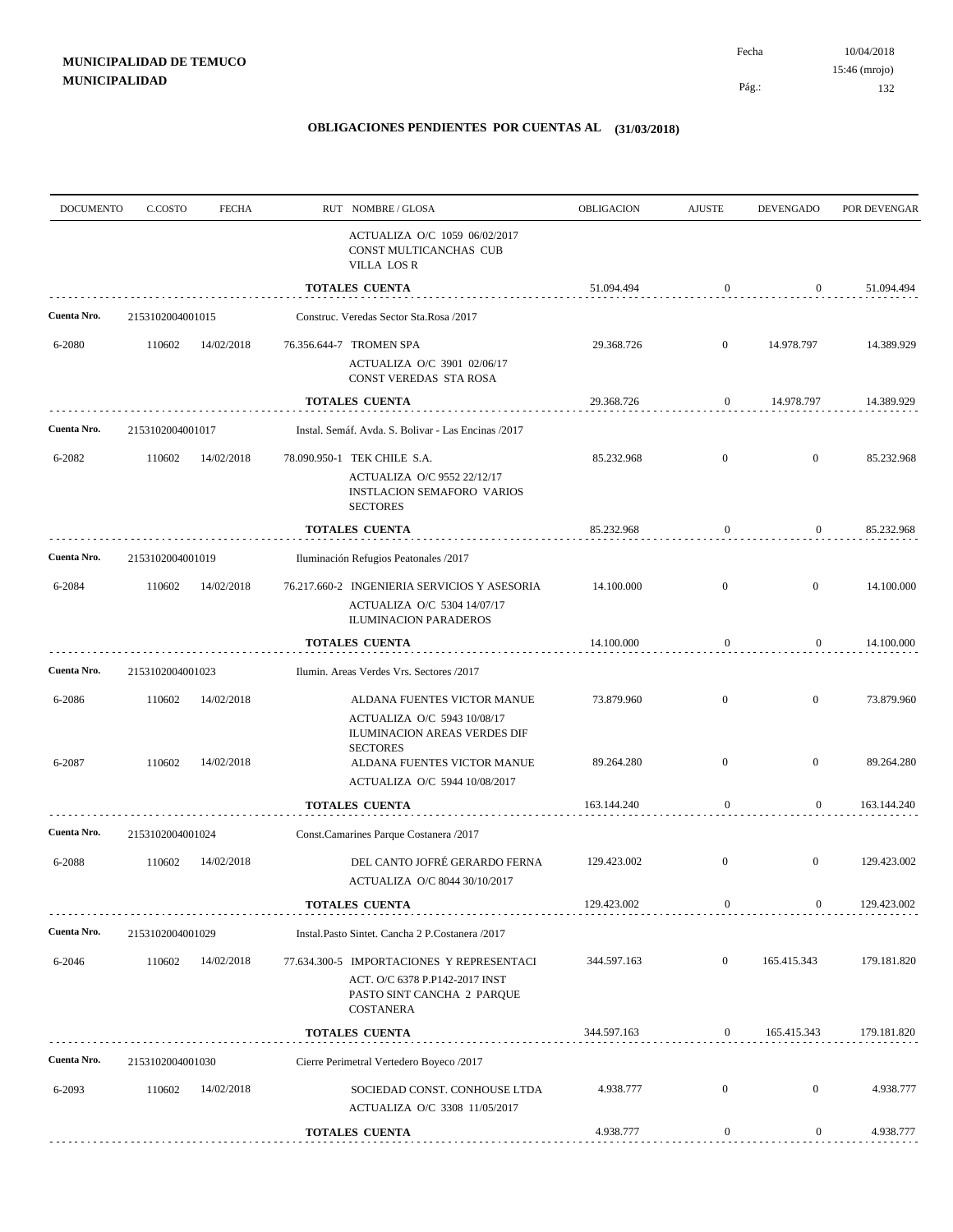10/04/2018 133 Pág.: Fecha 15:46 (mrojo)

| <b>DOCUMENTO</b> | C.COSTO          | <b>FECHA</b> |                                                  | RUT NOMBRE/GLOSA                                                                                                    | <b>OBLIGACION</b> | <b>AJUSTE</b>    | <b>DEVENGADO</b> | POR DEVENGAR |
|------------------|------------------|--------------|--------------------------------------------------|---------------------------------------------------------------------------------------------------------------------|-------------------|------------------|------------------|--------------|
| Cuenta Nro.      | 2153102004001032 |              | Instal. Semáforo Sn:Martin con Freire /2017      |                                                                                                                     |                   |                  |                  |              |
| 6-2095           | 110602           | 14/02/2018   |                                                  | 78.090.950-1 TEK CHILE S.A.                                                                                         | 6.680.893         | $\boldsymbol{0}$ | $\mathbf{0}$     | 6.680.893    |
| 6-2096           | 110602           | 14/02/2018   |                                                  | ACTUALIZA O/C 7607 11/10/2017<br>78.090.950-1 TEK CHILE S.A.<br>ACTUALIZA O/C 9543 21/12/2017                       | 35.319.107        | $\boldsymbol{0}$ | $\mathbf{0}$     | 35.319.107   |
|                  |                  |              |                                                  | <b>TOTALES CUENTA</b>                                                                                               | 42.000.000        | $\mathbf{0}$     | $\boldsymbol{0}$ | 42.000.000   |
| Cuenta Nro.      | 2153102004001033 |              | Instal. Semáforo OHiggins con Linch /2017        |                                                                                                                     |                   |                  |                  |              |
| 6-2096           | 110602           | 14/02/2018   |                                                  | 78.090.950-1 TEK CHILE S.A.                                                                                         | 44.181.645        | $\boldsymbol{0}$ | $\overline{0}$   | 44.181.645   |
| 6-2095           | 110602           | 14/02/2018   |                                                  | ACTUALIZA O/C 9543 21/12/2017<br>78.090.950-1 TEK CHILE S.A.<br>ACTUALIZA O/C 7607 11/10/2017                       | 13.818.354        | $\boldsymbol{0}$ | $\mathbf{0}$     | 13.818.354   |
|                  |                  |              | <b>TOTALES CUENTA</b>                            |                                                                                                                     | 57.999.999        | $\mathbf{0}$     | $\overline{0}$   | 57.999.999   |
| Cuenta Nro.      | 2153102004001034 |              | Instal. Semáforo Av. Alemania con P. Norte /2017 |                                                                                                                     |                   |                  |                  |              |
| 6-2082           | 110602           | 14/02/2018   |                                                  | 78.090.950-1 TEK CHILE S.A.<br>ACTUALIZA O/C 9552 22/12/17<br><b>INSTLACION SEMAFORO VARIOS</b><br><b>SECTORES</b>  | 36.536.555        | $\mathbf{0}$     | $\mathbf{0}$     | 36.536.555   |
|                  |                  |              | <b>TOTALES CUENTA</b>                            |                                                                                                                     | 36.536.555        | $\mathbf{0}$     | $\overline{0}$   | 36.536.555   |
| Cuenta Nro.      | 2153102004001035 |              | Instal. Semáforo A. Varas con G. Mackenna /2017  |                                                                                                                     |                   |                  |                  |              |
| 6-2082           | 110602           | 14/02/2018   |                                                  | 78.090.950-1 TEK CHILE S.A.                                                                                         | 32.451.975        | $\boldsymbol{0}$ | $\overline{0}$   | 32.451.975   |
| 6-2095           | 110602           | 14/02/2018   |                                                  | ACTUALIZA O/C 9552 22/12/17<br><b>INSTLACION SEMAFORO VARIOS</b><br><b>SECTORES</b><br>78.090.950-1 TEK CHILE S.A.  | 6.384.226         | $\boldsymbol{0}$ | $\mathbf{0}$     | 6.384.226    |
|                  |                  |              |                                                  | ACTUALIZA O/C 7607 11/10/2017                                                                                       |                   |                  |                  |              |
|                  |                  |              |                                                  | <b>TOTALES CUENTA</b>                                                                                               | 38.836.201        | $\boldsymbol{0}$ | $\mathbf{0}$     | 38.836.201   |
| Cuenta Nro.      | 2153102004001036 |              | Instal. Iluminac. Led Solar Puentes Rural /2017  |                                                                                                                     |                   |                  |                  |              |
| 6-2342           | 110602           | 21/02/2018   |                                                  | 76.201.640-0 COMERCIAL E INDUSTRIAL LUMIS<br>ILUMINACION LED SOLAR PARA<br>DIVERSOS SECTORES DE LA<br><b>COMUNA</b> | 9.978.150         | $\boldsymbol{0}$ | $\mathbf{0}$     | 9.978.150    |
|                  |                  |              |                                                  | <b>TOTALES CUENTA</b>                                                                                               | 9.978.150         | $\boldsymbol{0}$ | $\overline{0}$   | 9.978.150    |
| Cuenta Nro.      | 2153102004001037 |              | Const.Oficina Munic.Turismo /2017                |                                                                                                                     |                   |                  |                  |              |
| 6-2098           | 110602           | 14/02/2018   |                                                  | 76.380.429-1 SIETECOPS S.A<br>ACTUALIZA O/C 8063 31/10/2017                                                         | 21.420.000        | $\boldsymbol{0}$ | $\mathbf{0}$     | 21.420.000   |
|                  |                  |              |                                                  | TOTALES CUENTA                                                                                                      | 21.420.000        | $\boldsymbol{0}$ | $\boldsymbol{0}$ | 21.420.000   |
| Cuenta Nro.      | 2153102004001038 |              | Iluminación Plazas /2017                         |                                                                                                                     |                   |                  |                  |              |
| 6-2099           | 110602           | 14/02/2018   |                                                  | ALDANA FUENTES VICTOR MANUE<br>ACTUALIZA O/C 5939 10/08/2017                                                        | 40.718.706        | $\boldsymbol{0}$ | $\mathbf{0}$     | 40.718.706   |
|                  |                  |              |                                                  | TOTALES CUENTA                                                                                                      | 40.718.706        | $\bf{0}$         | $\mathbf{0}$     | 40.718.706   |
| Cuenta Nro.      | 2153102004001039 |              | Recup. Espacios Públicos /2017                   |                                                                                                                     |                   |                  |                  |              |